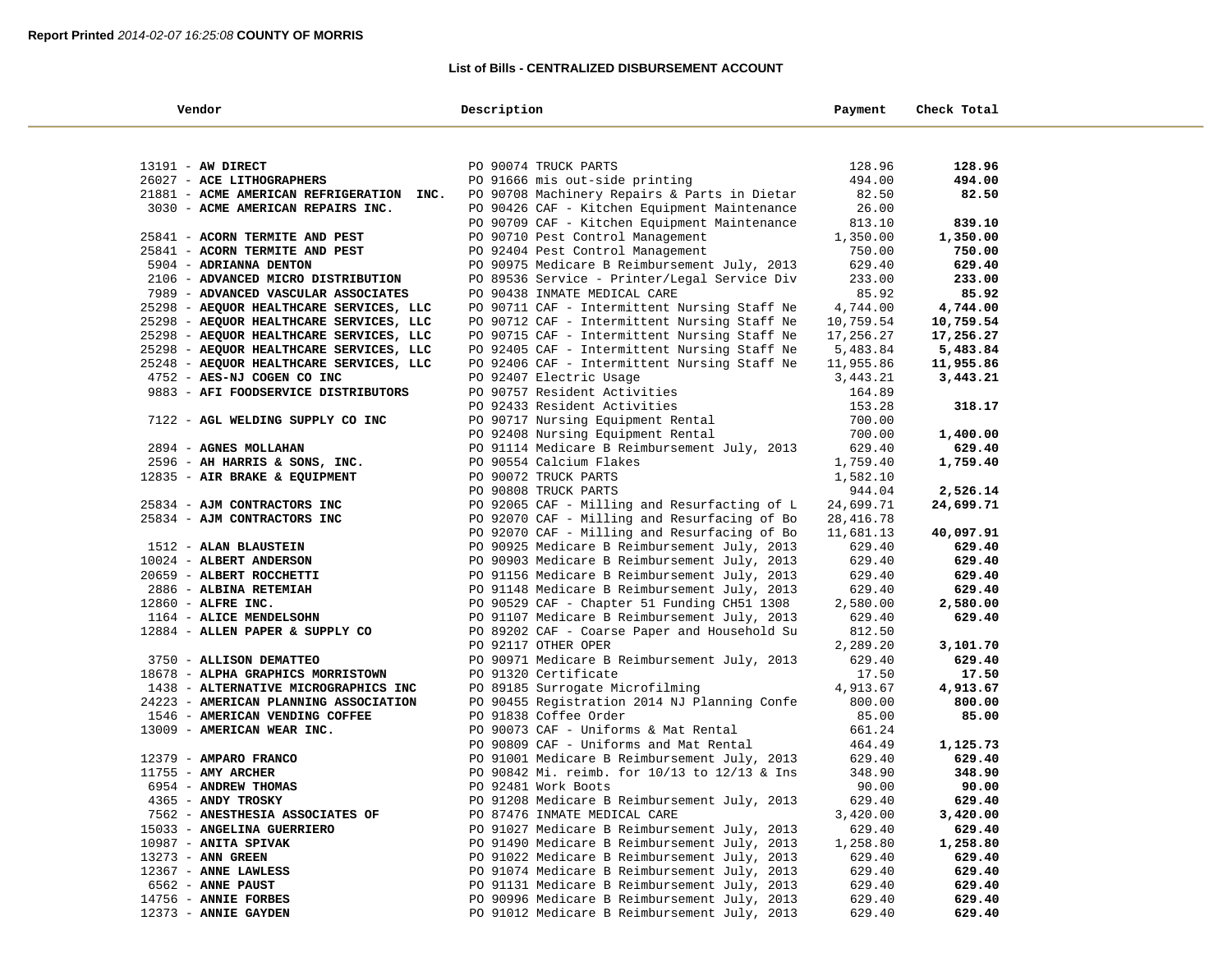|               | 10516 - ANTHONY DEBIASI                         | PO 90972 Medicare B Reimbursement July, 2013                                  | 629.40           | 629.40     |
|---------------|-------------------------------------------------|-------------------------------------------------------------------------------|------------------|------------|
|               | 13079 - ARAMARK CORRECTIONAL SERVICES           | PO 89393 CAF - Food Services and Food Manage                                  | 48,277.08        |            |
|               |                                                 | PO 90404 CAF - Food Services and Food Manage                                  | 47,706.09        |            |
|               |                                                 | PO 90446 CAF - Food Services and Food Manage                                  | 15,595.66        | 111,578.83 |
|               | 8181 - ARINTHIA CORBIN                          | PO 90963 Medicare B Reimbursement July, 2013                                  | 629.40           | 629.40     |
|               | 14975 - ARNE GOYTIL                             | PO 91020 Medicare B Reimbursement July, 2013                                  | 1,258.80         | 1,258.80   |
|               | 24781 - ARNEL P GARCIA                          | PO 92606 Nursing~Per Diem                                                     | 1,344.00         | 1,344.00   |
|               | 12786 - ARTHUR ACKERMAN                         | PO 90898 Medicare B Reimbursement July, 2013                                  | 629.40           | 629.40     |
|               | 14698 - ARTHUR FIORE                            | PO 91381 Medicare B Reimbursement July, 2013                                  | 1,258.80         | 1,258.80   |
|               |                                                 | PO 91428 Medicare B Reimbursement July, 2013                                  | 1,258.80         | 1,258.80   |
|               | 16016 - ARTHUR MARTIN<br>12421 - ARTHUR O'BRIEN | PO 91125 Medicare B Reimbursement July, 2013                                  | 629.40           | 629.40     |
|               | 13104 - ARTISTIC AQUARIA INC                    | PO 90718 Resident Activities                                                  | 575.00           | 575.00     |
|               | 21487 - ARTS! BY THE PEOPLE INC.                | PO 92409 Resident Activities                                                  | 75.00            | 75.00      |
|               | 24763 - ASHOKKUMAR SHAH                         | PO 91482 Medicare B Reimbursement July, 2013                                  | 1,258.80         | 1,258.80   |
|               | 7658 - AT&T MOBILITY                            | PO 90338 Sim Card for survey equipment                                        | 36.44            |            |
|               |                                                 | PO 92355 Wireless Service                                                     | 47.16            | 83.60      |
|               | 3089 - ATC SERVICES INC                         | PO 88701 HVAC PARTS AND REPAIR                                                | 2,126.44         |            |
|               |                                                 | PO 90422 HVAC PARTS                                                           | 1,250.64         | 3,377.08   |
|               | 8122 - ATLANTIC AMBULANCE CORP.                 | PO 87478 INMATE MEDICAL CARE                                                  | 3,582.80         | 3,582.80   |
|               | 13154 - ATLANTIC HEALTH SERVICES                | PO 90855 CAF - TB Program Specialty Provider                                  | 10,000.00        |            |
|               |                                                 | PO 92022 CAF - Case Management Services for                                   | 22,295.00        | 32,295.00  |
|               | 7584 - ATLANTIC HEALTH SYSTEM                   | PO 90434 INMATE MEDICAL CARE                                                  | 85,954.59        | 85,954.59  |
|               | 10650 - ATLANTIC TACTICAL OF NJ, INC.           | PO 89486 PLEASE ORDER - Cuffs & Flashlight                                    | 2,908.60         |            |
|               |                                                 | PO 89688 PLEASE ORDER - Drug Testing Kits -                                   | 442.15           | 3,350.75   |
|               | 11713 - ATLANTIC TRAINING CENTER                | PO 89195 CPR CARDS                                                            | 100.00           |            |
|               |                                                 | PO 90412 CPR CARDS                                                            | 220.00           | 320.00     |
|               | 13835 - AVIS MCINTOSH                           | PO 91101 Medicare B Reimbursement July, 2013                                  | 629.40           | 629.40     |
|               | 15978 - BAILA MANDEL                            | PO 91427 Medicare B Reimbursement July, 2013                                  | 1,258.80         | 1,258.80   |
|               | 13217 - BAKER & TAYLOR BOOKS                    | PO 90127 Confirm Books Received                                               | 277.61           | 277.61     |
|               | 1917 - BARBARA KEEFE                            | PO 91413 Medicare B Reimbursement July, 2013                                  | 1,258.80         | 1,258.80   |
|               | 7507 - BARBARA MCLAUGHLIN                       | PO 91103 Medicare B Reimbursement July, 2013                                  | 629.40           | 629.40     |
|               | 9377 - BARBARA MUELLER                          | PO 91438 Medicare B Reimbursement July, 2013                                  | 1,258.80         | 1,258.80   |
|               | 20636 - BARBARA SCHECKMAN                       | PO 91170 Medicare B Reimbursement July, 2013                                  | 629.40           | 629.40     |
|               | 12060 - BARKEL FLEMMING                         | PO 92607 Nursing $\sim$ Per Diem                                              | 896.00           | 896.00     |
|               | 11400 - BARON HR HEALTHCARE LLC                 | PO 90719 CAF - Intermittent Nursing Staff ne                                  | 1,950.78         |            |
|               |                                                 | PO 90721 CAF - Intermittent Nursing Staff ne                                  | 1,262.06         |            |
|               |                                                 | PO 92410 CAF - Intermittent Nursing Staff Ne                                  | 634.40           | 3,847.24   |
|               | 8561 - BATTERIES PLUS                           | PO 89563 PLEASE ORDER - Batteries                                             | 1,307.82         | 1,307.82   |
|               | 691 - <b>BATTINA ALRAZI</b>                     | PO 90902 Medicare B Reimbursement July, 2013                                  | 629.40           | 629.40     |
|               | $11017$ - BEENA P. SHAH                         | PO 92297 Insurance reimb. for 1/14 to 6/14                                    | 72.00            | 72.00      |
|               | 6319 - <b>BERNAN</b>                            | PO 90129 Confirm Proquest Stats Abstract of                                   |                  | 172.38     |
|               | 21359 - BERYL SKOG                              | PO 90520 SANE SART Nurse Supplemental Pay                                     | 172.38<br>122.20 | 122.20     |
|               |                                                 |                                                                               |                  |            |
|               | 26410 - BEST ENTERPRISES, LLC                   | PO 91950 CAF - GSA Contrract # GS-35F-0278P                                   | 100,936.72       | 100,936.72 |
|               | 6327 - BETH DENMEAD                             | PO 90602 EXPENSE VOUCHER                                                      | 220.85           | 220.85     |
|               | 13166 - BETTY ATTALLAH                          | PO 90905 Medicare B Reimbursement July, 2013                                  | 629.40           | 629.40     |
|               |                                                 | 25517 - BEVAN, MOSCA, GIUDITTA & PO 91256 JCP&L Rate Proceeding-legal service | 1,020.00         | 1,020.00   |
|               | 9378 - BEVERLY FANOK                            | PO 91378 Medicare B Reimbursement July, 2013                                  | 1,258.80         | 1,258.80   |
|               | 23983 - BEYER FORD                              | PO 90075 AUTO PARTS                                                           | 64.54            | 64.54      |
| $13549 - BFI$ |                                                 | PO 88276 NJSC#A81721 - PLEASE ORDER OFFICE F                                  | 3,125.74         | 3,125.74   |
|               | 26172 - BI INCORPORATED                         | PO 85865 Tracking Bracelets                                                   | 3,931.05         | 3,931.05   |
|               | 9476 - BINSKY & SNYDER SERVICES LLC             | PO 90664 CAF - Labor Rates HVAC Repair and S                                  | 3,772.00         |            |
|               |                                                 | PO 90664 CAF - Labor Rates HVAC Repair and S                                  | 3,665.45         |            |
|               |                                                 | PO 92361 CAF - Boiler Services                                                | 13,653.23        | 21,090.68  |
|               | 16109 - BIO-REFERENCE LABORATORIES, INC         | PO 90418 CAF - Medical Laboratory Diagnostic                                  | 2,411.05         | 2,411.05   |
|               | 13318 - BLACK BOX NETWORK SERVICES              | PO 88842 Renewal of Maintenance Contract                                      | 1,140.00         | 1,140.00   |
|               | 13239 - BOB BARKER COMPANY, INC.                | PO 86934 SECURITY MIRROR                                                      | 688.86           |            |
|               |                                                 | PO 89976 Resident Clothing & Medical Office                                   | 1,143.34         | 1,832.20   |
|               | 13413 - BOONTON AUTO PARTS                      | PO 89526 AUTO BODY PARTS                                                      | 106.92           |            |
|               |                                                 | PO 90076 AUTO BODY SUPPLIES                                                   | 27.28            | 134.20     |
|               | 2485 - BOROUGH OF BUTLER                        | PO 90384 Electric (Butler)                                                    | 589.83           |            |
|               |                                                 | PO 91983 RENT AND UTILITIES FOR BUTLER SITE                                   | 8,500.00         | 9,089.83   |
|               | 13560 - BOROUGH OF BUTLER                       | PO 90895 Boro of Butler Electric                                              | 322.39           | 322.39     |
|               | 15946 - BOROUGH OF MADISON                      | PO 91845 CAF -2013 Municipal Alliance Funds                                   | 314.00           | 314.00     |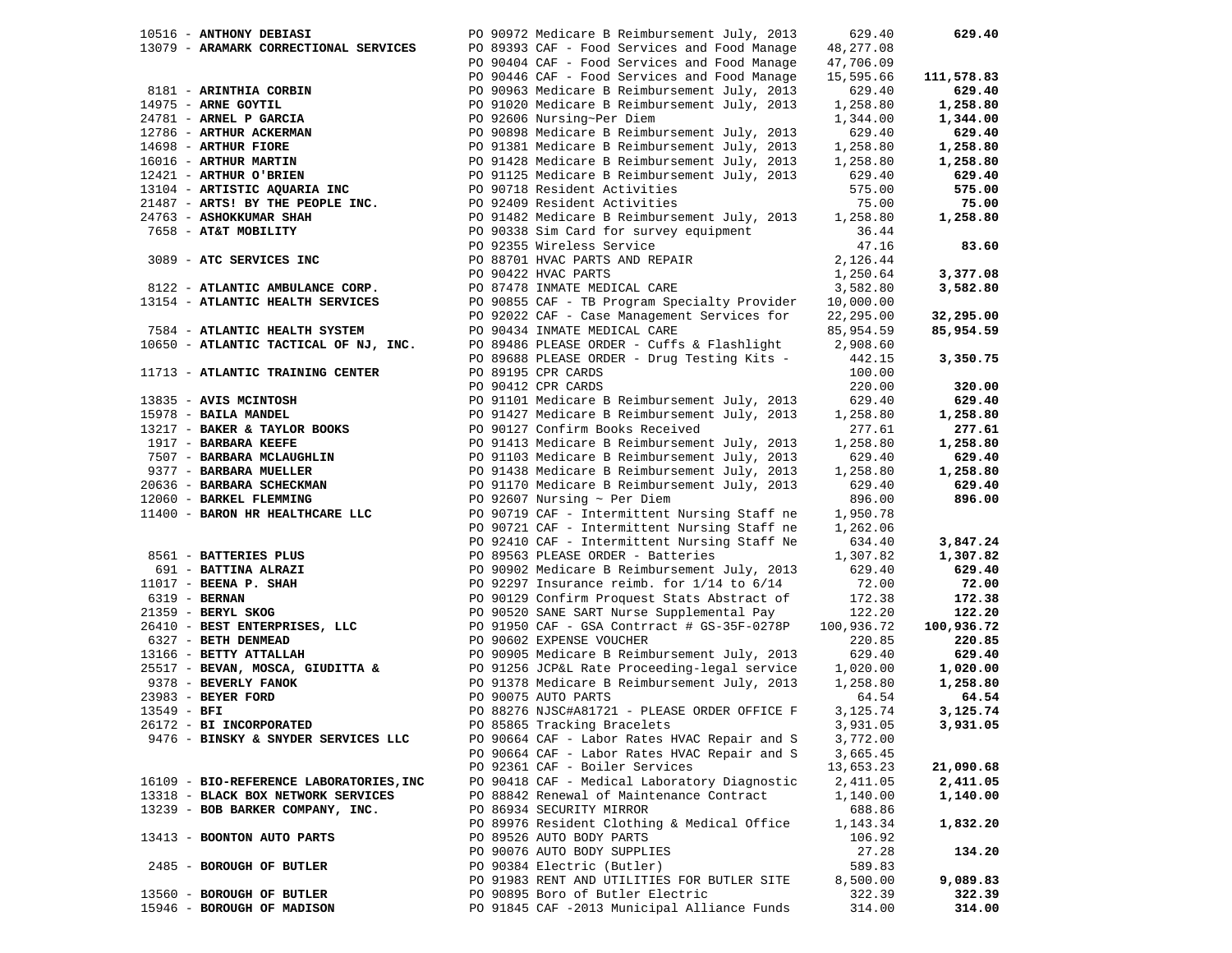|                                                                                                                                                                                                                               |                                                                                                                                                                                                                                         | 115.79          | 115.79   |
|-------------------------------------------------------------------------------------------------------------------------------------------------------------------------------------------------------------------------------|-----------------------------------------------------------------------------------------------------------------------------------------------------------------------------------------------------------------------------------------|-----------------|----------|
|                                                                                                                                                                                                                               | 26386 - BREACHERS TAPE INC.<br>25199 - BRENT RAFUSE 13482 - BRENT RAFUSE 13482 - BRIGGS HEALTHCARE 13482 - BRIGGS HEALTHCARE 15088 - PO 89669 Resident Safety Supplies                                                                  | 9.62            | 9.62     |
|                                                                                                                                                                                                                               |                                                                                                                                                                                                                                         | 402.72          | 402.72   |
| 12626 - BRUSHSTROKES                                                                                                                                                                                                          |                                                                                                                                                                                                                                         | 135.00          |          |
|                                                                                                                                                                                                                               | PO 90722 Resident Activities<br>PO 92411 Resident Activities                                                                                                                                                                            | 135.00          | 270.00   |
| 12626 - BRUSHSTROKES<br>13524 - BUDD LAKE DINER                                                                                                                                                                               |                                                                                                                                                                                                                                         | 345.00          | 345.00   |
|                                                                                                                                                                                                                               | 9043 - BUNKY'S TOWING & AUTO REPAIR<br>13540 - BURRINI'S OLDE WORLD MARKET<br>13586 - C'EST CHEESE<br>13586 - C'EST CHEESE<br>13586 - C'EST CHEESE<br>13586 - CABLEVISION<br>219 - CABLEVISION<br>219 - CABLEVISION                     | 550.00          | 550.00   |
|                                                                                                                                                                                                                               |                                                                                                                                                                                                                                         | 358.00          | 358.00   |
|                                                                                                                                                                                                                               |                                                                                                                                                                                                                                         | 113.00          | 113.00   |
|                                                                                                                                                                                                                               |                                                                                                                                                                                                                                         |                 |          |
|                                                                                                                                                                                                                               | PO 89171 Cable Service - Public Safety Compl<br>PO 89983 Cable Service                                                                                                                                                                  | 798.27<br>40.57 | 798.27   |
|                                                                                                                                                                                                                               |                                                                                                                                                                                                                                         |                 | 40.57    |
|                                                                                                                                                                                                                               | PO 91689 1ST QUARTER CABLE - JAN. FEB. MARCH                                                                                                                                                                                            | 229.47          | 229.47   |
|                                                                                                                                                                                                                               | PO 92178 Cable Services                                                                                                                                                                                                                 | 45.52           | 45.52    |
|                                                                                                                                                                                                                               | PO 90753 CAF - Digital Broadcast Cable                                                                                                                                                                                                  | 4,467.89        |          |
|                                                                                                                                                                                                                               | PO 92412 CAF - Digital Broadcast Cable Servi                                                                                                                                                                                            | 4,499.98        | 8,967.87 |
|                                                                                                                                                                                                                               | PO 89129 Nameplates for New Recruites "2013"                                                                                                                                                                                            | 180.00          | 180.00   |
| 13586 - C'EST CHEESE<br>8451 - CABLEVISION<br>219 - CABLEVISION<br>20526 - CABLEVISION<br>8451 - CABLEVISION<br>8451 - CABLEVISION<br>13591 - CABLEVISION<br>13609 - CALEA<br>877 - CALVIN CHAMBERS<br>1967 - CALVIN CHAMBERS | PO 90950 Medicare B Reimbursement July, 2013                                                                                                                                                                                            | 629.40          | 629.40   |
| 4865 - CAMPBELL FOUNDRY COMPANY PO 90156 Steel Extension Rings                                                                                                                                                                |                                                                                                                                                                                                                                         | 600.00          | 600.00   |
| 24595 - CAPOZZI OVERHEAD DOORS, INC.                                                                                                                                                                                          | PO 88849 REPAIRS TO OVERHEAD DOOR W&M BLDG.                                                                                                                                                                                             | 325.00          | 325.00   |
| 437 - CARL GROSS<br>1977 - CARLO TOSI<br>18089 - CARLO TOSI<br>1939 - CARLOS RIVERA                                                                                                                                           | PO 91392 Medicare B Reimbursement July, 2013                                                                                                                                                                                            | 1,258.80        | 1,258.80 |
| $18089$ - CARLO TOSI                                                                                                                                                                                                          | PO 91205 Medicare B Reimbursement July, 2013                                                                                                                                                                                            | 629.40          | 629.40   |
|                                                                                                                                                                                                                               | PO 91154 Medicare B Reimbursement July, 2013                                                                                                                                                                                            | 629.40          | 629.40   |
| 9273 - CARMAGNOLA & RITARDI LLC                                                                                                                                                                                               | PO 91323 OPRA legal services rendered                                                                                                                                                                                                   | 768.00          | 768.00   |
| 157 - CARMELLA WILLIAMS                                                                                                                                                                                                       | PO 91520 Medicare B Reimbursement July, 2013                                                                                                                                                                                            | 1,258.80        | 1,258.80 |
|                                                                                                                                                                                                                               |                                                                                                                                                                                                                                         | 37.20           | 37.20    |
|                                                                                                                                                                                                                               |                                                                                                                                                                                                                                         | 629.40          | 629.40   |
|                                                                                                                                                                                                                               |                                                                                                                                                                                                                                         | 629.40          | 629.40   |
|                                                                                                                                                                                                                               |                                                                                                                                                                                                                                         | 1,258.80        | 1,258.80 |
|                                                                                                                                                                                                                               |                                                                                                                                                                                                                                         | 629.40          | 629.40   |
|                                                                                                                                                                                                                               | And Property Mathematical CARMERY (S13)<br>1986 - CARMEN PEREZ PO 91974 EXPENSE VOUCHER<br>1986 - CARMEN PEREZ PO 91133 Nedicare B Reimbursement July, 2013<br>1986 - CARMINE PARRILLO PO 91133 Nedicare B Reimbursement July, 2013<br> | 1,258.80        | 1,258.80 |
|                                                                                                                                                                                                                               |                                                                                                                                                                                                                                         | 629.40          | 629.40   |
|                                                                                                                                                                                                                               |                                                                                                                                                                                                                                         | 629.40          | 629.40   |
|                                                                                                                                                                                                                               |                                                                                                                                                                                                                                         | 1,258.80        | 1,258.80 |
|                                                                                                                                                                                                                               |                                                                                                                                                                                                                                         | 629.40          | 629.40   |
|                                                                                                                                                                                                                               |                                                                                                                                                                                                                                         | 4,261.88        | 4,261.88 |
| 5603 - CARRIER CORPORATION                                                                                                                                                                                                    | PO 90415 HVAC REPAIRS                                                                                                                                                                                                                   | 483.00          |          |
|                                                                                                                                                                                                                               | PO 90425 HVAC REPAIR/PARTS                                                                                                                                                                                                              | 770.09          | 1,253.09 |
| 21725 - CARTRIDGE WORLD OF PARSIPPANY                                                                                                                                                                                         | PO 90130 Confirm Cartridge Toner Order                                                                                                                                                                                                  | 599.85          | 599.85   |
| 4440 - CATHERINE GUIN                                                                                                                                                                                                         | PO 91395 Medicare B Reimbursement July, 2013 1,258.80                                                                                                                                                                                   |                 | 1,258.80 |
| 4598 - CDW GOVERMENT INC.                                                                                                                                                                                                     | PO 89731 Please Order - Battery - Sgt.E. Cro                                                                                                                                                                                            | 163.66          | 163.66   |
| 1171 - CELESTE KALINA                                                                                                                                                                                                         | PO 91052 Medicare B Reimbursement July, 2013                                                                                                                                                                                            | 629.40          | 629.40   |
| 793 - CENTENNIAL PRODUCTS INC.                                                                                                                                                                                                | PO 91244 Morgue supplies                                                                                                                                                                                                                | 107.35          | 107.35   |
| 10275 - CENTER FOR EDUCATION &                                                                                                                                                                                                | PO 89398 PUBLIC EMPLOYMENT LAW BOOK<br>PO 90137 Confirm Large Print Books                                                                                                                                                               | 124.95          | 124.95   |
| 3638 - CENTER POINT PUBLISHING                                                                                                                                                                                                |                                                                                                                                                                                                                                         | 118.80          | 118.80   |
| 18831 - CENTRAL JERSEY TITLE CO. INC.                                                                                                                                                                                         | PO 91324 County search                                                                                                                                                                                                                  | 250.00          |          |
|                                                                                                                                                                                                                               | PO 92039 Main & Changebridge Rds. Montville 1,458.00                                                                                                                                                                                    |                 | 1,708.00 |
| 20487 - CENTURYLINK                                                                                                                                                                                                           | PO 90157 Long Valley Garage Fax<br>PO 90680 Long Valley Garage Fax                                                                                                                                                                      | 158.65          |          |
|                                                                                                                                                                                                                               |                                                                                                                                                                                                                                         | 161.94          |          |
|                                                                                                                                                                                                                               | PO 90386 Telephone - (T1 Century)                                                                                                                                                                                                       | 1,785.33        |          |
|                                                                                                                                                                                                                               | PO 90525 PHONE BILL                                                                                                                                                                                                                     | 42.24           | 2,148.16 |
| 24625 - CFCS - HOPE HOUSE                                                                                                                                                                                                     | PO 90457 CAF - 2013 funding through the Olde                                                                                                                                                                                            | 2,121.00        | 2,121.00 |
| 24625 - CFCS - HOPE HOUSE                                                                                                                                                                                                     | PO 90531 CAF - Grant in Aid Funding 2013 HOP                                                                                                                                                                                            | 4,565.00        | 4,565.00 |
| 24625 - CFCS - HOPE HOUSE                                                                                                                                                                                                     | PO 90536 CAF - Chapter 51 Funding CH51 1306                                                                                                                                                                                             | 2,695.00        | 2,695.00 |
| 24625 - CFCS - HOPE HOUSE                                                                                                                                                                                                     | PO 90537 CAF - Chapter 51 Funding CH51 1306                                                                                                                                                                                             | 5,405.00        | 5,405.00 |
| 24625 - CFCS - HOPE HOUSE                                                                                                                                                                                                     | PO 91277 CAF - Grant in Aid Funding 2013 GIA                                                                                                                                                                                            | 5,989.00        | 5,989.00 |
| 24625 - CFCS - HOPE HOUSE                                                                                                                                                                                                     | PO 91657 CAF - 2013 funding through the Olde                                                                                                                                                                                            | 3,194.00        | 3,194.00 |
| 24625 - CFCS - HOPE HOUSE                                                                                                                                                                                                     | PO 91658 CAF - 2013 funding through the Olde                                                                                                                                                                                            | 1,350.00        | 1,350.00 |
| 24625 - CFCS - HOPE HOUSE                                                                                                                                                                                                     | PO 91659 CAF - PEER Grouping System                                                                                                                                                                                                     | 613.00          | 613.00   |
| 24625 - CFCS - HOPE HOUSE                                                                                                                                                                                                     | PO 91660 CAF - Grant in Aid Funding 2013                                                                                                                                                                                                | 341.00          | 341.00   |
| 26173 - CHARLENE GUERRA                                                                                                                                                                                                       | PO 91394 Medicare B Reimbursement July, 2013                                                                                                                                                                                            | 1,258.80        | 1,258.80 |
| 26287 - CHARLES BRIGHT                                                                                                                                                                                                        | PO 90934 Medicare B Reimbursement July, 2013                                                                                                                                                                                            | 629.40          | 629.40   |
| 11904 - CHARLES COLLINS                                                                                                                                                                                                       | PO 91705 REFUND CHARLES COLLINS                                                                                                                                                                                                         | 299.00          | 299.00   |
| 7253 - CHARLES JURGENSEN                                                                                                                                                                                                      | PO 91639 EXPENSE VOUCHER                                                                                                                                                                                                                | 72.90           | 72.90    |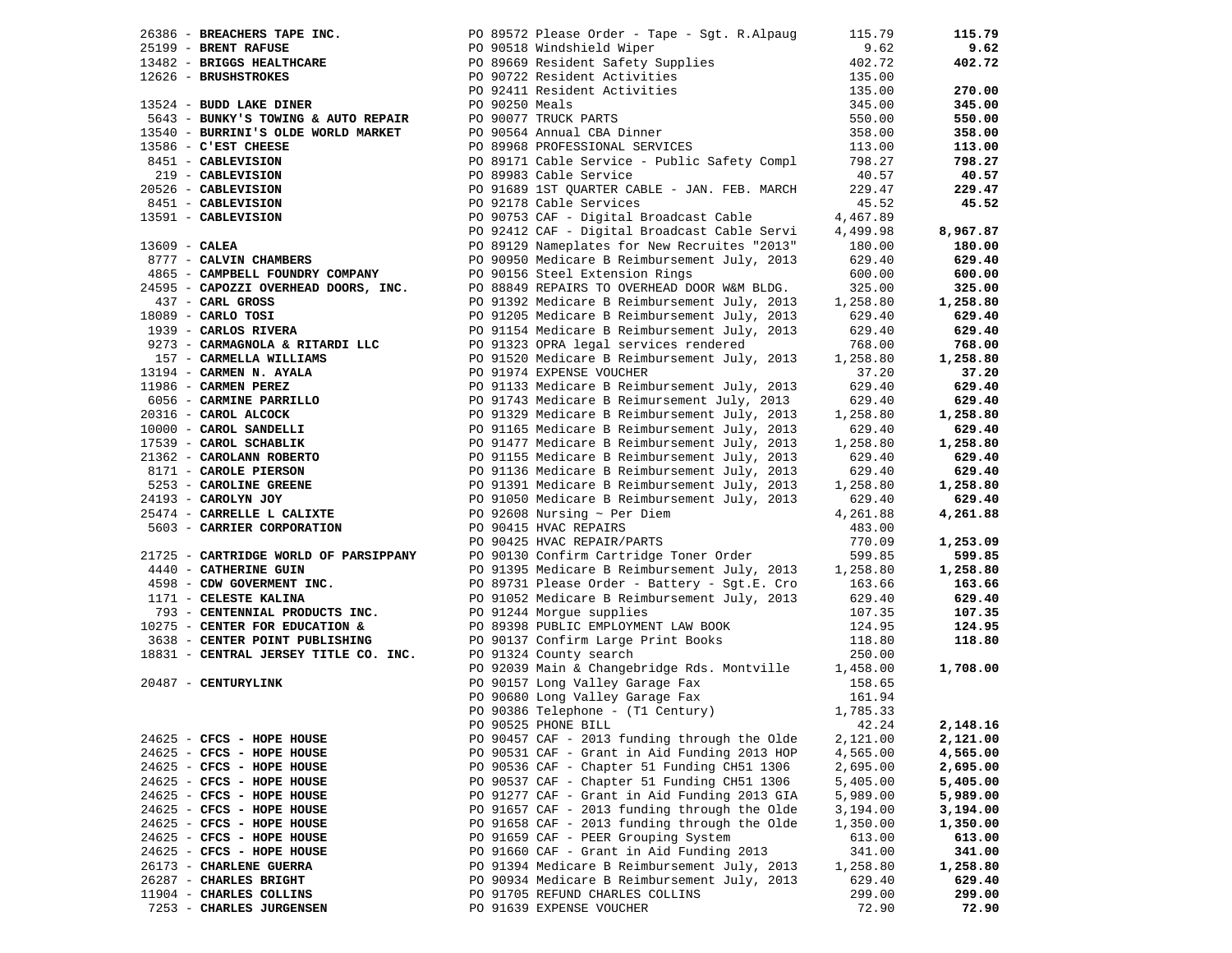|                 | 24189 - CHARLES MAROTTA                                                                                                                                        |               | PO 91087 Medicare B Reimbursement July, 2013                                                                                                                               | 629.40     | 629.40     |
|-----------------|----------------------------------------------------------------------------------------------------------------------------------------------------------------|---------------|----------------------------------------------------------------------------------------------------------------------------------------------------------------------------|------------|------------|
|                 | 7940 - CHARLES NADARAJAH                                                                                                                                       |               |                                                                                                                                                                            | 1,960.00   | 1,960.00   |
|                 | 10993 - CHARLOTTE SIMANDY                                                                                                                                      |               |                                                                                                                                                                            | 1,258.80   | 1,258.80   |
|                 | 17862 - CHARLOTTE STEUBE                                                                                                                                       |               |                                                                                                                                                                            | 629.40     | 629.40     |
|                 |                                                                                                                                                                |               | PO 92609 Nursing ~ Per Diem<br>PO 91485 Medicare B Reimbursement July, 2013<br>PO 91196 Medicare B Reimbursement July, 2013<br>PO 92541 CAF - Various Inspections for 9 ra |            |            |
|                 | 13788 - CHERRY WEBER & ASSOC. PC                                                                                                                               |               |                                                                                                                                                                            | 13,847.90  | 13,847.90  |
|                 | 21653 - CHERYL BARTOW                                                                                                                                          |               | PO 90912 Medicare B Reimbursement July, 2013                                                                                                                               | 629.40     | 629.40     |
|                 | 13803 - CHILD AND FAMILY RESOURCES                                                                                                                             |               | PO 91710 CAF - Grant in Aid Funding 2013 gia                                                                                                                               | 16,541.00  | 16,541.00  |
|                 | 15854 - CHRISTOPHER P. LUONGO                                                                                                                                  |               | PO 91867 NJ ICLE SEMINAR                                                                                                                                                   | 200.00     | 200.00     |
|                 | 5840 - CIPOLLINI CARTING                                                                                                                                       |               | PO 90247 CAF - Snow Plowing and Ice Removal                                                                                                                                | 6,105.00   | 6,105.00   |
|                 | 13478 - CLARENCE BRICKMAN                                                                                                                                      |               | PO 90933 Medicare B Reimbursement July, 2013                                                                                                                               | 629.40     | 629.40     |
|                 | 12000 - CLARIS BERNARD                                                                                                                                         |               | PO 90918 Medicare B Reimbursement July, 2013                                                                                                                               | 629.40     | 629.40     |
|                 |                                                                                                                                                                |               |                                                                                                                                                                            | 629.40     | 629.40     |
|                 | 13300 - CLAUDIA BELL <b>EXECUTE:</b> PO 90915 Medicare B Reimbursement July, 2013<br>25388 - CLAUDIA BROWN <b>PO 90938</b> Medicare B Reimbursement July, 2013 |               |                                                                                                                                                                            | 629.40     | 629.40     |
|                 | 20678 - CLAUDIA L. HINOJOSA                                                                                                                                    |               | PO 92303 Insurance reimb. for 1/14 to 6/14                                                                                                                                 | 72.00      | 72.00      |
|                 | 13857 - CLIFFSIDE BODY CORP                                                                                                                                    |               | PO 90811 SNOW PLOW PARTS                                                                                                                                                   | 870.64     | 870.64     |
|                 | 4605 - COACH & EQUIPMENT MANUFACTURING CO. PO 90390 AUTO PARTS                                                                                                 |               |                                                                                                                                                                            | 74.68      | 74.68      |
| 8277 - COANJ    |                                                                                                                                                                |               | PO 91692 COANJ MEMBERSHIP FEES                                                                                                                                             | 750.00     | 750.00     |
|                 | 4150 - COLLEGE OF ST ELIZABETH                                                                                                                                 |               | PO 90450 COLLEGE TUITION                                                                                                                                                   | 3,384.00   | 3,384.00   |
|                 |                                                                                                                                                                |               |                                                                                                                                                                            |            |            |
|                 | 9486 - COMPLETE SECURITY SYSTEMS, INC.                                                                                                                         |               |                                                                                                                                                                            | 3,640.00   |            |
|                 |                                                                                                                                                                |               | PO 90678 SECURITY EQUIP<br>PO 90678 SECURITY EQUIP<br>PO 90645 Camera Equipment Repair                                                                                     | 1,100.00   | 4,740.00   |
|                 | 8740 - COMPREHENSIVE CARDIOVASCULAR                                                                                                                            |               | PO 90436 INMATE MEDICAL CARE                                                                                                                                               | 215.00     | 215.00     |
|                 | 13937 - COMPUTER CABLE & CONNECTOR CO                                                                                                                          |               | PO 89179 OLIS Video Cable                                                                                                                                                  | 18.20      | 18.20      |
|                 | 13196 - CONCETTA AYREY                                                                                                                                         |               | PO 90906 Medicare B Reimbursement July, 2013                                                                                                                               | 629.40     | 629.40     |
|                 | 15556 - CONNIE KATSAKOS                                                                                                                                        |               | PO 91054 Medicare B Reimbursement July, 2013                                                                                                                               | 629.40     | 629.40     |
|                 | $13969$ - CONROY'S                                                                                                                                             |               | PO 92159 FLOWERS FOR 81ST BPC GRADUATION                                                                                                                                   | 82.99      | 82.99      |
|                 | 8043 - CONTRACT PHARMACY SERVICES INC                                                                                                                          |               | PO 89399 CAF - Pharmaceutical and related se                                                                                                                               | 190.00     |            |
|                 |                                                                                                                                                                |               | PO 90420 CAF - Pharmaceutical and related se                                                                                                                               | 16,107.34  | 16,297.34  |
|                 | 14644 - CORNERSTONE FAMILY PROGRAMS                                                                                                                            |               | PO 90461 CA F - 2013 funding through the Old                                                                                                                               | 8,319.00   |            |
|                 |                                                                                                                                                                |               | PO 90462 CAF - 2013 funding through the Olde                                                                                                                               | 7,425.00   |            |
|                 |                                                                                                                                                                |               | PO 90463 CAF - 2013 funding through the Olde                                                                                                                               | 5,199.00   |            |
|                 |                                                                                                                                                                |               | PO 90464 CAF - 2013 funding through the Olde                                                                                                                               | 4,640.00   |            |
|                 |                                                                                                                                                                |               | PO 90467 CAF - 2013 funding through the Olde                                                                                                                               | 2,342.00   |            |
|                 |                                                                                                                                                                |               | PO 90469 CAF - PEER Grouping System                                                                                                                                        | 9,086.00   |            |
|                 |                                                                                                                                                                |               | PO 90471 CAF - PEER Grouping System                                                                                                                                        | 31,995.00  |            |
|                 |                                                                                                                                                                |               | PO 90473 CAF - Grant in Aid Funding 2013                                                                                                                                   | 4,926.00   | 73,932.00  |
|                 |                                                                                                                                                                |               | PO 90477 CAF - Grant in Aid Funding 2013                                                                                                                                   |            |            |
|                 | 14644 - CORNERSTONE FAMILY PROGRAMS                                                                                                                            |               |                                                                                                                                                                            | 1,027.00   |            |
|                 |                                                                                                                                                                |               | PO 90557 CAF - Grant in Aid Funding 2013 GIA                                                                                                                               | 7,721.00   |            |
|                 |                                                                                                                                                                |               | PO 90605 No Caf 3#                                                                                                                                                         | 3,533.00   |            |
|                 |                                                                                                                                                                |               | PO 90727 CAF - Social Work Services                                                                                                                                        | 21,000.00  |            |
|                 |                                                                                                                                                                |               | PO 91534 CAF - PEER Grouping System                                                                                                                                        | 8,609.00   |            |
|                 |                                                                                                                                                                |               | PO 91963 CAF - Adult Day Care Center                                                                                                                                       | 11,395.56  |            |
|                 |                                                                                                                                                                |               | PO 91965 No Caf #                                                                                                                                                          | 4,675.00   |            |
|                 |                                                                                                                                                                |               | PO 92413 CAF - Social Work Services                                                                                                                                        | 21,000.00  | 78,960.56  |
|                 | 20592 - CORRESTINE TROWERS                                                                                                                                     |               | PO 91505 Medicare B Reimbursement July, 2013 1,258.80                                                                                                                      |            | 1,258.80   |
|                 | 14027 - COUNTY COLLEGE OF MORRIS                                                                                                                               |               | PO 91621 Expenditures in connection with maj                                                                                                                               | 300,014.24 | 300,014.24 |
|                 | 14029 - COUNTY COLLEGE OF MORRIS                                                                                                                               |               | PO 92050 CAF - 2014 Printing Services for Ja                                                                                                                               | 15,720.75  | 15,720.75  |
|                 | 13 - COUNTY OF MORRIS                                                                                                                                          |               | PO 91722 THE COUNTY OF MORRIS TANF SSH 1303                                                                                                                                | 5,956.51   | 5,956.51   |
|                 | 13 - COUNTY OF MORRIS                                                                                                                                          |               | PO 91844 COUNTY OF MORRIS OTA STATE SSH 1303                                                                                                                               | 6,887.25   | 6,887.25   |
|                 | 13 - COUNTY OF MORRIS                                                                                                                                          |               | PO 92765 2nd HALF JANUARY 2014 METERED MAIL                                                                                                                                | 322.89     | 322.89     |
|                 | 13 - COUNTY OF MORRIS                                                                                                                                          |               | PO 92767 2nd HALF JANUARY 2014 METERED MAIL                                                                                                                                | 11,228.97  | 11,228.97  |
|                 | 14041 - COUNTY WELDING SUPPLY CO                                                                                                                               |               | PO 90078 WELDING SUPPLIES                                                                                                                                                  | 99.80      |            |
|                 |                                                                                                                                                                |               | PO 90160 Oxygen Compressed, Acetylene                                                                                                                                      | 35.84      |            |
|                 |                                                                                                                                                                |               | PO 90556 materials                                                                                                                                                         | 35.40      | 171.04     |
| $20306$ - CPANJ |                                                                                                                                                                | PO 91308 Dues |                                                                                                                                                                            | 1,009.00   | 1,009.00   |
|                 | 24293 - CRAIG GOSS                                                                                                                                             |               | PO 92364 reimbursment                                                                                                                                                      | 22.00      | 22.00      |
|                 |                                                                                                                                                                |               |                                                                                                                                                                            |            |            |
|                 | 25373 - CREATING WITH CLAY LLC                                                                                                                                 |               | PO 90726 Resident Activities                                                                                                                                               | 100.00     | 100.00     |
|                 | 25373 - CREATING WITH CLAY LLC                                                                                                                                 |               | PO 92414 Resident Activities                                                                                                                                               | 100.00     | 100.00     |
|                 | 7922 - CREATIVE HEARTWORK INC                                                                                                                                  |               | PO 88217 Therapeutic Arts for Residents                                                                                                                                    | 100.00     | 100.00     |
|                 | 14077 - CSL WATER QUALITY INC                                                                                                                                  |               | PO 90728 Chemicals & Sprays                                                                                                                                                | 1,063.00   | 1,063.00   |
|                 | $14089$ - CURA INC.                                                                                                                                            |               | PO 90532 CAF - Chapter 51 Funding CH52 1313                                                                                                                                | 2,897.00   | 2,897.00   |
|                 | 24317 - CURTIS JAMES                                                                                                                                           |               | PO 90373 Travel Expense                                                                                                                                                    | 456.20     | 456.20     |
|                 | 14102 - CY DRAKE LOCKSMITHS, INC.                                                                                                                              |               | PO 89407 KEYS AND LOCKS                                                                                                                                                    | 139.34     |            |
|                 |                                                                                                                                                                | PO 89533 KEYS |                                                                                                                                                                            | 21.60      |            |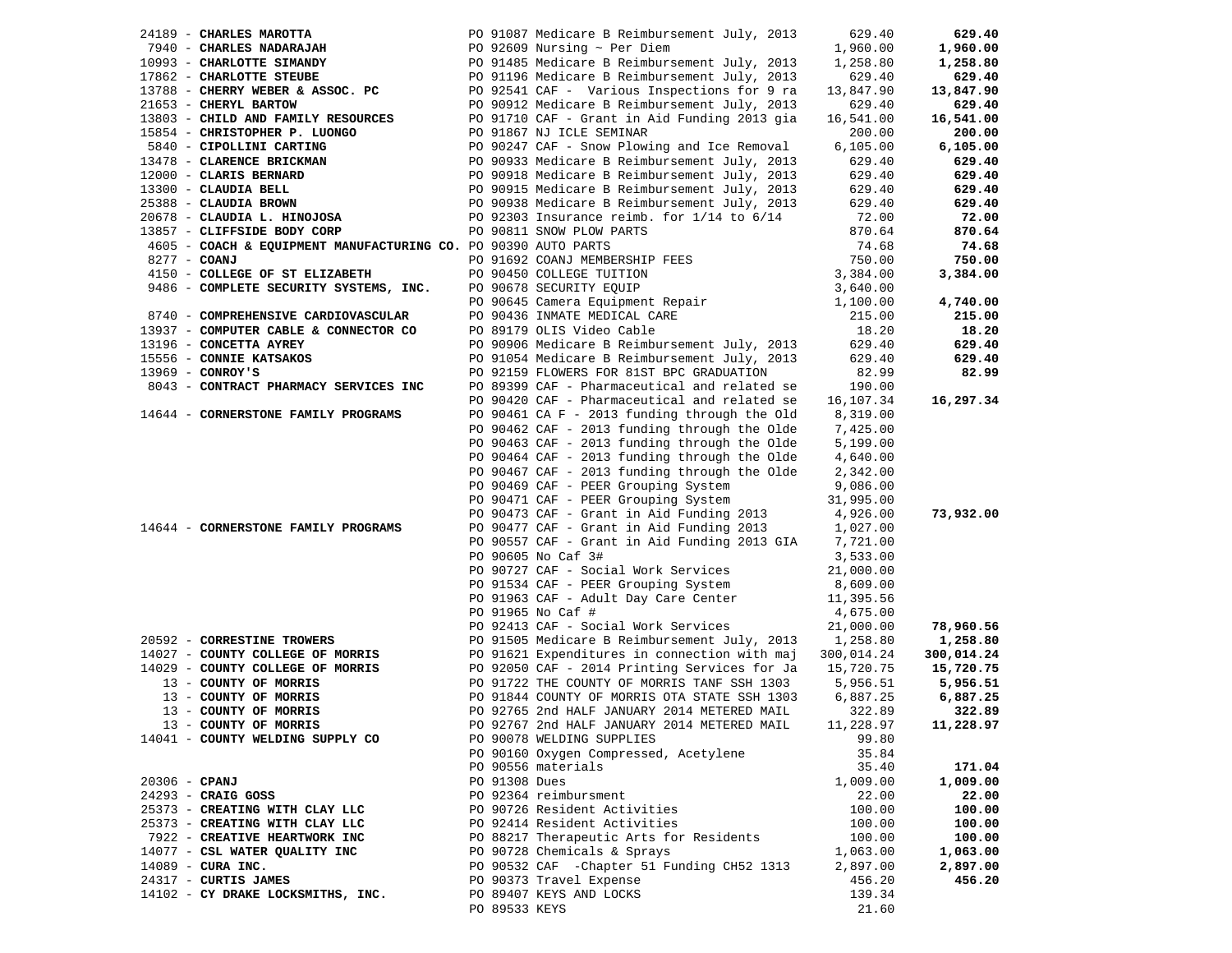|                                                                          | PO 90447 KEYS |                                                                                                                               | 33.00          | 193.94         |
|--------------------------------------------------------------------------|---------------|-------------------------------------------------------------------------------------------------------------------------------|----------------|----------------|
| 1189 - CYNTHIA CRAMOND                                                   |               | PO 91355 Medicare B Reimbursement July, 2013<br>PO 91355 Medicare B Reimbursement July, 2013<br>PO 89408 MAIN SEWER LINE WORK | 1,258.80       | 1,258.80       |
| 2895 - CYNTHIA GORDON                                                    |               |                                                                                                                               | 629.40         | 629.40         |
| 6064 - D NORTON SEWER AND DRAIN                                          |               |                                                                                                                               | 1,100.00       | 1,100.00       |
| 12523 - D&B AUTO SUPPLY                                                  |               | PO 87687 AUTO PARTS                                                                                                           | 1,154.88       |                |
|                                                                          |               | PO 89531 AUTO PARTS                                                                                                           | 747.62         |                |
|                                                                          |               | PO 90080 AUTO PARTS                                                                                                           | $-192.53$      | 1,709.97       |
| 12523 - D&B AUTO SUPPLY                                                  |               | PO 90080 AUTO PARTS                                                                                                           | 5,854.06       | 5,854.06       |
| 12523 - D&B AUTO SUPPLY                                                  |               | PO 90812 AUTO PARTS                                                                                                           | 2,179.25       | 2,179.25       |
| 11783 - D.R. JOHNSON & ASSOCIATES, LLC                                   |               | PO 92540 CAF - Reviewing of Land Development                                                                                  | 2,481.62       | 2,481.62       |
| 14123 - DAILY RECORD                                                     |               | PO 91651 Legal Notice Ag. Bd. 2-13-14 Mtg.                                                                                    | 43.06          | 43.06          |
| 14123 - DAILY RECORD                                                     |               | PO 91837 ADVERTISEMENT                                                                                                        | 81.02          | 81.02          |
| 14123 - DAILY RECORD                                                     |               | PO 91840 Notices for Contract Awards - 1/4/                                                                                   | 345.72         | 345.72         |
| 14123 - DAILY RECORD                                                     |               | PO 92016 Contract Awards - 01/08/14 Meeting                                                                                   | 159.86         | 159.86         |
| 15499 - DAILY RECORD                                                     |               | PO 92036 display ad for the special school e                                                                                  | 2,578.94       | 2,578.94       |
| $14123$ - DAILY RECORD                                                   |               | PO 92367 Legal Notices Ordinances for 1/22/1                                                                                  | 132.14         | 132.14         |
| 10992 - DAISY WATSON                                                     |               | PO 91517 Medicare B Reimbursement July, 2013                                                                                  | 1,258.80       | 1,258.80       |
| 5875 - DANIEL FEBUS                                                      |               | PO 90989 Medicare B Reimbursement July, 2013                                                                                  | 629.40         | 629.40         |
| 11155 - DANILO LAPID<br>12376 - DANILO LAPID<br>25386 - DAVID JEAN-LOUIS |               | PO 92610 Nursing $\sim$ Per Diem                                                                                              | 2,498.30       | 2,498.30       |
|                                                                          |               | PO 91040 Medicare B Reimbursement July, 2013                                                                                  | 629.40         | 629.40         |
|                                                                          |               | PO 92611 Nursing $\sim$ Per Diem                                                                                              | 3,426.20       | 3,426.20       |
| 16091 - DAVID MCKIM                                                      |               | PO 91102 Medicare B Reimbursement July, 2013                                                                                  | 629.40         | 629.40         |
| 9374 - DAVID MCLAUGHLIN                                                  |               | PO 91328 Medicare B Reimursement January, 20                                                                                  | 629.40         | 629.40         |
| 1000 - DAVID VEYSMAN                                                     |               | PO 92298 Insurance reimb. for $1/14$ to $6/14$                                                                                | 72.00          | 72.00          |
| 18414 - DAVID WEBER OIL COMPANY                                          |               | PO 90079 OIL & LUBRICANTS                                                                                                     | 560.10         | 560.10         |
| 11434 - DAWN CENTER FOR INDEPENDENT                                      |               | PO 91253 CAF - PEER Grouping System                                                                                           | 8,884.00       |                |
|                                                                          |               | PO 91254 CAF - Grant in Aid Funding 2013                                                                                      | 768.00         |                |
|                                                                          |               | PO 91255 CAF - Grant in Aid Funding 2013                                                                                      | 8,187.00       | 17,839.00      |
| 26163 - DAWN QUELI                                                       |               | PO 92316 REIMBURSEMENT                                                                                                        | 172.95         | 172.95         |
| 14181 - DAYTOP VILLAGE OF NJ, INC.                                       |               | PO 90530 CAF - Grant in Aid Funding 2013 GIA                                                                                  | 4,370.00       |                |
|                                                                          |               | PO 90534 CAF - Chapter 51 Funding CH51 1307                                                                                   | 12,469.00      | 16,839.00      |
| 14202 - DECOTIIS, FITZPATRICK &                                          |               | PO 91325 County Police & Sheriff's Office me                                                                                  | 409.40         | 409.40         |
| 8844 - DEE LOBO                                                          |               | PO 91082 Medicare B Reimbursement July, 2013                                                                                  | 629.40         | 629.40         |
| $274$ - DEER PARK                                                        |               | PO 89178 Monthly Water Delivery                                                                                               | 116.59         | 116.59         |
| $274$ - DEER PARK                                                        |               | PO 89183 OLIS - Monthly Water Delivery                                                                                        | 24.91          | 24.91          |
| $274$ - DEER PARK                                                        |               | PO 89917 DRINKING WATER                                                                                                       | 28.50          | 28.50          |
| $274$ - DEER PARK<br>$274$ - DEER PARK                                   |               | PO 89981 Bottled Water                                                                                                        | 54.81          | 54.81          |
| $274$ - DEER PARK                                                        |               | PO 90623 BOTTLED WATER 11/15/13 - 12/14/13 M<br>PO 90630 DRINKING WATER: DECEMBER 2013                                        | 17.94<br>25.90 | 17.94<br>25.90 |
| $274$ - DEER PARK                                                        |               | PO 90793 Water for Morris Township                                                                                            | 342.63         | 342.63         |
| $274$ - DEER PARK                                                        |               | PO 91697 WATER FOR SURROGATE'S OFFICE                                                                                         | 21.92          | 21.92          |
| $274$ - DEER PARK                                                        |               | PO 92164 Deer Park-water cooler                                                                                               | 18.93          | 18.93          |
| $274$ - DEER PARK                                                        |               | PO 92260 DRINKING WATER: JANUARY 2014                                                                                         | 22.91          | 22.91          |
| $274$ - DEER PARK                                                        |               | PO 92307 Water for Morris Township - 12/15/1                                                                                  | 341.74         | 341.74         |
| $274$ - DEER PARK                                                        |               | PO 92354 Office Suplies                                                                                                       | 9.96           | 9.96           |
| 8224 - DELIA SPARKES                                                     |               | PO 91191 Medicare B Reimbursement July, 2013                                                                                  | 629.40         | 629.40         |
| 1167 - DELILAH SMITH                                                     |               | PO 91486 Medicare B Reimbursement July, 2013                                                                                  | 1,258.80       | 1,258.80       |
| 18918 - DELL MARKETING L.P.                                              |               | PO 88518 Bryne Grant Equipment                                                                                                | 14,475.80      | 14,475.80      |
| 14228 - DELL MARKETING L.P.                                              |               | PO 89636 OIT Stock Equipment for Repair/Repl                                                                                  | 4,517.23       |                |
|                                                                          |               | PO 89653 OIT & OLIS NETWORK UPS UPGRADES                                                                                      | 18,125.26      |                |
|                                                                          |               | PO 89654 JAIL UPS UPGRADES                                                                                                    | 5,617.53       |                |
|                                                                          |               | PO 89721 OIT Workroom Rebuild                                                                                                 | 1,262.73       | 29,522.75      |
| 24048 - DENISE DENIS                                                     |               | PO 92396 Employee Reimbursement                                                                                               | 30.00          | 30.00          |
| 21638 - DENNIS GRAU                                                      |               | PO 92415 Resident Activities                                                                                                  | 330.00         | 330.00         |
| 26412 - DENNIS L. SNYDER                                                 |               | PO 90372 Travel Expense                                                                                                       | 55.65          | 55.65          |
| 14265 - DENTRUST DENTAL INC.                                             |               | PO 88778 CAF - Dental Services for Inmates                                                                                    | 5,106.00       | 5,106.00       |
| 25838 - DENVILLE PD                                                      |               | PO 90580 DWI Grant Reimbursement                                                                                              | 1,375.00       | 1,375.00       |
| 2551 - DERMA RITE INDUSTRIES LLC                                         |               | PO 92416 Storeroom-Nursing Supplies                                                                                           | 960.00         | 960.00         |
| 9495 - DERMATOLOGY CONSULTANTS OF                                        |               | PO 88705 INMATE MEDICAL CARE                                                                                                  | 245.00         | 245.00         |
| 24829 - DHS MONITORING SERVICES                                          |               | PO 92417 Nursing Supplies                                                                                                     | 65.84          | 65.84          |
| 12371 - DIANE STRECKFUSS                                                 |               | PO 91497 Medicare B Reimbursement July, 2013                                                                                  | 1,258.80       | 1,258.80       |
| 2050 - DICK BLICK COMPANY                                                |               | PO 87400 Please Order - Trimmer /Det. Sgt. W                                                                                  | 214.03         | 214.03         |
| 5793 - DIPALI PATEL                                                      |               | PO 90843 Insurance reimb. for 1/14 to 6/14                                                                                    | 72.00          | 72.00          |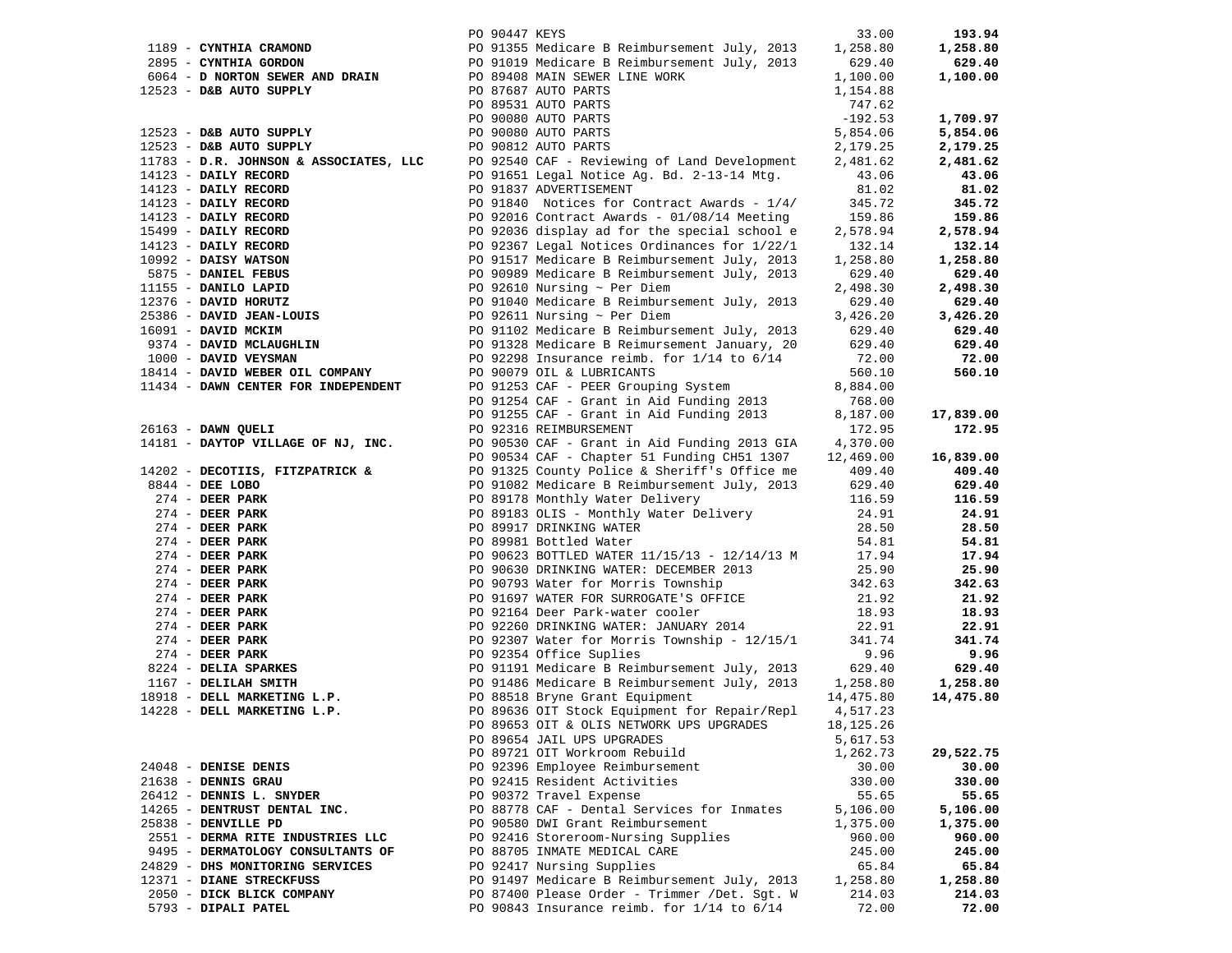| 14312 - DIRECT SUPPLY INC           | PO 92418 Dietary Equipment                   | 4,847.95  | 4,847.95  |
|-------------------------------------|----------------------------------------------|-----------|-----------|
| $12199$ - DISCOVER RX               | PO 90729 CAF - Pharmaceutical and related Se | 26,207.97 |           |
|                                     | PO 92419 CAF - Pharmaceutical and related Se | 33,176.96 | 59,384.93 |
| 2032 - DOLORES VICENTE              | PO 91513 Medicare B Reimbursement July, 2013 | 1,258.80  | 1,258.80  |
| 25851 - DOMINIC GALLO               | PO 91008 Medicare B Reimbursement July, 2013 | 629.40    | 629.40    |
| 21123 - DOMINION VOTING SYSTEMS INC | PO 89111 on-site election day wineds tally   | 4,500.00  | 4,500.00  |
| 21123 - DOMINION VOTING SYSTEMS INC | PO 89764 Teamwork Programming for November 5 | 8,471.38  | 8,471.38  |
| 1175 - DONALD BERLIN                | PO 91333 Medicare B Reimbursement July, 2013 | 1,258.80  | 1,258.80  |
| 26446 - DONALD C. SMITH JR          | PO 90369 Travel Expense                      | 221.20    | 221.20    |
| 6031 - DONALD KOSTKA                | PO 91416 Medicare B Reimbursement July, 2013 | 1,258.80  | 1,258.80  |
|                                     |                                              |           |           |
| 4943 - DONNA BURKEY                 | PO 89603 RMB DANJ Conference & Travel        | 67.40     | 67.40     |
| 7339 - DONNA GRUBLE                 | PO 92202 TRAINING REIMBURSEMENT              | 1,980.50  |           |
|                                     | PO 92203 MEDICAL SUPPLY REIMBURSEMENT        | 218.31    |           |
|                                     | PO 92204 REIMBURSEMENT                       | 26.25     | 2,225.06  |
| 15092 - DONNA HARDEN                | PO 91031 Medicare B Reimbursement July, 2013 | 629.40    | 629.40    |
| 15638 - DONNA KOWALSKI              | PO 91417 Medicare B Reimbursement July, 2013 | 1,258.80  | 1,258.80  |
| 20139 - DONNIS ZIESSE               | PO 91529 Medicare B Reimbursement July, 2013 | 1,258.80  | 1,258.80  |
| 14334 - DORIS DOLAN                 | PO 91367 Medicare B Reimbursement July, 2013 | 1,258.80  | 1,258.80  |
| 8170 - DOROTHY BARON                | PO 90908 Medicare B Reimbursement July, 2013 | 629.40    | 629.40    |
| 1168 - DOROTHY BROOME               | PO 90936 Medicare B Reimbursement July, 2013 | 629.40    | 629.40    |
| 12369 - DOROTHY COLQUHOUN           | PO 90960 Medicare B Reimbursement July, 2013 | 629.40    | 629.40    |
| 24659 - DOROTHY DIFABIO             | PO 90596 SANE SART Supplemental Pay          | 125.05    | 125.05    |
| 4652 - DOROTHY MCCORMICK            |                                              |           |           |
|                                     | PO 91095 Medicare B Reimbursement July, 2013 | 629.40    | 629.40    |
| 20611 - DOROTHY RETTBERG            | PO 91459 Medicare B Reimbursement July, 2013 | 1,258.80  | 1,258.80  |
| 20687 - DOROTHY TAYLOR              | PO 91638 EXPENSE VOUCHER                     | 31.27     | 31.27     |
| 10986 - DOTTRIGE SMITH-CAESAR       | PO 91188 Medicare B Reimbursement July, 2013 | 629.40    | 629.40    |
| 13421 - DOUGLAS BOOSER              | PO 91335 Medicare B Reimbursement July, 2013 | 1,258.80  | 1,258.80  |
| 2317 - DRINKER, BIDDLE & REATH, LLP | PO 92784 PROFESSIONAL FEES 2013 BONDS        | 270.00    | 270.00    |
| 14627 - E-PROBATE LLC               | PO 91694 UPDATING SURROGATE'S WEBSITE        | 400.00    |           |
|                                     | PO 91695 SOFTWARE MAINTENANCE                | 2,700.00  |           |
|                                     | PO 91696 PROGRAMMING SERVICES                | 400.00    | 3,500.00  |
| $14438$ - E.A. MORSE & CO. INC.     | PO 90402 JANITORIAL SUPPLIES                 | 2,999.26  | 2,999.26  |
| 9394 - EARL NIELSEN                 | PO 91444 Medicare B Reimbursement July, 2013 | 1,258.80  | 1,258.80  |
| 1441 - EDILMA ACEVEDO               | PO 90803 Mileage reimb. for 9/13 to 12/13    | 17.50     | 17.50     |
| 4435 - EDITH VANDER PLOEG           | PO 91511 Medicare B Reimbursement July, 2013 | 1,258.80  | 1,258.80  |
| 12467 - EDITHA MARQUEZ              | PO 92612 Nursing $\sim$ Per Diem             | 560.00    | 560.00    |
| 7292 - EDUARDO VARGAS               | PO 91216 Medicare B Reimbursement July, 2013 | 629.40    | 629.40    |
| 20153 - EDWARD KLINGENER            | PO 91060 Medicare B Reimbursement July, 2013 | 629.40    | 629.40    |
| 11015 - EDWARD RICE                 | PO 91152 Medicare B Reimbursement July, 2013 | 629.40    | 629.40    |
| 12378 - EILEEN BONFANTI             |                                              |           |           |
|                                     | PO 91334 Medicare B Reimbursement July, 2013 | 1,258.80  | 1,258.80  |
| 24194 - EILEEN TORMEY               | PO 91204 Medicare B Reimbursement July, 2013 | 629.40    | 629.40    |
| 20917 - EILEEN TRONCONE             | PO 91504 Medicare B Reimbursement July, 2013 | 1,258.80  | 1,258.80  |
| 14491 - EL PRIMER PASO, LTD.        | PO 91550 CAF - Grant in Aid Funding 2013 GIA | 7,367.00  | 7,367.00  |
| 14779 - ELAINE FRANCHI              | PO 91000 Medicare B Reimbursement July, 2013 | 629.40    | 629.40    |
| 20614 - ELBERITA DELABASTIDE        | PO 91361 Medicare B Reimbursement July, 2013 | 1,258.80  | 1,258.80  |
| 336 - ELECTION GRAPHICS, INC.       | PO 91542 CAF - Election Ballot Design & Prin | 17,417.50 | 17,417.50 |
| 14501 - ELEVATOR MAINTENANCE CORP   | PO 89409 CAF - Elevator Maintenance and Insp | 683.33    |           |
|                                     | PO 90677 CAF - Elevator Maintenance and Insp | 3,200.00  | 3,883.33  |
| 13283 - ELIJAH BLAIR JR             | PO 90923 Medicare B Reimbursement July, 2013 | 629.40    | 629.40    |
| 11241 - ELISABETH LUTZ              | PO 91425 Medicare B Reimbursement July, 2013 | 1,258.80  | 1,258.80  |
| 17613 - ELIZABETH SHANKLIN          | PO 91176 Medicare B Reimbursement July, 2013 | 629.40    | 629.40    |
| 1462 - ELIZABETH A. JACOBSON        | PO 90555 TRAVEL REIMBURSEMENT FOR OCT-DEC 20 | 139.75    | 139.75    |
| 8779 - ELIZABETH JAEGER             | PO 91043 Medicare B Reimbursement July, 2013 | 629.40    | 629.40    |
| 10982 - ELIZABETH KING              | PO 91414 Medicare B Reimbursement July, 2013 | 1,258.80  | 1,258.80  |
| 26455 - ELIZABETH LAW               | PO 92210 REIMBURSEMENT                       | 39.00     | 39.00     |
| 24768 - ELIZABETH LEHMAN            | PO 91077 Medicare B Reimbursement July, 2013 | 629.40    | 629.40    |
|                                     |                                              |           |           |
| 8192 - ELIZABETH PANZER             | PO 91451 Medicare B Reimbursement July, 2013 | 1,258.80  | 1,258.80  |
| 14505 - ELIZABETHTOWN GAS COMPANY   | PO 92633 NATURAL GAS - LONG VALLEY           | 421.36    | 421.36    |
| 14301 - ELLEN DIDIMAMOFF            | PO 91365 Medicare B Reimbursement July, 2013 | 1,258.80  | 1,258.80  |
| 4449 - ELLEN LEWIS                  | PO 91421 Medicare B Reimbursement July, 2013 | 1,258.80  | 1,258.80  |
| $10996$ - ELLEN ROSSI               | PO 91465 Medicare B Reimbursement July, 2013 | 1,258.80  | 1,258.80  |
| 24205 - ELMER S. GILO, MD           | PO 92213 REIMBURSEMENT                       | 2,290.99  | 2,290.99  |
| 24190 - ELOUISE KING                | PO 91057 Medicare B Reimbursement July, 2013 | 755.40    | 755.40    |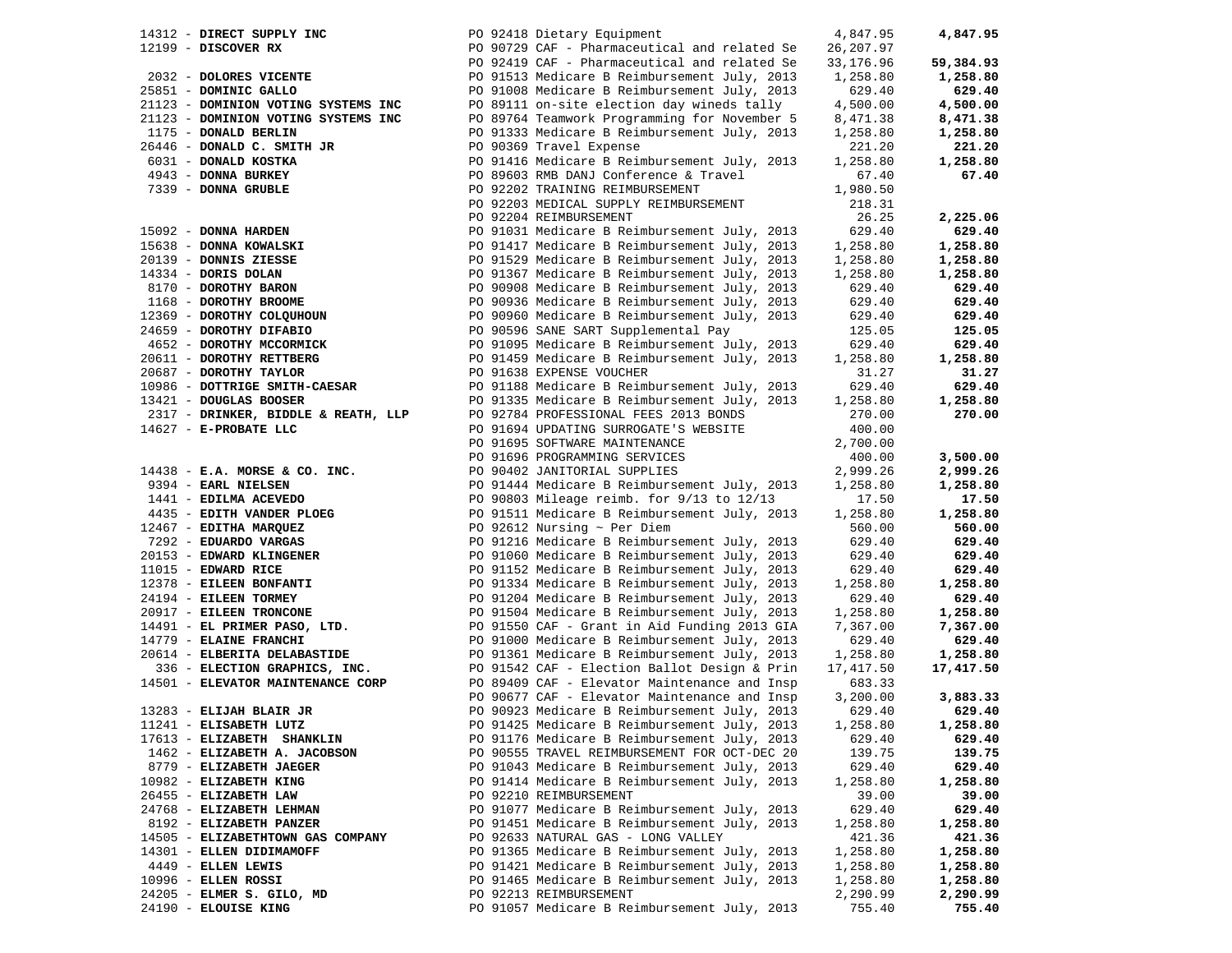|               | 2054 - ELSIE BOWEN                              |                  | PO 91336 Medicare B Reimbursement July, 2013                                                 | 1,258.80   | 1,258.80   |
|---------------|-------------------------------------------------|------------------|----------------------------------------------------------------------------------------------|------------|------------|
|               | 7419 - ELSIE PATTERSON<br>5245 - EMELDA WALCOTT |                  | PO 91130 Medicare B Reimbursement July, 2013<br>PO 91227 Medicare B Reimbursement July, 2013 | 629.40     | 629.40     |
|               |                                                 |                  |                                                                                              | 629.40     | 629.40     |
|               | 17157 - EMERALD PROFESSIONAL                    |                  | PO 90730 Storeroom~Nursing Supplies                                                          | 5,075.00   |            |
|               |                                                 |                  | PO 90731 Storeroom~Nursing Supplies                                                          | 9,570.00   |            |
|               |                                                 |                  | PO 92420 Adult Briefs                                                                        | 16,682.90  | 31,327.90  |
|               | 25417 - EMILY O'GORMAN                          |                  | PO 91446 Medicare B Reimbursement July, 2013                                                 | 1,258.80   | 1,258.80   |
|               | 2047 - EMPLOYMENT HORIZONS, INC.                |                  | PO 91686 JANITORIAL SERVICES: DECEMBER 2013                                                  | 842.00     |            |
|               |                                                 |                  | PO 92082 CAF - Lawn Cutting and Office Clean                                                 | 34,672.00  | 35,514.00  |
|               | 1335 - ENTERASYS NETWORKS                       |                  | PO 89659 ESU's for Network Group Training                                                    | 14,375.00  |            |
|               |                                                 |                  | PO 89727 WAP Upgrades                                                                        | 15,531.20  |            |
|               |                                                 |                  | PO 89804 OTA & Prosecutors Network Infrastru                                                 | 190,953.67 | 220,859.87 |
|               | $26048$ - ERIC BODLE                            |                  | PO 92479 Work Boots                                                                          | 90.00      | 90.00      |
|               | 24329 - ERICA BAUERLEIN                         |                  | PO 90836 Insurance reimb. for $1/14$ to $6/14$                                               | 72.00      | 72.00      |
|               | 26491 - ERIN CALLAHAN CARROLL                   | PO 91326 Mileage |                                                                                              | 61.60      | 61.60      |
|               | 26492 - ERROL WOLLARY                           |                  | PO 92067 Expense Voucher                                                                     | 90.00      | 90.00      |
|               | 9983 - ESTATE MARY HARDMAN                      |                  | PO 91032 Medicare B Reimbursement July, 2013                                                 | 314.70     | 314.70     |
|               | 21666 - ETHEL HAWKINS                           |                  | PO 91036 Medicare B Reimbursement July, 2013                                                 | 629.40     | 629.40     |
|               | 8771 - ETHEL WEISSMANN                          |                  | PO 91232 Medicare B Reimbursement July, 2013                                                 | 629.40     | 629.40     |
|               | 10403 - EUGENE JACKSON                          |                  | PO 91407 Medicare B Reimbursement July, 2013                                                 | 1,258.80   | 1,258.80   |
|               | 440 - EUNICE A REYNOLDS                         |                  | PO 91150 Medicare B Reimbursement July, 2013                                                 | 629.40     | 629.40     |
|               | 24195 - EVA DAVIS                               |                  | PO 90970 Medicare B Reimbursement July, 2013                                                 | 692.40     | 692.40     |
|               | 12366 - EVELYN CAFFREY                          |                  | PO 91343 Medicare B Reimbursement July, 2013                                                 | 1,258.80   | 1,258.80   |
|               | 6582 - EVELYN NELSON                            |                  | PO 91441 Medicare B Reimbursement July, 2013                                                 | 1,258.80   | 1,258.80   |
|               | 20265 - EVELYN TOLENTINO                        |                  | PO 92613 Nursing $\sim$ Per Diem                                                             | 1,484.70   | 1,484.70   |
|               | 14604 - EXTEL COMMUNICATIONS                    |                  | PO 89651 Morris View Telephone Wiring                                                        | 601.00     | 601.00     |
|               | 15382 - FAMILY PROMISE OF                       |                  | PO 91724 CAF - Homeless Contract SH13014 SSH                                                 | 4,753.00   | 4,753.00   |
|               | 20423 - FASTER URGENT CARE                      |                  | PO 92158 CAF - Comprehensive Medical Service                                                 | 29, 254.42 | 29,254.42  |
| 14668 - FEDEX |                                                 |                  | PO 90732 Express Shipping                                                                    | 23.65      |            |
|               |                                                 |                  | PO 91949 Shipping                                                                            | 23.71      |            |
|               |                                                 |                  | PO 92421 Specialy Delivery Processing                                                        | 53.42      | 100.78     |
|               | 9388 - FFI PROFESSIONAL SAFETY SERVICES         |                  | PO 89685 PLEASE ORDER - Tactical Equip                                                       | 840.00     |            |
|               |                                                 |                  |                                                                                              | 441.18     |            |
|               |                                                 |                  | PU 91631 Unitorm & Accessories<br>PO 91653 Uniform & Accessories                             | 1,093.98   | 2,375.16   |
|               | 8538 - FINCH FUEL OIL COMPANY, INC.             |                  | PO 90733 Fuel Oil for Back-Up Generators                                                     | 870.48     |            |
|               |                                                 |                  | PO 92422 Fuel for Boiler Room Generators                                                     | 178.76     | 1,049.24   |
|               | 14702 - FIRE FIGHTERS EQUIPMENT CO INC          |                  | PO 88716 FIRE EQUIPMENT                                                                      | 24.00      |            |
|               |                                                 |                  | PO 89701 Please Order - Road Flares/Lt.B. Du                                                 | 647.50     |            |
|               |                                                 |                  | PO 89689 Testing and Recharging of Air Cylin                                                 | 780.00     |            |
|               |                                                 |                  | PO 90403 FIRE SAFETY ITEMS                                                                   | 143.50     | 1,595.00   |
|               | 25548 - FIRST PRIORITY VEHICLE INC.             |                  | PO 87188 Ambulance Repair                                                                    | 300.00     | 300.00     |
|               | $2795 - WEX$ BANK                               |                  | PO 91243 GAS PURCHASES                                                                       | 291.34     |            |
|               |                                                 |                  | PO 91964 GAS PURCHASES                                                                       | 330.73     | 622.07     |
|               | 12151 - FLEMINGTON BUICK CHEVROLET              |                  | PO 89532 AUTO PARTS                                                                          | 658.74     |            |
|               |                                                 |                  | PO 90082 AUTO PARTS                                                                          | 333.60     |            |
|               |                                                 |                  | PO 90814 AUTO PARTS                                                                          | 234.84     | 1,227.18   |
|               | 11444 - FLORENCE GRAMIGNANO                     |                  | PO 91389 Medicare B Reimbursement July, 2013                                                 | 1,258.80   | 1,258.80   |
|               | 25333 - FLORHAM PARK POLICE                     |                  | PO 90516 DRE Grant Reimbursement                                                             | 330.00     | 330.00     |
|               | 3786 - FLORIS ROCHESTER                         |                  | PO 91157 Medicare B Reimbursement July, 2013                                                 | 629.40     | 629.40     |
|               | 14772 - FOWLER EQUIP CO INC.                    |                  | PO 90421 WASHER MACHINE REPAIR                                                               | 315.50     | 315.50     |
|               | 10980 - FRANCES DUFF                            |                  | PO 91371 Medicare B Reimbursement July, 2013                                                 | 1,258.80   | 1,258.80   |
|               | 16249 - FRANCES MOGIELNICKI                     |                  | PO 91436 Medicare B Reimbursement July, 2013                                                 | 1,258.80   | 1,258.80   |
|               | 16981 - FRANCES PERKALIS                        |                  | PO 91134 Medicare B Reimbursement July, 2013                                                 | 629.40     | 629.40     |
|               | 10978 - FRANCES SLAYTON                         |                  | PO 91183 Medicare B Reimbursement July, 2013                                                 | 629.40     | 629.40     |
|               | 13205 - FRANCES SPICER                          |                  | PO 91192 Medicare B Reimbursement July, 2013                                                 | 629.40     | 629.40     |
|               | 13282 - FRANCIS DASCOLL                         |                  | PO 90968 Medicare B Reimbursement July, 2013                                                 | 629.40     | 629.40     |
|               | 18587 - FRANCIS ZABRISKIE                       |                  | PO 90888 Medicare B Reimbursement July, 2013                                                 | 629.40     | 629.40     |
|               | 12325 - FRANK BRODEEN OLC                       |                  | PO 91685 CAF - Snow Plowing and Ice Removal                                                  | 26, 312.50 |            |
|               |                                                 |                  | PO 91959 CAF - Snow Plowing & Ice Removal                                                    | 36,687.50  | 63,000.00  |
|               | 9393 - FRANK DEL NEGRO                          |                  | PO 91362 Medicare B Reimbursement July, 2013                                                 | 1,258.80   | 1,258.80   |
|               | 10971 - FRANK DRUETZLER                         |                  | PO 90978 Medicare B Reimbursement July, 2013                                                 | 629.40     | 629.40     |
|               | 24821 - FRANK FUCCI                             |                  | PO 92119 2014 WORK BOOTS                                                                     | 90.00      | 90.00      |
|               | 17295 - FRANK REILLY                            |                  | PO 91146 Medicare B Reimbursement July, 2013                                                 | 629.40     | 629.40     |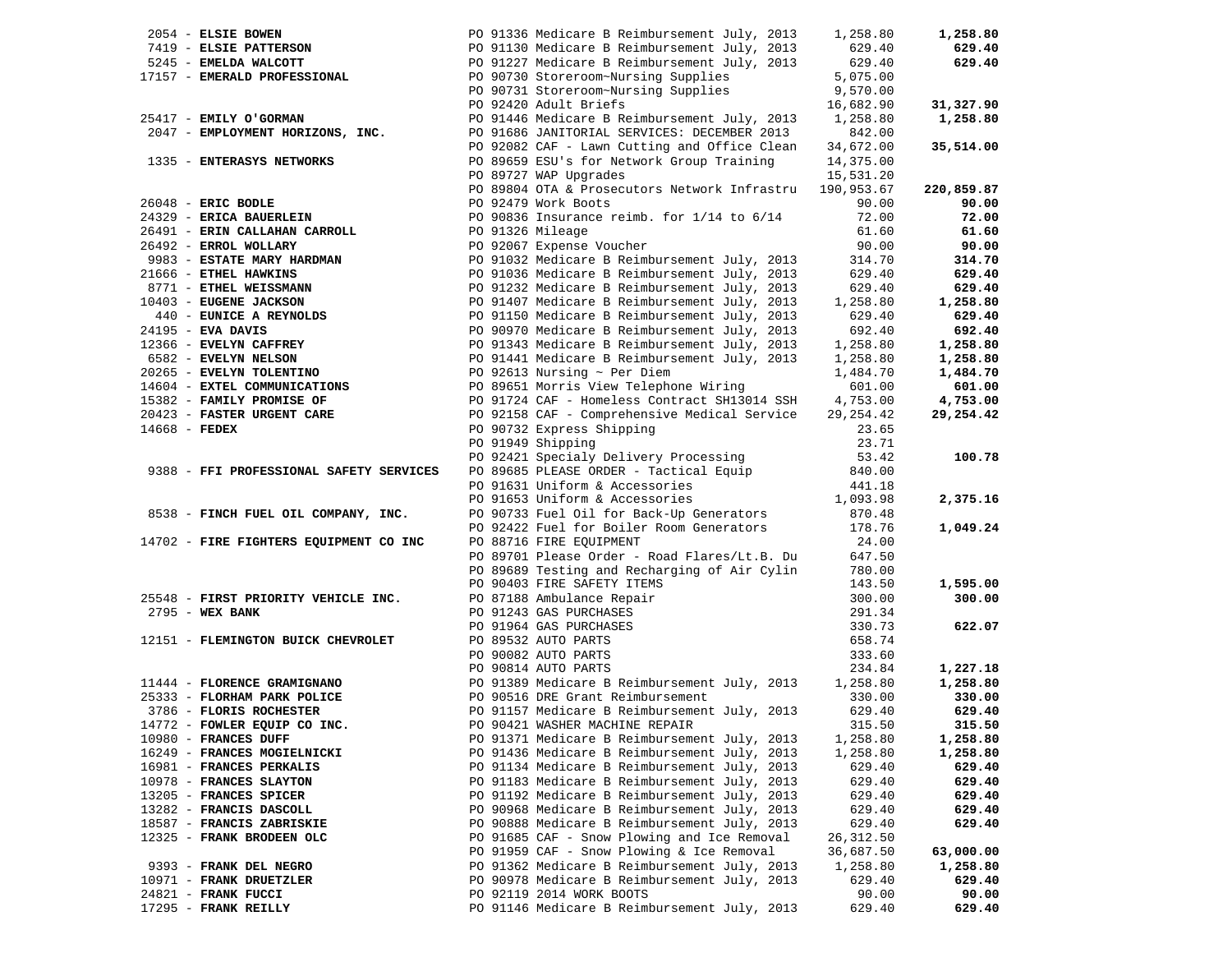| 20596 - FRANK SORIANO  |                                                           | PO 91190 Medicare B Reimbursement July, 2013                                                                                                                                                 | 629.40      | 629.40    |
|------------------------|-----------------------------------------------------------|----------------------------------------------------------------------------------------------------------------------------------------------------------------------------------------------|-------------|-----------|
|                        |                                                           |                                                                                                                                                                                              | 1,258.80    | 1,258.80  |
|                        |                                                           | 24212 - FRANKIE SATCHER<br>25501 - FREDERIC M. KNAPP (2013) PO 91474 Medicare B Reimbursement July, 2013<br>25501 - FREDERIC M. KNAPP (2019) PO 91979 Office Supply                          | 75.00       | 75.00     |
|                        |                                                           |                                                                                                                                                                                              | 16.04       | 16.04     |
|                        |                                                           | 17855 - <b>FREDERICK STEPHENS, JR.</b> PO 91495 Medicare B Reimbursement July, 2013                                                                                                          | 1,258.80    | 1,258.80  |
| $14839 - GALE$         |                                                           | PO 90138 Confirm Books                                                                                                                                                                       | 441.48      | 441.48    |
|                        | $14843$ - GALLS, INC.                                     | PO 89483 PLEASE ORDER - Search mirror                                                                                                                                                        | 368.00      | 368.00    |
|                        | 14852 - GANN LAW BOOKS                                    |                                                                                                                                                                                              | 530.50      | 530.50    |
|                        | 24185 - GARY COLBURN                                      | PO 89011 Law Books<br>PO 90958 Medicare B Reimbursement July, 2013                                                                                                                           | 629.40      | 629.40    |
|                        | 19083 - GAYLORD BROS., INC.                               | PO 90159 Confirm Supply for Processing Mater                                                                                                                                                 | 61.27       | 61.27     |
| 1635 - GE CAPITAL      |                                                           | PO 91868 SURROGATE'S COURT                                                                                                                                                                   | 629.73      | 629.73    |
| $10027$ - GENEVA MIMS  |                                                           |                                                                                                                                                                                              | 629.40      | 629.40    |
|                        | 2942 - GENEVIEVE DEFIORE                                  | PO 91110 Medicare B Reimbursement July, 2013<br>PO 90973 Medicare B Reimbursement July, 2013<br>PO 91037 Medicare B Reimbursement July, 2013<br>PO 90928 Medicare B Reimbursement July, 2013 | 629.40      | 629.40    |
|                        | 10047 - GENEVIEVE HAYES                                   |                                                                                                                                                                                              |             | 629.40    |
|                        |                                                           |                                                                                                                                                                                              | 629.40      |           |
|                        | 11985 - BOTSKO GEORGE JR                                  |                                                                                                                                                                                              | 629.40      | 629.40    |
| 16506 - GEORGE NAY     | 16506 - <b>GEORGE NAY</b><br>6593 - <b>GEORGE TRIMMER</b> | PO 91118 Medicare B Reimbursement July, 2013<br>PO 91503 Medicare B Reimbursement July, 2013                                                                                                 | 629.40      | 629.40    |
|                        |                                                           |                                                                                                                                                                                              | 1,258.80    | 1,258.80  |
|                        | $8269$ - GEORGINA GRAY-HORSLEY                            | PO 92614 Nursing $\sim$ Per Diem                                                                                                                                                             | 1,120.00    | 1,120.00  |
| 20599 - GERALD NEWELL  |                                                           | PO 91443 Medicare B Reimbursement July, 2013                                                                                                                                                 | 1,258.80    | 1,258.80  |
|                        | 9380 - GERALD STARK SR.                                   | PO 91492 Medicare B Reimbursement July, 2013                                                                                                                                                 | 1,258.80    | 1,258.80  |
|                        | $4872$ - GLAS-TINT, LLC                                   | PO 90347 Bronze Frost Film at Public Safety                                                                                                                                                  | 1,252.00    | 1,252.00  |
| 21655 - GLENDA JENKINS |                                                           | PO 91046 Medicare B Reimbursement July, 2013                                                                                                                                                 | 629.40      | 629.40    |
| 13278 - GLENN BEEKMAN  |                                                           | PO 90914 Medicare B Reimbursement July, 2013                                                                                                                                                 | 629.40      | 629.40    |
|                        | 14936 - GLOBAL KNOWLEDGE TRANING LLC                      | PO 85226 2nd of 3rd invoice to replace cours                                                                                                                                                 | 2,306.66    |           |
|                        |                                                           | PO 85227 3rd of 3rd invoice to replace cours                                                                                                                                                 | 2,586.69    |           |
|                        |                                                           | PO 87189 IT Staff Training                                                                                                                                                                   | 4,770.25    | 9,663.60  |
|                        | 17850 - GLORIA STEHLGENS                                  | PO 91194 Medicare B Reimbursement July, 2013                                                                                                                                                 | 629.40      | 629.40    |
|                        |                                                           |                                                                                                                                                                                              | 1,258.80    | 1,258.80  |
| $23939 - GO$ PROMOS    | 11983 - GLORIA ZAPRAUSKIS<br>23939 - GO PROMOS            | PO 91527 Medicare B Reimbursement July, 2013<br>PO 89552 PLEASE ORDER                                                                                                                        | 2,034.62    | 2,034.62  |
|                        | 14956 - GOODYEAR AUTO SERVICE                             | PO 89535 TIRES                                                                                                                                                                               | 433.28      |           |
|                        |                                                           |                                                                                                                                                                                              | 1,588.12    | 2,021.40  |
|                        | 20920 - GORDON BREEDING JR                                |                                                                                                                                                                                              | 629.40      | 629.40    |
|                        |                                                           |                                                                                                                                                                                              | 904.50      |           |
|                        |                                                           | PO 92524 RED FOLDERS                                                                                                                                                                         | 904.50      |           |
|                        |                                                           | PO 92525 FOLDERS                                                                                                                                                                             | 904.50      |           |
|                        |                                                           |                                                                                                                                                                                              | 904.50      | 3,618.00  |
|                        | 9766 - GRACE WINTERS                                      | PO 92526 RED FOLDERS                                                                                                                                                                         |             |           |
|                        |                                                           | PO 91523 Medicare B Reimbursement July, 2013 1,258.80                                                                                                                                        |             | 1,258.80  |
| $14984$ - GRAINGER     |                                                           | PO 86503 BLDG MAINT                                                                                                                                                                          | 393.01      |           |
|                        | 14983 - GRAINGER                                          | PO 89482 SHOP SUPPLIES                                                                                                                                                                       | 450.84      |           |
|                        |                                                           | PO 90085 SHOP SUPPLIES                                                                                                                                                                       | 19.68       | 863.53    |
|                        |                                                           | PO 88724 MISC. BUILDING SUPPLIES                                                                                                                                                             | 1,613.49    |           |
|                        |                                                           | PO 89199 WET/DRY VACUUMS                                                                                                                                                                     | 570.82      |           |
|                        |                                                           | PO 90413 MISC. BUILDING SUPPLIES                                                                                                                                                             | 424.72      | 2,609.03  |
| $24884$ - GRAINGER     |                                                           | PO 90328 OPERATING & REPAIR SUPPLY                                                                                                                                                           | 28.77       | 28.77     |
|                        | 480 - GRAYBAR ELECTRIC COMPANY                            | PO 89189 OIT Workroom Rewiring - Hardware<br>PO 89558 PLOW PARTS                                                                                                                             | 1,828.79    | 1,828.79  |
| 20712 - GREELCO INC    |                                                           |                                                                                                                                                                                              | 1,390.72    | 1,390.72  |
| 20712 - GREELCO INC    |                                                           | PO 90391 PLOW PARTS                                                                                                                                                                          | 551.09      | 551.09    |
|                        |                                                           | 26326 - GREEN OUTLOOK LANDSCAPING & PO 91668 CAF - Snow Plowing and Ice Removal                                                                                                              | 19,593.75   | 19,593.75 |
|                        | 15007 - GREENMAN PEDERSEN INC                             | PO 92537 CAF - Inspeciton serv for replac of                                                                                                                                                 | 16,117.50   | 16,117.50 |
| 15051 - GRETCHEN HAAS  |                                                           | PO 91028 Medicare B Reimbursement July, 2013                                                                                                                                                 | 629.40      | 629.40    |
| $12012$ - GTS WELCO    |                                                           | PO 88334 WELDING SUPPLIES                                                                                                                                                                    | 213.47      |           |
|                        |                                                           | PO 90734 Oxygen for Residents                                                                                                                                                                | 1,954.18    | 2,167.65  |
|                        | 15490 - GUARANTEED REBUILDERS INC                         | PO 90086 TRUCK PARTS                                                                                                                                                                         | 910.00      | 910.00    |
|                        | 15318 - GULF SOUTH MEDICAL SUPPLY INC                     | PO 90735 Storeroom-Nursing Supplies (Syringes                                                                                                                                                | 1,979.28    |           |
|                        |                                                           | PO 92423 Storeroom-Nursing Supplies                                                                                                                                                          | 333.99      | 2,313.27  |
| $10972$ - GUY DEODATO  |                                                           | PO 91364 Medicare B Reimbursement July, 2013                                                                                                                                                 | 1,258.80    | 1,258.80  |
|                        | 15105 - GWENDOLINE HARRIS                                 | PO 91033 Medicare B Reimbursement July, 2013                                                                                                                                                 | 629.40      | 629.40    |
|                        | 26378 - HALLMARK KENNEL OPERATING CO., LLC                | PO 89732 Please Order - K-9 Supplies                                                                                                                                                         | 1,433.00    | 1,433.00  |
| 20919 - HANNAH GILBERT |                                                           | PO 91016 Medicare B Reimbursement July, 2013                                                                                                                                                 | 629.40      | 629.40    |
|                        | 21613 - HANOVER POWERSPORTS                               | PO 91252 ATV Parts                                                                                                                                                                           | 156.35      | 156.35    |
|                        | 15081 - HANOVER SEWERAGE AUTHORITY                        | PO 92634 SEWER - HANOVER                                                                                                                                                                     | 1,816.40    | 1,816.40  |
|                        | 20574 - HAROLD E PELLOW & ASSOC INC                       | PO 91932 CAF - Design Services for County Br                                                                                                                                                 | 13, 179. 77 | 13,179.77 |
|                        | 20574 - HAROLD E PELLOW & ASSOC INC                       | PO 92538 CAF - Design Services for County Br                                                                                                                                                 | 12,896.25   | 12,896.25 |
|                        |                                                           |                                                                                                                                                                                              |             |           |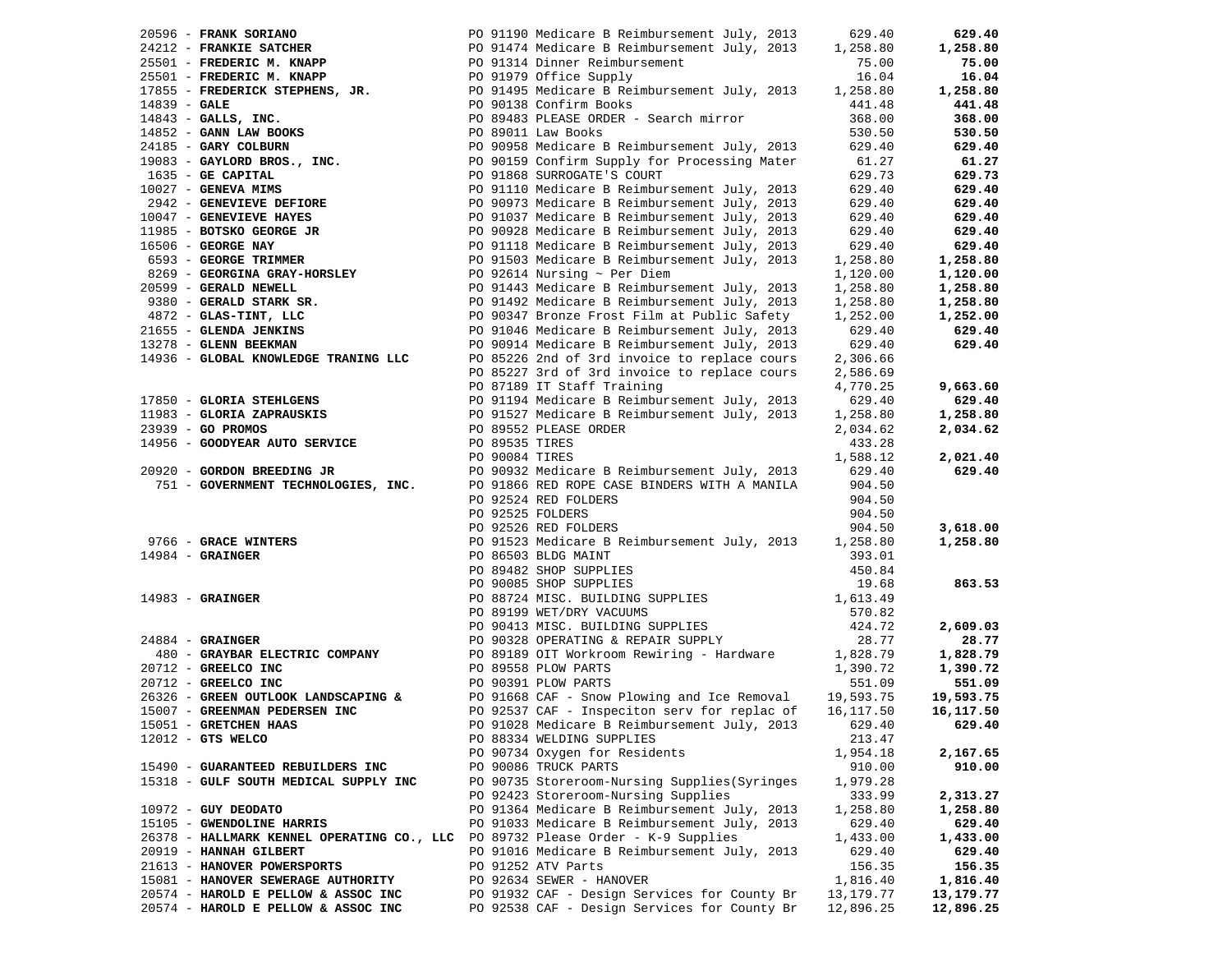| 16713 - HAROLD NOONAN                                                                                               |  | PO 91123 Medicare B Reimbursement July, 2013                                         | 629.40     | 629.40     |
|---------------------------------------------------------------------------------------------------------------------|--|--------------------------------------------------------------------------------------|------------|------------|
| 1370 - HAROLD SERGENT                                                                                               |  | PO 91175 Medicare B Reimbursement July, 2013                                         | 629.40     | 629.40     |
| 12377 - HAROLD WHITE                                                                                                |  | -- --<br>PO 91234 Medicare B Reimbursement July, 2013<br>PO 92615 Nursing ~ Per Diem | 629.40     | 629.40     |
|                                                                                                                     |  |                                                                                      | 1,400.00   | 1,400.00   |
| 9728 - HARRIET VALLECER RN<br>25522 - HARRY L. SCHWARZ & CO.                                                        |  | PO 92024 Appraisal services-Canal Street ove                                         | 6,345.00   | 6,345.00   |
| 8197 - HATEF QUAZI                                                                                                  |  | PO 91458 Medicare B Reimbursement July, 2013                                         | 1,258.80   | 1,258.80   |
| 444 - HATTIE GREEN                                                                                                  |  | PO 91023 Medicare B Reimbursement July, 2013                                         | 629.40     | 629.40     |
|                                                                                                                     |  | PO 91398 Medicare B Reimbursement July, 2013                                         | 1,258.80   | 1,258.80   |
| 11991 - HAYWARD HARRELL<br>5275 - HCPRO, INC.<br>15691 - HELEN LARSON<br>20593 - HELEN MARSH<br>17704 - HELEN SMITH |  | PO 90745 Nursing Publications & Subscription                                         | 293.00     | 293.00     |
|                                                                                                                     |  | PO 91070 Medicare B Reimbursement July, 2013                                         | 629.40     | 629.40     |
|                                                                                                                     |  |                                                                                      |            |            |
|                                                                                                                     |  | PO 91088 Medicare B Reimbursement July, 2013                                         | 629.40     | 629.40     |
|                                                                                                                     |  | PO 91185 Medicare B Reimbursement July, 2013                                         | 629.40     | 629.40     |
| 18194 - HELEN TYCZKOWSKI                                                                                            |  | PO 91211 Medicare B Reimbursement July, 2013                                         | 629.40     | 629.40     |
| 25845 - HELEN WILKENS                                                                                               |  | PO 91236 Medicare B Reimbursement July, 2013                                         | 629.40     | 629.40     |
| 15159 - HELRICK'S INC                                                                                               |  | PO 91972 Frames                                                                      | 172.50     | 172.50     |
| 26486 - HENDERSON DISPUTE RESOLUTION SERVIC PO 91632 Arbitration                                                    |  |                                                                                      | 1,563.56   | 1,563.56   |
| 11530 - HENRY ARTEAGA                                                                                               |  | PO 90904 Medicare B Reimbursement July, 2013                                         | 629.40     | 629.40     |
| 14868 - HENRY GARTNER                                                                                               |  | PO 91010 Medicare B Reimbursement July, 2013                                         | 629.40     | 629.40     |
| 21430 - HENRY KAFEL                                                                                                 |  | PO 91411 Medicare B Reimbursement July, 2013                                         | 629.40     | 629.40     |
| 20922 - HERBERT ROSA                                                                                                |  | PO 91158 Medicare B Reimbursement July, 2013                                         | 629.40     | 629.40     |
| 8173 - HERMAN HOOPES                                                                                                |  | PO 91039 Medicare B Reimbursement July, 2013                                         | 629.40     | 629.40     |
| 11538 - HEWLETT-PACKARD COMPANY                                                                                     |  | PO 89635 Stock Printers for EOL/Dead unit re                                         | 238.00     |            |
|                                                                                                                     |  | PO 89608 Equipment                                                                   | 149.00     |            |
|                                                                                                                     |  | PO 92523 REPLACEMENT PRINTERS FOR AGING UNIT                                         | 901.40     | 1,288.40   |
| 2891 - HILDE KLINE                                                                                                  |  | PO 91059 Medicare B Reimbursement July, 2013                                         | 629.40     | 629.40     |
|                                                                                                                     |  |                                                                                      |            |            |
| 928 - HINDSIGHT, INC                                                                                                |  | PO 90794 Support & Maintenance of Integrated                                         | 31,500.00  | 31,500.00  |
| 16302 - HOMELESS SOLUTIONS, INC.                                                                                    |  | PO 91555 CAF - Grant in Aid Funding 2013 GIA                                         | 1,942.00   |            |
|                                                                                                                     |  | PO 91556 CAF - Homeless Contract SH13014 HO                                          | 4,753.00   | 6,695.00   |
| 20737 - HOOVER TRUCK CENTERS INC                                                                                    |  | PO 90813 TRUCK PARTS                                                                 | 475.24     | 475.24     |
| 15241 - HORIZON BLUE CROSS BLUE SHIELD                                                                              |  | PO 92302 Dental coverage for the month of 1/                                         | 4,046.13   | 4,046.13   |
| 3960 - HOUSING AUTHORITY OF THE TOWN                                                                                |  | PO 91988 RENT AND UTILITIES FOR MORRISTOWN N                                         | 1,000.00   | 1,000.00   |
| 15249 - HOUSING PARTNERSHIP                                                                                         |  | PO 91271 CAF - Grant in Aid Funding 2013 GIA                                         | 2,992.00   | 2,992.00   |
| 8674 - ID ASSOCIATES PA                                                                                             |  | PO 90435 INMATE MEDICAL CARE                                                         | 565.00     | 565.00     |
| 8796 - IDC SERVCO                                                                                                   |  | PO 90652 Copier supplies                                                             | 498.26     | 498.26     |
| 8785 - RUBINO IGNAZIO                                                                                               |  | PO 91466 Medicare B Reimbursement July, 2013                                         | 1,258.80   | 1,258.80   |
| 10767 - ILLIENE CHARLES, RN                                                                                         |  | PO 92616 Nursing $\sim$ Per Diem                                                     | 2,607.50   | 2,607.50   |
| 3664 - INSTITUTE FOR NATURAL RESOURCE                                                                               |  | PO 92424 Nursing Conference                                                          | 162.00     | 162.00     |
| 1763 - INSTITUTE OF TRANSPORATION                                                                                   |  | PO 90561 2014 Membership Dues                                                        | 255.00     | 255.00     |
| 6100 - INTER CITY TIRE                                                                                              |  | PO 89545 TIRES                                                                       | 1,599.90   |            |
|                                                                                                                     |  | PO 90087 TIRES                                                                       | 1,088.84   | 2,688.74   |
| 20652 - INTERFAITH FOOD PANTRY INC.                                                                                 |  | PO 92023 CAF - Grant in Aid Funding 2013                                             | 2,360.00   | 2,360.00   |
| 5607 - INTERNATIONAL CODE COUNCIL INC                                                                               |  | PO 90563 ICC 2014 CBA Membership Dues                                                | 350.00     | 350.00     |
|                                                                                                                     |  |                                                                                      |            |            |
| 19245 - INTERNATIONAL SALT CO. LLC.                                                                                 |  | PO 91239 CAF - Rock Salt<br>PO 91553 CAF - Rock Salt                                 | 299,913.41 |            |
|                                                                                                                     |  |                                                                                      | 154,570.73 | 454,484.14 |
| 20792 - IPC HOSPITALIST PHYSICIANS NJ                                                                               |  | PO 84653 INMATE MEDICAL CARE                                                         | 428.00     | 428.00     |
| 2881 - IRIS BLAKE                                                                                                   |  | PO 90924 Medicare B Reimbursement July, 2013                                         | 629.40     | 629.40     |
| 24019 - IRIS GREEN                                                                                                  |  | PO 91024 Medicare B Reimbursement July, 2013                                         | 629.40     | 629.40     |
| 5877 - IRVING SKOLNICK                                                                                              |  | PO 91181 Medicare B Reimbursement July, 2013                                         | 629.40     | 629.40     |
| 18422 - IRVING WEISS                                                                                                |  | PO 91519 Medicare B Reimbursement July, 2013                                         | 1,258.80   | 1,258.80   |
| 17661 - ISABELLE SIMON                                                                                              |  | PO 91180 Medicare B Reimbursement July, 2013                                         | 629.40     | 629.40     |
| 15433 - J & D SALES & SERVICE LLC                                                                                   |  | PO 90815 SERVICE WATER RECYCLER                                                      | 225.00     | 225.00     |
| $17605 - J.A.$ SEXAUER                                                                                              |  | PO 90736 Maintenance Repairs & Parts                                                 | 1,888.65   |            |
|                                                                                                                     |  | PO 92425 Machinery Repairs & Parts                                                   | 2,327.47   | 4,216.12   |
| 4432 - JACQUELYN BARRY                                                                                              |  | PO 90911 Medicare B Reimbursement July, 2013                                         | 629.40     | 629.40     |
| 730 - JACQUELYN M. DONNELLEY                                                                                        |  | PO 90977 Medicare B Reimbursement July, 2013                                         | 629.40     | 629.40     |
| 5874 - JAMES DUFFY                                                                                                  |  | PO 90979 Medicare B Reimbursement July, 2013                                         | 629.40     | 629.40     |
| 12197 - JAMES H WOLF                                                                                                |  | PO 90883 Medicare B Reimbursement July, 2013                                         | 629.40     | 629.40     |
| 12197 - JAMES H WOLF                                                                                                |  | PO 92426 CAF - Qualified Physician to Overse                                         | 2,250.00   | 2,250.00   |
| 1479 - JAMES MCDANIEL                                                                                               |  | PO 90804 Mileage reimb. for 1013/ to 12/13                                           | 103.95     | 103.95     |
| 9489 - JAMES MURRAY                                                                                                 |  | PO 91440 Medicare B Reimbursement July, 2013                                         | 1,258.80   | 1,258.80   |
| 2890 - JAMES RETEMIAH                                                                                               |  | PO 91149 Medicare B Reimbursement July, 2013                                         | 629.40     | 629.40     |
| 10989 - JAMES VOELKER JR                                                                                            |  | PO 91224 Medicare B Reimbursement July, 2013                                         | 629.40     | 629.40     |
| 7382 - JAMES WOODRUFF                                                                                               |  | PO 91525 Medicare B Reimbursement July, 2013                                         | 1,258.80   | 1,258.80   |
|                                                                                                                     |  |                                                                                      |            |            |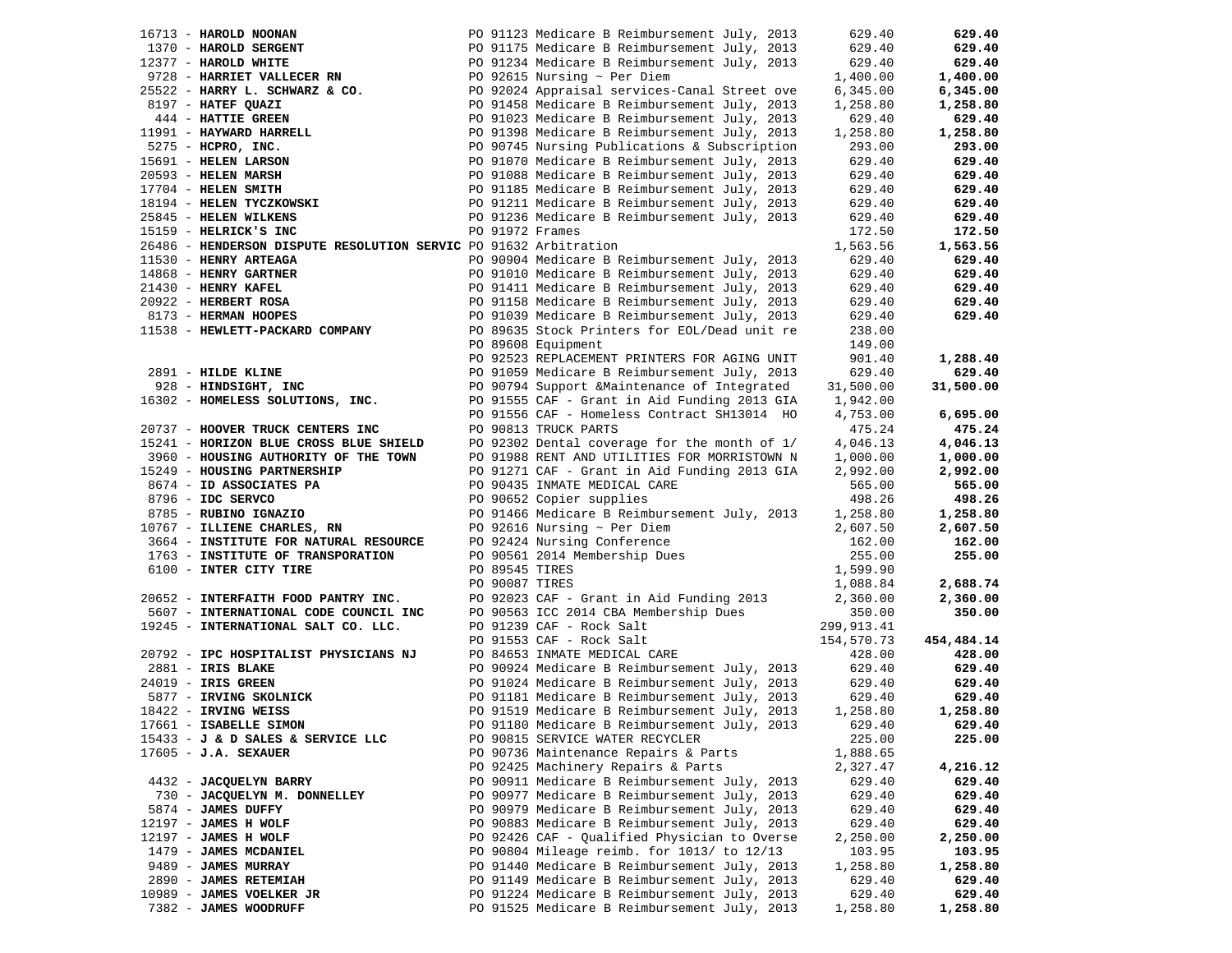| 13544 - JANE BURTON                                      |                | PO 90945 Medicare B Reimbursement July, 2013                                                 | 629.40             | 629.40               |
|----------------------------------------------------------|----------------|----------------------------------------------------------------------------------------------|--------------------|----------------------|
| 21645 - JANET BEALE-GRAHAM                               |                | PO 91332 Medicare B Reimbursement July, 2013                                                 | 1,258.80           | 1,258.80             |
| 8770 - JANET SEABLOM                                     |                | PO 91173 Medicare B Reimbursement July, 2013                                                 | 629.40             | 629.40               |
| 4439 - JANET WATTERS                                     |                | PO 91230 Medicare B Reimbursement July, 2013                                                 | 629.40             | 629.40               |
| 1477 - JANICE TRUSZ                                      |                | PO 91506 Medicare B Reimbursement July, 2013                                                 | 1,258.80           | 1,258.80             |
| 11467 - JASCINTH MCINTOSH                                |                | PO 91431 Medicare B Reimbursement July, 2013                                                 | 1,258.80           | 1,258.80             |
| 15467 - JASPER ENGINE & TRANSMISSIONS                    |                | PO 90088 TRUCK PARTS                                                                         | 675.00             | 675.00               |
| 11442 - JEAN LONERGAN                                    |                | PO 91423 Medicare B Reimbursement July, 2013                                                 | 1,258.80           | 1,258.80             |
| 17849 - JEAN STEFANICK                                   |                | PO 91494 Medicare B Reimbursement July, 2013                                                 | 1,258.80           | 1,258.80             |
| $20612$ - JEAN VIZZA                                     |                | PO 91515 Medicare B Reimbursement July, 2013                                                 | 1,258.80           | 1,258.80             |
| 414 - JEANETTE MEDEL                                     |                | PO 92296 Insurance reimb. for $1/14$ to $6/14$                                               | 90.00              | 90.00                |
| 17978 - JEANETTE TAYLOR                                  |                | PO 91198 Medicare B Reimbursement July, 2013                                                 |                    | 629.40               |
|                                                          |                |                                                                                              | 629.40             |                      |
| 13302 - JEANNE MARIE BELLUCCI                            |                | PO 90916 Medicare B Reimbursement July, 2013                                                 | 629.40             | 629.40               |
| 16563 - JEANNE NICHOLS                                   |                | PO 91119 Medicare B Reimbursement July, 2013                                                 | 629.40             | 629.40               |
| 21555 - JEDDIE A GARCIA                                  |                | PO 92617 Nursing $\sim$ Per Diem                                                             | 1,405.25           | 1,405.25             |
| 24187 - JENNIFER SHELL                                   |                | PO 91179 Medicare B Reimbursement July, 2013                                                 | 629.40             | 629.40               |
| 457 - JERRY THIEL                                        |                | PO 90805 Mileage reimb. for 11/13 & 12/13                                                    | 79.10              | 79.10                |
| 1585 - JERSEY BATTERED WOMEN'S                           |                | PO 91709 CAF - Grant in Aid Funding 2013 Pr                                                  | 20,126.00          | 20,126.00            |
| 960 - JERSEY CENTRAL POWER & LIGHT                       |                | PO 90377 Utility - Electric JCPL                                                             | 3,978.74           | 3,978.74             |
| 960 - JERSEY CENTRAL POWER & LIGHT                       |                | PO 91552 10-00-64-2465-3-9 1/8/2014                                                          | 38.66              | 38.66                |
| 960 - JERSEY CENTRAL POWER & LIGHT                       |                | PO 92427 Electric Usage                                                                      | 43,616.79          | 43,616.79            |
| 960 - JERSEY CENTRAL POWER & LIGHT                       | PO 92484 JCP&L |                                                                                              | 686.65             | 686.65               |
| 960 - JERSEY CENTRAL POWER & LIGHT                       | PO 92485 JCP&L |                                                                                              | 360.49             | 360.49               |
| 960 - JERSEY CENTRAL POWER & LIGHT                       | PO 92486 JCP&L |                                                                                              | 29.75              | 29.75                |
| 960 - JERSEY CENTRAL POWER & LIGHT                       | PO 92487 JCP&L |                                                                                              | 67.76              | 67.76                |
| 960 - JERSEY CENTRAL POWER & LIGHT                       | PO 92488 JCP&L |                                                                                              | 24.96              | 24.96                |
| 960 - JERSEY CENTRAL POWER & LIGHT                       | PO 92489 JCP&L |                                                                                              | 24.96              | 24.96                |
| 960 - JERSEY CENTRAL POWER & LIGHT                       | PO 92496 JCP&L |                                                                                              | 208.49             | 208.49               |
| 8838 - JESSIE WEST                                       |                | PO 91233 Medicare B Reimbursement July, 2013                                                 | 629.40             | 629.40               |
| $20888 - JESSY JACOB$                                    |                | PO 92618 Nursing $\sim$ Per Diem                                                             | 630.00             | 630.00               |
| 15508 - JML MEDICAL INC.                                 |                | PO 90742 CAF - Medical Supplies                                                              | 3,724.84           | 3,724.84             |
| 26417 - JNL TECHNOLOGIES INC.                            |                | PO 90744 Maintenance Agreement                                                               | 2,900.00           | 2,900.00             |
| 21646 - JOAN BRUSEO                                      |                | PO 92306 Mileage reimb. for 11/13 & 12/13                                                    | 46.20              | 46.20                |
| 1201 - JOAN CHRISTIANSEN                                 |                | PO 91348 Medicare B Reimbursement July, 2013                                                 | 1,258.80           | 1,258.80             |
| 3751 - JOAN KING                                         |                | PO 91058 Medicare B Reimbursement July, 2013                                                 | 629.40             | 629.40               |
|                                                          |                | PO 91071 Medicare B Reimbursement July, 2013                                                 | 629.40             | 629.40               |
| 139 - JUAN MARS<br>21701 - JOAN LEFFERTS<br>----- MADTIN |                | PO 91076 Medicare B Reimbursement July, 2013                                                 | 629.40             | 629.40               |
|                                                          |                | PO 91090 Medicare B Reimbursement July, 2013                                                 | 629.40             | 629.40               |
| $5250 - JOAN PEMNO$                                      |                | PO 91132 Medicare B Reimbursement July, 2013                                                 | 629.40             | 629.40               |
| $10061$ - JOAN WULFF                                     |                | PO 91526 Medicare B Reimbursement July, 2013                                                 | 1,258.80           | 1,258.80             |
| 20916 - JOANN DAMELIO                                    |                | PO 91357 Medicare B Reimbursement July, 2013                                                 | 1,258.80           | 1,258.80             |
|                                                          |                |                                                                                              | 629.40             | 629.40               |
| 15552 - JOANNE KARES                                     |                | PO 91053 Medicare B Reimbursement July, 2013<br>PO 90844 Insurance reimb. for 1/14 to 6/14   |                    |                      |
| 21183 - JOANNE YOUNG                                     |                | PO 90881 Medicare B Reimbursement July, 2013                                                 | 72.00<br>629.40    | 72.00<br>629.40      |
| 18494 - JOCELYN L. WILSON<br>26549 - JODIA P WILLIAMS    |                | PO 92402 Employee Reimbursement                                                              |                    | 30.00                |
|                                                          |                |                                                                                              | 30.00              | 88.96                |
| 779 - JOE CIFELLI                                        |                | PO 91936 Work Boots                                                                          | 88.96              |                      |
| $5928 - JOHN ALL$                                        |                | PO 90900 Medicare B Reimbursement July, 2013                                                 | 629.40<br>1,258.80 | 629.40               |
| 14351 - JOHN DOODY<br>$14425$ - JOHN DUNNE               |                | PO 91368 Medicare B Reimbursement July, 2013<br>PO 91372 Medicare B Reimbursement July, 2013 |                    | 1,258.80<br>1,258.80 |
|                                                          |                | PO 91374 Medicare B Reimbursement July, 2013                                                 | 1,258.80           |                      |
| 14532 - JOHN ENRIGHT                                     |                |                                                                                              | 1,258.80           | 1,258.80             |
| $10520 - JOHN$ FOX                                       |                | PO 91383 Medicare B Reimbursement July, 2013                                                 | 1,762.80           | 1,762.80             |
| 11982 - JOHN GIORDANO                                    |                | PO 91388 Medicare B Reimbursement July, 2013                                                 | 1,258.80           | 1,258.80             |
| $15106$ - JOHN HARRIS                                    |                | PO 91034 Medicare B Reimbursement July, 2013                                                 | 629.40             | 629.40               |
| $17848$ - JOHN J. STEELE                                 |                | PO 91193 Medicare B Reimbursement July, 2013                                                 | 881.40             | 881.40               |
| 7418 - JOHN KRUGER                                       |                | PO 91067 Medicare B Reimbursement July, 2013                                                 | 629.40             | 629.40               |
| 18302 - JOHN L. VAN WINKLE                               |                | PO 91213 Medicare B Reimbursement July, 2013                                                 | 629.40             | 629.40               |
| 1256 - JOHN LANZARA                                      |                | PO 91069 Medicare B Reimbursement July, 2013                                                 | 629.40             | 629.40               |
| 9456 - JOHN MCGOVERN                                     |                | PO 91098 Medicare B Reimbursement July, 2013                                                 | 629.40             | 629.40               |
| 16131 - JOHN MENZEL                                      |                | PO 91434 Medicare B Reimbursement July, 2013                                                 | 1,258.80           | 1,258.80             |
| $10043$ - JOHN MIRTICH                                   |                | PO 91111 Medicare B Reimbursement July, 2013                                                 | 629.40             | 629.40               |
| 5929 - JOHN PERRY                                        |                | PO 91454 Medicare B Reimbursement July, 2013                                                 | 1,258.80           | 1,258.80             |
| 16082 - JOHN R. MCGILL                                   |                | PO 91097 Medicare B Reimbursement July, 2013                                                 | 629.40             | 629.40               |
| 8769 - JOHN ROSSMAN                                      |                | PO 91159 Medicare B Reimbursement July, 2013                                                 | 629.40             | 629.40               |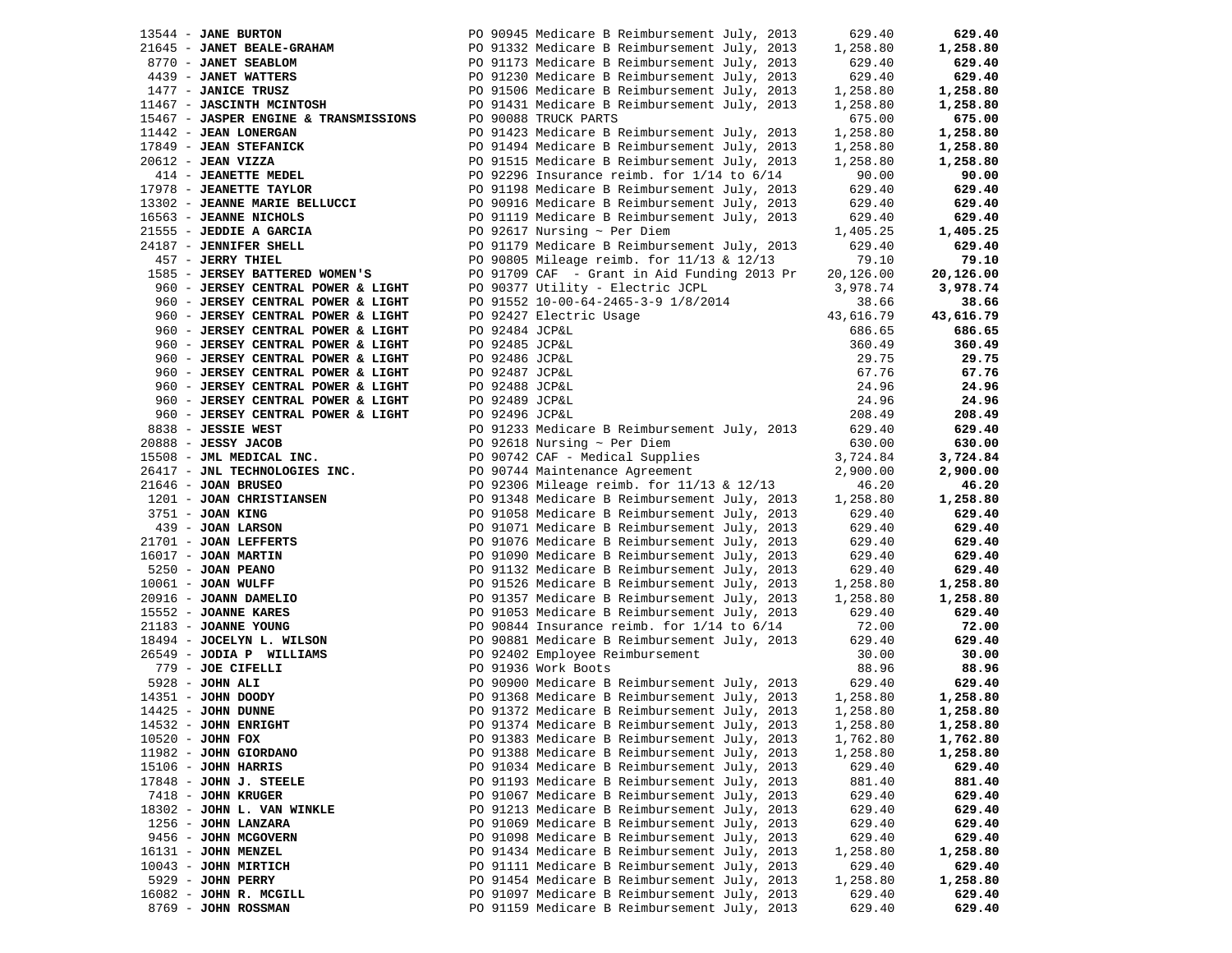| $26487$ - JOHN SPEIRS                 |                | PO 91315 Dinner Reimbursement                 | 75.00     | 75.00      |
|---------------------------------------|----------------|-----------------------------------------------|-----------|------------|
| $10533 - JOHN WALSH$                  |                | PO 91229 Medicare B Reimbursement July, 2013  | 629.40    | 629.40     |
| 13008 - JOHN WILLS STUDIOS INC        |                | PO 90407 SERVICE PLAQUES                      | 556.48    | 556.48     |
| 12452 - JOHNSON & JOHNSON, ESQS       |                | PO 92294 Legal services rendered for 12/13    | 2,448.00  | 2,448.00   |
| 2998 - JOHNSTON COMMUNICATIONS        |                | PO 89736 Yearly Maintenance Renewal           | 2,880.00  |            |
|                                       |                |                                               |           |            |
|                                       |                | PO 91971 Telephone Maintenance Agreement      | 15,400.00 | 18,280.00  |
| 2695 - JOHNSTONE SUPPLY               | PO 92125 HVAC  |                                               | 1,238.83  |            |
|                                       | PO 92121 HVAC  |                                               | 1,533.00  | 2,771.83   |
| 21315 - JOSEPH A. CAROSELLI JR.       |                | PO 90743 Resident Activities                  | 200.00    | 200.00     |
| 9550 - JOSEPH COSTELLO                |                | PO 91970 Bryne Grant Training Expenses Reimb  | 1,271.25  | 1,271.25   |
| 12395 - JOSEPH ELLIOTT                |                | PO 90982 Medicare B Reimbursement July, 2013  | 629.40    | 629.40     |
| 26452 - JOSEPH LONGO                  |                | PO 92317 REIMBURSEMENT                        | 132.00    | 132.00     |
| $25420$ - JOSEPH RYAN                 |                | PO 91469 Medicare B Reimbursement July, 2013  | 1,258.80  | 1,258.80   |
|                                       |                |                                               |           |            |
| 2239 - JOSEPH STUPPIELLO              |                | PO 91498 Medicare B Reimbursement July, 2013  | 1,258.80  | 1,258.80   |
| 5251 - JOSEPHINE ABRUZZO              |                | PO 90897 Medicare B Reimbursement July, 2013  | 629.40    | 629.40     |
| 2627 - JOYCE GENDRAU                  |                | PO 91013 Medicare B Reimbursement July, 2013  | 629.40    | 629.40     |
| 2884 - JOYCE MOONEY                   |                | PO 91115 Medicare B Reimbursement July, 2013  | 629.40    | 629.40     |
| 6601 - JOYCELENE ADAMS                |                | PO 90889 Medicare B Reimbursement July, 2013  | 629.40    | 629.40     |
| 10974 - JUDITH CLIFF                  |                | PO 91352 Medicare B Reimbursement July, 2013  | 1,258.80  | 1,258.80   |
| 9999 - JUDITH FYFFE                   |                | PO 91384 Medicare B Reimbursement July, 2013  | 1,258.80  | 1,258.80   |
| 24175 - JUDITH M VELGER               |                | PO 92397 Employee Reimbursement               | 30.00     | 30.00      |
| 9396 - JULENE NORTHAN                 |                | PO 91445 Medicare B Reimbursement July, 2013  | 1,258.80  | 1,258.80   |
| 3778 - JULIE CICCHETTI                |                | PO 92313 Insurance reimb. for 1/14 to 6/14    | 72.00     | 72.00      |
|                                       |                |                                               |           |            |
| 677 - JULIO PORRAO                    |                | PO 90837 Mi. & Insurance reimb. for 12/13 to  | 86.00     | 86.00      |
| 7432 - JUNE WITTY                     |                | PO 90523 SANE SART Supplemental Pay           | 139.00    | 139.00     |
| 10984 - JUVY NILLASCA                 |                | PO 91121 Medicare B Reimbursement July, 2013  | 629.40    | 629.40     |
| 20384 - KAITLYN HELLYER               |                | PO 92304 Mi. reimb. for 11, 12/13 & Insurance | 115.75    | 115.75     |
| 20597 - KARLENE JARRETT               |                | PO 91045 Medicare B Reimbursement July, 2013  | 629.40    | 629.40     |
| 25418 - KATHLEEN FIUMARA              |                | PO 90991 Medicare B Reimbursement July, 2013  | 629.40    | 629.40     |
| 10025 - KATHLEEN HALL                 |                | PO 91396 Medicare B Reimbursement July, 2013  | 1,258.80  | 1,258.80   |
| 17333 - KATHLEEN RINALDO              |                | PO 91153 Medicare B Reimbursement July, 2013  | 629.40    | 629.40     |
| 25394 - KATHLEEN WAGNER               |                | PO 91226 Medicare B Reimbursement July, 2013  | 629.40    | 629.40     |
| 9982 - KATHLIN FACEY                  |                | PO 90987 Medicare B Reimbursement July, 2013  | 629.40    | 629.40     |
| 24924 - KEEGAN TECHNOLOGY &           |                | PO 91928 CAF - Materials Testing of County-w  |           | 1,318.00   |
|                                       |                |                                               | 1,318.00  |            |
| 24924 - KEEGAN TECHNOLOGY &           |                | PO 91929 CAF - Materials Testing of County-w  | 2,975.00  | 2,975.00   |
| 15565 - KELLER & KIRKPATRICK          |                | PO 92045 CAF - Construction Inspection Servi  | 416.00    |            |
|                                       |                | PO 92063 CAF - Construction Admin & Inspecti  | 5,066.00  | 5,482.00   |
| 24100 - KENNETH PLATT                 |                | PO 92480 Work Boots                           | 90.00     | 90.00      |
| 15574 - KENVIL POWER EQUIPMENT, INC.  |                | PO 90165 Ground Tools                         | 903.46    |            |
|                                       |                | PO 90248 Chainsaw Files                       | 116.87    |            |
|                                       |                | PO 90816 TRUCK PARTS                          | 14.80     | 1,035.13   |
| 15587 - KEYSTONE PUBLIC SAFETY INC.   |                | PO 86393 Software                             | 6,000.00  |            |
|                                       |                | PO 88351 CAF - Maintenance of Proprietary Co  | 70,292.50 |            |
|                                       |                | PO 90047 CAF - Proprietary Software Licenses  | 49,164.00 | 125,456.50 |
| 20682 - KINGS KID DELI                | PO 90170 Meals |                                               | 161.00    | 161.00     |
| 11406 - KONKUS CORPORATION            |                |                                               | 375.00    |            |
|                                       |                | PO 92545 CAF - Replacement of County Bridge   |           |            |
|                                       |                | PO 92545 CAF - Replacement of County Bridge   | 77,006.27 | 77,381.27  |
| 15634 - KORNER STORE INC              | PO 90171 Meals |                                               | 103.50    |            |
|                                       |                | PO 90658 MEAL RECEIPTS                        | 200.00    | 303.50     |
| 26521 - KRISTIAN MCMORLAND            |                | PO 92069 Expense Voucher                      | 20.25     | 20.25      |
| 801 - KRISTINE A. BEIRNE              |                | PO 91975 EXPENSE VOUCHER                      | 58.20     | 58.20      |
| 15657 - KURT'S LOCKSMITH SERVICE, LLC |                | PO 90746 Key and Lock Repair                  | 1,468.50  | 1,468.50   |
| 932 - LALITHAMMA GEORGE               |                | PO 91014 Medicare B Reimbursement July, 2013  | 629.40    | 629.40     |
| 12726 - LANGUAGE LINE SERVICES        |                | PO 91626 Interpretor Fees                     | 715.70    | 715.70     |
| 15688 - LANIGAN ASSOCIATES INC        |                | PO 89028 Body Armour                          | 867.70    | 867.70     |
| 79 - LARISSA PENCAK                   |                | PO 91452 Medicare B Reimbursement July, 2013  | 1,258.80  | 1,258.80   |
|                                       |                |                                               |           |            |
| 5932 - LARRY PETERS                   |                | PO 91531 Equipment                            | 61.00     | 61.00      |
| 2129 - LASER TECHNOLOGY, INC.         |                | PO 89524 Please Order - TRUPULSE 200X - CIS   | 2,000.00  | 2,000.00   |
| 25486 - LASZLO CSENGETO               |                | PO 90806 Mileage reimb. for 12/13             | 13.65     | 13.65      |
| 689 - LAURA GARUBO                    |                | PO 91011 Medicare B Reimbursement July, 2013  | 629.40    | 629.40     |
| 20594 - LAURA TSENG                   |                | PO 91507 Medicare B Reimbursement July, 2013  | 1,258.80  | 1,258.80   |
| 5905 - LAURETTA RUNYON                |                | PO 91467 Medicare B Reimbursement July, 2013  | 1,258.80  | 1,258.80   |
| 9454 - LAURIE PALMA                   |                | PO 90807 Mileage reimb. for 7/13 to 11/13     | 140.00    | 140.00     |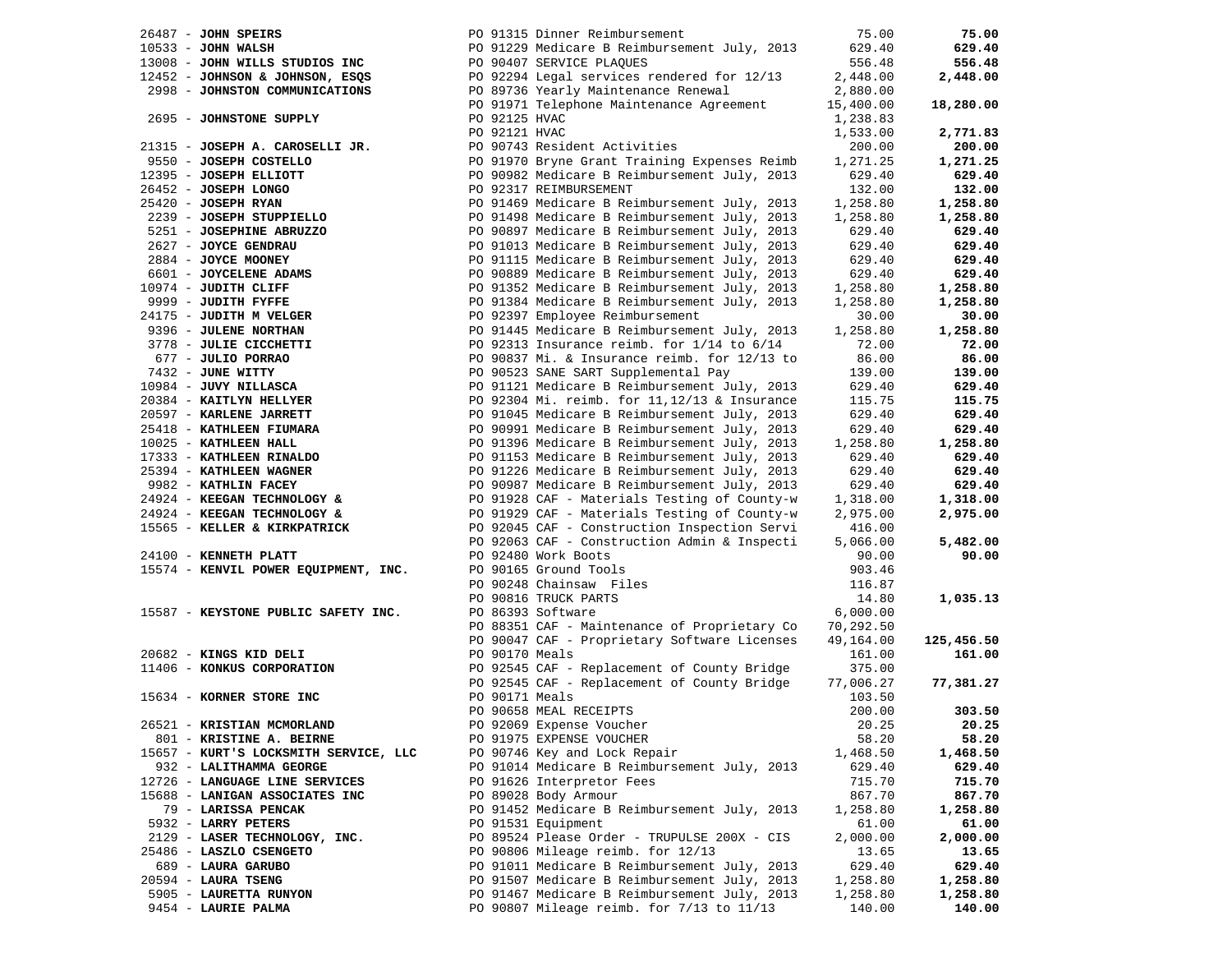|                  | 6040 - LAW ENFORCEMENT TARGETS INC                | PO 89131 Please Order -Targets Sgt. W. Stit  | 966.09    | 966.09    |
|------------------|---------------------------------------------------|----------------------------------------------|-----------|-----------|
| $15709$ - LAWMEN |                                                   | PO 89030 Firearms                            | 251.00    | 251.00    |
|                  | 8182 - LAWRENCE BROWN                             | PO 91338 Medicare B Reimbursement July, 2013 | 1,258.80  | 1,258.80  |
|                  | 5244 - LAWRENCE VAN RIPER JR.                     | PO 91510 Medicare B Reimbursement July, 2013 | 1,258.80  | 1,258.80  |
|                  | 16637 - LAWYERS DIARY AND MANUAL LLC              | PO 90139 Confirm Annual Subscription         | 95.00     |           |
|                  |                                                   | PO 92160 2014 LAWYERS DIARY AND MANUAL       | 95.00     | 190.00    |
|                  | 14385 - LEGAL SERVICES OF NORTHWEST               | PO 90608 CAF - 2013 funding through the Olde | 3,275.00  | 3,275.00  |
|                  | 20653 - LEGAL SERVICES OF NORTHWEST               | PO 91533 CAF - PEER Grouping System          | 9,363.00  | 9,363.00  |
|                  | 26453 - LEON POLLISON                             | PO 92209 REIMBURSEMENT                       | 231.70    | 231.70    |
|                  |                                                   |                                              |           |           |
|                  | 9379 - LEONA GAMINO                               | PO 91009 Medicare B Reimbursement July, 2013 | 629.40    | 629.40    |
|                  | 491 - LEONARD LAUTER                              | PO 91419 Medicare B Reimbursement July, 2013 | 1,258.80  | 1,258.80  |
|                  | 10789 - LEOPOLD TURNER                            | PO 91210 Medicare B Reimbursement July, 2013 | 629.40    | 629.40    |
|                  | 26174 - LERCH, VINCI & HIGGINS, LLP               | PO 91319 Management Advisory Services        | 6, 165.00 | 6,165.00  |
|                  | 5855 - LEXIS NEXIS                                | PO 89609 On-Line Service Dec 1, 2013 thru De | 174.00    | 174.00    |
|                  | 10983 - LILLIAN MUELLER                           | PO 91439 Medicare B Reimbursement July, 2013 | 1,258.80  | 1,258.80  |
|                  | 412 - LINDA CSENGETO<br>1601 - LINDA FLATT        | PO 92295 Mi. reimb. for 10 to 12/13 & Ins. r | 201.50    | 201.50    |
|                  | $20601$ - LINDA FLATT                             | PO 90992 Medicare B Reimbursement July, 2013 | 629.40    | 629.40    |
|                  | 9538 - <b>LINDA MATHEW</b><br>6110 - LINDA ZEGLIN | PO 91429 Medicare B Reimbursement July, 2013 | 1,258.80  | 1,258.80  |
|                  | 6110 - LINDA ZEGLIN                               | PO 91528 Medicare B Reimbursement July, 2013 | 1,258.80  | 1,258.80  |
|                  | 7994 - LOMBARDO LETTERING INC.                    | PO 89979 Vehicle Seals                       | 200.00    | 200.00    |
|                  | 15816 - LONGFELLOWS SANDWICH DELI                 | PO 90631 IN HOUSE TRAINING/ REORGANIZATION-  | 129.00    | 129.00    |
|                  | 15816 - LONGFELLOWS SANDWICH DELI                 | PO 90670 MEAL RECEIPT                        | 17.25     | 17.25     |
|                  | 15816 - LONGFELLOWS SANDWICH DELI                 | PO 91327 Lunch for Blood Drive 11/15-11/25   | 198.00    | 198.00    |
|                  | 15816 - LONGFELLOWS SANDWICH DELI                 | PO 92582 Resident Activities                 | 141.00    | 141.00    |
|                  | 8307 - LOREEN RAFISURA                            | PO 92619 Nursing $\sim$ Per Diem             | 1,973.30  | 1,973.30  |
|                  | 24046 - LORRAINE A SCHULTZ                        | PO 92398 Employee Reimbursement              | 30.00     | 30.00     |
|                  | 21688 - LOUIS MASTERBONE                          | PO 91091 Medicare B Reimbursement July, 2013 | 629.40    | 629.40    |
|                  | $11993 - LOUIS VIOLIO$                            | PO 91221 Medicare B Reimbursement July, 2013 | 629.40    | 629.40    |
|                  |                                                   |                                              |           |           |
|                  | 24773 - LOUISE JOY-PARKER                         | PO 91410 Medicare B Reimbursement July, 2013 | 1,258.80  | 1,258.80  |
|                  | 21100 - LOUISE R. MACCHIA                         | PO 92620 Nursing $\sim$ Per Diem             | 3,896.55  | 3,896.55  |
|                  | $53$ - LOVEYS PIZZA & GRILL                       | PO 90892 Meals 10/4/13-12/30/2013            | 678.50    | 678.50    |
|                  | 9984 - LUBA ROSE                                  | PO 91464 Medicare B Reimbursement July, 2013 | 1,258.80  | 1,258.80  |
|                  | 14412 - LUCILLE DUETSCH                           | PO 91370 Medicare B Reimbursement July, 2013 | 1,258.80  | 1,258.80  |
|                  | 15711 - LUCILLE LAWRENCE                          | PO 91075 Medicare B Reimbursement July, 2013 | 629.40    | 629.40    |
|                  | 2030 - LUCY CHARLES                               | PO 90952 Medicare B Reimbursement July, 2013 | 629.40    | 629.40    |
|                  | 15862 - M & B TRUCKING INC                        | PO 90043 CAF - Snow Plowing and Ice Removal  | 3,330.00  |           |
|                  |                                                   | PO 90046 CAF - Snow Plowing and Ice Removal  | 9,157.00  | 12,487.00 |
|                  | 15883 - M.C. BAR ASSOCIATION                      | PO 90508 Installation Dinner                 | 255.00    | 255.00    |
|                  | 15919 - M.C. PROSECUTOR'S EMERGENT                | PO 92097 Reimburse Confidential Fund         | 1,797.93  | 1,797.93  |
|                  | 20783 - MA. LIZA IMPERIAL                         | PO 92621 Nursing $\sim$ Per Diem             | 5,040.00  | 5,040.00  |
|                  | 15951 - MADISON PLUMBING SUPPLY CO                | PO 90411 PLUMBING SUPPLIES                   | 45.14     | 45.14     |
|                  | 26236 - MADISON POLICE DEPARTMENT                 | PO 90514 DRE Grant Reimbursement             | 220.00    | 220.00    |
|                  | 7568 - MADUKWE IMO IBOKO, RN                      | PO 92622 Nursing ~ Per Diem                  | 3,360.00  | 3,360.00  |
|                  | 10274 - MAGDELENA WILLIAMS                        | PO 92299 Insurance reimb. for 1/14 to 6/14   | 72.00     | 72.00     |
|                  | 21026 - MAGGIE CALDERWOOD                         | PO 90601 Certified Attorneys Annual Fee      | 125.00    | 125.00    |
|                  | 6514 - MAJOR POLICE SUPPLY                        | PO 90083 AUTO PARTS                          | 48.10     | 48.10     |
|                  | 20155 - MANJU MUKERJEE                            | PO 91116 Medicare B Reimbursement July, 2013 | 629.40    | 629.40    |
|                  | 24218 - MARGARET FORBES                           | PO 90997 Medicare B Reimbursement July, 2013 | 629.40    | 629.40    |
|                  | 16069 - MARGARET MCCANN                           | PO 91093 Medicare B Reimbursement July, 2013 | 629.40    | 629.40    |
|                  | 25396 - MARGARITA PONZANO                         | PO 91138 Medicare B Reimbursement July, 2013 | 629.40    | 629.40    |
|                  | 25080 - MARIA CARMELITA OBLINA                    | PO 92623 Nursing ~ Per Diem                  | 1,119.16  | 1,119.16  |
|                  |                                                   |                                              |           |           |
|                  | 26536 - MARIA E JEREZ                             | PO 92400 Employee Reimbursement              | 30.00     | 30.00     |
|                  | 443 - MARIA FONSECA                               | PO 90995 Medicare B Reimbursement July, 2013 | 629.40    | 629.40    |
|                  | 11437 - MARIA QUILES                              | PO 91141 Medicare B Reimbursement July, 2013 | 629.40    | 629.40    |
|                  | 4388 - MARIA ROSARIO                              | PO 90614 EXPENSE VOUCHER                     | 21.95     | 21.95     |
|                  | 25040 - MARIANA DEMARTINEZ                        | PO 92211 REIMBURSEMENT                       | 55.00     | 55.00     |
|                  | 25393 - MARIANNE KRANZ                            | PO 91066 Medicare B Reimbursement July, 2013 | 629.40    | 629.40    |
|                  | 9781 - MARIDO SERVICES INC.                       | PO 92428 Machinery Repairs & Parts           | 3,141.06  | 3,141.06  |
|                  | 8222 - MARIE ALBERT                               | PO 90899 Medicare B Reimbursement July, 2013 | 629.40    | 629.40    |
|                  | 25389 - MARIE LINDOR                              | PO 91079 Medicare B Reimbursement July, 2013 | 629.40    | 629.40    |
|                  | 7549 - MARIE ROZAN                                | PO 91161 Medicare B Reimbursement July, 2013 | 629.40    | 629.40    |
|                  | 10975 - MARIE UGLIALORO                           | PO 91509 Medicare B Reimbursement July, 2013 | 1,258.80  | 1,258.80  |
|                  | 20609 - MARILYN CRANDON                           | PO 90964 Medicare B Reimbursement July, 2013 | 629.40    | 629.40    |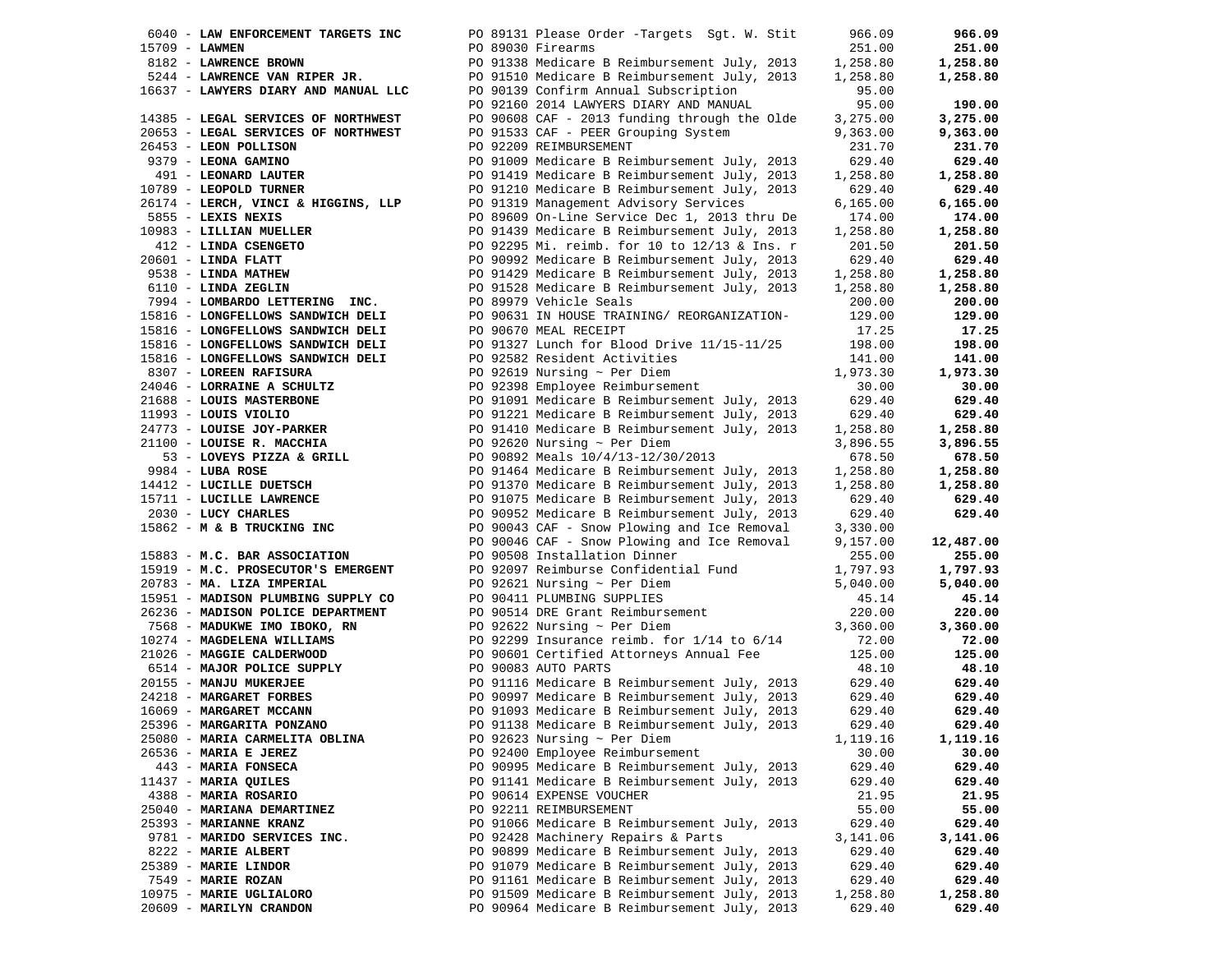| 18512 - MARILYN WIRTZ                                  | PO 90882 Medicare B Reimbursement July, 2013 | 629.40     | 629.40     |
|--------------------------------------------------------|----------------------------------------------|------------|------------|
| 3690 - MARJORIE SANDERS                                | PO 91473 Medicare B Reimbursement July, 2013 | 1,258.80   | 1,258.80   |
| 8774 - MARTHA PORTILLA                                 | PO 91457 Medicare B Reimbursement July, 2013 | 1,258.80   | 1,258.80   |
| 11023 - MARTHA YAGHI                                   | PO 92624 Nursing $\sim$ Per Diem             | 1,400.00   | 1,400.00   |
| 3769 - MARTIN LUTHER KING                              | PO 90506 Anniversaty Celebration             | 125.00     |            |
|                                                        | PO 91842 Martin Luther King Breakfast        | 75.00      | 200.00     |
| $17716$ - MARY E. SNYDER                               | PO 91487 Medicare B Reimbursement July, 2013 | 1,258.80   | 1,258.80   |
| 20781 - MARY JANE M. ARCINAS<br>25334 - MARY JO MATHIS | PO 92625 Nursing $\sim$ Per Diem             | 1,113.00   | 1,113.00   |
| 25334 - MARY JO MATHIS                                 | PO 89967 PROFESSIONAL SERVICES               | 400.00     | 400.00     |
| 411 - MARY LWOWSKI                                     | PO 91426 Medicare B Reimbursement July, 2013 | 1,258.80   | 1,258.80   |
| 21323 - MARY NORA KOLLER                               | PO 91063 Medicare B Reimbursement July, 2013 | 629.40     | 629.40     |
| 4252 - MARY RAYMOND                                    | PO 92399 Employee Reimbursement              | 70.25      | 70.25      |
| 10995 - MARY ROLIO                                     | PO 91463 Medicare B Reimbursement July, 2013 | 1,258.80   | 1,258.80   |
| 5467 - MARY VEDDER                                     | PO 91512 Medicare B Reimbursement July, 2013 | 1,258.80   | 1,258.80   |
| 24771 - MARYANN ODONNELL                               | PO 91127 Medicare B Reimbursement July, 2013 | 629.40     | 629.40     |
| 26454 - MATHEW J CILURSO                               | PO 92208 REIMBURSEMENT                       | 180.95     | 180.95     |
| 9175 - MATHEW POTTER                                   | PO 92111 Investigation                       | 103.46     | 103.46     |
| 9986 - MAVIS BROWN                                     | PO 91339 Medicare B Reimbursement July, 2013 | 1,258.80   | 1,258.80   |
| $10976$ - MAVIS GRAY                                   | PO 91390 Medicare B Reimbursement July, 2013 | 1,258.80   | 1,258.80   |
| 2203 - MC LEAGUE OF MUNICIPALITIES                     | PO 90318 MCLOM Dinner                        | 350.00     |            |
|                                                        | PO 90689 Registration for league event 2/19/ | 70.00      |            |
|                                                        | PO 91269 MORRIS COUNTY LEAGUE OF MUNICIPALIT | 35.00      | 455.00     |
| 11199 - MC ORGANIZATION FOR HISPANIC                   | PO 90468 CAF - 2013 funding through the Olde | 2,506.72   | 2,506.72   |
| 16065 - MC VOCATIONAL SCHOOL DISTRICT                  | PO 92073 DISTRICT TAXES TO BE RAISED         | 800,000.00 |            |
|                                                        | PO 92256 Various Capital Projects            | 143,706.55 | 943,706.55 |
| 16096 - MCMASTER-CARR SUPPLY CO                        | PO 90089 SHOP SUPPLIES                       | 72.30      | 72.30      |
| 12460 - MEDIA SUPPLY, INC.                             | PO 91317 CD's & DVD's                        | 1,160.00   | 1,160.00   |
| 20839 - MEDLINE INDUSTRIES INC                         | PO 92429 Storeroom~Nursing Supplies          | 285.13     | 285.13     |
| 9026 - MELISSA PREVOZNAK                               | PO 92205 REIMBURSEMENT                       | 10.99      | 10.99      |
| 24389 - MELODY ABLINE                                  | PO 92360 TRAVEL EXPENSE                      | 55.00      | 55.00      |
|                                                        |                                              |            |            |
| 8443 - MELOJANE CELESTINO                              | PO 92626 Nursing $\sim$ Per Diem             | 1,951.95   | 1,951.95   |
| 24004 - MENDHAM BOROUGH                                | PO 90510 DRE Grant Reimbursement             | 742.50     | 742.50     |
| 24005 - MENDHAM TOWNSHIP POLICE                        | PO 90509 DRE Grant Reimbursement             | 220.00     | 220.00     |
| 16129 - MENTAL HEALTH ASSOCIATION OF                   | PO 91711 CAF - Grant in Aid Funding 2013 GIA | 2,007.00   |            |
|                                                        | PO 91719 CAF - Grant in Aid Funding 2013 GIA | 15,746.00  |            |
|                                                        | PO 91720 CAF - Grant in Aid Funding 2013 STE | 3,383.00   |            |
|                                                        | PO 91726 CAF - Grant in Aid Funding 2013 GIA | 4,725.00   | 25,861.00  |
| 21365 - MERITSUM WHITE                                 | PO 91235 Medicare B Reimbursement July, 2013 | 629.40     | 629.40     |
| 3527 - METRO COUNT USA INC                             | PO 90440 Repairs to 3 Traffic Counters       | 571.00     | 571.00     |
| 267 - METRO IMAGING SERVICES INC                       | PO 90140 PM Kits & Toners                    | 1,690.00   | 1,690.00   |
| 16158 - MGL PRINTING SOLUTIONS                         | PO 91650 Treasury Laser Check Stock for Payr | 1,401.50   | 1,401.50   |
| 1191 - MICHAEL CORCORAN                                | PO 91354 Medicare B Reimbursement July, 2013 | 1,258.80   | 1,258.80   |
| 14250 - MICHAEL DELVECCHIO                             | PO 91363 Medicare B Reimbursement July, 2013 | 1,258.80   | 1,258.80   |
| 12173 - MICHAEL GUADAGNO                               | PO 91026 Medicare B Reimbursement July, 2013 | 1,258.80   | 1,258.80   |
| 5243 - MICHAEL RIPATRAZONE                             | PO 91461 Medicare B Reimbursement July, 2013 | 1,258.80   | 1,258.80   |
| 24951 - MICHELLE CAPILI                                | PO 92627 Nursing $\sim$ Per Diem             | 2,188.20   | 2,188.20   |
| 295 - MID-ATLANTIC TRUCK CENTRE INC                    | PO 90090 TRUCK PARTS                         | 1,642.45   |            |
|                                                        | PO 90817 TRUCK PARTS                         | 17.23      |            |
|                                                        | PO 91614 TRUCK PARTS                         | 1,925.39   | 3,585.07   |
| 11453 - MIDWEST TAPE LLC                               | PO 90141 Confirm DVD's                       | 2,125.85   | 2,125.85   |
| 26538 - MIKE MOLDE                                     | PO 92214 REIMBURSEMENT                       | 11.35      | 11.35      |
| 10999 - MILDRED BYRD                                   | PO 90946 Medicare B Reimbursement July, 2013 | 629.40     | 629.40     |
| 9373 - MILDRED JOLLY                                   | PO 91048 Medicare B Reimbursement July, 2013 | 629.40     | 629.40     |
| 16207 - MILLER & CHITTY CO INC                         | PO 89194 PART FOR BOILER                     | 89.70      |            |
|                                                        | PO 89397 QUARTERLY BOILER MAINTENANCE CONTRA | 2,180.00   | 2,269.70   |
| 20658 - MILTON SMITH                                   | PO 91186 Medicare B Reimbursement July, 2013 | 629.40     | 629.40     |
| 10998 - MILTON WILSON                                  | PO 91522 Medicare B Reimbursement July, 2013 | 1,258.80   | 1,258.80   |
| 21794 - MINI G. CONSULTING INC.                        | PO 91669 toner cartridge for Elections       | 180.00     | 180.00     |
| 25428 - MIRLENE ESTRIPLET                              | PO 92628 Nursing $\sim$ Per Diem             | 4,974.20   | 4,974.20   |
| 568 - MOBILE LIFTS INC                                 | PO 90091 TRUCK PARTS                         | 5,552.03   | 5,552.03   |
| 6953 - MOBILEX USA                                     | PO 90747 Resident Testing                    | 3,960.01   |            |
|                                                        | PO 90748 Resident Testing                    | 1,949.37   | 5,909.38   |
| 5140 - MONOGRAM MADNESS                                | PO 89978 Duffle Bags                         | 960.00     | 960.00     |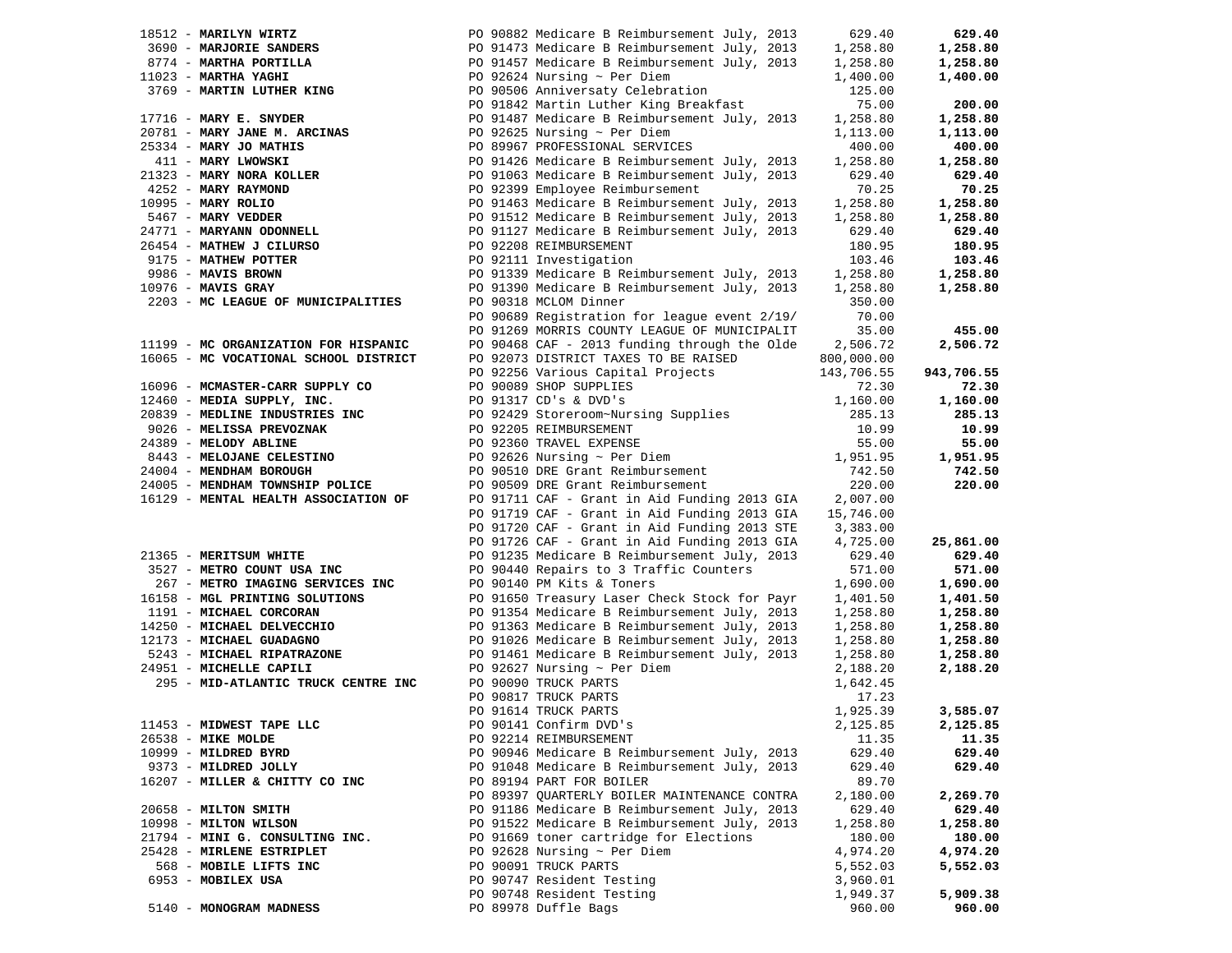| 7313 - MONTAGE ENTERPRISES INC.        | PO 90094 TRUCK PARTS                                                                                                      | 378.00    | 378.00    |
|----------------------------------------|---------------------------------------------------------------------------------------------------------------------------|-----------|-----------|
| 24348 - MOONLIGHT DESIGNS              | PO 90749 Resident Activities                                                                                              | 165.00    | 165.00    |
| 16273 - MOORE MEDICAL LLC              | PO 87762 Please Order -Medical Supplies / Sg                                                                              | 399.71    |           |
|                                        | PO 88763 CAF - Medical Supplies & OTC Suppli                                                                              | 1,885.98  |           |
|                                        | PO 90409 CAF - Medical Supplies & OTC Suppli                                                                              | 1,874.96  |           |
|                                        | PO 90643 Resident In House Supplemental Supp                                                                              | 121.56    | 4,282.21  |
| 19478 - MORRIS COUNTY CHAMBER OF       | PO 90443 2014 Leadership Morris Req. J. McCu                                                                              | 1,700.00  |           |
|                                        | PO 90444 Annual Membership Dues P&P 2014                                                                                  | 380.00    |           |
|                                        | PO 90560 2014 Membership - Chris Vitz                                                                                     | 1,700.00  | 3,780.00  |
| $19483 - M.C. MUA$                     | PO 90628 DUMPSTER SERVICE: DECEMBER 2013                                                                                  | 350.00    | 350.00    |
| 15472 - MORRIS COUNTY PARK COMMISSION  | PO 90625 Resident Skating Admissions & Renta                                                                              | 21.00     | 21.00     |
| 12676 - MORRIS COUNTY TOURISM BUREAU   | PO 92532 CAF - Freeholder Special Projects                                                                                | 46,500.00 | 46,500.00 |
|                                        |                                                                                                                           |           |           |
| 16293 - MORRIS IMAGING ASSOC II PA     | PO 88710 INMATE MEDICAL CARE                                                                                              | 425.00    |           |
|                                        | PO 90429 INMATE MEDICAL CARE                                                                                              | 381.00    | 806.00    |
| 16316 - MORRISTOWN AUTO BODY INC       |                                                                                                                           | 339.25    | 339.25    |
| 16318 - MORRISTOWN DINER               |                                                                                                                           | 241.50    | 241.50    |
| 14515 - MORRISTOWN EMERGENCY MEDICAL   | PO 91615 AUTO PARTS<br>PO 90169 Meals<br>PO 90432 INMATE MEDICAL CARE<br>PO 90093 SHOP SUPPLIES<br>PO 90818 SHOP SUPPLIES | 313.00    | 313.00    |
| 16321 - MORRISTOWN LUMBER &            |                                                                                                                           | 559.80    |           |
|                                        |                                                                                                                           | 99.98     |           |
|                                        | PO 90818 SHOP SUPPLIES                                                                                                    | 79.98     |           |
|                                        | PO 91927 weed & pest supplies                                                                                             | 252.04    | 991.80    |
| 16334 - MORRISTOWN MEMORIAL HOSPITAL   | PO 90528 CAF - Chapter 51 Funding CH 51 1321                                                                              | 1,255.00  | 1,255.00  |
| 16338 - MORRISTOWN NEIGHBORHOOD HOUSE  | PO 90558 CAF - Grant in Aid Funding 2013 GIA                                                                              | 7,050.00  |           |
|                                        | PO 90559 CAF - Grant in Aid Funding 2013                                                                                  | 3,115.00  | 10,165.00 |
| 7206 - MORRISTOWN PATHOLOGY ASSOCIATES | PO 90428 INMATE MEDICAL CARE                                                                                              | 668.00    | 668.00    |
| 21791 - MOTOROLA SOLUTIONS INC         | PO 89553 Please Order -Digital Mobile Radio                                                                               | 7,617.50  | 7,617.50  |
| 16382 - MOUNT OLIVE CHILD CARE AND     | PO 90526 CAF - Grant in Aid Funding 2013 GIA                                                                              |           | 22,425.00 |
|                                        |                                                                                                                           | 22,425.00 |           |
| 16366 - MOUNTAIN VIEW DEVELOPMENT      | PO 91665 CAF - Snow Plowing and Ice Removal                                                                               | 6,000.00  | 6,000.00  |
| 19501 - MSC INDUSTRIAL SUPPLY CO.      | PO 89690 Please Order - Took Kit - K-9 Sgt.                                                                               | 140.33    |           |
|                                        | PO 90095 SHOP SUPPLIES                                                                                                    | 1,972.91  |           |
|                                        | PO 90392 SHOP SUPPLIES                                                                                                    | 105.66    | 2,218.90  |
| 8608 - MT OLIVE POLICE DEPT.           | PO 90511 DRE Grant Reimbursement                                                                                          | 412.50    | 412.50    |
| 21858 - MUNICIPAL CAPITAL CORP         | PO 88547 Office Equipment Rental                                                                                          | 3,030.80  | 3,030.80  |
| 21858 - MUNICIPAL CAPITAL CORP         | PO 89204 COPIER LEASE PAYMENT                                                                                             | 2,854.22  | 2,854.22  |
| 21858 - MUNICIPAL CAPITAL CORP         | PO 90123 RICOH MP C3002 COPIER OCT 2013                                                                                   | 729.28    | 729.28    |
| 21858 - MUNICIPAL CAPITAL CORP         | PO 90143 Copier Lease for 3rd & 4th Qtr 201                                                                               | 3,314.24  | 3,314.24  |
| 21858 - MUNICIPAL CAPITAL CORP         | PO 90830 Replacement of copiers - 3 yr. term                                                                              | 7,793.96  | 7,793.96  |
| 21858 - MUNICIPAL CAPITAL CORP         | PO 90833 Replacement of copiers - $11/1/13$ -                                                                             | 1,627.78  | 1,627.78  |
| 21858 - MUNICIPAL CAPITAL CORP         | PO 91544 Invoice #9202-06 Supt. of Elections                                                                              | 797.28    | 797.28    |
| 21858 - MUNICIPAL CAPITAL CORP         | PO 91625 Office Machine Rental                                                                                            | 658.75    | 658.75    |
| 21858 - MUNICIPAL CAPITAL CORP         | PO 92081 Leasing Charges for Ricoh MP C4502A                                                                              | 1,016.21  | 1,016.21  |
| 21858 - MUNICIPAL CAPITAL CORP         | PO 92522 RICOH MP 4002SP                                                                                                  | 558.23    | 558.23    |
| 21858 - MUNICIPAL CAPITAL CORP         | PO 92531 Lease copier                                                                                                     | 1,208.42  | 1,208.42  |
| 5615 - MUNICIPAL CLERK ASSOCIATION OF  | PO 91839 Membership Dues                                                                                                  | 50.00     | 50.00     |
| 18149 - MURIEL TREVENA                 |                                                                                                                           |           | 629.40    |
|                                        | PO 91207 Medicare B Reimbursement July, 2013                                                                              | 629.40    |           |
| 12624 - MY TOOL LADY                   | PO 90097 HARDWARE                                                                                                         | 609.20    | 609.20    |
| 973 - NANCY CHARETTE                   | PO 90951 Medicare B Reimbursement July, 2013                                                                              | 629.40    | 629.40    |
| $1179 - \text{NANCY COLLARILE}$        | PO 90959 Medicare B Reimbursement July, 2013                                                                              | 629.40    | 629.40    |
| 20657 - NANCY MEEKER                   | PO 91106 Medicare B Reimbursement July, 2013                                                                              | 629.40    | 629.40    |
| 16986 - NATHANIEL PERRY                | PO 91135 Medicare B Reimbursement July, 2013                                                                              | 629.40    | 629.40    |
| 16454 - NATIONAL ASSOCIATION OF        | PO 90098 NAFA MEMBERSHIP                                                                                                  | 479.00    | 479.00    |
| 21122 - NATIONAL FUEL OIL INC.         | PO 90099 CAF - NJSC#A82768                                                                                                | 2,988.60  | 2,988.60  |
| 21122 - NATIONAL FUEL OIL INC.         | PO 90100 CAF - NJSC#A82768                                                                                                | 47,260.25 | 47,260.25 |
| 21122 - NATIONAL FUEL OIL INC.         | PO 90118 CAF - NJSC#A82768                                                                                                | 35,244.97 | 35,244.97 |
| 16480 - NATIONAL INDUSTRIES            | PO 89704 Machinery Repairs & Parts                                                                                        | 703.15    |           |
|                                        | PO 92430 Machinery Repairs & Parts                                                                                        | 555.00    | 1,258.15  |
| 8450 - NATIONAL WATER MAIN CLEANING    | PO 88727 CLEARING OF SEWER LINE                                                                                           | 2,299.50  | 2,299.50  |
| 3016 - NET ACCESS CORP                 | PO 91634 web hosting for the election result                                                                              | 50.00     | 50.00     |
| 16533 - NEW HOPE FOUNDATION INC.       | PO 90551 CAF - Chapter 51 Funding CH51 1319                                                                               | 7,425.00  | 7,425.00  |
| 16635 - NEW JERSEY LAW JOURNAL         | PO 89594 Confirm NJ Tax Handbook                                                                                          | 67.95     |           |
|                                        | PO 90144 Confirm NJ Employment Law                                                                                        | 197.95    | 265.90    |
| 16552 - NEWBRIDGE SERVICES INC         | PO 90465 CAF - 2013 funding through the Olde                                                                              | 2,199.00  |           |
|                                        |                                                                                                                           |           |           |
|                                        | PO 90466 CAF - 2013 funding through the Olde                                                                              | 3,455.00  |           |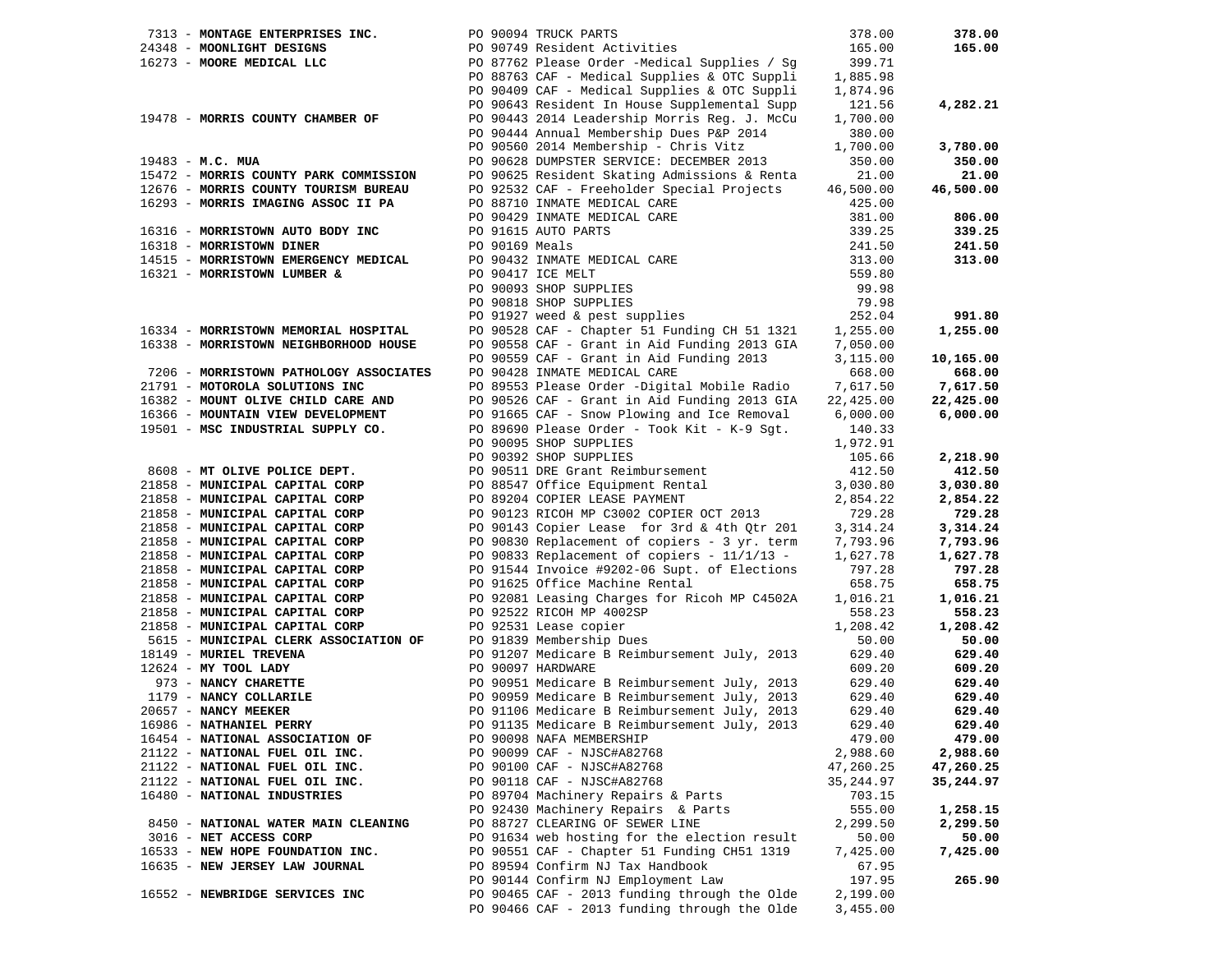|                 |                                                                 |                  | PO 90472 CAF - PEER Grouping System                                                         | 523.00             |                    |
|-----------------|-----------------------------------------------------------------|------------------|---------------------------------------------------------------------------------------------|--------------------|--------------------|
|                 |                                                                 |                  | PO 90474 CAF - Grant in Aid Funding 2013                                                    | 1,585.00           |                    |
|                 |                                                                 |                  | PO 90475 CAF - Grant in Aid Funding 2013                                                    | 1,490.00           |                    |
|                 |                                                                 |                  | PO 90550 CAF - Chapter 51 Funding CH51 1303                                                 | 12,800.00          |                    |
|                 |                                                                 |                  | PO 90552 CAF - Chapter 51 Funding CH51 1323                                                 | 10,893.25          |                    |
|                 |                                                                 |                  | PO 90606 No Caf #                                                                           | 760.00             | 33,705.25          |
|                 | 16552 - NEWBRIDGE SERVICES INC                                  | PO 90607 No Caf# |                                                                                             | 4,095.00           |                    |
|                 |                                                                 |                  | PO 90693 CAF - 2013 funding through the Olde                                                | 9,562.00           |                    |
|                 |                                                                 |                  | PO 91715 CAF - Grant in Aid Funding 2013 GIA                                                | 82,884.00          |                    |
|                 |                                                                 |                  | PO 91717 CAF - Grant in Aid Funding 2013 CRI                                                | 6,880.00           | 103,421.00         |
|                 | 12176 - NEWSBANK INC                                            |                  | PO 90147 Renewal Annual Subscription                                                        | 6,355.65           | 6,355.65           |
|                 | 24712 - NICHOLAS L. ROCCAFORTE                                  |                  | PO 90750 Resident Activities                                                                | 75.00              | 75.00              |
|                 | 24712 - NICHOLAS L. ROCCAFORTE                                  |                  | PO 90751 Resident Activities                                                                | 75.00              | 75.00              |
|                 | 23981 - NIELSEN DODGE - C-J-R                                   |                  | PO 89540 AUTO PARTS                                                                         | 309.80             | 309.80             |
|                 | 23981 - NIELSEN DODGE - C-J-R                                   |                  | PO 90101 AUTO PARTS                                                                         | 2,561.40           | 2,561.40           |
|                 | 23981 - NIELSEN DODGE - C-J-R                                   |                  | PO 90819 AUTO PARTS                                                                         | 1,051.80           | 1,051.80           |
| $16482 - NIGP$  |                                                                 |                  | PO 90266 MEMBERSHIP RENEWAL                                                                 | 345.00             | 345.00             |
|                 | 16580 - NJ ASSOC OF CTY FIN OFFICERS                            |                  | PO 91652 NJ Asso. of County Finance Officers                                                | 350.00             | 350.00             |
|                 | 16633 - NJ INSTITUTE FOR CONTINUING                             |                  | PO 90507 Training                                                                           | 271.00             | 271.00             |
|                 | 16664 - NJ STATE BAR ASSOCIATION                                |                  | PO 90505 Training                                                                           | 38.00              | 38.00              |
|                 | $16586$ - NJACTB, INC                                           |                  | PO 90653 NJACTB 2014 Assoc. Dues                                                            | 1,900.00           | 1,900.00           |
| 6458 - NJAEO    |                                                                 |                  | PO 91937 NJAEO 77th Annual Conference - Full                                                | 150.00             | 150.00             |
| $20296 - NJBIZ$ |                                                                 |                  | PO 85923 Subscription                                                                       | 64.95              | 64.95              |
|                 | 9397 - NORA SERVICE                                             |                  | PO 91480 Medicare B Reimbursement July, 2013                                                | 1,258.80           | 1,258.80           |
|                 | 10488 - NORITSU AMERICA CORPORATION                             |                  | PO 87985 Please Order - Paper /G. Walsh (CIS                                                | 1,100.00           |                    |
|                 |                                                                 |                  | PO 89522 Please Order Gloss Paper - G.Walsh/                                                | 1,100.00           | 2,200.00           |
|                 | $20613$ - NORMA MINGO                                           |                  | PO 91435 Medicare B Reimbursement July, 2013                                                | 1,258.80           | 1,258.80           |
|                 | 10182 - NORTHEASTERN ARBORIST SUPPLY                            |                  | PO 90249 Blades for Chipper                                                                 | 424.00             | 424.00             |
|                 | 16738 - NORTHEASTERN HARDWARE CO INC                            |                  | PO 90659 SM TOOLS                                                                           | 109.00             | 109.00             |
|                 | 16752 - NORWESCAP INC                                           |                  | PO 91713 CAF - Grant in Aid Funding 2013 GIA                                                | 2,490.00           | 2,490.00           |
|                 | 2887 - ODESSA PRIVOTT                                           |                  | PO 91140 Medicare B Reimbursement July, 2013                                                | 629.40             | 629.40             |
|                 | 10246 - OFFICE OF TEMPORARY ASSISTANCE                          |                  | PO 92290 Estimated Co. Share to SSIR for 1/1                                                | 38,500.00          | 38,500.00          |
|                 | 10246 - OFFICE OF TEMPORARY ASSISTANCE                          |                  | PO 92291 Estimated Co. Share for TANF Recipi                                                | 7,000.00           | 7,000.00           |
|                 | 4654 - OFFICE TEAM                                              |                  | PO 89317 Temporary Employee Kimberly Johnson                                                | 705.51             |                    |
|                 |                                                                 |                  | PO 89878 Temporary Employee - Kimberly Johns                                                | 253.26             |                    |
|                 |                                                                 |                  | PO 89913 Temporary Employee - Kimberly Johns                                                | 506.52             |                    |
|                 |                                                                 |                  | PO 89966 Temporary Employee-Kimberly Johnson                                                | 1,302.48           | 2,767.77           |
|                 | 21567 - OFS/FOF SALES CORP                                      |                  | PO 87981 Office Furniture quote 224622 custo                                                | 3,524.31           | 3,524.31           |
|                 | 12760 - OLGA ABRAMIDES                                          |                  | PO 90896 Medicare B Reimbursement July, 2013                                                | 629.40             | 629.40             |
|                 | 13539 - OLGA BURNS                                              |                  | PO 91342 Medicare B Reimbursement July, 2013                                                | 1,258.80           | 1,258.80           |
|                 | $1456 - OLGA$ MATOS                                             |                  | PO 92312 Mi. reimb. for 7 to 11/13 & Ins. re                                                | 91.95              | 91.95              |
|                 | 9987 - OLIVE RUSSELL                                            |                  | PO 91468 Medicare B Reimbursement July, 2013                                                | 1,258.80           | 1,258.80           |
|                 | 8772 - OMAR BETANCOURT                                          |                  | PO 90920 Medicare B Reimbursement July, 2013                                                | 629.40             | 629.40             |
|                 | 2207 - OMLAND ENGINEERING                                       |                  | PO 91952 Schooleys Mtn Road Study                                                           | 3,363.75           |                    |
|                 |                                                                 |                  | PO 91953 Schooleys Mtn Rd Study                                                             | 1,121.25           |                    |
|                 |                                                                 |                  | PO 91954 Schooleys Mtn Study                                                                | 747.50             | 5,232.50           |
|                 | 21446 - OPTIMUS EMR, INC.                                       |                  | PO 90754 Software Maintenance                                                               | 4,300.00           | 4,300.00           |
|                 | 21446 - OPTIMUS EMR, INC.                                       |                  | PO 90755 Software Maintenance                                                               | 4,300.00           | 4,300.00           |
|                 | 21446 - OPTIMUS EMR, INC.                                       |                  | PO 92431 Software Maintenance                                                               | 4,300.00           | 4,300.00           |
|                 | 15650 - ORILYN KRISA                                            |                  | PO 91418 Medicare B Reimbursement July, 2013                                                | 1,258.80           | 1,258.80           |
|                 | 11433 - P.G. CHAMBERS SCHOOL                                    |                  | PO 91734 CAF - Grant in Aid Funding 2013                                                    | 8,589.00           | 8,589.00           |
|                 | 2624 - PAMELA REYNOLDS                                          |                  | PO 91151 Medicare B Reimbursement July, 2013                                                | 629.40             | 629.40             |
|                 | 10287 - PANCIELLO CONSTRUCTION LLC                              |                  | PO 92120 CAF - Labor Rates Concrete Replacem                                                | 1,920.00           | 1,920.00           |
|                 | 16887 - PAPER MART INC                                          |                  | PO 90797 Office Supplies                                                                    | 2,547.00           |                    |
|                 |                                                                 |                  | PO 90148 Confirm Skid of Copier Paper                                                       | 1,160.00           |                    |
|                 |                                                                 |                  | PO 90714 Office copier paper supply                                                         | 109.29             | 3,816.29           |
|                 | 14997 - PARKHURST DISTRIBUTING CO INC                           |                  | PO 90663 PLUMBING                                                                           | 660.47             | 660.47             |
|                 | 1242 - PARSIPPANY TROY HILLS BD OF ED<br>2811 - PATRICA SCHRAFT |                  | PO 91541 October Special General & November<br>PO 91171 Medicare B Reimbursement July, 2013 | 1,108.49<br>629.40 | 1,108.49<br>629.40 |
|                 | 7929 - PATRICIA BIZZARO                                         |                  | PO 90922 Medicare B Reimbursement July, 2013                                                |                    | 629.40             |
|                 | 13842 - PATRICIA CLARK                                          |                  | PO 90956 Medicare B Reimbursement July, 2013                                                | 629.40<br>629.40   | 629.40             |
|                 | 2031 - PATRICIA GALLAGHER                                       |                  | PO 91007 Medicare B Reimbursement July, 2013                                                | 629.40             | 629.40             |
|                 | 742 - PATRICIA GEPPERT                                          |                  | PO 91387 Medicare B Reimbursement July, 2013                                                | 1,258.80           | 1,258.80           |
|                 |                                                                 |                  |                                                                                             |                    |                    |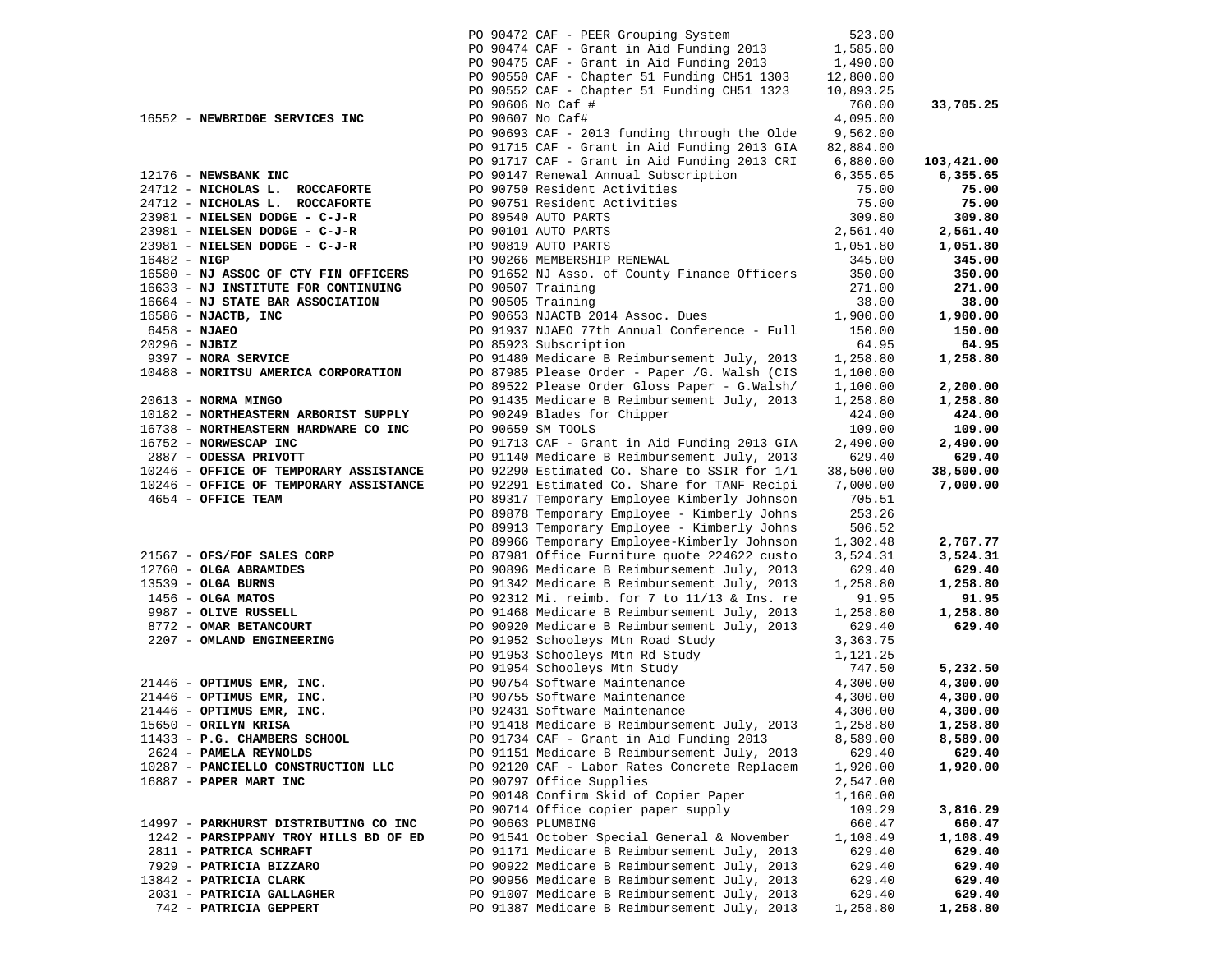|                                     |                                                                                                                                                                                                                                                                                | 1,258.80 | 1,258.80  |
|-------------------------------------|--------------------------------------------------------------------------------------------------------------------------------------------------------------------------------------------------------------------------------------------------------------------------------|----------|-----------|
|                                     |                                                                                                                                                                                                                                                                                | 629.40   | 629.40    |
|                                     |                                                                                                                                                                                                                                                                                | 1,258.80 | 1,258.80  |
|                                     |                                                                                                                                                                                                                                                                                | 629.40   | 629.40    |
|                                     |                                                                                                                                                                                                                                                                                | 1,258.80 | 1,258.80  |
|                                     |                                                                                                                                                                                                                                                                                |          |           |
|                                     |                                                                                                                                                                                                                                                                                | 1,258.80 | 1,258.80  |
|                                     |                                                                                                                                                                                                                                                                                | 30.00    | 30.00     |
|                                     |                                                                                                                                                                                                                                                                                | 217.38   | 217.38    |
|                                     |                                                                                                                                                                                                                                                                                | 629.40   | 629.40    |
|                                     |                                                                                                                                                                                                                                                                                | 95.00    | 95.00     |
|                                     |                                                                                                                                                                                                                                                                                | 629.40   | 629.40    |
|                                     |                                                                                                                                                                                                                                                                                | 30.00    | 30.00     |
|                                     |                                                                                                                                                                                                                                                                                | 1,258.80 | 1,258.80  |
|                                     |                                                                                                                                                                                                                                                                                | 205.26   | 205.26    |
|                                     |                                                                                                                                                                                                                                                                                | 2,232.75 | 2,232.75  |
|                                     |                                                                                                                                                                                                                                                                                | 2,520.01 | 2,520.01  |
|                                     |                                                                                                                                                                                                                                                                                |          |           |
|                                     | 11447 - <b>PATRICIA MEPOFSKY</b> PO 91420 Medicare B Reimbursement July, 2013<br>21367 - <b>PATRICIA MATHER</b> PO 91092 Medicare B Reimbursement July, 2013<br>21367 - <b>PATRICIA MITHER</b> PO 91092 Medicare B Reimbursement July, 2013<br>201                             | 9,400.00 | 9,400.00  |
|                                     |                                                                                                                                                                                                                                                                                | 4,700.00 | 4,700.00  |
|                                     |                                                                                                                                                                                                                                                                                | 57.00    | 57.00     |
|                                     |                                                                                                                                                                                                                                                                                |          | 224.94    |
|                                     |                                                                                                                                                                                                                                                                                |          | 85.94     |
|                                     |                                                                                                                                                                                                                                                                                |          | 125.00    |
|                                     |                                                                                                                                                                                                                                                                                |          | 100.00    |
|                                     |                                                                                                                                                                                                                                                                                |          | 889.89    |
|                                     |                                                                                                                                                                                                                                                                                |          | 7,776.12  |
|                                     |                                                                                                                                                                                                                                                                                |          | 629.40    |
|                                     |                                                                                                                                                                                                                                                                                |          | 629.40    |
|                                     |                                                                                                                                                                                                                                                                                |          | 33.67     |
|                                     |                                                                                                                                                                                                                                                                                |          |           |
|                                     |                                                                                                                                                                                                                                                                                |          | 629.40    |
|                                     |                                                                                                                                                                                                                                                                                |          |           |
|                                     |                                                                                                                                                                                                                                                                                | 69.17    |           |
|                                     | PO 89538 AUTO PARTS<br>PO 90389 AUTO PARTS<br>PO 90820 AUTO PARTS<br>PO 91280 Auto Supplies<br>PO 91620 AUTO PARTS                                                                                                                                                             | 1,286.37 |           |
|                                     |                                                                                                                                                                                                                                                                                | 148.43   |           |
|                                     |                                                                                                                                                                                                                                                                                | 1,422.16 |           |
|                                     | 17076 - PLUNKETT RESEARCH<br>17084 - POLAND SPRING WATER CO.<br>2009 11084 - POLAND SPRING WATER CO.<br>2009 2018 Poland Spring Inv. 1310427719620<br>2016 - POLAND SPRING WATER CO.<br>2009 2018 Poland Spring Inv. 1310427719620<br>2009                                     | 295.79   | 5,042.41  |
|                                     |                                                                                                                                                                                                                                                                                | 2,995.00 | 2,995.00  |
|                                     |                                                                                                                                                                                                                                                                                | 138.60   | 138.60    |
|                                     |                                                                                                                                                                                                                                                                                | 37.86    | 37.86     |
|                                     |                                                                                                                                                                                                                                                                                | 77.52    | 77.52     |
| 13432 - POSITIVE PROMOTIONS, INC.   |                                                                                                                                                                                                                                                                                | 108.95   |           |
|                                     | PO 89705 Resident Activities<br>PO 89707 Resident Activities                                                                                                                                                                                                                   | 237.95   | 346.90    |
|                                     |                                                                                                                                                                                                                                                                                |          |           |
|                                     |                                                                                                                                                                                                                                                                                |          | 2,413.32  |
|                                     |                                                                                                                                                                                                                                                                                |          | 736.04    |
|                                     |                                                                                                                                                                                                                                                                                |          | 125.00    |
|                                     | 24970 <b>- POWERDMS, INC.</b><br>26363 <b>- PRAXAIR DISTRIBUTION</b><br>26363 <b>- PRAXAIR DISTRIBUTION</b><br>26363 <b>- PRECIOUSGEMS MUSIC, LLC</b><br>26363 <b>- PRECIOUSGEMS MUSIC, LLC</b><br>26363 <b>- PRECIOUSGEMS MUSIC, LLC</b><br>276.04<br>276.04<br>276.04<br>276 |          | 109.80    |
|                                     |                                                                                                                                                                                                                                                                                |          | 629.40    |
|                                     |                                                                                                                                                                                                                                                                                |          |           |
|                                     |                                                                                                                                                                                                                                                                                |          | 18,644.00 |
|                                     |                                                                                                                                                                                                                                                                                |          | 100.00    |
|                                     |                                                                                                                                                                                                                                                                                |          | 197.86    |
| 7872 - QUENCH USA                   | PO 89197 WATER COOLER RENT                                                                                                                                                                                                                                                     | 284.00   | 284.00    |
| 264 - R & J CONTROL, INC.           | PO 85304 Preventative Maintenance on Boiler                                                                                                                                                                                                                                    | 295.00   |           |
|                                     | PO 89718 Generator Load Test                                                                                                                                                                                                                                                   | 3,943.84 | 4,238.84  |
|                                     |                                                                                                                                                                                                                                                                                |          |           |
|                                     |                                                                                                                                                                                                                                                                                |          |           |
| 17215 - R.S. KNAPP CO. INC.         | PO 90375 monthly base chg for printer PW 300                                                                                                                                                                                                                                   | 133.90   |           |
|                                     | PO 90546 PW300 Print Engine                                                                                                                                                                                                                                                    | 148.10   | 282.00    |
| 21740 - RACHAEL MOBLEY              | PO 91112 Medicare B Reimbursement July, 2013                                                                                                                                                                                                                                   | 629.40   | 629.40    |
| 8169 - RAE BACHRACH                 | PO 90907 Medicare B Reimbursement July, 2013                                                                                                                                                                                                                                   | 629.40   | 629.40    |
| 4945 - RALPH BROWN                  | PO 90941 Medicare B Reimbursement July, 2013                                                                                                                                                                                                                                   | 629.40   | 629.40    |
| 14081 - RALPH CUEMAN                | PO 91356 Medicare B Reimbursement July, 2013                                                                                                                                                                                                                                   | 1,258.80 | 1,258.80  |
| 13545 - RANDALL W. BUSH             | PO 92226 Expenses - Oct/Nov/Dec 2013                                                                                                                                                                                                                                           | 237.65   | 237.65    |
| 25416 - RARZELL GRUBBS              | PO 91025 Medicare B Reimbursement July, 2013                                                                                                                                                                                                                                   | 629.40   | 629.40    |
| 17259 - RAY ALLEN MANUFACTURING LLC | PO 89683 PLEASE ORDER - K-9 Equipment                                                                                                                                                                                                                                          | 464.97   | 464.97    |
| 11723 - RAYMOND TERWILLIGER         | PO 91499 Medicare B Reimbursement July, 2013                                                                                                                                                                                                                                   | 1,258.80 | 1,258.80  |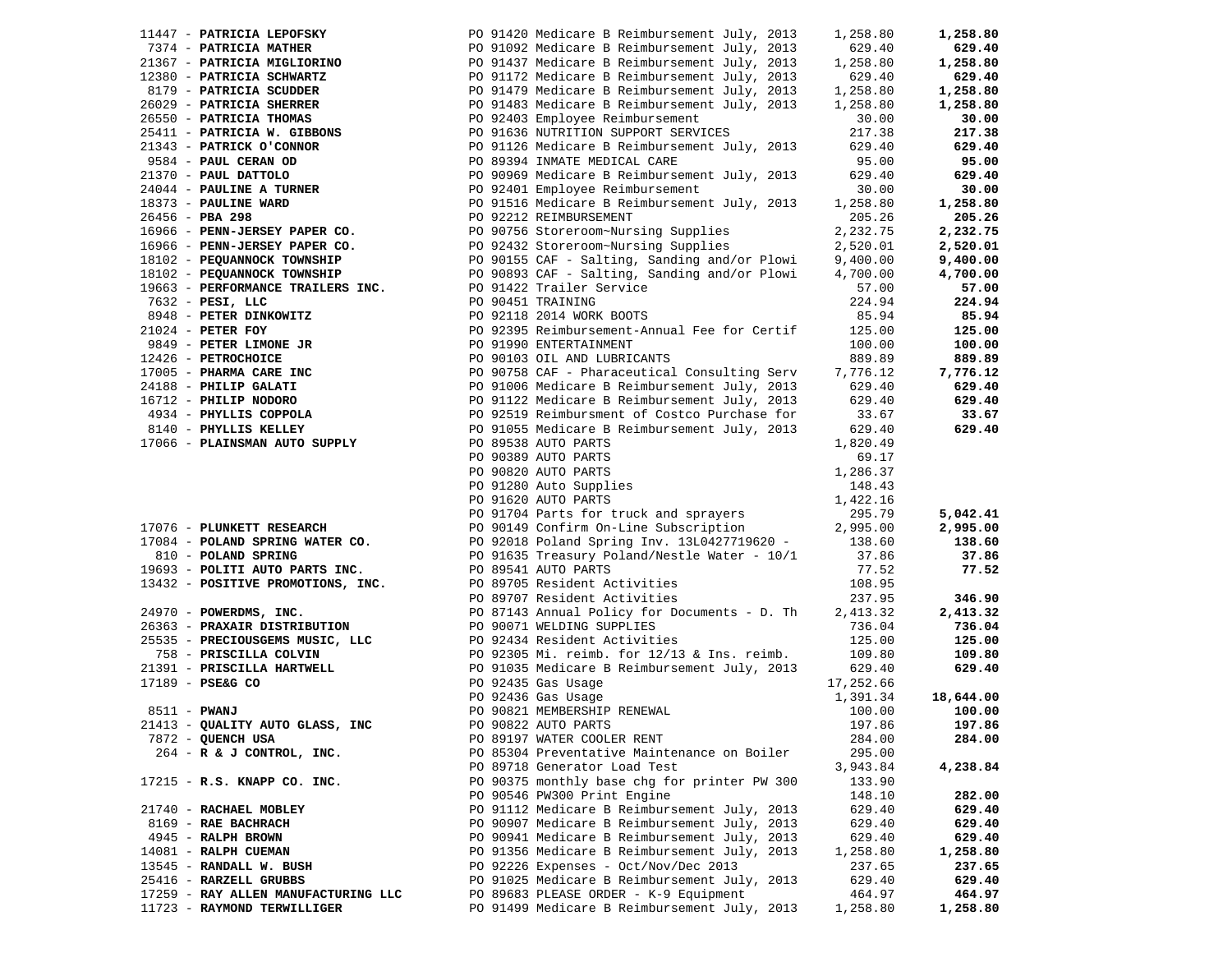|                                                              |                                                                                                                                                                                                                                                         |            | 804.25     |
|--------------------------------------------------------------|---------------------------------------------------------------------------------------------------------------------------------------------------------------------------------------------------------------------------------------------------------|------------|------------|
|                                                              |                                                                                                                                                                                                                                                         |            | 539.06     |
|                                                              |                                                                                                                                                                                                                                                         |            |            |
|                                                              |                                                                                                                                                                                                                                                         |            | 5,386.56   |
|                                                              |                                                                                                                                                                                                                                                         |            |            |
|                                                              |                                                                                                                                                                                                                                                         |            | 7,756.90   |
|                                                              |                                                                                                                                                                                                                                                         |            | 73.25      |
|                                                              |                                                                                                                                                                                                                                                         |            | 264.75     |
|                                                              |                                                                                                                                                                                                                                                         |            |            |
|                                                              |                                                                                                                                                                                                                                                         |            | 670.00     |
|                                                              |                                                                                                                                                                                                                                                         |            | 1,258.80   |
|                                                              | 13774 - RHODA CHASE<br>1203 - RICHARD BROTHERS<br>1365 - RICH LITTLE<br>1365 - RICH LITTLE<br>1365 - RICH LITTLE<br>1365 - RICHARD ENRIGHT<br>15626 - RICHARD ENRIGHT<br>15626 - RICHARD ENRIGHT<br>201062 Medicare B Reimbursement July, 2013          |            | 77.86      |
|                                                              |                                                                                                                                                                                                                                                         |            |            |
|                                                              |                                                                                                                                                                                                                                                         |            | 90.00      |
|                                                              |                                                                                                                                                                                                                                                         |            | 629.40     |
|                                                              |                                                                                                                                                                                                                                                         |            | 629.40     |
|                                                              |                                                                                                                                                                                                                                                         |            | 629.40     |
|                                                              |                                                                                                                                                                                                                                                         |            | 629.40     |
|                                                              |                                                                                                                                                                                                                                                         |            | 1,258.80   |
|                                                              |                                                                                                                                                                                                                                                         |            | 1,258.80   |
|                                                              |                                                                                                                                                                                                                                                         |            | 629.40     |
| 2448 - RICOH AMERICAS CORPORATION<br>17334 - RIO'S ENGRAVING | PO 91718 COPIER LEASE<br>PO 91633 Rubber stamps for New County Clerk<br>PO 89353 Please Order - Stamp & Pad - Sgt. M                                                                                                                                    | 550.69     | 550.69     |
| 17334 - RIO'S ENGRAVING                                      | PO 91633 Rubber stamps for New County Clerk                                                                                                                                                                                                             | 755.00     | 755.00     |
| 7952 - RIOS' ENGRAVING                                       |                                                                                                                                                                                                                                                         | 109.00     | 109.00     |
|                                                              |                                                                                                                                                                                                                                                         |            | 889.47     |
|                                                              |                                                                                                                                                                                                                                                         |            | 629.40     |
|                                                              |                                                                                                                                                                                                                                                         |            | 629.40     |
|                                                              |                                                                                                                                                                                                                                                         |            | 1,258.80   |
|                                                              |                                                                                                                                                                                                                                                         |            | 629.40     |
|                                                              |                                                                                                                                                                                                                                                         |            | 629.40     |
|                                                              |                                                                                                                                                                                                                                                         |            | 629.40     |
|                                                              |                                                                                                                                                                                                                                                         |            | 29.14      |
|                                                              | 1952 <b>- RIOS' ENGRAVING</b><br>2069 - <b>RIVER BRITER POSTAGERY AND</b> PO 99764 Resident Medicare Breinbursement July, 2013<br>20663 - <b>ROBERT REDER POSTAGERY AND</b> PO 91044 Nedicare BReinbursement July, 2013<br>20921 <b>- ROBERT REDER </b> |            | 629.40     |
|                                                              |                                                                                                                                                                                                                                                         |            | 629.40     |
|                                                              |                                                                                                                                                                                                                                                         |            | 2,520.00   |
|                                                              |                                                                                                                                                                                                                                                         |            | 629.40     |
|                                                              |                                                                                                                                                                                                                                                         |            | 629.40     |
|                                                              |                                                                                                                                                                                                                                                         |            |            |
|                                                              |                                                                                                                                                                                                                                                         |            | 1,258.80   |
|                                                              |                                                                                                                                                                                                                                                         |            | 2,240.00   |
|                                                              |                                                                                                                                                                                                                                                         |            | 629.40     |
|                                                              |                                                                                                                                                                                                                                                         |            | 1,281.65   |
|                                                              | 696 - ROXBURY DAY CARE CENTER, INC.<br>1721 - ROYAL SYSTEMS                                                                                                                                                                                             | 10,967.00  | 10,967.00  |
| 20721 - ROYAL SYSTEMS                                        | PO 88725 SECURITY MONITORS                                                                                                                                                                                                                              | 768.16     | 768.16     |
|                                                              |                                                                                                                                                                                                                                                         |            | 610.30     |
|                                                              | 2012 - RUBERCYCLE<br>11827 - RUBERCYCLE<br>12856 - RUBY ALEONG<br>10040 - RUBY FULLER<br>2334 - RUDOLPH BRIGHT<br>25564 - RUG AND FLOOR STORE<br>25564 - RUG AND FLOOR STORE<br>25564 - RUG AND FLOOR STORE<br>25564 - RUG AND FLOOR STORE<br>25        |            | 1,258.80   |
|                                                              |                                                                                                                                                                                                                                                         |            | 629.40     |
|                                                              |                                                                                                                                                                                                                                                         |            | 629.40     |
|                                                              |                                                                                                                                                                                                                                                         |            | 3,398.97   |
|                                                              |                                                                                                                                                                                                                                                         |            | 6,578.00   |
| PO 90661 RPL CARPET<br>25564 - RUG AND FLOOR STORE           |                                                                                                                                                                                                                                                         | 6,678.00   | 6,678.00   |
| 1842 - RUSSELL KRAJICK                                       | PO 90765 Resident Activties                                                                                                                                                                                                                             | 450.00     | 450.00     |
| 19806 - RUTGERS UNIVERSITY                                   | PO 89937 Required continuing education-Commi                                                                                                                                                                                                            | 1,234.00   | 1,234.00   |
| $14059$ - RUTH CRANE                                         | PO 90965 Medicare B Reimbursement July, 2013                                                                                                                                                                                                            | 629.40     | 629.40     |
| 14909 - RUTH GIANNOTTA                                       | PO 91015 Medicare B Reimbursement July, 2013                                                                                                                                                                                                            | 629.40     | 629.40     |
| 9990 - RUTH SCHULTZ                                          | PO 91478 Medicare B Reimbursement July, 2013                                                                                                                                                                                                            | 1,258.80   | 1,258.80   |
| $13742 - S$ . CERBO & SONS INC                               | PO 90186 BLDG SUPPLY / MASON                                                                                                                                                                                                                            | 538.40     | 538.40     |
| 4327 - SAINT CLARE'S HOSPITAL                                | PO 91273 CAF - Grant in Aid Funding 2013 GIA                                                                                                                                                                                                            | 5,036.00   |            |
|                                                              | PO 91274 CAF - Grant in Aid Funding 2013 GIS                                                                                                                                                                                                            | 15,994.00  |            |
|                                                              | PO 91275 CAF - Grant in Aid Funding 2013 GIA                                                                                                                                                                                                            | 112,665.00 |            |
|                                                              | PO 91276 CAF - Grant in Aid Funding 2013 GIA                                                                                                                                                                                                            | 36,145.00  | 169,840.00 |
| 9506 - SALLY VANORSKI                                        | PO 91215 Medicare B Reimbursement July, 2013                                                                                                                                                                                                            | 629.40     | 629.40     |
| 20656 - SALOME OGILVIE                                       | PO 91128 Medicare B Reimbursement July, 2013                                                                                                                                                                                                            | 629.40     | 629.40     |
| 665 - SALVATORE CONTINI                                      | PO 90845 Mi. reimb. for 8/13 to 11/13 & Ins.                                                                                                                                                                                                            | 160.10     | 160.10     |
| 14681 - SANDILLO FICO                                        | PO 91380 Medicare B Reimbursement July, 2013                                                                                                                                                                                                            | 1,258.80   | 1,258.80   |
|                                                              |                                                                                                                                                                                                                                                         |            |            |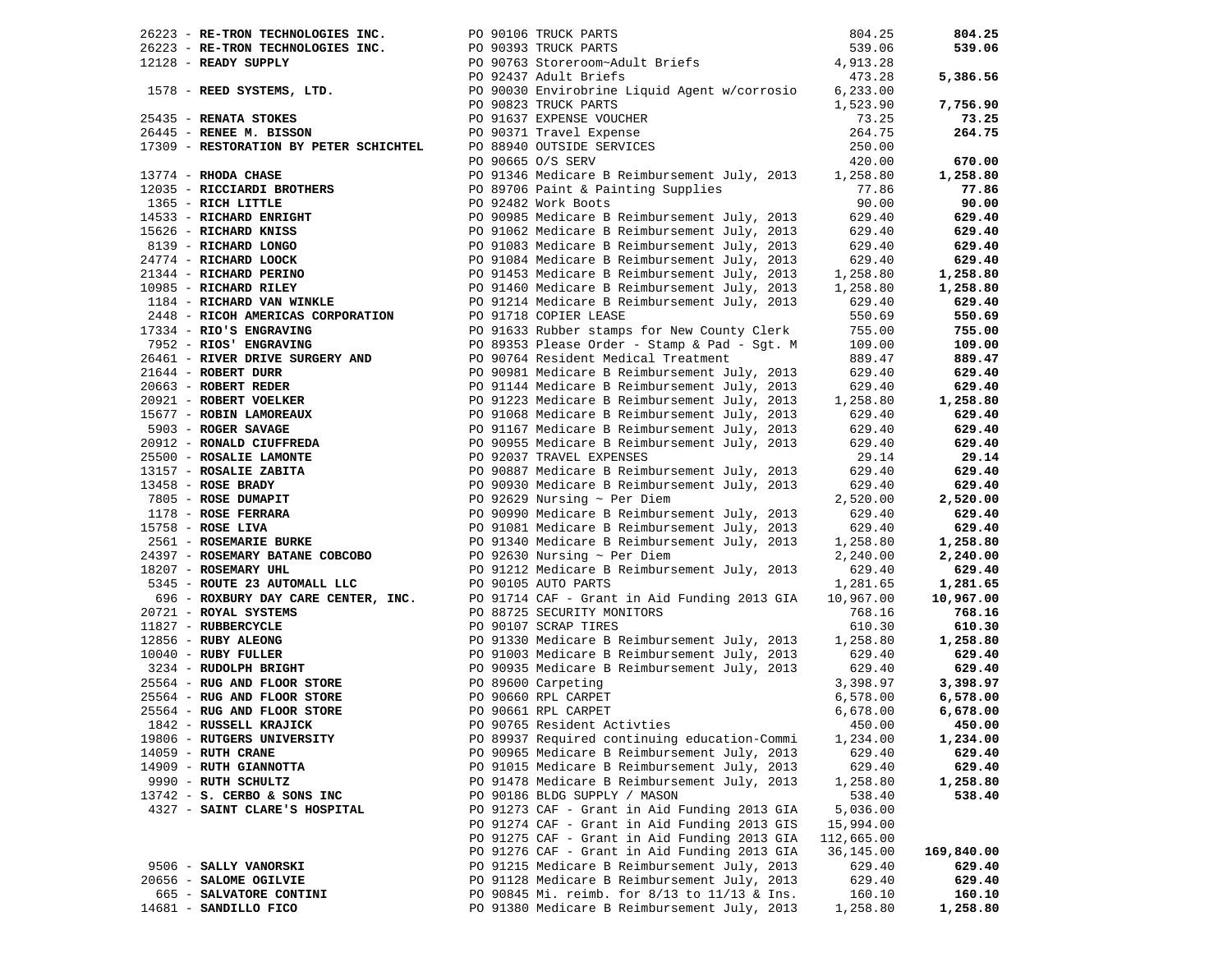|                                        |                                                                                                                                                                                                                                                        | 629.40   | 629.40     |
|----------------------------------------|--------------------------------------------------------------------------------------------------------------------------------------------------------------------------------------------------------------------------------------------------------|----------|------------|
|                                        |                                                                                                                                                                                                                                                        | 1,258.80 | 1,258.80   |
|                                        |                                                                                                                                                                                                                                                        | 460.75   |            |
|                                        | PO 92068 CAF - Milling and Resurfacing of Ne 46,688.59                                                                                                                                                                                                 |          | 47,149.34  |
| 21319 - SCHINDLER ELEVATOR CORPORATION | PO 90766 Contact Fee & Elevator Repair 3,905.67                                                                                                                                                                                                        |          | 3,905.67   |
| 21319 - SCHINDLER ELEVATOR CORPORATION | PO 90767 Contract Fee                                                                                                                                                                                                                                  | 2,334.14 | 2,334.14   |
| 3032 - SCIENTIFIC WATER CONDITIONING   | PO 90673 EQUIP SERV AGREEMENTS - WATERGUARD                                                                                                                                                                                                            | 675.00   |            |
|                                        | PO 90674 EQUIP SERV AGREEMENTS - WATERGUARD                                                                                                                                                                                                            | 2,175.00 | 2,850.00   |
| 24284 - SELECT REHABILITATION INC.     | PO 91701 CAF - Phsyical, Occupational and Sp 14,398.83                                                                                                                                                                                                 |          | 14,398.83  |
| 6104 - SENIOR CITIZENS LONG HILL       | PO 91986 RENT AND UTILITIES FOR LONG HILL NU 2,000.00                                                                                                                                                                                                  |          | 2,000.00   |
| 21685 - SENIOR SALON SERVICES LLC      | PO 90769 CAF - Cosmotology Services 5,946.82                                                                                                                                                                                                           |          | 5,946.82   |
|                                        |                                                                                                                                                                                                                                                        |          | 629.40     |
|                                        | PO 91018 Medicare B Reimbursement July, 2013 629.40<br>PO 91532 SWIVEL CASTERS FOR PLATFORM HANDTRU 17.86                                                                                                                                              |          |            |
|                                        |                                                                                                                                                                                                                                                        |          | 17.86      |
|                                        |                                                                                                                                                                                                                                                        |          | 1,861.69   |
|                                        |                                                                                                                                                                                                                                                        |          | 157.97     |
|                                        |                                                                                                                                                                                                                                                        |          |            |
|                                        |                                                                                                                                                                                                                                                        |          | 123.20     |
|                                        | 24186 - SERAFIN GONZALEZ<br>9146 - SERVICE CASTER CORP<br>19848 - J.A. SEXAVER CORP<br>19848 - J.A. SEXAVER CORP<br>19838 - SHACHEATA INC. (U.S.A.)<br>20091019 OFFICE SUPPLIES<br>20091019 OFFICE SUPPLIES<br>2009031 Mileage reimb. for 10           |          | 48.00      |
|                                        |                                                                                                                                                                                                                                                        |          | 1,258.80   |
|                                        |                                                                                                                                                                                                                                                        |          |            |
|                                        |                                                                                                                                                                                                                                                        |          | 420.49     |
| 17726 - SHI INTERNATIONAL CORP         |                                                                                                                                                                                                                                                        |          |            |
|                                        |                                                                                                                                                                                                                                                        |          |            |
|                                        |                                                                                                                                                                                                                                                        |          |            |
|                                        | 90 89645 Yearly Software Maintenance Renewal 145.16<br>PO 89646 Yearly Software Renewal 3,076.92<br>PO 89687 Yearly Support Renewal 11,764.00<br>PO 89803 Unified Network Monitoring & Troubl 173,786.96                                               |          | 189,073.04 |
|                                        |                                                                                                                                                                                                                                                        |          |            |
|                                        |                                                                                                                                                                                                                                                        |          |            |
|                                        |                                                                                                                                                                                                                                                        |          |            |
|                                        |                                                                                                                                                                                                                                                        |          | 729.11     |
|                                        | 17699 - <b>SMITH MOTOR CO., INC.</b><br>20 89546 AUTO PARTS<br>20 909855 AUTO PARTS<br>20 909825 AUTO PARTS<br>20 909825 AUTO PARTS<br>20 909825 AUTO PARTS<br>20 909825 AUTO PARTS<br>20 909825 AUTO PARTS<br>20 909825 AUTO PARTS<br>20 909825 AUT   |          | 116.00     |
|                                        |                                                                                                                                                                                                                                                        |          | 178,490.58 |
|                                        |                                                                                                                                                                                                                                                        |          | 6,215.94   |
|                                        |                                                                                                                                                                                                                                                        |          | 10,587.30  |
|                                        |                                                                                                                                                                                                                                                        |          | 222,404.66 |
| 6981 - SODEXO INC & AFFILIATES         |                                                                                                                                                                                                                                                        |          | 85.82      |
| 6981 - SODEXO INC & AFFILIATES         | PO 92029 Refreshments for the ReOrg Meeting 85.82<br>PO 92033 Creamers 46.50                                                                                                                                                                           |          | 46.50      |
|                                        | 6981 - SODEXO INC & AFFILIATES<br>6981 - SODEXO INC & AFFILIATES<br>6981 - SODEXO INC & AFFILIATES<br>6981 - SODEXO INC & AFFILIATES<br>6981 - SODEXO INC & AFFILIATES<br>6977 - SODEXO INC & AFFILIATES<br>6977 - SODEXO INC & AFFILIATES             |          | 224,418.41 |
|                                        |                                                                                                                                                                                                                                                        |          | 107,782.97 |
|                                        |                                                                                                                                                                                                                                                        |          | 325,394.41 |
|                                        |                                                                                                                                                                                                                                                        |          | 510.50     |
| 11448 - SONIA JOHNSTON                 | PO 91047 Medicare B Reimbursement July, 2013 629.40                                                                                                                                                                                                    |          | 629.40     |
| 17755 - SOUTHEAST MORRIS COUNTY        | PO 92439 Water Usage                                                                                                                                                                                                                                   | 5,412.65 | 5,412.65   |
|                                        |                                                                                                                                                                                                                                                        |          | 200.00     |
|                                        |                                                                                                                                                                                                                                                        | 4,279.86 |            |
|                                        | 17755 - SOUTHEAST MORRIS COUNTY<br>12483 - SPECIAL K HEALTH & FITNESS PO 90775 Resident Activities 200.00<br>200.00 - SPECIALTY MEDICAL PRODUCTS INC. PO 90776 Nursing Equipment 4,279.86<br>200.00 - SPECIALTY MEDICAL PRODUCTS INC                   |          | 4,279.86   |
|                                        | 91316 Air Cards<br>20804 - SPRINT<br>20804 - SPRINT<br>20804 - SPRINT<br>20804 - SPRINT<br>20804 - SPRINT<br>20804 - SPRINT<br>20804 - SPRINT<br>20804 - SPRINT<br>209051981 RENT<br>2090618 OPERATING SUPPLIES<br>209018 OPERATING SUPPLIES<br>209018 |          | 6,536.12   |
|                                        |                                                                                                                                                                                                                                                        |          | 119.97     |
|                                        |                                                                                                                                                                                                                                                        |          | 282.85     |
|                                        |                                                                                                                                                                                                                                                        |          | 84.00      |
|                                        |                                                                                                                                                                                                                                                        |          | 21,860.00  |
|                                        |                                                                                                                                                                                                                                                        |          | 2,000.00   |
| 17804 - STANDARD & POOR'S FINANCIAL    | PO 90150 Renewal Annual Subscription                                                                                                                                                                                                                   | 618.11   | 618.11     |
| 4611 - STAPLES BUSINESS ADVANTAGE      | PO 86501 OFFICE SUPPLY / OTHER OPERAT                                                                                                                                                                                                                  | 364.71   | 364.71     |
| 4611 - STAPLES BUSINESS ADVANTAGE      | PO 88824 Office Supplies                                                                                                                                                                                                                               | 3,845.66 | 3,845.66   |
| 4611 - STAPLES BUSINESS ADVANTAGE      | PO 89198 OFFICE SUPPLIES                                                                                                                                                                                                                               | 719.06   | 719.06     |
| 4611 - STAPLES BUSINESS ADVANTAGE      | PO 89395 OFFICE SUPPLIES                                                                                                                                                                                                                               | 553.84   | 553.84     |
| 4611 - STAPLES BUSINESS ADVANTAGE      | PO 89640 Offices Supplies                                                                                                                                                                                                                              | 37.75    | 37.75      |
| 4611 - STAPLES BUSINESS ADVANTAGE      | PO 90164 Office Supplies                                                                                                                                                                                                                               | 330.52   | 330.52     |
| 4611 - STAPLES BUSINESS ADVANTAGE      | PO 90311 Supplies Invoice                                                                                                                                                                                                                              | 62.09    | 62.09      |
| 4611 - STAPLES BUSINESS ADVANTAGE      | PO 90405 OFFICE SUPPLIES                                                                                                                                                                                                                               | 1,142.30 | 1,142.30   |
| 4611 - STAPLES BUSINESS ADVANTAGE      | PO 90641 Office Supplies                                                                                                                                                                                                                               | 541.54   | 541.54     |
|                                        |                                                                                                                                                                                                                                                        |          |            |
| 4611 - STAPLES BUSINESS ADVANTAGE      | PO 90694 Supplies Invoice                                                                                                                                                                                                                              | 58.10    | 58.10      |
| 4611 - STAPLES BUSINESS ADVANTAGE      | PO 90720 Office supplies                                                                                                                                                                                                                               | 347.50   | 347.50     |
| 4611 - STAPLES BUSINESS ADVANTAGE      | PO 90778 Office Supplies                                                                                                                                                                                                                               | 2,934.68 | 2,934.68   |
| 4611 - STAPLES BUSINESS ADVANTAGE      | PO 90779 Office Supplies                                                                                                                                                                                                                               | 687.53   | 687.53     |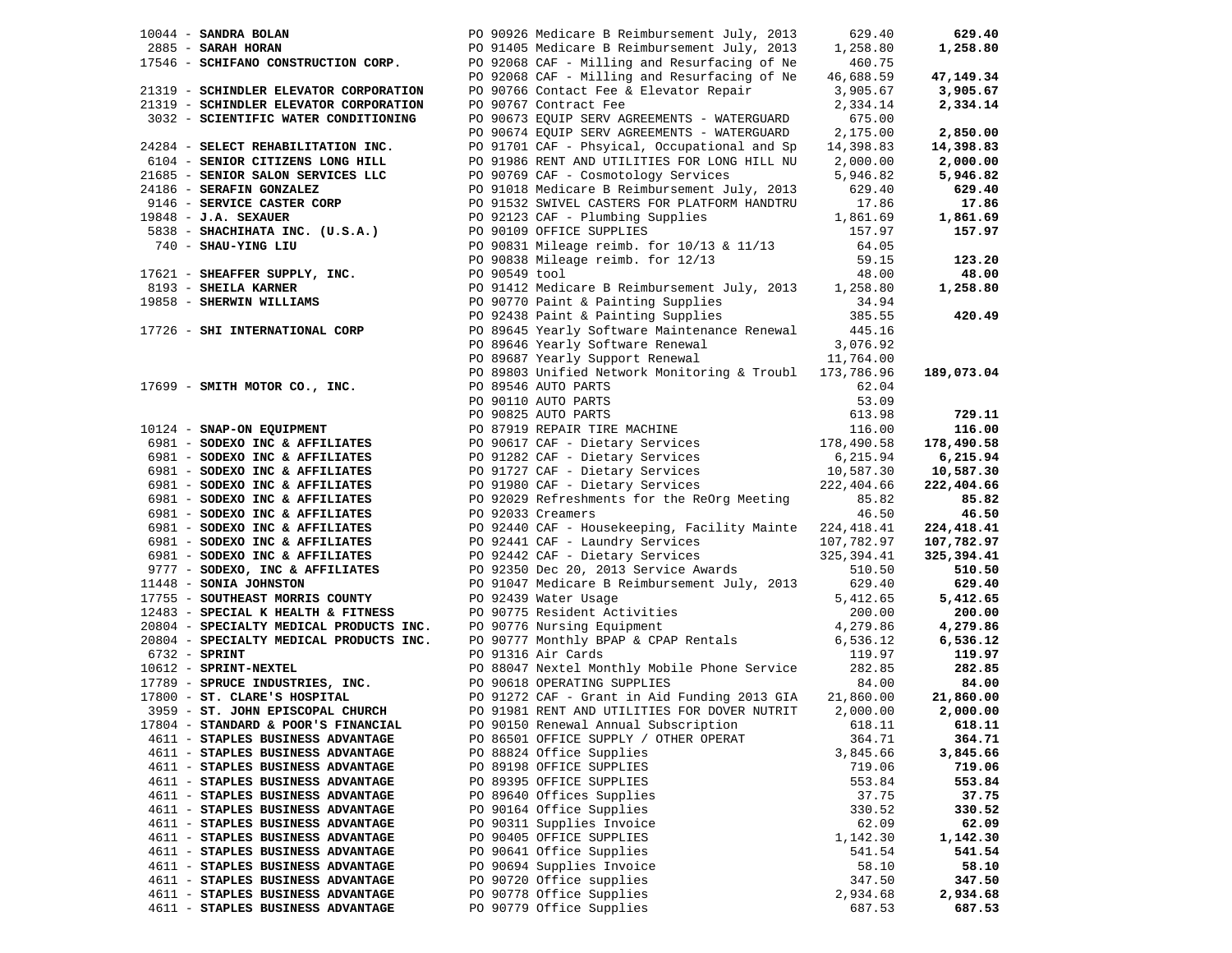| 4611 - STAPLES BUSINESS ADVANTAGE                                                                                                                                                                                                                      | PO 90799 Office Supplies                                                                                                    |           | 3,446.04  |
|--------------------------------------------------------------------------------------------------------------------------------------------------------------------------------------------------------------------------------------------------------|-----------------------------------------------------------------------------------------------------------------------------|-----------|-----------|
| 4611 - STAPLES BUSINESS ADVANTAGE                                                                                                                                                                                                                      | $3,446.04$<br>$4,277.44$<br>$1,239.93$<br>$534.22$<br>$48.88$<br>$123.17$<br>PO 91572 Office Supplies                       |           | 4,277.44  |
| 4611 - STAPLES BUSINESS ADVANTAGE                                                                                                                                                                                                                      | PO 91573 Office Supplies                                                                                                    |           | 1,239.93  |
| 4611 - STAPLES BUSINESS ADVANTAGE                                                                                                                                                                                                                      | PO 91578 Office Supplies                                                                                                    |           | 534.22    |
| 4611 - STAPLES BUSINESS ADVANTAGE                                                                                                                                                                                                                      | PO 91579 Office Supplies                                                                                                    |           | 48.88     |
| 4611 - STAPLES BUSINESS ADVANTAGE                                                                                                                                                                                                                      | PO 91592 OFFICE SUPPLIES                                                                                                    |           | 123.17    |
| 4611 - STAPLES BUSINESS ADVANTAGE                                                                                                                                                                                                                      | PO 91644 Treasury Office Supplies November & 149.04                                                                         |           | 149.04    |
| 4611 - STAPLES BUSINESS ADVANTAGE                                                                                                                                                                                                                      | PO 91663 Office Supplies                                                                                                    | 153.79    | 153.79    |
| 4611 - STAPLES BUSINESS ADVANTAGE                                                                                                                                                                                                                      | PO 91869 Office Supplies<br>PO 91978 Toner<br>PO 91985 Office Supplies<br>PO 92020 OSTF Book Supplies                       | 241.70    | 241.70    |
| 4611 - STAPLES BUSINESS ADVANTAGE                                                                                                                                                                                                                      |                                                                                                                             | 1,426.28  | 1,426.28  |
| 4611 - STAPLES BUSINESS ADVANTAGE                                                                                                                                                                                                                      |                                                                                                                             | 247.61    | 247.61    |
| 4611 - STAPLES BUSINESS ADVANTAGE                                                                                                                                                                                                                      |                                                                                                                             | 53.28     | 53.28     |
| 4611 - STAPLES BUSINESS ADVANTAGE                                                                                                                                                                                                                      | PO 92021 Planning Board Office Supplies                                                                                     | 26.09     | 26.09     |
| 4611 - STAPLES BUSINESS ADVANTAGE                                                                                                                                                                                                                      |                                                                                                                             | 2,763.61  | 2,763.61  |
| $17819$ - STAR LEDGER                                                                                                                                                                                                                                  | PO 92443 Office Supplies<br>PO 90780 Newspapers for Bistro                                                                  | 156.54    | 156.54    |
| $17819$ - STAR LEDGER                                                                                                                                                                                                                                  | PO 92445 Newspapers for the Bistro<br>PO 92446 Advertising for Staff<br>PO 89719 Food<br>PO 90423 APPLICANT DRUG SCREENINGS | 210.04    | 210.04    |
| $17819$ - STAR LEDGER                                                                                                                                                                                                                                  |                                                                                                                             | 125.00    | 125.00    |
| 17837 - STATE OF NJ                                                                                                                                                                                                                                    |                                                                                                                             | 4,982.55  | 4,982.55  |
| 16675 - STATE TOXICOLOGY LABORATORY                                                                                                                                                                                                                    |                                                                                                                             | 315.00    | 315.00    |
| 17843 - STATEWIDE STRIPING CORP<br>6563 - STEPHEN ROZAN<br>5948 - STEPHEN TURKO<br>12372 - STEVE TOLAND<br>702 - STEVEN A. TOTH                                                                                                                        | PO 90031 CAF - Paving Markking for Various C                                                                                | 48,016.26 | 48,016.26 |
|                                                                                                                                                                                                                                                        | PO 91162 Medicare B Reimbursement July, 2013                                                                                | 629.40    | 629.40    |
|                                                                                                                                                                                                                                                        | PO 91508 Medicare B Reimbursement July, 2013                                                                                | 1,258.80  | 1,258.80  |
|                                                                                                                                                                                                                                                        | PO 91203 Medicare B Reimbursement July, 2013                                                                                | 629.40    | 629.40    |
|                                                                                                                                                                                                                                                        | PO 90839 Insurance reimb. for $1/14$ to $6/14$                                                                              | 72.00     | 72.00     |
| 19930 - STINSON FIELD SERVICE LLC                                                                                                                                                                                                                      | PO 90449 QUARTERLY GENERATOR SERVICE                                                                                        | 295.00    | 295.00    |
| 25928 - STREAMLINE OFFICE SYSTEMS                                                                                                                                                                                                                      | PO 86973 MEDICAL LABELS                                                                                                     | 288.10    | 288.10    |
| 24132 - STS TIRE & AUTO CENTERS                                                                                                                                                                                                                        | PO 89555 AUTO PARTS                                                                                                         | 127.10    | 127.10    |
|                                                                                                                                                                                                                                                        |                                                                                                                             | 2,093.75  | 2,093.75  |
| $24132$ - STS TIRE & AUTO CENTERS $24132$ - STS TIRE & AUTO CENTERS $24132$ - STS TIRE & AUTO CENTERS $24132$ - STS TIRE & AUTO CENTERS                                                                                                                |                                                                                                                             | 445.40    | 445.40    |
|                                                                                                                                                                                                                                                        |                                                                                                                             | 4,064.91  | 4,064.91  |
| 17901 - SUBURBAN CONSULTING<br>11445 - SUDHIR BHENDE<br>PO 90921 Medicare B Reimbursement July, 2013                                                                                                                                                   |                                                                                                                             | 629.40    | 629.40    |
| 11950 - SUMITA SAKPAL                                                                                                                                                                                                                                  | PO 91471 Medicare B Reimbursement July, 2013                                                                                | 1,258.80  | 1,258.80  |
|                                                                                                                                                                                                                                                        | PO 90827 AUTO PARTS                                                                                                         | 2,200.00  | 2,200.00  |
|                                                                                                                                                                                                                                                        | PO 90044 CAF - Snow Plowing and Ice Removal                                                                                 | 10,230.00 | 10,230.00 |
| 1990 - SUMMIT TRANSMISSION BRAKE<br>26337 - SUPREME-METRANSMISSION BRAKE<br>18009 - SURINDER K. THAPAR<br>1809 - SURINDER K. THAPAR<br>187 - SUSAN SMITH<br>5927 - SUSEK GLEATON<br>11429 - SUSSEX COUNTY MUA<br>1459 - SUZANNE VOGLER<br>25400 - SUZI | PO 91500 Medicare B Reimbursement July, 2013 1,258.80                                                                       |           | 1,258.80  |
|                                                                                                                                                                                                                                                        |                                                                                                                             |           | 629.40    |
|                                                                                                                                                                                                                                                        | PO 91187 Medicare B Reimbursement July, 2013<br>PO 91017 Medicare B Reimbursement July, 2013                                | 629.40    |           |
|                                                                                                                                                                                                                                                        |                                                                                                                             | 629.40    | 629.40    |
|                                                                                                                                                                                                                                                        | PO 90166 Street Sweeping<br>PO 90846 Mi. reimb. for 7/13 to 11/13 & Ins.                                                    | 203.10    | 203.10    |
|                                                                                                                                                                                                                                                        |                                                                                                                             | 109.60    | 109.60    |
|                                                                                                                                                                                                                                                        | PO 92631 Nursing $\sim$ Per Diem                                                                                            | 4,325.65  | 4,325.65  |
| 18067 - T J'S SPORTWIDE TROPHY                                                                                                                                                                                                                         | PO 91142 Medicare B Reimbursement July, 2013                                                                                | 629.40    | 629.40    |
|                                                                                                                                                                                                                                                        | PO 89196 PLAQUE AND ENGRAVING                                                                                               | 41.00     |           |
|                                                                                                                                                                                                                                                        | PO 90414 PLAQUE AND ENGRAVING<br>PO 90414 PLAQUE AND ENGRAVING<br>PO 89768 old Ref# CF20200865000 11,787.00                 | 41.00     | 82.00     |
| 16110 - T. Y. LIN INTERNATIONAL                                                                                                                                                                                                                        |                                                                                                                             |           | 11,787.00 |
| 25523 - TACTICAL MEDICAL SOLUTIONS INC.                                                                                                                                                                                                                | PO 89490 EMS Support Supplies<br>PO 89490 EMS Support Supplies                                                              | 1,697.38  | 1,697.38  |
| 25079 - TARA L. LEGATES                                                                                                                                                                                                                                | PO 92327 Reimbursement                                                                                                      | 210.00    | 210.00    |
| 5611 - TBS CONTROLS LLC                                                                                                                                                                                                                                | PO 80654 CAF - Environmental Control and HVA 2,679.17                                                                       |           |           |
|                                                                                                                                                                                                                                                        | PO 89733 CAF - Environmental Control and HVA 2,679.13                                                                       |           | 5,358.30  |
| 17990 - TELESEARCH INC                                                                                                                                                                                                                                 | PO 85917 temporary staffing                                                                                                 | 687.75    |           |
|                                                                                                                                                                                                                                                        | PO 85918 Temporary staffing                                                                                                 | 687.75    |           |
|                                                                                                                                                                                                                                                        | PO 87536 Temporary staffing                                                                                                 | 1,257.06  |           |
|                                                                                                                                                                                                                                                        | PO 89332 01360-000                                                                                                          | 673.40    |           |
|                                                                                                                                                                                                                                                        | PO 91693 BRENDA SCOTT                                                                                                       | 1,366.04  | 4,672.00  |
| 1163 - TERESA BURKE                                                                                                                                                                                                                                    | PO 91341 Medicare B Reimbursement July, 2013                                                                                | 1,258.80  | 1,258.80  |
| 14846 - TERESA GALLAGHER                                                                                                                                                                                                                               | PO 91385 Medicare B Reimbursement July, 2013                                                                                | 1,258.80  | 1,258.80  |
| 24184 - TERESA PANNULLO                                                                                                                                                                                                                                | PO 91450 Medicare B Reimbursement July, 2013                                                                                | 1,258.80  | 1,258.80  |
| 11311 - TERRI MCINERNEY                                                                                                                                                                                                                                | PO 91100 Medicare B Reimbursement July, 2013                                                                                | 629.40    | 629.40    |
| 11987 - TERRY CRUMP                                                                                                                                                                                                                                    | PO 90966 Medicare B Reimbursement July, 2013                                                                                | 629.40    | 629.40    |
| 21294 - TETRA TECH INC.                                                                                                                                                                                                                                | PO 90829 CAF - UASI Emergency Management and                                                                                | 6,535.11  | 6,535.11  |
| 21294 - TETRA TECH INC.                                                                                                                                                                                                                                | PO 91548 CAF - UASI Emergency Management and                                                                                | 8,226.15  | 8,226.15  |
| 4859 - THE INSTITUTE FOR FORENSIC                                                                                                                                                                                                                      | PO 89401 PSYCHOLOGICAL EVALUATIONS FOR NEW H                                                                                | 3,825.00  | 3,825.00  |
| 26381 - THE OPERA AT FLORHAM INC.                                                                                                                                                                                                                      | PO 90752 Resident Activities                                                                                                | 100.00    | 100.00    |
| 2447 - THE PORTASOFT COMPANY INC                                                                                                                                                                                                                       | PO 90452 QUARTERLY CONTRACT PAYMENT WATER SO                                                                                | 373.03    | 373.03    |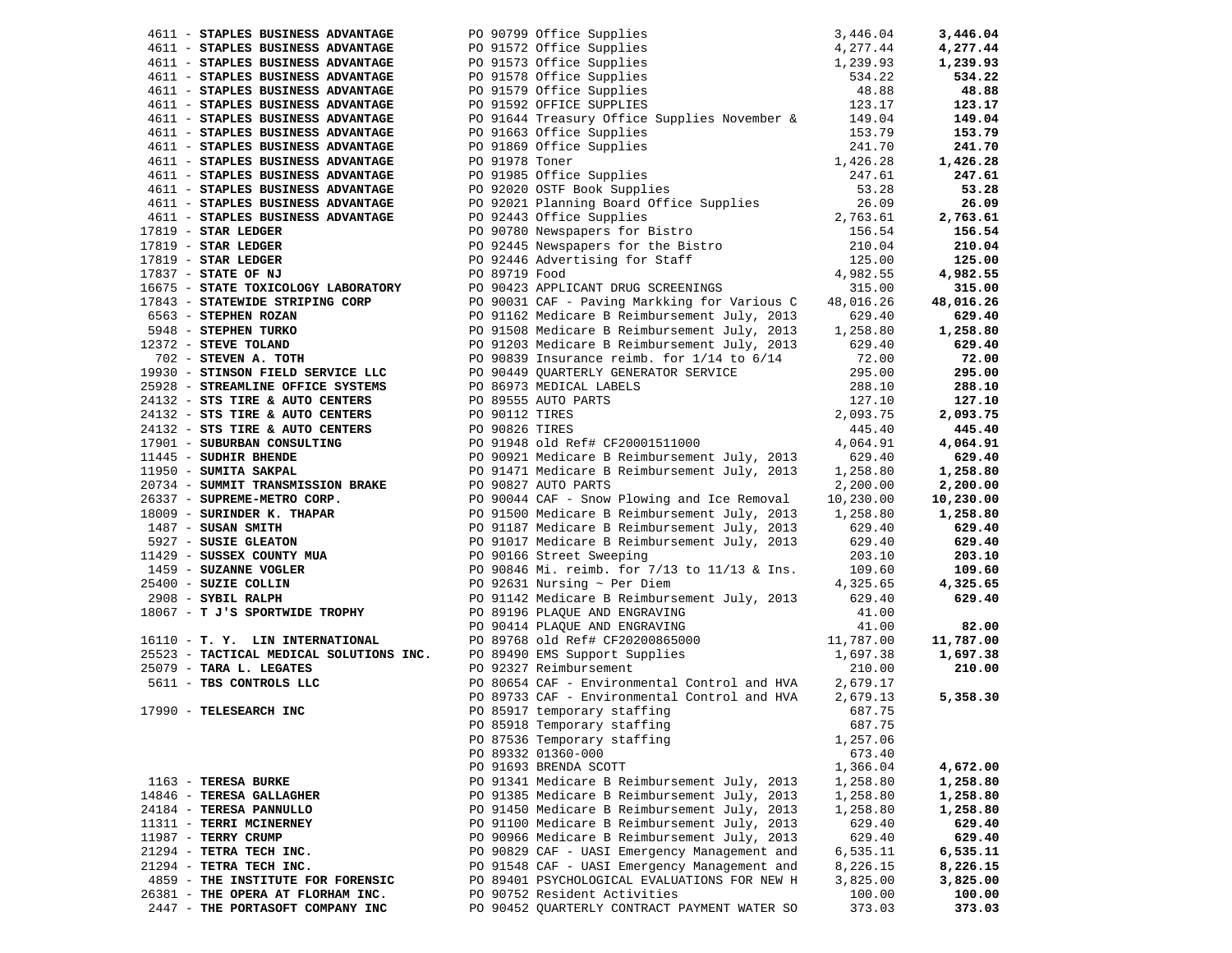| 19739 - THE RBA GROUP INC.                                                                                                                                                                                                                       |                | PO 91957 old Ref# CF09001500000 CF4593                                                                                                       | 6,313.40  | 6,313.40   |
|--------------------------------------------------------------------------------------------------------------------------------------------------------------------------------------------------------------------------------------------------|----------------|----------------------------------------------------------------------------------------------------------------------------------------------|-----------|------------|
|                                                                                                                                                                                                                                                  |                |                                                                                                                                              | 1,350.00  | 1,350.00   |
|                                                                                                                                                                                                                                                  |                |                                                                                                                                              | 414.00    | 414.00     |
|                                                                                                                                                                                                                                                  |                |                                                                                                                                              | 1,798.64  | 1,798.64   |
|                                                                                                                                                                                                                                                  |                | PO 91086 Medicare B Reimbursement July, 2013                                                                                                 | 629.40    | 629.40     |
|                                                                                                                                                                                                                                                  |                |                                                                                                                                              | 90.00     | 90.00      |
|                                                                                                                                                                                                                                                  |                |                                                                                                                                              | 1,258.80  | 1,258.80   |
|                                                                                                                                                                                                                                                  |                |                                                                                                                                              | 629.40    | 629.40     |
|                                                                                                                                                                                                                                                  |                |                                                                                                                                              | 1,258.80  | 1,258.80   |
|                                                                                                                                                                                                                                                  |                |                                                                                                                                              | 629.40    | 629.40     |
|                                                                                                                                                                                                                                                  |                |                                                                                                                                              | 629.40    | 629.40     |
|                                                                                                                                                                                                                                                  |                |                                                                                                                                              | 2,527.80  |            |
| 19739 - THE REA GROUP INC.<br>21342 - THE SENIORS RESOURCE GUIDE<br>21342 - THEONORA'S FAMILY RESTAURANT<br>21342 - THEONAS S. MARKT PO 92444 Admissions Advertising<br>21928 - THERMAL BAGS BY INGRID, INC.<br>20189 JUMBO MEALS UNITS<br>      |                |                                                                                                                                              | 317.76    | 2,845.56   |
| 6572 - TILLIE CHOLLETTE<br>281 - TOMAR INDUSTRIES INC<br>29099 - TONY SANCHEZ LTD<br>29099 - TONY SANCHEZ LTD<br>20099 - TONY SANCHEZ LTD<br>20099 - TONY SANCHEZ LTD<br>20099 - TONY SANCHEZ LTD<br>20099 - TONY SANCHEZ LTD<br>20099 - TONY    |                |                                                                                                                                              |           |            |
|                                                                                                                                                                                                                                                  |                |                                                                                                                                              | 629.40    | 629.40     |
|                                                                                                                                                                                                                                                  |                |                                                                                                                                              | 357.75    | 357.75     |
| 9099 - TONY SANCHEZ LTD<br>2009 - TONY SANCHEZ LTD<br>2009 - TONY SANCHEZ LTD<br>2009 - TONY SANCHEZ LTD<br>2009 - TONY SANCHEZ LTD<br>2009 - TONY OF BOONTON<br>2009 - TONY OF BOONTON<br>2009 - TONY OF BOONTON<br>2009 - TONY OF BOONTON<br>2 |                |                                                                                                                                              | 536.16    | 536.16     |
|                                                                                                                                                                                                                                                  |                |                                                                                                                                              | 460.00    | 460.00     |
|                                                                                                                                                                                                                                                  |                |                                                                                                                                              | 220.00    | 220.00     |
|                                                                                                                                                                                                                                                  |                |                                                                                                                                              | 2,872.40  | 2,872.40   |
|                                                                                                                                                                                                                                                  |                |                                                                                                                                              | 4,395.60  | 4,395.60   |
|                                                                                                                                                                                                                                                  |                |                                                                                                                                              | 9,850.00  | 9,850.00   |
| 17379 - TOWNSHIP OF ROXBURY                                                                                                                                                                                                                      |                | PO 91987 RENT AND UTILITIES FOR ROXBURY NUTR                                                                                                 | 2,400.00  | 2,400.00   |
| 18105 - TOWNSQUARE DINER RESTAURANT                                                                                                                                                                                                              | PO 90891 Meals |                                                                                                                                              | 345.00    | 345.00     |
| 18144 - TREE KING INC                                                                                                                                                                                                                            |                | PO 90042 CAF - Snow Plowing and Ice Removal 149,163.75                                                                                       |           |            |
|                                                                                                                                                                                                                                                  |                | PO 90679 CAF - Snow Plowing and Ice Removal                                                                                                  | 10,575.00 |            |
|                                                                                                                                                                                                                                                  |                | PO 90894 CAF - Snow Plowing & Ice Removal                                                                                                    | 26,732.50 | 186,471.25 |
| 20005 - TRICO EQUIPMENT SERVICES LLC                                                                                                                                                                                                             |                | PO 90114 TRUCK PARTS                                                                                                                         | 696.27    | 696.27     |
| 24804 - TRITEC OFFICE EQUIPMENT INC                                                                                                                                                                                                              |                | PO 88550 Office Machine Rental                                                                                                               | 1,326.50  | 1,326.50   |
| 24804 - TRITEC OFFICE EQUIPMENT INC                                                                                                                                                                                                              |                | PO 90158 PAYMENT FOR COLOR COPIES ID # 5921                                                                                                  | 475.51    | 475.51     |
| 24804 - TRITEC OFFICE EQUIPMENT INC                                                                                                                                                                                                              |                | PO 90416 FAX TONER AND COPIER STAPLES                                                                                                        | 395.54    | 395.54     |
| 24804 - TRITEC OFFICE EQUIPMENT INC                                                                                                                                                                                                              |                | PO 90562 Colo Copy Charges Front & Back Copi                                                                                                 | 335.93    | 335.93     |
| 24804 - TRITEC OFFICE EQUIPMENT INC                                                                                                                                                                                                              |                | PO 90644 Copy charges                                                                                                                        | 221.97    | 221.97     |
| 24804 - TRITEC OFFICE EQUIPMENT INC                                                                                                                                                                                                              |                | PO 90656 Color Copies                                                                                                                        | 64.12     | 64.12      |
| 24804 - TRITEC OFFICE EQUIPMENT INC                                                                                                                                                                                                              |                |                                                                                                                                              | 375.34    | 375.34     |
| 24804 - TRITEC OFFICE EQUIPMENT INC                                                                                                                                                                                                              |                | PO 91283 10/1/13-12/31/13 color copies on Ri<br>PO 91284 10/1/13-12/31/13 Color copies on Ri<br>PO 91284 10/1/13-12/31/13 Color copies on Ri | 399.35    | 399.35     |
| 24804 - TRITEC OFFICE EQUIPMENT INC                                                                                                                                                                                                              |                | PO 91546 Tritec Office Equipment Inc. Invoic                                                                                                 | 51.03     | 51.03      |
| 24804 - TRITEC OFFICE EQUIPMENT INC                                                                                                                                                                                                              |                | PO 91569 Ricoh Copier color usage                                                                                                            | 87.57     | 87.57      |
| 24804 - TRITEC OFFICE EQUIPMENT INC                                                                                                                                                                                                              |                | PO 91703 Color Copies                                                                                                                        | 16.52     | 16.52      |
| 24804 - TRITEC OFFICE EQUIPMENT INC                                                                                                                                                                                                              |                | PO 91930 Ricoh Color Copier Meter                                                                                                            | 313.46    | 313.46     |
| 24804 - TRITEC OFFICE EQUIPMENT INC                                                                                                                                                                                                              |                | PO 92301 Copier maintenance billing from 10/                                                                                                 | 4,832.94  | 4,832.94   |
|                                                                                                                                                                                                                                                  |                |                                                                                                                                              | 107.38    | 107.38     |
| 24804 - TRITEC OFFICE EQUIPMENT INC                                                                                                                                                                                                              |                | PO 92352 Color Copies                                                                                                                        |           |            |
| 18169 - TRONEX INTERNATIONAL INC                                                                                                                                                                                                                 |                | PO 89561 PLEASE ORDER - Gloves                                                                                                               | 1,035.60  | 1,035.60   |
| 25209 - TURN OUT UNIFORMS, INC.                                                                                                                                                                                                                  |                | PO 89201 UNIFORMS                                                                                                                            | 265.96    | 265.96     |
| 2101 - TURNING POINT, INC                                                                                                                                                                                                                        |                | PO 90535 CAF - Chapter 51 Funding CH51 1314                                                                                                  | 5,916.00  | 5,916.00   |
| $1739$ - TURTLE & HUGHES, INC                                                                                                                                                                                                                    |                | PO 89720 Machinery Repairs & Parts                                                                                                           | 4,384.71  | 4,384.71   |
| 13496 - TYDENBROOKS                                                                                                                                                                                                                              |                | PO 89766 Invoice #INV000295186 - Tug Tight S                                                                                                 | 888.10    | 888.10     |
| 24658 - U.S. BANK OPERATIONS CENTER                                                                                                                                                                                                              |                | PO 92529 Administrative Expenses<br>PO 88815 Security Officer<br>PO 89630 Security Officer                                                   | 87.50     | 87.50      |
| 9285 - U.S. SECURITY ASSOCIATES, INC.                                                                                                                                                                                                            |                |                                                                                                                                              | 1,058.50  |            |
|                                                                                                                                                                                                                                                  |                |                                                                                                                                              | 521.95    |            |
|                                                                                                                                                                                                                                                  |                | PO 89537 CAF - Unarmed Security Guardsf for                                                                                                  | 4,765.60  |            |
|                                                                                                                                                                                                                                                  |                | PO 90801 Security Officer                                                                                                                    | 2,372.50  |            |
|                                                                                                                                                                                                                                                  |                | PO 90841 Security Officer                                                                                                                    | 496.40    |            |
|                                                                                                                                                                                                                                                  |                | PO 92308 Security Officer                                                                                                                    | 1,007.40  |            |
|                                                                                                                                                                                                                                                  |                | PO 92447 CAF - Unarmed Security Guardsf for                                                                                                  | 10,776.42 | 20,998.77  |
| 8262 - UNA SOARES                                                                                                                                                                                                                                |                | PO 91189 Medicare B Reimbursement July, 2013                                                                                                 | 629.40    | 629.40     |
| 18217 - UNION COUNTY COLLEGE                                                                                                                                                                                                                     |                | PO 92014 2013 Fall Semester Chargeback Billl                                                                                                 | 9,056.66  | 9,056.66   |
| 18233 - UNITED PARCEL SERVICE                                                                                                                                                                                                                    |                | PO 90151 Postage week ending Oct 26, 2013                                                                                                    | 6.96      |            |
|                                                                                                                                                                                                                                                  |                | PO 91678 summary on account #6x7742                                                                                                          | 382.15    | 389.11     |
| 5672 - UNITED RENTALS                                                                                                                                                                                                                            | PO 90671 EQUIP |                                                                                                                                              | 3,551.00  | 3,551.00   |
| 21867 - UNITED WAY OF NORTHERN                                                                                                                                                                                                                   |                | PO 91554 CAF - Grant in Aid Funding 2013 GIA                                                                                                 | 2,500.00  | 2,500.00   |
| 446 - UNITRONIX DATA SYSTEMS INC                                                                                                                                                                                                                 |                | PO 90840 Software Maintenance for January 20                                                                                                 | 5,412.00  | 5,412.00   |
| 15732 - UNIVERSAL UNIFORM SALES CO INC                                                                                                                                                                                                           |                | PO 89205 CAF - Custom Fitted Uniforms                                                                                                        | 29.00     | 29.00      |
| 15732 - UNIVERSAL UNIFORM SALES CO INC                                                                                                                                                                                                           |                | PO 89404 CAF - Custom Fitted Uniforms                                                                                                        | 3,745.00  | 3,745.00   |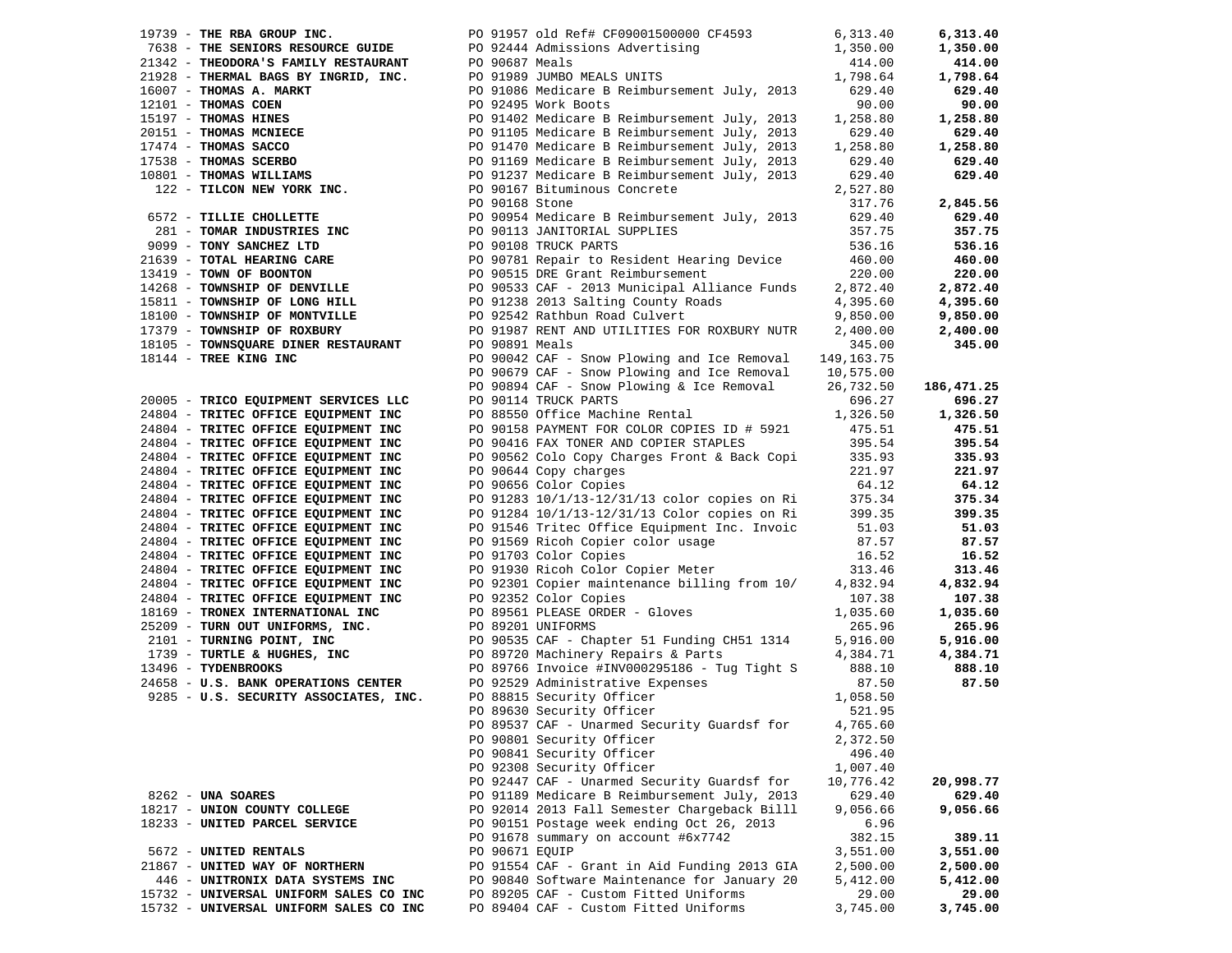|                   | 15732 - UNIVERSAL UNIFORM SALES CO INC | PO 90427 CAF - Custom Fitted Uniforms 4,456.63                                                                         |           | 4,456.63  |
|-------------------|----------------------------------------|------------------------------------------------------------------------------------------------------------------------|-----------|-----------|
|                   | 20035 - UNIVERSAL UNIFORM SALES CO.INC | PO 90675 2013 UNIFORMS                                                                                                 | 168.80    | 168.80    |
|                   | 9996 - UNIVERSITY PHYSICIAN ASSO.      | PO 90437 INMATE MEDICAL CARE                                                                                           | 308.75    | 308.75    |
|                   | 20989 - USA ARCHITECTS PLANNERS &      | PO 92539 CAF - Layout Design & Final Documen 3,447.00                                                                  |           | 3,447.00  |
|                   | $17763$ - V.A. SPATZ & SONS INC.       | PO 90045 CAF - Snow Plowing and Ice Removal                                                                            | 21,927.50 |           |
|                   |                                        | PO 91961 CAF - Snow Plowing & Ice Removal                                                                              | 22,550.00 | 44,477.50 |
|                   | 21561 - VANORE ELECTRIC INC            | PO 89745 Electrical Installations                                                                                      | 5,709.00  | 5,709.00  |
|                   | 21561 - VANORE ELECTRIC INC            | PO 91661 CAF - Labor Rates Electric                                                                                    | 15,012.74 | 15,012.74 |
|                   | 5241 - VARLO CAMPBELL                  | PO 90947 Medicare B Reimbursement July, 2013                                                                           | 629.40    | 629.40    |
|                   | $1286 - VERIZON$                       | PO 89666 PRI Service L&PS Circuits                                                                                     | 1,864.22  | 1,864.22  |
|                   | $1286 - VERIZON$                       | PO 89672 PRI Service Armory Circuit                                                                                    | 816.56    | 816.56    |
|                   | $1286 - VERIZON$                       | PO 89715 Monthly Data Services (TLS, JDC ISD                                                                           | 9,387.54  | 9,387.54  |
|                   | $1286 - VERIZON$                       | PO 89722 Prosecutor PBX - Voice Service                                                                                | 4,176.39  | 4,176.39  |
|                   | $1286$ - VERIZON                       | PO 89725 Monthly Data Services (TLS, JDC ISD                                                                           | 9,113.19  | 9,113.19  |
|                   | $1286$ - VERIZON                       | PO 89734 Prosecutor PBX - Voice Service                                                                                | 4,215.46  | 4,215.46  |
|                   | $1286 - VERIZON$                       | PO 90378 telephone - T1's                                                                                              | 10,305.75 | 10,305.75 |
|                   | $1286 - VERIZON$                       | PO 90379 Telephone pobox 4833 (III) RTL                                                                                | 411.09    | 411.09    |
|                   | $1286$ - VERIZON                       | PO 90380 Telephone pobox4833                                                                                           | 607.12    | 607.12    |
|                   | $1286$ - VERIZON                       | PO 90802 Phone bill for 973-631-5312                                                                                   | 899.79    | 899.79    |
|                   | $1286$ - VERIZON                       | PO 90834 Phone bill for 973-889-3370                                                                                   | 1,822.88  | 1,822.88  |
|                   | $1286$ - VERIZON                       | PO 90835 Phone bill for 973-889-2917                                                                                   | 1,606.55  | 1,606.55  |
|                   | $1286$ - VERIZON                       | PO 91530 Telephone - Communicator / VTC                                                                                | 869.11    | 869.11    |
|                   | $1286 - VERIZON$                       | PO 91680 Telephone pobox4833                                                                                           | 348.22    | 348.22    |
| $10158 - VERIZON$ |                                        | PO 91960 Billing Date: 12/1/13Telephone# 973                                                                           | 389.36    | 389.36    |
|                   | $1286$ - VERIZON                       | PO 92292 Phone bill for 973-631-5312                                                                                   | 899.76    | 899.76    |
|                   | $1286$ - VERIZON                       | PO 92309 Phone bill for 973-889-2917                                                                                   | 1,742.22  | 1,742.22  |
|                   | $1286$ - VERIZON                       | PO 92310 Phone bill for 973-889-3370                                                                                   | 1,857.86  | 1,857.86  |
|                   | $1286$ - VERIZON                       | PO 92382 Land Line                                                                                                     | 60.14     | 60.14     |
|                   | $1286$ - VERIZON                       | PO 92577 Phone/Fax Bill                                                                                                | 65.89     | 65.89     |
|                   | 1348 - VERIZON WIRELESS                | PO 88715 CELL PHONES                                                                                                   | 250.80    |           |
|                   |                                        | PO 88728 GPS TRACKING SERVICE                                                                                          | 108.24    |           |
|                   |                                        | PO 89405 GPS TRACKING SERVICE                                                                                          | 90.22     |           |
|                   |                                        | <b>IG SERVICE</b><br>PO 89534 Statement                                                                                | 1,105.11  |           |
|                   |                                        | PO 92153 Cell Phones                                                                                                   | 6,081.31  |           |
|                   |                                        | PO 92338 Wireless Service<br>PO 89012 Cell Phones                                                                      | 80.04     | 7,715.72  |
|                   | 8233 - VERIZON WIRELESS                |                                                                                                                        | 59.25     |           |
|                   |                                        | PO 89041 Cell Phones                                                                                                   | 841.38    |           |
|                   |                                        | PO 89427 Cell Phones                                                                                                   | 6,102.91  | 7,003.54  |
|                   | 8263 - VERNA KOLMAN                    | PO 91415 Medicare B Reimbursement July, 2013                                                                           | 1,258.80  | 1,258.80  |
|                   | 20910 - VERONICA VASSEL                | PO 91217 Medicare B Reimbursement July, 2013                                                                           | 629.40    | 629.40    |
|                   | 24183 - VICTORIA BRYANT                | PO 90942 Medicare B Reimbursement July, 2013                                                                           | 629.40    | 629.40    |
|                   | 21650 - VIOLET FORBES                  | PO 90998 Medicare B Reimbursement July, 2013                                                                           | 629.40    | 629.40    |
|                   | 14319 - VISITING NURSE ASSOC. OF       | PO 90609 CAF - 2013 funding through the Olde                                                                           | 12,920.00 |           |
|                   |                                        | PO 90610 CAF - 2013 funding through the Olde                                                                           | 389.00    |           |
|                   |                                        | PO 90611 CAF - 2013 funding through the Olde                                                                           | 42,266.00 |           |
|                   |                                        | PO 90612 CAF - PEER Grouping System                                                                                    | 14,775.00 |           |
|                   |                                        | PO 90613 CAF - PEER Grouping System<br>PO 90615 CAF - PEER Grouping System<br>PO 90616 CAF - Grant in Aid Funding 2013 | 7,101.00  |           |
|                   |                                        |                                                                                                                        | 3,505.00  |           |
|                   |                                        |                                                                                                                        | 684.00    | 81,640.00 |
|                   | 16784 - VIVIAN O'KEEFE                 | PO 91447 Medicare B Reimbursement July, 2013                                                                           | 629.40    | 629.40    |
| 8384 - VMC        |                                        | PO 90603 No Caf #                                                                                                      | 1,351.00  |           |
|                   |                                        | PO 90604 CAF - 2013 funding through the Olde                                                                           | 6,516.00  | 7,867.00  |
|                   | 25832 - VOIANCE LANGUAGE SERVICES, LLC | PO 90383 Interpretor Fees                                                                                              | 346.59    | 346.59    |
|                   | 6146 - W.B. MASON COMPANY INC          | PO 90154 Confirm Supplies                                                                                              | 854.07    |           |
|                   |                                        | PO 91574 Desktop Calendars - (K-9) D. Bonfan                                                                           | 56.63     |           |
|                   |                                        | PO 90548 office supplies                                                                                               | 440.28    |           |
|                   |                                        | PO 91643 Treasury Office supplies December 2                                                                           | 535.66    |           |
|                   |                                        | PO 91712 mis supplies for election dept.                                                                               | 2,970.70  |           |
|                   |                                        | PO 91721 mis suppliesfor the office                                                                                    | 4,547.45  | 9,404.79  |
|                   | $10107 - WAL-MART STORE$               | PO 91251 Holiday Supplies Statement Closing                                                                            | 212.75    | 212.75    |
|                   | 13964 - WALTER CONKLIN                 | PO 91353 Medicare B Reimbursement July, 2013                                                                           | 1,258.80  | 1,258.80  |
|                   | 20598 - WALTER PETERSON                | PO 91455 Medicare B Reimbursement July, 2013                                                                           | 1,258.80  | 1,258.80  |
|                   | 18369 - WALT'S AUTO RADIATOR, LLC.     | PO 90115 TRUCK PARTS                                                                                                   | 1,750.00  | 1,750.00  |
|                   |                                        |                                                                                                                        |           |           |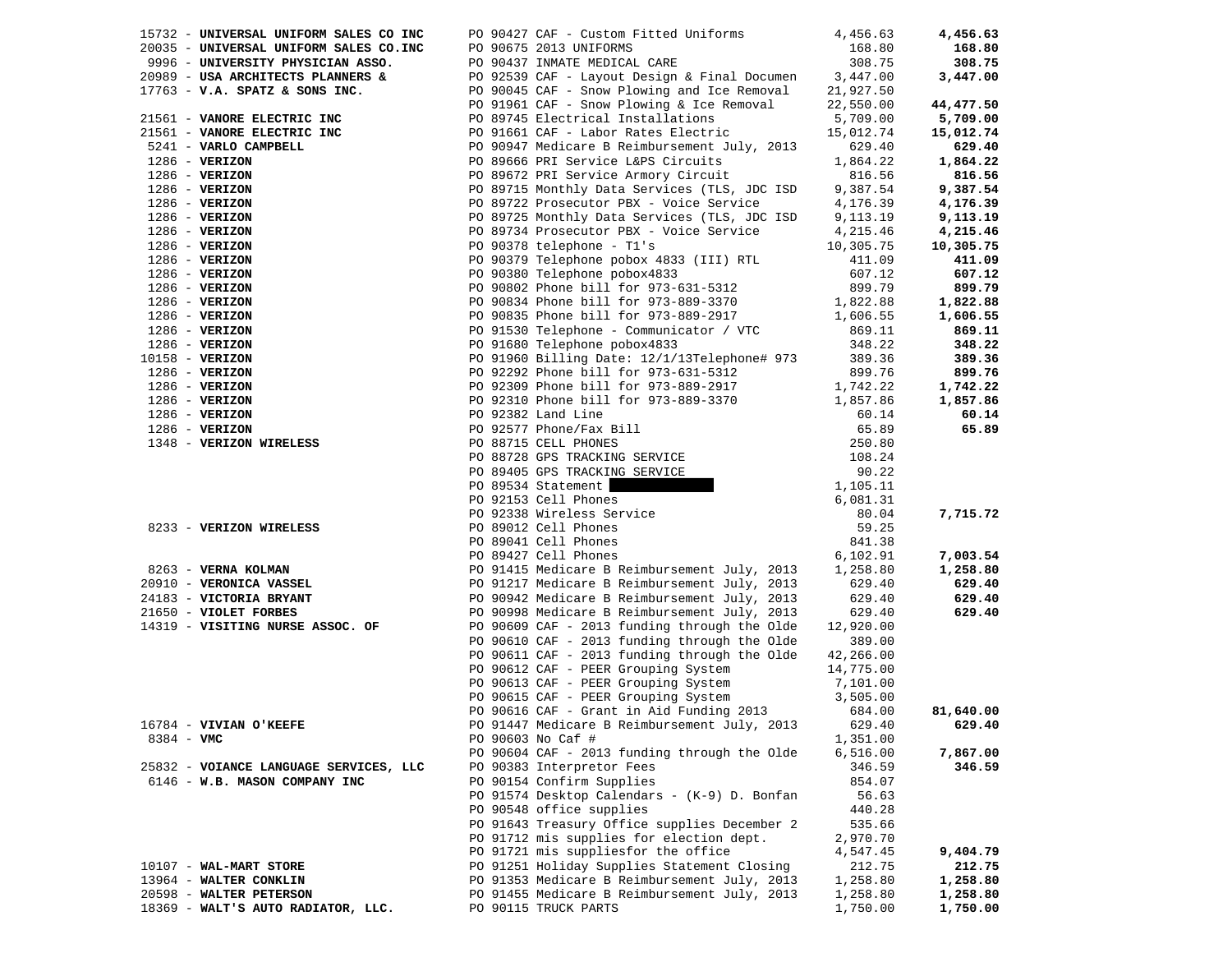| 24231 - WATERS, MCPHERSON, MCNEILL, P.C. | PO 91263 Various acquisitions-legal services        | 0.30     |          |
|------------------------------------------|-----------------------------------------------------|----------|----------|
|                                          | PO 91263 Various acquisitions-legal services        | 5,370.65 |          |
|                                          | PO 91263 Various acquisitions-legal services        | 3,505.30 | 8,876.25 |
| 10809 - WEBGROUP MEDIA LLC               | PO 89184 4th Qtr 2013 olis.cerb6 300.00             |          | 300.00   |
| 13392 - WEBSTER PLUMBING &               | PO 88726 CLEARING OF SEWER LINE                     | 329.20   |          |
|                                          | PO 89396 MAIN SEWER LINE CLEARING                   | 3,048.70 | 3,377.90 |
| 18435 - WEST CHESTER MACHINERY AND       | PO 90116 SNOW REMOVAL PARTS                         | 727.92   | 727.92   |
| 5455 - WEST PAYMENT CENTER               | PO 89606 On-Line Svc (West Law) Dec 1, 2013 836.16  |          | 836.16   |
| 4677 - WHITEMARSH CORPORATION            | PO 81478 GAS PUMP                                   | 1,439.70 |          |
|                                          | PO 89547 FUEL PUMP REPAIRS                          | 4,096.00 |          |
|                                          | PO 90117 FUEL PUMP SUPPLIES                         | 759.55   | 6,295.25 |
| 10826 - WHITES HEALTHCARE                | PO 91250 Resident Supplies                          | 317.40   | 317.40   |
| 26371 - WILFREDO RODRIGUEZ               | PO 92206 REIMBURSEMENT                              | 144.00   | 144.00   |
| 13653 - WILLIAM CARHUFF, JR.             | PO 90949 Medicare B Reimbursement July, 2013        | 629.40   | 629.40   |
| 20913 - WILLIAM EVERS                    | PO 91377 Medicare B Reimbursement July, 2013        | 1,258.80 | 1,258.80 |
| 1885 - WILLIAM HIBLER                    | PO 91401 Medicare B Reimbursement July, 2013        | 1,258.80 | 1,258.80 |
| 21372 - WILLIAM JOHNSON                  | PO 91409 Medicare B Reimbursement July, 2013        | 1,258.80 | 1,258.80 |
| 11998 - WILLIAM KELLY                    | PO 91056 Medicare B Reimbursement July, 2013 629.40 |          | 629.40   |
| 15625 - WILLIAM KNIGHT                   | PO 91061 Medicare B Reimbursement July, 2013        | 629.40   | 629.40   |
| 8221 - WILLIAM MCNIECE                   | PO 91432 Medicare B Reimbursement July, 2013        | 1,258.80 | 1,258.80 |
| 21361 - WILLIAM STATON                   | PO 91493 Medicare B Reimbursement July, 2013        | 1,258.80 | 1,258.80 |
| $24213$ - WILLIAM WILLIS                 | PO 91521 Medicare B Reimbursement July, 2013        | 1,258.80 | 1,258.80 |
| 24769 - WILLIAM YANCEY                   | PO 90884 Medicare B Reimbursement July, 2013        | 629.40   | 629.40   |
| 26373 - WILLIAM YOUNGS                   | PO 92207 REIMBURSEMENT                              | 136.00   | 136.00   |
| 25391 - WILLIE CHAVIS                    | PO 91347 Medicare B Reimbursement July, 2013        | 1,258.80 | 1,258.80 |
| 10817 - WINFRED SUE ROWE                 | PO 91160 Medicare B Reimbursement July, 2013        | 629.40   | 629.40   |
| 18564 - XEROX CORP                       | PO 92038 base charge & meter usage                  | 67.81    | 67.81    |

--------------

TOTAL **7,008,748.68** 

|  |  |  | Total to be paid from Fund 01 Current Fund    | 5,572,469.79 |
|--|--|--|-----------------------------------------------|--------------|
|  |  |  | Total to be paid from Fund 02 Grant Fund      | 410,554.43   |
|  |  |  | Total to be paid from Fund 04 County Capital  | 965,500.76   |
|  |  |  | Total to be paid from Fund 13 Dedicated Trust | 60,223.70    |
|  |  |  |                                               |              |
|  |  |  |                                               | 7,008,748.68 |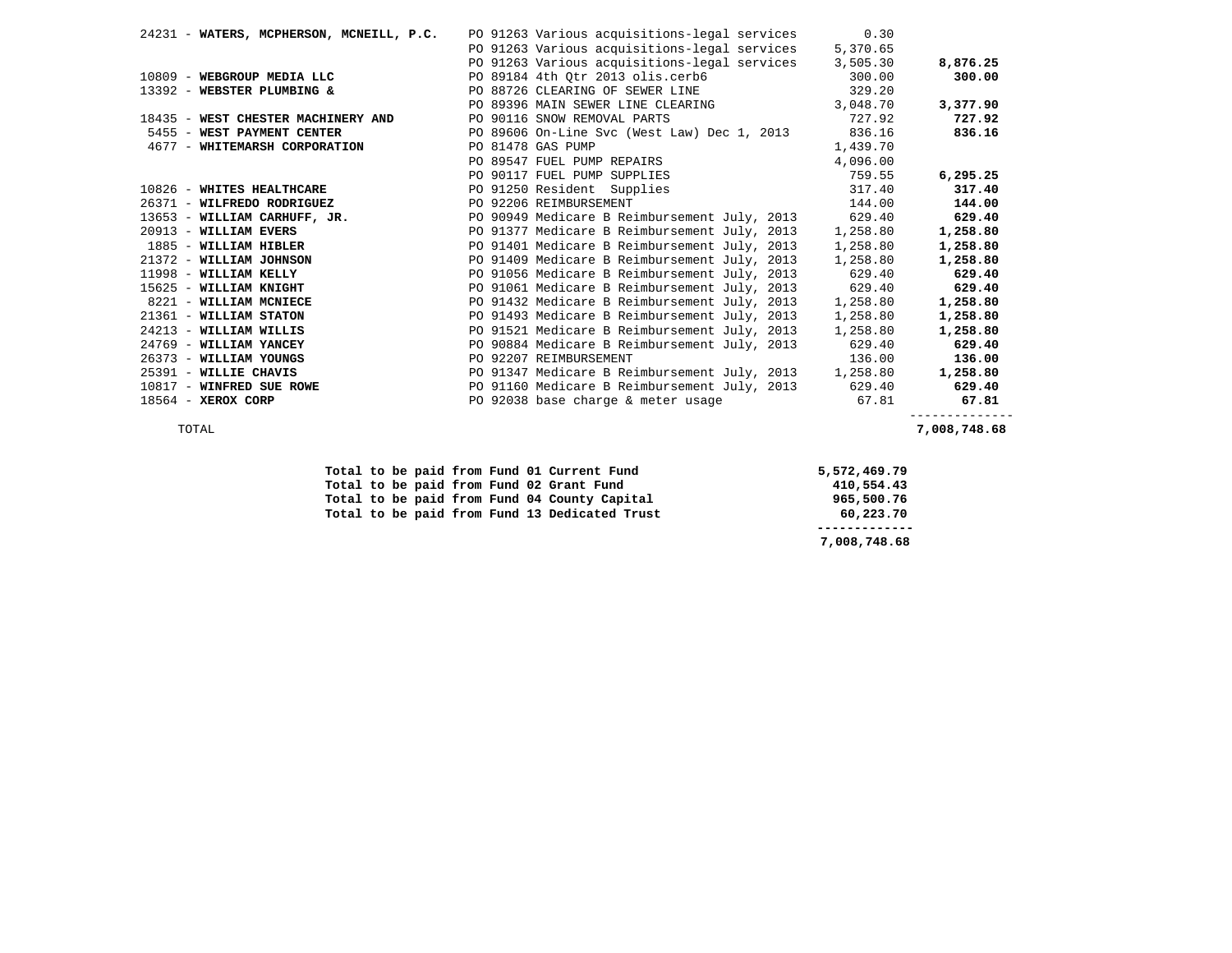## **List of Bills (Department/Account Detail) - CENTRALIZED DISBURSEMENT ACCOUNT**

| Account                     | <b>PO #</b>                 | Vendor                                                                                    | Description                                                                                             | Payment    | Account Total             |  |
|-----------------------------|-----------------------------|-------------------------------------------------------------------------------------------|---------------------------------------------------------------------------------------------------------|------------|---------------------------|--|
|                             |                             |                                                                                           | <b>Current Fund</b>                                                                                     |            |                           |  |
| <b>County Administrator</b> |                             |                                                                                           |                                                                                                         |            |                           |  |
| 01-201-20-100100-058        |                             | 90720 STAPLES BUSINESS ADVANTAGE<br><b>OFFICE SUPPLIES &amp; STATIONERY</b>               | File drawer pckts, 5.25 in file pckt ltr<br>TOTAL FOR ACCOUNT                                           | 347.50     | 347.50                    |  |
|                             |                             | 92767 COUNTY OF MORRIS                                                                    | 2ND HALF JANUARY 2014 METERED MAIL                                                                      | 36.39      |                           |  |
| 01-201-20-100100-068        |                             | 92767 COUNTY OF MORRIS<br>POSTAGE & METERED MAIL                                          | 2ND HALF JANUARY 2014 METERED MAIL<br>TOTAL FOR ACCOUNT                                                 | 0.48       | 36.87                     |  |
|                             |                             | 90318 MC LEAGUE OF MUNICIPALITIES                                                         | Reservation for John Bonanni to attend t                                                                | 35.00      |                           |  |
| 01-201-20-100100-082        |                             | 91842 MARTIN LUTHER KING<br>TRAVEL EXPENSE                                                | Reservation for John Bonanni to attend t<br>TOTAL FOR ACCOUNT                                           | 25.00      | 60.00                     |  |
| 01-201-20-100100-164        |                             | 92531 MUNICIPAL CAPITAL CORP<br>OFFICE MACHINES - RENTAL                                  | Lease copier 01/01/14 - 02/28/14<br>TOTAL FOR ACCOUNT                                                   | 805.61     | 805.61                    |  |
| 01-203-20-100100-058        | 90714 PAPER MART INC        | (2013) OFFICE SUPPLIES & STATIONERY                                                       | Office copier paper supply<br>TOTAL FOR ACCOUNT                                                         | 109.29     | 109.29                    |  |
|                             |                             | 01-203-20-100100-084 (2013) OTHER OUTSIDE SERVICES                                        | 91632 HENDERSON DISPUTE RESOLUTION SERVIC Arbitration County of Morris (Morris Vie<br>TOTAL FOR ACCOUNT | 1,563.56   | 1,563.56                  |  |
| 01-203-20-100100-164        |                             | 92531 MUNICIPAL CAPITAL CORP<br>(2013) OFFICE MACHINES - RENTAL                           | Lease copier 12/01/13 - 12/31/13<br>TOTAL FOR ACCOUNT                                                   | 402.81     | 402.81                    |  |
|                             |                             | TOTAL for County Administrator                                                            |                                                                                                         |            | ============<br>3,325.64  |  |
| <b>Personnel</b>            |                             |                                                                                           |                                                                                                         |            |                           |  |
| 01-201-20-105100-068        |                             | 92767 COUNTY OF MORRIS<br><b>POSTAGE &amp; METERED MAIL</b>                               | 2ND HALF JANUARY 2014 METERED MAIL<br>TOTAL FOR ACCOUNT                                                 | 31.97      | 31.97                     |  |
| 01-203-20-105100-042        |                             | 92350 SODEXO, INC & AFFILIATES<br>(2013) EMPLOYEE SERVICE AWARDS                          | Frelinghuysen Arboretum Catering<br>TOTAL FOR ACCOUNT                                                   | 510.50     | 510.50                    |  |
|                             |                             | 91327 LONGFELLOWS SANDWICH DELI                                                           | Lunch Blood Drive 11/15 #009456                                                                         | 99.00      |                           |  |
| 01-203-20-105100-077        |                             | 91327 LONGFELLOWS SANDWICH DELI<br>(2013) SOCIAL SERVICE COSTS                            | Lunch Blood Drive 11/25 #009482<br>TOTAL FOR ACCOUNT                                                    | 99.00      | 198.00                    |  |
|                             |                             | 92352 TRITEC OFFICE EQUIPMENT INC<br>01-203-20-105100-164 (2013) OFFICE MACHINES - RENTAL | Color Copies 9/27/13-12/31/13<br>TOTAL FOR ACCOUNT                                                      | 107.38     | 107.38                    |  |
|                             | TOTAL for Personnel         |                                                                                           |                                                                                                         |            | ============<br>847.85    |  |
|                             |                             |                                                                                           |                                                                                                         |            |                           |  |
| <b>DEPARTMENT 105115</b>    |                             | 92158 FASTER URGENT CARE<br>01-203-20-105115-084 (2013) OTHER OUTSIDE SERVICES            | Medical Services/Fees (see attached)<br>TOTAL FOR ACCOUNT                                               | 29, 254.42 | 29,254.42                 |  |
|                             | TOTAL for DEPARTMENT 105115 |                                                                                           |                                                                                                         |            | ============<br>29,254.42 |  |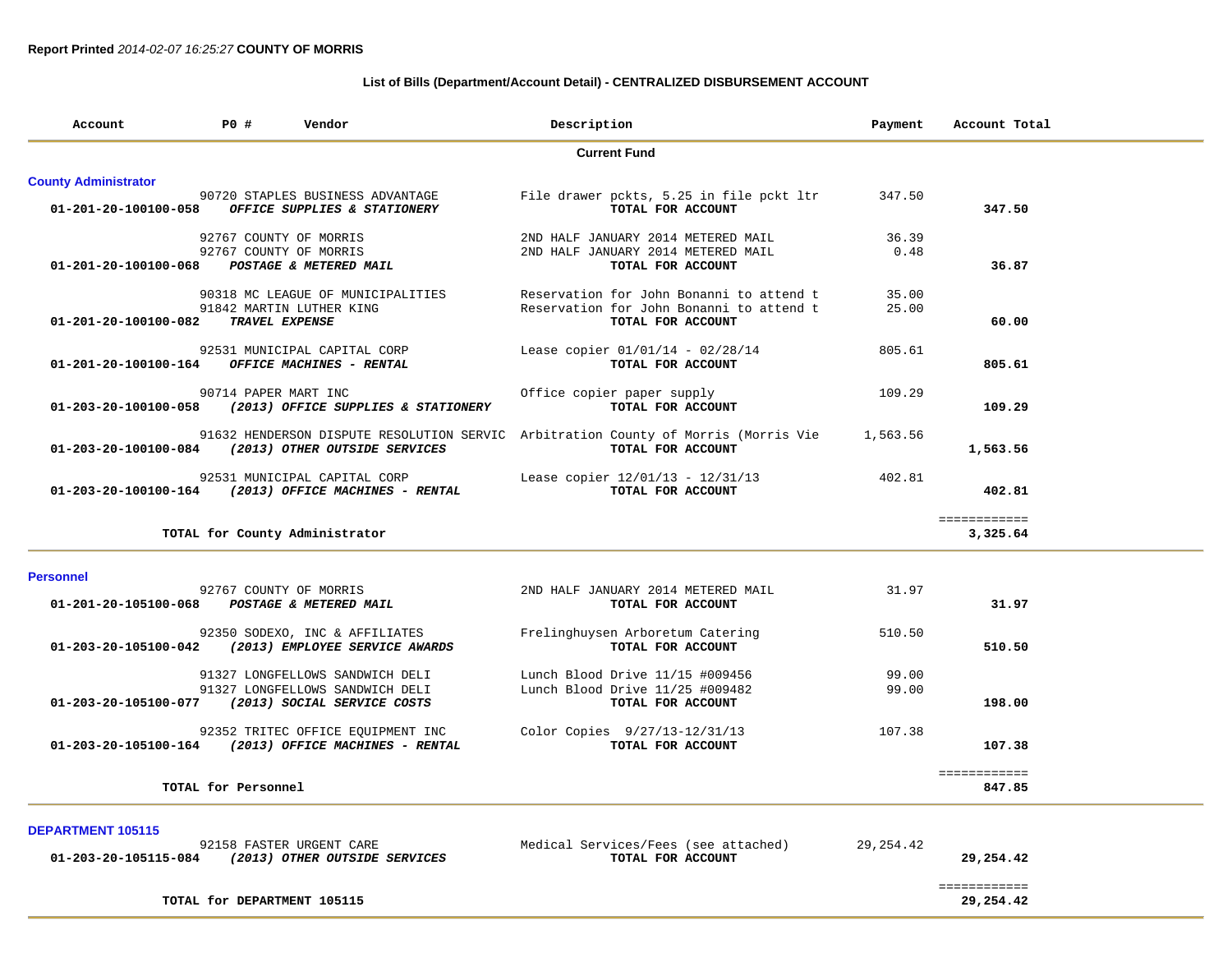| 91840 DAILY RECORD                                   | Special Counsel $(p/d 1/10)$                 | 76.08 |        |
|------------------------------------------------------|----------------------------------------------|-------|--------|
| 91840 DAILY RECORD                                   | Appraisers/Right of way Negotiators (p/d     | 48.00 |        |
| 91840 DAILY RECORD                                   | Special Bond Counsel $(p/d \t1/10)$          | 71.40 |        |
| 91837 DAILY RECORD                                   | CUSTOM FITTED UNIFORMS 1/14/14               | 81.02 |        |
| 92016 DAILY RECORD                                   | Northeast & Bucks $(p/d \ 1/14)$             | 57.62 |        |
| 92016 DAILY RECORD                                   | T.Y. Lin International(p/d 1/14)             | 50.34 |        |
| 92016 DAILY RECORD                                   | Boswell Engineering $(p/d \ 1/14)$           | 51.90 |        |
| 92367 DAILY RECORD                                   | Capital Improvement \$75,000 Public Works    | 64.12 |        |
| 92367 DAILY RECORD                                   | $$4,250,000$ CCM Bond Ord. (intro) $p/d$ 1/2 | 68.02 |        |
| 01-201-20-110105-022<br><i><b>ADVERTISING</b></i>    | TOTAL FOR ACCOUNT                            |       | 718.74 |
| 91839 MUNICIPAL CLERK ASSOCIATION OF                 | Membership Dues for diane Ketchum, Clerk     | 50.00 |        |
| 01-201-20-110105-023<br>ASSOCIATIONS AND MEMBERSHIPS | TOTAL FOR ACCOUNT                            |       | 50.00  |
| 90694 STAPLES BUSINESS ADVANTAGE                     | Copy Paper                                   | 32.30 |        |
| 90694 STAPLES BUSINESS ADVANTAGE                     | Papermate Flair Black                        | 12.90 |        |
| 90694 STAPLES BUSINESS ADVANTAGE                     | Papermate Flair Red                          | 12.90 |        |
| 01-201-20-110105-058<br>OFFICE SUPPLIES & STATIONERY | TOTAL FOR ACCOUNT                            |       | 58.10  |

91840 DAILY RECORD Professional certified shorthand reporti 51.12

91840 DAILY RECORD Mediator(p/d 1/10) 48.78 91840 DAILY RECORD Title Insurance (p/d 1/10) 50.34

#### **Clerk of the Board**

| 92767 COUNTY OF MORRIS<br>92767 COUNTY OF MORRIS<br>POSTAGE & METERED MAIL<br>01-201-20-110100-068 | 2ND HALF JANUARY 2014 METERED MAIL<br>2ND HALF JANUARY 2014 METERED MAIL<br>TOTAL FOR ACCOUNT | 66.67<br>1,574.52 | 1,641.19     |
|----------------------------------------------------------------------------------------------------|-----------------------------------------------------------------------------------------------|-------------------|--------------|
| 90318 MC LEAGUE OF MUNICIPALITIES                                                                  | Reservations for the following to attend                                                      | 315.00            |              |
| 92029 SODEXO INC & AFFILIATES                                                                      | Case of Creamers                                                                              | 15.50             |              |
| 92029 SODEXO INC & AFFILIATES                                                                      | 3 cases of water                                                                              | 43.32             |              |
| 92029 SODEXO INC & AFFILIATES                                                                      | 2 bunches of flowers                                                                          | 27.00             |              |
| 92532 MORRIS COUNTY TOURISM BUREAU                                                                 | First Quarter Grant $01/01/14 - 03/31/14$ 46,500.00                                           |                   |              |
| 91842 MARTIN LUTHER KING                                                                           | Reservation for Freeholder Dave Scapicch                                                      | 25.00             |              |
| 01-201-20-110100-079<br>SPECIAL PROJECTS                                                           | TOTAL FOR ACCOUNT                                                                             |                   | 46,925.82    |
| 91838 AMERICAN VENDING COFFEE                                                                      | 2 Boxes of coffee                                                                             | 80.00             |              |
| 91838 AMERICAN VENDING COFFEE                                                                      | Delvery Charge                                                                                | 5.00              |              |
| 01-201-20-110100-084<br>OTHER OUTSIDE SERVICES                                                     | TOTAL FOR ACCOUNT                                                                             |                   | 85.00        |
| 92033 SODEXO INC & AFFILIATES                                                                      | Creamers for August 2013                                                                      | 15.50             |              |
| 92033 SODEXO INC & AFFILIATES                                                                      | Creamers for Sept. 2013                                                                       | 15.50             |              |
| 92033 SODEXO INC & AFFILIATES                                                                      | Creamers for December 2013                                                                    | 15.50             |              |
| 91319 LERCH, VINCI & HIGGINS, LLP                                                                  | Police Consolidation Study Management Ad 6,165.00                                             |                   |              |
| 01-203-20-110100-079 (2013) SPECIAL PROJECTS                                                       | TOTAL FOR ACCOUNT                                                                             |                   | 6,211.50     |
| 90311 STAPLES BUSINESS ADVANTAGE                                                                   | Binders                                                                                       | 129.30            |              |
| 90311 STAPLES BUSINESS ADVANTAGE                                                                   | Binders                                                                                       | $-198.45$         |              |
| 90311 STAPLES BUSINESS ADVANTAGE                                                                   | Wallet Folders                                                                                | 56.78             |              |
| 90311 STAPLES BUSINESS ADVANTAGE                                                                   | Staples                                                                                       | 2.18              |              |
| 90311 STAPLES BUSINESS ADVANTAGE                                                                   | Copy Paper                                                                                    | 32.00             |              |
| 90311 STAPLES BUSINESS ADVANTAGE                                                                   | 8.5x14 copy Paper                                                                             | 40.28             |              |
| 01-203-20-110100-082<br>(2013) TRAVEL EXPENSE                                                      | TOTAL FOR ACCOUNT                                                                             |                   | 62.09        |
| 92081 MUNICIPAL CAPITAL CORP                                                                       | Leasing Charges for the Ricoh C4502A 1,016.21                                                 |                   |              |
| 01-203-20-110100-164 (2013) OFFICE MACHINES - RENTAL                                               | TOTAL FOR ACCOUNT                                                                             |                   | 1,016.21     |
|                                                                                                    |                                                                                               |                   | ============ |
| TOTAL for Board of Chosen Freeholders                                                              |                                                                                               |                   | 55,941.81    |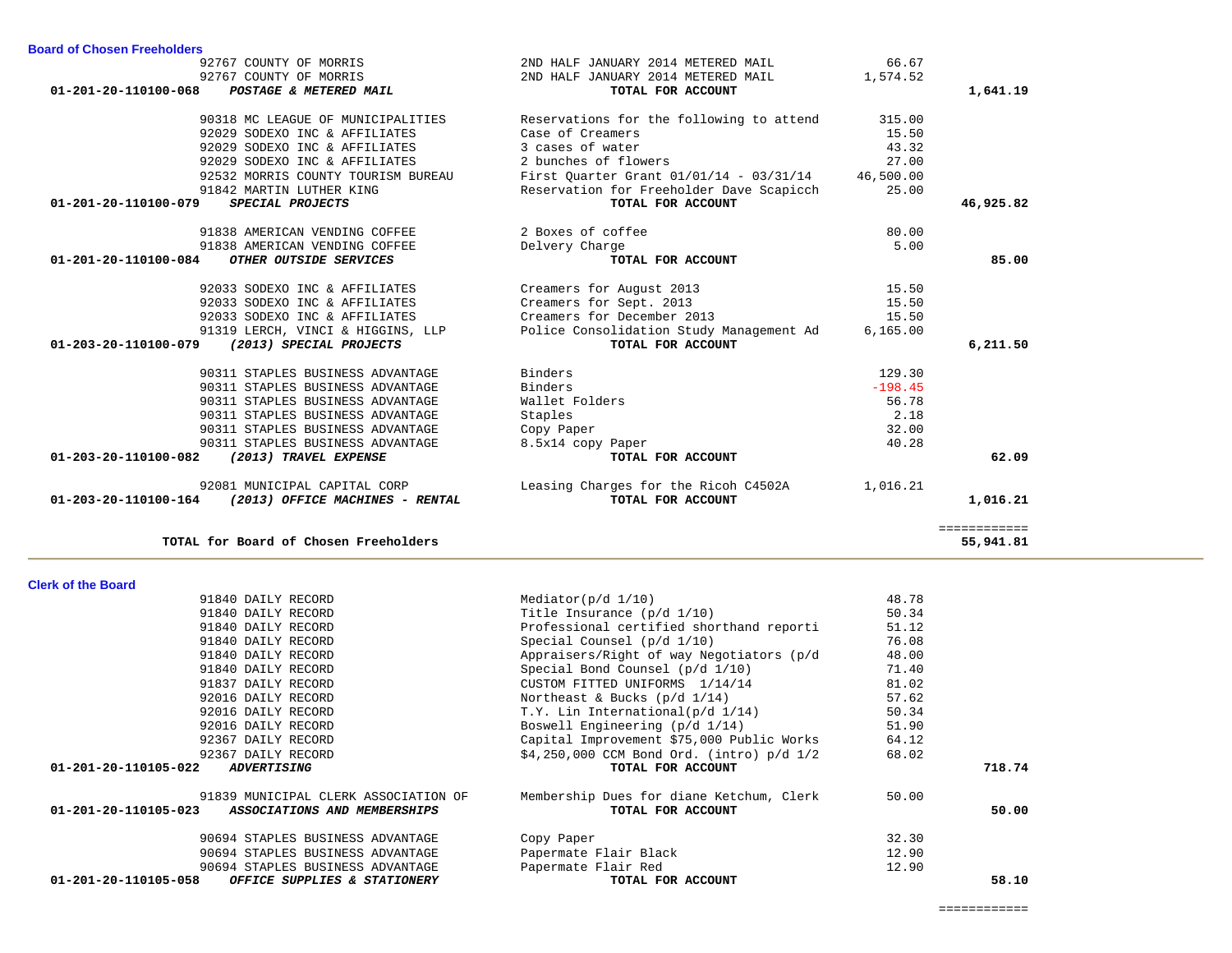| <b>County Clerk</b>                                                                     |                                                                                                                                  |                                |                          |
|-----------------------------------------------------------------------------------------|----------------------------------------------------------------------------------------------------------------------------------|--------------------------------|--------------------------|
| 92767 COUNTY OF MORRIS<br>01-201-20-120100-068 POSTAGE & METERED MAIL                   | 2ND HALF JANUARY 2014 METERED MAIL<br>TOTAL FOR ACCOUNT                                                                          | 1,570.10                       | 1,570.10                 |
| 91666 ACE LITHOGRAPHERS<br>$01 - 201 - 20 - 120100 - 069$<br>PRINTING                   | labels with Ann F. Grossi name to cover u<br>TOTAL FOR ACCOUNT                                                                   | 149.00                         | 149.00                   |
| 91678 UNITED PARCEL SERVICE<br>$01 - 201 - 20 - 120100 - 084$<br>OTHER OUTSIDE SERVICES | summary on account 6x7742 dated 01-11-14<br>TOTAL FOR ACCOUNT                                                                    | 188.95                         | 188.95                   |
| 91842 MARTIN LUTHER KING<br>$01 - 201 - 20 - 120100 - 185$<br>FOOD                      | Reservation for Ann Grossi to attend the<br>TOTAL FOR ACCOUNT                                                                    | 25.00                          | 25.00                    |
| 92038 XEROX CORP<br>01-203-20-120100-044<br>(2013) EQUIPMENT SERVICE AGREEMENTS         | meter usage 11-20-13 to01-14-14on color<br>TOTAL FOR ACCOUNT                                                                     | 67.81                          | 67.81                    |
| 91633 RIO'S ENGRAVING<br>91721 W.B. MASON COMPANY INC<br>91721 W.B. MASON COMPANY INC   | new rubber stamps for mis dept.w/ Mrs Gr<br>mis. supplies for the office. customer #<br>mis. supplies for the office labels tone | 755.00<br>1,874.88<br>2,672.57 |                          |
| 01-203-20-120100-069<br>(2013) PRINTING                                                 | TOTAL FOR ACCOUNT                                                                                                                |                                | 5,302.45                 |
| 91678 UNITED PARCEL SERVICE<br>01-203-20-120100-084<br>(2013) OTHER OUTSIDE SERVICES    | summary on account 6x7742 weekly service<br>TOTAL FOR ACCOUNT                                                                    | 193.20                         | 193.20                   |
| TOTAL for County Clerk                                                                  |                                                                                                                                  |                                | ------------<br>7,496.51 |

# **County Board of Elections**

| 92767 COUNTY OF MORRIS                                            | 2ND HALF JANUARY 2014 METERED MAIL                                          | 3.97     |          |
|-------------------------------------------------------------------|-----------------------------------------------------------------------------|----------|----------|
| 01-201-20-121100-068 POSTAGE & METERED MAIL                       | TOTAL FOR ACCOUNT                                                           |          | 3.97     |
|                                                                   | 89764 DOMINION VOTING SYSTEMS INC November 5, 2013 General Election Teamwo  | 2,781.00 |          |
| 89764 DOMINION VOTING SYSTEMS INC                                 | 81/2 x 14 header sheets (Mail-in & Prov.                                    | 98.58    |          |
| 89764 DOMINION VOTING SYSTEMS INC                                 | Prepared Test Decks                                                         | 1,091.80 |          |
| 89764 DOMINION VOTING SYSTEMS INC                                 | On-site Election Day Tally Technician (                                     | 4,500.00 |          |
| 91541 PARSIPPANY TROY HILLS BD OF ED                              | Custodial OT - Brooklawn -October 16, 20                                    | 78.21    |          |
| 91541 PARSIPPANY TROY HILLS BD OF ED                              | Custodial OT - Central Middle School-Oct 119.60                             |          |          |
| 91541 PARSIPPANY TROY HILLS BD OF ED                              | Custodial OT-Eastlake- October 16, 2013                                     | 57.14    |          |
| 91541 PARSIPPANY TROY HILLS BD OF ED                              | Custodial OT-Interval-October 16, 2013 S                                    | 76.61    |          |
| 91541 PARSIPPANY TROY HILLS BD OF ED                              | Custodial OT-Knollwood - October 16, 201                                    | 38.42    |          |
| 91541 PARSIPPANY TROY HILLS BD OF ED                              | Custodial OT-Lake Hiawatha -October 16,                                     | 29.61    |          |
| 91541 PARSIPPANY TROY HILLS BD OF ED                              | Custodial OT-Litteton -October 16, 2013                                     | 101.50   |          |
| 91541 PARSIPPANY TROY HILLS BD OF ED                              | Custodial OT-Northvail- October 16, 2013                                    | 56.58    |          |
| 91541 PARSIPPANY TROY HILLS BD OF ED                              | Custodial OT-rockaway Meadow -October 16                                    | 29.12    |          |
| 91541 PARSIPPANY TROY HILLS BD OF ED                              | Custodial OT-BOE - October 16, 2013 Spec                                    | 31.33    |          |
| 91541 PARSIPPANY TROY HILLS BD OF ED                              | Custodial OT - Brooklawn - November 5, 2                                    | 78.21    |          |
| 91541 PARSIPPANY TROY HILLS BD OF ED                              | Custodial OT - Central Middle School- No                                    | 179.40   |          |
| 91541 PARSIPPANY TROY HILLS BD OF ED                              | Custodial OT Hours - Eastlake -November                                     | 57.14    |          |
| 91541 PARSIPPANY TROY HILLS BD OF ED                              | Custodial OT Hours - Knollwood -November                                    | 38.42    |          |
| 91541 PARSIPPANY TROY HILLS BD OF ED                              | Custodial OT hours - Lake Hiawatha -Nove                                    | 48.46    |          |
| 91541 PARSIPPANY TROY HILLS BD OF ED                              | Custodial OT hours - Northvail -November                                    | 28.29    |          |
| 91541 PARSIPPANY TROY HILLS BD OF ED                              | Custodial OT hours - Rockaway Meadow -No                                    | 29.12    |          |
| 91541 PARSIPPANY TROY HILLS BD OF ED                              | Custodial OT hours - BOE -November 5, 20                                    | 31.33    |          |
| 01-203-20-121100-096<br>(2013) ELECTION OFFICER                   | TOTAL FOR ACCOUNT                                                           |          | 9,579.87 |
|                                                                   | 91546 TRITEC OFFICE EOUIPMENT INC  Color Copies Billed - 10-1-2013 to 12-31 | 51.03    |          |
| (2013) OFFICE MACHINES - RENTAL<br>$01 - 203 - 20 - 121100 - 164$ | TOTAL FOR ACCOUNT                                                           |          | 51.03    |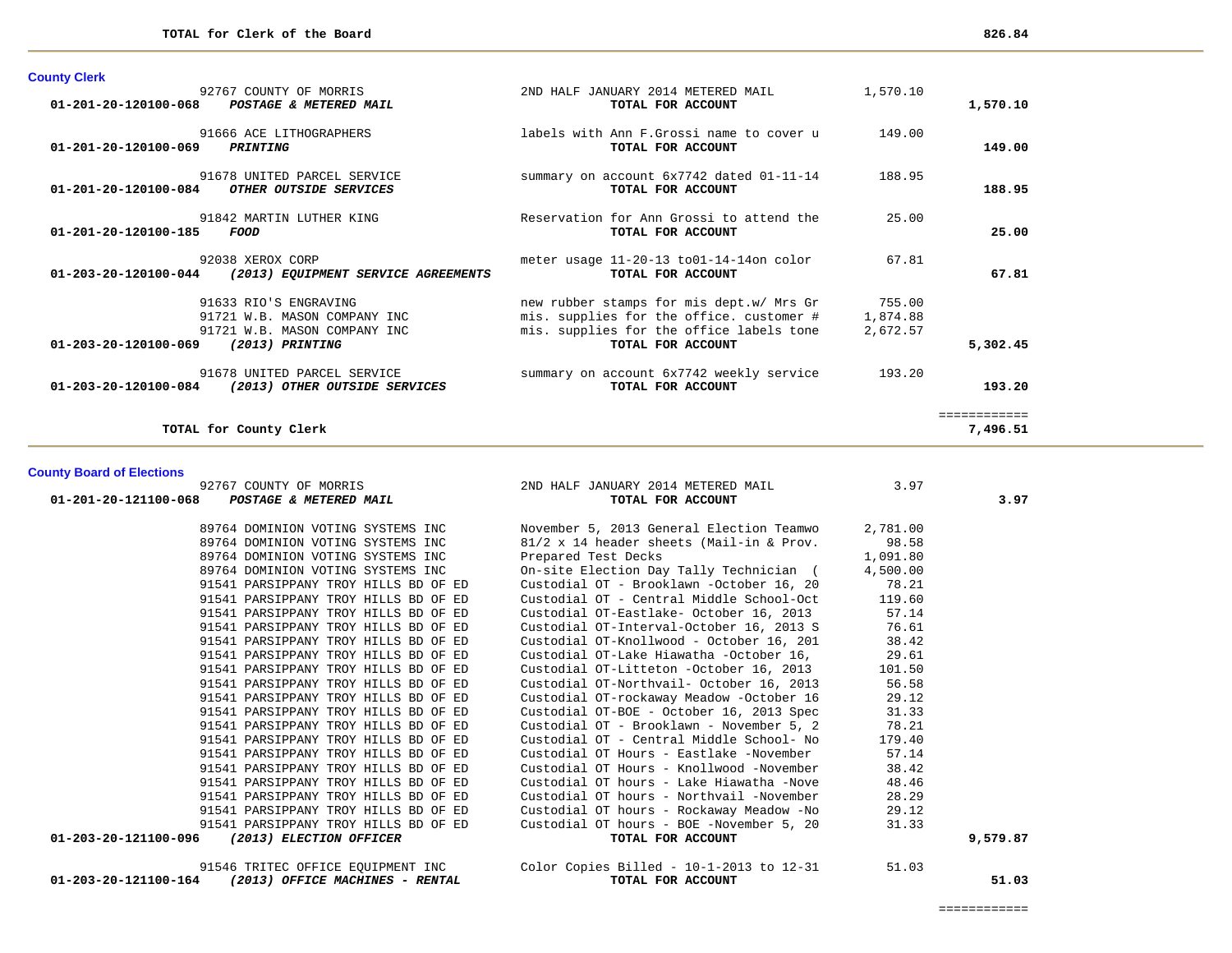| <b>Superintendent of Elections</b>                        |                                          |           |              |
|-----------------------------------------------------------|------------------------------------------|-----------|--------------|
| 92519 PHYLLIS COPPOLA                                     | Costco Wholesale - Office & Election Day | 10.49     |              |
| 92519 PHYLLIS COPPOLA                                     | Plastic Forks                            | 10.49     |              |
| 92519 PHYLLIS COPPOLA                                     | Plastic Spoons                           | 10.49     |              |
| 92519 PHYLLIS COPPOLA                                     | Tax                                      | 2.20      |              |
| 91937 NJAEO                                               | NJAEO 77th Annual Conference Full Page J | 150.00    |              |
| 01-201-20-121105-057<br>NATIONAL VOTER REGISTRATION       | TOTAL FOR ACCOUNT                        |           | 183.67       |
| 92767 COUNTY OF MORRIS                                    | 2ND HALF JANUARY 2014 METERED MAIL       | 1,491.78  |              |
| 01-201-20-121105-068<br>POSTAGE & METERED MAIL            | TOTAL FOR ACCOUNT                        |           | 1,491.78     |
| 91542 ELECTION GRAPHICS, INC.                             | November 5, 2013 General Election - 2nd  | 17,417.50 |              |
| 01-203-20-121105-076<br>(2013) SCHOOL BOARD ELECTIONS     | TOTAL FOR ACCOUNT                        |           | 17,417.50    |
| 92018 POLAND SPRING WATER CO.                             | 0427719620 11/01/13-11/30/13             | 64.30     |              |
| 92018 POLAND SPRING WATER CO.                             | 0427719620 12/01/13-12/31/13             | 74.30     |              |
| 01-203-20-121105-095 (2013) OTHER ADMINISTRATIVE SUPPLIES | TOTAL FOR ACCOUNT                        |           | 138.60       |
| 89766 TYDENBROOKS                                         | Item #1024362- White 9" Tug Tight Seals  | 835.00    |              |
| 89766 TYDENBROOKS                                         | Shipping & Handling                      | 53.10     |              |
| 01-203-20-121105-104<br>(2013) ELECTRONIC VOTING MACHINE  | TOTAL FOR ACCOUNT                        |           | 888.10       |
| 91544 MUNICIPAL CAPITAL CORP                              | Savin MP4002SP Copier Contract #9202 Qua | 797.28    |              |
| 01-203-20-121105-164<br>(2013) OFFICE MACHINES - RENTAL   | TOTAL FOR ACCOUNT                        |           | 797.28       |
|                                                           |                                          |           | ============ |
| TOTAL for Superintendent of Elections                     |                                          |           | 20,916.93    |
|                                                           |                                          |           |              |

# **County Elections (Cty Clerk)** 92767 COUNTY OF MORRIS **2ND HALF JANUARY 2014 METERED MAIL** 159.93  **01-201-20-121110-068** *POSTAGE & METERED MAIL* **TOTAL FOR ACCOUNT 159.93**92036 DAILY RECORD display legal ad for the mail in ballot 2,578.94<br>5 SCHOOL BOARD ELECTIONS TOTAL FOR ACCOUNT  **01-201-20-121110-076** *SCHOOL BOARD ELECTIONS* **TOTAL FOR ACCOUNT 2,578.94** 91634 NET ACCESS CORP web hosting-special www.morriselectionre 50.00<br>**I** OTHER OUTSIDE SERVICES TOTAL FOR ACCOUNT  **01-201-20-121110-084** *OTHER OUTSIDE SERVICES* **TOTAL FOR ACCOUNT 50.00** 91712 W.B. MASON COMPANY INC mis. office supplies for the election of 2,213.46 91712 W.B. MASON COMPANY INC mis supplies for the election office. cu 757.24  **01-203-20-121110-058** *(2013) OFFICE SUPPLIES & STATIONERY* **TOTAL FOR ACCOUNT 2,970.70** 91666 ACE LITHOGRAPHERS morris county clerk-holiday cards job #2 345.00 91669 MINI G. CONSULTING INC.<br>
91669 MINI G. CONSULTING INC.<br> **TOTAL FOR ACCOUNT 01-203-20-121110-069** *(2013) PRINTING* **TOTAL FOR ACCOUNT 525.00** 89111 DOMINION VOTING SYSTEMS INC 0ct 16,2013 special senate election on s 4,500.00<br>(2013) OTHER OUTSIDE SERVICES TOTAL FOR ACCOUNT  **01-203-20-121110-084** *(2013) OTHER OUTSIDE SERVICES* **TOTAL FOR ACCOUNT 4,500.00** ============ **TOTAL for County Elections (Cty Clerk) 10,784.57**

#### **County Treasurer**

| 91652 NJ ASSOC OF CTY FIN OFFICERS                   | NJ Association of County Finance Officer | 350.00   |          |
|------------------------------------------------------|------------------------------------------|----------|----------|
| 01-201-20-130100-023<br>ASSOCIATIONS AND MEMBERSHIPS | TOTAL FOR ACCOUNT                        |          | 350.00   |
|                                                      |                                          |          |          |
| 92767 COUNTY OF MORRIS                               | 2ND HALF JANUARY 2014 METERED MAIL       | 1,238.04 |          |
| 01-201-20-130100-068<br>POSTAGE & METERED MAIL       | TOTAL FOR ACCOUNT                        |          | 1,238.04 |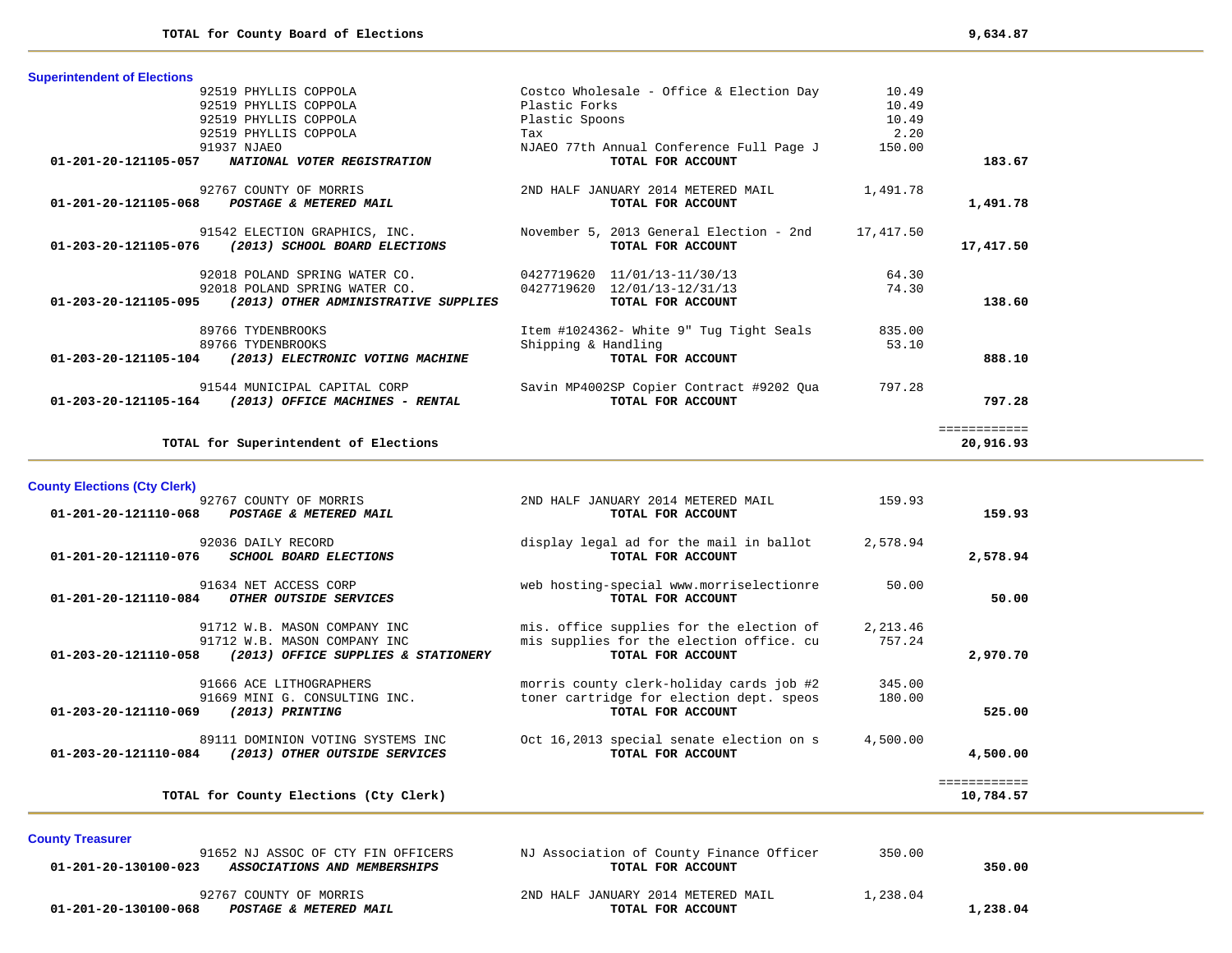| 92529 U.S. BANK OPERATIONS CENTER<br>OTHER OUTSIDE SERVICES        | Administrative Expenses                                       | 87.50     | 87.50        |  |
|--------------------------------------------------------------------|---------------------------------------------------------------|-----------|--------------|--|
| 01-201-20-130100-084                                               | TOTAL FOR ACCOUNT                                             |           |              |  |
| 91650 MGL PRINTING SOLUTIONS                                       | M114-24 Laser Check Stock: 2-Up Numberin                      | 1,270.50  |              |  |
| 91650 MGL PRINTING SOLUTIONS                                       | Shipping & Handling                                           | 131.00    |              |  |
| 01-203-20-130100-037<br>(2013) DATA PROCESSING SUPPLIES            | TOTAL FOR ACCOUNT                                             |           | 1,401.50     |  |
| 91644 STAPLES BUSINESS ADVANTAGE                                   | 10 PK Economy Storage Boxes                                   | 41.58     |              |  |
| 91644 STAPLES BUSINESS ADVANTAGE                                   | Reinforcements 200CT clear                                    | 0.76      |              |  |
| 91644 STAPLES BUSINESS ADVANTAGE                                   | Straight cut scissor                                          | 4.21      |              |  |
| 91644 STAPLES BUSINESS ADVANTAGE                                   | Aluminimum Trim 3x4 Cork Bd (T. Marmara)                      | 102.49    |              |  |
| 91643 W.B. MASON COMPANY INC                                       | File, EvryDay, Ltr, MBE for S. Brotons                        | 23.10     |              |  |
| 91643 W.B. MASON COMPANY INC                                       | Toner, HP 4600-MAG(8K)                                        | 362.16    |              |  |
| 91643 W.B. MASON COMPANY INC                                       | Toner, HP LJ 21005K                                           | 150.40    |              |  |
| (2013) OFFICE SUPPLIES & STATIONERY<br>01-203-20-130100-058        | TOTAL FOR ACCOUNT                                             |           | 684.70       |  |
| 91635 POLAND SPRING                                                | Water for Treasury for $10-15-13 - 11-14-$                    | 14.95     |              |  |
| 91635 POLAND SPRING                                                | Rental for water cooler for Treasury for                      | 0.99      |              |  |
| 91635 POLAND SPRING                                                | Water for Treasury for 11-15-13 - 12-14-                      | 20.93     |              |  |
| 91635 POLAND SPRING                                                | Rental for water cooler for Treasury for                      | 0.99      |              |  |
| (2013) OTHER OUTSIDE SERVICES<br>01-203-20-130100-084              | TOTAL FOR ACCOUNT                                             |           | 37.86        |  |
|                                                                    |                                                               |           | ============ |  |
| TOTAL for County Treasurer                                         |                                                               |           | 3,799.60     |  |
|                                                                    |                                                               |           |              |  |
| <b>Purchasing Division</b>                                         |                                                               |           |              |  |
| 90266 NIGP                                                         | 2014 MEMBERSHIP DUES - JAMES ABLINE, PUR                      | 345.00    |              |  |
| 01-201-20-130105-039<br>EDUCATION, SCHOOLS & TRAINING              | TOTAL FOR ACCOUNT                                             |           | 345.00       |  |
|                                                                    |                                                               |           |              |  |
| 92767 COUNTY OF MORRIS                                             | 2ND HALF JANUARY 2014 METERED MAIL                            | 234.78    |              |  |
| 01-201-20-130105-068<br>POSTAGE & METERED MAIL                     | TOTAL FOR ACCOUNT                                             |           | 234.78       |  |
|                                                                    |                                                               |           | ============ |  |
| TOTAL for Purchasing Division                                      |                                                               |           | 579.78       |  |
|                                                                    |                                                               |           |              |  |
| <b>Office Services</b>                                             |                                                               |           |              |  |
| 92050 COUNTY COLLEGE OF MORRIS<br>01-201-20-130110-069<br>PRINTING | Printing in accordance with 2014 contrac<br>TOTAL FOR ACCOUNT | 15,720.75 | 15,720.75    |  |
|                                                                    |                                                               |           |              |  |
| 90623 DEER PARK                                                    | 5 GALLON BOTTLES OF DRINKING WATER                            | 17.94     |              |  |
| 91532 SERVICE CASTER CORP                                          | FREIGHT CHARGE FOR CASTERS (4) SHIPPED 6                      | 9.39      |              |  |
| 91532 SERVICE CASTER CORP                                          | FREIGHT CHARGE FOR CASTERS (2) SHIPPED 7                      | 8.47      |              |  |
| (2013) OFFICE SUPPLIES & STATIONERY<br>01-203-20-130110-058        | TOTAL FOR ACCOUNT                                             |           | 35.80        |  |
|                                                                    |                                                               |           | ============ |  |
| TOTAL for Office Services                                          |                                                               |           | 15,756.55    |  |
|                                                                    |                                                               |           |              |  |
| <b>Information Technology Div</b>                                  |                                                               |           |              |  |
| 92767 COUNTY OF MORRIS                                             | 2ND HALF JANUARY 2014 METERED MAIL                            | 5.00      |              |  |
| 01-201-20-140100-068<br>POSTAGE & METERED MAIL                     | TOTAL FOR ACCOUNT                                             |           | 5.00         |  |
|                                                                    |                                                               |           |              |  |
| 89659 ENTERASYS NETWORKS                                           | Enterasys Service Unit - 5 Pack                               | 11,875.00 |              |  |
| 89659 ENTERASYS NETWORKS                                           | Enterasys Service Unit                                        | 2,500.00  |              |  |
| 87189 GLOBAL KNOWLEDGE TRANING LLC                                 | IT Project Mananagement                                       | 2,495.00  |              |  |
| 87189 GLOBAL KNOWLEDGE TRANING LLC                                 | IT Project Management                                         | 2,275.25  |              |  |
| 01-203-20-140100-039<br>(2013) EDUCATION SCHOOLS & TRAINING        | TOTAL FOR ACCOUNT                                             |           | 19,145.25    |  |
| 89185 ALTERNATIVE MICROGRAPHICS INC                                | Microfilming Service as per invoice                           | 4,913.67  |              |  |
| 01-203-20-140100-054<br>(2013) MICROFILMING                        | TOTAL FOR ACCOUNT                                             |           | 4,913.67     |  |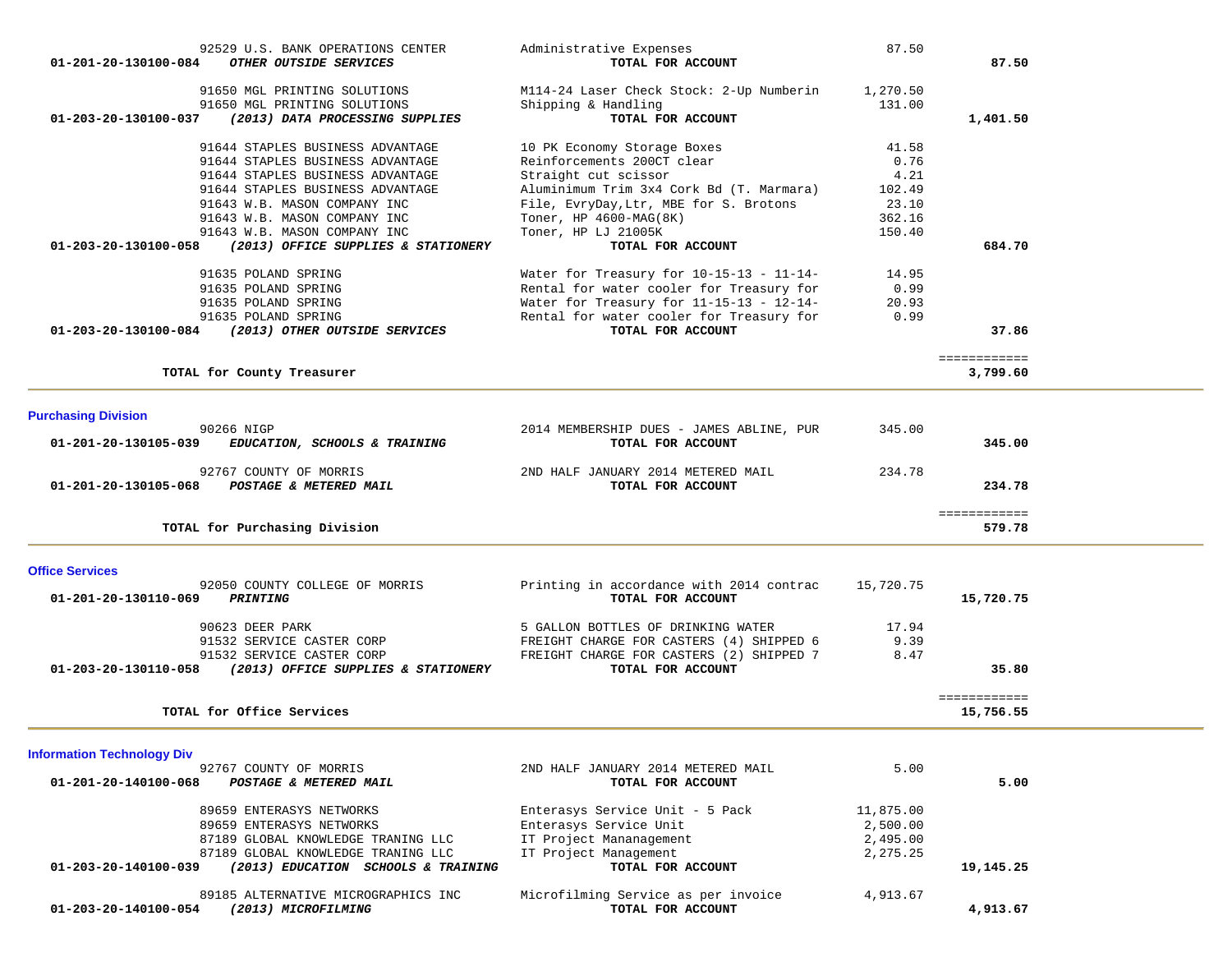| 89178 DEER PARK                                                                                   | Account 0419423314 10/01/13-10/31/13                          | 30.89    |              |  |
|---------------------------------------------------------------------------------------------------|---------------------------------------------------------------|----------|--------------|--|
| 89178 DEER PARK                                                                                   | Account 0419423314 11/01/13-11/30/13                          | 54.81    |              |  |
| 89178 DEER PARK                                                                                   | Account 0419423314 12/01/13-12/31/13                          | 30.89    |              |  |
| (2013) OFFICE SUPPLIES & STATIONERY<br>01-203-20-140100-058                                       | TOTAL FOR ACCOUNT                                             |          | 116.59       |  |
|                                                                                                   |                                                               |          |              |  |
| 89687 SHI INTERNATIONAL CORP                                                                      | VM Ware License/Support Renewal - Main D                      | 6,816.00 |              |  |
| 89687 SHI INTERNATIONAL CORP                                                                      | VM Ware License/Support Renewal - DR                          | 4,948.00 |              |  |
| 89646 SHI INTERNATIONAL CORP                                                                      | Adobe Creative Cloud for Teams Subscript                      | 3,076.92 |              |  |
| 89645 SHI INTERNATIONAL CORP<br>01-203-20-140100-078<br>(2013) SOFTWARE MAINTENANCE               | Sawmill 8 Enterprise FTP Log Importer an<br>TOTAL FOR ACCOUNT | 445.16   | 15,286.08    |  |
|                                                                                                   |                                                               |          |              |  |
| 89636 DELL MARKETING L.P.                                                                         | Linksys EA3500                                                | 122.84   |              |  |
| 89636 DELL MARKETING L.P.                                                                         | Dell Optiplex 9020 AIO                                        | 1,540.97 |              |  |
| 89636 DELL MARKETING L.P.                                                                         | Dell P2213 Monitor                                            | 1,082.34 |              |  |
| 89636 DELL MARKETING L.P.                                                                         | Dell P1913 Monitor                                            | 1,771.08 |              |  |
| 89721 DELL MARKETING L.P.                                                                         | Dell P2213 Monitor                                            | 1,262.73 |              |  |
| 89189 GRAYBAR ELECTRIC COMPANY                                                                    | Network Hardware as per quote                                 | 1,305.79 |              |  |
| 89189 GRAYBAR ELECTRIC COMPANY                                                                    | Quote: 219056323                                              | 476.00   |              |  |
| 89189 GRAYBAR ELECTRIC COMPANY                                                                    |                                                               | 47.00    |              |  |
| 89635 HEWLETT-PACKARD COMPANY                                                                     | HP LJ Pro 1102W                                               | 238.00   |              |  |
| 01-203-20-140100-098<br>(2013) OTHER OPERATING&REPAIR SUPPLY                                      | TOTAL FOR ACCOUNT                                             |          | 7,846.75     |  |
|                                                                                                   |                                                               |          | ============ |  |
| TOTAL for Information Technology Div                                                              |                                                               |          | 47,313.34    |  |
|                                                                                                   |                                                               |          |              |  |
| <b>O.L.I.S.</b>                                                                                   |                                                               |          |              |  |
| 85226 GLOBAL KNOWLEDGE TRANING LLC                                                                | 8971 dated 08/21/13 - Attendee C Selling                      | 2,306.66 |              |  |
| 85227 GLOBAL KNOWLEDGE TRANING LLC<br>01-203-20-140105-039<br>(2013) EDUCATION SCHOOLS & TRAINING | 8971 dated 08/21/13 - Attendee J Kowzun<br>TOTAL FOR ACCOUNT  | 2,586.69 | 4,893.35     |  |
|                                                                                                   |                                                               |          |              |  |
| 89183 DEER PARK                                                                                   | Account 0438862047 9/15/13-10/14/13                           | 24.91    |              |  |
| 01-203-20-140105-058<br>(2013) OFFICE SUPPLIES & STATIONERY                                       | TOTAL FOR ACCOUNT                                             |          | 24.91        |  |
|                                                                                                   |                                                               |          |              |  |
| 89179 COMPUTER CABLE & CONNECTOR CO                                                               | 25ft VGA Cable                                                | 18.20    |              |  |
| 89184 WEBGROUP MEDIA LLC                                                                          | 4th Qtr 2013 dated $10/26/13$ ; olis.cerb6.                   | 300.00   |              |  |
| 01-203-20-140105-084 (2013) OTHER OUTSIDE SERVICES                                                | TOTAL FOR ACCOUNT                                             |          | 318.20       |  |
|                                                                                                   |                                                               |          | ============ |  |
| TOTAL for O.L.I.S.                                                                                |                                                               |          | 5,236.46     |  |
|                                                                                                   |                                                               |          |              |  |
| <b>County Board of Taxation</b>                                                                   |                                                               |          |              |  |
| 92767 COUNTY OF MORRIS                                                                            | 2ND HALF JANUARY 2014 METERED MAIL                            | 121.81   |              |  |
| POSTAGE & METERED MAIL<br>01-201-20-150100-068                                                    | TOTAL FOR ACCOUNT                                             |          | 121.81       |  |
|                                                                                                   |                                                               |          |              |  |
| 90652 IDC SERVCO                                                                                  | Ricoh Savin black cartridge                                   | 439.00   |              |  |
| 90652 IDC SERVCO                                                                                  | shipping                                                      | 59.26    |              |  |
| 01-201-20-150100-299<br><b>TRANSFERS</b>                                                          | TOTAL FOR ACCOUNT                                             |          | 498.26       |  |
|                                                                                                   |                                                               |          |              |  |
| 91703 TRITEC OFFICE EOUIPMENT INC                                                                 | color copies $10/01/13-12/31/13$                              | 16.52    | 16.52        |  |
| (2013) TRANSFERS<br>01-203-20-150100-299                                                          | TOTAL FOR ACCOUNT                                             |          |              |  |
|                                                                                                   |                                                               |          | ============ |  |
| TOTAL for County Board of Taxation                                                                |                                                               |          | 636.59       |  |
| <b>County Counsel</b>                                                                             |                                                               |          |              |  |
| 92767 COUNTY OF MORRIS                                                                            | 2ND HALF JANUARY 2014 METERED MAIL                            | 48.52    |              |  |
| 01-201-20-155100-068 POSTAGE & METERED MAIL                                                       | TOTAL FOR ACCOUNT                                             |          | 48.52        |  |

91256 BEVAN, MOSCA, GIUDITTA & legal services 1,020.00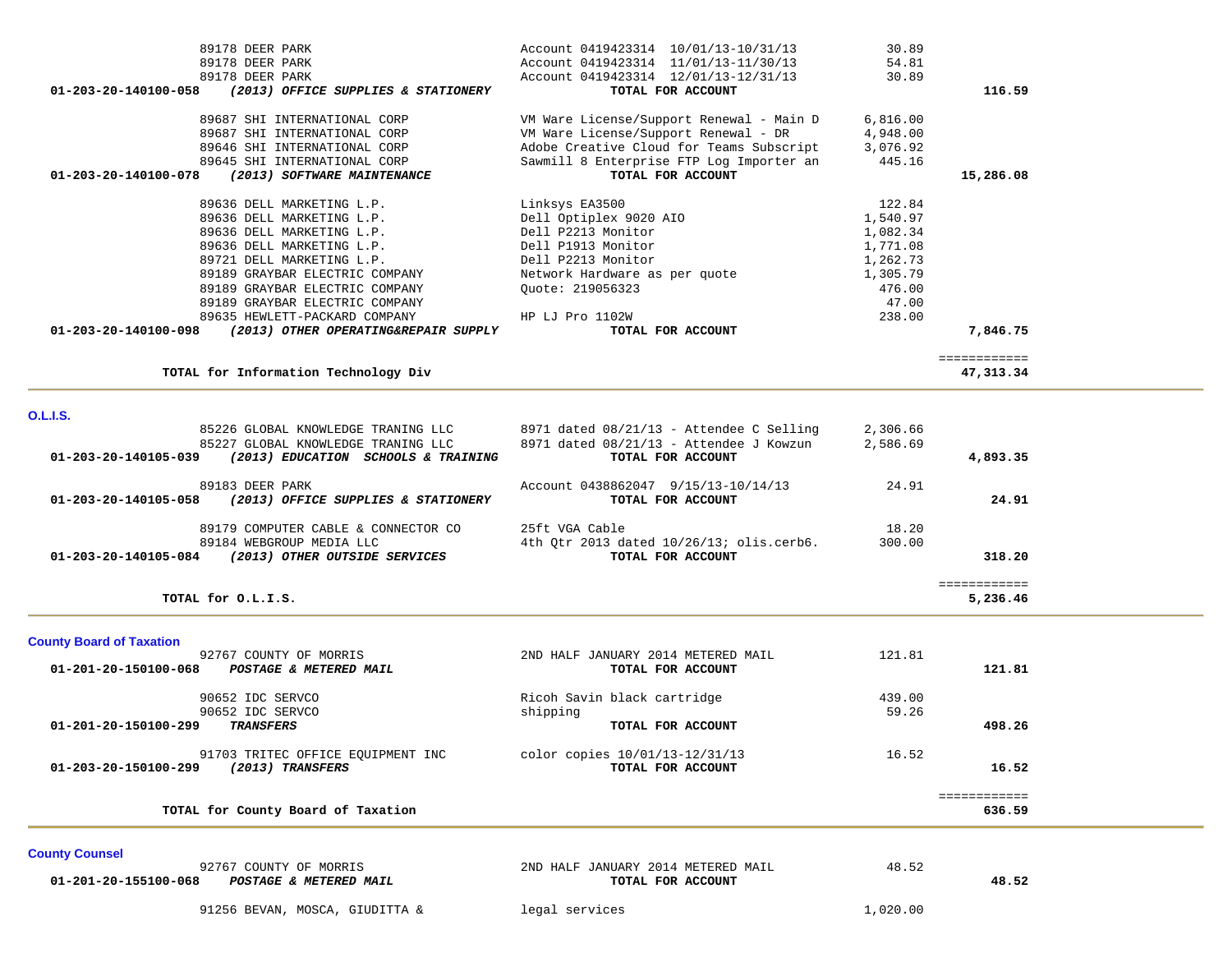| 92767 COUNTY OF MORRIS | 2ND HALF JANUARY 2014 METERED MAIL | 9.72  |
|------------------------|------------------------------------|-------|
| 92767 COUNTY OF MORRIS | 2ND HALF JANUARY 2014 METERED MAIL | 44.25 |
| 92767 COUNTY OF MORRIS | 2ND HALF JANUARY 2014 METERED MAIL | 25.56 |

**Engineering** 

| 01-203-20-155100-051 (2013) LEGAL | 91325 DECOTIIS, FITZPATRICK &                                                                                          | legal services<br>TOTAL FOR ACCOUNT                           | 409.40   | 2,197.40                 |  |
|-----------------------------------|------------------------------------------------------------------------------------------------------------------------|---------------------------------------------------------------|----------|--------------------------|--|
|                                   | 92226 RANDALL W. BUSH<br>01-203-20-155100-082 (2013) TRAVEL EXPENSE                                                    | Travel expenses (WRB) - Oct/Nov/Dec 2013<br>TOTAL FOR ACCOUNT | 237.65   | 237.65                   |  |
|                                   | TOTAL for County Counsel                                                                                               |                                                               |          | ============<br>2,483.57 |  |
| <b>County Surrogate</b>           |                                                                                                                        |                                                               |          |                          |  |
|                                   | 91693 TELESEARCH INC                                                                                                   | BRENDA SCOTT                                                  | 673.40   |                          |  |
|                                   | 91693 TELESEARCH INC                                                                                                   | BRENDA SCOTT                                                  | 692.64   |                          |  |
|                                   | $01-201-20-160100-011$ SALARIES & WAGES-FULL TIME                                                                      | TOTAL FOR ACCOUNT                                             |          | 1,366.04                 |  |
|                                   | 91692 COANJ                                                                                                            | COANJ MEMBERSHIP FEES                                         | 750.00   |                          |  |
|                                   | 01-201-20-160100-023 ASSOCIATIONS AND MEMBERSHIPS                                                                      | TOTAL FOR ACCOUNT                                             |          | 750.00                   |  |
|                                   |                                                                                                                        |                                                               |          |                          |  |
|                                   | 91867 CHRISTOPHER P. LUONGO                                                                                            | NJ ICLE SEMINAR                                               | 200.00   |                          |  |
|                                   | 91705 CHARLES COLLINS                                                                                                  | TRAINING REWARDS RENEWAL-ITEM#4135TRMOR                       | 299.00   |                          |  |
| 01-201-20-160100-039              | EDUCATION SCHOOLS & TRAINING                                                                                           | TOTAL FOR ACCOUNT                                             |          | 499.00                   |  |
|                                   | 92522 MUNICIPAL CAPITAL CORP                                                                                           | RICOH MP 4002SP INV#12483-01                                  | 558.23   |                          |  |
|                                   | 01-201-20-160100-044 EQUIPMENT SERVICE AGREEMENTS                                                                      | TOTAL FOR ACCOUNT                                             |          | 558.23                   |  |
|                                   |                                                                                                                        |                                                               |          |                          |  |
|                                   | 92523 HEWLETT-PACKARD COMPANY                                                                                          | REPLACEMENT PRINTERS FOR AGING UNITS OUO                      | 901.40   |                          |  |
| 01-201-20-160100-058              | <b>OFFICE SUPPLIES &amp; STATIONERY</b>                                                                                | TOTAL FOR ACCOUNT                                             |          | 901.40                   |  |
|                                   |                                                                                                                        |                                                               |          |                          |  |
| 01-201-20-160100-068              | 92767 COUNTY OF MORRIS<br><b>POSTAGE &amp; METERED MAIL</b>                                                            | 2ND HALF JANUARY 2014 METERED MAIL<br>TOTAL FOR ACCOUNT       | 423.78   | 423.78                   |  |
|                                   |                                                                                                                        |                                                               |          |                          |  |
|                                   | 91696 E-PROBATE LLC                                                                                                    | PROGRAMMING SERVICES TO UPDATE THE SURRO                      | 400.00   |                          |  |
|                                   | 91695 E-PROBATE LLC                                                                                                    | COMPUTER SOFTWARE MAINTENANCE FOR SURROG                      | 2,250.00 |                          |  |
|                                   | 91695 E-PROBATE LLC                                                                                                    | HOSTING MORRIS COUNTY SURROGATE'S OFFICE                      | 450.00   |                          |  |
|                                   | 01-201-20-160100-078 SOFTWARE MAINTENANCE                                                                              | TOTAL FOR ACCOUNT                                             |          | 3,100.00                 |  |
|                                   |                                                                                                                        |                                                               | 904.50   |                          |  |
|                                   | 92524 GOVERNMENT TECHNOLOGIES, INC. RED FOLDERS INV#2013-270-A<br>92526 GOVERNMENT TECHNOLOGIES, INC. RED ROPE FOLDERS |                                                               | 904.50   |                          |  |
|                                   | 92525 GOVERNMENT TECHNOLOGIES, INC.                                                                                    | SPECIAL FOLDERS                                               | 904.50   |                          |  |
|                                   | 01-201-20-160100-095 OTHER ADMINISTRATIVE SUPPLIES                                                                     | TOTAL FOR ACCOUNT                                             |          | 2,713.50                 |  |
|                                   |                                                                                                                        |                                                               |          |                          |  |
|                                   | 89332 TELESEARCH INC                                                                                                   | BRENDA SCOTT                                                  | 673.40   |                          |  |
|                                   | 01-203-20-160100-011 (2013) SALARIES & WAGES-FULL TIME                                                                 | TOTAL FOR ACCOUNT                                             |          | 673.40                   |  |
|                                   | 91694 E-PROBATE LLC                                                                                                    | UPDATING SURROGATE'S WEBSITE WITH THE WE                      | 400.00   |                          |  |
|                                   | 01-203-20-160100-078 (2013) SOFTWARE MAINTENANCE                                                                       | TOTAL FOR ACCOUNT                                             |          | 400.00                   |  |
|                                   |                                                                                                                        |                                                               |          |                          |  |
|                                   | 91697 DEER PARK                                                                                                        | 0434552170,11/15-12/14/13                                     | 21.92    |                          |  |
|                                   | 91866 GOVERNMENT TECHNOLOGIES, INC.                                                                                    | RED ROPE CASE BINDERS WITH A MANILA LINE                      | 904.50   |                          |  |
|                                   | $01-203-20-160100-095$ (2013) OTHER ADMINISTRATIVE SUPPLIES                                                            | TOTAL FOR ACCOUNT                                             |          | 926.42                   |  |
|                                   | 91868 GE CAPITAL                                                                                                       | 7629689-044 JULY, AUG, SEP 2013                               | 629.73   |                          |  |
|                                   | 01-203-20-160100-163 (2013) OFFICE MACHINES                                                                            | TOTAL FOR ACCOUNT                                             |          | 629.73                   |  |
|                                   |                                                                                                                        |                                                               |          |                          |  |
|                                   |                                                                                                                        |                                                               |          | ============             |  |
|                                   | TOTAL for County Surrogate                                                                                             |                                                               |          | 12,941.50                |  |
|                                   |                                                                                                                        |                                                               |          |                          |  |

91323 CARMAGNOLA & RITARDI LLC Conte, V. 768.00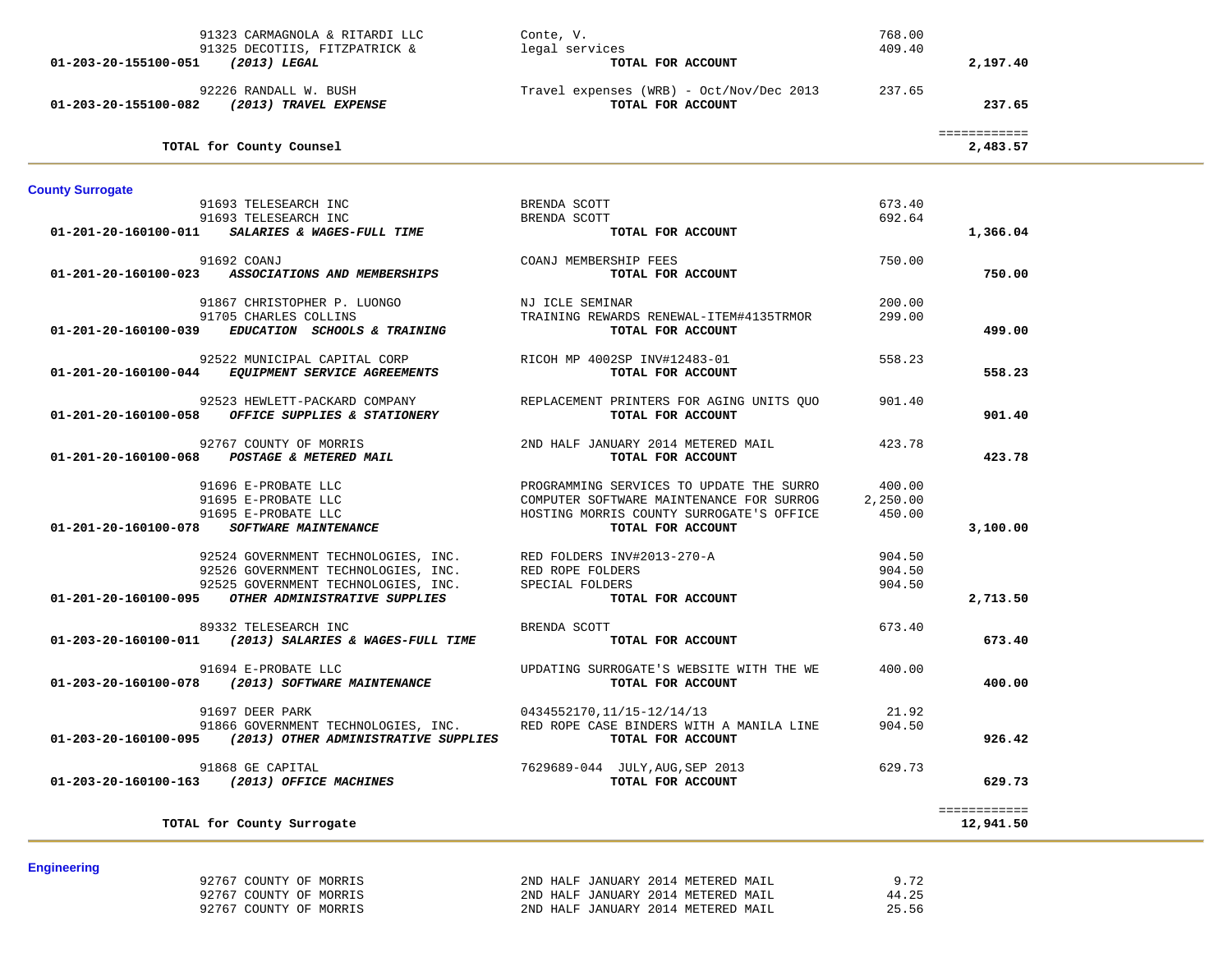| 90347 GLAS-TINT, LLC                                                                   | Install Bronze Frost Film at Public Safe                       | 1,252.00 |              |  |
|----------------------------------------------------------------------------------------|----------------------------------------------------------------|----------|--------------|--|
| (2013) OTHER OUTSIDE SERVICES<br>01-203-20-165100-084                                  | TOTAL FOR ACCOUNT                                              |          | 2,392.00     |  |
| 90546 R.S. KNAPP CO. INC.                                                              | PW300 Print EngineMonthly base Chg Nappa                       | 148.10   |              |  |
| 90375 R.S. KNAPP CO. INC.                                                              | PW 300 Print Engine 1 ROmonthly base chg                       | 133.90   |              |  |
| 91930 TRITEC OFFICE EQUIPMENT INC                                                      | Ricoh MPC 3002Bill Dates: 10/1/13 to 12/                       | 313.46   |              |  |
| (2013) OFFICE MACHINES - RENTAL<br>01-203-20-165100-164                                | TOTAL FOR ACCOUNT                                              |          | 595.46       |  |
| 91927 MORRISTOWN LUMBER &                                                              | 102D Drip Free Caulk Gun, Dap 3.0 All pur                      | 28.96    |              |  |
| 91927 MORRISTOWN LUMBER &                                                              | Battery AAA, Brass FEM Hose end Repair 1                       | 11.57    |              |  |
| 91927 MORRISTOWN LUMBER &                                                              | S4D016 Mag F-Light 4D cell blk, 455 H/Ho                       | 52.65    |              |  |
| 91927 MORRISTOWN LUMBER &                                                              | 601 Bird Block 14x14                                           | 19.98    |              |  |
| 91927 MORRISTOWN LUMBER &                                                              | 102-12 Mosquito Dunks 2/CD                                     | 23.97    |              |  |
| 91927 MORRISTOWN LUMBER &                                                              | 301P 2.5 Gal Poly Sprayer, 1.88 x 35YD Go                      | 68.96    |              |  |
| 91927 MORRISTOWN LUMBER &<br>(2013) CHEMICALS & SPRAYS                                 | MN2400B16 Duracell AAA 16pk, MN 1500B8 Du<br>TOTAL FOR ACCOUNT | 45.95    | 252.04       |  |
| 01-203-20-165100-225                                                                   |                                                                |          |              |  |
| 90338 AT&T MOBILITY                                                                    | Sim Card for Survey Equipment acct#28723                       | 36.44    |              |  |
| 01-203-20-165100-258<br>(2013) EQUIPMENT                                               | TOTAL FOR ACCOUNT                                              |          | 36.44        |  |
|                                                                                        |                                                                |          | ============ |  |
| TOTAL for Engineering                                                                  |                                                                |          | 5,399.43     |  |
|                                                                                        |                                                                |          |              |  |
| <b>Heritage Commission</b>                                                             |                                                                |          |              |  |
| 92767 COUNTY OF MORRIS<br>01-201-20-175100-068<br>POSTAGE & METERED MAIL               | 2ND HALF JANUARY 2014 METERED MAIL<br>TOTAL FOR ACCOUNT        | 2.80     | 2.80         |  |
|                                                                                        |                                                                |          |              |  |
| 91718 RICOH AMERICAS CORPORATION                                                       | 157313 COPIER LEASE MONTH OF JANUARY 201                       | 550.69   |              |  |
| OFFICE MACHINES - RENTAL<br>01-201-20-175100-164                                       | TOTAL FOR ACCOUNT                                              |          | 550.69       |  |
| 89968 C'EST CHEESE                                                                     | LUNCHEON-COMMISSIONSERS/GRANT REVIEWERS                        | 113.00   |              |  |
| (2013) SPECIAL PROJECTS<br>01-203-20-175100-079                                        | TOTAL FOR ACCOUNT                                              |          | 113.00       |  |
|                                                                                        |                                                                |          | ============ |  |
| TOTAL for Heritage Commission                                                          |                                                                |          | 666.49       |  |
|                                                                                        |                                                                |          |              |  |
| <b>Planning Board</b>                                                                  |                                                                |          |              |  |
| 90444 MORRIS COUNTY CHAMBER OF<br>ASSOCIATIONS AND MEMBERSHIPS<br>01-201-20-180100-023 | Annual Membership (ID#624) Dues, Deena L<br>TOTAL FOR ACCOUNT  | 380.00   | 380.00       |  |
|                                                                                        |                                                                |          |              |  |
| 90455 AMERICAN PLANNING ASSOCIATION                                                    | Registration for Kevin Sitlick and Josep                       | 600.00   |              |  |
| 90455 AMERICAN PLANNING ASSOCIATION                                                    | Registration for Virginia Michelin to at                       | 200.00   |              |  |
| 90443 MORRIS COUNTY CHAMBER OF                                                         | 2014 Leadership Morris Class registratio                       | 1,700.00 |              |  |
| 90689 MC LEAGUE OF MUNICIPALITIES                                                      | Registration to attend the February 19,                        | 70.00    |              |  |
| $01 - 201 - 20 - 180100 - 039$<br>EDUCATION SCHOOLS & TRAINING                         | TOTAL FOR ACCOUNT                                              |          | 2,570.00     |  |
| 92021 STAPLES BUSINESS ADVANTAGE                                                       | Various Office Supplies Order Date 1/16/                       | 20.61    |              |  |
| 92021 STAPLES BUSINESS ADVANTAGE                                                       | Papermate Rubberized Fine Point Pens Sup                       | 5.48     |              |  |
| $01 - 201 - 20 - 180100 - 058$<br>OFFICE SUPPLIES & STATIONERY                         | TOTAL FOR ACCOUNT                                              |          | 26.09        |  |
| 92767 COUNTY OF MORRIS                                                                 | 2ND HALF JANUARY 2014 METERED MAIL                             | 27.05    |              |  |
|                                                                                        |                                                                |          |              |  |
|                                                                                        |                                                                |          |              |  |
|                                                                                        |                                                                |          |              |  |

 91936 JOE CIFELLI Works boots 88.96  **01-201-20-165100-207** *UNIFORM & CLOTHING ALLOWANCE* **TOTAL FOR ACCOUNT 88.96**

 90561 INSTITUTE OF TRANSPORATION 2014 Membership Dues for Christopher J. 255.00 90560 MORRIS COUNTY CHAMBER OF 2014 Leadership Morris Class Member Regi 1,700.00<br>2 (2013) TRAVEL EXPENSE  **01-203-20-165100-082** *(2013) TRAVEL EXPENSE* **TOTAL FOR ACCOUNT 1,955.00**

88842 BLACK BOX NETWORK SERVICES Renewal of Maintenance ContractSite No. 1,140.00

79.53

 $\overline{\phantom{a}}$ 

 **01-201-20-165100-068** *POSTAGE & METERED MAIL* **TOTAL FOR ACCOUNT 79.53**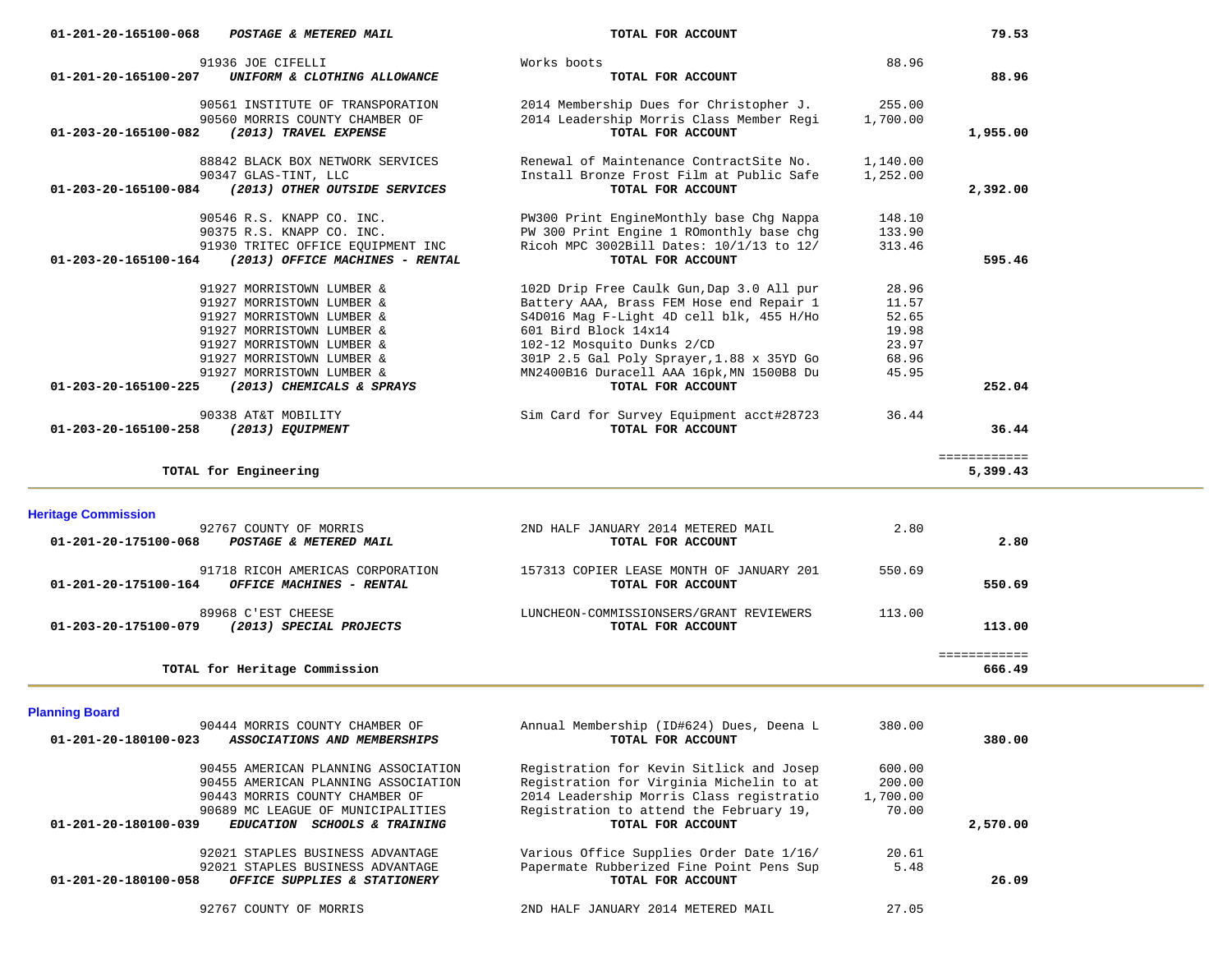| 01-201-20-180100-068                                                                    | POSTAGE & METERED MAIL                                                                                       | TOTAL FOR ACCOUNT                                                                                                                                                                                                                         |                           | 27.05                    |  |
|-----------------------------------------------------------------------------------------|--------------------------------------------------------------------------------------------------------------|-------------------------------------------------------------------------------------------------------------------------------------------------------------------------------------------------------------------------------------------|---------------------------|--------------------------|--|
| 91651 DAILY RECORD<br>01-201-20-180100-070 PUBLICATION & SUBSCRIPTIONS                  |                                                                                                              | Account #70017474 Legal Notice with affi<br>TOTAL FOR ACCOUNT                                                                                                                                                                             | 43.06                     | 43.06                    |  |
| TOTAL for Planning Board                                                                |                                                                                                              |                                                                                                                                                                                                                                           |                           | ============<br>3,046.20 |  |
| <b>Transportation Management</b>                                                        |                                                                                                              |                                                                                                                                                                                                                                           |                           |                          |  |
| 90440 METRO COUNT USA INC<br>01-203-20-180105-095 (2013) OTHER ADMINISTRATIVE SUPPLIES  |                                                                                                              | Repair to 3 traffic counters Invoice dat<br>TOTAL FOR ACCOUNT                                                                                                                                                                             | 571.00                    | 571.00                   |  |
| TOTAL for Transportation Management                                                     |                                                                                                              |                                                                                                                                                                                                                                           |                           | ============<br>571.00   |  |
| <b>PDT - General Admin</b>                                                              |                                                                                                              |                                                                                                                                                                                                                                           |                           |                          |  |
|                                                                                         |                                                                                                              | 90562 TRITEC OFFICE EQUIPMENT INC Ricoh Serial #W543L500057 MODEL MPC5502A<br>90562 TRITEC OFFICE EQUIPMENT INC Ricoh Serial #E183M711232 MODEL MPC5503S<br><b>01-203-20-180115-164</b> (2013) OFFICE MACHINES - RENTAL TOTAL FOR ACCOUNT | 216.93<br>119.00          | 335.93                   |  |
| TOTAL for PDT - General Admin                                                           |                                                                                                              |                                                                                                                                                                                                                                           |                           | ============<br>335.93   |  |
| <b>County Weights &amp; Measures</b>                                                    |                                                                                                              |                                                                                                                                                                                                                                           |                           |                          |  |
| 92767 COUNTY OF MORRIS<br>01-201-22-201100-068 POSTAGE & METERED MAIL                   |                                                                                                              | 2ND HALF JANUARY 2014 METERED MAIL<br>TOTAL FOR ACCOUNT                                                                                                                                                                                   | 2.82                      | 2.82                     |  |
| 92260 DEER PARK<br>91689 CABLEVISION<br>01-201-22-201100-084 OTHER OUTSIDE SERVICES     |                                                                                                              | $12/15/13 - 01/14/14$<br>ACT# 07876-542182-02-5 1ST QUARTER 2014<br>TOTAL FOR ACCOUNT                                                                                                                                                     | 22.91<br>229.47           | 252.38                   |  |
| $01-203-22-201100-058$ (2013) OFFICE SUPPLIES & STATIONERY                              | 89979 LOMBARDO LETTERING INC.                                                                                | L&PS Vehicle Seals for W&M Vehicles<br>TOTAL FOR ACCOUNT                                                                                                                                                                                  | 200.00                    | 200.00                   |  |
| 01-203-22-201100-059 (2013) OTHER GENERAL EXPENSES                                      | 90631 LONGFELLOWS SANDWICH DELI                                                                              | SANDWICH PLATTER-DRINKS<br>TOTAL FOR ACCOUNT                                                                                                                                                                                              | 129.00                    | 129.00                   |  |
| 90628 M.C. MUA<br>90630 DEER PARK<br>01-203-22-201100-084 (2013) OTHER OUTSIDE SERVICES | 91686 EMPLOYMENT HORIZONS, INC.                                                                              | CUSTOMER# WEIGHTSM<br>ACT # 0426700738<br>JANITOR SERVICE<br>TOTAL FOR ACCOUNT                                                                                                                                                            | 350.00<br>25.90<br>842.00 | 1,217.90                 |  |
| 01-203-22-201100-141 (2013) NATURAL GAS                                                 | 92633 ELIZABETHTOWN GAS COMPANY                                                                              | 3333344641 / RE: LONG VALLEY / 12-06-13<br>TOTAL FOR ACCOUNT                                                                                                                                                                              | 421.36                    | 421.36                   |  |
| 01-203-22-201100-262                                                                    | 88849 CAPOZZI OVERHEAD DOORS, INC.<br>88849 CAPOZZI OVERHEAD DOORS, INC.<br>(2013) MACHINERY REPAIRS & PARTS | PARTS<br>LABOR<br>TOTAL FOR ACCOUNT                                                                                                                                                                                                       | 175.00<br>150.00          | 325.00                   |  |
| TOTAL for County Weights & Measures                                                     |                                                                                                              |                                                                                                                                                                                                                                           |                           | ============<br>2,548.46 |  |
| <b>Employee Group Insurance</b><br>90930 ROSE BRADY<br>91067 JOHN KRUGER                |                                                                                                              | Medicare B July, 2013 to December, 2013<br>Medicare B July, 2013 to December, 2013                                                                                                                                                        | 629.40<br>629.40          |                          |  |
| 01-201-23-220100-090<br>91328 DAVID MCLAUGHLIN<br>91001 AMPARO FRANCO                   | EMPLOYEE GROUP INSURANCE EXPENDITURES                                                                        | TOTAL FOR ACCOUNT<br>Medicare Part B Reimbursement January, 2<br>Medicare B July, 2013 to December, 2013                                                                                                                                  | 629.40<br>629.40          | 1,258.80                 |  |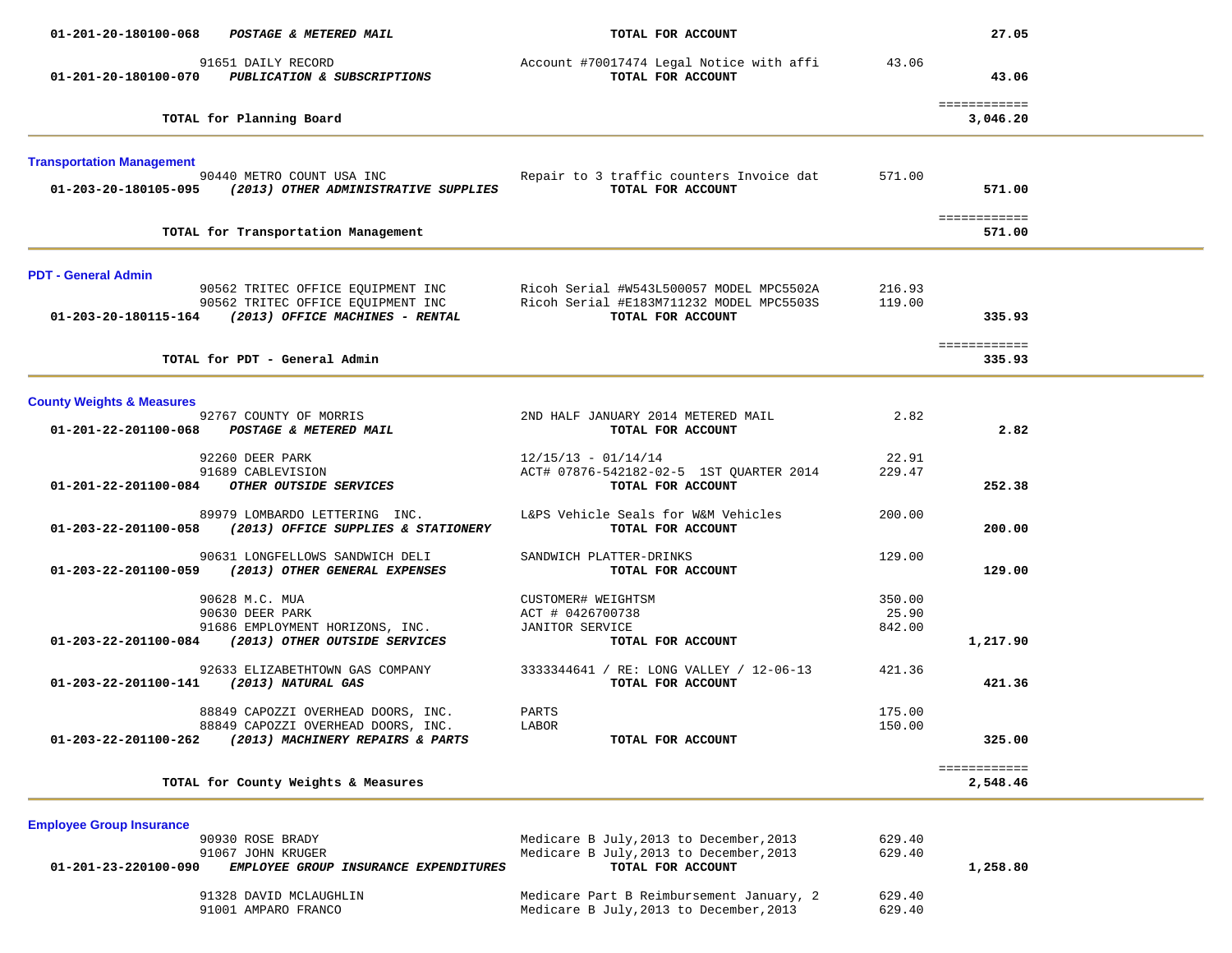| 91022 ANN GREEN                                   |
|---------------------------------------------------|
| 91074 ANNE LAWLESS                                |
| 91131 ANNE PAUST                                  |
| 91012 ANNIE GAYDEN                                |
| 90963 ARINTHIA CORBIN                             |
| 91482 ASHOKKUMAR SHAH                             |
| 91101 AVIS MCINTOSH                               |
| 91413 BARBARA KEEFE                               |
| 91205 CARLO TOSI                                  |
| 91329 CAROL ALCOCK                                |
| 91136 CAROLE PIERSON                              |
| 91052 CELESTE KALINA                              |
| 91087 CHARLES MAROTTA                             |
| 90933 CLARENCE BRICKMAN                           |
| 90918 CLARIS BERNARD                              |
| 90915 CLAUDIA BELL                                |
| 90938 CLAUDIA BROWN                               |
| 91054 CONNIE KATSAKOS                             |
| 90989 DANIEL FEBUS                                |
| 91191 DELIA SPARKES                               |
| 91497 DIANE STRECKFUSS<br>91416 DONALD KOSTKA     |
|                                                   |
| 91444 EARL NIELSEN<br>91060 EDWARD KLINGENER      |
|                                                   |
| 91152 EDWARD RICE<br>91216 EDUARDO VARGAS         |
|                                                   |
| 90923 ELIJAH BLAIR JR<br>91232 ETHEL WEISSMANN    |
|                                                   |
| 91150 EUNICE A REYNOLDS<br>91157 FLORIS ROCHESTER |
|                                                   |
| 90978 FRANK DRUETZLER<br>91134 FRANCES PERKALIS   |
|                                                   |
| 90888 FRANCIS ZABRISKIE<br>91474 FRANKIE SATCHER  |
| 91037 GENEVIEVE HAYES                             |
| 91118 GEORGE NAY                                  |
| 91123 HAROLD NOONAN                               |
| 91175 HAROLD SERGENT                              |
| 91023 HATTIE GREEN                                |
| 91088 HELEN MARSH                                 |
| 91185 HELEN SMITH                                 |
| 91039 HERMAN HOOPES                               |
| 90911 JACQUELYN BARRY                             |
| 90977 JACQUELYN M. DONNELLEY                      |
| 90979 JAMES DUFFY                                 |
| 90883 JAMES H WOLF                                |
| 90945 JANE BURTON                                 |
| 91332 JANET BEALE-GRAHAM                          |
| 91431 JASCINTH MCINTOSH                           |
| 91515 JEAN VIZZA                                  |
| 91119 JEANNE NICHOLS                              |
| 91071 JOAN LARSON                                 |
| 91374 JOHN ENRIGHT                                |
| 91388 JOHN GIORDANO<br>91069 JOHN LANZARA         |
| 91193 JOHN J. STEELE                              |
| 90897 JOSEPHINE ABRUZZO                           |
| 91045 KARLENE JARRETT                             |
| 91153 KATHLEEN RINALDO                            |
| 91226 KATHLEEN WAGNER                             |
| 91014 LALITHAMMA GEORGE                           |
| 91439 LILLIAN MUELLER                             |
| 90992 LINDA FLATT                                 |
|                                                   |

| 91022 ANN GREEN<br>91074 ANNE LAWLESS<br>91131 ANNE PAUST<br>91012 ANNIE GAYDEN<br>90963 ARINTHIA CORBIN                                                                                                                                          | Medicare B July, 2013 to December, 2013                                            | 629.40                                                           |
|---------------------------------------------------------------------------------------------------------------------------------------------------------------------------------------------------------------------------------------------------|------------------------------------------------------------------------------------|------------------------------------------------------------------|
|                                                                                                                                                                                                                                                   | Medicare B July, 2013 to December, 2013                                            | 629.40<br>629.40                                                 |
|                                                                                                                                                                                                                                                   | Medicare B July, 2013 to December, 2013                                            |                                                                  |
|                                                                                                                                                                                                                                                   | Medicare B July, 2013 to December, 2013                                            | 629.40                                                           |
|                                                                                                                                                                                                                                                   | Medicare B July, 2013 to December, 2013                                            | 629.40                                                           |
| 91482 ASHOKKUMAR SHAH                                                                                                                                                                                                                             | Medicare B July, 2013 to December, 2013                                            | $029.40$<br>1,258.80                                             |
| 91101 AVIS MCINTOSH<br>91101 AVIS MCINTOSH<br>91413 BARBARA KEEFE<br>91205 CARLO TOSI<br>91329 CAROL ALCOCK<br>91136 CAROLE PIERSON<br>91052 CELESTE KALINA<br>91087 CHARLES MAROTTA                                                              | Medicare B July, 2013 to December, 2013                                            | 629.40                                                           |
|                                                                                                                                                                                                                                                   | Medicare B July, 2013 to December, 2013                                            | 1,258.80                                                         |
|                                                                                                                                                                                                                                                   | Medicare B July, 2013 to December, 2013                                            | 629.40                                                           |
|                                                                                                                                                                                                                                                   | Medicare B July, 2013 to December, 2013                                            | 1,258.80                                                         |
|                                                                                                                                                                                                                                                   | Medicare B July, 2013 to December, 2013                                            | 629.40                                                           |
|                                                                                                                                                                                                                                                   | Medicare B July, 2013 to December, 2013                                            | 629.40                                                           |
| 91087 CHARLES MAROTTA                                                                                                                                                                                                                             | Medicare B July, 2013 to December, 2013                                            | 629.40                                                           |
| 90933 CLARENCE BRICKMAN                                                                                                                                                                                                                           | Medicare B July, 2013 to December, 2013                                            | 629.40                                                           |
| 90938 CLAUDIA BELL<br>90938 CLAUDIA BROWN<br>91054 CONNIE KATSAKOS<br>90989 DANIEL FEBUS<br>91191 DELIA SPARKES<br>1416 DONALD KOSTKA<br>1444 FYT                                                                                                 | Medicare B July, 2013 to December, 2013                                            | 629.40                                                           |
|                                                                                                                                                                                                                                                   | Medicare B July, 2013 to December, 2013                                            | 629.40                                                           |
|                                                                                                                                                                                                                                                   | Medicare B July, 2013 to December, 2013                                            | 629.40                                                           |
|                                                                                                                                                                                                                                                   | Medicare B July, 2013 to December, 2013                                            | 629.40                                                           |
|                                                                                                                                                                                                                                                   | Medicare B July, 2013 to December, 2013                                            |                                                                  |
|                                                                                                                                                                                                                                                   | Medicare B July, 2013 to December, 2013                                            | $629.40$<br>$1,258.80$<br>$1,258.80$<br>$1,258.80$<br>$1,258.80$ |
|                                                                                                                                                                                                                                                   | Medicare B July, 2013 to December, 2013                                            |                                                                  |
|                                                                                                                                                                                                                                                   | Medicare B July, 2013 to December, 2013                                            |                                                                  |
|                                                                                                                                                                                                                                                   | Medicare B July, 2013 to December, 2013                                            | 1,258.80                                                         |
| 91497 DIANE STRECKFUSS<br>91497 DIANE STRECKFUSS<br>91444 EARL NIELSEN<br>91060 EDWARD KLINGENER<br>91152 EDWARD RICE<br>91216 EDUARDO VARGAS<br>90923 ELIJAH BLAIR JR<br>91232 ETHEL WEISSMANN<br>91232 ETHEL WEISSMANN<br>91232 ETHEL WEISSMANN | Medicare B July, 2013 to December, 2013                                            | 629.40                                                           |
|                                                                                                                                                                                                                                                   | Medicare B July, 2013 to December, 2013                                            | 629.40<br>629.40                                                 |
|                                                                                                                                                                                                                                                   | Medicare B July, 2013 to December, 2013                                            |                                                                  |
|                                                                                                                                                                                                                                                   | Medicare B July, 2013 to December, 2013                                            | 629.40<br>629.40                                                 |
|                                                                                                                                                                                                                                                   | Medicare B July, 2013 to December, 2013                                            |                                                                  |
| 91150 EUNICE A REYNOLDS<br>91157 FLORIS ROCHESTER                                                                                                                                                                                                 | Medicare B July, 2013 to December, 2013                                            | 629.40<br>629.40                                                 |
|                                                                                                                                                                                                                                                   | Medicare B July, 2013 to December, 2013<br>Medicare B July, 2013 to December, 2013 |                                                                  |
| 90978 FRANK DRUETZLER<br>91134 FRANCES PERKALIS                                                                                                                                                                                                   | Medicare B July, 2013 to December, 2013                                            | 629.40<br>629.40                                                 |
|                                                                                                                                                                                                                                                   | Medicare B July, 2013 to December, 2013                                            |                                                                  |
| 90888 FRANCIS ZABRISKIE<br>91474 FRANKIE SATCHER                                                                                                                                                                                                  | Medicare B July, 2013 to December, 2013                                            | 629.40<br>1,258.80                                               |
|                                                                                                                                                                                                                                                   | Medicare B July, 2013 to December, 2013                                            |                                                                  |
|                                                                                                                                                                                                                                                   | Medicare B July, 2013 to December, 2013                                            | 629.40<br>629.40                                                 |
|                                                                                                                                                                                                                                                   | Medicare B July, 2013 to December, 2013                                            |                                                                  |
| 91037 GENEVIEVE HAYES<br>91118 GEORGE NAY<br>91123 HAROLD NOONAN<br>91175 HAROLD SERGENT                                                                                                                                                          | Medicare B July, 2013 to December, 2013                                            | 629.40<br>629.40                                                 |
| 91023 HATTIE GREEN                                                                                                                                                                                                                                | Medicare B July, 2013 to December, 2013                                            |                                                                  |
| 91088 HELEN MARSH                                                                                                                                                                                                                                 | Medicare B July, 2013 to December, 2013                                            | 629.40<br>629.40                                                 |
| 91185 HELEN SMITH                                                                                                                                                                                                                                 | Medicare B July, 2013 to December, 2013                                            |                                                                  |
| 91039 HERMAN HOOPES                                                                                                                                                                                                                               | Medicare B July, 2013 to December, 2013                                            | 629.40<br>629.40                                                 |
| 90911 JACQUELYN BARRY                                                                                                                                                                                                                             | Medicare B July, 2013 to December, 2013                                            |                                                                  |
| 90977 JACQUELYN M. DONNELLEY                                                                                                                                                                                                                      | Medicare B July, 2013 to December, 2013                                            | 629.40<br>629.40                                                 |
| 90979 JAMES DUFFY                                                                                                                                                                                                                                 |                                                                                    |                                                                  |
| 90883 JAMES H WOLF                                                                                                                                                                                                                                | Medicare B July, 2013 to December, 2013<br>Medicare B July, 2013 to December, 2013 | 629.40<br>629.40                                                 |
| 90945 JANE BURTON                                                                                                                                                                                                                                 | Medicare B July, 2013 to December, 2013                                            | $629.40$<br>$1,258.80$                                           |
| 91332 JANET BEALE-GRAHAM                                                                                                                                                                                                                          | Medicare B July, 2013 to December, 2013                                            |                                                                  |
| 91332 UNNET LEHEL TIL                                                                                                                                                                                                                             | Medicare B July, 2013 to December, 2013                                            | 1,258.80                                                         |
| 91515 JEAN VIZZA                                                                                                                                                                                                                                  | Medicare B July, 2013 to December, 2013                                            | 1,258.80                                                         |
| 91119 JEANNE NICHOLS                                                                                                                                                                                                                              | Medicare B July, 2013 to December, 2013                                            | 629.40                                                           |
| 91071 JOAN LARSON                                                                                                                                                                                                                                 | Medicare B July, 2013 to December, 2013                                            | 629.40                                                           |
| 91374 JOHN ENRIGHT                                                                                                                                                                                                                                | Medicare B July, 2013 to December, 2013                                            | 1,258.80                                                         |
| 91388 JOHN GIORDANO                                                                                                                                                                                                                               | Medicare B July, 2013 to December, 2013                                            | 1,258.80                                                         |
| 91069 JOHN LANZARA                                                                                                                                                                                                                                | Medicare B July, 2013 to December, 2013                                            | 629.40                                                           |
| 91193 JOHN J. STEELE                                                                                                                                                                                                                              | Medicare B July, 2013 to December, 2013                                            | 881.40                                                           |
| 90897 JOSEPHINE ABRUZZO                                                                                                                                                                                                                           | Medicare B July, 2013 to December, 2013                                            | 629.40                                                           |
| 91045 KARLENE JARRETT                                                                                                                                                                                                                             | Medicare B July, 2013 to December, 2013                                            | 629.40                                                           |
| 91153 KATHLEEN RINALDO                                                                                                                                                                                                                            | Medicare B July, 2013 to December, 2013                                            | 629.40                                                           |
| 91226 KATHLEEN WAGNER                                                                                                                                                                                                                             | Medicare B July, 2013 to December, 2013                                            | 629.40                                                           |
| 91014 LALITHAMMA GEORGE                                                                                                                                                                                                                           | Medicare B July, 2013 to December, 2013                                            | 629.40                                                           |
| 91439 LILLIAN MUELLER                                                                                                                                                                                                                             | Medicare B July, 2013 to December, 2013                                            | 1,258.80                                                         |
| 90992 LINDA FLATT                                                                                                                                                                                                                                 | Medicare B July, 2013 to December, 2013                                            | 629.40                                                           |
|                                                                                                                                                                                                                                                   |                                                                                    |                                                                  |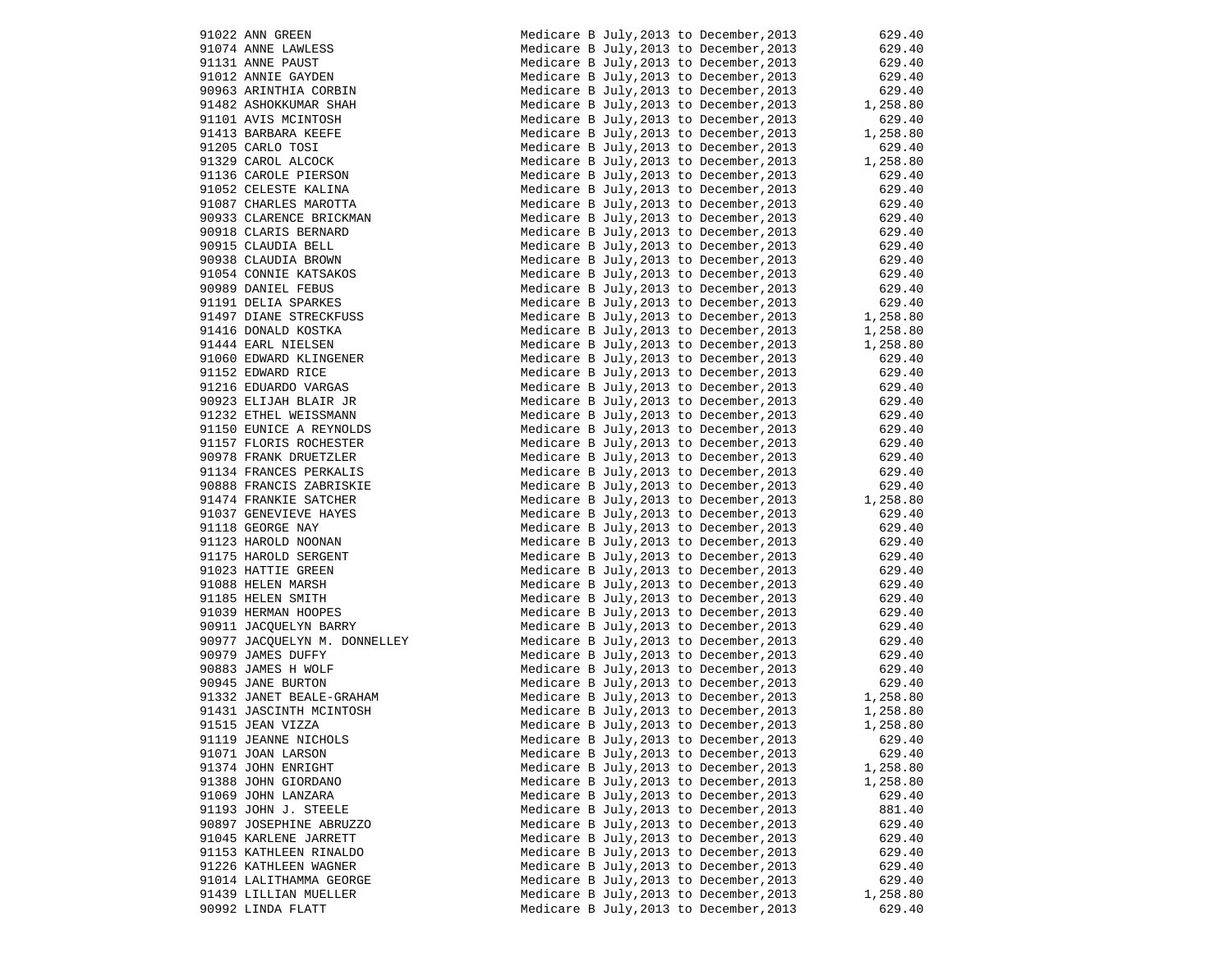|       | 91528 LINDA ZEGLIN                            |
|-------|-----------------------------------------------|
|       | 91091 LOUIS MASTERBONE<br>91221 LOUIS VIOLIO  |
|       |                                               |
|       | 91464 LUBA ROSE<br>91370 LUCILLE DUETSCH      |
|       |                                               |
|       | 91116 MANJU MUKERJEE                          |
|       | 90997 MARGARET FORBES                         |
|       | 90995 MARIA FONSECA                           |
|       | 91141 MARIA QUILES                            |
|       | 91079 MARIE LINDOR                            |
|       | 91161 MARIE ROZAN                             |
|       | 91509 MARIE UGLIALORO                         |
|       | 91063 MARY NORA KOLLER                        |
|       | 91127 MARYANN ODONNELL                        |
|       | 90946 MILDRED BYRD                            |
|       | 91048 MILDRED JOLLY                           |
|       | 91135 NATHANIEL PERRY                         |
|       | 91480 NORA SERVICE                            |
|       | 91140 ODESSA PRIVOTT                          |
|       | 90896 OLGA ABRAMIDES                          |
|       | 91468 OLIVE RUSSELL                           |
|       | 91418 ORILYN KRISA                            |
|       | 90969 PAUL DATTOLO                            |
|       | 91516 PAULINE WARD                            |
|       | 91006 PHILIP GALATI                           |
|       | 91122 PHILIP NODORO                           |
|       | 90941 RALPH BROWN                             |
|       | 90985 RICHARD ENRIGHT                         |
|       | 91062 RICHARD KNISS                           |
|       | 91084 RICHARD LOOCK                           |
|       | 91083 RICHARD LONGO                           |
|       | 91214 RICHARD VAN WINKLE                      |
|       | 91340 ROSEMARIE BURKE                         |
|       | 91380 SANDILLO FICO                           |
|       | 91405 SARAH HORAN                             |
|       | 91162 STEPHEN ROZAN                           |
|       |                                               |
|       |                                               |
|       | 91187 SUSAN SMITH                             |
|       | 91142 SYBIL RALPH                             |
|       | 91341 TERESA BURKE                            |
|       | 91100 TERRI MCINERNEY                         |
|       | 91402 THOMAS HINES                            |
|       | 91105 THOMAS MCNIECE                          |
|       | 91169 THOMAS SCERBO                           |
|       | 90954 TILLIE CHOLLETTE                        |
|       | 90947 VARLO CAMPBELL                          |
|       | 90949 WILLIAM CARHUFF, JR.                    |
|       | 91056 WILLIAM KELLY                           |
|       | 90884 WILLIAM YANCEY                          |
|       | 91160 WINFRED SUE ROWE                        |
|       | 91148 ALBINA RETEMIAH                         |
|       | 91490 ANITA SPIVAK                            |
|       | 90996 ANNIE FORBES                            |
|       | 90972 ANTHONY DEBIASI                         |
|       | 91428 ARTHUR MARTIN                           |
|       | 91427 BAILA MANDEL                            |
| 91438 | BARBARA MUELLER                               |
|       | 91378 BEVERLY FANOK                           |
|       | 90950 CALVIN CHAMBERS                         |
|       | 91520 CARMELLA WILLIAMS                       |
|       | 91165 CAROL SANDELLI                          |
|       | 91391 CAROLINE GREENE                         |
|       | 91395 CATHERINE GUIN<br>91394 CHARLENE GUERRA |

| 91528 LINDA ZEGLIN<br>91091 LOUIS MASTERBONE                                                                                                                                                                                                                    | Medicare B July, 2013 to December, 2013 1, 258.80                                                                                                                                                                                      |                                         |
|-----------------------------------------------------------------------------------------------------------------------------------------------------------------------------------------------------------------------------------------------------------------|----------------------------------------------------------------------------------------------------------------------------------------------------------------------------------------------------------------------------------------|-----------------------------------------|
|                                                                                                                                                                                                                                                                 | Medicare B July, 2013 to December, 2013<br>Medicare B July, 2013 to December, 2013                                                                                                                                                     | 629.40                                  |
| 91221 LOUIS VIOLIO<br>91464 LUBA ROSE<br>91370 LUCILLE DUETSCH                                                                                                                                                                                                  |                                                                                                                                                                                                                                        | 629.40                                  |
|                                                                                                                                                                                                                                                                 | Medicare B July, 2013 to December, 2013 029.40<br>Medicare B July, 2013 to December, 2013 1, 258.80<br>Medicare B July, 2013 to December, 2013 1, 258.80                                                                               |                                         |
|                                                                                                                                                                                                                                                                 |                                                                                                                                                                                                                                        |                                         |
| 91116 MANJU MUKERJEE                                                                                                                                                                                                                                            | Medicare B July, 2013 to December, 2013                                                                                                                                                                                                | 629.40                                  |
| 90997 MARGARET FORBES<br>90995 MARIA FONSECA<br>91141 MARIA QUILES<br>91079 MARIE LINDOR<br>91161 MARIE ROZAN<br>91509 MARIE ROZAN<br>21062 MARIE UGLIALORO                                                                                                     | Medicare B July, 2013 to December, 2013                                                                                                                                                                                                | 629.40                                  |
|                                                                                                                                                                                                                                                                 | Medicare B July, 2013 to December, 2013                                                                                                                                                                                                | 629.40<br>629.40                        |
|                                                                                                                                                                                                                                                                 | Medicare B July, 2013 to December, 2013                                                                                                                                                                                                |                                         |
|                                                                                                                                                                                                                                                                 | Medicare B July, 2013 to December, 2013                                                                                                                                                                                                | 629.40                                  |
|                                                                                                                                                                                                                                                                 | Medicare B July, 2013 to December, 2013                                                                                                                                                                                                | 629.40                                  |
|                                                                                                                                                                                                                                                                 | Medicare B July, 2013 to December, 2013                                                                                                                                                                                                | 1,258.80                                |
| 91063 MARY NORA KOLLER                                                                                                                                                                                                                                          | Medicare B July, 2013 to December, 2013                                                                                                                                                                                                | 629.40                                  |
| 91127 MARYANN ODONNELL                                                                                                                                                                                                                                          | Medicare B July, 2013 to December, 2013                                                                                                                                                                                                | 629.40                                  |
|                                                                                                                                                                                                                                                                 | Medicare B July, 2013 to December, 2013                                                                                                                                                                                                | 629.40                                  |
|                                                                                                                                                                                                                                                                 | Medicare B July, 2013 to December, 2013                                                                                                                                                                                                | 629.40                                  |
|                                                                                                                                                                                                                                                                 | Medicare B July, 2013 to December, 2013                                                                                                                                                                                                | 629.40                                  |
|                                                                                                                                                                                                                                                                 | Medicare B July, 2013 to December, 2013                                                                                                                                                                                                | $029.40$<br>1,258.80                    |
|                                                                                                                                                                                                                                                                 | Medicare B July, 2013 to December, 2013 629.40<br>Medicare B July, 2013 to December, 2013 1, 258.80<br>Medicare B July, 2013 to December, 2013 1, 258.80<br>Medicare B July, 2013 to December, 2013 1, 258.80                          |                                         |
|                                                                                                                                                                                                                                                                 |                                                                                                                                                                                                                                        |                                         |
|                                                                                                                                                                                                                                                                 |                                                                                                                                                                                                                                        |                                         |
|                                                                                                                                                                                                                                                                 |                                                                                                                                                                                                                                        |                                         |
|                                                                                                                                                                                                                                                                 | Medicare B July, 2013 to December, 2013                                                                                                                                                                                                | 629.40                                  |
|                                                                                                                                                                                                                                                                 | Medicare B July, 2013 to December, 2013                                                                                                                                                                                                | 1,258.80                                |
|                                                                                                                                                                                                                                                                 | Medicare B July, 2013 to December, 2013                                                                                                                                                                                                | 629.40                                  |
| 91127 MARYANN ODONNELL<br>90946 MILDRED BYRD<br>91048 MILDRED JOLLY<br>91135 NATHANIEL PERRY<br>91480 NORA SERVICE<br>91140 ODESSA PRIVOTT<br>90896 OLGA ABRAMIDES<br>91468 OLIVE RUSSELL<br>91418 ORILYN KRISA<br>90969 PAUL DATTOLO<br>91516 PAULINE WARD<br> | Medicare B July, 2013 to December, 2013                                                                                                                                                                                                | 629.40                                  |
| 90941 RALPH BROWN<br>90985 RICHARD ENRIGHT<br>91062 RICHARD KNISS<br>91084 RICHARD LOOCK<br>91083 RICHARD LONGO<br>91214 RICHARD VAN WINKLE                                                                                                                     | Medicare B July, 2013 to December, 2013                                                                                                                                                                                                | 629.40                                  |
|                                                                                                                                                                                                                                                                 | Medicare B July, 2013 to December, 2013                                                                                                                                                                                                | 629.40                                  |
|                                                                                                                                                                                                                                                                 | Medicare B July, 2013 to December, 2013                                                                                                                                                                                                | 629.40                                  |
|                                                                                                                                                                                                                                                                 | Medicare B July, 2013 to December, 2013                                                                                                                                                                                                | 629.40                                  |
|                                                                                                                                                                                                                                                                 | Medicare B July, 2013 to December, 2013                                                                                                                                                                                                | 629.40                                  |
|                                                                                                                                                                                                                                                                 | Medicare B July, 2013 to December, 2013                                                                                                                                                                                                | $629.40$ $629.40$ $1,258.80$ $1,258.80$ |
| 91214 KICHAKD VAN WINKLE<br>91340 ROSEMARIE BURKE<br>91360 SANDILLO FICO<br>91405 SARAH HORAN<br>91162 STEPHEN ROZAN<br>91162 STEPHEN ROZAN<br>91167 SUSAN SMITH<br>91341 TERESA BURKE<br>91100 TERRI MCINERNEY<br>91402 THOMAS HINES<br>91165 THOMAS MCNIEC    | Medicare B July, 2013 to December, 2013                                                                                                                                                                                                |                                         |
|                                                                                                                                                                                                                                                                 | Medicare B July, 2013 to December, 2013                                                                                                                                                                                                |                                         |
|                                                                                                                                                                                                                                                                 | Medicare B July, 2013 to December, 2013                                                                                                                                                                                                | 1,258.80                                |
|                                                                                                                                                                                                                                                                 | Medicare B July, 2013 to December, 2013                                                                                                                                                                                                | 629.40                                  |
|                                                                                                                                                                                                                                                                 | Medicare B July, 2013 to December, 2013                                                                                                                                                                                                | 629.40                                  |
|                                                                                                                                                                                                                                                                 | Medicare B July, 2013 to December, 2013                                                                                                                                                                                                | 629.40                                  |
|                                                                                                                                                                                                                                                                 | Medicare B July, 2013 to December, 2013                                                                                                                                                                                                | 1,258.80                                |
|                                                                                                                                                                                                                                                                 | Medicare B July, 2013 to December, 2013                                                                                                                                                                                                | 629.40                                  |
|                                                                                                                                                                                                                                                                 | Medicare B July, 2013 to December, 2013                                                                                                                                                                                                | 1,258.80<br>629.40                      |
|                                                                                                                                                                                                                                                                 | Medicare B July, 2013 to December, 2013                                                                                                                                                                                                |                                         |
|                                                                                                                                                                                                                                                                 | Medicare B July, 2013 to December, 2013                                                                                                                                                                                                | 629.40                                  |
|                                                                                                                                                                                                                                                                 | Medicare B July, 2013 to December, 2013                                                                                                                                                                                                | 629.40                                  |
| 90947 VARLO CAMPBELL                                                                                                                                                                                                                                            |                                                                                                                                                                                                                                        |                                         |
|                                                                                                                                                                                                                                                                 |                                                                                                                                                                                                                                        |                                         |
| 90949 WILLIAM CARHUFF, JR.<br>91056 WILLIAM KELLY<br>90884 WILLIAM YANCEY<br>91160 WILLIAM YANCEY                                                                                                                                                               | Medicare B July, 2013 to December, 2013 629.40<br>Medicare B July, 2013 to December, 2013 629.40<br>Medicare B July, 2013 to December, 2013 629.40<br>Medicare B July, 2013 to December, 2013 629.40<br>Medicare B July, 2013 to Decem |                                         |
|                                                                                                                                                                                                                                                                 |                                                                                                                                                                                                                                        |                                         |
| 91160 WINFRED SUE ROWE                                                                                                                                                                                                                                          |                                                                                                                                                                                                                                        |                                         |
| 91148 ALBINA RETEMIAH                                                                                                                                                                                                                                           | Medicare B July, 2013 to December, 2013 629.40                                                                                                                                                                                         |                                         |
| 91490 ANITA SPIVAK                                                                                                                                                                                                                                              | Medicare B July, 2013 to December, 2013                                                                                                                                                                                                | 1,258.80                                |
| 90996 ANNIE FORBES                                                                                                                                                                                                                                              | Medicare B July, 2013 to December, 2013                                                                                                                                                                                                | 629.40                                  |
| 90972 ANTHONY DEBIASI                                                                                                                                                                                                                                           | Medicare B July, 2013 to December, 2013                                                                                                                                                                                                | 629.40                                  |
| 91428 ARTHUR MARTIN                                                                                                                                                                                                                                             | Medicare B July, 2013 to December, 2013                                                                                                                                                                                                | 1,258.80                                |
| 91427 BAILA MANDEL                                                                                                                                                                                                                                              | Medicare B July, 2013 to December, 2013                                                                                                                                                                                                | 1,258.80                                |
| 91438 BARBARA MUELLER                                                                                                                                                                                                                                           | Medicare B July, 2013 to December, 2013                                                                                                                                                                                                | 1,258.80                                |
| 91378 BEVERLY FANOK                                                                                                                                                                                                                                             | Medicare B July, 2013 to December, 2013                                                                                                                                                                                                | 1,258.80                                |
| 90950 CALVIN CHAMBERS                                                                                                                                                                                                                                           | Medicare B July, 2013 to December, 2013                                                                                                                                                                                                | 629.40                                  |
| 91520 CARMELLA WILLIAMS                                                                                                                                                                                                                                         | Medicare B July, 2013 to December, 2013                                                                                                                                                                                                | 1,258.80                                |
| 91165 CAROL SANDELLI                                                                                                                                                                                                                                            | Medicare B July, 2013 to December, 2013                                                                                                                                                                                                | 629.40                                  |
| 91391 CAROLINE GREENE                                                                                                                                                                                                                                           | Medicare B July, 2013 to December, 2013                                                                                                                                                                                                | 1,258.80                                |
| 91395 CATHERINE GUIN                                                                                                                                                                                                                                            | Medicare B July, 2013 to December, 2013                                                                                                                                                                                                | 1,258.80                                |
| 91394 CHARLENE GUERRA                                                                                                                                                                                                                                           | Medicare B July, 2013 to December, 2013                                                                                                                                                                                                | 1,258.80                                |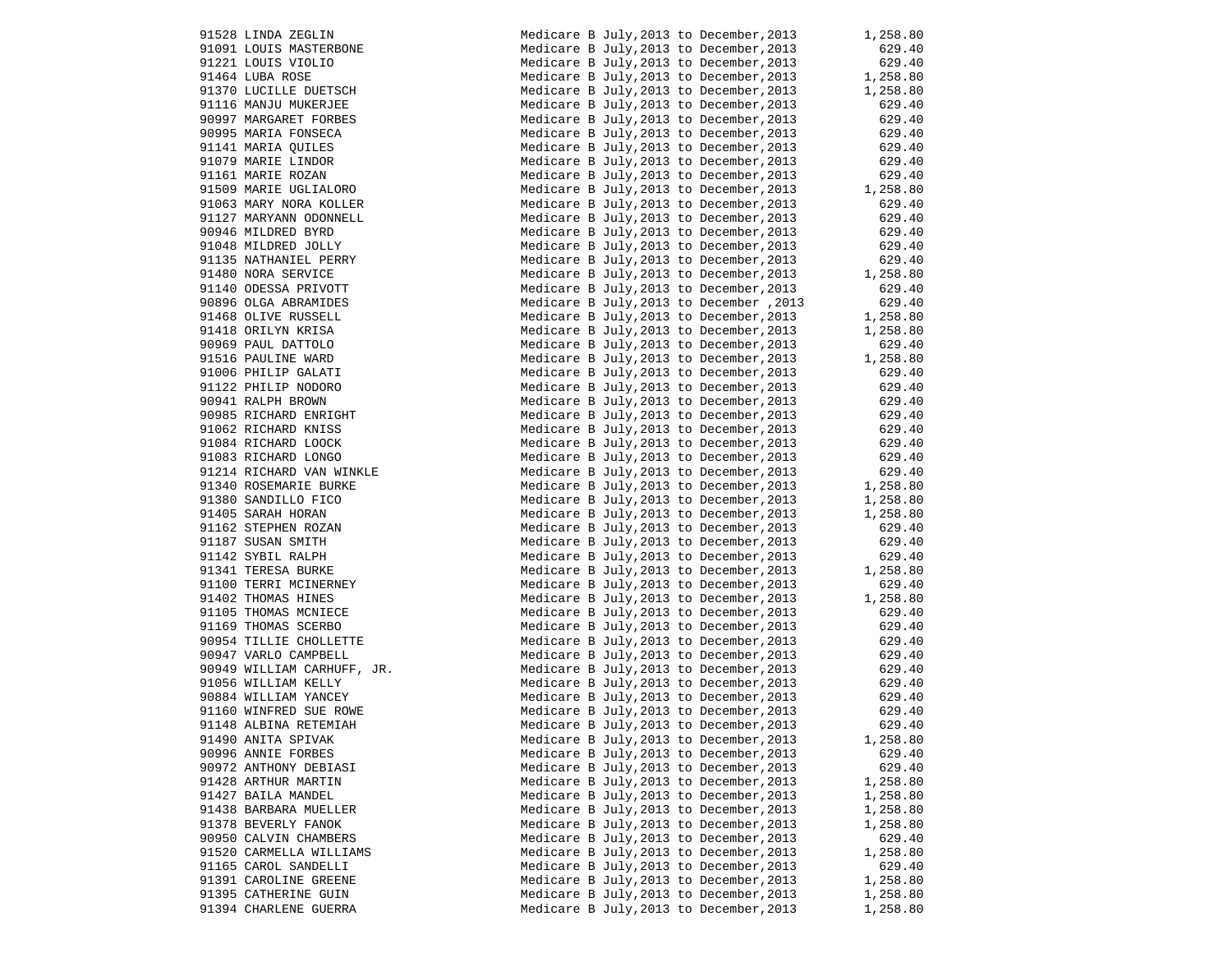|       | 90906 CONCETTA AYREY                                |
|-------|-----------------------------------------------------|
|       | 91019 CYNTHIA GORDON                                |
|       | 91040 DAVID HORUTZ                                  |
|       |                                                     |
|       | 91102 DAVID MCKIM<br>91486 DELILAH SMITH            |
|       |                                                     |
|       | 91513 DOLORES VICENTE<br>91333 DONALD BERLIN        |
|       |                                                     |
|       | 90908 DOROTHY BARON<br>91095 DOROTHY MCCORMICK      |
|       |                                                     |
|       | 91188 DOTTRIGE SMITH-CAESAR<br>91335 DOUGLAS BOOSER |
|       |                                                     |
|       | 91334 EILEEN BONFANTI<br>91204 EILEEN TORMEY        |
|       |                                                     |
|       | 91414 ELIZABETH KING<br>91176 ELIZABETH SHANKLIN    |
|       |                                                     |
|       | 91130 ELSIE PATTERSON<br>91446 EMILY O'GORMAN       |
|       |                                                     |
|       | 91036 ETHEL HAWKINS<br>91343 EVELYN CAFFREY         |
|       |                                                     |
|       | 91389 FLORENCE GRAMIGNANO<br>90968 FRANCIS DASCOLL  |
|       |                                                     |
|       | 91362 FRANK DEL NEGRO<br>91190 FRANK SORIANO        |
|       | 90928 BOTSKO GEORGE JR                              |
|       | 91492 GERALD STARK SR.                              |
|       | 91194 GLORIA STEHLGENS                              |
|       | 91527 GLORIA ZAPRAUSKIS                             |
|       | 91028 GRETCHEN HAAS                                 |
|       | 91398 HAYWARD HARRELL                               |
|       | 91070 HELEN LARSON                                  |
|       | 90904 HENRY ARTEAGA                                 |
|       | 91519 IRVING WEISS                                  |
|       | 91440 JAMES MURRAY                                  |
|       | 91149 JAMES RETEMIAH                                |
|       | 91224 JAMES VOELKER JR                              |
|       | 91173 JANET SEABLOM                                 |
|       | 91230 JANET WATTERS                                 |
|       | 91506 JANICE TRUSZ                                  |
|       | 91179 JENNIFER SHELL                                |
|       | 91058 JOAN KING                                     |
|       | 91076 JOAN LEFFERTS                                 |
|       | 91090 JOAN MARTIN                                   |
|       | 91526 JOAN WULFF                                    |
|       | 91357 JOANN DAMELIO                                 |
|       | 91053 JOANNE KARES                                  |
|       | 90881 JOCELYN L. WILSON                             |
|       | 91368 JOHN DOODY                                    |
|       | 91372 JOHN DUNNE                                    |
|       | 91383 JOHN FOX                                      |
|       | 91034 JOHN HARRIS                                   |
|       | 91098 JOHN MCGOVERN                                 |
|       | 91434 JOHN MENZEL                                   |
| 91111 | JOHN MIRTICH                                        |
|       | 91454 JOHN PERRY                                    |
|       |                                                     |
|       | 91159 JOHN ROSSMAN<br>90982 JOSEPH ELLIOTT          |
| 91469 |                                                     |
|       | JOSEPH RYAN<br>91115 JOYCE MOONEY                   |
|       | 91452 LARISSA PENCAK                                |
| 91011 | LAURA GARUBO                                        |
|       | 91429 LINDA MATHEW                                  |
|       |                                                     |
|       | 91138 MARGARITA PONZANO                             |
|       | 91473 MARJORIE SANDERS                              |

| 90906 CONCETTA AYREY<br>91019 CYNTHIA GORDON<br>91040 DAVID HORUTZ<br>91102 DAVID MCKIM<br>91486 DELILAH SMITH<br>91513 DOLORES VICENTE<br>91333 DONALD BERLIN<br>90908 DOROTHY MCCORNICK<br>91095 DOROTHY MCCORMICK                                      | Medicare B July, 2013 to December, 2013 629.40<br>Medicare B July, 2013 to December, 2013 629.40<br>Medicare B July, 2013 to December, 2013 629.40<br>Medicare B July, 2013 to December, 2013 629.40<br>Medicare B July, 2013 to December, 2013 1, 258.80<br>Medicare B July, 2013 to De |                                        |
|-----------------------------------------------------------------------------------------------------------------------------------------------------------------------------------------------------------------------------------------------------------|------------------------------------------------------------------------------------------------------------------------------------------------------------------------------------------------------------------------------------------------------------------------------------------|----------------------------------------|
|                                                                                                                                                                                                                                                           |                                                                                                                                                                                                                                                                                          |                                        |
|                                                                                                                                                                                                                                                           |                                                                                                                                                                                                                                                                                          |                                        |
|                                                                                                                                                                                                                                                           |                                                                                                                                                                                                                                                                                          |                                        |
|                                                                                                                                                                                                                                                           |                                                                                                                                                                                                                                                                                          |                                        |
|                                                                                                                                                                                                                                                           |                                                                                                                                                                                                                                                                                          |                                        |
|                                                                                                                                                                                                                                                           |                                                                                                                                                                                                                                                                                          |                                        |
|                                                                                                                                                                                                                                                           | Medicare B July, 2013 to December, 2013                                                                                                                                                                                                                                                  | 629.40                                 |
| 91095 DOROTHY MCCORMICK                                                                                                                                                                                                                                   | Medicare B July, 2013 to December, 2013                                                                                                                                                                                                                                                  | 629.40                                 |
| 91188 DOTTRIGE SMITH-CAESAR                                                                                                                                                                                                                               | Medicare B July, 2013 to December, 2013                                                                                                                                                                                                                                                  | $629.40$<br>$1,258.80$                 |
| 91335 DOUGLAS BOOSER                                                                                                                                                                                                                                      | Medicare B July, 2013 to December, 2013                                                                                                                                                                                                                                                  |                                        |
| 91334 EILEEN BONFANTI                                                                                                                                                                                                                                     | Medicare B July, 2013 to December, 2013                                                                                                                                                                                                                                                  | 1,258.80                               |
| 91204 EILEEN TORMEY                                                                                                                                                                                                                                       | Medicare B July, 2013 to December, 2013                                                                                                                                                                                                                                                  | 629.40                                 |
| 91414 ELIZABETH KING                                                                                                                                                                                                                                      | Medicare B July, 2013 to December, 2013                                                                                                                                                                                                                                                  | 1,258.80                               |
| 91176 ELIZABETH SHANKLIN                                                                                                                                                                                                                                  | Medicare B July, 2013 to December, 2013                                                                                                                                                                                                                                                  | 629.40                                 |
| 91130 ELSIE PATTERSON                                                                                                                                                                                                                                     | Medicare B July, 2013 to December, 2013                                                                                                                                                                                                                                                  | $629.40$<br>$1,258.80$                 |
|                                                                                                                                                                                                                                                           | Medicare B July, 2013 to December, 2013                                                                                                                                                                                                                                                  |                                        |
| 91446 EMILY O'GORMAN<br>91036 ETHEL HAWKINS<br>91343 EVELYN CAFFREY<br>91389 FLORENCE GRAMIGNANO                                                                                                                                                          | Medicare B July, 2013 to December, 2013                                                                                                                                                                                                                                                  | 629.40                                 |
|                                                                                                                                                                                                                                                           | Medicare B July, 2013 to December, 2013                                                                                                                                                                                                                                                  | 1,258.80                               |
|                                                                                                                                                                                                                                                           | Medicare B July, 2013 to December, 2013                                                                                                                                                                                                                                                  | 1,258.80                               |
| 90968 FRANCIS DASCOLL                                                                                                                                                                                                                                     | Medicare B July, 2013 to December, 2013                                                                                                                                                                                                                                                  | 629.40                                 |
|                                                                                                                                                                                                                                                           | Medicare B July, 2013 to December, 2013                                                                                                                                                                                                                                                  | 1,258.80                               |
|                                                                                                                                                                                                                                                           | Medicare B July, 2013 to December, 2013                                                                                                                                                                                                                                                  | 629.40                                 |
|                                                                                                                                                                                                                                                           | Medicare B July, 2013 to December, 2013                                                                                                                                                                                                                                                  | 629.40                                 |
|                                                                                                                                                                                                                                                           | Medicare B July, 2013 to December, 2013                                                                                                                                                                                                                                                  | $0.29.40$<br>1,258.80                  |
|                                                                                                                                                                                                                                                           | Medicare B July, 2013 to December, 2013                                                                                                                                                                                                                                                  |                                        |
|                                                                                                                                                                                                                                                           | Medicare B July, 2013 to December, 2013                                                                                                                                                                                                                                                  | 1,258.80                               |
|                                                                                                                                                                                                                                                           | Medicare B July, 2013 to December, 2013                                                                                                                                                                                                                                                  | 629.40                                 |
|                                                                                                                                                                                                                                                           | Medicare B July, 2013 to December, 2013                                                                                                                                                                                                                                                  | 1,258.80                               |
|                                                                                                                                                                                                                                                           | Medicare B July, 2013 to December, 2013                                                                                                                                                                                                                                                  |                                        |
|                                                                                                                                                                                                                                                           | Medicare B July, 2013 to December, 2013                                                                                                                                                                                                                                                  | 629.40                                 |
| 91389 FLORENCE GRAMIGNANO<br>90968 FRANCIS DASCOLL<br>91362 FRANK DEL NEGRO<br>9130 FRANK DEL NEGRO<br>91928 BOTSKO GEORGE JR<br>91928 BOTSKO GEORGE JR<br>9194 GLORIA STREHLGENS<br>91527 GLORIA ZAPRAUSKIS<br>91028 GRETCHEN HAAS<br>91398 HAYWARD HARR | Medicare B July, 2013 to December, 2013                                                                                                                                                                                                                                                  | $029.40$<br>1,258.80                   |
|                                                                                                                                                                                                                                                           | Medicare B July, 2013 to December, 2013                                                                                                                                                                                                                                                  | 1,258.80                               |
|                                                                                                                                                                                                                                                           | Medicare B July, 2013 to December, 2013                                                                                                                                                                                                                                                  | 629.40                                 |
|                                                                                                                                                                                                                                                           | Medicare B July, 2013 to December, 2013                                                                                                                                                                                                                                                  | 629.40                                 |
|                                                                                                                                                                                                                                                           | Medicare B July, 2013 to December, 2013                                                                                                                                                                                                                                                  | 629.40                                 |
|                                                                                                                                                                                                                                                           | Medicare B July, 2013 to December, 2013                                                                                                                                                                                                                                                  | 629.40<br>1,258.80                     |
|                                                                                                                                                                                                                                                           | Medicare B July, 2013 to December, 2013                                                                                                                                                                                                                                                  |                                        |
|                                                                                                                                                                                                                                                           | Medicare B July, 2013 to December, 2013                                                                                                                                                                                                                                                  | 629.40<br>629.40                       |
|                                                                                                                                                                                                                                                           | Medicare B July, 2013 to December, 2013                                                                                                                                                                                                                                                  |                                        |
|                                                                                                                                                                                                                                                           | Medicare B July, 2013 to December, 2013                                                                                                                                                                                                                                                  | 629.40<br>629.40                       |
|                                                                                                                                                                                                                                                           | Medicare B July, 2013 to December, 2013                                                                                                                                                                                                                                                  |                                        |
|                                                                                                                                                                                                                                                           | Medicare B July, 2013 to December, 2013                                                                                                                                                                                                                                                  | $1,258.80$<br>$1,258.80$<br>$1,258.80$ |
|                                                                                                                                                                                                                                                           | Medicare B July, 2013 to December, 2013                                                                                                                                                                                                                                                  |                                        |
|                                                                                                                                                                                                                                                           | Medicare B July, 2013 to December, 2013<br>Medicare B July, 2013 to December, 2013                                                                                                                                                                                                       | 629.40                                 |
|                                                                                                                                                                                                                                                           | Medicare B July, 2013 to December, 2013<br>Medicare B July, 2013 to December, 2013<br>1, 258.80<br>There is a person of the personal contract of the personal contract of the personal contract of the personal contract of the pers                                                     |                                        |
|                                                                                                                                                                                                                                                           |                                                                                                                                                                                                                                                                                          |                                        |
|                                                                                                                                                                                                                                                           |                                                                                                                                                                                                                                                                                          |                                        |
|                                                                                                                                                                                                                                                           | Medicare B July, 2013 to December, 2013                                                                                                                                                                                                                                                  | 1,762.80                               |
| 91034 JOHN HARRIS                                                                                                                                                                                                                                         | Medicare B July, 2013 to December, 2013 629.40                                                                                                                                                                                                                                           |                                        |
| 91098 JOHN MCGOVERN                                                                                                                                                                                                                                       | Medicare B July, 2013 to December, 2013                                                                                                                                                                                                                                                  | 629.40                                 |
| 91434 JOHN MENZEL                                                                                                                                                                                                                                         | Medicare B July, 2013 to December, 2013                                                                                                                                                                                                                                                  | 1,258.80                               |
| 91111 JOHN MIRTICH                                                                                                                                                                                                                                        | Medicare B July, 2013 to December, 2013                                                                                                                                                                                                                                                  | 629.40                                 |
| 91454 JOHN PERRY                                                                                                                                                                                                                                          | Medicare B July, 2013 to December, 2013                                                                                                                                                                                                                                                  | 1,258.80                               |
| 91159 JOHN ROSSMAN                                                                                                                                                                                                                                        | Medicare B July, 2013 to December, 2013                                                                                                                                                                                                                                                  | 629.40                                 |
| 90982 JOSEPH ELLIOTT                                                                                                                                                                                                                                      | Medicare B July, 2013 to December, 2013                                                                                                                                                                                                                                                  | 629.40                                 |
| 91469 JOSEPH RYAN                                                                                                                                                                                                                                         | Medicare B July, 2013 to December, 2013                                                                                                                                                                                                                                                  | 1,258.80                               |
| 91115 JOYCE MOONEY                                                                                                                                                                                                                                        | Medicare B July, 2013 to December, 2013                                                                                                                                                                                                                                                  | 629.40                                 |
| 91452 LARISSA PENCAK                                                                                                                                                                                                                                      | Medicare B July, 2013 to December, 2013                                                                                                                                                                                                                                                  | 1,258.80                               |
| 91011 LAURA GARUBO                                                                                                                                                                                                                                        | Medicare B July, 2013 to December, 2013                                                                                                                                                                                                                                                  | 629.40                                 |
| 91429 LINDA MATHEW                                                                                                                                                                                                                                        | Medicare B July, 2013 to December, 2013                                                                                                                                                                                                                                                  | 1,258.80                               |
| 91138 MARGARITA PONZANO                                                                                                                                                                                                                                   | Medicare B July, 2013 to December, 2013                                                                                                                                                                                                                                                  | 629.40                                 |
| 91473 MARJORIE SANDERS                                                                                                                                                                                                                                    | Medicare B July, 2013 to December, 2013                                                                                                                                                                                                                                                  | 1,258.80                               |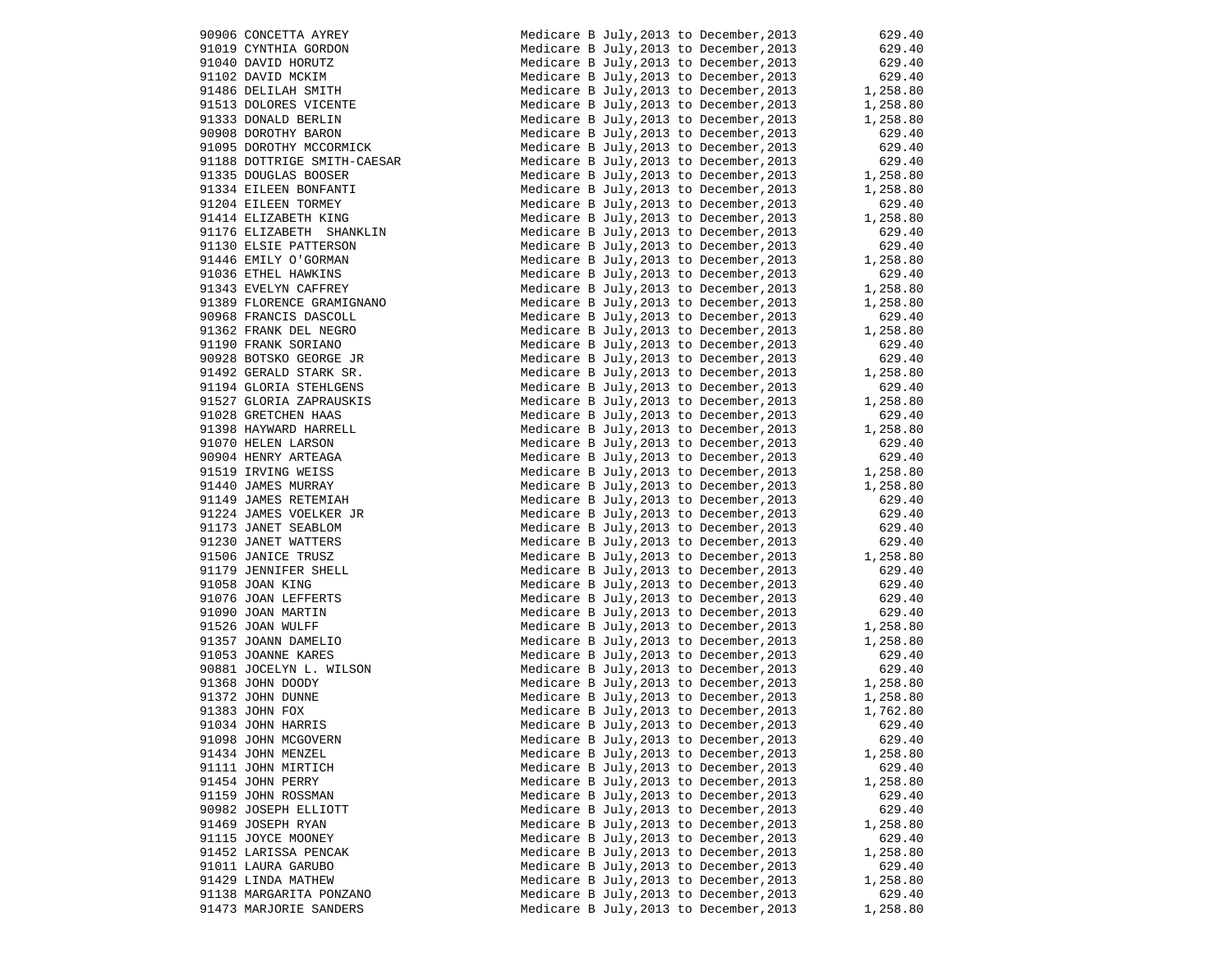| 91487 MARY E. SNYDER      | Ņ |
|---------------------------|---|
| 91235 MERITSUM WHITE      | Ņ |
| 91363 MICHAEL DELVECCHIO  | Ņ |
| 91026 MICHAEL GUADAGNO    | N |
| 91461 MICHAEL RIPATRAZONE | Ņ |
| 91342 OLGA BURNS          | Ņ |
| 91151 PAMELA REYNOLDS     | Ņ |
| 91387 PATRICIA GEPPERT    | Ņ |
| 91171 PATRICA SCHRAFT     | Ņ |
| 90922 PATRICIA BIZZARO    | Ņ |
| 90956 PATRICIA CLARK      | Ņ |
| 91437 PATRICIA MIGLIORINO | Ņ |
| 91172 PATRICIA SCHWARTZ   | Ņ |
| 91479 PATRICIA SCUDDER    | N |
| 91126 PATRICK O'CONNOR    | Ņ |
| 91055 PHYLLIS KELLEY      | N |
| 91035 PRISCILLA HARTWELL  | Ņ |
| 90907 RAE BACHRACH        | N |
| 90955 RONALD CIUFFREDA    | Ņ |
| 90887 ROSALIE ZABITA      | N |
| 91212 ROSEMARY UHL        | Ņ |
| 90926 SANDRA BOLAN        | Ņ |
| 91412 SHEILA KARNER       | Ņ |
| 91203 STEVE TOLAND        | Ņ |
| 90921 SUDHIR BHENDE       | Ņ |
| 91471 SUMITA SAKPAL       | Ņ |
| 91500 SURINDER K. THAPAR  | Ņ |
| 91385 TERESA GALLAGHER    | Ņ |
| 91450 TERESA PANNULLO     | Ņ |
| 90966 TERRY CRUMP         | Ņ |
| 91086 THOMAS A. MARKT     | Ņ |
| 91237 THOMAS WILLIAMS     | Ņ |
| 91189 UNA SOARES          | Ņ |
| 90998 VIOLET FORBES       | Ņ |
| 91447 VIVIAN O'KEEFE      | Ņ |
| 91353 WALTER CONKLIN      | Ņ |
| 91455 WALTER PETERSON     | Ņ |
| 91401 WILLIAM HIBLER      | Ņ |
| 91409 WILLIAM JOHNSON     | Ņ |
| 91061 WILLIAM KNIGHT      | Ņ |
| 91521 WILLIAM WILLIS      | Ņ |
| 90975 ADRIANNA DENTON     | Ņ |
| 91114 AGNES MOLLAHAN      | Ņ |
| 90925 ALAN BLAUSTEIN      | Ņ |
| 90903 ALBERT ANDERSON     | Ņ |
| 91156 ALBERT ROCCHETTI    | Ņ |
| 91107 ALICE MENDELSOHN    | Ņ |
| 90971 ALLISON DEMATTEO    | Ņ |
| 91208 ANDY TROSKY         | Ņ |
| 91027 ANGELINA GUERRIERO  | Ņ |
| 91020 ARNE GOYTIL         | Ņ |
| 90898 ARTHUR ACKERMAN     | Ņ |
| 91381 ARTHUR FIORE        | Ņ |
| 91125 ARTHUR O'BRIEN      | Ņ |
| 91103 BARBARA MCLAUGHLIN  | Ņ |
| 91170 BARBARA SCHECKMAN   | Ņ |
| 90902 BATTINA ALRAZI      | Ņ |
| 90905 BETTY ATTALLAH      | Ņ |
| 91392 CARL GROSS          | Ņ |
| 91154 CARLOS RIVERA       | Ņ |
| 91133 CARMEN PEREZ        | Ņ |
| 91743 CARMINE PARRILLO    | Ņ |
| 91477 CAROL SCHABLIK      | Ņ |

| 91487 MARY E. SNYDER                                                                                                                                                                                                                               | Medicare B July, 2013 to December, 2013                                                                                                  | 1,258.80               |
|----------------------------------------------------------------------------------------------------------------------------------------------------------------------------------------------------------------------------------------------------|------------------------------------------------------------------------------------------------------------------------------------------|------------------------|
| 91235 MERITSUM WHITE<br>91363 MICHAEL DELVECCHIO<br>91026 MICHAEL GUADAGNO<br>91461 MICHAEL RIPATRAZONE                                                                                                                                            | Medicare B July, 2013 to December, 2013                                                                                                  | 629.40                 |
|                                                                                                                                                                                                                                                    | Medicare B July, 2013 to December, 2013 1, 258.80                                                                                        |                        |
|                                                                                                                                                                                                                                                    | Medicare B July, 2013 to December, 2013                                                                                                  | 1,258.80<br>1,258.80   |
|                                                                                                                                                                                                                                                    | Medicare B July, 2013 to December, 2013                                                                                                  |                        |
| 91342 OLGA BURNS                                                                                                                                                                                                                                   | Medicare B July, 2013 to December, 2013                                                                                                  | 1,258.80               |
| 91151 PAMELA REYNOLDS                                                                                                                                                                                                                              | Medicare B July, 2013 to December, 2013                                                                                                  | 629.40                 |
| 91387 PATRICIA GEPPERT                                                                                                                                                                                                                             | Medicare B July, 2013 to December, 2013                                                                                                  | 1,258.80<br>629.40     |
| 91171 PATRICA SCHRAFT                                                                                                                                                                                                                              | Medicare B July, 2013 to December, 2013                                                                                                  |                        |
| 90922 PATRICIA BIZZARO                                                                                                                                                                                                                             | Medicare B July, 2013 to December, 2013                                                                                                  | 629.40                 |
| 90956 PATRICIA CLARK                                                                                                                                                                                                                               | Medicare B July, 2013 to December, 2013                                                                                                  | 629.40                 |
| 91437 PATRICIA MIGLIORINO                                                                                                                                                                                                                          | Medicare B July, 2013 to December, 2013                                                                                                  | 1,258.80               |
| 91172 PATRICIA SCHWARTZ                                                                                                                                                                                                                            | Medicare B July, 2013 to December, 2013                                                                                                  | 629.40                 |
|                                                                                                                                                                                                                                                    | Medicare B July, 2013 to December, 2013                                                                                                  | 1,258.80               |
|                                                                                                                                                                                                                                                    | Medicare B July, 2013 to December, 2013                                                                                                  | 629.40                 |
| 1179 PATRICIA SUBLEMAN PATRICA SUBLEMAN POST PHYLLIS KELLEY<br>91055 PHYLLIS KELLEY<br>91035 PRISCILLA HARTWELL<br>0007 RAE BACHRACH                                                                                                               | Medicare B July, 2013 to December, 2013                                                                                                  |                        |
|                                                                                                                                                                                                                                                    | Medicare B July, 2013 to December, 2013                                                                                                  | 629.40<br>629.40       |
|                                                                                                                                                                                                                                                    | Medicare B July, 2013 to December, 2013                                                                                                  |                        |
|                                                                                                                                                                                                                                                    | Medicare B July, 2013 to December, 2013                                                                                                  | 629.40<br>629.40       |
|                                                                                                                                                                                                                                                    | Medicare B July, 2013 to December, 2013                                                                                                  |                        |
|                                                                                                                                                                                                                                                    | Medicare B July, 2013 to December, 2013                                                                                                  | 629.40<br>629.40       |
|                                                                                                                                                                                                                                                    | Medicare B July, 2013 to December, 2013                                                                                                  |                        |
|                                                                                                                                                                                                                                                    | Medicare B July, 2013 to December, 2013                                                                                                  | $629.40$<br>$1,258.80$ |
|                                                                                                                                                                                                                                                    | Medicare B July, 2013 to December, 2013                                                                                                  | 629.40                 |
|                                                                                                                                                                                                                                                    |                                                                                                                                          |                        |
| 90955 RONALD CIOFFREDA<br>90887 ROSALIE ZABITA<br>91212 ROSEMARY UHL<br>90926 SANDRA BOLAN<br>91412 SHEILA KARNER<br>91203 STEVE TOLAND<br>90921 SUDHIR BHENDE<br>91471 SUMITA SARPAL<br>91471 SUMITA SARPAL<br>91471 SUMITA SARPAL                | Medicare B July, 2013 to December, 2013<br>Medicare B July, 2013 to December, 2013<br>1, 258.80<br>- 2013 to December, 2013<br>1, 258.80 |                        |
| 91500 SURINDER K. THAPAR                                                                                                                                                                                                                           |                                                                                                                                          |                        |
| 91385 TERESA GALLAGHER                                                                                                                                                                                                                             | Medicare B July, 2013 to December, 2013                                                                                                  | 1,258.80               |
|                                                                                                                                                                                                                                                    | Medicare B July, 2013 to December, 2013                                                                                                  | 1,258.80               |
| 91385 TERESA GALLAGHER<br>91450 TERESA PANNULLO<br>90966 TERRY CRUMP<br>91086 THOMAS A. MARKT<br>91237 THOMAS WILLIAMS<br>91998 VDA SOARES<br>90998 VIOLET FORBES<br>91447 VIVIAN O'KEEFE<br>91353 WALTER CONKLIN<br>91455 WALTER PETERSON<br>9140 | Medicare B July, 2013 to December, 2013                                                                                                  | 629.40                 |
|                                                                                                                                                                                                                                                    | Medicare B July, 2013 to December, 2013                                                                                                  | 629.40                 |
|                                                                                                                                                                                                                                                    | Medicare B July, 2013 to December, 2013                                                                                                  | 629.40                 |
|                                                                                                                                                                                                                                                    | Medicare B July, 2013 to December, 2013                                                                                                  | 629.40                 |
|                                                                                                                                                                                                                                                    | Medicare B July, 2013 to December, 2013                                                                                                  | 629.40                 |
|                                                                                                                                                                                                                                                    | Medicare B July, 2013 to December, 2013                                                                                                  | 629.40                 |
|                                                                                                                                                                                                                                                    |                                                                                                                                          | 629.40<br>1,258.80     |
|                                                                                                                                                                                                                                                    | Medicare B July, 2013 to December, 2013                                                                                                  |                        |
|                                                                                                                                                                                                                                                    | Medicare B July, 2013 to December, 2013                                                                                                  | 1,258.80<br>1,258.80   |
|                                                                                                                                                                                                                                                    | Medicare B July, 2013 to December, 2013                                                                                                  |                        |
|                                                                                                                                                                                                                                                    | Medicare B July, 2013 to December, 2013                                                                                                  | 1,258.80               |
|                                                                                                                                                                                                                                                    | Medicare B July, 2013 to December, 2013                                                                                                  | 629.40<br>1,258.80     |
|                                                                                                                                                                                                                                                    | Medicare B July, 2013 to December, 2013                                                                                                  |                        |
|                                                                                                                                                                                                                                                    | Medicare B July, 2013 to December, 2013                                                                                                  |                        |
|                                                                                                                                                                                                                                                    | Medicare B July, 2013 to December, 2013                                                                                                  | 629.40                 |
|                                                                                                                                                                                                                                                    | Medicare B July, 2013 to December, 2013                                                                                                  | 629.40                 |
|                                                                                                                                                                                                                                                    | Medicare B July, 2013 to December, 2013                                                                                                  | 629.40                 |
|                                                                                                                                                                                                                                                    | Medicare B July, 2013 to December, 2013                                                                                                  | 629.40                 |
| 91107 ALICE MENDELSOHN<br>90971 ALLISON DEMATTEO<br>91208 ANDY TROCKY                                                                                                                                                                              | Medicare B July, 2013 to December, 2013 629.40<br>Medicare B July, 2013 to December, 2013 629.40                                         |                        |
|                                                                                                                                                                                                                                                    |                                                                                                                                          |                        |
| 91208 ANDY TROSKY                                                                                                                                                                                                                                  | Medicare B July, 2013 to December, 2013                                                                                                  | 629.40                 |
| 91027 ANGELINA GUERRIERO                                                                                                                                                                                                                           | Medicare B July, 2013 to December, 2013 629.40                                                                                           |                        |
| 91020 ARNE GOYTIL                                                                                                                                                                                                                                  | Medicare B July, 2013 to December, 2013                                                                                                  | 1,258.80               |
| 90898 ARTHUR ACKERMAN                                                                                                                                                                                                                              | Medicare B July, 2013 to December, 2013                                                                                                  | 629.40                 |
| 91381 ARTHUR FIORE                                                                                                                                                                                                                                 | Medicare B July, 2013 to December, 2013                                                                                                  | 1,258.80               |
| 91125 ARTHUR O'BRIEN                                                                                                                                                                                                                               | Medicare B July, 2013 to December, 2013                                                                                                  | 629.40                 |
| 91103 BARBARA MCLAUGHLIN                                                                                                                                                                                                                           | Medicare B July, 2013 to December, 2013                                                                                                  | 629.40                 |
| 91170 BARBARA SCHECKMAN                                                                                                                                                                                                                            | Medicare B July, 2013 to December, 2013                                                                                                  | 629.40                 |
| 90902 BATTINA ALRAZI                                                                                                                                                                                                                               | Medicare B July, 2013 to December, 2013                                                                                                  | 629.40                 |
| 90905 BETTY ATTALLAH                                                                                                                                                                                                                               | Medicare B July, 2013 to December, 2013                                                                                                  | 629.40                 |
| 91392 CARL GROSS                                                                                                                                                                                                                                   | Medicare B July, 2013 to December, 2013                                                                                                  | 1,258.80               |
| 91154 CARLOS RIVERA                                                                                                                                                                                                                                | Medicare B July, 2013 to December, 2013                                                                                                  | 629.40                 |
| 91133 CARMEN PEREZ                                                                                                                                                                                                                                 | Medicare B July, 2013 to December, 2013                                                                                                  | 629.40                 |
| 91743 CARMINE PARRILLO                                                                                                                                                                                                                             | Medicare Part B Reimbursement July, 2013                                                                                                 | 629.40                 |
| 91477 CAROL SCHABLIK                                                                                                                                                                                                                               | Medicare B July, 2013 to December, 2013                                                                                                  | 1,258.80               |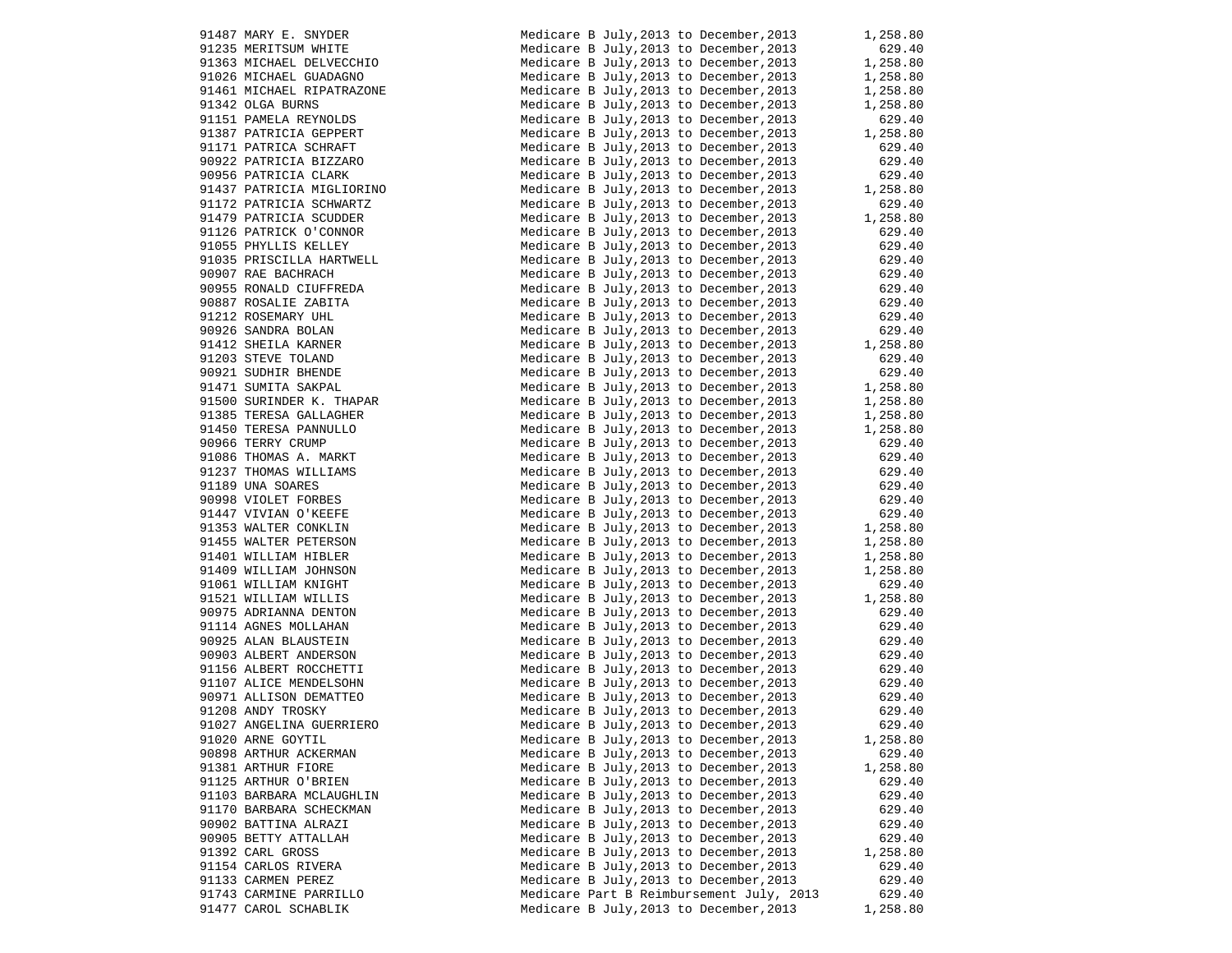|       | 91155 CAROLANN ROBERTO                             |
|-------|----------------------------------------------------|
|       | 91050 CAROLYN JOY                                  |
|       | 90934 CHARLES BRIGHT                               |
|       |                                                    |
|       | 91485 CHARLOTTE SIMANDY<br>91196 CHARLOTTE STEUBE  |
|       | 90912 CHERYL BARTOW                                |
|       | 91505 CORRESTINE TROWERS                           |
|       |                                                    |
|       | 91355 CYNTHIA CRAMOND<br>91511 EDITH VANDER PLOEG  |
|       | 91504 EILEEN TRONCONE                              |
|       | 91000 ELAINE FRANCHI                               |
|       |                                                    |
|       | 91361 ELBERITA DELABASTIDE<br>91425 ELISABETH LUTZ |
|       |                                                    |
|       | 91043 ELIZABETH JAEGER<br>91077 ELIZABETH LEHMAN   |
|       |                                                    |
|       | 91365 ELLEN DIDIMAMOFF<br>91421 ELLEN LEWIS        |
|       |                                                    |
|       | 91465 ELLEN ROSSI<br>91517 DAISY WATSON            |
|       |                                                    |
|       | 91082 DEE LOBO<br>91057 ELOUISE KING               |
|       |                                                    |
|       | 91336 ELSIE BOWEN<br>91227 EMELDA WALCOTT          |
|       |                                                    |
|       | 91407 EUGENE JACKSON<br>91031 DONNA HARDEN         |
|       |                                                    |
|       | 90970 EVA DAVIS                                    |
|       | 91417 DONNA KOWALSKI                               |
|       | 91441 EVELYN NELSON<br>91529 DONNIS ZIESSE         |
|       |                                                    |
|       | 91367 DORIS DOLAN                                  |
|       | 90936 DOROTHY BROOME<br>90960 DOROTHY COLQUHOUN    |
|       | 91459 DOROTHY RETTBERG                             |
|       |                                                    |
|       | 91371 FRANCES DUFF<br>91436 FRANCES MOGIELNICKI    |
|       | 91183 FRANCES SLAYTON                              |
|       | 91146 FRANK REILLY                                 |
|       | 90958 GARY COLBURN                                 |
|       | 91110 GENEVA MIMS                                  |
|       | 90973 GENEVIEVE DEFIORE                            |
|       | 91503 GEORGE TRIMMER                               |
|       | 91046 GLENDA JENKINS                               |
|       | 91443 GERALD NEWELL                                |
|       | 90914 GLENN BEEKMAN                                |
|       | 90932 GORDON BREEDING JR                           |
|       | 91523 GRACE WINTERS                                |
|       | 91364 GUY DEODATO                                  |
|       | 91033 GWENDOLINE HARRIS                            |
|       | 91016 HANNAH GILBERT                               |
|       | 91234 HAROLD WHITE                                 |
|       | 91458 HATEF QUAZI                                  |
|       | 91211 HELEN TYCZKOWSKI                             |
|       | 91236 HELEN WILKENS                                |
|       | 91010 HENRY GARTNER                                |
|       | 91158 HERBERT ROSA                                 |
|       | 91059 HILDE KLINE                                  |
| 90924 |                                                    |
| 91024 | IRIS BLAKE<br>IRIS GREEN                           |
|       |                                                    |
|       | 91181 IRVING SKOLNICK                              |
|       | 91180 ISABELLE SIMON                               |
|       | 91525 JAMES WOODRUFF                               |
|       |                                                    |
|       | 91423 JEAN LONERGAN<br>91494 JEAN STEFANICK        |

|                                                                                                                                                                                                                                                                                                                                                                                               | Medicare B July, 2013 to December, 2013                                                                                                                  | 629.40             |
|-----------------------------------------------------------------------------------------------------------------------------------------------------------------------------------------------------------------------------------------------------------------------------------------------------------------------------------------------------------------------------------------------|----------------------------------------------------------------------------------------------------------------------------------------------------------|--------------------|
|                                                                                                                                                                                                                                                                                                                                                                                               | Medicare B July, 2013 to December, 2013                                                                                                                  | 629.40             |
|                                                                                                                                                                                                                                                                                                                                                                                               |                                                                                                                                                          |                    |
|                                                                                                                                                                                                                                                                                                                                                                                               | Medicare B July, 2013 to December, 2013                                                                                                                  | 629.40<br>1,258.80 |
|                                                                                                                                                                                                                                                                                                                                                                                               | Medicare B July, 2013 to December, 2013                                                                                                                  |                    |
| 91155 CAROLANN ROBERTO<br>91050 CAROLYN JOY<br>90934 CHARLES BRIGHT<br>91485 CHARLOTTE SIMANDY<br>91196 CHARLOTTE STEUBE<br>90912 CHERYL BARTOW<br>91555 CORRESTINE TROWERS<br>91355 CORRESTINE TROWERS<br>91355 CYNTHIA CRAMOND<br>9135 CYNTHIA CRAMOND                                                                                                                                      | Medicare B July, 2013 to December, 2013<br>Medicare B July, 2013 to December, 2013                                                                       | 629.40<br>629.40   |
|                                                                                                                                                                                                                                                                                                                                                                                               |                                                                                                                                                          |                    |
|                                                                                                                                                                                                                                                                                                                                                                                               | Medicare B July, 2013 to December, 2013 029.40<br>Medicare B July, 2013 to December, 2013 1, 258.80<br>Medicare B July, 2013 to December, 2013 1, 258.80 |                    |
|                                                                                                                                                                                                                                                                                                                                                                                               |                                                                                                                                                          |                    |
|                                                                                                                                                                                                                                                                                                                                                                                               |                                                                                                                                                          |                    |
|                                                                                                                                                                                                                                                                                                                                                                                               |                                                                                                                                                          |                    |
|                                                                                                                                                                                                                                                                                                                                                                                               | Medicare B July, 2013 to December, 2013 1, 258.80<br>Medicare B July, 2013 to December, 2013 1, 258.80                                                   |                    |
| 91511 EDITH VANDER PLOEG<br>91511 EDITH VANDER PLOEG<br>91504 EILEEN TRONCONE<br>91000 ELAINE FRANCHI<br>91361 ELBERITA DELABASTIDE                                                                                                                                                                                                                                                           |                                                                                                                                                          |                    |
|                                                                                                                                                                                                                                                                                                                                                                                               | Medicare B July, 2013 to December, 2013 629.40<br>Medicare B July, 2013 to December, 2013 1, 258.80                                                      |                    |
|                                                                                                                                                                                                                                                                                                                                                                                               |                                                                                                                                                          |                    |
|                                                                                                                                                                                                                                                                                                                                                                                               |                                                                                                                                                          |                    |
| TEST EDITH VANLE.<br>1511 EDITH VANLE.<br>91000 ELAINE FRANCHI<br>91361 ELBERITA DELABASTIDE<br>11361 ELBERITA DELABASTIDE<br>91043 ELIZABETH JAEGER<br>91077 ELIZABETH LEHMAN<br>91365 ELLEN DIDIMAMOFF<br>91421 ELLEN LEWIS<br>91465 ELLEN ROSSI<br>91517 DAISY WATSON<br>91087 ELOUISE KING<br>91336 ELSIE BOWEN<br>91336 ELSIE BOWEN<br>91336 ELSIE BOWEN<br>91327 EMELDA WALCOTT<br>9140 | Medicare B July, 2013 to December, 2013 1, 258.80<br>Medicare B July, 2013 to December, 2013 629.40                                                      |                    |
|                                                                                                                                                                                                                                                                                                                                                                                               | Medicare B July, 2013 to December, 2013 629.40<br>Medicare B July, 2013 to December, 2013 1, 258.80                                                      |                    |
|                                                                                                                                                                                                                                                                                                                                                                                               |                                                                                                                                                          |                    |
|                                                                                                                                                                                                                                                                                                                                                                                               |                                                                                                                                                          |                    |
|                                                                                                                                                                                                                                                                                                                                                                                               | Medicare B July, 2013 to December, 2013 1, 258.80<br>Medicare B July, 2013 to December, 2013 1, 258.80                                                   |                    |
|                                                                                                                                                                                                                                                                                                                                                                                               |                                                                                                                                                          |                    |
|                                                                                                                                                                                                                                                                                                                                                                                               | Medicare B July, 2013 to December, 2013 $1,258.80$<br>Medicare B July, 2013 to Base 1, 2013                                                              |                    |
|                                                                                                                                                                                                                                                                                                                                                                                               | Medicare B July, 2013 to December, 2013                                                                                                                  | 629.40             |
|                                                                                                                                                                                                                                                                                                                                                                                               |                                                                                                                                                          |                    |
|                                                                                                                                                                                                                                                                                                                                                                                               | Medicare B July, 2013 to December, 2013 755.40<br>Medicare B July, 2013 to December, 2013 1, 258.80                                                      |                    |
|                                                                                                                                                                                                                                                                                                                                                                                               |                                                                                                                                                          |                    |
|                                                                                                                                                                                                                                                                                                                                                                                               | Medicare B July, 2013 to December, 2013                                                                                                                  | 629.40             |
|                                                                                                                                                                                                                                                                                                                                                                                               | Medicare B July, 2013 to December, 2013 629.40<br>Medicare B July, 2013 to December, 2013 1, 258.80                                                      |                    |
|                                                                                                                                                                                                                                                                                                                                                                                               |                                                                                                                                                          |                    |
|                                                                                                                                                                                                                                                                                                                                                                                               | Medicare B July, 2013 to December, 2013                                                                                                                  | 629.40             |
|                                                                                                                                                                                                                                                                                                                                                                                               | Medicare B July, 2013 to December, 2013<br>Medicare B July, 2013 to December, 2013<br>1, 258.80<br>1, 258.80<br>1, 258.80<br>1, 258.80                   |                    |
|                                                                                                                                                                                                                                                                                                                                                                                               |                                                                                                                                                          |                    |
|                                                                                                                                                                                                                                                                                                                                                                                               |                                                                                                                                                          |                    |
|                                                                                                                                                                                                                                                                                                                                                                                               |                                                                                                                                                          |                    |
|                                                                                                                                                                                                                                                                                                                                                                                               | Medicare B July, 2013 to December, 2013                                                                                                                  | 1,258.80           |
|                                                                                                                                                                                                                                                                                                                                                                                               | Medicare B July, 2013 to December, 2013                                                                                                                  | 1,258.80           |
|                                                                                                                                                                                                                                                                                                                                                                                               | Medicare B July, 2013 to December, 2013                                                                                                                  | 629.40             |
|                                                                                                                                                                                                                                                                                                                                                                                               | Medicare B July, 2013 to December, 2013                                                                                                                  | 629.40             |
| 91950 DOROTHY RETTBERG<br>91459 DOROTHY RETTBERG<br>91371 ERAMCES DUFF                                                                                                                                                                                                                                                                                                                        |                                                                                                                                                          |                    |
|                                                                                                                                                                                                                                                                                                                                                                                               | Medicare B July, 2013 to December, 2013 1, 258.80                                                                                                        |                    |
| 91371 FRANCES DUFF                                                                                                                                                                                                                                                                                                                                                                            | Medicare B July, 2013 to December, 2013                                                                                                                  | 1,258.80           |
| 91436 FRANCES MOGIELNICKI                                                                                                                                                                                                                                                                                                                                                                     | Medicare B July, 2013 to December, 2013                                                                                                                  | 1,258.80           |
|                                                                                                                                                                                                                                                                                                                                                                                               | Medicare B July, 2013 to December, 2013                                                                                                                  | 629.40             |
|                                                                                                                                                                                                                                                                                                                                                                                               |                                                                                                                                                          |                    |
|                                                                                                                                                                                                                                                                                                                                                                                               | Medicare B July, 2013 to December, 2013                                                                                                                  | 629.40             |
|                                                                                                                                                                                                                                                                                                                                                                                               | Medicare B July, 2013 to December, 2013                                                                                                                  | 629.40             |
| 91436 FRANCES MOGIELNICKI<br>91183 FRANCES SLAYTON<br>90958 GARY COLBURN<br>90958 GARY COLBURN<br>91110 GENEVA MIMS<br>90973 GENEVIEVE DEFIORE<br>91503 GEORGE TRIMMER<br>91046 GLENDA JENKINS<br>91443 GERALD NEWELL<br>90914 GLENN BEEKMAN<br>90932 GORDON                                                                                                                                  | Medicare B July, 2013 to December, 2013                                                                                                                  | 629.40             |
|                                                                                                                                                                                                                                                                                                                                                                                               | Medicare B July, 2013 to December, 2013                                                                                                                  | 629.40             |
|                                                                                                                                                                                                                                                                                                                                                                                               |                                                                                                                                                          | 629.40<br>1,258.80 |
|                                                                                                                                                                                                                                                                                                                                                                                               | Medicare B July, 2013 to December, 2013                                                                                                                  |                    |
|                                                                                                                                                                                                                                                                                                                                                                                               | Medicare B July, 2013 to December, 2013                                                                                                                  | 629.40             |
|                                                                                                                                                                                                                                                                                                                                                                                               | Medicare B July, 2013 to December, 2013                                                                                                                  | 1,258.80           |
|                                                                                                                                                                                                                                                                                                                                                                                               |                                                                                                                                                          | 629.40             |
|                                                                                                                                                                                                                                                                                                                                                                                               | Medicare B July, 2013 to December, 2013<br>Medicare B July, 2013 to December, 2013                                                                       | 629.40             |
|                                                                                                                                                                                                                                                                                                                                                                                               |                                                                                                                                                          |                    |
| 91523 GRACE WINTERS                                                                                                                                                                                                                                                                                                                                                                           | Medicare B July, 2013 to December, 2013 1, 258.80<br>Medicare B July, 2013 to December, 2013 1, 258.80                                                   |                    |
| 91364 GUY DEODATO                                                                                                                                                                                                                                                                                                                                                                             |                                                                                                                                                          |                    |
| 91033 GWENDOLINE HARRIS<br>91016 HANNAH GILBERT<br>91034 WARRES STER                                                                                                                                                                                                                                                                                                                          |                                                                                                                                                          |                    |
|                                                                                                                                                                                                                                                                                                                                                                                               | Medicare B July, 2013 to December, 2013 629.40<br>Medicare B July, 2013 to December, 2013 629.40                                                         |                    |
|                                                                                                                                                                                                                                                                                                                                                                                               |                                                                                                                                                          |                    |
| 91234 HAROLD WHITE                                                                                                                                                                                                                                                                                                                                                                            | Medicare B July, 2013 to December, 2013                                                                                                                  | 629.40             |
| 91458 HATEF QUAZI                                                                                                                                                                                                                                                                                                                                                                             | Medicare B July, 2013 to December, 2013                                                                                                                  | 1,258.80           |
| 91211 HELEN TYCZKOWSKI                                                                                                                                                                                                                                                                                                                                                                        | Medicare B July, 2013 to December, 2013                                                                                                                  | 629.40             |
| 91236 HELEN WILKENS                                                                                                                                                                                                                                                                                                                                                                           | Medicare B July, 2013 to December, 2013                                                                                                                  | 629.40             |
|                                                                                                                                                                                                                                                                                                                                                                                               |                                                                                                                                                          |                    |
| 91010 HENRY GARTNER                                                                                                                                                                                                                                                                                                                                                                           | Medicare B July, 2013 to December, 2013                                                                                                                  | 629.40             |
| 91158 HERBERT ROSA                                                                                                                                                                                                                                                                                                                                                                            | Medicare B July, 2013 to December, 2013                                                                                                                  | 629.40             |
| 91059 HILDE KLINE                                                                                                                                                                                                                                                                                                                                                                             | Medicare B July, 2013 to December, 2013                                                                                                                  | 629.40             |
| 90924 IRIS BLAKE                                                                                                                                                                                                                                                                                                                                                                              | Medicare B July, 2013 to December, 2013                                                                                                                  | 629.40             |
|                                                                                                                                                                                                                                                                                                                                                                                               |                                                                                                                                                          |                    |
| 91024 IRIS GREEN                                                                                                                                                                                                                                                                                                                                                                              | Medicare B July, 2013 to December, 2013                                                                                                                  | 629.40             |
| 91181 IRVING SKOLNICK                                                                                                                                                                                                                                                                                                                                                                         | Medicare B July, 2013 to December, 2013                                                                                                                  | 629.40             |
| 91180 ISABELLE SIMON                                                                                                                                                                                                                                                                                                                                                                          | Medicare B July, 2013 to December, 2013                                                                                                                  | 629.40             |
| 91525 JAMES WOODRUFF                                                                                                                                                                                                                                                                                                                                                                          | Medicare B July, 2013 to December, 2013                                                                                                                  | 1,258.80           |
|                                                                                                                                                                                                                                                                                                                                                                                               |                                                                                                                                                          |                    |
| 91423 JEAN LONERGAN                                                                                                                                                                                                                                                                                                                                                                           | Medicare B July, 2013 to December, 2013                                                                                                                  | 1,258.80           |
| 91494 JEAN STEFANICK                                                                                                                                                                                                                                                                                                                                                                          | Medicare B July, 2013 to December, 2013                                                                                                                  | 1,258.80           |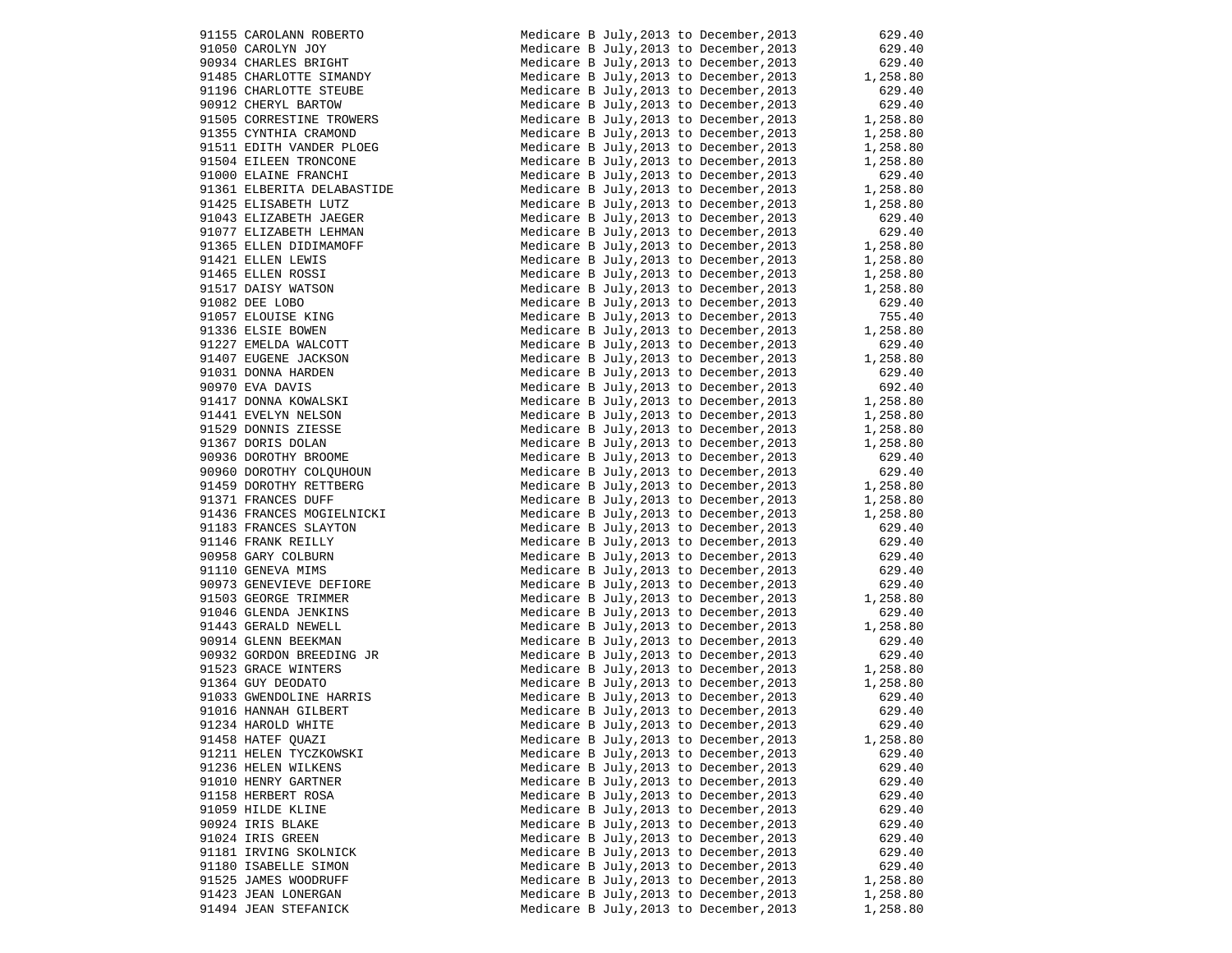| 91198 JEANETTE TAYLOR                                                                                                                                                                                                                                          | Medicare B July, 2013 to December, 2013                                                                                                                                                                                                 | 629.40           |
|----------------------------------------------------------------------------------------------------------------------------------------------------------------------------------------------------------------------------------------------------------------|-----------------------------------------------------------------------------------------------------------------------------------------------------------------------------------------------------------------------------------------|------------------|
| 90916 JEANNE MARIE BELLUCCI                                                                                                                                                                                                                                    | Medicare B July, 2013 to December, 2013                                                                                                                                                                                                 | 629.40           |
| 91233 JESSIE WEST                                                                                                                                                                                                                                              |                                                                                                                                                                                                                                         |                  |
|                                                                                                                                                                                                                                                                |                                                                                                                                                                                                                                         |                  |
|                                                                                                                                                                                                                                                                | Medicare B July, 2013 to December, 2013<br>Medicare B July, 2013 to December, 2013<br>Medicare B July, 2013 to December, 2013<br>Medicare B July, 2013 to December, 2013<br>629.40<br>Medicare B July, 2013 to December, 2013<br>629.40 |                  |
|                                                                                                                                                                                                                                                                | Medicare B July, 2013 to December, 2013 629.40<br>Medicare B July, 2013 to December, 2013 629.40<br>Medicare B July, 2013 to December, 2013 629.40<br>629.40                                                                            |                  |
|                                                                                                                                                                                                                                                                |                                                                                                                                                                                                                                         |                  |
|                                                                                                                                                                                                                                                                | Medicare B July, 2013 to December, 2013 629.40<br>Medicare B July, 2013 to December, 2013 629.40<br>Medicare B July, 2013 to December, 2013 1, 258.80<br>Medicare B July, 2013 to December, 2013 629.40                                 |                  |
|                                                                                                                                                                                                                                                                |                                                                                                                                                                                                                                         |                  |
|                                                                                                                                                                                                                                                                |                                                                                                                                                                                                                                         |                  |
|                                                                                                                                                                                                                                                                |                                                                                                                                                                                                                                         |                  |
|                                                                                                                                                                                                                                                                | Medicare B July, 2013 to December, 2013                                                                                                                                                                                                 | 629.40           |
|                                                                                                                                                                                                                                                                | Medicare B July, 2013 to December, 2013 629.40<br>Medicare B July, 2013 to December, 2013 1, 258.80                                                                                                                                     |                  |
|                                                                                                                                                                                                                                                                |                                                                                                                                                                                                                                         |                  |
|                                                                                                                                                                                                                                                                | Medicare B July, 2013 to December, 2013 1, 258.80<br>Medicare B July, 2013 to December, 2013 1, 258.80                                                                                                                                  |                  |
|                                                                                                                                                                                                                                                                |                                                                                                                                                                                                                                         |                  |
|                                                                                                                                                                                                                                                                |                                                                                                                                                                                                                                         |                  |
|                                                                                                                                                                                                                                                                |                                                                                                                                                                                                                                         |                  |
| 91233 JESSIE WEST<br>91348 JOAN CHRISTIANSEN<br>91313 JOAN PEANO<br>90900 JOHN ALI<br>91213 JOHN R. MCGILL<br>91229 JOHN R. MCGILL<br>91229 JOHN RALSH<br>91229 JOHN WALSH<br>91498 JOSEPH STUPPIELLO<br>90889 JOYCELENE ADAMS<br>91013 JOYCE GENDRAU<br>91352 | Medicare B July, 2013 to December, 2013 629.40<br>Medicare B July, 2013 to December, 2013 629.40<br>Medicare B July, 2013 to December, 2013 1, 258.80<br>Medicare B July, 2013 to December, 2013 629.40                                 |                  |
| 91495 FREDERICK STEPHENS, JR.                                                                                                                                                                                                                                  |                                                                                                                                                                                                                                         |                  |
| 91411 HENRY KAFEL                                                                                                                                                                                                                                              | Medicare B July, 2013 to December, 2013 1, 258.80<br>Medicare B July, 2013 to December, 2013 629.40                                                                                                                                     |                  |
|                                                                                                                                                                                                                                                                |                                                                                                                                                                                                                                         |                  |
|                                                                                                                                                                                                                                                                |                                                                                                                                                                                                                                         |                  |
|                                                                                                                                                                                                                                                                | mealcare B July, 2013 to December, 2013 629.40<br>Medicare B July, 2013 to December, 2013 1, 258.80<br>Medicare B July 2012 to December, 2013 1, 258.80                                                                                 |                  |
|                                                                                                                                                                                                                                                                | Medicare B July, 2013 to December, 2013 629.40<br>Medicare B July, 2013 to December, 2013 1, 258.80<br>Medicare B July, 2013 to December, 2013 1, 258.80<br>Medicare B July, 2013 to December, 2013 1, 258.80<br>Medicare B July, 2013  |                  |
|                                                                                                                                                                                                                                                                |                                                                                                                                                                                                                                         |                  |
|                                                                                                                                                                                                                                                                |                                                                                                                                                                                                                                         |                  |
|                                                                                                                                                                                                                                                                |                                                                                                                                                                                                                                         |                  |
| 91991 KATHLEEN FIUMARA<br>91991 KATHLEEN HALL<br>90997 KATHLEEN HALL<br>90987 KATHLIN FACEY<br>91507 LAURA TSENG<br>9150 LAWRENCE BROWN<br>91338 LAWRENCE BROWN<br>91510 LAWRENCE VAN RIPER JR.<br>91009 LEONA GAMINO<br>91009 LEONA GAMINO                    | Medicare B July, 2013 to December, 2013 1, 258.80<br>Medicare B July, 2013 to December, 2013 629.40                                                                                                                                     |                  |
|                                                                                                                                                                                                                                                                | Medicare B July, 2013 to December, 2013 629.40<br>Medicare B July, 2013 to December, 2013 629.40<br>Medicare B July, 2013 to December, 2013 1, 258.80                                                                                   |                  |
| 90920 OMAR BETANCOURT<br>91419 LEONARD LAUTER<br>91210 LEOPOLD TURNER<br>91007 PATRICIA GALLAGHER                                                                                                                                                              |                                                                                                                                                                                                                                         |                  |
|                                                                                                                                                                                                                                                                |                                                                                                                                                                                                                                         | 629.40           |
|                                                                                                                                                                                                                                                                | Medicare B July, 2013 to December, 2013<br>Medicare B July, 2013 to December, 2013                                                                                                                                                      | 629.40           |
| 91007 PATRICIA GALLAGHER<br>91420 PATRICIA LEPOFSKY<br>91092 PATRICIA MATHER<br>91483 PATRICIA SHERRER<br>91075 LUCILLE LAWRENCE<br>90952 LUCY CHARLES<br>90952 LUCY CHARLES<br>90899 MARIE ALBERT<br>90899 MARIE ALBERT<br>90864 MARILYN CRANDON<br>90882 M   | Medicare B July, 2013 to December, 2013 1, 258.80                                                                                                                                                                                       |                  |
|                                                                                                                                                                                                                                                                | Medicare B July, 2013 to December, 2013                                                                                                                                                                                                 | 629.40           |
|                                                                                                                                                                                                                                                                |                                                                                                                                                                                                                                         |                  |
|                                                                                                                                                                                                                                                                | Medicare B July, 2013 to December, 2013 1, 258.80<br>Medicare B July, 2013 to December, 2013 1, 258.80                                                                                                                                  |                  |
|                                                                                                                                                                                                                                                                |                                                                                                                                                                                                                                         |                  |
|                                                                                                                                                                                                                                                                | Medicare B July, 2013 to December, 2013<br>Medicare B July, 2013 to December, 2013                                                                                                                                                      | 629.40<br>629.40 |
|                                                                                                                                                                                                                                                                | Medicare B July, 2013 to December, 2013 629.40<br>Medicare B July, 2013 to December, 2013 629.40                                                                                                                                        |                  |
|                                                                                                                                                                                                                                                                |                                                                                                                                                                                                                                         |                  |
|                                                                                                                                                                                                                                                                | Medicare B July, 2013 to December, 2013                                                                                                                                                                                                 |                  |
|                                                                                                                                                                                                                                                                |                                                                                                                                                                                                                                         | 629.40<br>629.40 |
|                                                                                                                                                                                                                                                                | Medicare B July, 2013 to December, 2013<br>Medicare B July, 2013 to December, 2013 629.40<br>Medicare B July, 2013 to December, 2013 1, 258.80                                                                                          |                  |
|                                                                                                                                                                                                                                                                |                                                                                                                                                                                                                                         |                  |
|                                                                                                                                                                                                                                                                | Medicare B July, 2013 to December, 2013                                                                                                                                                                                                 | 629.40           |
|                                                                                                                                                                                                                                                                | Medicare B July, 2013 to December, 2013 $1,258.80$                                                                                                                                                                                      |                  |
|                                                                                                                                                                                                                                                                | Medicare B July, 2013 to December, 2013                                                                                                                                                                                                 | 629.40           |
|                                                                                                                                                                                                                                                                | Medicare B July, 2013 to December, 2013 1, 258.80<br>Medicare B July, 2013 to December, 2013 1, 258.80<br>Medicare B July, 2013 to December, 2013 1, 258.80                                                                             |                  |
| 91346 RHODA CHASE                                                                                                                                                                                                                                              |                                                                                                                                                                                                                                         |                  |
| 91453 RICHARD PERINO                                                                                                                                                                                                                                           | Medicare B July, 2013 to December, 2013                                                                                                                                                                                                 | 1,258.80         |
| 91460 RICHARD RILEY                                                                                                                                                                                                                                            | Medicare B July, 2013 to December, 2013                                                                                                                                                                                                 | 1,258.80         |
| 90981 ROBERT DURR                                                                                                                                                                                                                                              | Medicare B July, 2013 to December, 2013                                                                                                                                                                                                 | 629.40           |
| 91144 ROBERT REDER                                                                                                                                                                                                                                             | Medicare B July, 2013 to December, 2013                                                                                                                                                                                                 | 629.40           |
| 91223 ROBERT VOELKER                                                                                                                                                                                                                                           | Medicare B July, 2013 to December, 2013                                                                                                                                                                                                 | 1,258.80         |
| 91068 ROBIN LAMOREAUX                                                                                                                                                                                                                                          | Medicare B July, 2013 to December, 2013                                                                                                                                                                                                 | 629.40           |
| 91167 ROGER SAVAGE                                                                                                                                                                                                                                             | Medicare B July, 2013 to December, 2013                                                                                                                                                                                                 | 629.40           |
| 90990 ROSE FERRARA                                                                                                                                                                                                                                             | Medicare B July, 2013 to December, 2013                                                                                                                                                                                                 | 629.40           |
| 91081 ROSE LIVA                                                                                                                                                                                                                                                | Medicare B July, 2013 to December, 2013                                                                                                                                                                                                 | 629.40           |
| 91466 RUBINO IGNAZIO                                                                                                                                                                                                                                           | Medicare B July, 2013 to December, 2013                                                                                                                                                                                                 | 1,258.80         |
| 91330 RUBY ALEONG                                                                                                                                                                                                                                              | Medicare B July, 2013 to December, 2013                                                                                                                                                                                                 | 1,258.80         |
| 91032 ESTATE MARY HARDMAN                                                                                                                                                                                                                                      | Medicare B July, 2013 to December, 2013                                                                                                                                                                                                 | 314.70           |
| 91003 RUBY FULLER                                                                                                                                                                                                                                              | Medicare B July, 2013 to December, 2013                                                                                                                                                                                                 | 629.40           |
| 90935 RUDOLPH BRIGHT                                                                                                                                                                                                                                           | Medicare B July, 2013 to December, 2013                                                                                                                                                                                                 | 629.40           |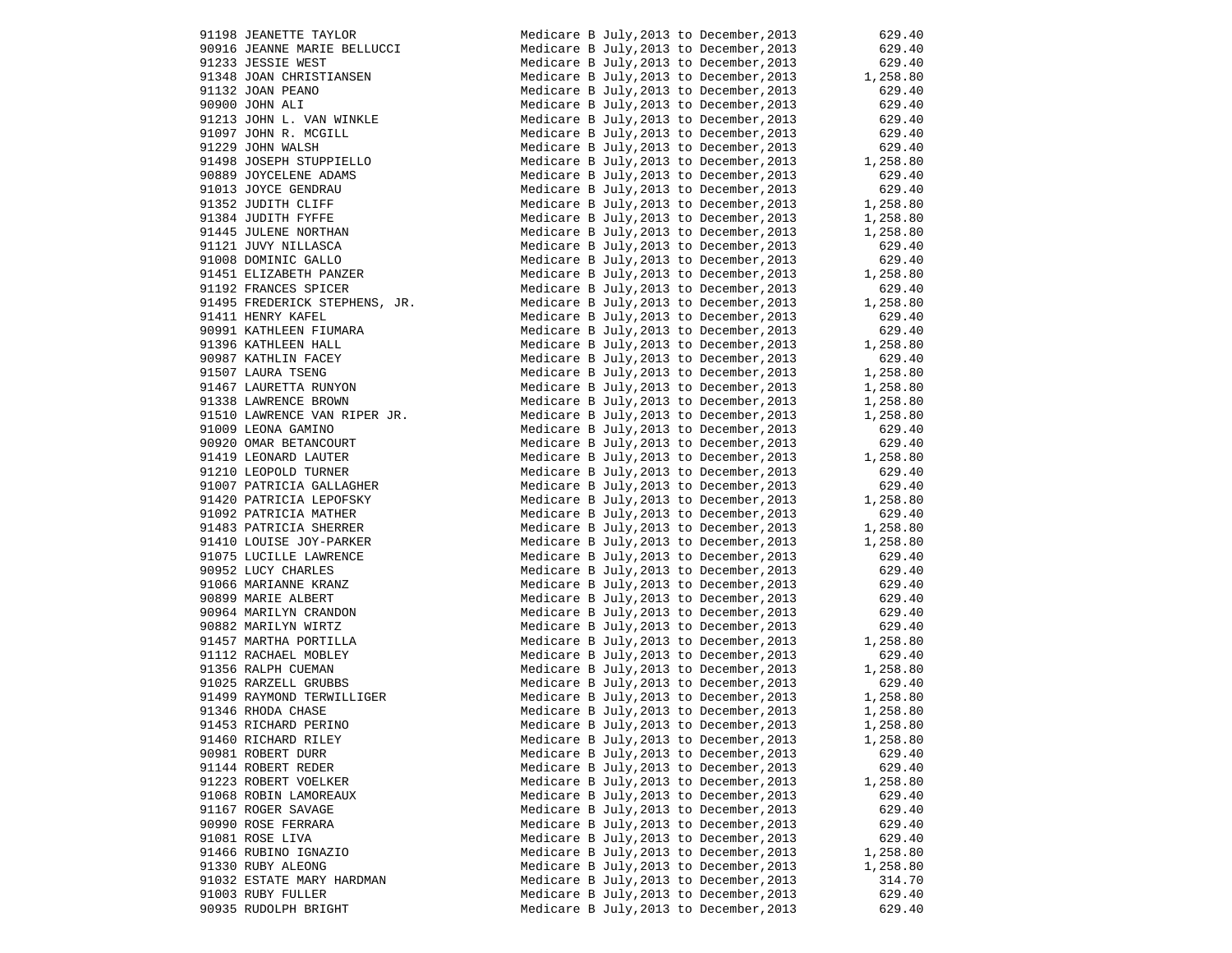| 01-201-25-252100-059           | אמטשע כדכנכ<br>OTHER GENERAL EXPENSES | $A \cup H + 0 + 2 - 1$<br>TOTAL FOR ACCOUNT | 23.II    | 821.98   |
|--------------------------------|---------------------------------------|---------------------------------------------|----------|----------|
|                                | 92767 COUNTY OF MORRIS                | 2ND HALF JANUARY 2014 METERED MAIL          | 0.92     |          |
| 01-201-25-252100-068           | POSTAGE & METERED MAIL                | TOTAL FOR ACCOUNT                           |          | 0.92     |
|                                | 91531 LARRY PETERS                    | OEM recognition award - JD                  | 61.00    |          |
| 01-201-25-252100-258           | <b>EQUIPMENT</b>                      | TOTAL FOR ACCOUNT                           |          | 61.00    |
|                                | 92355 AT&T MOBILITY                   | AC#996867302                                | 47.16    |          |
| 01-203-25-252100-031           | (2013) CELLULAR PHONES/PAGERS         | TOTAL FOR ACCOUNT                           |          | 47.16    |
|                                | 92354 DEER PARK                       | Water Service                               | 9.96     |          |
| $01 - 203 - 25 - 252100 - 058$ | (2013) OFFICE SUPPLIES & STATIONERY   | TOTAL FOR ACCOUNT                           |          | 9.96     |
|                                | 91422 PERFORMANCE TRAILERS INC.       | CART Trailer Service per attached invoic    | 57.00    |          |
|                                | 87188 FIRST PRIORITY VEHICLE INC.     | Zion Qr-M, M Cylinder One Piece Bracket     | 300.00   |          |
|                                | 89490 TACTICAL MEDICAL SOLUTIONS INC. | Medical supplies for EMS Support Program    | 1,697.38 |          |
| 01-203-25-252100-059           | (2013) OTHER GENERAL EXPENSES         | TOTAL FOR ACCOUNT                           |          | 2,054.38 |

| <b>Office of Emergency Management</b> |  |  |  |  |
|---------------------------------------|--|--|--|--|
|---------------------------------------|--|--|--|--|

| <b>Office of Emergency Management</b>                           |                                          |        |        |
|-----------------------------------------------------------------|------------------------------------------|--------|--------|
| 92338 VERIZON WIRELESS                                          | Wireless Service - MCP                   | 80.04  |        |
| 01-201-25-252100-031<br><i>CELLULAR PHONES/PAGERS</i>           | TOTAL FOR ACCOUNT                        |        | 80.04  |
| 89171 CABLEVISION                                               | Account #07876-529178-02-1               | 798.27 |        |
| 91949 FEDEX                                                     | AC#1642-1593-8, 1/13/14                  | 23.71  |        |
| 01-201-25-252100-059<br>OTHER GENERAL EXPENSES                  | TOTAL FOR ACCOUNT                        |        | 821.98 |
| 92767 COUNTY OF MORRIS                                          | 2ND HALF JANUARY 2014 METERED MAIL       | 0.92   |        |
| 01-201-25-252100-068<br>POSTAGE & METERED MAIL                  | TOTAL FOR ACCOUNT                        |        | 0.92   |
| 91531 LARRY PETERS                                              | OEM recognition award - JD               | 61.00  |        |
| 01-201-25-252100-258<br><i>EQUIPMENT</i>                        | TOTAL FOR ACCOUNT                        |        | 61.00  |
| 92355 AT&T MOBILITY                                             | AC#996867302                             | 47.16  |        |
| (2013) CELLULAR PHONES/PAGERS<br>$01 - 203 - 25 - 252100 - 031$ | TOTAL FOR ACCOUNT                        |        | 47.16  |
| 92354 DEER PARK                                                 | Water Service                            | 9.96   |        |
| 01-203-25-252100-058<br>(2013) OFFICE SUPPLIES & STATIONERY     | TOTAL FOR ACCOUNT                        |        | 9.96   |
| 91422 PERFORMANCE TRAILERS INC.                                 | CART Trailer Service per attached invoic | 57.00  |        |
| $07100$ ptdct notaptty wputair that                             | Zion Or M M Grlinder One Biege Brasket   | 200 OO |        |

 ============ ============ **TOTAL for Employee Group Insurance 356,870.70**

|                      | 91478 RUTH SCHULTZ                       |                                         | Medicare B July, 2013 to December, 2013 1, 258.80 |            |
|----------------------|------------------------------------------|-----------------------------------------|---------------------------------------------------|------------|
|                      | 91463 MARY ROLIO                         |                                         | Medicare B July, 2013 to December, 2013           | 1,258.80   |
|                      | 91512 MARY VEDDER                        |                                         | Medicare B July, 2013 to December, 2013           | 1,258.80   |
|                      | 91339 MAVIS BROWN                        |                                         | Medicare B July, 2013 to December, 2013           | 1,258.80   |
|                      | 91390 MAVIS GRAY                         |                                         | Medicare B July, 2013 to December, 2013 1, 258.80 |            |
|                      | 91354 MICHAEL CORCORAN                   |                                         | Medicare B July, 2013 to December, 2013           | 1,258.80   |
|                      | 91186 MILTON SMITH                       | Medicare B July, 2013 to December, 2013 |                                                   | 629.40     |
|                      | 91522 MILTON WILSON                      |                                         | Medicare B July, 2013 to December, 2013           | 1,258.80   |
|                      | 91207 MURIEL TREVENA                     |                                         | Medicare B July, 2013 to December, 2013           | 629.40     |
|                      | 91215 SALLY VANORSKI                     |                                         | Medicare B July, 2013 to December, 2013           | 629.40     |
|                      | 91128 SALOME OGILVIE                     |                                         | Medicare B July, 2013 to December, 2013           | 629.40     |
|                      | 91018 SERAFIN GONZALEZ                   |                                         | Medicare B July, 2013 to December, 2013           | 629.40     |
|                      | 90951 NANCY CHARETTE                     |                                         | Medicare B July, 2013 to December, 2013           | 629.40     |
|                      | 90959 NANCY COLLARILE                    |                                         | Medicare B July, 2013 to December, 2013           | 629.40     |
|                      | 91106 NANCY MEEKER                       | Medicare B July, 2013 to December, 2013 |                                                   | 629.40     |
|                      | 91435 NORMA MINGO                        |                                         | Medicare B July, 2013 to December, 2013           | 1,258.80   |
|                      | 91047 SONIA JOHNSTON                     |                                         | Medicare B July, 2013 to December, 2013           | 629.40     |
|                      | 91093 MARGARET MCCANN                    |                                         | Medicare B July, 2013 to December, 2013           | 629.40     |
|                      | 91508 STEPHEN TURKO                      |                                         | Medicare B July, 2013 to December, 2013           | 1,258.80   |
|                      | 91017 SUSIE GLEATON                      | Medicare B July, 2013 to December, 2013 |                                                   | 629.40     |
|                      | 91470 THOMAS SACCO                       |                                         | Medicare B July, 2013 to December, 2013 1, 258.80 |            |
|                      | 91415 VERNA KOLMAN                       | Medicare B July, 2013 to December, 2013 |                                                   | 1,258.80   |
|                      | 91217 VERONICA VASSEL                    | Medicare B July, 2013 to December, 2013 |                                                   | 629.40     |
|                      | 90942 VICTORIA BRYANT                    |                                         | Medicare B July, 2013 to December, 2013           | 629.40     |
|                      | 91377 WILLIAM EVERS                      |                                         | Medicare B July, 2013 to December, 2013 1, 258.80 |            |
|                      | 91432 WILLIAM MCNIECE                    |                                         | Medicare B July, 2013 to December, 2013           | 1,258.80   |
|                      | 91493 WILLIAM STATON                     |                                         | Medicare B July, 2013 to December, 2013           | 1,258.80   |
|                      | 91347 WILLIE CHAVIS                      |                                         | Medicare B July, 2013 to December, 2013           | 1,258.80   |
| 01-203-23-220100-090 | (2013) EMPLOYEE GROUP INSURANCE EXPENDIT | TOTAL FOR ACCOUNT                       |                                                   | 355,611.90 |
|                      |                                          |                                         |                                                   |            |

 91426 MARY LWOWSKI Medicare B July,2013 to December,2013 1,258.80 90965 RUTH CRANE Medicare B July,2013 to December,2013 629.40 91015 RUTH GIANNOTTA Medicare B July,2013 to December,2013 629.40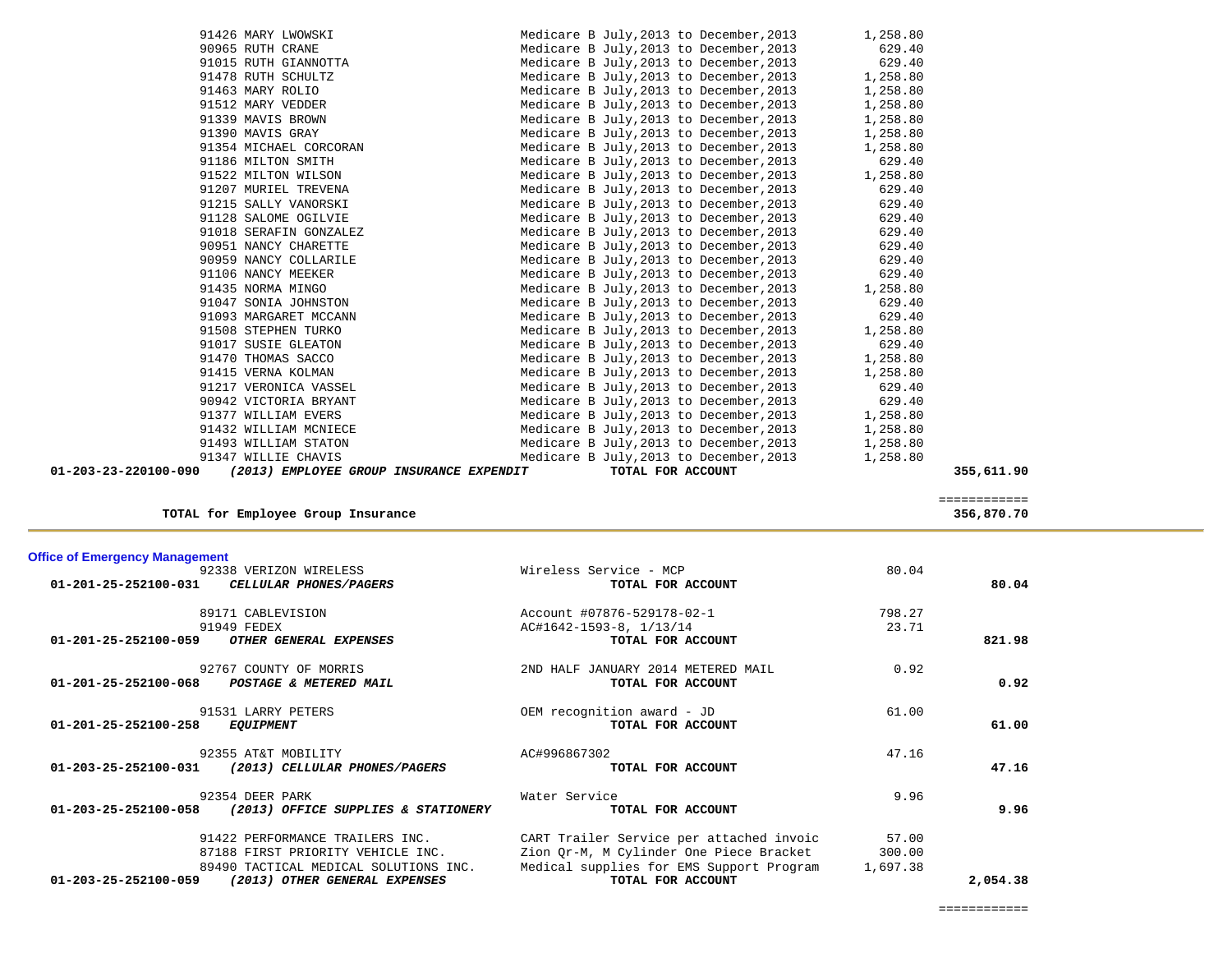| 01-201-25-252105-068                  | 92767 COUNTY OF MORRIS<br>POSTAGE & METERED MAIL                                                 | 2ND HALF JANUARY 2014 METERED MAIL<br>TOTAL FOR ACCOUNT                              | 25.09                 | 25.09        |
|---------------------------------------|--------------------------------------------------------------------------------------------------|--------------------------------------------------------------------------------------|-----------------------|--------------|
| 01-203-25-252105-058                  | 91663 STAPLES BUSINESS ADVANTAGE<br>(2013) OFFICE SUPPLIES & STATIONERY                          | Corkboard 4x4<br>TOTAL FOR ACCOUNT                                                   | 153.79                | 153.79       |
|                                       | 86393 KEYSTONE PUBLIC SAFETY INC.<br>88351 KEYSTONE PUBLIC SAFETY INC.                           | Proprietary software intergration CSI wi<br>14 ProQa Proprietary computer software 1 | 6,000.00<br>70,292.50 |              |
| 01-203-25-252105-078                  | 90047 KEYSTONE PUBLIC SAFETY INC.<br>(2013) SOFTWARE MAINTENANCE                                 | Confirmation of CAD/Mobile licensing per<br>TOTAL FOR ACCOUNT                        | 49,164.00             | 125,456.50   |
|                                       | 90371 RENEE M. BISSON                                                                            | Travel reimbursement TAC school                                                      | 264.75                |              |
|                                       | 90372 DENNIS L. SNYDER                                                                           | Travel reimbursement EMD training                                                    | 55.65                 |              |
|                                       | 90369 DONALD C. SMITH JR                                                                         | Travel reimbursement TAC school                                                      | 221.20                |              |
| 01-203-25-252105-082                  | 90373 CURTIS JAMES<br>(2013) TRAVEL EXPENSE                                                      | Travel reimbursement QA for NAED program<br>TOTAL FOR ACCOUNT                        | 456.20                | 997.80       |
|                                       |                                                                                                  |                                                                                      |                       |              |
|                                       | 90383 VOIANCE LANGUAGE SERVICES, LLC                                                             | Interpretor Fees 12/1-12/31/13                                                       | 346.59                |              |
|                                       | 91626 LANGUAGE LINE SERVICES                                                                     | Interpretor services for November                                                    | 307.70                |              |
|                                       | 91626 LANGUAGE LINE SERVICES                                                                     | Interpretor services for December                                                    | 408.00                |              |
| 01-203-25-252105-117                  | (2013) INTERPRETOR FEES                                                                          | TOTAL FOR ACCOUNT                                                                    |                       | 1,062.29     |
|                                       | 90384 BOROUGH OF BUTLER                                                                          | 3680-0 dtd 11/6 Denise Drive cell tower                                              | 589.83                |              |
|                                       | 90377 JERSEY CENTRAL POWER & LIGHT                                                               | 100 078 772 421, 12/17 Hickory Tavern Rd                                             | 375.67                |              |
|                                       | 90377 JERSEY CENTRAL POWER & LIGHT                                                               | 100 078 771 605, 12/18 George St Dover(1                                             | 502.91                |              |
|                                       | 90377 JERSEY CENTRAL POWER & LIGHT                                                               | 100 100 194 933, 12/19 High Ridge Rd Lon                                             | 359.22                |              |
|                                       | 90377 JERSEY CENTRAL POWER & LIGHT                                                               | 100 097 970 519, 12/20 W Hanover Ave Ran                                             | 716.64                |              |
|                                       | 90377 JERSEY CENTRAL POWER & LIGHT                                                               | 100 097 920 035, 12/20 W Springtown Rd L                                             | 282.90                |              |
|                                       | 90377 JERSEY CENTRAL POWER & LIGHT                                                               | 100 078 770 714, 12/27 Conklin Rd Flande                                             | 670.56                |              |
|                                       | 90377 JERSEY CENTRAL POWER & LIGHT                                                               | 100 082 995 745, Conklin Rd Flanders Ann                                             | 3.25                  |              |
|                                       | 90377 JERSEY CENTRAL POWER & LIGHT                                                               | 100 078 774 427, Ross Dr Boonton(11/23-1                                             | 778.65                |              |
|                                       | 90377 JERSEY CENTRAL POWER & LIGHT                                                               | 100 078 772 546, Weldon Rd Oak Ridge (11                                             | 288.94                |              |
| 01-203-25-252105-137                  | (2013) ELECTRICITY                                                                               | TOTAL FOR ACCOUNT                                                                    |                       | 4,568.57     |
|                                       | 91625 MUNICIPAL CAPITAL CORP                                                                     | Quarterly billing 2of12 Sept-Nov Ricoh c                                             | 658.75                |              |
| 01-203-25-252105-164                  | (2013) OFFICE MACHINES - RENTAL                                                                  | TOTAL FOR ACCOUNT                                                                    |                       | 658.75       |
|                                       | 91631 FFI PROFESSIONAL SAFETY SERVICES                                                           | Uniform Dwyer                                                                        | 375.19                |              |
|                                       | 91631 FFI PROFESSIONAL SAFETY SERVICES                                                           | Uniform Stackhouse                                                                   | 65.99                 |              |
|                                       | 91653 FFI PROFESSIONAL SAFETY SERVICES                                                           | Uniform - Faenza                                                                     | 263.94                |              |
|                                       | 91653 FFI PROFESSIONAL SAFETY SERVICES                                                           | Uniform - Hall                                                                       | 378.65                |              |
|                                       | 91653 FFI PROFESSIONAL SAFETY SERVICES                                                           | Uniform - DeCoons                                                                    | 402.65                |              |
|                                       | 91653 FFI PROFESSIONAL SAFETY SERVICES                                                           | Uniform - Faenza                                                                     | 48.74                 |              |
| 01-203-25-252105-202                  | (2013) UNIFORM AND ACCESSORIES                                                                   | TOTAL FOR ACCOUNT                                                                    |                       | 1,535.16     |
|                                       |                                                                                                  |                                                                                      |                       |              |
| 01-203-25-252105-258                  | 89608 HEWLETT-PACKARD COMPANY<br>(2013) EQUIPMENT                                                | HP LaserJet Pro P1606dn<br>TOTAL FOR ACCOUNT                                         | 149.00                | 149.00       |
|                                       |                                                                                                  |                                                                                      |                       |              |
|                                       |                                                                                                  |                                                                                      |                       | ============ |
|                                       | TOTAL for Communications Center                                                                  |                                                                                      |                       | 134,606.95   |
|                                       |                                                                                                  |                                                                                      |                       |              |
| <b>County Medical Examiner Office</b> | 92767 COUNTY OF MORRIS                                                                           | 2ND HALF JANUARY 2014 METERED MAIL                                                   | 30.17                 |              |
| 01-201-25-254100-068                  | POSTAGE & METERED MAIL                                                                           | TOTAL FOR ACCOUNT                                                                    |                       | 30.17        |
|                                       |                                                                                                  |                                                                                      |                       |              |
|                                       | 91244 CENTENNIAL PRODUCTS INC.                                                                   | Seals; Red 9" Order#ORD28005, 12/3/13                                                | 97.50                 |              |
|                                       | 91244 CENTENNIAL PRODUCTS INC.<br>$01 - 203 - 25 - 254100 - 203$ (2013) X-RAY & MEDICAL SUPPLIES | freight<br>TOTAL FOR ACCOUNT                                                         | 9.85                  | 107.35       |
|                                       |                                                                                                  |                                                                                      |                       |              |

 **01-203-25-254100-203** *(2013) X-RAY & MEDICAL SUPPLIES* **TOTAL FOR ACCOUNT 107.35**

**Communications Center**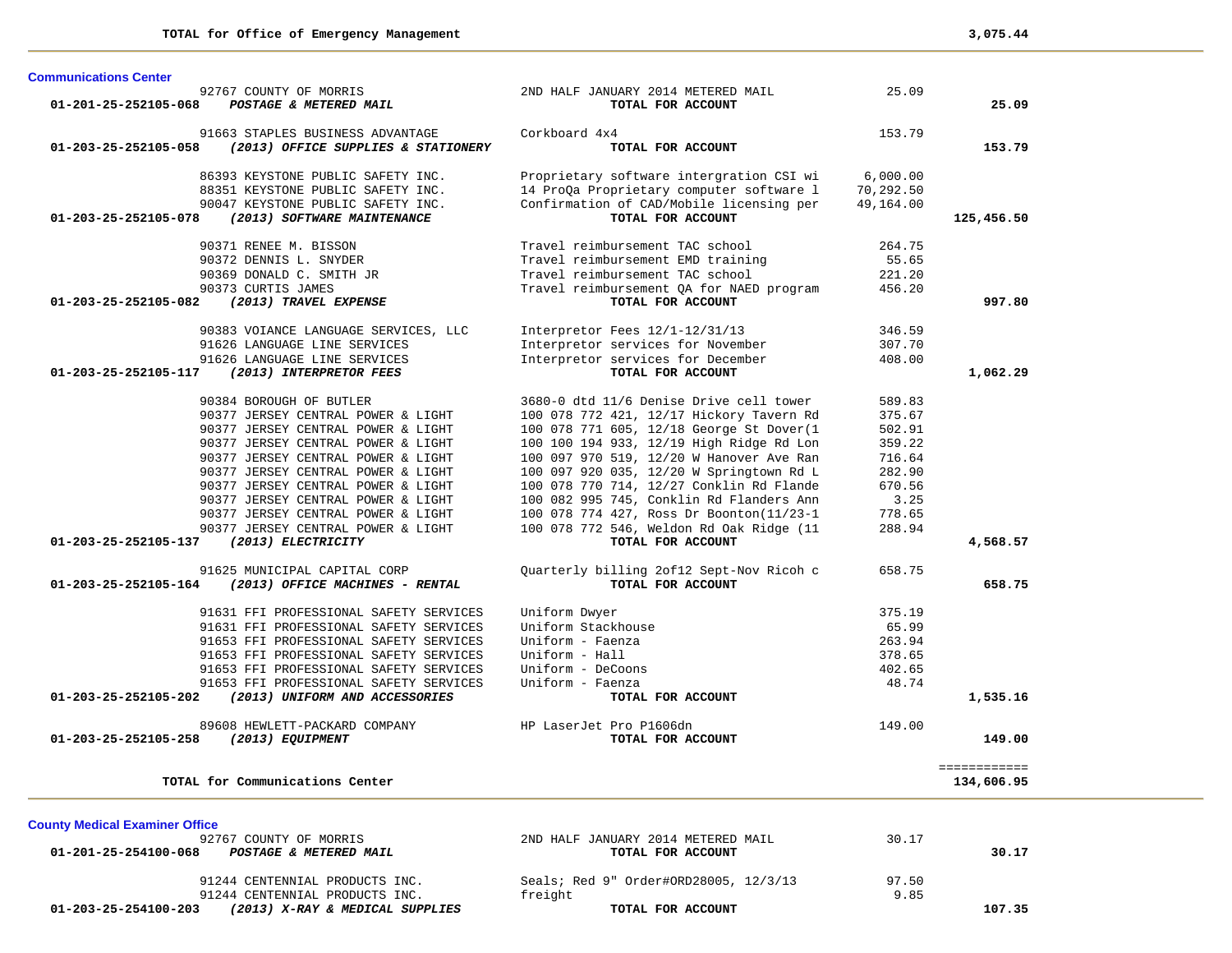| 92767 COUNTY OF MORRIS                                       | 2ND HALF JANUARY 2014 METERED MAIL                        | 611.34   |          |
|--------------------------------------------------------------|-----------------------------------------------------------|----------|----------|
| 92767 COUNTY OF MORRIS                                       | 2ND HALF JANUARY 2014 METERED MAIL                        | 13.34    |          |
| POSTAGE & METERED MAIL<br>01-201-25-270100-068               | TOTAL FOR ACCOUNT                                         |          | 624.68   |
| 89131 LAW ENFORCEMENT TARGETS INC                            | Shipping & Handling                                       | 156.09   |          |
| 01-201-25-270100-115<br><b>AMMUNITION</b>                    | TOTAL FOR ACCOUNT                                         |          | 156.09   |
| 89688 ATLANTIC TACTICAL OF NJ, INC.                          | NIK 6071 Drug Test-A(Heroin, Morphine)bO                  | 50.85    |          |
| 89688 ATLANTIC TACTICAL OF NJ, INC.                          | NIK 6077 Drug Test-G (Cocaine, Crack) Box                 | 83.85    |          |
| 89688 ATLANTIC TACTICAL OF NJ, INC.                          | NIK 6078 Drug Test-H (Methadone) Box of                   | 55.90    |          |
| 89688 ATLANTIC TACTICAL OF NJ, INC.                          | NIK 6079 Drug Test-J (PCP) Box of 10                      | 27.95    |          |
| 89688 ATLANTIC TACTICAL OF NJ, INC.                          | NIK 6087 Drug-TEST-U (ECSTACY, METH) BOX O                | 83.85    |          |
| 89688 ATLANTIC TACTICAL OF NJ, INC.                          | NIK 800-6075 DRUG TEST-E(MARIJUANA0 BOX                   | 139.75   |          |
| 89524 LASER TECHNOLOGY, INC.                                 | Item#7006875 TRUPULSE 200X (Mapping), In                  | 1,795.00 |          |
| 89524 LASER TECHNOLOGY, INC.                                 | Item#7024867 TRUPULSE 200X Mounting Brac                  | 135.00   |          |
| 89524 LASER TECHNOLOGY, INC.                                 | Item#7035142 TRUPULSE Foliage Filter                      | 50.00    |          |
| 89524 LASER TECHNOLOGY, INC.                                 | Shipping & Handling                                       | 20.00    |          |
| (2013) IDENTIFICATION EQUIP&SUPPLIES<br>01-203-25-270100-047 | TOTAL FOR ACCOUNT                                         |          | 2,442.15 |
| 91578 STAPLES BUSINESS ADVANTAGE                             | Supplies for CIS/K. Rodgers, Acct#103218                  | 187.68   |          |
| 91578 STAPLES BUSINESS ADVANTAGE                             | Supplies for Warrants/S. Gonzalez, Inv d                  | 4.24     |          |
| 91578 STAPLES BUSINESS ADVANTAGE                             | Supplies for Admin/K. Lehman, Inv dtd 12                  | 342.30   |          |
| 01-203-25-270100-058<br>(2013) OFFICE SUPPLIES & STATIONERY  | TOTAL FOR ACCOUNT                                         |          | 534.22   |
| 89129 CALEA                                                  | Nameplates (I-499), Inv dtd 11/19/13                      | 160.00   |          |
| 89129 CALEA                                                  | Shipping & Handling                                       | 20.00    |          |
| 89353 RIOS' ENGRAVING                                        | Special Order - 1 Stamp (Confirmed w/Gin                  | 109.00   |          |
| 01-203-25-270100-059<br>(2013) OTHER GENERAL EXPENSES        | TOTAL FOR ACCOUNT                                         |          | 289.00   |
| 89522 NORITSU AMERICA CORPORATION                            | Cases - Noritsu Semi Gloss Paper (2 per                   | 730.00   |          |
| 89522 NORITSU AMERICA CORPORATION                            | Cases - Noritsu Semi Gloss Paper (2 per                   | 295.00   |          |
| 89522 NORITSU AMERICA CORPORATION                            | Shipping & Handling                                       | 75.00    |          |
| 87985 NORITSU AMERICA CORPORATION                            | (2) Cases - Noritsu Semi Gloss Paper, Ca                  | 730.00   |          |
| 87985 NORITSU AMERICA CORPORATION                            | (2) Cases - Noritsu Semi Gloss Paper, Ca                  | 295.00   |          |
| 87985 NORITSU AMERICA CORPORATION                            | FREIGHT CHARGES                                           | 75.00    |          |
| 91572 STAPLES BUSINESS ADVANTAGE                             | HP M603DN Laserjet Ent Printer, Acct#103                  | 1,749.99 |          |
| 91572 STAPLES BUSINESS ADVANTAGE                             | Epson R3000 Photo Printer for (CIS) G. W                  | 799.99   |          |
| 91572 STAPLES BUSINESS ADVANTAGE                             | Epson Color Ink for (CIS) R3000 printer,                  | 287.91   |          |
| 91572 STAPLES BUSINESS ADVANTAGE                             | Epson Color Ink for (CIS) Acct#1032180,                   | 1,439.55 |          |
| 01-203-25-270100-064<br>(2013) PHOTOGRAPHIC SUPPIES          | TOTAL FOR ACCOUNT                                         |          | 6,477.44 |
| 89537 U.S. SECURITY ASSOCIATES, INC.                         | $573 - 1067 - 000$ GUARDS - $10/18/13$ - $10/24/1$        | 2,382.80 |          |
| 89537 U.S. SECURITY ASSOCIATES, INC.                         | GUARDS - 11/15/13 - 11/21/13, Inv dtd 11                  | 2,382.80 |          |
| (2013) OTHER OUTSIDE SERVICES<br>01-203-25-270100-084        | TOTAL FOR ACCOUNT                                         |          | 4,765.60 |
| 89552 GO PROMOS                                              | 07721195 IT#GPO1110 Bic Clic Stic Pen B                   | 390.00   |          |
| 89552 GO PROMOS                                              | Set-Up Charge                                             | 14.95    |          |
| 89552 GO PROMOS                                              | IT#GP02452 Color: Black(1000)                             | 330.00   |          |
|                                                              |                                                           | 14.95    |          |
| 89552 GO PROMOS                                              | Set-Up Charge                                             |          |          |
|                                                              |                                                           | 470.00   |          |
| 89552 GO PROMOS<br>89552 GO PROMOS                           | IT#GP04027 Bic 4X3 Sticky Notes 25 Sheet<br>Set-UP Charge | 14.95    |          |
| 89552 GO PROMOS                                              | It#GP33728 Carabiner-Laser Engraved Colo                  | 619.50   |          |
| 89552 GO PROMOS                                              |                                                           | 63.13    |          |
| 89552 GO PROMOS                                              | It#GP33728 Carabiner-Laser Engraved Colo<br>Shipping      | 117.14   |          |
| 91574 W.B. MASON COMPANY INC                                 | $(1)$ 22x17 Gardens Calendars & $(10)$ 22x17              | 56.63    |          |

**County Sheriff's Department**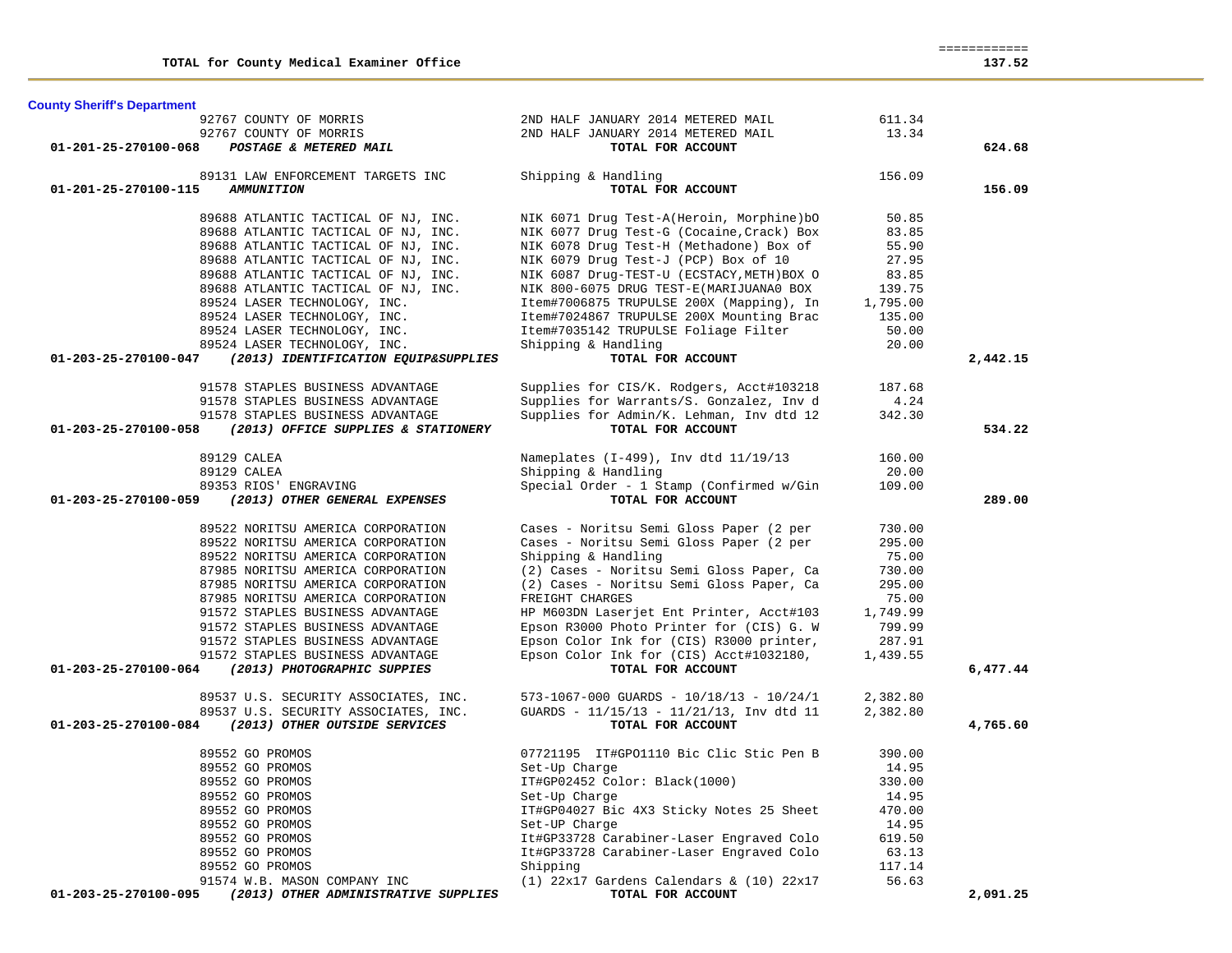| 89572 BREACHERS TAPE INC.                                                                                                                                                                                                                    | Roll - 30mil Breachers tape                                                                                                                                                                                                                                              | 47.00           |          |
|----------------------------------------------------------------------------------------------------------------------------------------------------------------------------------------------------------------------------------------------|--------------------------------------------------------------------------------------------------------------------------------------------------------------------------------------------------------------------------------------------------------------------------|-----------------|----------|
| 89572 BREACHERS TAPE INC.                                                                                                                                                                                                                    | Roll - JUMIL Breachers Lape<br>Roll - 60mil Breachers tape 57.00<br>shipping 11.79<br>Q-Target Reduced to 50%, ITEM#-Q67 50.00                                                                                                                                           |                 |          |
| 89572 BREACHERS TAPE INC.                                                                                                                                                                                                                    |                                                                                                                                                                                                                                                                          |                 |          |
|                                                                                                                                                                                                                                              |                                                                                                                                                                                                                                                                          |                 |          |
|                                                                                                                                                                                                                                              | Standard FBI-Q Target on Bright White Pa 760.00                                                                                                                                                                                                                          |                 |          |
| 89131 LAW ENFORCEMENT TARGETS INC<br>89131 LAW ENFORCEMENT TARGETS INC<br>5 (2013) AMMUNITION<br>01-203-25-270100-115                                                                                                                        | TOTAL FOR ACCOUNT                                                                                                                                                                                                                                                        |                 | 925.79   |
|                                                                                                                                                                                                                                              |                                                                                                                                                                                                                                                                          |                 |          |
|                                                                                                                                                                                                                                              | Client License - $12/01/2013 - 11/30/2014$ 1,444.32                                                                                                                                                                                                                      |                 |          |
| 87143 POWERDMS, INC.<br>87143 POWERDMS, INC.<br>89534 VERIZON WIRELESS                                                                                                                                                                       | Subscription                                                                                                                                                                                                                                                             | 969.00          |          |
|                                                                                                                                                                                                                                              | $442002049 - 00001$ $(10/24/13 - 11/23/13)$ , I                                                                                                                                                                                                                          | 1,105.11        |          |
| 01-203-25-270100-161 (2013) COMMUNICATIONS EQUIPMENT                                                                                                                                                                                         | TOTAL FOR ACCOUNT                                                                                                                                                                                                                                                        |                 | 3,518.43 |
| 87762 MOORE MEDICAL LLC                                                                                                                                                                                                                      | Item#98658 QuikClot/1st Response (Pkg-3)                                                                                                                                                                                                                                 | 38.04           |          |
| 87762 MOORE MEDICAL LLC                                                                                                                                                                                                                      | Item#74396 MooreBrand Powder-Free Nitril                                                                                                                                                                                                                                 | 20.48           |          |
|                                                                                                                                                                                                                                              |                                                                                                                                                                                                                                                                          |                 |          |
| 87762 MOORE MEDICAL LLC<br>87762 MOORE MEDICAL LLC                                                                                                                                                                                           |                                                                                                                                                                                                                                                                          |                 |          |
| 87762 MOORE MEDICAL LLC<br>87762 MOORE MEDICAL LLC<br>87762 MOORE MEDICAL LLC<br>87762 MOORE MEDICAL LLC                                                                                                                                     | 1.1.34<br>1.1.34<br>1.1.34<br>1.1.37 Spit Sock Hood<br>1.5.57<br>1.1.357 Spit Sock Hood<br>1.1.37 Glucose Gel (Pkg-3)<br>1.9<br>1.1.34<br>1.1.34<br>1.1.34<br>1.1.34<br>1.1.34<br>1.1.34<br>1.1.34<br>1.1.34<br>1.1.34<br>1.1.34<br>1.1.34<br>1.1.34<br>1.1.34<br>1.1.34 |                 |          |
|                                                                                                                                                                                                                                              |                                                                                                                                                                                                                                                                          |                 |          |
|                                                                                                                                                                                                                                              |                                                                                                                                                                                                                                                                          |                 |          |
|                                                                                                                                                                                                                                              |                                                                                                                                                                                                                                                                          |                 |          |
| 87762 MOORE MEDICAL LLC                                                                                                                                                                                                                      |                                                                                                                                                                                                                                                                          |                 |          |
| 87762 MOORE MEDICAL LLC                                                                                                                                                                                                                      | Item#79415 MooreBrand Cohesive Bandage (20.48<br>Item#79414 MooreBrand Cohesive Bandage (21.14<br>Item#37155 MooreBrand SAM Splint (32.94                                                                                                                                |                 |          |
| 87762 MOORE MEDICAL LLC                                                                                                                                                                                                                      |                                                                                                                                                                                                                                                                          |                 |          |
| 87762 MOORE MEDICAL LLC                                                                                                                                                                                                                      | Item#37155 MooreBrand SAM Splint 32.94<br>Item#15050 Elongated Partial Non-Rebreat 28.50                                                                                                                                                                                 |                 |          |
| 01-203-25-270100-203 (2013) X-RAY & MEDICAL SUPPLIES                                                                                                                                                                                         | TOTAL FOR ACCOUNT                                                                                                                                                                                                                                                        |                 | 399.71   |
|                                                                                                                                                                                                                                              | 89690 MSC INDUSTRIAL SUPPLY CO. CRESCENT Mechanics Tool Set - Service & 140.33                                                                                                                                                                                           |                 |          |
| 01-203-25-270100-239<br>(2013) SMALL TOOLS                                                                                                                                                                                                   | TOTAL FOR ACCOUNT                                                                                                                                                                                                                                                        |                 | 140.33   |
|                                                                                                                                                                                                                                              |                                                                                                                                                                                                                                                                          |                 |          |
| 89731 CDW GOVERMENT INC.                                                                                                                                                                                                                     | APC RBC48 Brand Replacement Battery Cart 99.45                                                                                                                                                                                                                           |                 |          |
| 89731 CDW GOVERMENT INC.                                                                                                                                                                                                                     | Over Night Shipping Charge<br>Style #59351 Station Grip Glove - Black                                                                                                                                                                                                    | 64.21           |          |
| 89685 FFI PROFESSIONAL SAFETY SERVICES                                                                                                                                                                                                       |                                                                                                                                                                                                                                                                          | 840.00          |          |
| 89483 GALLS, INC.                                                                                                                                                                                                                            | LE783 - 8" Inspection Mirror<br>Model#75711 Singer LED with AC                                                                                                                                                                                                           | 368.00          |          |
| 89486 ATLANTIC TACTICAL OF NJ, INC.                                                                                                                                                                                                          |                                                                                                                                                                                                                                                                          | 531.00          |          |
| 89486 ATLANTIC TACTICAL OF NJ, INC.<br>89486 ATLANTIC TACTICAL OF NJ, INC.                                                                                                                                                                   | Model#703c Leg Iron - Blue Order No. 473 1,270.00<br>Model#703c Leg Iron - Blue Order No. 473 1,270.00<br>Model#750 Chain Link Handuff Blue Order 798.00                                                                                                                 |                 |          |
| 89486 ATLANTIC TACTICAL OF NJ, INC.                                                                                                                                                                                                          |                                                                                                                                                                                                                                                                          |                 |          |
| 89486 ATLANTIC TACTICAL OF NJ, INC.                                                                                                                                                                                                          | Model#750 Chain mink honeses -<br>Model#715c Oversized Leg Iron Blue Order                                                                                                                                                                                               | 309.60          |          |
| 89563 BATTERIES PLUS                                                                                                                                                                                                                         | DURPC1500 - 1.5V IND AA ALK PC 1500                                                                                                                                                                                                                                      | 198.00          |          |
|                                                                                                                                                                                                                                              | DURPC2400 - 1.5V IND AAA ALK PC2400                                                                                                                                                                                                                                      | 198.00          |          |
|                                                                                                                                                                                                                                              | DURPC1604-9V Industrial ALK PC 1604<br>D ALKALINE BULK PC1300<br>C ALKALINE BILK PC1400<br>7.2V LO OPN BLI-357                                                                                                                                                           | 46.08           |          |
|                                                                                                                                                                                                                                              |                                                                                                                                                                                                                                                                          | 114.48          |          |
|                                                                                                                                                                                                                                              |                                                                                                                                                                                                                                                                          | 113.40          |          |
|                                                                                                                                                                                                                                              |                                                                                                                                                                                                                                                                          | 42.99           |          |
|                                                                                                                                                                                                                                              | DURDL13NB - Duracell 3V Lithium 1 PK DL1                                                                                                                                                                                                                                 | 35.00           |          |
|                                                                                                                                                                                                                                              | SCN10015 3.7V LI ION Symbol RaySC015, E                                                                                                                                                                                                                                  | 73.90           |          |
| 89563 BATTERIES FLUS<br>89563 BATTERIES PLUS<br>89563 BATTERIES PLUS<br>89563 BATTERIES PLUS<br>89563 BATTERIES PLUS<br>89563 BATTERIES PLUS<br>89563 BATTERIES PLUS<br>89563 BATTERIES PLUS<br>89563 BATTERIES PLUS<br>89563 BATTERIES PLUS | NUCR123B - 3V Photo Lithium NUCR123B                                                                                                                                                                                                                                     | 454.48          |          |
|                                                                                                                                                                                                                                              | CAM10085 6V NIMH RAYM55/15XL, BNH-159-2 31.49<br>GROSS (10 Boxes) - 30 minute RED Fusee w 647.50                                                                                                                                                                         |                 |          |
| 89701 FIRE FIGHTERS EQUIPMENT CO INC                                                                                                                                                                                                         |                                                                                                                                                                                                                                                                          |                 |          |
| 89732 HALLMARK KENNEL OPERATING CO., LLC                                                                                                                                                                                                     | Frabo Ball on Rope - MEDIUM, Item#F14250                                                                                                                                                                                                                                 | 180.00          |          |
|                                                                                                                                                                                                                                              | 89732 HALLMARK KENNEL OPERATING CO., LLC American Plastic Muzzle, MEDIUM, Item#AM                                                                                                                                                                                        | 45.00           |          |
| 89732 HALLMARK KENNEL OPERATING CO., LLC                                                                                                                                                                                                     | Belgium Arm, Item#BA01, DEXTERITY/LEFT                                                                                                                                                                                                                                   | 675.00          |          |
| 89732 HALLMARK KENNEL OPERATING CO., LLC<br>89732 HALLMARK KENNEL OPERATING CO., LLC                                                                                                                                                         | Gappay Sleeve Cover, Item#G0220                                                                                                                                                                                                                                          | 160.00          |          |
| 89732 HALLMARK KENNEL OPERATING CO., LLC                                                                                                                                                                                                     | Gappay Whip, Item#G0700<br>Prabo Plastic Whip - 60cm, Item#F121400                                                                                                                                                                                                       | 56.00<br>116.00 |          |
| 89732 HALLMARK KENNEL OPERATING CO., LLC                                                                                                                                                                                                     | Leather leads - 3 foot, Item#W03B, Width                                                                                                                                                                                                                                 | 56.00           |          |
| 89732 HALLMARK KENNEL OPERATING CO., LLC                                                                                                                                                                                                     | Leather Leads - 6 foot, Item#W06B, Widgt                                                                                                                                                                                                                                 | 80.00           |          |
| 89732 HALLMARK KENNEL OPERATING CO., LLC                                                                                                                                                                                                     | Gappay REX Harness, Item#G0536, Size-GSD                                                                                                                                                                                                                                 | 40.00           |          |
| 89732 HALLMARK KENNEL OPERATING CO., LLC                                                                                                                                                                                                     | SHIPPING                                                                                                                                                                                                                                                                 | 25.00           |          |
| 89553 MOTOROLA SOLUTIONS INC                                                                                                                                                                                                                 | APX Digital mobile Radio Single Band UHF                                                                                                                                                                                                                                 | 2,848.50        |          |
| 89553 MOTOROLA SOLUTIONS INC                                                                                                                                                                                                                 | ADD: Astro Digital CAI Operation, Model#                                                                                                                                                                                                                                 | 772.50          |          |
| 89553 MOTOROLA SOLUTIONS INC                                                                                                                                                                                                                 | ADD: Smartzone Operation, Model#G51                                                                                                                                                                                                                                      | 1,800.00        |          |
| 89553 MOTOROLA SOLUTIONS INC                                                                                                                                                                                                                 | ADD: P25 9600 Baud Trucking, Model#G361                                                                                                                                                                                                                                  | 450.00          |          |
| 89553 MOTOROLA SOLUTIONS INC                                                                                                                                                                                                                 | ADD: SPX 05 Control Head, Model#442                                                                                                                                                                                                                                      | 648.00          |          |
|                                                                                                                                                                                                                                              |                                                                                                                                                                                                                                                                          |                 |          |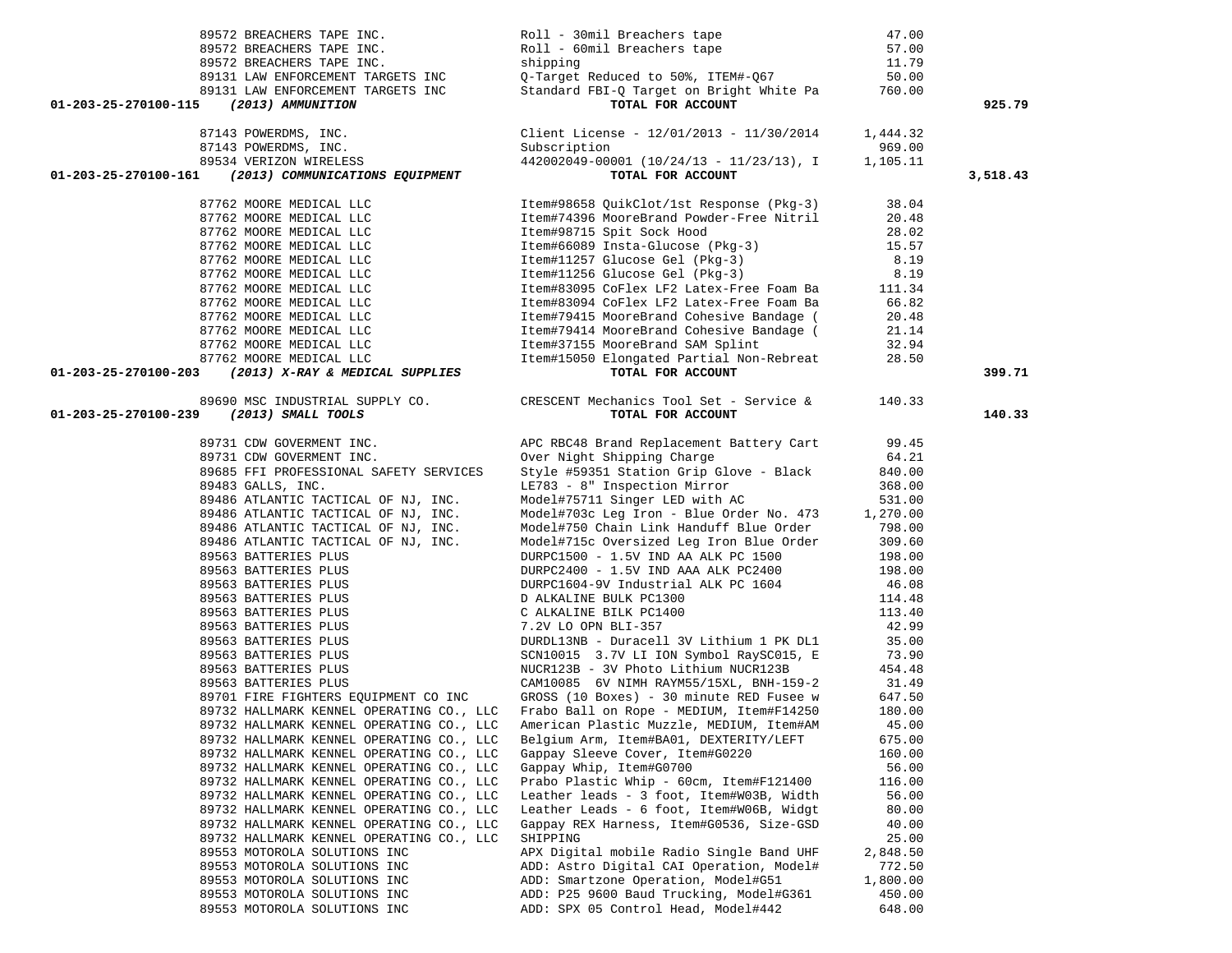| 90601 MAGGIE CALDERWOOD                                | Reimbursement for Certified Attorneys An             | 125.00   |           |
|--------------------------------------------------------|------------------------------------------------------|----------|-----------|
| 91308 CPANJ                                            | CPANJ Dues-Acting Prosecutor Fredric M.              | 300.00   |           |
| 91308 CPANJ                                            | NDAA 2014 Dues- Member #204514                       | 709.00   |           |
| 92395 PETER FOY                                        | Annual 2014 Certified Attorney Fee** Ass             | 125.00   |           |
| 01-201-25-275100-023<br>ASSOCIATIONS AND MEMBERSHIPS   | TOTAL FOR ACCOUNT                                    |          | 1,259.00  |
| 91978 STAPLES BUSINESS ADVANTAGE                       | Black Toner and HP Color ** Attention: S             | 1,426.28 |           |
| 01-201-25-275100-037<br>DATA PROCESSING SUPPLIES       | TOTAL FOR ACCOUNT                                    |          | 1,426.28  |
| 90507 NJ INSTITUTE FOR CONTINUING                      | Criminal Case Law Developments (3/8/2014             | 136.00   |           |
| 90507 NJ INSTITUTE FOR CONTINUING                      | Public Employment Law Conference (4/25/2             | 135.00   |           |
| 90505 NJ STATE BAR ASSOCIATION                         | 000000017766 Emerging Issues in NJ Crim              | 38.00    |           |
| 01-201-25-275100-039<br>EDUCATION SCHOOLS & TRAINING   | TOTAL FOR ACCOUNT                                    |          | 309.00    |
| 91971 JOHNSTON COMMUNICATIONS                          | $1/1/14-12/31/14$ JC Maintenance for Telep 15,400.00 |          |           |
| 01-201-25-275100-044<br>EQUIPMENT SERVICE AGREEMENTS   | TOTAL FOR ACCOUNT                                    |          | 15,400.00 |
| 91979 FREDERIC M. KNAPP                                | Reimburse out of pocket expense for a de             | 16.04    |           |
| 91320 ALPHA GRAPHICS MORRISTOWN                        | 11x14 Assistant Prosecutor Certificate               | 17.50    |           |
| 91972 HELRICK'S INC                                    | Readymades- 11x14 Black                              | 154.80   |           |
| 91972 HELRICK'S INC                                    | Freight                                              | 17.70    |           |
| 91985 STAPLES BUSINESS ADVANTAGE                       | Headphones, bulletin board, 3-hole punch, p          | 143.76   |           |
| 91985 STAPLES BUSINESS ADVANTAGE                       | Pens and deskpad calendars.                          | 103.85   |           |
| OFFICE SUPPLIES & STATIONERY<br>01-201-25-275100-058   | TOTAL FOR ACCOUNT                                    |          | 453.65    |
| 92767 COUNTY OF MORRIS                                 | 2ND HALF JANUARY 2014 METERED MAIL                   | 1,283.77 |           |
| 01-201-25-275100-068<br>POSTAGE & METERED MAIL         | TOTAL FOR ACCOUNT                                    |          | 1,283.77  |
| 90506 MARTIN LUTHER KING                               | Forty-Fourth Annual Celebration of Marti             | 125.00   |           |
| 90508 M.C. BAR ASSOCIATION                             | Morris County Bar Association Annual Ins             | 255.00   |           |
| 01-201-25-275100-088<br>MEETING EXP ADVISORY BOARD ETC | TOTAL FOR ACCOUNT                                    |          | 380.00    |
| 90518 BRENT RAFUSE                                     | Windshield Wiper Blade for Avenger (YNY-             | 9.62     |           |
| 91317 MEDIA SUPPLY, INC.                               | CD-Quote #1013                                       | 540.00   |           |

### **County Prosecutor's Office**

| 89553 MOTOROLA SOLUTIONS INC                                       | ADD: Dash Mount Mid Power< Model#G66     | 187.50 |              |
|--------------------------------------------------------------------|------------------------------------------|--------|--------------|
| 89553 MOTOROLA SOLUTIONS INC                                       | ADD: Antenna 1/4 wave UHF 470-512MHz, Mo | 21.00  |              |
| 89553 MOTOROLA SOLUTIONS INC                                       | ADD: Aux 7.5 Watt Speaker, Model#B18     | 90.00  |              |
| 89553 MOTOROLA SOLUTIONS INC                                       | ADD: Standard Palm Microphone, Model#W22 | 108.00 |              |
| 89553 MOTOROLA SOLUTIONS INC                                       | ADD: Over The Air Provisioning for OTAP, | 150.00 |              |
| 89553 MOTOROLA SOLUTIONS INC                                       | ADD:RS232 Packet Data Interface          | 300.00 |              |
| 89553 MOTOROLA SOLUTIONS INC                                       | ADD:2yr Repair Service Advantage --3yrs  | 242.00 |              |
| 89683 RAY ALLEN MANUFACTURING LLC                                  | Item # TH-4-ORG Adjustable Nylon Search  | 49.99  |              |
| 89683 RAY ALLEN MANUFACTURING LLC                                  | Item# 2N-L Cordura Nylon Scratch Pants - | 389.98 |              |
| 89683 RAY ALLEN MANUFACTURING LLC                                  | SHIPPING CHARGES                         | 25.00  |              |
| 91573 STAPLES BUSINESS ADVANTAGE                                   | HP CP4025N Color Laser printer for Admin | 999.95 |              |
| 91573 STAPLES BUSINESS ADVANTAGE                                   | Garmin NUVI 40 GPS - N. Leo & G. Marinel | 239.98 |              |
| 89561 TRONEX INTERNATIONAL INC                                     | #3110-20 Latex Exam PF Text Glove - M    | 315.90 |              |
| 89561 TRONEX INTERNATIONAL INC                                     | #3110-30 Latex Exam PF Text Glove - L    | 421.20 |              |
| 89561 TRONEX INTERNATIONAL INC                                     | #3110-35 Latex Exam PF Txt Glove - XL    | 105.30 |              |
| 89561 TRONEX INTERNATIONAL INC                                     | #8530-20 Vinyl Exam Syn+Mem PF Glove - M | 21.60  |              |
| 89561 TRONEX INTERNATIONAL INC                                     | #9662-20 12" Nitrile Exam PF Txt Glove - | 128.70 |              |
| 89561 TRONEX INTERNATIONAL INC                                     | #9662-30 12" Nitrile Exam PF Txt Glove - | 42.90  |              |
| $01 - 203 - 25 - 270100 - 258$<br>(2013) EQUIPMENT                 | TOTAL FOR ACCOUNT                        |        | 18,026.58    |
| 89536 ADVANCED MICRO DISTRIBUTION                                  | Labor - HP4350 Swing Plate Assembly, Inv | 233.00 |              |
| 91579 STAPLES BUSINESS ADVANTAGE                                   | Supplies - Operational Services/D. Acker | 48.88  |              |
| $01 - 203 - 25 - 270100 - 262$<br>(2013) MACHINERY REPAIRS & PARTS | TOTAL FOR ACCOUNT                        |        | 281.88       |
|                                                                    |                                          |        | ============ |
| TOTAL for County Sheriff's Department                              |                                          |        | 40,673.15    |
|                                                                    |                                          |        |              |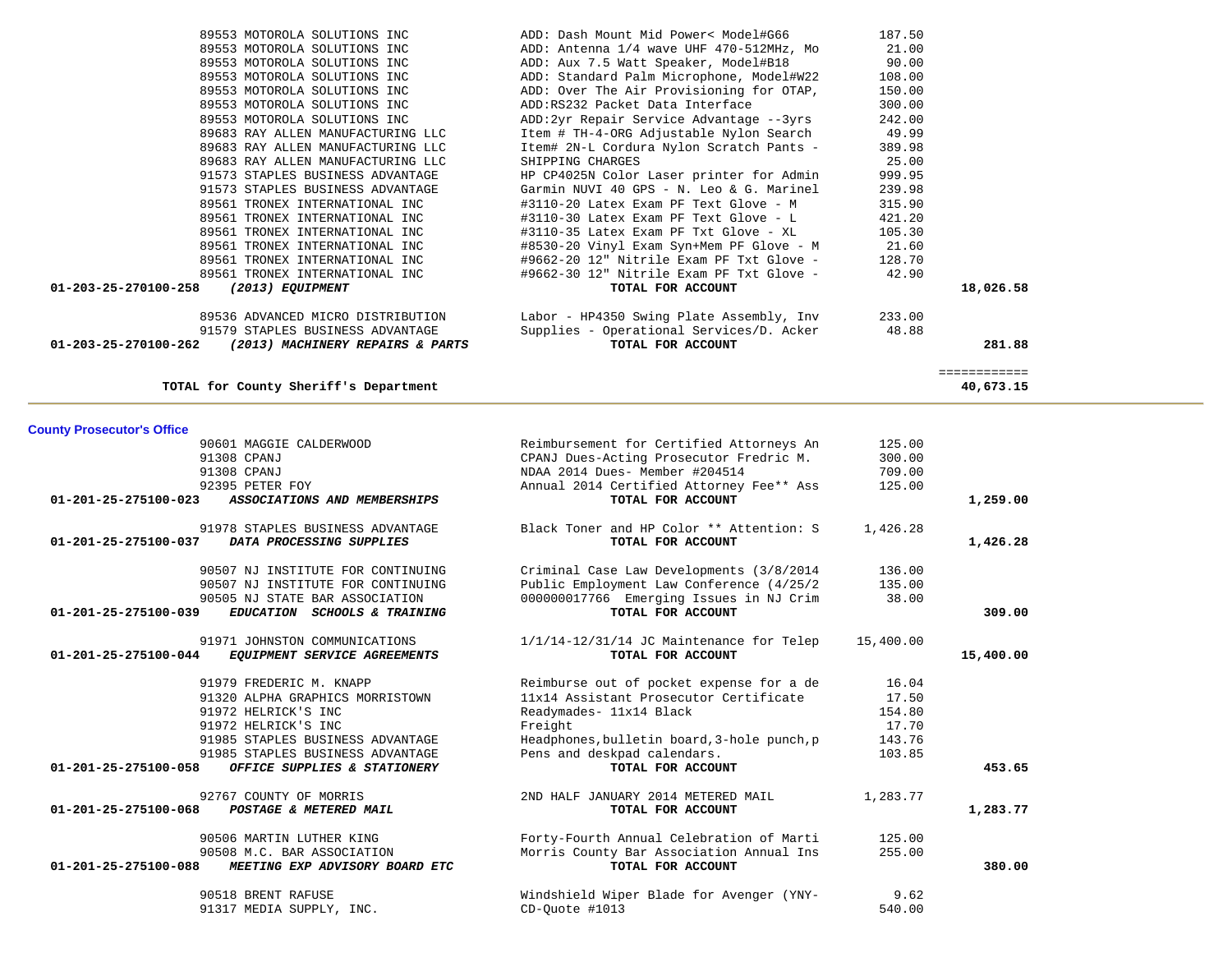| 91317 MEDIA SUPPLY, INC.                                       | DVD's                                    | 540.00   |              |
|----------------------------------------------------------------|------------------------------------------|----------|--------------|
| 91317 MEDIA SUPPLY, INC.                                       | Paper Sleeve with window                 | 80.00    |              |
| 92382 VERIZON                                                  | Account #973 285-5371 820 57Y 01/14/14   | 30.14    |              |
| 01-201-25-275100-118<br><b>INVESTIGATION EXPENSE</b>           | TOTAL FOR ACCOUNT                        |          | 1,199.76     |
| 90520 BERYL SKOG                                               | Reg.On Call Pay-October 2013             | 9.30     |              |
| 90520 BERYL SKOG                                               | Reg.On Call Pay- November 2013           | 12.90    |              |
| 90520 BERYL SKOG                                               | Supplemental Case Pays (11/3/13 #131103M | 100.00   |              |
| 90596 DOROTHY DIFABIO                                          | Req. On Call Supplement for November 201 | 25.05    |              |
| 90596 DOROTHY DIFABIO                                          | Supplemental Case Pays (131109MRMM05 & 1 | 100.00   |              |
| 90523 JUNE WITTY                                               | Reg.On Call Hourly Supplement-Nov.2013   | 13.20    |              |
| 90523 JUNE WITTY                                               | Reg.On Call Houry Supplement-Dec.2013    | 25.80    |              |
| 90523 JUNE WITTY                                               | Supplemental Case Pays (12/21/13 #131221 | 100.00   |              |
| (2013) OUTSIDE SALARIES & WAGES<br>01-203-25-275100-016        | TOTAL FOR ACCOUNT                        |          | 386.25       |
| 89012 VERIZON WIRELESS                                         | Account #882249917-00001 (10/10-11/9/13  | 59.25    |              |
| 89427 VERIZON WIRELESS                                         | Account #242004961-00001 (10/24-11/23/13 | 6,102.91 |              |
| 89041 VERIZON WIRELESS                                         | Account #982471570-00001 (10/13-11/12/13 | 841.38   |              |
| 92153 VERIZON WIRELESS                                         | Account #242004961 (11/24-12/23/13)      | 6,081.31 |              |
| (2013) CELLULAR PHONES/PAGERS<br>01-203-25-275100-031          | TOTAL FOR ACCOUNT                        |          | 13,084.85    |
| 89011 GANN LAW BOOKS                                           | 2014 Edition NJ Attorney Ethics          | 520.00   |              |
| 89011 GANN LAW BOOKS                                           | Shipping                                 | 10.50    |              |
| 01-203-25-275100-050<br>(2013) LAW BOOKS                       | TOTAL FOR ACCOUNT                        |          | 530.50       |
| 92097 M.C. PROSECUTOR'S EMERGENT                               | Reimbursement to the Prosecutor's Confid | 1,797.93 |              |
| 01-203-25-275100-079 (2013) SPECIAL PROJECTS                   | TOTAL FOR ACCOUNT                        |          | 1,797.93     |
| 91326 ERIN CALLAHAN CARROLL                                    | Travel to Somerset Courthouse on 8/21/13 | 61.60    |              |
| 01-203-25-275100-082 (2013) TRAVEL EXPENSE                     | TOTAL FOR ACCOUNT                        |          | 61.60        |
| 91314 FREDERIC M. KNAPP                                        | Morris County Police Chiefs Association  | 75.00    |              |
| 91315 JOHN SPEIRS                                              | Morris County Police Chiefs Association  | 75.00    |              |
| 01-203-25-275100-088 (2013) MEETING EXP ADVISORY BOARD ETC     | TOTAL FOR ACCOUNT                        |          | 150.00       |
| 89030 LAWMEN                                                   | Simunitions FX 9MM Marking Cartridges, R | 251.00   |              |
| 01-203-25-275100-116 (2013) FIREARMS                           | TOTAL FOR ACCOUNT                        |          | 251.00       |
| 92111 MATHEW POTTER                                            | Reimburse lodging cost for investigation | 103.46   |              |
| 91316 SPRINT                                                   | Account #296629811 (12/7/13-1/6/14)      | 119.97   |              |
| 92382 VERIZON                                                  | Account #973 285-5371 820 57Y 12/14/13   | 30.00    |              |
| 01-203-25-275100-118 (2013) INVESTIGATION EXPENSE              | TOTAL FOR ACCOUNT                        |          | 253.43       |
|                                                                |                                          |          | ============ |
| TOTAL for County Prosecutor's Office                           |                                          |          | 38,227.02    |
|                                                                |                                          |          |              |
| <b>County Jail</b><br>90451 PESI, LLC                          | TRAINING FOR R.EARLS ON 1.23.14          | 224.94   |              |
| $01 - 201 - 25 - 280100 - 039$<br>EDUCATION SCHOOLS & TRAINING | TOTAL FOR ACCOUNT                        |          | 224.94       |

| 01-201-25-280100-039<br><i>SCHOOLS &amp; TRAINING</i><br><b>EDUCATION</b>               | TOTAL FOR ACCOUNT                                                                                                            |                          | 224.94 |
|-----------------------------------------------------------------------------------------|------------------------------------------------------------------------------------------------------------------------------|--------------------------|--------|
| 90452 THE PORTASOFT COMPANY INC<br>01-201-25-280100-044<br>EOUIPMENT SERVICE AGREEMENTS | OUARTERLY CONTRACT PAYMENT FOR WATER SOF<br>TOTAL FOR ACCOUNT                                                                | 373.03                   | 373.03 |
| 92767 COUNTY OF MORRIS<br>01-201-25-280100-068<br>POSTAGE & METERED MAIL                | 2ND HALF JANUARY 2014 METERED MAIL<br>TOTAL FOR ACCOUNT                                                                      | 99.08                    | 99.08  |
| 88715 VERIZON WIRELESS<br>01-203-25-280100-031<br>(2013) CELLULAR PHONES/PAGERS         | 885699058-00001 Sep 27 - Oct 26, 2013<br>TOTAL FOR ACCOUNT                                                                   | 250.80                   | 250.80 |
| 89195 ATLANTIC TRAINING CENTER<br>92210 ELIZABETH LAW<br>92205 MELISSA PREVOZNAK        | 10 CPR TRAINING CARDS DATED 11.20.13<br>REIMBURSEMENT FOR TRAINING COURSES DATED<br>REIMBURSEMENT FOR BOOK FOR TRAINING DATE | 100.00<br>39.00<br>10.99 |        |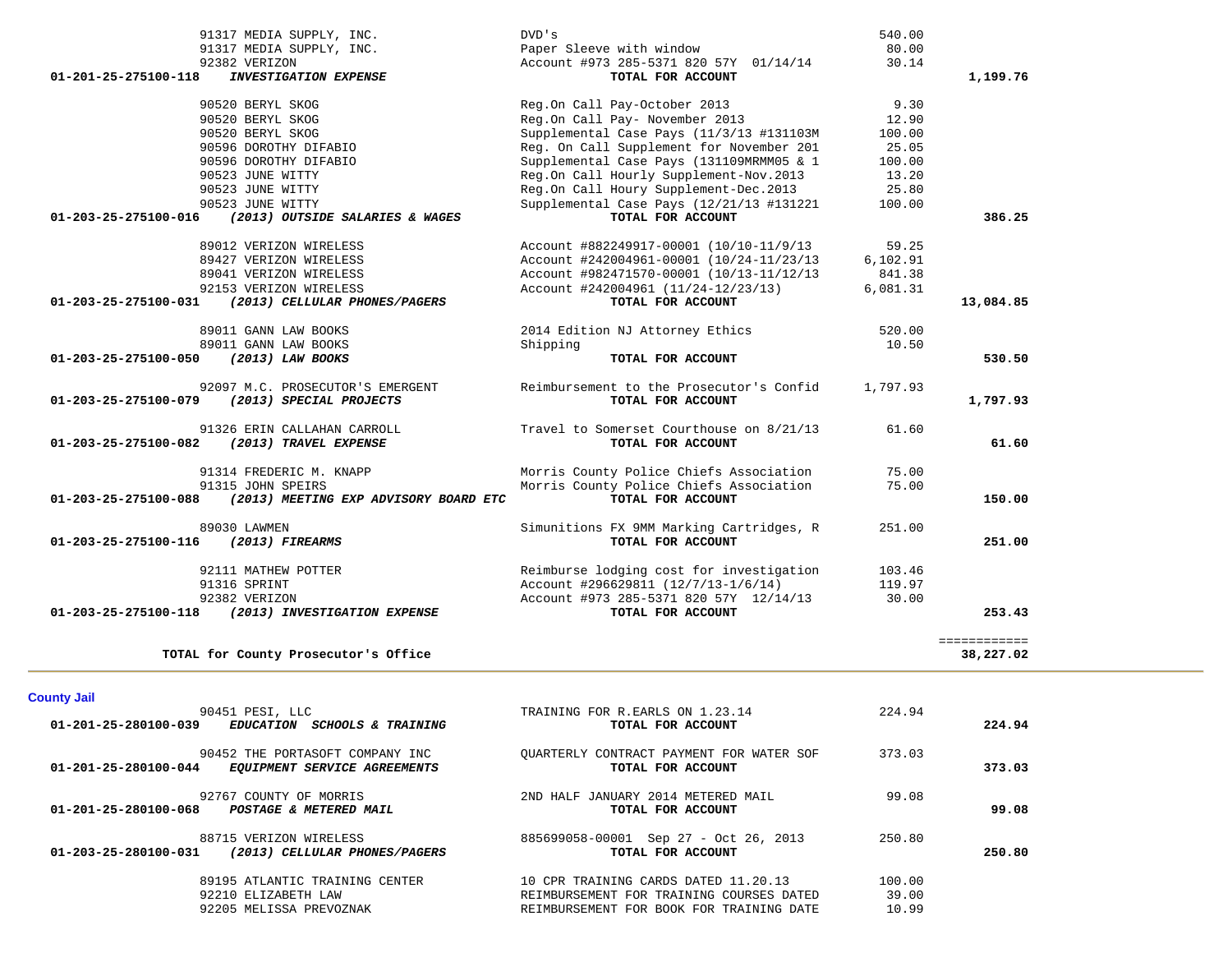86934 BOB BARKER COMPANY, INC. SECURITY MIRROR DATED 10/10/13 688.86

180.95

|                                                                                                                                                                                                                                     | 90412 ATLANTIC TRAINING CENTER 22 CPR CARDS DATED 12.12.13 220.00                                                  |          |          |
|-------------------------------------------------------------------------------------------------------------------------------------------------------------------------------------------------------------------------------------|--------------------------------------------------------------------------------------------------------------------|----------|----------|
|                                                                                                                                                                                                                                     |                                                                                                                    |          |          |
|                                                                                                                                                                                                                                     |                                                                                                                    |          |          |
|                                                                                                                                                                                                                                     |                                                                                                                    |          |          |
|                                                                                                                                                                                                                                     |                                                                                                                    |          |          |
|                                                                                                                                                                                                                                     |                                                                                                                    |          |          |
|                                                                                                                                                                                                                                     |                                                                                                                    |          |          |
|                                                                                                                                                                                                                                     |                                                                                                                    |          |          |
|                                                                                                                                                                                                                                     |                                                                                                                    |          |          |
|                                                                                                                                                                                                                                     |                                                                                                                    |          |          |
|                                                                                                                                                                                                                                     |                                                                                                                    |          |          |
|                                                                                                                                                                                                                                     |                                                                                                                    |          |          |
|                                                                                                                                                                                                                                     |                                                                                                                    |          |          |
| 01-203-25-280100-039 (2013) EDUCATION SCHOOLS & TRAINING TOTAL FOR ACCOUNT                                                                                                                                                          |                                                                                                                    |          | 8,493.13 |
|                                                                                                                                                                                                                                     |                                                                                                                    |          |          |
| 89397 MILLER & CHITTY CO INC                                                                                                                                                                                                        | QUARTERLY BOILER MAINTENANCE CONTRACT PA 2,180.00                                                                  |          |          |
| 01-203-25-280100-044 (2013) EQUIPMENT SERVICE AGREEMENTS TOTAL FOR ACCOUNT                                                                                                                                                          |                                                                                                                    |          | 2,180.00 |
|                                                                                                                                                                                                                                     |                                                                                                                    |          |          |
|                                                                                                                                                                                                                                     |                                                                                                                    |          |          |
| 01-203-25-280100-050 (2013) LAW BOOKS                                                                                                                                                                                               |                                                                                                                    |          | 124.95   |
|                                                                                                                                                                                                                                     | 89398 CENTER FOR EDUCATION & PUBLIC EMPLOYMENT LAW BOOK DATED 11.20.1 124.95<br>(2013) LAW BOOKS TOTAL FOR ACCOUNT |          |          |
|                                                                                                                                                                                                                                     |                                                                                                                    |          |          |
|                                                                                                                                                                                                                                     |                                                                                                                    |          |          |
|                                                                                                                                                                                                                                     |                                                                                                                    |          |          |
|                                                                                                                                                                                                                                     |                                                                                                                    |          |          |
|                                                                                                                                                                                                                                     |                                                                                                                    |          |          |
|                                                                                                                                                                                                                                     |                                                                                                                    |          |          |
|                                                                                                                                                                                                                                     |                                                                                                                    |          |          |
|                                                                                                                                                                                                                                     |                                                                                                                    |          |          |
|                                                                                                                                                                                                                                     |                                                                                                                    |          |          |
|                                                                                                                                                                                                                                     |                                                                                                                    |          |          |
|                                                                                                                                                                                                                                     |                                                                                                                    |          |          |
|                                                                                                                                                                                                                                     |                                                                                                                    |          |          |
|                                                                                                                                                                                                                                     |                                                                                                                    |          |          |
|                                                                                                                                                                                                                                     |                                                                                                                    |          |          |
|                                                                                                                                                                                                                                     |                                                                                                                    |          |          |
|                                                                                                                                                                                                                                     |                                                                                                                    |          |          |
|                                                                                                                                                                                                                                     |                                                                                                                    |          |          |
|                                                                                                                                                                                                                                     |                                                                                                                    |          | 2,810.74 |
| 01-203-25-280100-050 (2013) LAW BOOKS<br>89395 STAPLES BUSINESS ADVANTAGE OFFICE SUPPLIES DATED 11.22.13<br>89198 STAPLES BUSINESS ADVANTAGE OFFICE SUPPLIES DATED 11.22.13<br>99198 STAPLES BUSINESS ADVANTAGE OFFICE SUPPLIES DAT |                                                                                                                    |          |          |
| 92214 MIKE MOLDE<br>92214 MIKE MOLDE<br>89405 VERIZON WIRELESS 742028358-00001 Oct 24-Nov 23,2013 GPS<br>88728 VERIZON WIRELESS 742028358-00001 GPS TRACKING SERVICE DA 108.24<br>742028358-00001 GPS TRACKING SERVICE DA 108.24    |                                                                                                                    |          |          |
|                                                                                                                                                                                                                                     |                                                                                                                    |          |          |
|                                                                                                                                                                                                                                     |                                                                                                                    |          |          |
|                                                                                                                                                                                                                                     |                                                                                                                    |          | 209.81   |
|                                                                                                                                                                                                                                     |                                                                                                                    |          |          |
| 92204 DONNA GRUBLE<br><b>16.25</b> REIMBURSEMENT FOR MAILING OF MEDICAL DOC (26.25 POSTAGE & METERED MAIL                                                                                                                           |                                                                                                                    |          |          |
|                                                                                                                                                                                                                                     |                                                                                                                    |          | 26.25    |
|                                                                                                                                                                                                                                     |                                                                                                                    |          |          |
|                                                                                                                                                                                                                                     | 89408 D NORTON SEWER AND DRAIN MAIN SEWER LINE WORK DATED 11.27.13 1,100.00                                        |          |          |
| 89409 ELEVATOR MAINTENANCE CORP                                                                                                                                                                                                     | ELEVATOR MAINTENANCE FOR JAN. 2014 DATED 683.33                                                                    |          |          |
| 89196 T J'S SPORTWIDE TROPHY                                                                                                                                                                                                        | PLAQUE AND ENGRAVING DATED 11.14.13                                                                                | 41.00    |          |
| 89396 WEBSTER PLUMBING &                                                                                                                                                                                                            | MAIN SEWER LINE CLEARING DATED 9.4.13                                                                              | 3,048.70 |          |
| 90426 ACME AMERICAN REPAIRS INC.                                                                                                                                                                                                    | PART FOR KITCHEN GRILL DATED 12.20.13                                                                              | 26.00    |          |
| 90407 JOHN WILLS STUDIOS INC                                                                                                                                                                                                        | SERVICE PLAQUES DATED 12.2.13                                                                                      | 556.48   |          |
| 88727 NATIONAL WATER MAIN CLEANING                                                                                                                                                                                                  | CLEARING OF SEWER LINE DATED 10.23.13                                                                              | 2,299.50 |          |
| 90423 STATE TOXICOLOGY LABORATORY                                                                                                                                                                                                   | APPLICANT DRUG SCREENINGS DATED 11.30.13                                                                           | 315.00   |          |
| 90414 T J'S SPORTWIDE TROPHY                                                                                                                                                                                                        | PLAQUE AND ENGRAVING DATED 12.11.13                                                                                | 41.00    |          |
| 88726 WEBSTER PLUMBING &                                                                                                                                                                                                            | CLEARING OF SEWER LINE DATED 10.6.13                                                                               | 329.20   |          |
| 01-203-25-280100-084<br>(2013) OTHER OUTSIDE SERVICES                                                                                                                                                                               | TOTAL FOR ACCOUNT                                                                                                  |          | 8,440.21 |
|                                                                                                                                                                                                                                     |                                                                                                                    |          |          |

92211 MARIANA DEMARTINEZ REIMBURSEMENT FOR TRAINING COURSE DATED 55.00

92208 MATHEW J CILURSO REIMBURSEMENT FOR MILEAGE FOR TRAINING F 180.95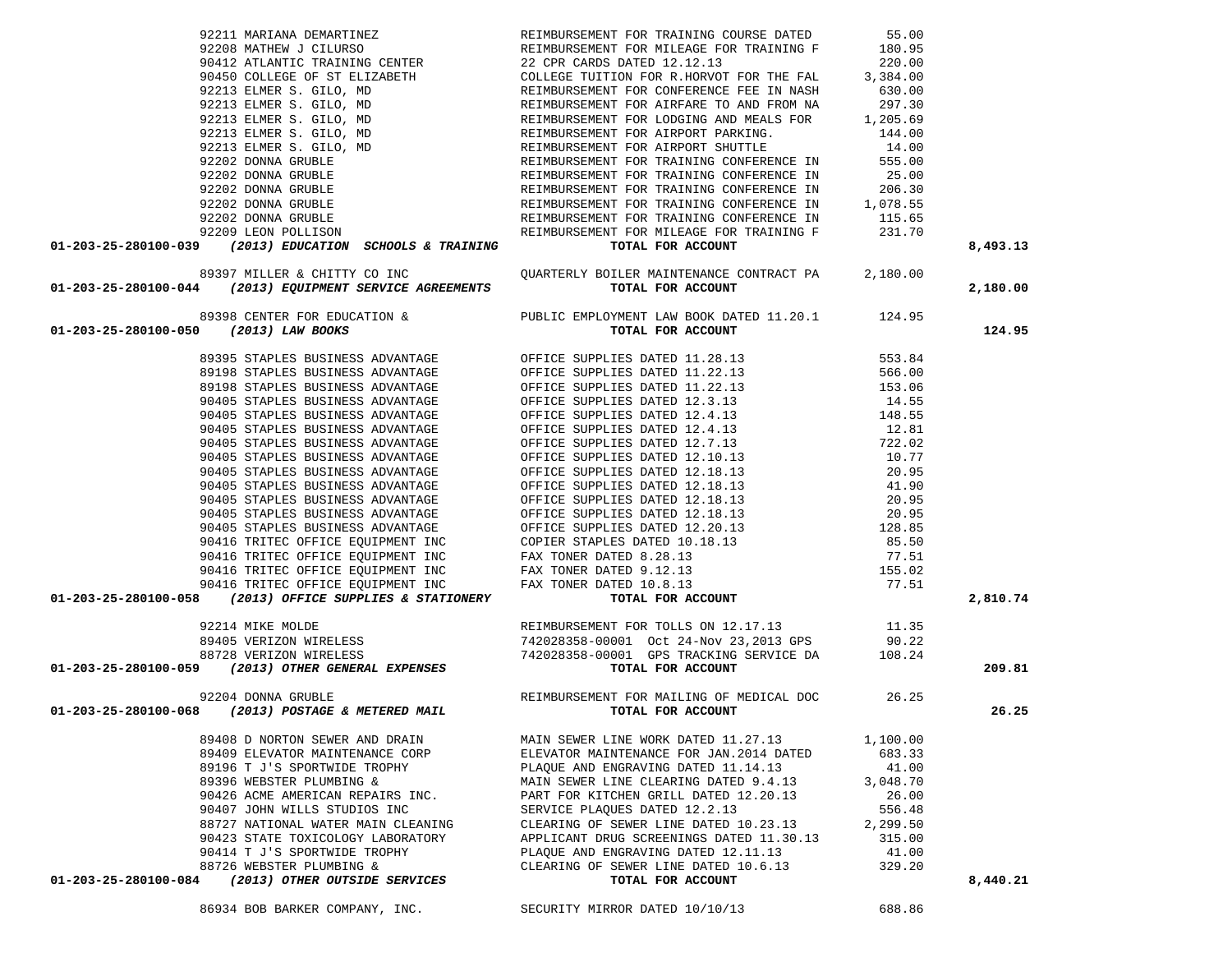|                                                              |                                                                                                                               |                      | 1,629.36   |
|--------------------------------------------------------------|-------------------------------------------------------------------------------------------------------------------------------|----------------------|------------|
|                                                              |                                                                                                                               |                      | 284.00     |
|                                                              |                                                                                                                               |                      | 2,854.22   |
|                                                              |                                                                                                                               |                      |            |
|                                                              |                                                                                                                               |                      |            |
|                                                              |                                                                                                                               |                      |            |
|                                                              |                                                                                                                               |                      |            |
|                                                              |                                                                                                                               |                      |            |
|                                                              |                                                                                                                               |                      |            |
|                                                              |                                                                                                                               |                      |            |
|                                                              |                                                                                                                               |                      |            |
|                                                              |                                                                                                                               |                      |            |
| 01-203-25-280100-185 (2013) FOOD                             |                                                                                                                               |                      | 111,578.83 |
|                                                              | 92212 PBA 298<br>92212 PBA 298<br><b>REIMBURSEMENT FOR STAFF MEALS DATED 8.30</b><br><b>CI-203-25-280100-188</b> (2013) MEALS |                      | 205.26     |
|                                                              |                                                                                                                               |                      |            |
|                                                              |                                                                                                                               |                      |            |
|                                                              |                                                                                                                               |                      |            |
|                                                              |                                                                                                                               |                      |            |
|                                                              |                                                                                                                               |                      |            |
|                                                              |                                                                                                                               |                      |            |
|                                                              |                                                                                                                               |                      |            |
|                                                              |                                                                                                                               |                      |            |
|                                                              |                                                                                                                               |                      |            |
|                                                              |                                                                                                                               |                      |            |
|                                                              |                                                                                                                               |                      |            |
|                                                              |                                                                                                                               |                      |            |
|                                                              |                                                                                                                               |                      |            |
|                                                              |                                                                                                                               |                      |            |
|                                                              |                                                                                                                               |                      |            |
|                                                              |                                                                                                                               |                      |            |
|                                                              |                                                                                                                               |                      |            |
|                                                              |                                                                                                                               |                      |            |
|                                                              |                                                                                                                               |                      |            |
|                                                              |                                                                                                                               |                      |            |
| 90434 ATLANTIC HEALTH SYSTEM                                 | MEDICAL CARE FOR C.MILLER DATED 10/2,3/1 9,253.37                                                                             |                      |            |
| 90434 ATLANTIC HEALTH SYSTEM                                 | MEDICAL CARE FOR R.BENNETT DATED 10/17,1                                                                                      | 9,330.66             |            |
| 90434 ATLANTIC HEALTH SYSTEM                                 | MEDICAL CARE FOR M.GREEN DATED 10/27,28/                                                                                      | 7,102.77             |            |
| 90434 ATLANTIC HEALTH SYSTEM                                 | MEDICAL CARE FOR S.GAGE DATED 11.1.13                                                                                         | 1,008.59             |            |
| 90434 ATLANTIC HEALTH SYSTEM<br>90434 ATLANTIC HEALTH SYSTEM | MEDICAL CARE FOR J. FENNER DATED 10.24.13<br>MEDICAL CARE FOR J.BALUSKI DATED 11.4.13                                         | 2,332.94<br>8,843.16 |            |
| 90434 ATLANTIC HEALTH SYSTEM                                 | MEDICAL CARE FOR M.GREEN DATED 10/1,2/13                                                                                      | 5,078.18             |            |
| 90418 BIO-REFERENCE LABORATORIES, INC                        | INMATE LAB WORK FOR NOV. 2013 DATED 12.1.                                                                                     | 2,411.05             |            |
| 90420 CONTRACT PHARMACY SERVICES INC                         | INMATE MEDICATION FOR NOV. 2013 DATED 11.                                                                                     | 16,107.34            |            |
| 90436 COMPREHENSIVE CARDIOVASCULAR                           | MEDICAL CARE FOR R.BENNETT DATED 10.18.1                                                                                      | 215.00               |            |
| 92203 DONNA GRUBLE                                           | REIMBURSEMENT FOR MEDICAL SUPPLIES ON 10                                                                                      | 218.31               |            |
| 90435 ID ASSOCIATES PA                                       | MEDICAL CARE FOR J.BALUSKI DATED 11.5.13                                                                                      | 565.00               |            |
| 88778 DENTRUST DENTAL INC.                                   | INMATE DENTAL WORK FOR OCTOBER 2013 DATE                                                                                      | 5,106.00             |            |
| 90409 MOORE MEDICAL LLC                                      | MEDICAL SUPPLIES DATED 12.6.13                                                                                                | 1,874.96             |            |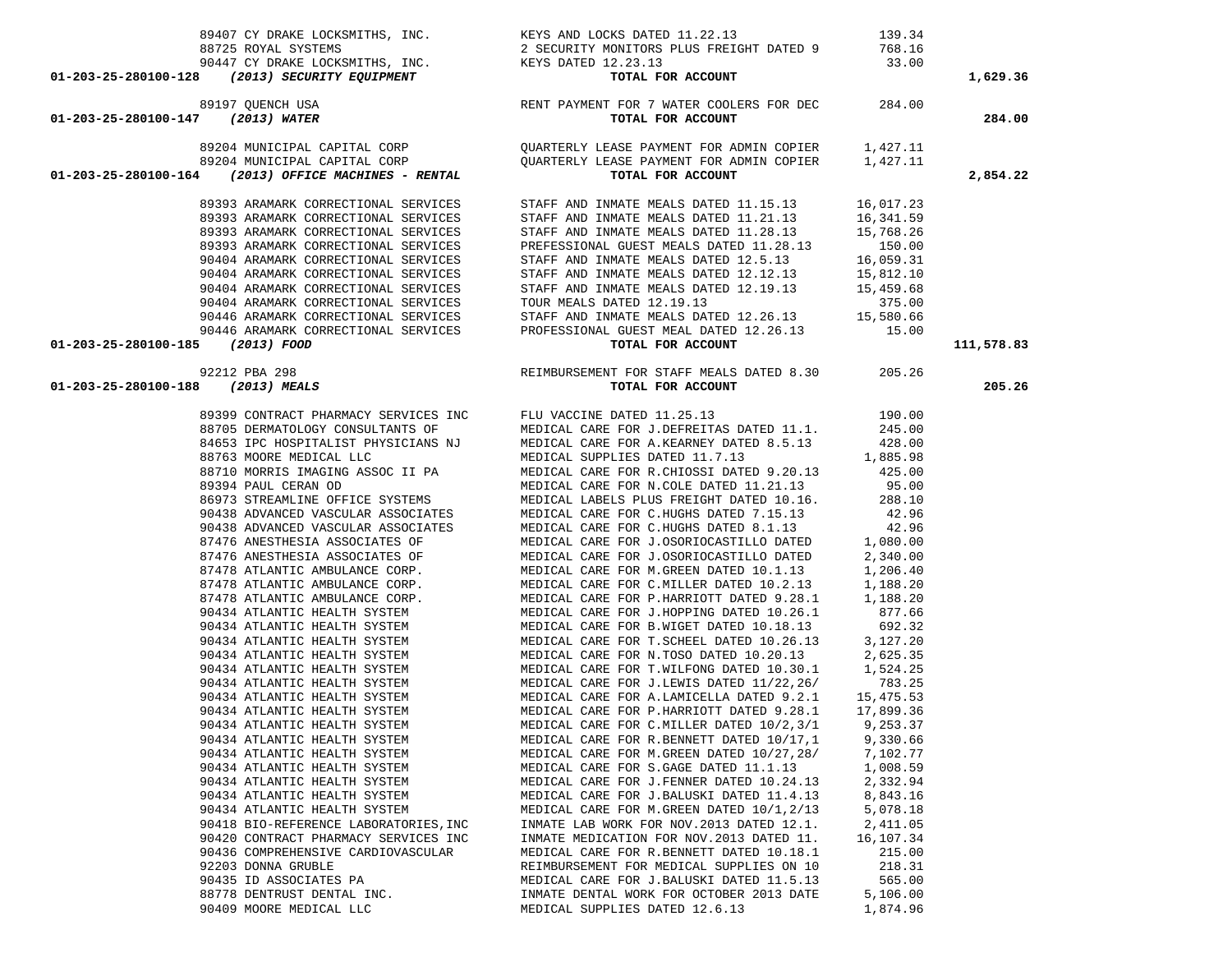| 01-203-25-280100-189 (2013) MEDICAL                                                                                                                                                                                                                 | 90429 MORRIS IMAGING ASSOCIIPA MEDICAL CARE FOR M.GREEN DATED 10.31.13 341.00<br>90429 MORRIS IMAGING ASSOCIIPA MEDICAL CARE FOR C.FAULKNER DATED 11.2.1 40.00<br>90432 MORRISTOWN EMERGENCY MEDICAL MEDICAL CARE FOR J.HOPPING D<br>TOTAL FOR ACCOUNT |          | 124,768.80 |
|-----------------------------------------------------------------------------------------------------------------------------------------------------------------------------------------------------------------------------------------------------|--------------------------------------------------------------------------------------------------------------------------------------------------------------------------------------------------------------------------------------------------------|----------|------------|
|                                                                                                                                                                                                                                                     |                                                                                                                                                                                                                                                        |          |            |
| 89401 THE INSTITUTE FOR FORENSIC PSYCHOLOGICAL EVALUATIONS FOR 9 NEW EMPL 3,825.00<br><b>01-203-25-280100-198</b> (2013) PSYCHIATRIC SERVICES TOTAL FOR ACCOUNT                                                                                     |                                                                                                                                                                                                                                                        |          | 3,825.00   |
|                                                                                                                                                                                                                                                     |                                                                                                                                                                                                                                                        |          |            |
|                                                                                                                                                                                                                                                     |                                                                                                                                                                                                                                                        |          |            |
|                                                                                                                                                                                                                                                     |                                                                                                                                                                                                                                                        |          |            |
|                                                                                                                                                                                                                                                     |                                                                                                                                                                                                                                                        |          |            |
|                                                                                                                                                                                                                                                     |                                                                                                                                                                                                                                                        |          |            |
|                                                                                                                                                                                                                                                     |                                                                                                                                                                                                                                                        |          |            |
|                                                                                                                                                                                                                                                     |                                                                                                                                                                                                                                                        |          |            |
|                                                                                                                                                                                                                                                     |                                                                                                                                                                                                                                                        |          |            |
|                                                                                                                                                                                                                                                     |                                                                                                                                                                                                                                                        |          |            |
|                                                                                                                                                                                                                                                     | UNIFORMS FOR B.MURPHY DATED 11.27.13<br>REIMBURSEMENT FOR ACEDEMY UNIFORMS DATED 144.00<br>CONSERVED 132.00                                                                                                                                            |          |            |
|                                                                                                                                                                                                                                                     |                                                                                                                                                                                                                                                        |          |            |
| 89404 UNIVERSAL UNIFORM SALES CO INC<br>89404 UNIVERSAL UNIFORM SALES CO INC<br>89404 UNIVERSAL UNIFORM SALES CO INC<br>92206 WILFREDO RODRIGUEZ<br>92317 JOSEPH LONGO<br>92316 DAWN QUELI<br>90427 UNIVERSAL UNIFORM SALES CO INC<br>90427 UNIVERS | REIMBURSEMENT FOR ACADEMY SUPPLIES DATED 172.95                                                                                                                                                                                                        |          |            |
|                                                                                                                                                                                                                                                     | REIMBURSEMENT FOR ACADEMY SUPPLIES DATED<br>UNIFORMS FOR ALBINO DATED 1.12.13 50.00<br>UNIFORMS FOR ALBINO DATED 11.12.13 99.00<br>UNIFORMS FOR PARINAU DATED 11.19.13 312.00<br>UNIFORMS FOR PARINAU DATED 11.21.13 99.00<br>UNIFORMS F               |          |            |
|                                                                                                                                                                                                                                                     |                                                                                                                                                                                                                                                        |          |            |
|                                                                                                                                                                                                                                                     |                                                                                                                                                                                                                                                        |          |            |
|                                                                                                                                                                                                                                                     |                                                                                                                                                                                                                                                        |          |            |
| 90427 UNIVERSAL UNIFORM SALES CO INC                                                                                                                                                                                                                |                                                                                                                                                                                                                                                        |          |            |
| 90427 UNIVERSAL UNIFORM SALES CO INC                                                                                                                                                                                                                |                                                                                                                                                                                                                                                        |          |            |
| 90427 UNIVERSAL UNIFORM SALES CO INC                                                                                                                                                                                                                |                                                                                                                                                                                                                                                        |          |            |
| 90427 UNIVERSAL UNIFORM SALES CO INC                                                                                                                                                                                                                |                                                                                                                                                                                                                                                        |          |            |
| 90427 UNIVERSAL UNIFORM SALES CO INC                                                                                                                                                                                                                |                                                                                                                                                                                                                                                        |          |            |
| 90427 UNIVERSAL UNIFORM SALES CO INC                                                                                                                                                                                                                |                                                                                                                                                                                                                                                        |          |            |
| 90427 UNIVERSAL UNIFORM SALES CO INC<br>90427 UNIVERSAL UNIFORM SALES CO INC<br>90427 UNIVERSAL UNIFORM SALES CO INC<br>92207 WILLIAM YOUNGS                                                                                                        |                                                                                                                                                                                                                                                        |          |            |
|                                                                                                                                                                                                                                                     |                                                                                                                                                                                                                                                        |          |            |
|                                                                                                                                                                                                                                                     |                                                                                                                                                                                                                                                        |          |            |
|                                                                                                                                                                                                                                                     | UNIFORMS FOR GUERRIERO DATED 8.13.12 957.82<br>REIMBURSEMENT FOR ACADEMY UNIFORMS DATED 136.00                                                                                                                                                         |          |            |
| 01-203-25-280100-202 (2013) UNIFORM AND ACCESSORIES                                                                                                                                                                                                 | TOTAL FOR ACCOUNT                                                                                                                                                                                                                                      |          | 9,081.54   |
|                                                                                                                                                                                                                                                     | MISC. BUILDING SUPPLIES DATED 10.21.13 92.30<br>MISC. BUILDING SUPPLIES DATED 10.18.13 663.00                                                                                                                                                          |          |            |
|                                                                                                                                                                                                                                                     |                                                                                                                                                                                                                                                        |          |            |
|                                                                                                                                                                                                                                                     |                                                                                                                                                                                                                                                        |          |            |
|                                                                                                                                                                                                                                                     |                                                                                                                                                                                                                                                        |          |            |
|                                                                                                                                                                                                                                                     |                                                                                                                                                                                                                                                        |          |            |
|                                                                                                                                                                                                                                                     |                                                                                                                                                                                                                                                        |          |            |
|                                                                                                                                                                                                                                                     |                                                                                                                                                                                                                                                        |          |            |
|                                                                                                                                                                                                                                                     |                                                                                                                                                                                                                                                        |          |            |
|                                                                                                                                                                                                                                                     |                                                                                                                                                                                                                                                        |          |            |
|                                                                                                                                                                                                                                                     |                                                                                                                                                                                                                                                        |          |            |
|                                                                                                                                                                                                                                                     |                                                                                                                                                                                                                                                        |          |            |
|                                                                                                                                                                                                                                                     |                                                                                                                                                                                                                                                        |          |            |
| 01-203-25-280100-249 (2013) BLDG MAINTENANCE SUPPLIES                                                                                                                                                                                               | TOTAL FOR ACCOUNT                                                                                                                                                                                                                                      |          | 2,654.17   |
| 90417 MORRISTOWN LUMBER &                                                                                                                                                                                                                           | ICE MELT DATED 12.18.13                                                                                                                                                                                                                                | 559.80   |            |
| $01-203-25-280100-251$ (2013) GROUND MAINTENANCE SUPPLIES                                                                                                                                                                                           | TOTAL FOR ACCOUNT                                                                                                                                                                                                                                      |          | 559.80     |
| 89202 ALLEN PAPER & SUPPLY CO                                                                                                                                                                                                                       | FACILITY PAPER PRODUCTS DATED 11.27.13 812.50                                                                                                                                                                                                          |          |            |
| 90402 E.A. MORSE & CO. INC.                                                                                                                                                                                                                         | JANITORIAL SUPPLIES DATED 12.5.13                                                                                                                                                                                                                      | 562.56   |            |
| 90402 E.A. MORSE & CO. INC.                                                                                                                                                                                                                         | JANITORIAL SUPPLIES DATED 12.17.13                                                                                                                                                                                                                     | 2,280.90 |            |
| 90402 E.A. MORSE & CO. INC.                                                                                                                                                                                                                         | JANITORIAL SUPPLIES DATED 12.30.13 155.80                                                                                                                                                                                                              |          |            |
| $01 - 203 - 25 - 280100 - 252$ (2013) JANITORIAL SUPPLIES                                                                                                                                                                                           | TOTAL FOR ACCOUNT                                                                                                                                                                                                                                      |          | 3,811.76   |
| 88701 ATC SERVICES INC                                                                                                                                                                                                                              | HVAC PARTS AND REPAIR DATED 11.4.13                                                                                                                                                                                                                    | 875.80   |            |
| 88701 ATC SERVICES INC                                                                                                                                                                                                                              | HVAC PARTS AND REPAIR DATED 11.5.13 1,250.64                                                                                                                                                                                                           |          |            |
|                                                                                                                                                                                                                                                     |                                                                                                                                                                                                                                                        |          |            |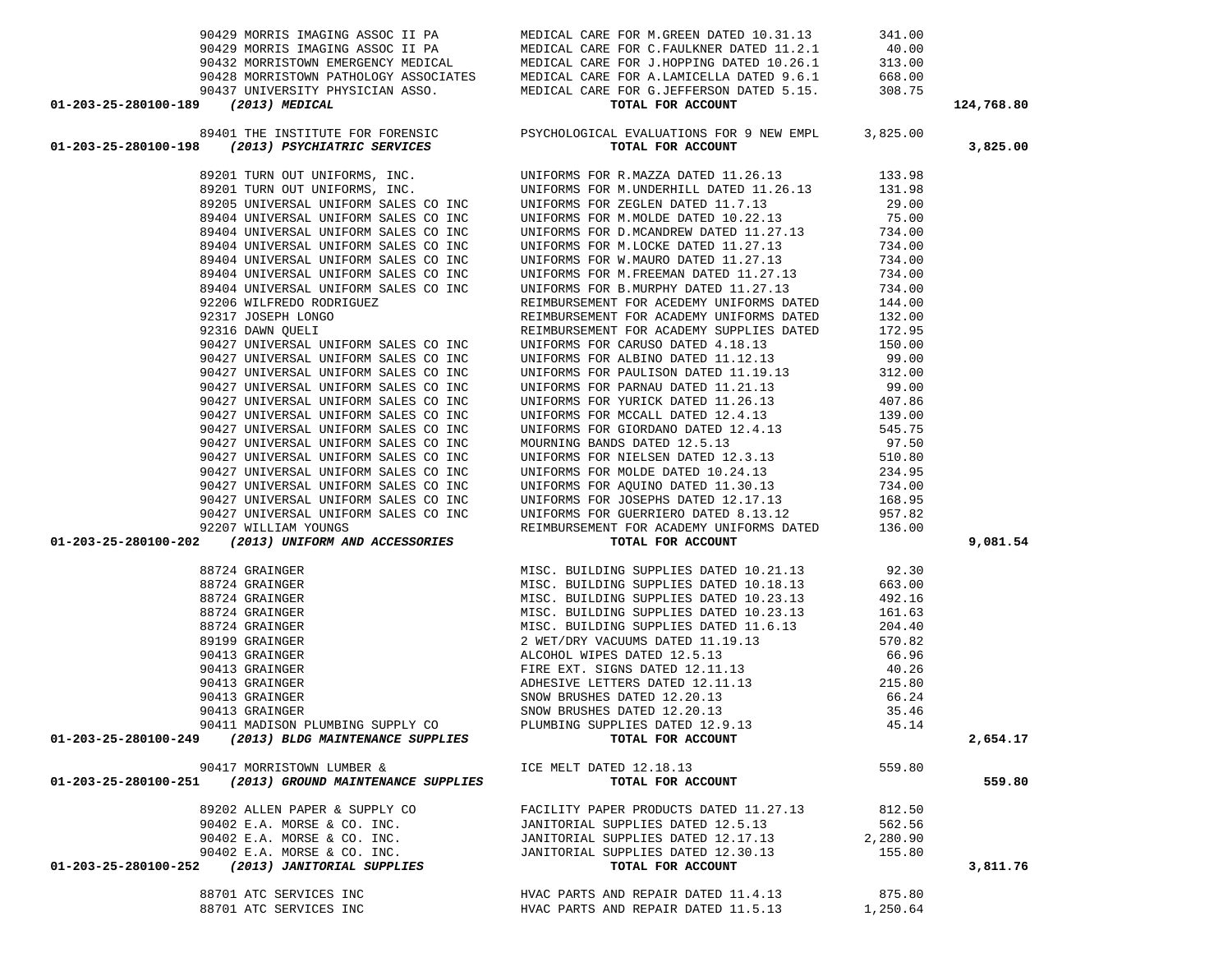| 89194 MILLER & CHITTY CO INC                             | PART FOR BOILER DATED 11.21.13           | 89.70    |              |
|----------------------------------------------------------|------------------------------------------|----------|--------------|
| 90422 ATC SERVICES INC                                   | HVAC PARTS DATED 12.5.13                 | 1,250.64 |              |
| 90425 CARRIER CORPORATION                                | 314M50825 HVAC REPAIR/PARTS DATED 12.17  | 287.09   |              |
| 90425 CARRIER CORPORATION                                | 314U50865 HVAC REPAIR/PARTS DATED 12.20  | 483.00   |              |
| 90415 CARRIER CORPORATION                                | 314U50681 HVAC REAPIRS DATED 9.26.13     | 483.00   |              |
| 90421 FOWLER EOUIP CO INC.                               | WASHER MACHINE REPAIR DATED 12.3.13      | 315.50   |              |
| 90449 STINSON FIELD SERVICE LLC                          | OUARTERLY GENERATOR SERVICE DATED 12.23. | 295.00   |              |
| (2013) MACHINERY REPAIRS & PARTS<br>01-203-25-280100-262 | TOTAL FOR ACCOUNT                        |          | 5,330.37     |
| 88716 FIRE FIGHTERS EOUIPMENT CO INC                     | FIRE EOUIPMENT DATED 10.31.13            | 24.00    |              |
| 90403 FIRE FIGHTERS EOUIPMENT CO INC                     | FIRE SAFETY ITEMS DATED 12.26.13         | 143.50   |              |
| 01-203-25-280100-266<br>(2013) SAFETY ITEMS              | TOTAL FOR ACCOUNT                        |          | 167.50       |
|                                                          |                                          |          | ============ |
| TOTAL for County Jail                                    |                                          |          | 289,983.55   |

## **County Youth Detention Facilit**<br>92327 TARA L. LEGATES

| 92327 TARA L. LEGATES<br>92178 CABLEVISION<br>01-201-25-281100-039<br>EDUCATION SCHOOLS & TRAINING                                                     | Home Study CEU Course - Assessment and T 210.00<br>Cable Services for $1/22$ through $2/21/14$ 45.52<br>TOTAL FOR ACCOUNT           |                                           | 255.52                           |
|--------------------------------------------------------------------------------------------------------------------------------------------------------|-------------------------------------------------------------------------------------------------------------------------------------|-------------------------------------------|----------------------------------|
| 91869 STAPLES BUSINESS ADVANTAGE<br>01-201-25-281100-058 OFFICE SUPPLIES & STATIONERY                                                                  | Form holders, High Capacity Stapler, pus 241.70<br>TOTAL FOR ACCOUNT                                                                |                                           | 241.70                           |
| 92767 COUNTY OF MORRIS<br>01-201-25-281100-068 POSTAGE & METERED MAIL                                                                                  | 2ND HALF JANUARY 2014 METERED MAIL<br>TOTAL FOR ACCOUNT                                                                             | 163.45                                    | 163.45                           |
| 89983 CABLEVISION<br>01-203-25-281100-039 (2013) EDUCATION SCHOOLS & TRAINING                                                                          | Cable boxes and Power to Learn filterAcc<br>TOTAL FOR ACCOUNT                                                                       | 40.57                                     | 40.57                            |
| 85865 BI INCORPORATED<br>01-203-25-281100-061 (2013) OUTSIDE DETENTION                                                                                 | ExacuTrack One GPS units-1.30.A30.ZX Ser<br>TOTAL FOR ACCOUNT                                                                       | 3,931.05                                  | 3,931.05                         |
| 89981 DEER PARK<br>91727 SODEXO INC & AFFILIATES<br>91727 SODEXO INC & AFFILIATES<br>91727 SODEXO INC & AFFILIATES<br>01-203-25-281100-185 (2013) FOOD | 0434495636 11/15/13-12/14/13 Bottled wat<br>Contractural Charge 11/30/13-1/3/14<br>Meals<br>Snacks & Groceries<br>TOTAL FOR ACCOUNT | 54.81<br>2,215.20<br>5,480.60<br>2,891.50 | 10,642.11                        |
| 89976 BOB BARKER COMPANY, INC.<br>89976 BOB BARKER COMPANY, INC.<br>01-203-25-281100-189 (2013) MEDICAL                                                | vinyl gloves - medical office<br>Poly disposable gloves<br>TOTAL FOR ACCOUNT                                                        | 883.34<br>46.61                           | 929.95                           |
| 89978 MONOGRAM MADNESS<br>89976 BOB BARKER COMPANY, INC.<br>01-203-25-281100-202 (2013) UNIFORM AND ACCESSORIES                                        | Officers Duffle Bags<br>Resident T-shirts<br>TOTAL FOR ACCOUNT                                                                      | 960.00<br>213.39                          | 1,173.39                         |
| TOTAL for County Youth Detention Facilit                                                                                                               |                                                                                                                                     |                                           | <b>BEBBBBBBBBBB</b><br>17,377.74 |

### **Road Repairs**

| 92767 COUNTY OF MORRIS                               | 2ND HALF JANUARY 2014 METERED MAIL | 20.72     |        |
|------------------------------------------------------|------------------------------------|-----------|--------|
| 01-201-26-290100-068<br>POSTAGE & METERED MAIL       | TOTAL FOR ACCOUNT                  |           | 20.72  |
| 92482 RICH LITTLE                                    | work boots per contract            | 90.00     |        |
| 92481 ANDREW THOMAS                                  | work boots per contract            | 90.00     |        |
| 92480 KENNETH PLATT                                  | work boots per contract            | 90.00     |        |
| 92495 THOMAS COEN                                    | work boots                         | 90.00     |        |
| 01-201-26-290100-207<br>UNIFORM & CLOTHING ALLOWANCE | TOTAL FOR ACCOUNT                  |           | 360.00 |
| 90894 TREE KING INC                                  | Storm 7 Jan 5th, 2014              | 26,732.50 |        |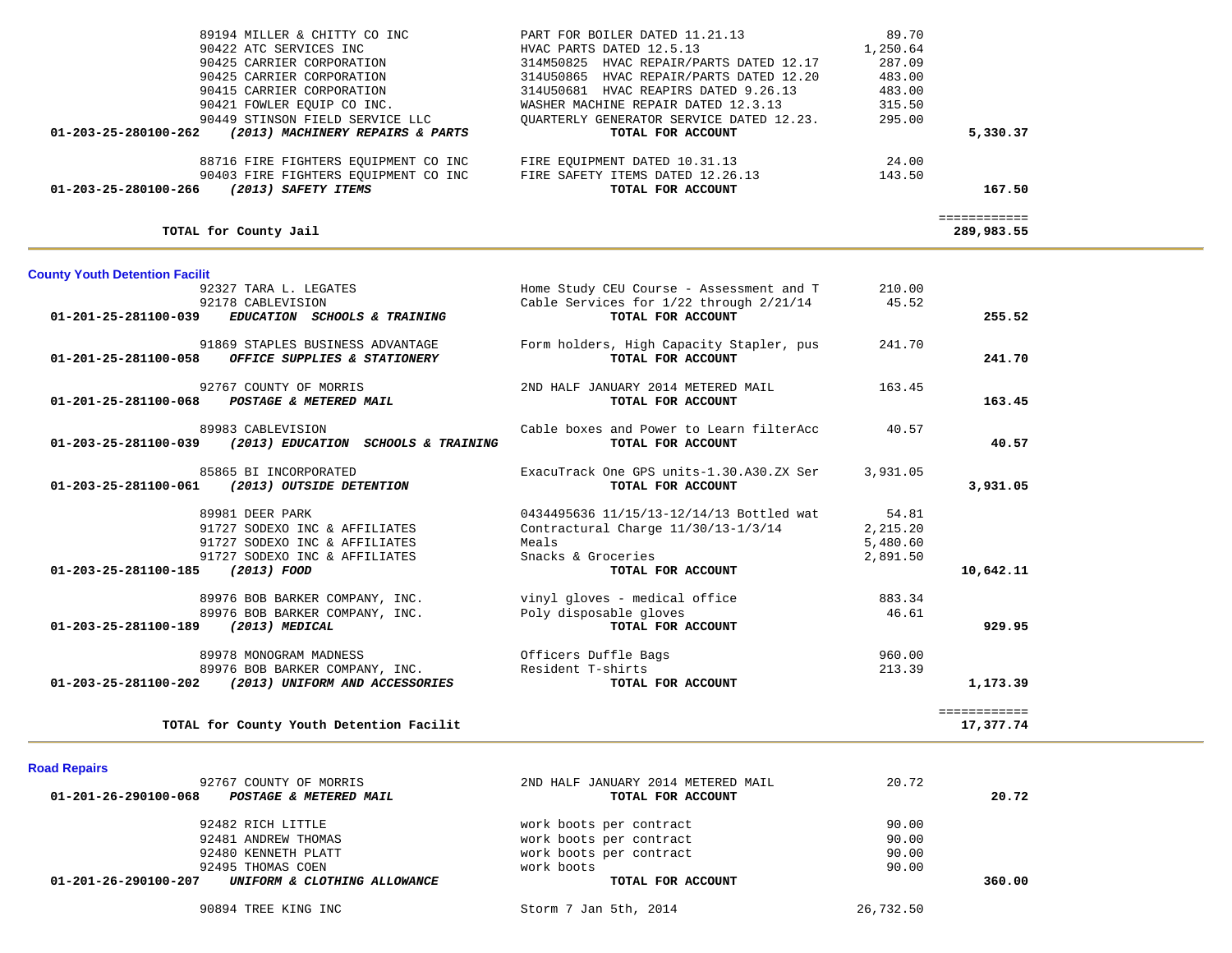| 91959 FRANK BRODEEN OLC<br>$\frac{1}{2}$<br>91961 V.A. SPATZ & SONS INC.<br>8 <b>CONTRACTED SNOW /TOP PERSONS</b> SERVICE:<br>8 <b>CONTRACTED SNOW</b> /TOP PERSONSIC SERVICES SERVICES 20114 Sect 20 20 20 20<br>CONTRACTED SNOW/ICE REMOVAL<br>01-201-26-290100-228 | 1/3/2014 Storm Runs 24, 28, 31<br>Storm 1/2-1/3/2014 Sect 29, 32, 33 22, 550.00<br>TOTAL FOR ACCOUNT                                                                                                                                                                                                                                                                                     | 36,687.50<br>4,700.00 | 90,670.00 |
|-----------------------------------------------------------------------------------------------------------------------------------------------------------------------------------------------------------------------------------------------------------------------|------------------------------------------------------------------------------------------------------------------------------------------------------------------------------------------------------------------------------------------------------------------------------------------------------------------------------------------------------------------------------------------|-----------------------|-----------|
| 90164 STAPLES BUSINESS ADVANTAGE<br>90164 STAPLES BUSINESS ADVANTAGE<br>90164 STAPLES BUSINESS ADVANTAGE<br>90656 TRITEC OFFICE EQUIPMENT INC<br>01-203-26-290100-058 (2013) OFFICE SUPPLIES & STATIONERY                                                             | HP toner, markers, copier paper, labels 213.62<br>HP Blk/Tri-color 4Pk 62.99<br>Deskpad Calendars 53.91<br>Color Copies 10/1-12/31/2013 Serial X V9 64.12<br>TOTAL FOR ACCOUNT                                                                                                                                                                                                           |                       | 394.64    |
|                                                                                                                                                                                                                                                                       | 310111021 Dec. 25, 2013<br>310111021 11/25/2013 908-876-1808<br><b>TOTAL FOR ACCOUNT</b>                                                                                                                                                                                                                                                                                                 |                       |           |
| 90680 CENTURYLINK<br>90157 CENTURYLINK                                                                                                                                                                                                                                |                                                                                                                                                                                                                                                                                                                                                                                          | 161.94<br>158.65      |           |
| 01-203-26-290100-146 (2013) TELEPHONE                                                                                                                                                                                                                                 |                                                                                                                                                                                                                                                                                                                                                                                          |                       | 320.59    |
| 90169 MORRISTOWN DINER<br>90169 MORRISTOWN DINER<br>90169 MORRISTOWN DINER<br>90169 MORRISTOWN DINER<br>90169 MORRISTOWN DINER<br>90169 MORRISTOWN DINER<br>90171 KORNER STORE INC<br>90250 BUDD LAKE DINER<br>90250 BUDD LAKE DINER<br>90250 BUDD LAKE D             | $\begin{tabular}{l c c c} & \multicolumn{1}{c}{\textbf{TOPAL FOR ACCOMP}} \\\hline 12/20-12/29/2012 & 60.00 \\ 15\text{\AA\textcolor{red}{S}} Graturity & 9.00 \\ 2/3-2/8/2013 & 10.50 \\ 2/9-3/19/2013 & 80.00 \\ 15\text{\AA\textcolor{red}{S}} Graturity & 10.50 \\ 18\text{\AA\textcolor{red}{S}}\ \text{S131-12/11/2013 & 80.00 \\ 15\text{\AA\textcolor{red}{S}}\ Graturity & 13.$ |                       |           |
|                                                                                                                                                                                                                                                                       |                                                                                                                                                                                                                                                                                                                                                                                          |                       |           |
|                                                                                                                                                                                                                                                                       |                                                                                                                                                                                                                                                                                                                                                                                          |                       |           |
|                                                                                                                                                                                                                                                                       |                                                                                                                                                                                                                                                                                                                                                                                          |                       |           |
|                                                                                                                                                                                                                                                                       |                                                                                                                                                                                                                                                                                                                                                                                          |                       |           |
|                                                                                                                                                                                                                                                                       |                                                                                                                                                                                                                                                                                                                                                                                          |                       |           |
|                                                                                                                                                                                                                                                                       |                                                                                                                                                                                                                                                                                                                                                                                          |                       |           |
|                                                                                                                                                                                                                                                                       |                                                                                                                                                                                                                                                                                                                                                                                          |                       |           |
|                                                                                                                                                                                                                                                                       |                                                                                                                                                                                                                                                                                                                                                                                          |                       |           |
|                                                                                                                                                                                                                                                                       |                                                                                                                                                                                                                                                                                                                                                                                          |                       |           |
| 90170 KINGS KID DELI                                                                                                                                                                                                                                                  |                                                                                                                                                                                                                                                                                                                                                                                          |                       |           |
| 90170 KINGS KID DELI                                                                                                                                                                                                                                                  |                                                                                                                                                                                                                                                                                                                                                                                          |                       |           |
| 90892 LOVEYS PIZZA & GRILL                                                                                                                                                                                                                                            |                                                                                                                                                                                                                                                                                                                                                                                          |                       |           |
| 90892 LOVEYS PIZZA & GRILL                                                                                                                                                                                                                                            |                                                                                                                                                                                                                                                                                                                                                                                          |                       |           |
| 90687 THEODORA'S FAMILY RESTAURANT                                                                                                                                                                                                                                    |                                                                                                                                                                                                                                                                                                                                                                                          |                       |           |
| 90687 THEODORA'S FAMILY RESTAURANT                                                                                                                                                                                                                                    |                                                                                                                                                                                                                                                                                                                                                                                          |                       |           |
| 90687 THEODORA'S FAMILY RESTAURANT                                                                                                                                                                                                                                    |                                                                                                                                                                                                                                                                                                                                                                                          |                       |           |
|                                                                                                                                                                                                                                                                       |                                                                                                                                                                                                                                                                                                                                                                                          |                       |           |
|                                                                                                                                                                                                                                                                       |                                                                                                                                                                                                                                                                                                                                                                                          |                       |           |
|                                                                                                                                                                                                                                                                       |                                                                                                                                                                                                                                                                                                                                                                                          |                       |           |
| 90687 THEODORA'S FAMILY RESTAURANT<br>90891 TOWNSQUARE DINER RESTAURANT<br>90891 TOWNSQUARE DINER RESTAURANT<br>15% Gratuity<br>01-203-26-290100-188 (2013) MEALS                                                                                                     |                                                                                                                                                                                                                                                                                                                                                                                          |                       | 2,288.50  |
|                                                                                                                                                                                                                                                                       |                                                                                                                                                                                                                                                                                                                                                                                          |                       |           |
| 90031 STATEWIDE STRIPING CORP Yellow/White Traffic Stripe from 11/11-1 48,016.26<br>TOTAL FOR ACCOUNT TORE ACCOUNT                                                                                                                                                    |                                                                                                                                                                                                                                                                                                                                                                                          |                       | 48,016.26 |
| 90167 TILCON NEW YORK INC.<br>90167 TILCON NEW YORK INC.<br>1-5 1-5                                                                                                                                                                                                   |                                                                                                                                                                                                                                                                                                                                                                                          | 830.03                |           |
|                                                                                                                                                                                                                                                                       |                                                                                                                                                                                                                                                                                                                                                                                          | 1,404.70              |           |
| 90167 TILCON NEW YORK INC.                                                                                                                                                                                                                                            | $I - 5$                                                                                                                                                                                                                                                                                                                                                                                  | 66.40                 |           |
|                                                                                                                                                                                                                                                                       | $I - 5$                                                                                                                                                                                                                                                                                                                                                                                  | 226.67                |           |
| 90167 TILCON NEW YORK INC.<br>90167 TILCON NEW YORK INC.<br>01-203-26-290100-222 (2013) BITUMINOUS CONCRETE                                                                                                                                                           | TOTAL FOR ACCOUNT                                                                                                                                                                                                                                                                                                                                                                        |                       | 2,527.80  |
| 01-203-26-290100-224 (2013) CATCH BASIN DRAINAGE & PIPES                                                                                                                                                                                                              | 90156 CAMPBELL FOUNDRY COMPANY 1 1/2" non adj steel extension rings 600.00<br>TOTAL FOR ACCOUNT                                                                                                                                                                                                                                                                                          |                       | 600.00    |
| 90046 M & B TRUCKING INC                                                                                                                                                                                                                                              | sTORM 12/14/2013 Sections 3, 9                                                                                                                                                                                                                                                                                                                                                           | 9,157.00              |           |
| 90043 M & B TRUCKING INC                                                                                                                                                                                                                                              | Section 3 & 9 storm 12/10/2013                                                                                                                                                                                                                                                                                                                                                           | 3,330.00              |           |
| 90679 TREE KING INC                                                                                                                                                                                                                                                   | Storm 5 12/24/2013                                                                                                                                                                                                                                                                                                                                                                       | 10,575.00             |           |
| 90042 TREE KING INC                                                                                                                                                                                                                                                   | 12/8-12/10/2013 Storm Sections 10, 17, 22,                                                                                                                                                                                                                                                                                                                                               | 46,785.00             |           |
| 90042 TREE KING INC                                                                                                                                                                                                                                                   | 12/14-15/2013 Sections 5, 10, 17, 22, 26, 30,                                                                                                                                                                                                                                                                                                                                            | 74,966.25             |           |
| 90042 TREE KING INC                                                                                                                                                                                                                                                   | 12/18/2013 Storm Sections 10, 17, 22, 26, 30                                                                                                                                                                                                                                                                                                                                             | 27,412.50             |           |
| 90044 SUPREME-METRO CORP.                                                                                                                                                                                                                                             | 12/10/2013 Storm Sections 12, 7                                                                                                                                                                                                                                                                                                                                                          | 10,230.00             |           |
| 90045 V.A. SPATZ & SONS INC.                                                                                                                                                                                                                                          | Storm 12/10/2013 - 12/15/2013 Sections 2                                                                                                                                                                                                                                                                                                                                                 | 21,927.50             |           |
| 90247 CIPOLLINI CARTING                                                                                                                                                                                                                                               | Storm 12/10/2013                                                                                                                                                                                                                                                                                                                                                                         | 1,480.00              |           |
| 90247 CIPOLLINI CARTING                                                                                                                                                                                                                                               | Storm 12/14/2013                                                                                                                                                                                                                                                                                                                                                                         | 4,625.00              |           |
| 91685 FRANK BRODEEN OLC                                                                                                                                                                                                                                               | Storm 12/10, 12/14/2013 Sections 24, 28, 3                                                                                                                                                                                                                                                                                                                                               | 26, 312.50            |           |
| 91668 GREEN OUTLOOK LANDSCAPING &                                                                                                                                                                                                                                     | Storm 12/10/2013, 12/14/2013 Section #2                                                                                                                                                                                                                                                                                                                                                  | 10,243.75             |           |
| 91668 GREEN OUTLOOK LANDSCAPING &                                                                                                                                                                                                                                     | Section #8                                                                                                                                                                                                                                                                                                                                                                               | 9,350.00              |           |
| 90155 PEQUANNOCK TOWNSHIP                                                                                                                                                                                                                                             | $12/8$ , $12/10/2013$ snow removal & salting                                                                                                                                                                                                                                                                                                                                             | 2,100.00              |           |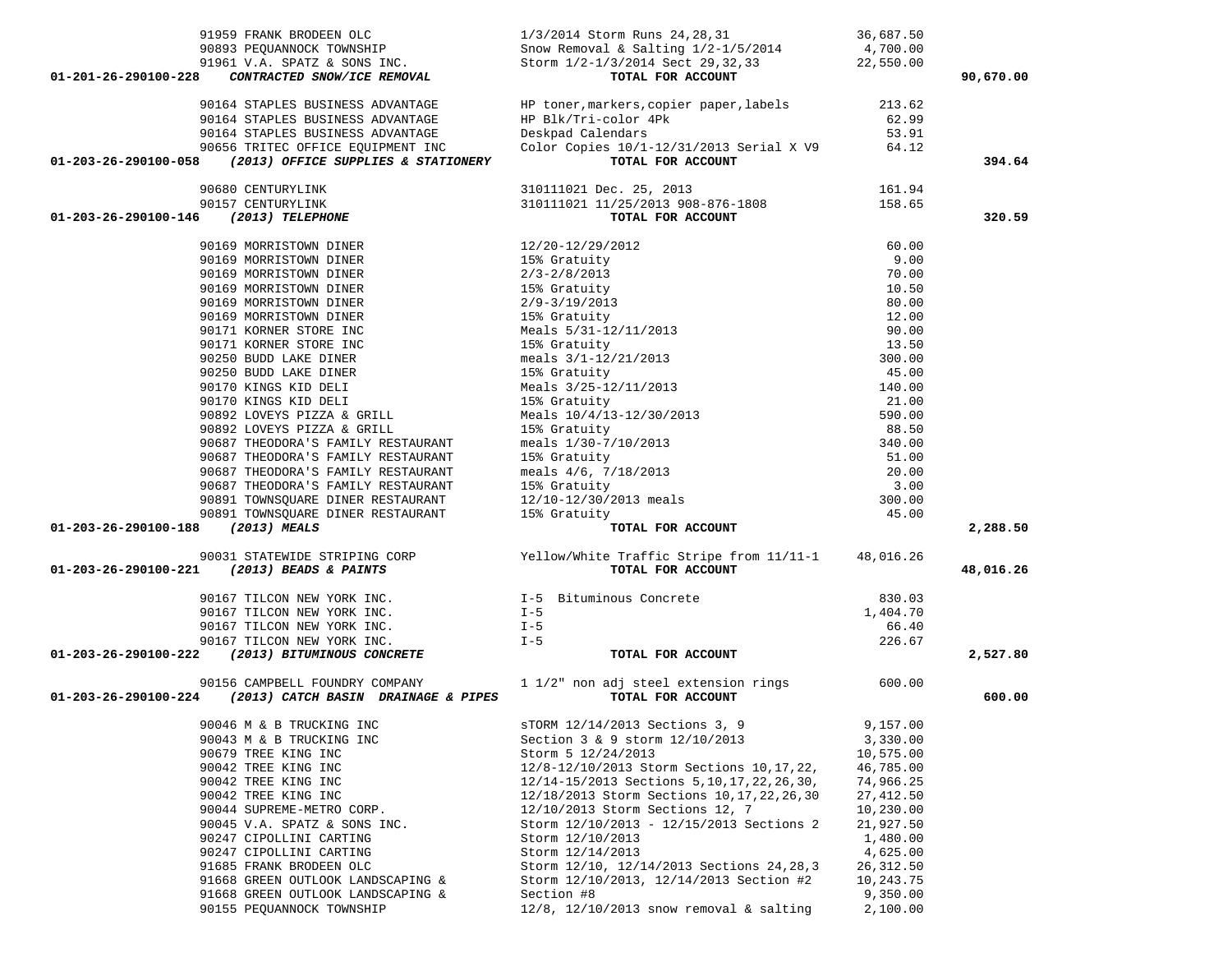92479 ERIC BODLE work boots per contract 90.00  **01-201-26-300100-207** *UNIFORM & CLOTHING ALLOWANCE* **TOTAL FOR ACCOUNT 90.00**

**Shade Tree Commission** 

÷.

| 389.36       | 389.36   | Billing Date: 12/1/13Telephone# 973-361-<br>TOTAL FOR ACCOUNT | 91960 VERIZON<br>01-203-26-292100-146 (2013) TELEPHONE   |
|--------------|----------|---------------------------------------------------------------|----------------------------------------------------------|
|              | 48.00    | Plastic Grain Scoop                                           | 90549 SHEAFFER SUPPLY, INC.                              |
| 48.00        |          | TOTAL FOR ACCOUNT                                             | (2013) SMALL TOOLS<br>01-203-26-292100-239               |
|              | 1,709.40 | 50 lb Calicum Flakes #50Choloride Dow Br                      | 90554 AH HARRIS & SONS, INC.                             |
|              | 50.00    | Delivery Charge                                               | 90554 AH HARRIS & SONS, INC.                             |
| 1,759.40     |          | TOTAL FOR ACCOUNT                                             | 01-203-26-292100-246 (2013) TOOLS - OTHERS               |
|              | 2.95     | CWS 125 CF Argon                                              | 90556 COUNTY WELDING SUPPLY CO                           |
|              | 2.95     | CWS 125 AR/CO2 75/25                                          | 90556 COUNTY WELDING SUPPLY CO                           |
|              | 11.80    | CWS Medium Acetylene                                          | 90556 COUNTY WELDING SUPPLY CO                           |
|              | 2.95     | CWS 125 CF Oxygen                                             | 90556 COUNTY WELDING SUPPLY CO                           |
|              | 14.75    | CWS 251 CF Oxygen                                             | 90556 COUNTY WELDING SUPPLY CO                           |
| 35.40        |          | TOTAL FOR ACCOUNT                                             | 01-203-26-292100-248 (2013) WELDING-OXYGEN-ACETYLENE ETC |
|              | 87.57    | Ricoh MPC2051 Color UsageInvoice Date: 1                      | 91569 TRITEC OFFICE EOUIPMENT INC                        |
| 87.57        |          | TOTAL FOR ACCOUNT                                             | (2013) EQUIPMENT RENTAL<br>01-203-26-292100-259          |
| ============ |          |                                                               |                                                          |
| 2,760.01     |          |                                                               | TOTAL for Bridges and Culverts                           |

 90548 W.B. MASON COMPANY INC AIO,OJ Pro 8600 (N911), WLS 217.49 90548 W.B. MASON COMPANY INC Bulletin Board, Folders, Pens, Ink Cart. 222.79<br>3 (2013) OFFICE SUPPLIES & STATIONERY TOTAL FOR ACCOUNT  **01-203-26-292100-058** *(2013) OFFICE SUPPLIES & STATIONERY* **TOTAL FOR ACCOUNT 440.28**

### **Bridges and Culverts**

| 91665 MOUNTAIN VIEW DEVELOPMENT                                      | Storm 12/10, 12/14/2013 Sect. 25           | 6,000.00   |              |
|----------------------------------------------------------------------|--------------------------------------------|------------|--------------|
| 91238 TOWNSHIP OF LONG HILL                                          | 2013 salting county roads $1/16-12/17/201$ | 4,395.60   |              |
| (2013) CONTRACTED SNOW/ICE REMOVAL<br>$01 - 203 - 26 - 290100 - 228$ | TOTAL FOR ACCOUNT                          |            | 276,190.10   |
| 90160 COUNTY WELDING SUPPLY CO                                       | oxygen compressed                          | 26.99      |              |
| 90160 COUNTY WELDING SUPPLY CO                                       | acetylene                                  | 8.85       |              |
| 01-203-26-290100-238<br>(2013) SIGNAGE                               | TOTAL FOR ACCOUNT                          |            | 35.84        |
| 90030 REED SYSTEMS, LTD.                                             | Hanover Garage envirobrine liquid agent    | 1,965.39   |              |
| 90030 REED SYSTEMS, LTD.                                             | Wharton Garage envirobrine liquid agent    | 4,267.61   |              |
| 91553 INTERNATIONAL SALT CO. LLC.                                    | Wharton Garage                             | 154,570.73 |              |
| 91239 INTERNATIONAL SALT CO. LLC.                                    | Hanover Garage                             | 75,581.86  |              |
| 91239 INTERNATIONAL SALT CO. LLC.                                    | Wharton Garage                             | 75,910.63  |              |
| 91239 INTERNATIONAL SALT CO. LLC.                                    | Montville Garage                           | 20,103.51  |              |
| 91239 INTERNATIONAL SALT CO. LLC.                                    | Hanover Garage                             | 128,317.41 |              |
| 01-203-26-290100-242<br>(2013) SNOW REMOVAL & ICE CONTROL            | TOTAL FOR ACCOUNT                          |            | 460,717.14   |
| 90168 TILCON NEW YORK INC.                                           | quarry process                             | 174.53     |              |
| 90168 TILCON NEW YORK INC.                                           | quarry process                             | 143.23     |              |
| $01 - 203 - 26 - 290100 - 244$<br>(2013) STONE                       | TOTAL FOR ACCOUNT                          |            | 317.76       |
| 90166 SUSSEX COUNTY MUA                                              | Street Sweeping 12/4/2013                  | 85.95      |              |
| 90166 SUSSEX COUNTY MUA                                              | 12/4/2013                                  | 117.15     |              |
| 01-203-26-290100-260<br>(2013) CONSTRUCTION MATERIALS                | TOTAL FOR ACCOUNT                          |            | 203.10       |
|                                                                      |                                            |            | ============ |
| TOTAL for Road Repairs                                               |                                            |            | 882,662.45   |
|                                                                      |                                            |            |              |

90155 PEQUANNOCK TOWNSHIP 12/14, 12/15, 12/17/2013 snow removal & 7,300.00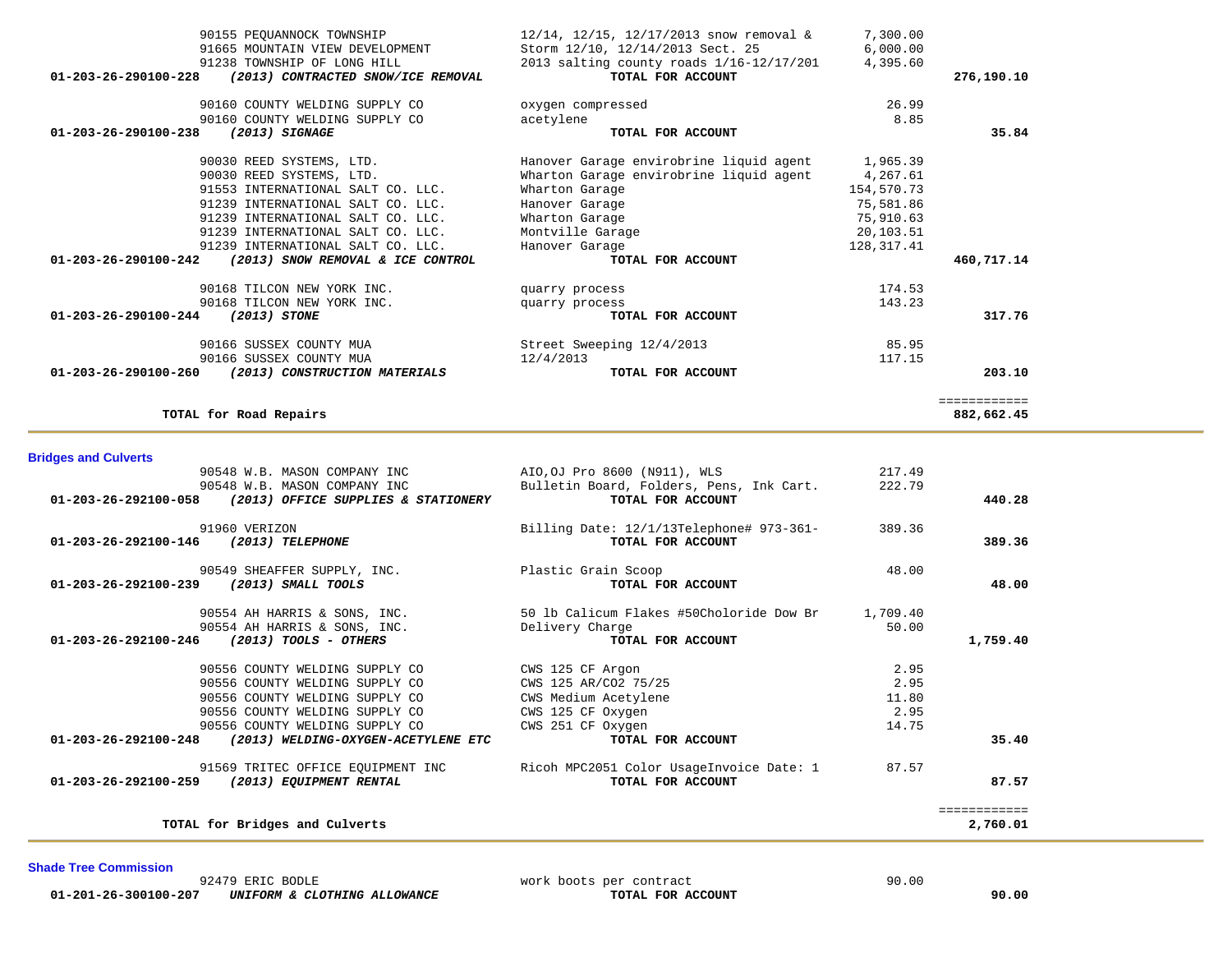| 90165 KENVIL POWER EQUIPMENT, INC. Pro Chainsaw                                                               |                                                                                            | 903.46           |              |  |
|---------------------------------------------------------------------------------------------------------------|--------------------------------------------------------------------------------------------|------------------|--------------|--|
| 01-203-26-300100-239 (2013) SMALL TOOLS                                                                       | TOTAL FOR ACCOUNT                                                                          |                  | 903.46       |  |
|                                                                                                               |                                                                                            |                  |              |  |
| 90248 KENVIL POWER EQUIPMENT, INC. Chainsaw files                                                             |                                                                                            | 116.87           |              |  |
| 90249 NORTHEASTERN ARBORIST SUPPLY blades for chipper<br>2 (2013) MACHINERY REPAIRS & PARTS TOTAL FOR ACCOUNT |                                                                                            | 424.00           |              |  |
| 01-203-26-300100-262 (2013) MACHINERY REPAIRS & PARTS                                                         | TOTAL FOR ACCOUNT                                                                          |                  | 540.87       |  |
|                                                                                                               |                                                                                            |                  | ============ |  |
| TOTAL for Shade Tree Commission                                                                               |                                                                                            |                  | 1,534.33     |  |
|                                                                                                               |                                                                                            |                  |              |  |
| <b>Buildings &amp; Grounds</b>                                                                                |                                                                                            | 225.07           |              |  |
|                                                                                                               | 92117 ALLEN PAPER & SUPPLY CO<br>92117 ALLEN PAPER & SUPPLY CO<br>71410/RE: B & G/01-23-14 | 1,546.00         |              |  |
| 01-201-26-310100-098 OTHER OPERATING&REPAIR SUPPLY                                                            | TOTAL FOR ACCOUNT                                                                          |                  | 1,771.07     |  |
|                                                                                                               |                                                                                            |                  |              |  |
| 92118 PETER DINKOWITZ                                                                                         | 2014 WORK BOOTS - MAINTENANCE                                                              | 85.94            |              |  |
| 92119 FRANK FUCCI                                                                                             | 2014 WORK BOOTS - TRADES                                                                   | 90.00            |              |  |
| UNIFORM & CLOTHING ALLOWANCE<br>01-201-26-310100-207                                                          | TOTAL FOR ACCOUNT                                                                          |                  | 175.94       |  |
| 92121 JOHNSTONE SUPPLY                                                                                        | WO71304/ RE: PSTA/ 01-09-14                                                                | 1,245.48         |              |  |
| 92121 JOHNSTONE SUPPLY                                                                                        | WO71332/ RE: HVAC/ 01-13-14                                                                |                  |              |  |
| 92121 JOHNSTONE SUPPLY                                                                                        | WO71327/ RE: JDC/ 01-13-14                                                                 | 87.26            |              |  |
| 92121 JOHNSTONE SUPPLY                                                                                        | WO70878/ RE: HILL/ 01-13-14                                                                | 168.24           |              |  |
| 01-201-26-310100-264 HEAT & A/C                                                                               | TOTAL FOR ACCOUNT                                                                          |                  | 1,533.00     |  |
|                                                                                                               | WATERGUARD QTRLY BILLING/ -DEC 2013 - JA                                                   | 2,175.00         |              |  |
| 90674 SCIENTIFIC WATER CONDITIONING<br>90673 SCIENTIFIC WATER CONDITIONING                                    | WATER GUARD SERVICE QUARTERLY BILLING                                                      | 675.00           |              |  |
| 01-203-26-310100-044 (2013) EQUIPMENT SERVICE AGREEMENTS                                                      | TOTAL FOR ACCOUNT                                                                          |                  | 2,850.00     |  |
|                                                                                                               |                                                                                            |                  |              |  |
| 86501 STAPLES BUSINESS ADVANTAGE                                                                              | RE: OFFICE SUPPLIES/ 09-04-13                                                              | 258.53           |              |  |
| 86501 STAPLES BUSINESS ADVANTAGE                                                                              | RE: OFFICE SUPPLIES/ 09-04-13                                                              | 43.14            |              |  |
| $01-203-26-310100-058$ (2013) OFFICE SUPPLIES & STATIONERY                                                    | TOTAL FOR ACCOUNT                                                                          |                  | 301.67       |  |
| 92360 MELODY ABLINE                                                                                           | MOBILE WIFI FOR REMOTE ACCESS                                                              | 55.00            |              |  |
| 01-203-26-310100-082 (2013) TRAVEL EXPENSE                                                                    | TOTAL FOR ACCOUNT                                                                          |                  | 55.00        |  |
|                                                                                                               |                                                                                            |                  |              |  |
| 90677 ELEVATOR MAINTENANCE CORP                                                                               | 749 / RE: A & R BLDG                                                                       | 711.12           |              |  |
| 90677 ELEVATOR MAINTENANCE CORP                                                                               | 757 / RE: CH                                                                               | 533.30           |              |  |
| 90677 ELEVATOR MAINTENANCE CORP                                                                               | 758 / RE: SCHUYLER                                                                         | 355.56           |              |  |
| 90677 ELEVATOR MAINTENANCE CORP                                                                               | 759 / RE: CH                                                                               | 355.56           |              |  |
| 90677 ELEVATOR MAINTENANCE CORP                                                                               | 760 / RE: LIBRARY                                                                          | 177.78           |              |  |
| 90677 ELEVATOR MAINTENANCE CORP                                                                               | 761 / RE: SEU                                                                              | 177.78           |              |  |
| 90677 ELEVATOR MAINTENANCE CORP                                                                               | 762 / RE: PSTA                                                                             | 177.78           |              |  |
| 90677 ELEVATOR MAINTENANCE CORP                                                                               | 763 / RE: H/S                                                                              | 177.78           |              |  |
| 90677 ELEVATOR MAINTENANCE CORP<br>90677 ELEVATOR MAINTENANCE CORP                                            | 764 / RE: H/S<br>869 / RE: MV-2                                                            | 177.78<br>177.78 |              |  |
| 90677 ELEVATOR MAINTENANCE CORP                                                                               | 895/RE: CAC                                                                                | 177.78           |              |  |
| 92082 EMPLOYMENT HORIZONS, INC.                                                                               | CLEANING SERVICES - DECEMBER 2013/ DATED                                                   | 34,672.00        |              |  |
| 90658 KORNER STORE INC                                                                                        | MEAL RECEIPTS/ 12-14-13 THRU 12-18-13                                                      | 200.00           |              |  |
| 90665 RESTORATION BY PETER SCHICHTEL                                                                          | WO70816 RE: ENGINEERING/ 11-19-13                                                          | 420.00           |              |  |
| 88940 RESTORATION BY PETER SCHICHTEL                                                                          | WO70635 RE: B&G/10-28-13                                                                   | 250.00           |              |  |
| 90670 LONGFELLOWS SANDWICH DELI                                                                               | MEAL RECEIPT/12-03-13                                                                      | 17.25            |              |  |
| (2013) OTHER OUTSIDE SERVICES<br>01-203-26-310100-084                                                         | TOTAL FOR ACCOUNT                                                                          |                  | 38,759.25    |  |
|                                                                                                               |                                                                                            |                  |              |  |
| 92117 ALLEN PAPER & SUPPLY CO<br>92117 ALLEN PAPER & SUPPLY CO                                                | 71194/ RE: B & G/ 12-30-13                                                                 | 263.06<br>255.07 |              |  |
| 86501 STAPLES BUSINESS ADVANTAGE                                                                              | 71176/ RE: B & G/ 12-27-13<br>RE: B & G/ 10-04-13                                          | 63.04            |              |  |
| 01-203-26-310100-098<br>(2013) OTHER OPERATING&REPAIR SUPPLY                                                  | TOTAL FOR ACCOUNT                                                                          |                  | 581.17       |  |
|                                                                                                               |                                                                                            |                  |              |  |
| 90678 COMPLETE SECURITY SYSTEMS, INC.                                                                         | RE: CH/ 11-26-13                                                                           | 895.00           |              |  |
| 90678 COMPLETE SECURITY SYSTEMS, INC.                                                                         | RE: CH/ 11-13-13                                                                           | 1,750.00         |              |  |
| 90678 COMPLETE SECURITY SYSTEMS, INC.                                                                         | RE: SCHUYLER/ 12-06-13                                                                     | 995.00           |              |  |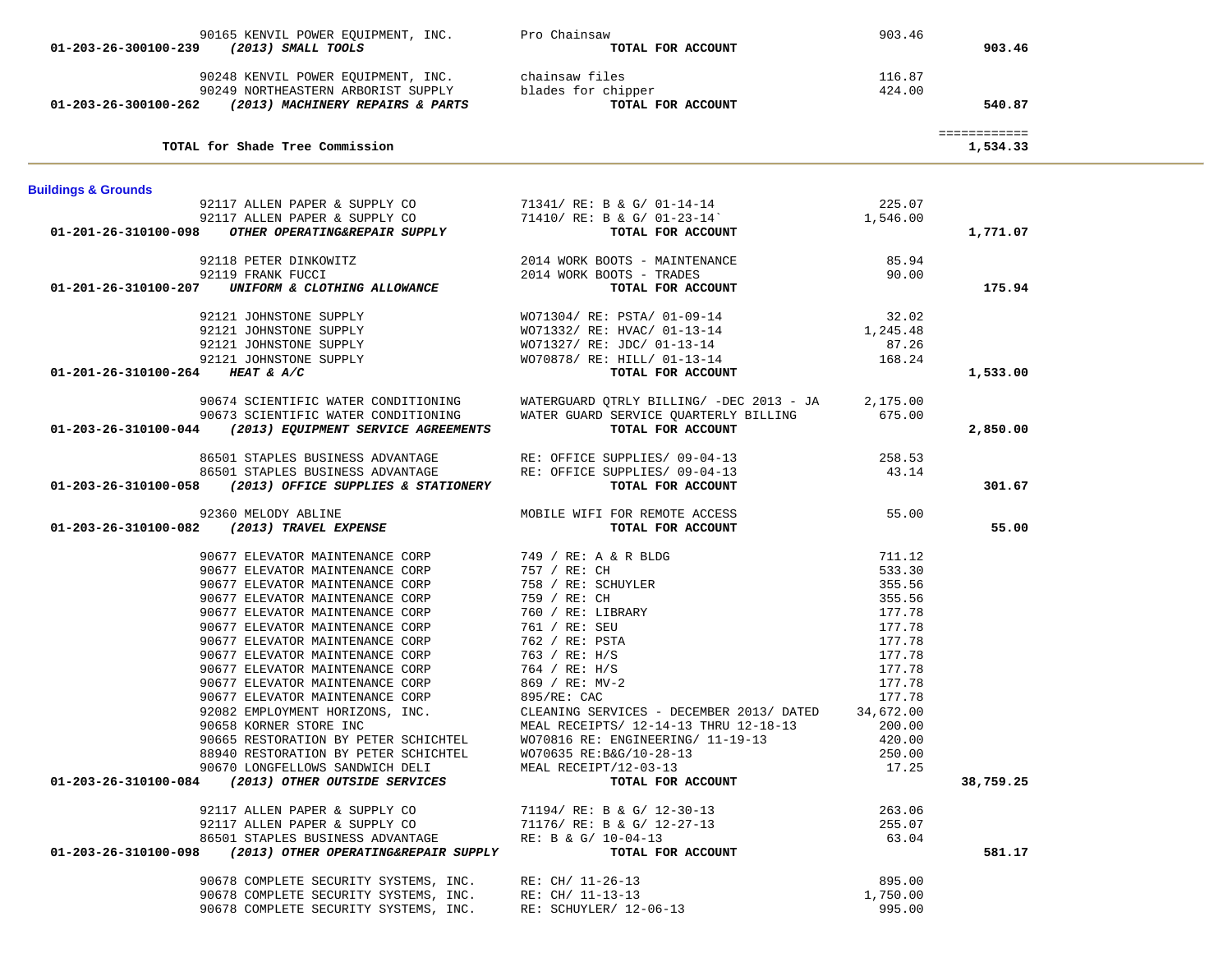|                                         | 92123 J.A. SEXAUER                                                                                | WO70900/ RE: A & R/ 11-22-13                      | 326.84   |              |
|-----------------------------------------|---------------------------------------------------------------------------------------------------|---------------------------------------------------|----------|--------------|
|                                         |                                                                                                   | WO70980/ RE: B & G/ 12-03-13 1,534.85             |          |              |
|                                         | 92123 J.A. SEXAUER<br><b>01-203-26-310100-235</b> (2013) PIPES - OTHERS                           | TOTAL FOR ACCOUNT                                 |          | 2,522.16     |
|                                         | 90659 NORTHEASTERN HARDWARE CO INC                                                                | WO70794/ RE: SM TOOLS/ 11-04-13                   | 109.00   |              |
| 01-203-26-310100-239 (2013) SMALL TOOLS |                                                                                                   | TOTAL FOR ACCOUNT                                 |          | 109.00       |
|                                         | 90186 S. CERBO & SONS INC                                                                         | WO71093/ RE: BLDG SUPPLY/ 12-12-13 149.90         |          |              |
|                                         | 86503 GRAINGER                                                                                    | WO70082/ RE: PARK/ 08-20-13                       | 66.40    |              |
|                                         | 86503 GRAINGER                                                                                    | WO70270/ RE: B& G/ 09-11-13                       | 2.36     |              |
|                                         | 86503 GRAINGER                                                                                    | WO70321/ RE: B& G/ 09-18-13                       | 156.24   |              |
|                                         | 86503 GRAINGER                                                                                    | WO70337/ RE: PLANNING & DEV/ 09-18-13             | 88.31    |              |
|                                         | 86503 GRAINGER                                                                                    | WO70163/ RE: B& G/ 10-02-13                       | 79.70    |              |
|                                         | 01-203-26-310100-249 (2013) BLDG MAINTENANCE SUPPLIES                                             | TOTAL FOR ACCOUNT                                 |          | 542.91       |
|                                         | 90671 UNITED RENTALS                                                                              | WO70977/ RE: B & G/ 12-19-13                      | 3,551.00 |              |
| 01-203-26-310100-258 (2013) EQUIPMENT   |                                                                                                   | TOTAL FOR ACCOUNT                                 |          | 3,551.00     |
|                                         |                                                                                                   |                                                   |          |              |
|                                         | 90664 BINSKY & SNYDER SERVICES LLC                                                                | RE: WHARTON/ 10-30-13                             | 34.14    |              |
|                                         | 90664 BINSKY & SNYDER SERVICES LLC                                                                | RE: WHARTON/ 11-08-13                             | 39.51    |              |
|                                         | 90664 BINSKY & SNYDER SERVICES LLC                                                                | RE: ADMIN - CH/ 10-22-13                          | 2,629.00 |              |
|                                         | 90664 BINSKY & SNYDER SERVICES LLC                                                                | RE: LIBRARY/ 11-15-13                             | 962.80   |              |
|                                         | 92361 BINSKY & SNYDER SERVICES LLC                                                                | RE: PSTA - REPLACE BOILER SECTION/ 10-24          | 6,162.20 |              |
|                                         | 92361 BINSKY & SNYDER SERVICES LLC                                                                | RE: ADMIN - CH - BOILER REPAIRS/ 10-22-1 7,491.03 |          |              |
|                                         | 92125 JOHNSTONE SUPPLY                                                                            | WO70856/ RE: A & R/ 12-04-13                      | 228.43   |              |
|                                         | 92125 JOHNSTONE SUPPLY                                                                            | WO71021 RE: CH/ 12-13-13                          | 334.12   |              |
|                                         | 92125 JOHNSTONE SUPPLY<br>92125 JOHNSTONE SUPPLY<br>92125 JOHNSTONE SUPPLY<br>4 (2013) HEAT & A/C | WO71126/ RE: YOUTH/ 12-19-13                      | 378.90   |              |
|                                         |                                                                                                   | WO71142/ RE: A & R/ 12-20-13                      | 131.22   |              |
|                                         |                                                                                                   | WO71142/ RE: A & R/ 12-20-13                      | 166.16   |              |
|                                         | 01-203-26-310100-264 (2013) HEAT & A/C                                                            | TOTAL FOR ACCOUNT                                 |          | 18,557.51    |
|                                         |                                                                                                   |                                                   |          |              |
|                                         |                                                                                                   |                                                   |          | ============ |
|                                         | TOTAL for Buildings & Grounds                                                                     |                                                   |          | 75,506.98    |
|                                         |                                                                                                   |                                                   |          |              |
|                                         |                                                                                                   |                                                   |          |              |
|                                         | 90821 PWANJ                                                                                       | MEMBERSHIP RENEWAL                                | 100.00   |              |
|                                         | 01-201-26-315100-023 ASSOCIATIONS AND MEMBERSHIPS                                                 | TOTAL FOR ACCOUNT                                 |          | 100.00       |
|                                         | 91592 STAPLES BUSINESS ADVANTAGE                                                                  | ENVELOPES, THERMAL ROLL, COPY PAPER, INK C 123.17 |          |              |
|                                         | 01-201-26-315100-058 OFFICE SUPPLIES & STATIONERY                                                 | TOTAL FOR ACCOUNT                                 |          | 123.17       |
| <b>Motor Services Center</b>            | 90818 MORRISTOWN LUMBER &                                                                         | BLUE CORD                                         | 79.98    |              |
|                                         | 90815 J & D SALES & SERVICE LLC                                                                   | SERVICE WATER RECYCLER                            | 225.00   |              |
| 01-201-26-315100-098                    | OTHER OPERATING&REPAIR SUPPLY                                                                     | TOTAL FOR ACCOUNT                                 |          | 304.98       |
|                                         | 90809 AMERICAN WEAR INC.                                                                          | UNIFORMS & MATS                                   | 261.74   |              |
|                                         | 90809 AMERICAN WEAR INC.                                                                          | UNIFORMS                                          | 202.75   |              |
|                                         | 01-201-26-315100-207 UNIFORM & CLOTHING ALLOWANCE                                                 | TOTAL FOR ACCOUNT                                 |          | 464.49       |
|                                         |                                                                                                   |                                                   |          |              |
| 01-201-26-315100-245                    | 90826 STS TIRE & AUTO CENTERS                                                                     | TIRES<br>TOTAL FOR ACCOUNT                        | 445.40   |              |
|                                         | <b>TIRES</b>                                                                                      |                                                   |          | 445.40       |
|                                         | 90113 TOMAR INDUSTRIES INC                                                                        | SOAP, LYSOL, CLEANER, BAG, TOWEL                  | 357.75   |              |
|                                         |                                                                                                   |                                                   |          |              |
|                                         |                                                                                                   |                                                   |          |              |

 **01-203-26-310100-128** *(2013) SECURITY EQUIPMENT* **TOTAL FOR ACCOUNT 3,640.00**

 90675 UNIVERSAL UNIFORM SALES CO.INC RE: T. GALANTE - 2013 UNIFORMS-11-24-13 168.80  **01-203-26-310100-207** *(2013) UNIFORM & CLOTHING ALLOWANCE* **TOTAL FOR ACCOUNT 168.80**

 90186 S. CERBO & SONS INC WO70924/ RE: MASON/ 11-21-13 388.50  **01-203-26-310100-223** *(2013) BUILDING REPAIRS* **TOTAL FOR ACCOUNT 388.50**

90663 PARKHURST DISTRIBUTING CO INC WO70848/ RE: MONTVILLE/ 11-21-13 660.47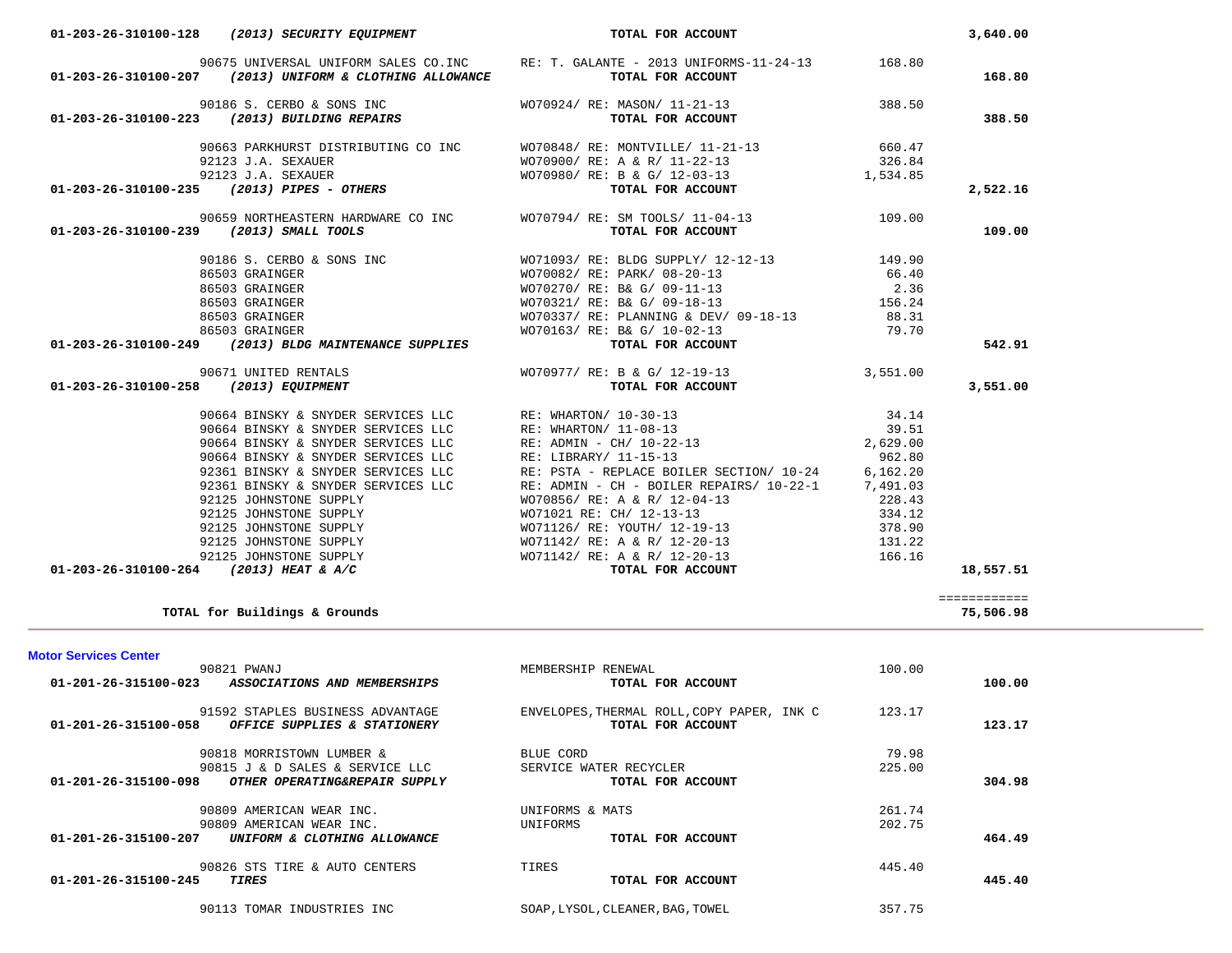| 01-201-26-315100-261                                     | 31.1 SPALE-MERICAL CROSSING MONTHE INC. FOR MAIN TOR MOODER THE SECRET RESOLUTION (NAME)<br>301.3 EAR ATTCH SUPER THE SECRET AND MANUFACTRICITY INC. THE SECRET AND A CONTENT CROSSING THE SECRET STREET AND CROSSING THE SECRE |        | 5,246.18 |
|----------------------------------------------------------|---------------------------------------------------------------------------------------------------------------------------------------------------------------------------------------------------------------------------------|--------|----------|
|                                                          |                                                                                                                                                                                                                                 |        |          |
|                                                          |                                                                                                                                                                                                                                 |        |          |
|                                                          |                                                                                                                                                                                                                                 |        |          |
|                                                          |                                                                                                                                                                                                                                 |        |          |
|                                                          |                                                                                                                                                                                                                                 |        |          |
|                                                          |                                                                                                                                                                                                                                 |        |          |
|                                                          |                                                                                                                                                                                                                                 |        |          |
|                                                          |                                                                                                                                                                                                                                 |        |          |
|                                                          |                                                                                                                                                                                                                                 |        |          |
|                                                          |                                                                                                                                                                                                                                 |        |          |
|                                                          |                                                                                                                                                                                                                                 |        |          |
|                                                          |                                                                                                                                                                                                                                 |        |          |
|                                                          |                                                                                                                                                                                                                                 |        |          |
|                                                          |                                                                                                                                                                                                                                 |        |          |
|                                                          |                                                                                                                                                                                                                                 |        |          |
|                                                          |                                                                                                                                                                                                                                 |        |          |
|                                                          |                                                                                                                                                                                                                                 |        |          |
|                                                          |                                                                                                                                                                                                                                 |        |          |
|                                                          |                                                                                                                                                                                                                                 |        |          |
|                                                          |                                                                                                                                                                                                                                 |        |          |
|                                                          |                                                                                                                                                                                                                                 |        |          |
|                                                          |                                                                                                                                                                                                                                 |        |          |
|                                                          |                                                                                                                                                                                                                                 |        |          |
|                                                          |                                                                                                                                                                                                                                 |        |          |
|                                                          |                                                                                                                                                                                                                                 |        |          |
|                                                          |                                                                                                                                                                                                                                 |        |          |
|                                                          |                                                                                                                                                                                                                                 |        |          |
|                                                          |                                                                                                                                                                                                                                 |        |          |
|                                                          |                                                                                                                                                                                                                                 |        |          |
|                                                          |                                                                                                                                                                                                                                 |        |          |
| 01-201-26-315100-291    VEHICLE REPAIRS                  |                                                                                                                                                                                                                                 |        | 9,525.51 |
|                                                          |                                                                                                                                                                                                                                 |        |          |
|                                                          |                                                                                                                                                                                                                                 |        |          |
| 01-203-26-315100-023                                     |                                                                                                                                                                                                                                 |        | 479.00   |
| 90109 SHACHIHATA INC. (U.S.A.)                           | <b>CUSTOM STAMPS</b>                                                                                                                                                                                                            | 157.97 |          |
| 01-203-26-315100-058 (2013) OFFICE SUPPLIES & STATIONERY | TOTAL FOR ACCOUNT                                                                                                                                                                                                               |        | 157.97   |
| 90089 MCMASTER-CARR SUPPLY CO                            | DROP LIGHT BULB                                                                                                                                                                                                                 | 72.30  |          |
| 90093 MORRISTOWN LUMBER &                                | SNOW ROOF RAKE                                                                                                                                                                                                                  | 99.98  |          |
| 90392 MSC INDUSTRIAL SUPPLY CO.                          | HOSE                                                                                                                                                                                                                            | 105.66 |          |
| 90095 MSC INDUSTRIAL SUPPLY CO.                          | BROOM                                                                                                                                                                                                                           | 127.90 |          |
| 90095 MSC INDUSTRIAL SUPPLY CO.                          | SANITIZER                                                                                                                                                                                                                       | 13.98  |          |
| 90095 MSC INDUSTRIAL SUPPLY CO.                          | HARDWARE                                                                                                                                                                                                                        | 66.25  |          |
| 90095 MSC INDUSTRIAL SUPPLY CO.                          | BLUE FIRE T27 DEP CTR WHL                                                                                                                                                                                                       | 77.60  |          |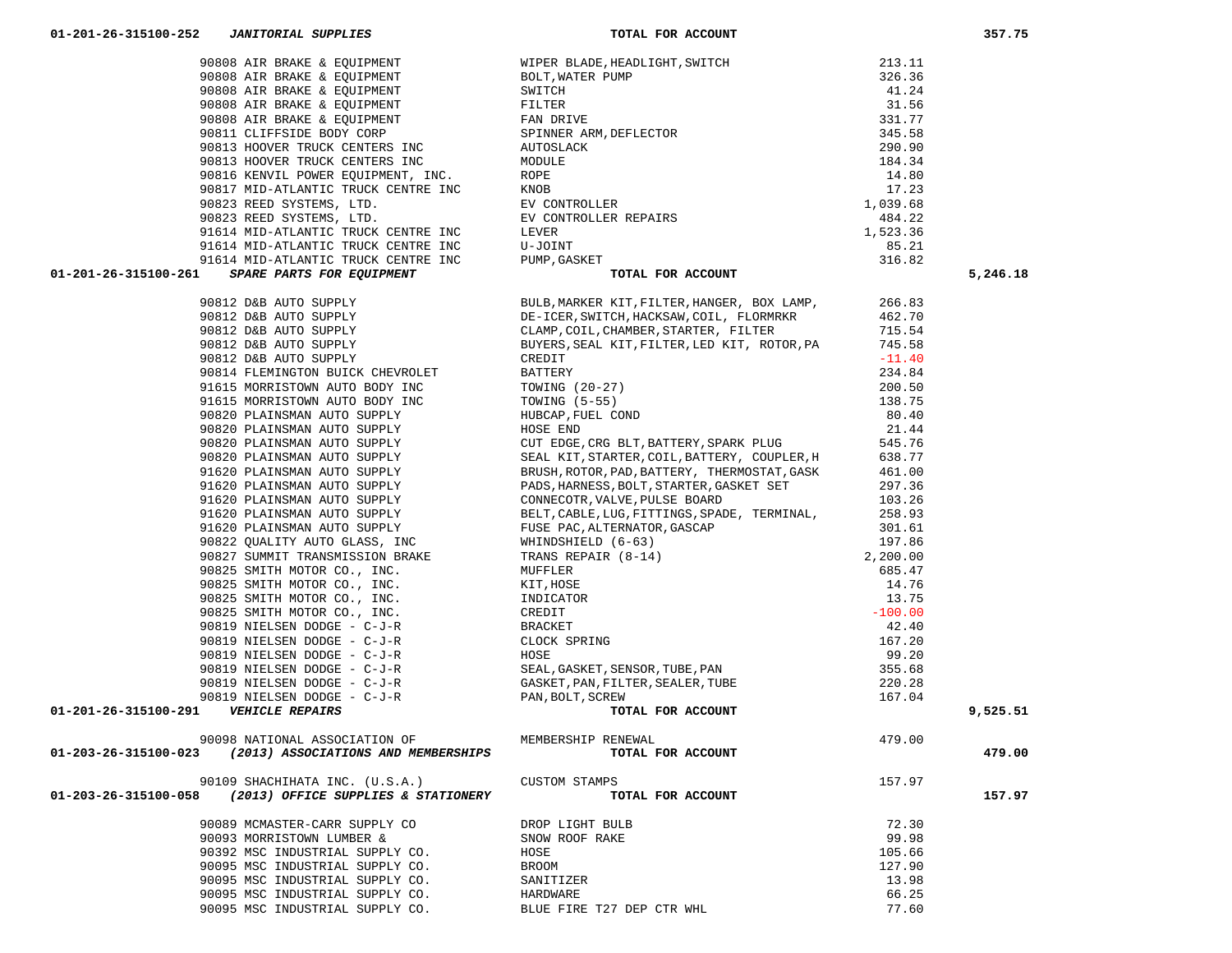|                                                   |                                                                                                                                                                                                                                                                   |          | 10,507.92 |
|---------------------------------------------------|-------------------------------------------------------------------------------------------------------------------------------------------------------------------------------------------------------------------------------------------------------------------|----------|-----------|
|                                                   |                                                                                                                                                                                                                                                                   |          |           |
|                                                   |                                                                                                                                                                                                                                                                   |          |           |
|                                                   |                                                                                                                                                                                                                                                                   |          |           |
|                                                   |                                                                                                                                                                                                                                                                   |          |           |
|                                                   |                                                                                                                                                                                                                                                                   |          |           |
|                                                   |                                                                                                                                                                                                                                                                   |          | 661.24    |
|                                                   |                                                                                                                                                                                                                                                                   |          |           |
|                                                   |                                                                                                                                                                                                                                                                   |          |           |
|                                                   |                                                                                                                                                                                                                                                                   |          |           |
|                                                   |                                                                                                                                                                                                                                                                   |          | 1,449.99  |
|                                                   |                                                                                                                                                                                                                                                                   |          |           |
|                                                   |                                                                                                                                                                                                                                                                   |          |           |
|                                                   |                                                                                                                                                                                                                                                                   |          |           |
|                                                   |                                                                                                                                                                                                                                                                   |          |           |
|                                                   |                                                                                                                                                                                                                                                                   |          |           |
|                                                   |                                                                                                                                                                                                                                                                   |          |           |
|                                                   |                                                                                                                                                                                                                                                                   |          |           |
|                                                   |                                                                                                                                                                                                                                                                   |          |           |
| 01-203-26-315100-241<br>(2013) SNOW PLOWING PARTS | 90811 CLIFFSIDE BODY CORP<br>90811 CLIFFSIDE BODY CORP<br>90811 CLIFFSIDE BODY CORP<br>90391 GREELCO INC<br>90116 WEST CHESTER MACHINERY AND<br>90116 WEST CHESTER MACHINERY AND<br>90116 WEST CHESTER MACHINERY AND<br>90116 WEST CHESTER M<br>TOTAL FOR ACCOUNT |          | 1,804.07  |
|                                                   |                                                                                                                                                                                                                                                                   |          |           |
| 89558 GREELCO INC                                 | CARBIDE BLADE                                                                                                                                                                                                                                                     | 1,390.72 |           |
| (2013) STEEL<br>01-203-26-315100-243              | TOTAL FOR ACCOUNT                                                                                                                                                                                                                                                 |          | 1,390.72  |
|                                                   |                                                                                                                                                                                                                                                                   |          |           |
| 90084 GOODYEAR AUTO SERVICE                       | TIRES                                                                                                                                                                                                                                                             | 1,009.12 |           |
| 90084 GOODYEAR AUTO SERVICE                       | TIRES                                                                                                                                                                                                                                                             | 579.00   |           |
| 90087 INTER CITY TIRE                             | TIRES                                                                                                                                                                                                                                                             | 892.24   |           |
| 90087 INTER CITY TIRE                             | TIRES                                                                                                                                                                                                                                                             | 196.60   |           |
| 89535 GOODYEAR AUTO SERVICE                       | TIRES                                                                                                                                                                                                                                                             | 433.28   |           |
| 89545 INTER CITY TIRE                             | TIRES                                                                                                                                                                                                                                                             | 1,599.90 |           |
| 90112 STS TIRE & AUTO CENTERS                     | TIRES                                                                                                                                                                                                                                                             | 228.68   |           |
| 90112 STS TIRE & AUTO CENTERS                     | TIRES                                                                                                                                                                                                                                                             | 412.04   |           |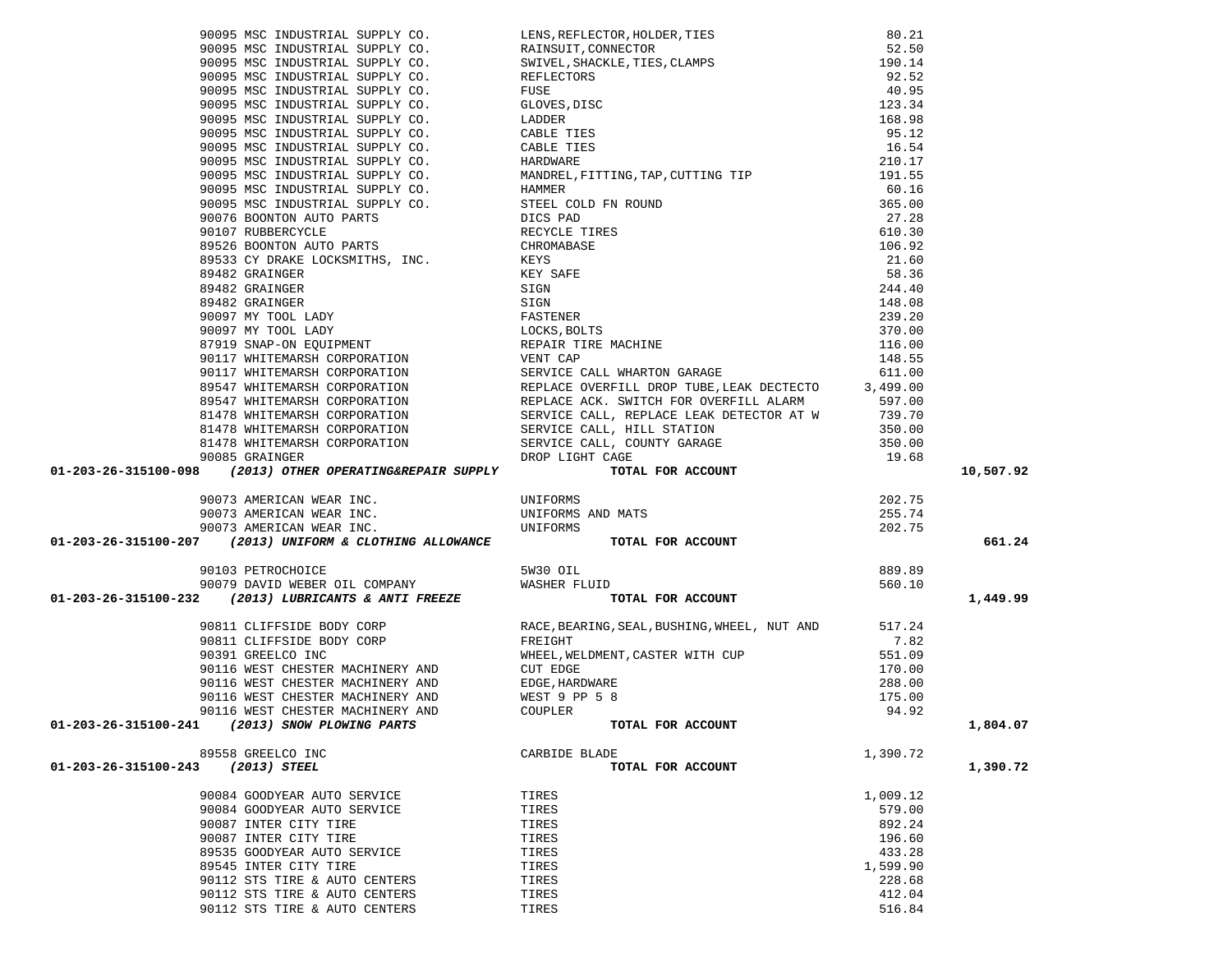|                                                                                                                                                                                                                                                                                                                                 |                                                                                                                                                                                                                                    |                  | 6,803.89  |
|---------------------------------------------------------------------------------------------------------------------------------------------------------------------------------------------------------------------------------------------------------------------------------------------------------------------------------|------------------------------------------------------------------------------------------------------------------------------------------------------------------------------------------------------------------------------------|------------------|-----------|
| $\begin{tabular}{lllllllllllllllll} 01-203-26-315100-245 & ({\bf 2013})\mbox{ITIES} & {\bf 20130} & {\bf 20131} & {\bf 20132} & {\bf 20133} & {\bf 20133} & {\bf 20133} & {\bf 20133} & {\bf 20133} & {\bf 20133} & {\bf 20133} & {\bf 20133} & {\bf 20133} & {\bf 20133} & {\bf 20133} & {\bf 20133} & {\bf 20133} & {\bf 201$ |                                                                                                                                                                                                                                    |                  |           |
|                                                                                                                                                                                                                                                                                                                                 |                                                                                                                                                                                                                                    |                  |           |
|                                                                                                                                                                                                                                                                                                                                 |                                                                                                                                                                                                                                    |                  |           |
|                                                                                                                                                                                                                                                                                                                                 |                                                                                                                                                                                                                                    |                  |           |
|                                                                                                                                                                                                                                                                                                                                 |                                                                                                                                                                                                                                    |                  |           |
|                                                                                                                                                                                                                                                                                                                                 |                                                                                                                                                                                                                                    |                  | 1,049.31  |
|                                                                                                                                                                                                                                                                                                                                 |                                                                                                                                                                                                                                    |                  |           |
|                                                                                                                                                                                                                                                                                                                                 | (2015) MELEANS & EQUIPMENT SPEEDS SPEEDS, FIRED 2007 AIR BRAKES & EQUIPMENT WIFFER BLADE<br>90072 AIR BRAKES & EQUIPMENT WIFFER BLADE FILITER, MOTOR AND 20072 AIR BRAKES & EQUIPMENT WIFFER BLADE<br>90072 AIR BRAKES & EQUIPMENT | 72.45            |           |
|                                                                                                                                                                                                                                                                                                                                 |                                                                                                                                                                                                                                    | 36.35            |           |
|                                                                                                                                                                                                                                                                                                                                 |                                                                                                                                                                                                                                    | 509.93           |           |
|                                                                                                                                                                                                                                                                                                                                 |                                                                                                                                                                                                                                    | 45.00            |           |
|                                                                                                                                                                                                                                                                                                                                 |                                                                                                                                                                                                                                    | 70.71            |           |
|                                                                                                                                                                                                                                                                                                                                 |                                                                                                                                                                                                                                    | 264.70           |           |
|                                                                                                                                                                                                                                                                                                                                 |                                                                                                                                                                                                                                    | 492.96           |           |
|                                                                                                                                                                                                                                                                                                                                 |                                                                                                                                                                                                                                    | 90.00            |           |
|                                                                                                                                                                                                                                                                                                                                 |                                                                                                                                                                                                                                    | 499.23           |           |
|                                                                                                                                                                                                                                                                                                                                 |                                                                                                                                                                                                                                    | 99.77            |           |
|                                                                                                                                                                                                                                                                                                                                 |                                                                                                                                                                                                                                    | 128.34           |           |
|                                                                                                                                                                                                                                                                                                                                 |                                                                                                                                                                                                                                    | 239.35           |           |
|                                                                                                                                                                                                                                                                                                                                 |                                                                                                                                                                                                                                    | 201.76           |           |
|                                                                                                                                                                                                                                                                                                                                 |                                                                                                                                                                                                                                    | 156.77           |           |
|                                                                                                                                                                                                                                                                                                                                 |                                                                                                                                                                                                                                    | 41.88            |           |
|                                                                                                                                                                                                                                                                                                                                 |                                                                                                                                                                                                                                    | 189.56           |           |
|                                                                                                                                                                                                                                                                                                                                 |                                                                                                                                                                                                                                    | 105.91           |           |
|                                                                                                                                                                                                                                                                                                                                 |                                                                                                                                                                                                                                    | 54.49            |           |
|                                                                                                                                                                                                                                                                                                                                 |                                                                                                                                                                                                                                    | 138.54           |           |
|                                                                                                                                                                                                                                                                                                                                 |                                                                                                                                                                                                                                    | $-213.15$        |           |
|                                                                                                                                                                                                                                                                                                                                 |                                                                                                                                                                                                                                    | 5,552.03         |           |
|                                                                                                                                                                                                                                                                                                                                 |                                                                                                                                                                                                                                    | 189.00           |           |
|                                                                                                                                                                                                                                                                                                                                 |                                                                                                                                                                                                                                    | 189.00           |           |
|                                                                                                                                                                                                                                                                                                                                 |                                                                                                                                                                                                                                    | 550.00           |           |
|                                                                                                                                                                                                                                                                                                                                 |                                                                                                                                                                                                                                    | 216.50           |           |
|                                                                                                                                                                                                                                                                                                                                 |                                                                                                                                                                                                                                    | 587.75           |           |
|                                                                                                                                                                                                                                                                                                                                 |                                                                                                                                                                                                                                    | 539.06           |           |
|                                                                                                                                                                                                                                                                                                                                 |                                                                                                                                                                                                                                    | 275.00           |           |
|                                                                                                                                                                                                                                                                                                                                 |                                                                                                                                                                                                                                    | 635.00           |           |
|                                                                                                                                                                                                                                                                                                                                 |                                                                                                                                                                                                                                    | 128.96           |           |
|                                                                                                                                                                                                                                                                                                                                 |                                                                                                                                                                                                                                    | 1,075.00         |           |
|                                                                                                                                                                                                                                                                                                                                 |                                                                                                                                                                                                                                    | $-400.00$        |           |
|                                                                                                                                                                                                                                                                                                                                 |                                                                                                                                                                                                                                    | 70.10            |           |
|                                                                                                                                                                                                                                                                                                                                 |                                                                                                                                                                                                                                    | 105.11           |           |
|                                                                                                                                                                                                                                                                                                                                 |                                                                                                                                                                                                                                    | 360.95           |           |
|                                                                                                                                                                                                                                                                                                                                 |                                                                                                                                                                                                                                    |                  |           |
|                                                                                                                                                                                                                                                                                                                                 |                                                                                                                                                                                                                                    | 273.27<br>423.00 |           |
|                                                                                                                                                                                                                                                                                                                                 |                                                                                                                                                                                                                                    | 1,750.00         |           |
| 01-203-26-315100-261                                                                                                                                                                                                                                                                                                            | TOTAL FOR ACCOUNT                                                                                                                                                                                                                  |                  | 15,744.28 |
|                                                                                                                                                                                                                                                                                                                                 | 90090 MID-ATLANTIC TRUCK CENTRE INC FORD SINCE CHARGE, SLUITER, THE SUBSOR, SWITCH, CLAMP<br>90090 MID-ATLANTIC TRUCK CENTRE INC TUBE SLEEVE<br>90090 MID-ATLANTIC TRUCK CENTRE INC TUBE SLEEVE<br>90090 MID-ATLANTIC TRUCK CENTRE |                  |           |
| 90083 MAJOR POLICE SUPPLY                                                                                                                                                                                                                                                                                                       | FLASHER                                                                                                                                                                                                                            | 48.10            |           |
| 90075 BEYER FORD                                                                                                                                                                                                                                                                                                                | COVER                                                                                                                                                                                                                              | 42.43            |           |
| 90075 BEYER FORD                                                                                                                                                                                                                                                                                                                | SEAL                                                                                                                                                                                                                               | 15.96            |           |
| 90075 BEYER FORD                                                                                                                                                                                                                                                                                                                | SPACER                                                                                                                                                                                                                             | 6.15             |           |
| 90080 D&B AUTO SUPPLY                                                                                                                                                                                                                                                                                                           | FILTERS                                                                                                                                                                                                                            | 62.28            |           |
| 90080 D&B AUTO SUPPLY                                                                                                                                                                                                                                                                                                           | BOLTS, NUTS, STROBE, BRAKLEEN, LIGHT, PLUG, F                                                                                                                                                                                      | 448.60           |           |
| 90080 D&B AUTO SUPPLY                                                                                                                                                                                                                                                                                                           | CONNECTOR, CABLE, ROTOR, GREASE, PIN, PADS, FI                                                                                                                                                                                     | 302.40           |           |
| 90080 D&B AUTO SUPPLY                                                                                                                                                                                                                                                                                                           | FILTER, ROTOR, PADS, BIT SKT, CONVERTOR, MAR                                                                                                                                                                                       | 612.60           |           |
| 90080 D&B AUTO SUPPLY                                                                                                                                                                                                                                                                                                           | BULB, FUSE HOLDER, RIVET, AIR FRESHENER,                                                                                                                                                                                           | 66.07            |           |
| 90080 D&B AUTO SUPPLY                                                                                                                                                                                                                                                                                                           | MOTOR, ALARM, LAMP, HOSE, BLASTER, SOLENOID,                                                                                                                                                                                       | 363.58           |           |

90112 STS TIRE & AUTO CENTERS TIRES TIRES 206.68

90112 STS TIRE & AUTO CENTERS TIRES

90112 STS TIRE & AUTO CENTERS TIRES

90112 STS TIRE & AUTO CENTERS TIRES

228.68

412.04

88.79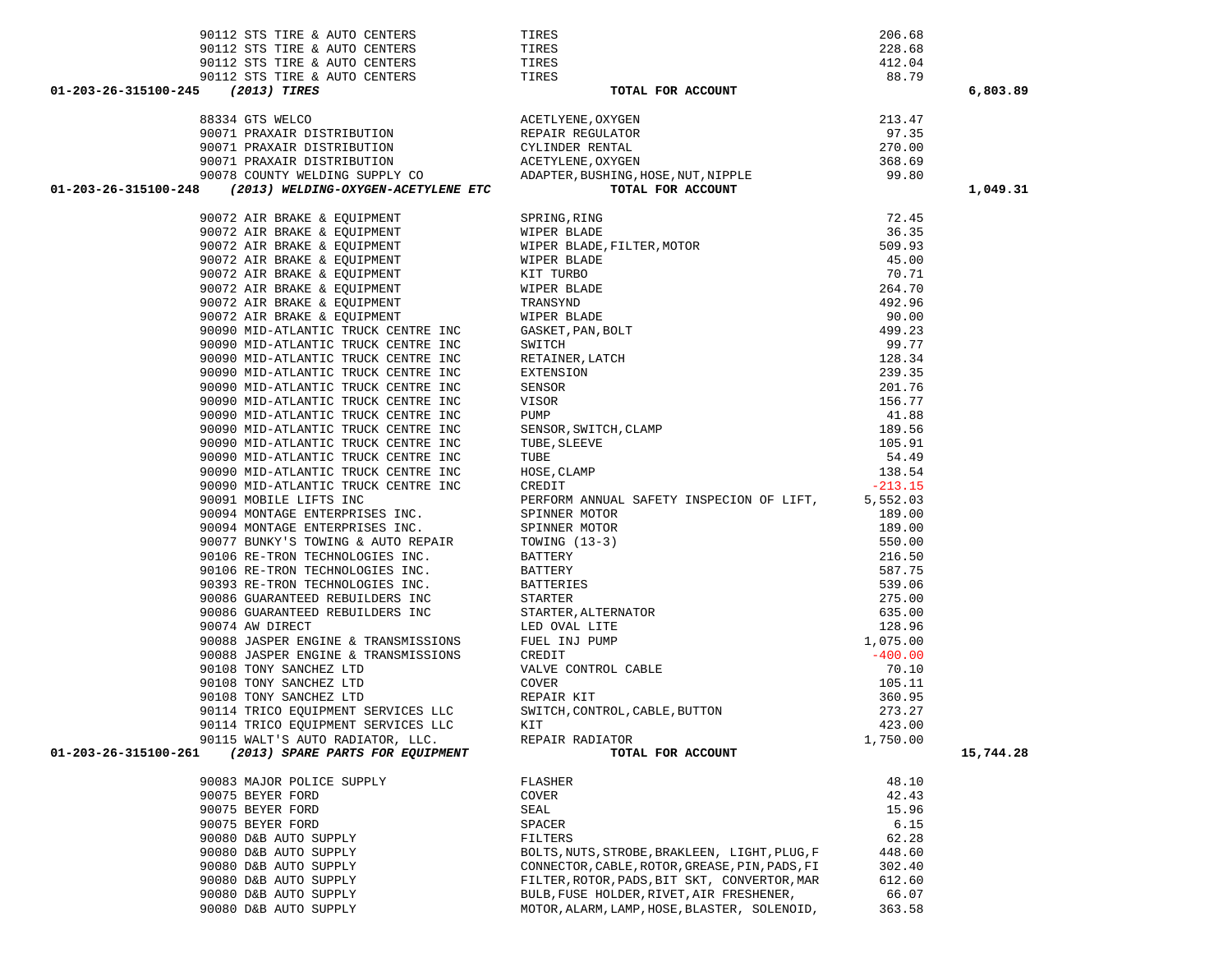|                                                                                                                                                                                                                                                              | BULB, PENETRANT, BRAKLEEN, FLUID                                                                                                                                                                                                                               | 153.29    |
|--------------------------------------------------------------------------------------------------------------------------------------------------------------------------------------------------------------------------------------------------------------|----------------------------------------------------------------------------------------------------------------------------------------------------------------------------------------------------------------------------------------------------------------|-----------|
|                                                                                                                                                                                                                                                              | SWITCH, BOLT, ADAPTER, BOLTS, NUTS, RATCHET                                                                                                                                                                                                                    | 249.71    |
| 90080 D&B AUTO SUPPLY<br>90080 D&B AUTO SUPPLY<br>90080 D&B AUTO SUPPLY<br>90080 D&B AUTO SUPPLY<br>90080 D&B AUTO SUPPLY<br>90080 D&B AUTO SUPPLY<br>90080 D&B AUTO SUPPLY<br>90080 D&B AUTO SUPPLY<br>90080 D&B AUTO SUPPLY<br>90080 D&B AUTO SUPPLY<br>90 | ROTOR, SEAL, SPRING, SHOCK, THERMOSTAT, GASK                                                                                                                                                                                                                   | 914.68    |
|                                                                                                                                                                                                                                                              | CONVERTOR, ELBOW, WATER PUMP                                                                                                                                                                                                                                   | 647.93    |
|                                                                                                                                                                                                                                                              | FITTING, FILTER, BRACKET, CLAMP, ROTOR, PADS                                                                                                                                                                                                                   | 352.20    |
|                                                                                                                                                                                                                                                              | STARTER, FILTER, LED ST KIT, AIR FILTER, OI                                                                                                                                                                                                                    | 244.82    |
|                                                                                                                                                                                                                                                              | LUBRIC/COMP, GREASE, SENSOR                                                                                                                                                                                                                                    | 202.59    |
|                                                                                                                                                                                                                                                              | BELT, MODULE, WATER PUMP, THERMOSTAT, FILTE                                                                                                                                                                                                                    | 517.82    |
|                                                                                                                                                                                                                                                              | LAMP, BATTERY, SENSOR, PUMP, TUBE, THERMOSTAT                                                                                                                                                                                                                  | 1,215.67  |
|                                                                                                                                                                                                                                                              | CREDIT                                                                                                                                                                                                                                                         | $-113.00$ |
|                                                                                                                                                                                                                                                              | CREDIT                                                                                                                                                                                                                                                         | $-12.30$  |
|                                                                                                                                                                                                                                                              |                                                                                                                                                                                                                                                                | $-3.18$   |
|                                                                                                                                                                                                                                                              |                                                                                                                                                                                                                                                                | $-20.64$  |
|                                                                                                                                                                                                                                                              |                                                                                                                                                                                                                                                                | $-344.56$ |
|                                                                                                                                                                                                                                                              |                                                                                                                                                                                                                                                                | $-6.50$   |
|                                                                                                                                                                                                                                                              |                                                                                                                                                                                                                                                                | $-55.60$  |
|                                                                                                                                                                                                                                                              |                                                                                                                                                                                                                                                                | $-136.93$ |
|                                                                                                                                                                                                                                                              |                                                                                                                                                                                                                                                                | 101.20    |
| 90389 PLAINSMAN AUTO SUPPLY<br>90389 PLAINSMAN AUTO SUPPLY                                                                                                                                                                                                   |                                                                                                                                                                                                                                                                | $-32.03$  |
|                                                                                                                                                                                                                                                              |                                                                                                                                                                                                                                                                | 445.57    |
| 90105 ROUTE 23 AUTOMALL LLC<br>90105 ROUTE 23 AUTOMALL LLC                                                                                                                                                                                                   |                                                                                                                                                                                                                                                                | 81.06     |
|                                                                                                                                                                                                                                                              |                                                                                                                                                                                                                                                                | 273.42    |
|                                                                                                                                                                                                                                                              |                                                                                                                                                                                                                                                                | 7.00      |
|                                                                                                                                                                                                                                                              |                                                                                                                                                                                                                                                                | 228.01    |
|                                                                                                                                                                                                                                                              |                                                                                                                                                                                                                                                                | 57.72     |
|                                                                                                                                                                                                                                                              |                                                                                                                                                                                                                                                                | 176.94    |
|                                                                                                                                                                                                                                                              |                                                                                                                                                                                                                                                                | 11.93     |
| 90105 ROUTE 23 AUTOMALL LLC<br>90105 ROUTE 23 AUTOMALL LLC<br>90105 ROUTE 23 AUTOMALL LLC<br>90105 ROUTE 23 AUTOMALL LLC<br>90105 ROUTE 23 AUTOMALL LLC<br>90105 ROUTE 23 AUTOMALL LLC<br>905 ROUTE 23 AUTOMALL LLC<br>97687 D&B AUTO SUPPLY<br>87687        | CREDIT<br>CREDIT<br>CREDIT<br>CREDIT<br>CREDIT<br>CREDIT<br>CREDIT<br>HOSE END, HARNESS, BELT, THERMOSTAT<br>CREDIT<br>DECAL, COVER, BUMPER, BRACKET<br>FLITER, ADDITIVE<br>PAD, KIT, ROTOR<br>FLITER ASY<br>KEY BLANK<br>INDICATOR ASY<br>KEY BLANK<br>INDICA | 68.92     |
| 87687 D&B AUTO SUPPLY                                                                                                                                                                                                                                        |                                                                                                                                                                                                                                                                | 127.44    |
|                                                                                                                                                                                                                                                              | FILTER, DEXCOOL, PENETRANT, LUCRICANT, PWR S<br>10                                                                                                                                                                                                             |           |
| 87687 D&B AUTO SUPPLY<br>87687 D&B AUTO SUPPLY                                                                                                                                                                                                               | BATTERY, ROTOR, PADS, HUBCAP, FILTER, SPARK P                                                                                                                                                                                                                  | 511.42    |
|                                                                                                                                                                                                                                                              | WEATHERSTRIP                                                                                                                                                                                                                                                   | 55.30     |
| 90082 FLEMINGTON BUICK CHEVROLET<br>90082 FLEMINGTON BUICK CHEVROLET                                                                                                                                                                                         | LOCK                                                                                                                                                                                                                                                           | 173.58    |
|                                                                                                                                                                                                                                                              | CABLE                                                                                                                                                                                                                                                          | 58.27     |
| 90082 FLEMINGTON BUICK CHEVROLET<br>90082 FLEMINGTON BUICK CHEVROLET                                                                                                                                                                                         | SENSOR                                                                                                                                                                                                                                                         | 144.06    |
| 90082 FLEMINGTON BUICK CHEVROLET                                                                                                                                                                                                                             | INDICATOR                                                                                                                                                                                                                                                      | 17.12     |
| 90082 FLEMINGTON BUICK CHEVROLET                                                                                                                                                                                                                             | TUBE                                                                                                                                                                                                                                                           | 32.06     |
|                                                                                                                                                                                                                                                              | CREDIT                                                                                                                                                                                                                                                         | $-96.79$  |
| 90082 FLEMINGTON BUICK CHEVROLET<br>90082 FLEMINGTON BUICK CHEVROLET                                                                                                                                                                                         |                                                                                                                                                                                                                                                                | $-50.00$  |
| 90390 COACH & EQUIPMENT MANUFACTURING CO. PLUNGER ACTUATOR                                                                                                                                                                                                   | CREDIT                                                                                                                                                                                                                                                         | 74.68     |
|                                                                                                                                                                                                                                                              |                                                                                                                                                                                                                                                                |           |
| 89531 D&B AUTO SUPPLY                                                                                                                                                                                                                                        | WATER PUMP, HOSE, OUTLET, POWER STEERING FL                                                                                                                                                                                                                    | 178.26    |
|                                                                                                                                                                                                                                                              | PUMP, ROTOR, JOINT, HOSE, BULB, LAMP, BRACKET                                                                                                                                                                                                                  | 438.74    |
| 99531 D&B AUTO SUPPLY<br>89531 D&B AUTO SUPPLY<br>89531 D&B AUTO SUPPLY<br>89531 D&B AUTO SUPPLY<br>89531 D&B AUTO SUPPLY<br>89532 FLEMINGTON BUICK CHEVROLET<br>89532 FLEMINGTON BUICK CHEVROLET                                                            | AIR HOSE, BRACKET, BOLT KIT, SWAY BAR LINK                                                                                                                                                                                                                     | 284.15    |
|                                                                                                                                                                                                                                                              | CREDIT                                                                                                                                                                                                                                                         | $-80.49$  |
|                                                                                                                                                                                                                                                              | CREDIT                                                                                                                                                                                                                                                         | $-58.04$  |
|                                                                                                                                                                                                                                                              | CREDIT                                                                                                                                                                                                                                                         | $-15.00$  |
|                                                                                                                                                                                                                                                              | BATTERY                                                                                                                                                                                                                                                        | 151.43    |
| 89532 FLEMINGTON BUICK CHEVROLET                                                                                                                                                                                                                             | HARNESS                                                                                                                                                                                                                                                        | 35.62     |
| 89532 FLEMINGTON BUICK CHEVROLET                                                                                                                                                                                                                             | HUB                                                                                                                                                                                                                                                            | 231.40    |
| 89532 FLEMINGTON BUICK CHEVROLET                                                                                                                                                                                                                             | MIRROR, COVER                                                                                                                                                                                                                                                  | 240.29    |
| 89538 PLAINSMAN AUTO SUPPLY                                                                                                                                                                                                                                  | SENSOR, HAMMER, FLASHER, PUMP, HOSE                                                                                                                                                                                                                            | 293.18    |
| 89538 PLAINSMAN AUTO SUPPLY                                                                                                                                                                                                                                  | BLUE DEF, ROD, PAD, THERMOSTAT                                                                                                                                                                                                                                 | 97.53     |
| 89538 PLAINSMAN AUTO SUPPLY                                                                                                                                                                                                                                  | BLET, PRYBAR SET, SOCKET, BATTERY, COMPOSIT                                                                                                                                                                                                                    | 1,429.78  |
| 89541 POLITI AUTO PARTS INC.                                                                                                                                                                                                                                 | CALIPER                                                                                                                                                                                                                                                        | 77.52     |
| 89555 STS TIRE & AUTO CENTERS                                                                                                                                                                                                                                | WHEEL ALIGNMENT (8-30)                                                                                                                                                                                                                                         | 63.55     |
| 89555 STS TIRE & AUTO CENTERS                                                                                                                                                                                                                                | WHEEL ALIGNMENT (8-32)                                                                                                                                                                                                                                         | 63.55     |
| 90110 SMITH MOTOR CO., INC.                                                                                                                                                                                                                                  | LAMP ASY                                                                                                                                                                                                                                                       | 37.43     |
| 90110 SMITH MOTOR CO., INC.                                                                                                                                                                                                                                  | KIT                                                                                                                                                                                                                                                            | 72.89     |
| 90110 SMITH MOTOR CO., INC.                                                                                                                                                                                                                                  | MOTOR                                                                                                                                                                                                                                                          | 57.76     |
| 90110 SMITH MOTOR CO., INC.                                                                                                                                                                                                                                  | SEAL                                                                                                                                                                                                                                                           | 21.87     |
| 90110 SMITH MOTOR CO., INC.                                                                                                                                                                                                                                  | CREDIT                                                                                                                                                                                                                                                         | $-136.86$ |
| 89546 SMITH MOTOR CO., INC.                                                                                                                                                                                                                                  | GASKET, NUT, STUD, BOLT                                                                                                                                                                                                                                        | 62.04     |
| 90101 NIELSEN DODGE - C-J-R                                                                                                                                                                                                                                  | VEHICLE REPAIR (11-17)                                                                                                                                                                                                                                         | 125.00    |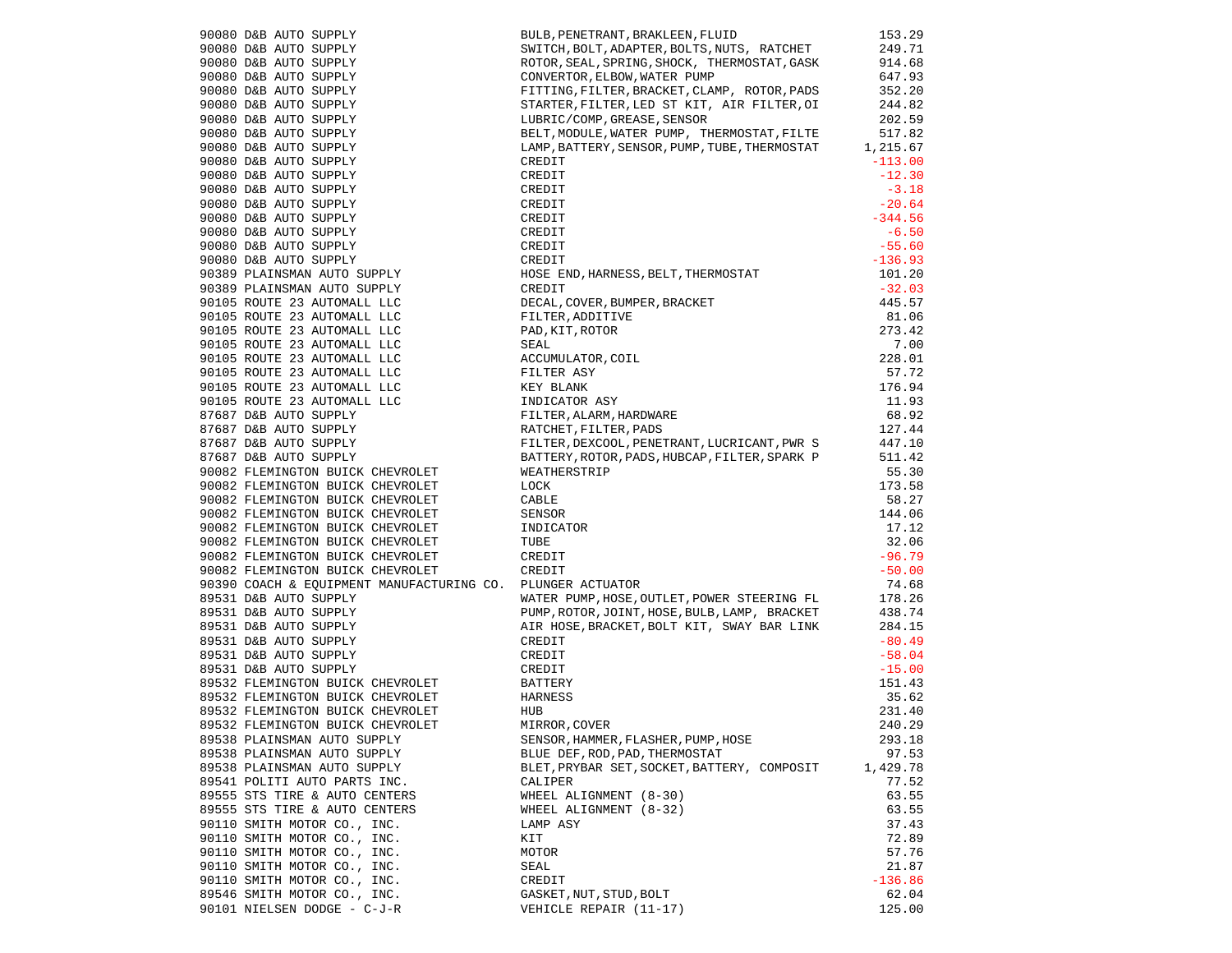| 90101 NIELSEN DODGE - C-J-R                      | VEHICLE REPAIR (10-13)                   | 125.00    |                           |  |
|--------------------------------------------------|------------------------------------------|-----------|---------------------------|--|
| 90101 NIELSEN DODGE - C-J-R                      | SOCKET                                   | 10.40     |                           |  |
| 90101 NIELSEN DODGE - C-J-R                      | COLUMN                                   | 1,948.00  |                           |  |
| 90101 NIELSEN DODGE - C-J-R                      | SWITCH                                   | 15.00     |                           |  |
| 90101 NIELSEN DODGE - C-J-R                      | FILTER                                   | 174.96    |                           |  |
| 90101 NIELSEN DODGE - C-J-R                      | ANTIFREEZE                               | 163.04    |                           |  |
| 89540 NIELSEN DODGE - C-J-R                      | SEAT BELT                                | 185.60    |                           |  |
| 89540 NIELSEN DODGE - C-J-R                      | SHIELD                                   | 124.20    |                           |  |
| 01-203-26-315100-291<br>(2013) VEHICLE REPAIRS   | TOTAL FOR ACCOUNT                        |           | 15,105.95                 |  |
|                                                  |                                          |           |                           |  |
| TOTAL for Motor Services Center                  |                                          |           | ============<br>71,721.82 |  |
| <b>Mosquito Extermination</b>                    |                                          |           |                           |  |
| 92069 KRISTIAN MCMORLAND                         | Tolls to pick up Mash Master Reimb. for  | 20.25     |                           |  |
| ADMINISTRATIVE SERVICES<br>01-201-26-320100-021  | TOTAL FOR ACCOUNT                        |           | 20.25                     |  |
|                                                  |                                          |           |                           |  |
| 92067 ERROL WOLLARY                              | Reimb. Work Boots- Counchil #6           | 90.00     |                           |  |
| OTHER GENERAL EXPENSES<br>01-201-26-320100-059   | TOTAL FOR ACCOUNT                        |           | 90.00                     |  |
| 91704 PLAINSMAN AUTO SUPPLY                      | Battery M C Specialty 201BS              | 197.98    |                           |  |
| OTHER OUTSIDE SERVICES<br>01-201-26-320100-084   | TOTAL FOR ACCOUNT                        |           | 197.98                    |  |
|                                                  |                                          |           |                           |  |
| 91280 PLAINSMAN AUTO SUPPLY                      | Tow Strap - 755-2121                     | 69.98     |                           |  |
| 91280 PLAINSMAN AUTO SUPPLY                      | Oil Filter - 21348                       | 6.58      |                           |  |
| 91280 PLAINSMAN AUTO SUPPLY                      | Oil Filtr - 21516                        | 6.58      |                           |  |
| 91280 PLAINSMAN AUTO SUPPLY                      | Oil Filter - 21372                       | 6.58      |                           |  |
| 91280 PLAINSMAN AUTO SUPPLY                      | Washer Solvent - WWS20                   | 17.94     |                           |  |
| 91280 PLAINSMAN AUTO SUPPLY                      | NAPA Dex Coll Antifreeze - 1 DEX         | 40.77     |                           |  |
|                                                  |                                          |           |                           |  |
| 91704 PLAINSMAN AUTO SUPPLY                      | Spark Plug - Copper Plus 868             | 7.96      |                           |  |
| 91704 PLAINSMAN AUTO SUPPLY                      | NAPA 10W30 QT 75-130                     | 47.88     |                           |  |
| 01-201-26-320100-258<br><i>EQUIPMENT</i>         | TOTAL FOR ACCOUNT                        |           | 204.27                    |  |
| 91252 HANOVER POWERSPORTS                        | $5ND-F7463-01-00$                        | 92.61     |                           |  |
| 91252 HANOVER POWERSPORTS                        | 5 ND-F7453-01-00                         | 63.74     |                           |  |
| 91704 PLAINSMAN AUTO SUPPLY                      | Socket 755-5019                          | 31.98     |                           |  |
| 91704 PLAINSMAN AUTO SUPPLY                      | Plug 755-5025                            | 9.99      |                           |  |
| 01-201-26-320100-291<br><b>VEHICLE REPAIRS</b>   | TOTAL FOR ACCOUNT                        |           | 198.32                    |  |
|                                                  |                                          |           |                           |  |
|                                                  |                                          |           | ============              |  |
| TOTAL for Mosquito Extermination                 |                                          |           | 710.82                    |  |
| <b>Health Management</b>                         |                                          |           |                           |  |
| 92364 CRAIG GOSS                                 | Turn Out Uniforms-nametags and alteratio | 22.00     |                           |  |
| 01-201-27-330100-210<br>ENVIRONMENTAL COMPLIANCE | TOTAL FOR ACCOUNT                        |           | 22.00                     |  |
| 92164 DEER PARK                                  | 0434540191 billing period 12/15/13-1/14/ | 18.93     |                           |  |
| <b>EQUIPMENT</b><br>01-201-27-330100-258         | TOTAL FOR ACCOUNT                        |           | 18.93                     |  |
|                                                  |                                          |           |                           |  |
| 90855 ATLANTIC HEALTH SERVICES                   | TB Clinic Services - December 2013       | 10,000.00 |                           |  |
| 01-203-27-330100-079<br>(2013) SPECIAL PROJECTS  | TOTAL FOR ACCOUNT                        |           | 10,000.00                 |  |
|                                                  |                                          |           |                           |  |
| TOTAL for Health Management                      |                                          |           | ============<br>10,040.93 |  |
|                                                  |                                          |           |                           |  |
| <b>Human Services</b>                            |                                          |           |                           |  |
| 92767 COUNTY OF MORRIS                           | 2ND HALF JANUARY 2014 METERED MAIL       | 96.56     |                           |  |
| 01-201-27-331100-068<br>POSTAGE & METERED MAIL   | TOTAL FOR ACCOUNT                        |           | 96.56                     |  |
|                                                  |                                          |           |                           |  |
| 91269 MC LEAGUE OF MUNICIPALITIES                | Frank Pinto, Dept Director, to attend th | 35.00     |                           |  |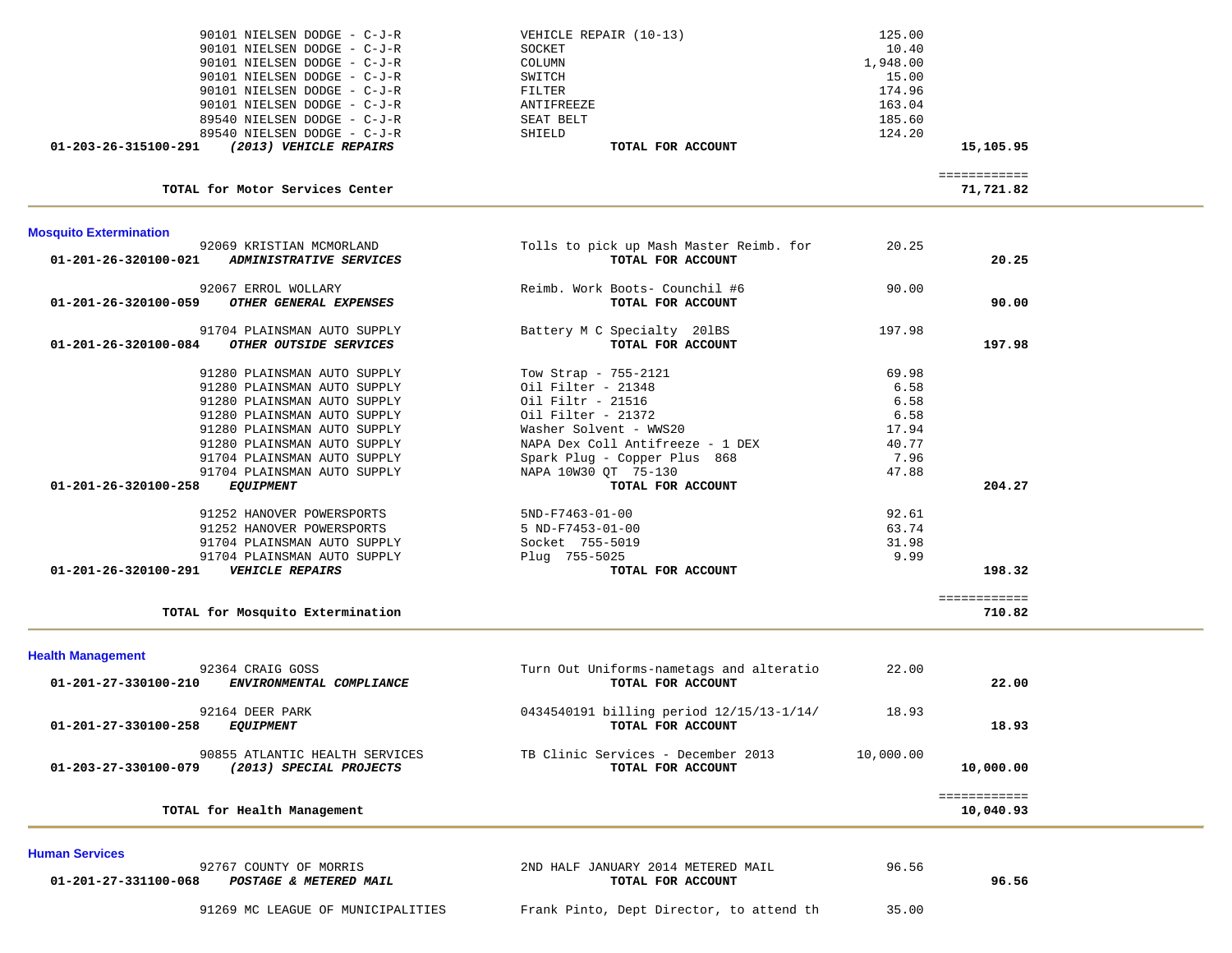| vuut viivivi                     | 90641 STAPLES BUSINESS ADVANTAGE<br>90641 STAPLES BUSINESS ADVANTAGE | Supply Order<br>Supply Order                                     | 65.86<br>435.55 |          |
|----------------------------------|----------------------------------------------------------------------|------------------------------------------------------------------|-----------------|----------|
| 01-201-27-331110-058             | OFFICE SUPPLIES & STATIONERY                                         | TOTAL FOR ACCOUNT                                                |                 | 501.41   |
| 01-201-27-331110-068             | 92767 COUNTY OF MORRIS<br>POSTAGE AND METERED MAIL                   | 2ND HALF JANUARY 2014 METERED MAIL 30 11.56<br>TOTAL FOR ACCOUNT |                 | 11.56    |
|                                  | 90641 STAPLES BUSINESS ADVANTAGE                                     | Supply Order                                                     | 77.33           |          |
|                                  | 90641 STAPLES BUSINESS ADVANTAGE                                     | Credit Memo                                                      | $-37.20$        |          |
|                                  | 91251 WAL-MART STORE                                                 | 6032 2020 2016 8804 DEC. 2013 Holiday D                          | 212.75          |          |
| 01-203-27-331110-058             | (2013) OFFICE SUPPLIES & STATIONERY                                  | TOTAL FOR ACCOUNT                                                |                 | 252.88   |
|                                  | 90625 MORRIS COUNTY PARK COMMISSION                                  | 11/29/13                                                         | 10.50           |          |
|                                  | 90625 MORRIS COUNTY PARK COMMISSION                                  | 12/13/13                                                         | 10.50           |          |
|                                  | 88217 CREATIVE HEARTWORK INC                                         | June-December 2013                                               | 100.00          |          |
| 01-203-27-331110-059             | (2013) OTHER GENERAL EXPENSES                                        | TOTAL FOR ACCOUNT                                                |                 | 121.00   |
|                                  | 90644 TRITEC OFFICE EQUIPMENT INC 7-01 to 9-30-1313                  |                                                                  | 122.71          |          |
|                                  | 90644 TRITEC OFFICE EQUIPMENT INC                                    | $10-1$ to $12-30-13$                                             | 99.26           |          |
| 01-203-27-331110-163             | (2013) OFFICE MACHINES                                               | TOTAL FOR ACCOUNT                                                |                 | 221.97   |
|                                  | 91282 SODEXO INC & AFFILIATES                                        | Weekly Fixed Costs                                               | 2,846.32        |          |
|                                  | 91282 SODEXO INC & AFFILIATES                                        | Lunch Meals                                                      | 1,187.24        |          |
|                                  | 91282 SODEXO INC & AFFILIATES                                        | Dinner Meals                                                     | 1,238.16        |          |
|                                  | 91282 SODEXO INC & AFFILIATES                                        | AFI and Other Expenses                                           | 588.25          |          |
|                                  | 91282 SODEXO INC & AFFILIATES                                        | $12/18/13$ Function                                              | 203.00          |          |
|                                  | 91282 SODEXO INC & AFFILIATES                                        | $12/2/13$ Function                                               | 152.97          |          |
|                                  | 90643 MOORE MEDICAL LLC                                              | Order Date 12/02/13                                              | 121.56          |          |
| 01-203-27-331110-185 (2013) FOOD |                                                                      | TOTAL FOR ACCOUNT                                                |                 | 6,337.50 |
|                                  | 90645 COMPLETE SECURITY SYSTEMS, INC.                                | 12403 Equipment Repair                                           | 1,100.00        |          |
|                                  | 91250 WHITES HEALTHCARE                                              | Resident Supplys November                                        | 366.29          |          |
|                                  | 91250 WHITES HEALTHCARE                                              | Credit For Returns Nov 2013                                      | $-48.89$        |          |
| 01-203-27-331110-258             | (2013) EQUIPMENT                                                     | TOTAL FOR ACCOUNT                                                |                 | 1,417.40 |

| <b>Youth Shelter</b> |  |
|----------------------|--|
|----------------------|--|

| 87981 OFS/FOF SALES CORP<br>87981 OFS/FOF SALES CORP<br>87981 OFS/FOF SALES CORP<br>01-203-27-331100-058<br>(2013) OFFICE SUPPLIES & STATIONERY | 23-W6630LPD Cambria Veneer 66x30 Left Pe<br>23-W2248R Cambria Veneer 22x48 Right Ped<br>$23-\texttt{W6220CLF}$ Cambria Veneer $62 \texttt{x} 20$ Double<br>TOTAL FOR ACCOUNT | 1,201.56<br>783.75<br>1,539.00 | 3,524.31 |
|-------------------------------------------------------------------------------------------------------------------------------------------------|------------------------------------------------------------------------------------------------------------------------------------------------------------------------------|--------------------------------|----------|
| 90555 ELIZABETH A. JACOBSON                                                                                                                     | 10/28/2013 ROUNDTRIO MILEAGE TO MT ARLIN                                                                                                                                     | 13.30                          |          |
| 90555 ELIZABETH A. JACOBSON                                                                                                                     | 10/29/2013 ROUNDTRIP MIEAGE TO MORRIS PL                                                                                                                                     | 2.80                           |          |
| 90555 ELIZABETH A. JACOBSON                                                                                                                     | 11/1/2013 ROUNDTRIP MILEAGE TO PERONA FA                                                                                                                                     | 12.25                          |          |
| 90555 ELIZABETH A. JACOBSON                                                                                                                     | 11/6/2013 ROUNDTRIP MILEAGE TO TRENTON P                                                                                                                                     | 38.50                          |          |
| 90555 ELIZABETH A. JACOBSON                                                                                                                     | 11/6/2013 PARKING FEE TRENTON PLANNING P                                                                                                                                     | 10.00                          |          |
| 90555 ELIZABETH A. JACOBSON                                                                                                                     | 11/15/2013 PARKING FEE TRENTON AD ASSOCI                                                                                                                                     | 8.00                           |          |
| 90555 ELIZABETH A. JACOBSON                                                                                                                     | 12/9-12/13 ROUNDTRIP MILEAGE TO MMC HO M                                                                                                                                     | 8.40                           |          |
| 90555 ELIZABETH A. JACOBSON                                                                                                                     | 12/20/2013 ROUNDTRIP MILEAGE TO TRENTON                                                                                                                                      | 38.50                          |          |
| 90555 ELIZABETH A. JACOBSON                                                                                                                     | 12/20/2013 PARKING FEE IN TRENTON AD ASS                                                                                                                                     | 8.00                           |          |
| $01 - 203 - 27 - 331100 - 082$<br>(2013) TRAVEL EXPENSE                                                                                         | TOTAL FOR ACCOUNT                                                                                                                                                            |                                | 139.75   |
| 90123 MUNICIPAL CAPITAL CORP                                                                                                                    | RICOH MP C3002 COPIER CONTRACT #10837 OC                                                                                                                                     | 729.28                         |          |
|                                                                                                                                                 | 90158 TRITEC OFFICE EQUIPMENT INC <b>EXAMENT FOR COLOR COPIES MPC3502 COPIER</b>                                                                                             | 475.51                         |          |
| $01-203-27-331100-164$ (2013) OFFICE MACHINES - RENTAL                                                                                          | TOTAL FOR ACCOUNT                                                                                                                                                            |                                | 1,204.79 |
|                                                                                                                                                 |                                                                                                                                                                              |                                |          |
| TOTAL for Human Services                                                                                                                        |                                                                                                                                                                              |                                | 5,000.41 |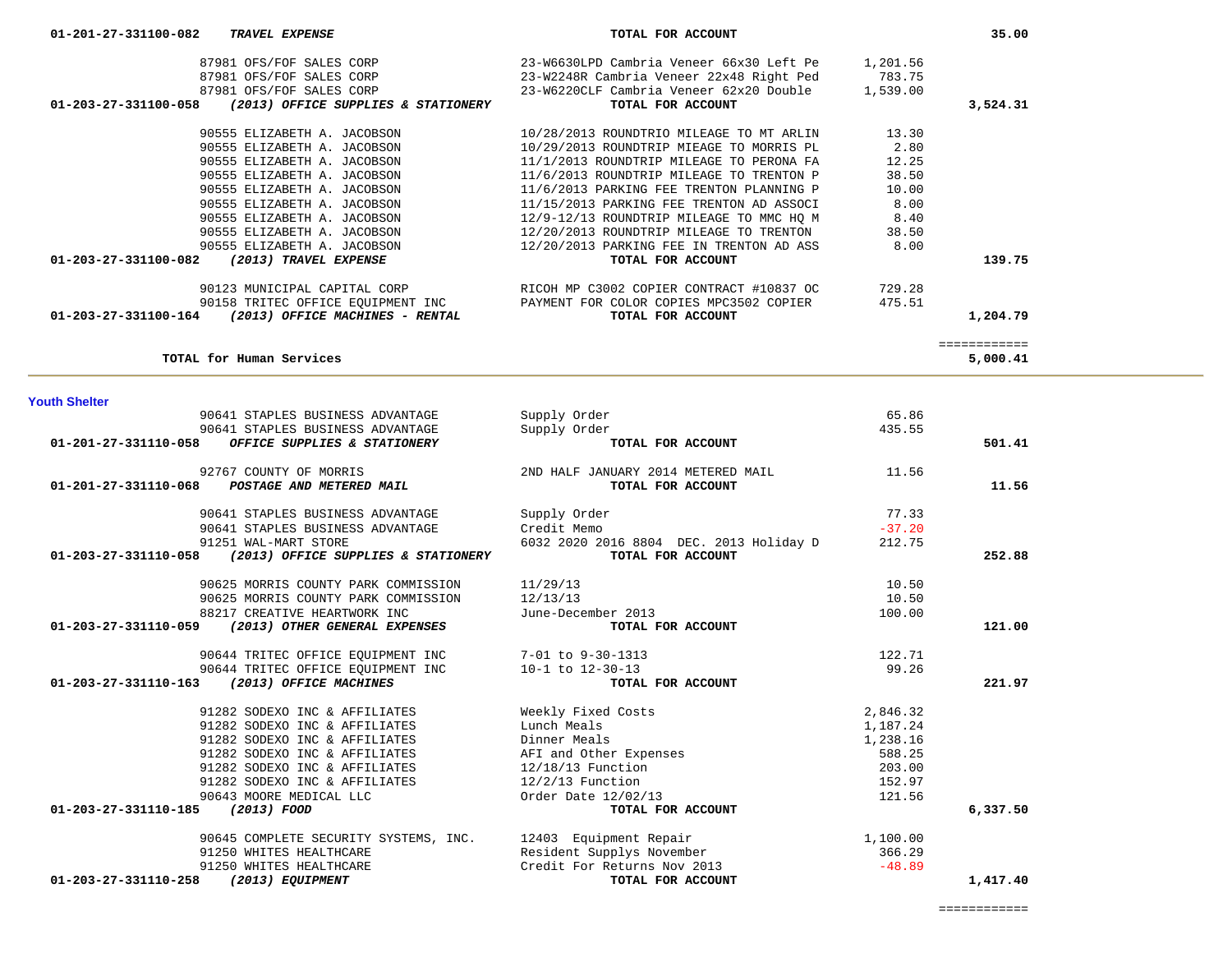| 399.55<br>92767 COUNTY OF MORRIS<br>2ND HALF JANUARY 2014 METERED MAIL<br>POSTAGE & METERED MAIL<br>399.55<br>01-201-27-333100-068<br>TOTAL FOR ACCOUNT<br>90602 BETH DENMEAD<br>Car Insurance reimbursement for Dec-2013<br>12.00<br>91637 RENATA STOKES<br>Car Insurance Reimbursement for Dec-2013<br>12.00<br>91974 CARMEN N. AYALA<br>Car Insurance Reimbursement for December<br>12.00<br>91975 KRISTINE A. BEIRNE<br>Car Insurance reimbursement for December<br>12.00<br>(2013) INSURANCE<br>TOTAL FOR ACCOUNT<br>01-203-27-333100-048<br>48.00<br>90602 BETH DENMEAD<br>Been verified renewal-background checks.<br>96.00<br>(2013) OTHER GENERAL EXPENSES<br>TOTAL FOR ACCOUNT<br>96.00<br>01-203-27-333100-059<br>90614 MARIA ROSARIO<br>Miles reimbursement for Oct-Nov-Dec, 2013<br>21.95<br>90602 BETH DENMEAD<br>Miles reimbursement for Dec-2013<br>108.85<br>90602 BETH DENMEAD<br>Parking<br>4.00<br>Miles Reimbursement for Dec-2013<br>91637 RENATA STOKES<br>61.25<br>Miles reimbursement for December-2013<br>25.20<br>91974 CARMEN N. AYALA<br>91975 KRISTINE A. BEIRNE<br>Miles reimbursement for December-2013<br>46.20<br>(2013) TRAVEL EXPENSE<br>TOTAL FOR ACCOUNT<br>267.45<br>01-203-27-333100-082<br>============<br>TOTAL for Office on Aging<br>811.00<br><b>NJEASE Phase II</b><br>90607 NEWBRIDGE SERVICES INC<br>2013 G.O. Reimb Period 10/1/13-12/31/133<br>4,095.00<br>2013 JACC REIMB. Period 10/1/13-12/31/138<br>760.00<br>90606 NEWBRIDGE SERVICES INC<br>91965 CORNERSTONE FAMILY PROGRAMS<br>Period 10/1/13-12/31/13<br>JACC 8 Un<br>4,675.00<br>01-203-27-333105-090 (2013) NJEASE PHASE II EXPENDITURES<br>TOTAL FOR ACCOUNT<br>9,530.00<br>============<br>TOTAL for NJEASE Phase II<br>9,530.00<br><b>Grant in Aid</b><br>90526 MOUNT OLIVE CHILD CARE AND<br>Reimbursement of expenses incurred for P<br>22,425.00<br>TOTAL FOR ACCOUNT<br>01-203-27-342000-456<br>(2013) GRANT IN AID GIA:MT OLIVE CC & LC<br>22,425.00<br>90558 MORRISTOWN NEIGHBORHOOD HOUSE<br>4TH QUARTER SERVICES BASKETBALL SESSIONS<br>7,050.00<br>4th Quarter Services 2013 GIA Scholarshi<br>3.115.00<br>90559 MORRISTOWN NEIGHBORHOOD HOUSE<br>01-203-27-342000-457 (2013) GRANT IN AID GIA: MORRISTOWN NGBHD<br>TOTAL FOR ACCOUNT<br>10,165.00<br>91550 EL PRIMER PASO, LTD.<br>ESL CLASSES FOR DEC. 2013<br>1,440.00<br>91550 EL PRIMER PASO, LTD.<br>PRESCHOOL CLASSES FOR DEC. 2013<br>2,777.00<br>91550 EL PRIMER PASO, LTD.<br>PRESCHOOL SCHOLARSHIPS FOR DEC. 2013<br>1,950.00<br>91550 EL PRIMER PASO, LTD.<br>FAMILY CHILDCARE SERVICES DEC. 2013<br>1,200.00 | <b>Office on Aging</b> |                                          |          |  |
|----------------------------------------------------------------------------------------------------------------------------------------------------------------------------------------------------------------------------------------------------------------------------------------------------------------------------------------------------------------------------------------------------------------------------------------------------------------------------------------------------------------------------------------------------------------------------------------------------------------------------------------------------------------------------------------------------------------------------------------------------------------------------------------------------------------------------------------------------------------------------------------------------------------------------------------------------------------------------------------------------------------------------------------------------------------------------------------------------------------------------------------------------------------------------------------------------------------------------------------------------------------------------------------------------------------------------------------------------------------------------------------------------------------------------------------------------------------------------------------------------------------------------------------------------------------------------------------------------------------------------------------------------------------------------------------------------------------------------------------------------------------------------------------------------------------------------------------------------------------------------------------------------------------------------------------------------------------------------------------------------------------------------------------------------------------------------------------------------------------------------------------------------------------------------------------------------------------------------------------------------------------------------------------------------------------------------------------------------------------------------------------------------------------------------------------------------------------------------------------------------------------------------------------------------------------------------------------------------|------------------------|------------------------------------------|----------|--|
|                                                                                                                                                                                                                                                                                                                                                                                                                                                                                                                                                                                                                                                                                                                                                                                                                                                                                                                                                                                                                                                                                                                                                                                                                                                                                                                                                                                                                                                                                                                                                                                                                                                                                                                                                                                                                                                                                                                                                                                                                                                                                                                                                                                                                                                                                                                                                                                                                                                                                                                                                                                                    |                        |                                          |          |  |
|                                                                                                                                                                                                                                                                                                                                                                                                                                                                                                                                                                                                                                                                                                                                                                                                                                                                                                                                                                                                                                                                                                                                                                                                                                                                                                                                                                                                                                                                                                                                                                                                                                                                                                                                                                                                                                                                                                                                                                                                                                                                                                                                                                                                                                                                                                                                                                                                                                                                                                                                                                                                    |                        |                                          |          |  |
|                                                                                                                                                                                                                                                                                                                                                                                                                                                                                                                                                                                                                                                                                                                                                                                                                                                                                                                                                                                                                                                                                                                                                                                                                                                                                                                                                                                                                                                                                                                                                                                                                                                                                                                                                                                                                                                                                                                                                                                                                                                                                                                                                                                                                                                                                                                                                                                                                                                                                                                                                                                                    |                        |                                          |          |  |
|                                                                                                                                                                                                                                                                                                                                                                                                                                                                                                                                                                                                                                                                                                                                                                                                                                                                                                                                                                                                                                                                                                                                                                                                                                                                                                                                                                                                                                                                                                                                                                                                                                                                                                                                                                                                                                                                                                                                                                                                                                                                                                                                                                                                                                                                                                                                                                                                                                                                                                                                                                                                    |                        |                                          |          |  |
|                                                                                                                                                                                                                                                                                                                                                                                                                                                                                                                                                                                                                                                                                                                                                                                                                                                                                                                                                                                                                                                                                                                                                                                                                                                                                                                                                                                                                                                                                                                                                                                                                                                                                                                                                                                                                                                                                                                                                                                                                                                                                                                                                                                                                                                                                                                                                                                                                                                                                                                                                                                                    |                        |                                          |          |  |
|                                                                                                                                                                                                                                                                                                                                                                                                                                                                                                                                                                                                                                                                                                                                                                                                                                                                                                                                                                                                                                                                                                                                                                                                                                                                                                                                                                                                                                                                                                                                                                                                                                                                                                                                                                                                                                                                                                                                                                                                                                                                                                                                                                                                                                                                                                                                                                                                                                                                                                                                                                                                    |                        |                                          |          |  |
|                                                                                                                                                                                                                                                                                                                                                                                                                                                                                                                                                                                                                                                                                                                                                                                                                                                                                                                                                                                                                                                                                                                                                                                                                                                                                                                                                                                                                                                                                                                                                                                                                                                                                                                                                                                                                                                                                                                                                                                                                                                                                                                                                                                                                                                                                                                                                                                                                                                                                                                                                                                                    |                        |                                          |          |  |
|                                                                                                                                                                                                                                                                                                                                                                                                                                                                                                                                                                                                                                                                                                                                                                                                                                                                                                                                                                                                                                                                                                                                                                                                                                                                                                                                                                                                                                                                                                                                                                                                                                                                                                                                                                                                                                                                                                                                                                                                                                                                                                                                                                                                                                                                                                                                                                                                                                                                                                                                                                                                    |                        |                                          |          |  |
|                                                                                                                                                                                                                                                                                                                                                                                                                                                                                                                                                                                                                                                                                                                                                                                                                                                                                                                                                                                                                                                                                                                                                                                                                                                                                                                                                                                                                                                                                                                                                                                                                                                                                                                                                                                                                                                                                                                                                                                                                                                                                                                                                                                                                                                                                                                                                                                                                                                                                                                                                                                                    |                        |                                          |          |  |
|                                                                                                                                                                                                                                                                                                                                                                                                                                                                                                                                                                                                                                                                                                                                                                                                                                                                                                                                                                                                                                                                                                                                                                                                                                                                                                                                                                                                                                                                                                                                                                                                                                                                                                                                                                                                                                                                                                                                                                                                                                                                                                                                                                                                                                                                                                                                                                                                                                                                                                                                                                                                    |                        |                                          |          |  |
|                                                                                                                                                                                                                                                                                                                                                                                                                                                                                                                                                                                                                                                                                                                                                                                                                                                                                                                                                                                                                                                                                                                                                                                                                                                                                                                                                                                                                                                                                                                                                                                                                                                                                                                                                                                                                                                                                                                                                                                                                                                                                                                                                                                                                                                                                                                                                                                                                                                                                                                                                                                                    |                        |                                          |          |  |
|                                                                                                                                                                                                                                                                                                                                                                                                                                                                                                                                                                                                                                                                                                                                                                                                                                                                                                                                                                                                                                                                                                                                                                                                                                                                                                                                                                                                                                                                                                                                                                                                                                                                                                                                                                                                                                                                                                                                                                                                                                                                                                                                                                                                                                                                                                                                                                                                                                                                                                                                                                                                    |                        |                                          |          |  |
|                                                                                                                                                                                                                                                                                                                                                                                                                                                                                                                                                                                                                                                                                                                                                                                                                                                                                                                                                                                                                                                                                                                                                                                                                                                                                                                                                                                                                                                                                                                                                                                                                                                                                                                                                                                                                                                                                                                                                                                                                                                                                                                                                                                                                                                                                                                                                                                                                                                                                                                                                                                                    |                        |                                          |          |  |
|                                                                                                                                                                                                                                                                                                                                                                                                                                                                                                                                                                                                                                                                                                                                                                                                                                                                                                                                                                                                                                                                                                                                                                                                                                                                                                                                                                                                                                                                                                                                                                                                                                                                                                                                                                                                                                                                                                                                                                                                                                                                                                                                                                                                                                                                                                                                                                                                                                                                                                                                                                                                    |                        |                                          |          |  |
|                                                                                                                                                                                                                                                                                                                                                                                                                                                                                                                                                                                                                                                                                                                                                                                                                                                                                                                                                                                                                                                                                                                                                                                                                                                                                                                                                                                                                                                                                                                                                                                                                                                                                                                                                                                                                                                                                                                                                                                                                                                                                                                                                                                                                                                                                                                                                                                                                                                                                                                                                                                                    |                        |                                          |          |  |
|                                                                                                                                                                                                                                                                                                                                                                                                                                                                                                                                                                                                                                                                                                                                                                                                                                                                                                                                                                                                                                                                                                                                                                                                                                                                                                                                                                                                                                                                                                                                                                                                                                                                                                                                                                                                                                                                                                                                                                                                                                                                                                                                                                                                                                                                                                                                                                                                                                                                                                                                                                                                    |                        |                                          |          |  |
|                                                                                                                                                                                                                                                                                                                                                                                                                                                                                                                                                                                                                                                                                                                                                                                                                                                                                                                                                                                                                                                                                                                                                                                                                                                                                                                                                                                                                                                                                                                                                                                                                                                                                                                                                                                                                                                                                                                                                                                                                                                                                                                                                                                                                                                                                                                                                                                                                                                                                                                                                                                                    |                        |                                          |          |  |
|                                                                                                                                                                                                                                                                                                                                                                                                                                                                                                                                                                                                                                                                                                                                                                                                                                                                                                                                                                                                                                                                                                                                                                                                                                                                                                                                                                                                                                                                                                                                                                                                                                                                                                                                                                                                                                                                                                                                                                                                                                                                                                                                                                                                                                                                                                                                                                                                                                                                                                                                                                                                    |                        |                                          |          |  |
|                                                                                                                                                                                                                                                                                                                                                                                                                                                                                                                                                                                                                                                                                                                                                                                                                                                                                                                                                                                                                                                                                                                                                                                                                                                                                                                                                                                                                                                                                                                                                                                                                                                                                                                                                                                                                                                                                                                                                                                                                                                                                                                                                                                                                                                                                                                                                                                                                                                                                                                                                                                                    |                        |                                          |          |  |
|                                                                                                                                                                                                                                                                                                                                                                                                                                                                                                                                                                                                                                                                                                                                                                                                                                                                                                                                                                                                                                                                                                                                                                                                                                                                                                                                                                                                                                                                                                                                                                                                                                                                                                                                                                                                                                                                                                                                                                                                                                                                                                                                                                                                                                                                                                                                                                                                                                                                                                                                                                                                    |                        |                                          |          |  |
|                                                                                                                                                                                                                                                                                                                                                                                                                                                                                                                                                                                                                                                                                                                                                                                                                                                                                                                                                                                                                                                                                                                                                                                                                                                                                                                                                                                                                                                                                                                                                                                                                                                                                                                                                                                                                                                                                                                                                                                                                                                                                                                                                                                                                                                                                                                                                                                                                                                                                                                                                                                                    |                        |                                          |          |  |
|                                                                                                                                                                                                                                                                                                                                                                                                                                                                                                                                                                                                                                                                                                                                                                                                                                                                                                                                                                                                                                                                                                                                                                                                                                                                                                                                                                                                                                                                                                                                                                                                                                                                                                                                                                                                                                                                                                                                                                                                                                                                                                                                                                                                                                                                                                                                                                                                                                                                                                                                                                                                    |                        |                                          |          |  |
|                                                                                                                                                                                                                                                                                                                                                                                                                                                                                                                                                                                                                                                                                                                                                                                                                                                                                                                                                                                                                                                                                                                                                                                                                                                                                                                                                                                                                                                                                                                                                                                                                                                                                                                                                                                                                                                                                                                                                                                                                                                                                                                                                                                                                                                                                                                                                                                                                                                                                                                                                                                                    |                        |                                          |          |  |
|                                                                                                                                                                                                                                                                                                                                                                                                                                                                                                                                                                                                                                                                                                                                                                                                                                                                                                                                                                                                                                                                                                                                                                                                                                                                                                                                                                                                                                                                                                                                                                                                                                                                                                                                                                                                                                                                                                                                                                                                                                                                                                                                                                                                                                                                                                                                                                                                                                                                                                                                                                                                    |                        |                                          |          |  |
|                                                                                                                                                                                                                                                                                                                                                                                                                                                                                                                                                                                                                                                                                                                                                                                                                                                                                                                                                                                                                                                                                                                                                                                                                                                                                                                                                                                                                                                                                                                                                                                                                                                                                                                                                                                                                                                                                                                                                                                                                                                                                                                                                                                                                                                                                                                                                                                                                                                                                                                                                                                                    |                        |                                          |          |  |
|                                                                                                                                                                                                                                                                                                                                                                                                                                                                                                                                                                                                                                                                                                                                                                                                                                                                                                                                                                                                                                                                                                                                                                                                                                                                                                                                                                                                                                                                                                                                                                                                                                                                                                                                                                                                                                                                                                                                                                                                                                                                                                                                                                                                                                                                                                                                                                                                                                                                                                                                                                                                    |                        |                                          |          |  |
|                                                                                                                                                                                                                                                                                                                                                                                                                                                                                                                                                                                                                                                                                                                                                                                                                                                                                                                                                                                                                                                                                                                                                                                                                                                                                                                                                                                                                                                                                                                                                                                                                                                                                                                                                                                                                                                                                                                                                                                                                                                                                                                                                                                                                                                                                                                                                                                                                                                                                                                                                                                                    |                        |                                          |          |  |
|                                                                                                                                                                                                                                                                                                                                                                                                                                                                                                                                                                                                                                                                                                                                                                                                                                                                                                                                                                                                                                                                                                                                                                                                                                                                                                                                                                                                                                                                                                                                                                                                                                                                                                                                                                                                                                                                                                                                                                                                                                                                                                                                                                                                                                                                                                                                                                                                                                                                                                                                                                                                    |                        |                                          |          |  |
|                                                                                                                                                                                                                                                                                                                                                                                                                                                                                                                                                                                                                                                                                                                                                                                                                                                                                                                                                                                                                                                                                                                                                                                                                                                                                                                                                                                                                                                                                                                                                                                                                                                                                                                                                                                                                                                                                                                                                                                                                                                                                                                                                                                                                                                                                                                                                                                                                                                                                                                                                                                                    |                        |                                          |          |  |
|                                                                                                                                                                                                                                                                                                                                                                                                                                                                                                                                                                                                                                                                                                                                                                                                                                                                                                                                                                                                                                                                                                                                                                                                                                                                                                                                                                                                                                                                                                                                                                                                                                                                                                                                                                                                                                                                                                                                                                                                                                                                                                                                                                                                                                                                                                                                                                                                                                                                                                                                                                                                    |                        |                                          |          |  |
|                                                                                                                                                                                                                                                                                                                                                                                                                                                                                                                                                                                                                                                                                                                                                                                                                                                                                                                                                                                                                                                                                                                                                                                                                                                                                                                                                                                                                                                                                                                                                                                                                                                                                                                                                                                                                                                                                                                                                                                                                                                                                                                                                                                                                                                                                                                                                                                                                                                                                                                                                                                                    |                        |                                          |          |  |
|                                                                                                                                                                                                                                                                                                                                                                                                                                                                                                                                                                                                                                                                                                                                                                                                                                                                                                                                                                                                                                                                                                                                                                                                                                                                                                                                                                                                                                                                                                                                                                                                                                                                                                                                                                                                                                                                                                                                                                                                                                                                                                                                                                                                                                                                                                                                                                                                                                                                                                                                                                                                    |                        |                                          |          |  |
|                                                                                                                                                                                                                                                                                                                                                                                                                                                                                                                                                                                                                                                                                                                                                                                                                                                                                                                                                                                                                                                                                                                                                                                                                                                                                                                                                                                                                                                                                                                                                                                                                                                                                                                                                                                                                                                                                                                                                                                                                                                                                                                                                                                                                                                                                                                                                                                                                                                                                                                                                                                                    |                        |                                          |          |  |
|                                                                                                                                                                                                                                                                                                                                                                                                                                                                                                                                                                                                                                                                                                                                                                                                                                                                                                                                                                                                                                                                                                                                                                                                                                                                                                                                                                                                                                                                                                                                                                                                                                                                                                                                                                                                                                                                                                                                                                                                                                                                                                                                                                                                                                                                                                                                                                                                                                                                                                                                                                                                    |                        |                                          |          |  |
|                                                                                                                                                                                                                                                                                                                                                                                                                                                                                                                                                                                                                                                                                                                                                                                                                                                                                                                                                                                                                                                                                                                                                                                                                                                                                                                                                                                                                                                                                                                                                                                                                                                                                                                                                                                                                                                                                                                                                                                                                                                                                                                                                                                                                                                                                                                                                                                                                                                                                                                                                                                                    |                        |                                          |          |  |
|                                                                                                                                                                                                                                                                                                                                                                                                                                                                                                                                                                                                                                                                                                                                                                                                                                                                                                                                                                                                                                                                                                                                                                                                                                                                                                                                                                                                                                                                                                                                                                                                                                                                                                                                                                                                                                                                                                                                                                                                                                                                                                                                                                                                                                                                                                                                                                                                                                                                                                                                                                                                    |                        |                                          |          |  |
|                                                                                                                                                                                                                                                                                                                                                                                                                                                                                                                                                                                                                                                                                                                                                                                                                                                                                                                                                                                                                                                                                                                                                                                                                                                                                                                                                                                                                                                                                                                                                                                                                                                                                                                                                                                                                                                                                                                                                                                                                                                                                                                                                                                                                                                                                                                                                                                                                                                                                                                                                                                                    |                        |                                          |          |  |
|                                                                                                                                                                                                                                                                                                                                                                                                                                                                                                                                                                                                                                                                                                                                                                                                                                                                                                                                                                                                                                                                                                                                                                                                                                                                                                                                                                                                                                                                                                                                                                                                                                                                                                                                                                                                                                                                                                                                                                                                                                                                                                                                                                                                                                                                                                                                                                                                                                                                                                                                                                                                    |                        |                                          |          |  |
|                                                                                                                                                                                                                                                                                                                                                                                                                                                                                                                                                                                                                                                                                                                                                                                                                                                                                                                                                                                                                                                                                                                                                                                                                                                                                                                                                                                                                                                                                                                                                                                                                                                                                                                                                                                                                                                                                                                                                                                                                                                                                                                                                                                                                                                                                                                                                                                                                                                                                                                                                                                                    |                        |                                          |          |  |
| 91271 HOUSING PARTNERSHIP                                                                                                                                                                                                                                                                                                                                                                                                                                                                                                                                                                                                                                                                                                                                                                                                                                                                                                                                                                                                                                                                                                                                                                                                                                                                                                                                                                                                                                                                                                                                                                                                                                                                                                                                                                                                                                                                                                                                                                                                                                                                                                                                                                                                                                                                                                                                                                                                                                                                                                                                                                          |                        | GIA 1308 SPANISH HOME BUYER EDUCATION DE | 2,992.00 |  |

 **01-203-27-342000-459** *(2013) GRANT IN AID GIA: HISPANIC AFFAIR* **TOTAL FOR ACCOUNT 10,359.00**

91555 HOMELESS SOLUTIONS, INC. 92.47 HOURS OF FAMILY OUTREACH @ \$21.00 1,942.00  **01-203-27-342000-460** *(2013) GRANT IN AID GIA:HOUSING SOLUTION* **TOTAL FOR ACCOUNT 1,942.00**

91709 JERSEY BATTERED WOMEN'S SERVICES FOR THE 3RD QUARTER CALLS 9,754.00<br>91709 JERSEY BATTERED WOMEN'S BED NIGHTS BED STOLEN 10,372.00 91709 JERSEY BATTERED WOMEN'S BED NIGHTS 10,372.00  **01-203-27-342000-461** *(2013) GRANT IN AID GIA:BATTERED WOMEN* **TOTAL FOR ACCOUNT 20,126.00**

> 90477 CORNERSTONE FAMILY PROGRAMS #1360 cm  $\qquad$  Period 10/1 1,027.00 90473 CORNERSTONE FAMILY PROGRAMS gia 1341 TimeoutPeriod 10/1/13-12/31/137 4,926.00 90557 CORNERSTONE FAMILY PROGRAMS COST REIMBURSEMENT FOR SOCIAL WORK SERVI 7,721.00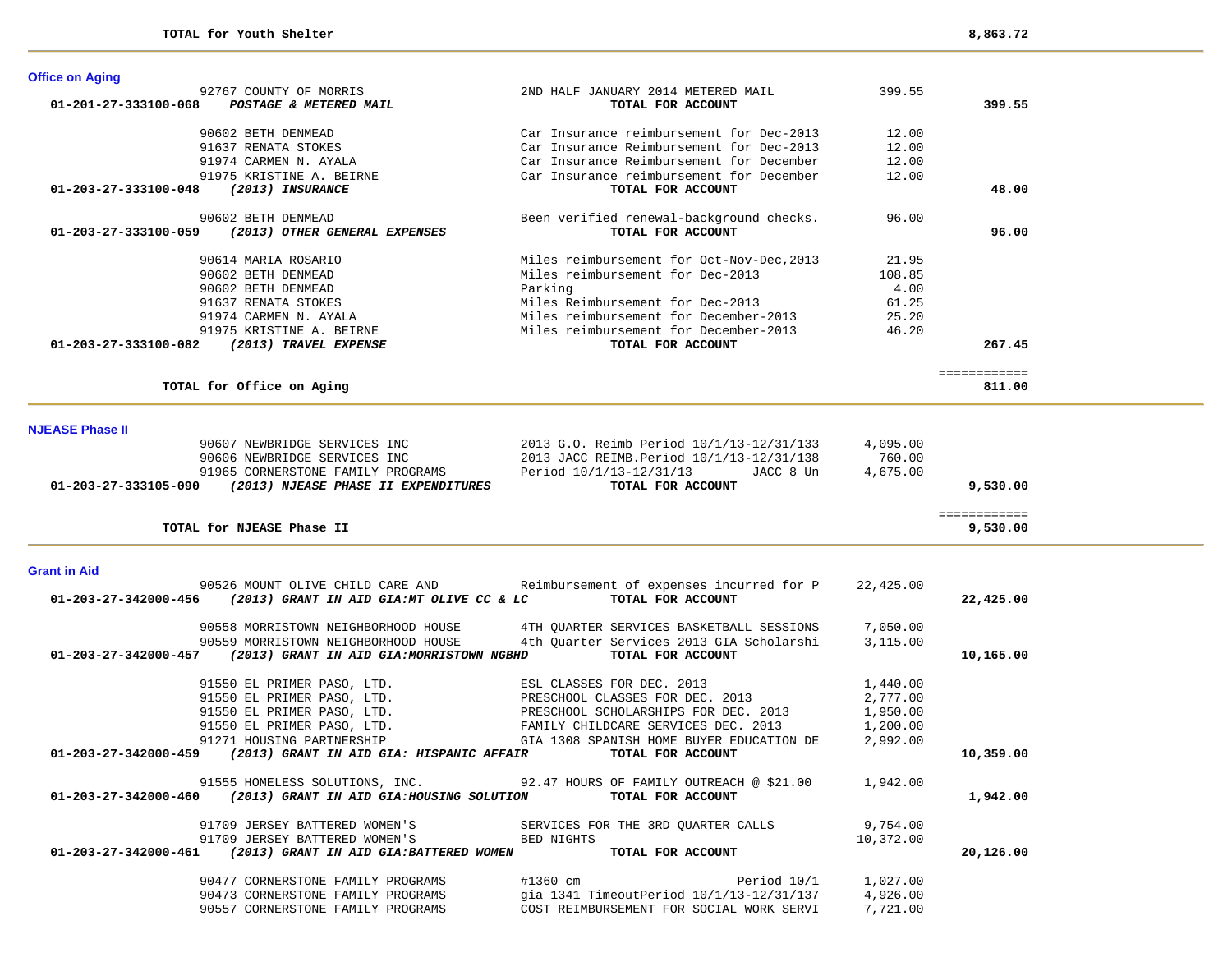|                      |                                                                                  | 91714 ROXBURY DAY CARE CENTER, INC. TO PAY REMAINING BALANCE FOR SERVICES PR 10,967.00                                                                                                                                                                                                                                                                                                                                             |           |            |
|----------------------|----------------------------------------------------------------------------------|------------------------------------------------------------------------------------------------------------------------------------------------------------------------------------------------------------------------------------------------------------------------------------------------------------------------------------------------------------------------------------------------------------------------------------|-----------|------------|
|                      |                                                                                  | 01-203-27-342000-467 (2013) GRANT IN AID GIA:ROXBURY DAY CARE TOTAL FOR ACCOUNT                                                                                                                                                                                                                                                                                                                                                    |           | 10,967.00  |
|                      |                                                                                  | 91726 MENTAL HEALTH ASSOCIATION OF THE PHONE HOURS FOR THE LAST QUARTER OF 4,725.00<br>91711 MENTAL HEALTH ASSOCIATION OF SERVICES PROVIDED FOR THE 4TH QUARTER 2,007.00<br>91719 MENTAL HEALTH ASSOCIATION OF 108 HOURS OF SERVICE                                                                                                                                                                                                |           |            |
|                      |                                                                                  |                                                                                                                                                                                                                                                                                                                                                                                                                                    |           |            |
|                      |                                                                                  |                                                                                                                                                                                                                                                                                                                                                                                                                                    |           |            |
|                      |                                                                                  |                                                                                                                                                                                                                                                                                                                                                                                                                                    |           |            |
|                      | 01-203-27-342000-470 (2013) GRANT IN AID GIA: MC MENTAL HEALTH TOTAL FOR ACCOUNT |                                                                                                                                                                                                                                                                                                                                                                                                                                    |           | 25,861.00  |
|                      |                                                                                  | 91254 DAWN CENTER FOR INDEPENDENT #1357 R&SPeriod 10/1/13-12/31/1369 units 768.00                                                                                                                                                                                                                                                                                                                                                  |           |            |
|                      |                                                                                  |                                                                                                                                                                                                                                                                                                                                                                                                                                    |           |            |
|                      |                                                                                  | 91255 DAWN CENTER FOR INDEPENDENT #1358 CM Period 10/1 91255 PAWN CENTER FOR INDEPENDENT 41358 CM Period 10/1 8,187.00                                                                                                                                                                                                                                                                                                             |           | 8,955.00   |
|                      |                                                                                  | 91713 NORWESCAP INC<br>91713 NORWESCAP INC 4TH QUARTER 2013 BILLABLE HOURS COORDINA 91713 NORWESCAP INC<br><b>91-203-27-342000-477</b> (2013) GRANT IN AID GIA:NORWESCAP 4TH QUARTER ONE ON ONE COUNSELING HOURS 2,354.00                                                                                                                                                                                                          |           |            |
|                      |                                                                                  |                                                                                                                                                                                                                                                                                                                                                                                                                                    |           |            |
|                      |                                                                                  |                                                                                                                                                                                                                                                                                                                                                                                                                                    |           | 2,490.00   |
|                      |                                                                                  | 91734 P.G. CHAMBERS SCHOOL #1315 CCCD Period 10/1 91734 P.G. CHAMBERS SCHOOL #1315 CCCD Period 10/1 8,589.00                                                                                                                                                                                                                                                                                                                       |           |            |
|                      |                                                                                  |                                                                                                                                                                                                                                                                                                                                                                                                                                    |           | 8,589.00   |
|                      |                                                                                  |                                                                                                                                                                                                                                                                                                                                                                                                                                    |           |            |
|                      |                                                                                  |                                                                                                                                                                                                                                                                                                                                                                                                                                    |           |            |
|                      |                                                                                  |                                                                                                                                                                                                                                                                                                                                                                                                                                    |           |            |
|                      |                                                                                  |                                                                                                                                                                                                                                                                                                                                                                                                                                    |           |            |
|                      |                                                                                  |                                                                                                                                                                                                                                                                                                                                                                                                                                    |           |            |
|                      |                                                                                  |                                                                                                                                                                                                                                                                                                                                                                                                                                    |           |            |
|                      |                                                                                  |                                                                                                                                                                                                                                                                                                                                                                                                                                    |           |            |
|                      |                                                                                  |                                                                                                                                                                                                                                                                                                                                                                                                                                    |           |            |
|                      |                                                                                  |                                                                                                                                                                                                                                                                                                                                                                                                                                    |           |            |
|                      |                                                                                  |                                                                                                                                                                                                                                                                                                                                                                                                                                    |           | 10,895.00  |
|                      |                                                                                  |                                                                                                                                                                                                                                                                                                                                                                                                                                    |           |            |
|                      |                                                                                  |                                                                                                                                                                                                                                                                                                                                                                                                                                    |           |            |
|                      |                                                                                  | 01-203-27-342000-479 (2013) GRANT IN AID GIA: PG CHAMBERS SCHO TOTAL FOR ACCOUNT<br>90531 CFCS - HOPE HOUSE<br>90531 CFCS - HOPE HOUSE<br>90531 CFCS - HOPE HOUSE<br>90531 CFCS - HOPE HOUSE<br>90531 CFCS - HOPE HOUSE<br>90531 CFCS - H                                                                                                                                                                                          |           | 684.00     |
|                      |                                                                                  | 90616 VISITING NURSE ASSOC. OF #1319 CHAP Period 10/1/ 684.00<br><b>01-203-27-342000-481</b> (2013) GRANT IN AID GIA: VNAANJ TOTAL FOR ACCOUNT                                                                                                                                                                                                                                                                                     |           |            |
|                      |                                                                                  |                                                                                                                                                                                                                                                                                                                                                                                                                                    |           |            |
|                      |                                                                                  |                                                                                                                                                                                                                                                                                                                                                                                                                                    |           |            |
|                      |                                                                                  |                                                                                                                                                                                                                                                                                                                                                                                                                                    |           |            |
|                      |                                                                                  |                                                                                                                                                                                                                                                                                                                                                                                                                                    |           |            |
|                      |                                                                                  |                                                                                                                                                                                                                                                                                                                                                                                                                                    |           |            |
|                      |                                                                                  |                                                                                                                                                                                                                                                                                                                                                                                                                                    |           | 92,839.00  |
|                      |                                                                                  | $\begin{tabular}{lllllllllllllllllll} 90474 & {\tt NEWBRIDGE} & {\tt SERVICES} & {\tt NC} & {\tt GLA 1366 ihmh-60 & Period 10/1 & 1,585.00 \\ 90475 & {\tt NEWBRIDGE} & {\tt SERVICES} & {\tt NC} & {\tt GLA 1359 Oper.} & {\tt Sal} & {\tt Period 10/1 & 1,490.00 \\ 91715 & {\tt NEWBRIDGE} & {\tt SERVICES} & {\tt NC} & {\tt UNITS} & {\tt SFRVICE PROYIDED FOR THE 4TH QU R1 & 82,884.00 \\ 91717 & {\tt NEWBRIDGE} & {\tt S$ |           |            |
|                      |                                                                                  |                                                                                                                                                                                                                                                                                                                                                                                                                                    |           |            |
|                      |                                                                                  |                                                                                                                                                                                                                                                                                                                                                                                                                                    |           |            |
|                      |                                                                                  |                                                                                                                                                                                                                                                                                                                                                                                                                                    |           |            |
|                      |                                                                                  | 91273 SAINT CLARE'S HOSPITAL SERVICES PROVIDED FOR ST CLARES CO OCCUR 5,036.00<br>91275 SAINT CLARE'S HOSPITAL 3RD QUARTER CORE SERVICES, COUNSELING S 112,665.00<br>91274 SAINT CLARE'S HOSPITAL 3RD QUARTER SUPPORTED COMMUNITY LI                                                                                                                                                                                               |           | 155,555.00 |
|                      | 01-203-27-342000-484 (2013) GRANT IN AID AID MENT HLTH CNT-ST TOTAL FOR ACCOUNT  |                                                                                                                                                                                                                                                                                                                                                                                                                                    |           |            |
|                      | 91554 UNITED WAY OF NORTHERN                                                     | SERVICES PROVIDED FOR THE 4TH QUARTER OF                                                                                                                                                                                                                                                                                                                                                                                           | 2,500.00  |            |
| 01-203-27-342000-485 | (2013) GRANT IN AID: UNITED WAY OF NORTH                                         | TOTAL FOR ACCOUNT                                                                                                                                                                                                                                                                                                                                                                                                                  |           | 2,500.00   |
|                      | 91710 CHILD AND FAMILY RESOURCES                                                 | For services provided in the 4th quarter                                                                                                                                                                                                                                                                                                                                                                                           | 16,541.00 |            |
| 01-203-27-342000-486 | (2013) GRANT IN AID NJ BUREAU OF CHLDRN                                          | TOTAL FOR ACCOUNT                                                                                                                                                                                                                                                                                                                                                                                                                  |           | 16,541.00  |
|                      | 90530 DAYTOP VILLAGE OF NJ, INC.                                                 | Services for 14 DAYS IN November 2013 @                                                                                                                                                                                                                                                                                                                                                                                            | 1,820.00  |            |
|                      | 90530 DAYTOP VILLAGE OF NJ, INC.                                                 | Services for residential services in Nov                                                                                                                                                                                                                                                                                                                                                                                           | 1,300.00  |            |
|                      | 90530 DAYTOP VILLAGE OF NJ, INC.                                                 | Services for IOP services in Nov 2013                                                                                                                                                                                                                                                                                                                                                                                              | 1,250.00  |            |
| 01-203-27-342000-490 | (2013) GRANT IN AID: DAYTOP                                                      | TOTAL FOR ACCOUNT                                                                                                                                                                                                                                                                                                                                                                                                                  |           | 4,370.00   |

 **01-203-27-342000-462** *(2013) GRANT IN AID GIA: FAMILY SERVICES* **TOTAL FOR ACCOUNT 13,674.00**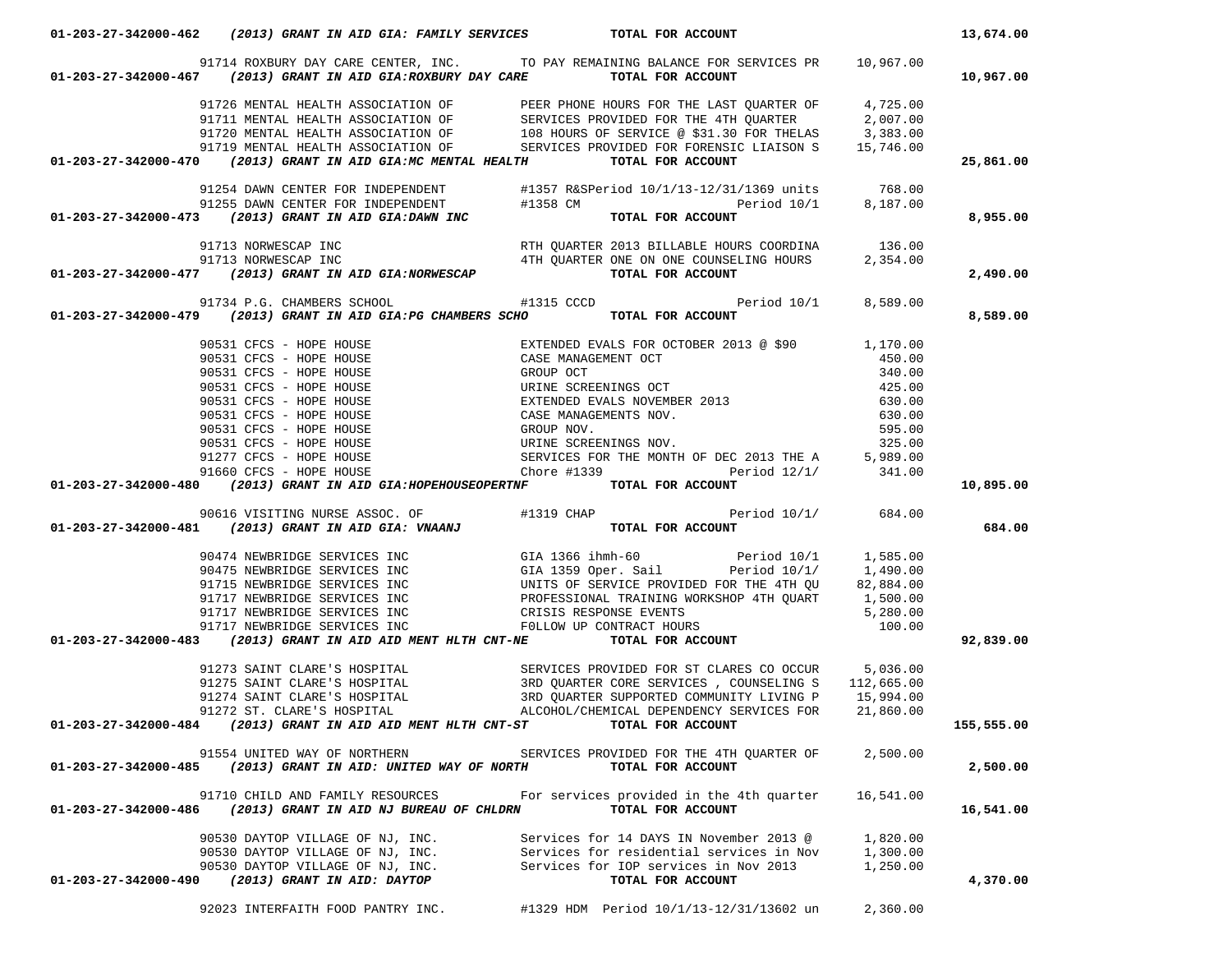| 01-203-27-342000-493                    | (2013) GRANT IN AID: INTERFAITH FOOD PAN         |                   | TOTAL FOR ACCOUNT                                                                    |                | 2,360.00     |  |
|-----------------------------------------|--------------------------------------------------|-------------------|--------------------------------------------------------------------------------------|----------------|--------------|--|
|                                         |                                                  |                   |                                                                                      |                | ============ |  |
|                                         | TOTAL for Grant in Aid                           |                   |                                                                                      |                | 421,297.00   |  |
| <b>Seniors, Disabled &amp; Veterans</b> |                                                  |                   |                                                                                      |                |              |  |
|                                         | 91639 CHARLES JURGENSEN                          |                   | NJ dues for Assc. County Service Officers                                            | 25.00          |              |  |
| 01-201-27-343100-059                    | OTHER GENERAL EXPENSES                           |                   | TOTAL FOR ACCOUNT                                                                    |                | 25.00        |  |
|                                         | 91639 CHARLES JURGENSEN                          |                   | Miles Reimbursement for Jan-2014                                                     | 43.40          |              |  |
|                                         | 91639 CHARLES JURGENSEN                          |                   | Garden State tolls to Toms River, NJ                                                 | 4.50           |              |  |
| 01-201-27-343100-082                    | TRAVEL EXPENSE                                   |                   | TOTAL FOR ACCOUNT                                                                    |                | 47.90        |  |
|                                         | 91963 CORNERSTONE FAMILY PROGRAMS                |                   | MVADC Period 12/1/13-12/31/13<br>694 un                                              | 11,395.56      |              |  |
| 01-203-27-343100-036                    | (2013) CONTRACTED SERVICES - ADULT DAY C         |                   | TOTAL FOR ACCOUNT                                                                    |                | 11,395.56    |  |
|                                         |                                                  |                   |                                                                                      |                | ============ |  |
|                                         | TOTAL for Seniors, Disabled & Veterans           |                   |                                                                                      |                | 11,468.46    |  |
| <b>Morristown MemorHosp-SCS</b>         |                                                  |                   |                                                                                      |                |              |  |
|                                         | 92022 ATLANTIC HEALTH SERVICES                   | SCHS              | Period $10/1/$                                                                       | 22,295.00      |              |  |
| 01-203-27-343170-090                    | (2013) EXPENDITURES                              |                   | TOTAL FOR ACCOUNT                                                                    |                | 22,295.00    |  |
|                                         |                                                  |                   |                                                                                      |                | ============ |  |
|                                         | TOTAL for Morristown MemorHosp-SCS               |                   |                                                                                      |                | 22,295.00    |  |
| <b>County Board of Social Service</b>   |                                                  |                   |                                                                                      |                |              |  |
|                                         | 92307 DEER PARK                                  |                   |                                                                                      | 154.34         |              |  |
|                                         | 01-201-27-345100-059 OTHER GENERAL EXPENSES      |                   | TOTAL FOR ACCOUNT                                                                    |                | 154.34       |  |
|                                         | 90835 VERIZON                                    |                   |                                                                                      | 673.75         |              |  |
|                                         | 92309 VERIZON                                    |                   | Acct. #973 889-2917 642 14Y / 01-14-14 T                                             | 1,742.22       |              |  |
|                                         | 90834 VERIZON                                    |                   |                                                                                      | 764.44         |              |  |
|                                         | 92292 VERIZON                                    |                   |                                                                                      | 783.65         |              |  |
| 01-201-27-345100-146                    | 92310 VERIZON<br><b>TELEPHONE</b>                |                   | Acct. #973 889-3370 640 33Y/01-14-14 to<br>TOTAL FOR ACCOUNT                         | 1,857.86       | 5,821.92     |  |
|                                         |                                                  |                   |                                                                                      |                |              |  |
|                                         | 90833 MUNICIPAL CAPITAL CORP                     |                   | Replacement of copiers $(2)$ - 3 yr. term                                            | 542.60         |              |  |
|                                         | 90830 MUNICIPAL CAPITAL CORP                     |                   | 9 Digital copiers - (payment 4/12) - Bil                                             | 2,597.98       |              |  |
| 01-201-27-345100-164                    | OFFICE MACHINES - RENTAL                         |                   | TOTAL FOR ACCOUNT                                                                    |                | 3,140.58     |  |
|                                         | 90840 UNITRONIX DATA SYSTEMS INC                 |                   | Software Maintenance for the month of Ja                                             | 5,412.00       |              |  |
|                                         | 92308 U.S. SECURITY ASSOCIATES, INC.             |                   |                                                                                      | 124.10         |              |  |
|                                         | 92308 U.S. SECURITY ASSOCIATES, INC.             | 01/03/14-01/09/14 |                                                                                      | 511.00         |              |  |
| 01-201-27-345100-325                    | SPECIAL SERVICES                                 |                   | TOTAL FOR ACCOUNT                                                                    |                | 6,047.10     |  |
|                                         | 92302 HORIZON BLUE CROSS BLUE SHIELD             |                   | Dental coverage for the month of January 4,046.13                                    |                |              |  |
| 01-201-27-345100-329                    | HOSPITAL INSURANCE PREMIUMS                      |                   | TOTAL FOR ACCOUNT                                                                    |                | 4,046.13     |  |
|                                         | 90842 AMY ARCHER                                 |                   | Insurance reimb. for January to June 201                                             | 72.00          |              |  |
|                                         | 90843 DIPALI PATEL                               |                   | FSS - Insurance reimb. for January thru                                              | 72.00          |              |  |
|                                         | 90836 ERICA BAUERLEIN                            |                   | SSS - Insurance reimb. for January to Ju                                             | 72.00          |              |  |
|                                         | 90837 JULIO PORRAO                               |                   | Insurance reimb. for January to June 201                                             | 72.00          |              |  |
|                                         | 90844 JOANNE YOUNG                               |                   | ADM - Insurance reimb. for January throu                                             | 72.00          |              |  |
|                                         | 90845 SALVATORE CONTINI                          |                   | Insurance reimb. for January to June 201                                             | 72.00          |              |  |
|                                         | 90839 STEVEN A. TOTH                             |                   | ADM - Insurance reimb. for January to Ju                                             | 72.00          |              |  |
|                                         | 90846 SUZANNE VOGLER                             |                   | Insurance reimb. for January to June 201                                             | 90.00          |              |  |
|                                         | 92297 BEENA P. SHAH                              |                   | ADM - Insurance reimb. for January to Ju                                             | 72.00          |              |  |
|                                         | 92303 CLAUDIA L. HINOJOSA<br>92298 DAVID VEYSMAN |                   | MAP - Insurance reimb. for January to Ju<br>FSS - Insurance reimb. for January to Ju | 72.00<br>72.00 |              |  |
|                                         |                                                  |                   |                                                                                      |                |              |  |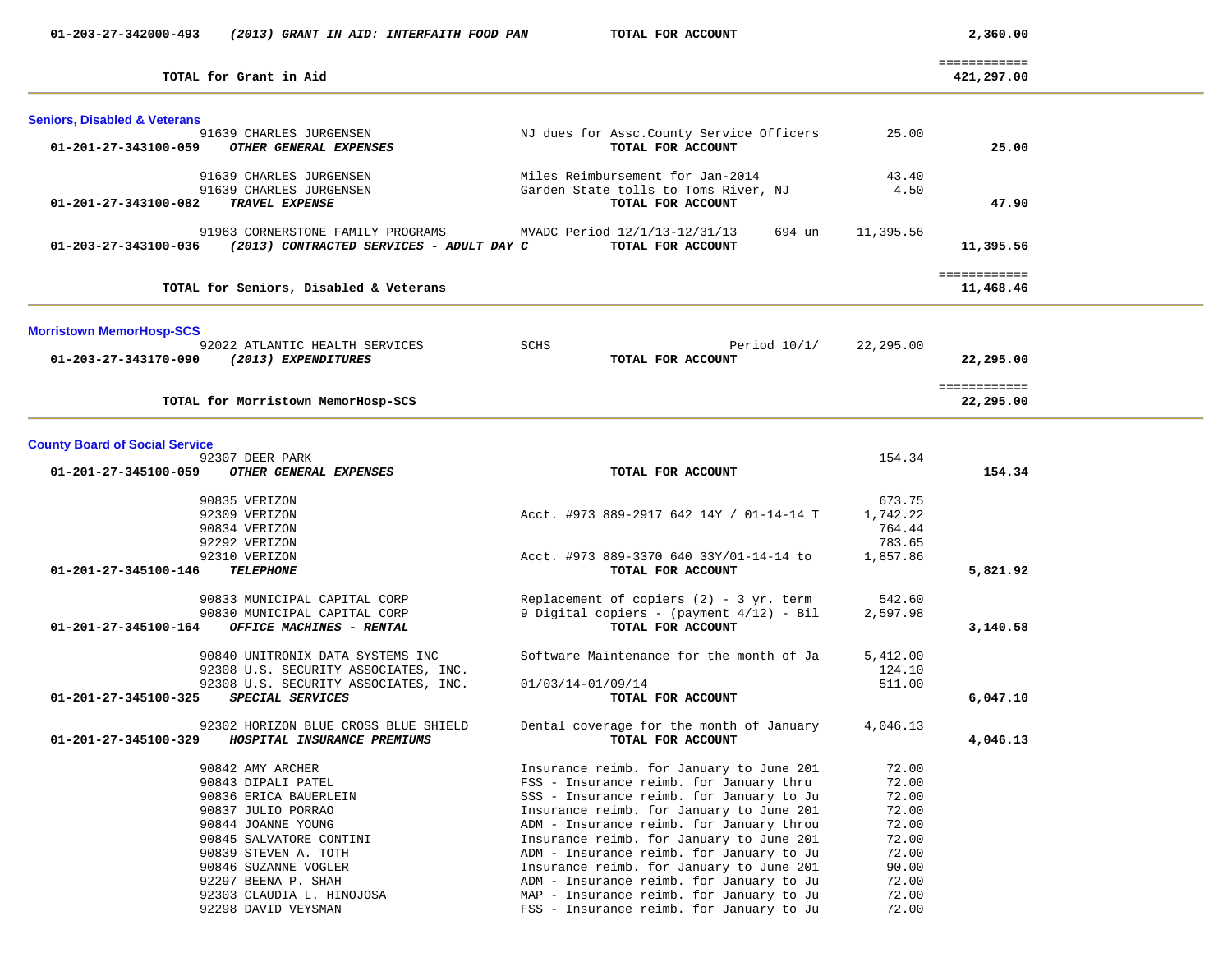|                      | 92296 JEANETTE MEDEL                                                                 | FIS - Insurance reimb. for January to Ju      | 90.00     |           |
|----------------------|--------------------------------------------------------------------------------------|-----------------------------------------------|-----------|-----------|
|                      | 92313 JULIE CICCHETTI                                                                | CSP - Insurance reimb. for January to Ju      | 72.00     |           |
|                      | 92304 KAITLYN HELLYER                                                                | Insurance reimb. for Januar to June 2014      | 72.00     |           |
|                      | 92312 OLGA MATOS                                                                     | Insurance reimb. for 1/14 to 6/14             | 72.00     |           |
|                      | 92312 OLGA MATOS<br>92295 LINDA CSENGETO<br>92305 PRISCILLA COLVIN                   | Insurance reimb. for January to June 201      | 72.00     |           |
|                      | 92305 PRISCILLA COLVIN                                                               | Insurance reimb. for January to June 201      | 72.00     |           |
|                      | 92299 MAGDELENA WILLIAMS                                                             | MAP - Insurance reimb. for January to Ju      | 72.00     |           |
| 01-201-27-345100-333 | OTHER ALLOWANCES                                                                     | TOTAL FOR ACCOUNT                             |           | 1,332.00  |
|                      |                                                                                      |                                               |           |           |
|                      | 89640 STAPLES BUSINESS ADVANTAGE                                                     | Order no. 7108875625-000-001/11-13-13         | 37.75     |           |
|                      | 88824 STAPLES BUSINESS ADVANTAGE                                                     | Order #7108875625-000-002/11-13-13            | 3,717.75  |           |
|                      | 88824 STAPLES BUSINESS ADVANTAGE                                                     | Word Dated 2 color self inking / Order #      | 88.44     |           |
|                      | 88824 STAPLES BUSINESS ADVANTAGE                                                     | Orde #7108875625-000-004/11-13-13             | 39.47     |           |
|                      | 90797 PAPER MART INC                                                                 | TOP Print Multi White 92 Bright 8 1/2 X1      | 1,132.00  |           |
|                      | 90797 PAPER MART INC                                                                 | Order #153410/12-06-13                        | 1,415.00  |           |
|                      | 90799 STAPLES BUSINESS ADVANTAGE                                                     | Order #7109986690-000-001/12-06-13            | 20.95     |           |
|                      | 90799 STAPLES BUSINESS ADVANTAGE                                                     | Order #7109986690-000-002/12-06-13            | 47.50     |           |
|                      | 90799 STAPLES BUSINESS ADVANTAGE                                                     | Order #7109986690-000-003/12-06-13            | 3,377.59  |           |
| 01-203-27-345100-058 | (2013) OFFICE SUPPLIES & STATIONERY                                                  | TOTAL FOR ACCOUNT                             |           | 9,876.45  |
|                      |                                                                                      |                                               |           |           |
|                      | 90793 DEER PARK                                                                      | Acct. #0434488383/11-15-13 to 12-14-13 342.63 |           |           |
|                      | 92307 DEER PARK                                                                      | Acct. #0434488383/12-15-13 to 01-14-14        | 187.40    |           |
| 01-203-27-345100-059 | (2013) OTHER GENERAL EXPENSES                                                        | TOTAL FOR ACCOUNT                             |           | 530.03    |
|                      | 85923 NJBIZ                                                                          | Renewal of Subscription for NJBIZ for a 64.95 |           |           |
|                      | 01-203-27-345100-070 (2013) PUBLICATION & SUBSCRIPTIONS                              | TOTAL FOR ACCOUNT                             |           | 64.95     |
|                      |                                                                                      |                                               |           |           |
|                      | 91276 SAINT CLARE'S HOSPITAL                                                         | COUNDELING SERVICES FOR THE 3RD QUARTER       | 36,145.00 |           |
|                      | 01-203-27-345100-084 (2013) OTHER OUTSIDE SERVICES                                   | TOTAL FOR ACCOUNT                             |           | 36,145.00 |
|                      |                                                                                      |                                               |           |           |
|                      | 90835 VERIZON                                                                        | Acct. # 973 889-2917 642 14Y /12/14/13 -      | 932.80    |           |
|                      | 90802 VERIZON                                                                        | $641 87Y/ 11/28/13 -$                         | 899.79    |           |
|                      | 90834 VERIZON                                                                        | Acct. #973 889-3370 640 33Y/12/14/13-01/      | 1,058.44  |           |
|                      | 92292 VERIZON                                                                        | 641 87Y / 12-28-13 t                          | 116.11    |           |
| 01-203-27-345100-146 | (2013) TELEPHONE                                                                     | TOTAL FOR ACCOUNT                             |           | 3,007.14  |
|                      |                                                                                      |                                               |           |           |
|                      | 90833 MUNICIPAL CAPITAL CORP                                                         | 11/1/13-01/31/14                              | 1,085.18  |           |
|                      | 90830 MUNICIPAL CAPITAL CORP<br>01-203-27-345100-164 (2013) OFFICE MACHINES - RENTAL | RICOH MPC4502A                                | 5,195.98  |           |
|                      |                                                                                      | TOTAL FOR ACCOUNT                             |           | 6,281.16  |
|                      | 92301 TRITEC OFFICE EQUIPMENT INC                                                    | Copier maintenance billing from October       | 707.00    |           |
|                      | 92301 TRITEC OFFICE EQUIPMENT INC                                                    | SRV Billing                                   | 4,125.94  |           |
|                      | 01-203-27-345100-166 (2013) OFFICE MACHINE- REPAIR                                   | TOTAL FOR ACCOUNT                             |           | 4,832.94  |
|                      |                                                                                      |                                               |           |           |
|                      | 90794 HINDSIGHT, INC                                                                 | Support & Maintenance of Integrated Soft      | 31,500.00 |           |
|                      | 90841 U.S. SECURITY ASSOCIATES, INC.                                                 | Payment for Security Officer/ Client #57      | 496.40    |           |
|                      | 88815 U.S. SECURITY ASSOCIATES, INC.                                                 | Payment for Security Officer/ Client #57      | 562.10    |           |
|                      | 88815 U.S. SECURITY ASSOCIATES, INC.                                                 | $11/01/13 - 11/07/13$                         | 496.40    |           |
|                      | 90801 U.S. SECURITY ASSOCIATES, INC.                                                 | Payment for Security Officer/ Client #57      | 525.60    |           |
|                      | 90801 U.S. SECURITY ASSOCIATES, INC.                                                 | $11/29/13 - 12/05/13$                         | 525.60    |           |
|                      | 90801 U.S. SECURITY ASSOCIATES, INC.                                                 | $12/06/13 - 12/12/13$                         | 638.75    |           |
|                      | 90801 U.S. SECURITY ASSOCIATES, INC.                                                 | $12/13/13 - 12/19/13$                         | 682.55    |           |
|                      | 89630 U.S. SECURITY ASSOCIATES, INC.                                                 | 573-1198-000 Payment for Security office      | 521.95    |           |
|                      | 92294 JOHNSON & JOHNSON, ESQS                                                        | Legal services rendered for the month of      | 2,088.00  |           |
|                      | 92294 JOHNSON & JOHNSON, ESQS                                                        | Conklin v. MCOTA                              | 360.00    |           |
|                      | 92308 U.S. SECURITY ASSOCIATES, INC.                                                 | Payment for Security Officer - 12/27,28,      | 372.30    |           |
| 01-203-27-345100-325 | (2013) SPECIAL SERVICES                                                              | TOTAL FOR ACCOUNT                             |           | 38,769.65 |
|                      | 90842 AMY ARCHER                                                                     | ADM - Mileage reimb. for October to Dece      | 270.90    |           |
|                      | 90803 EDILMA ACEVEDO                                                                 | CSP - Mileage reimb. for 9 to 12/13           | 17.50     |           |
|                      | 90805 JERRY THIEL                                                                    | SSS - Mileage reimb. for 11/13                | 34.65     |           |
|                      | 90805 JERRY THIEL                                                                    | For 12/13                                     | 44.45     |           |
|                      | 90804 JAMES MCDANIEL                                                                 | CSP - Mileage reimb. for October to Dece      | 103.95    |           |
|                      |                                                                                      |                                               |           |           |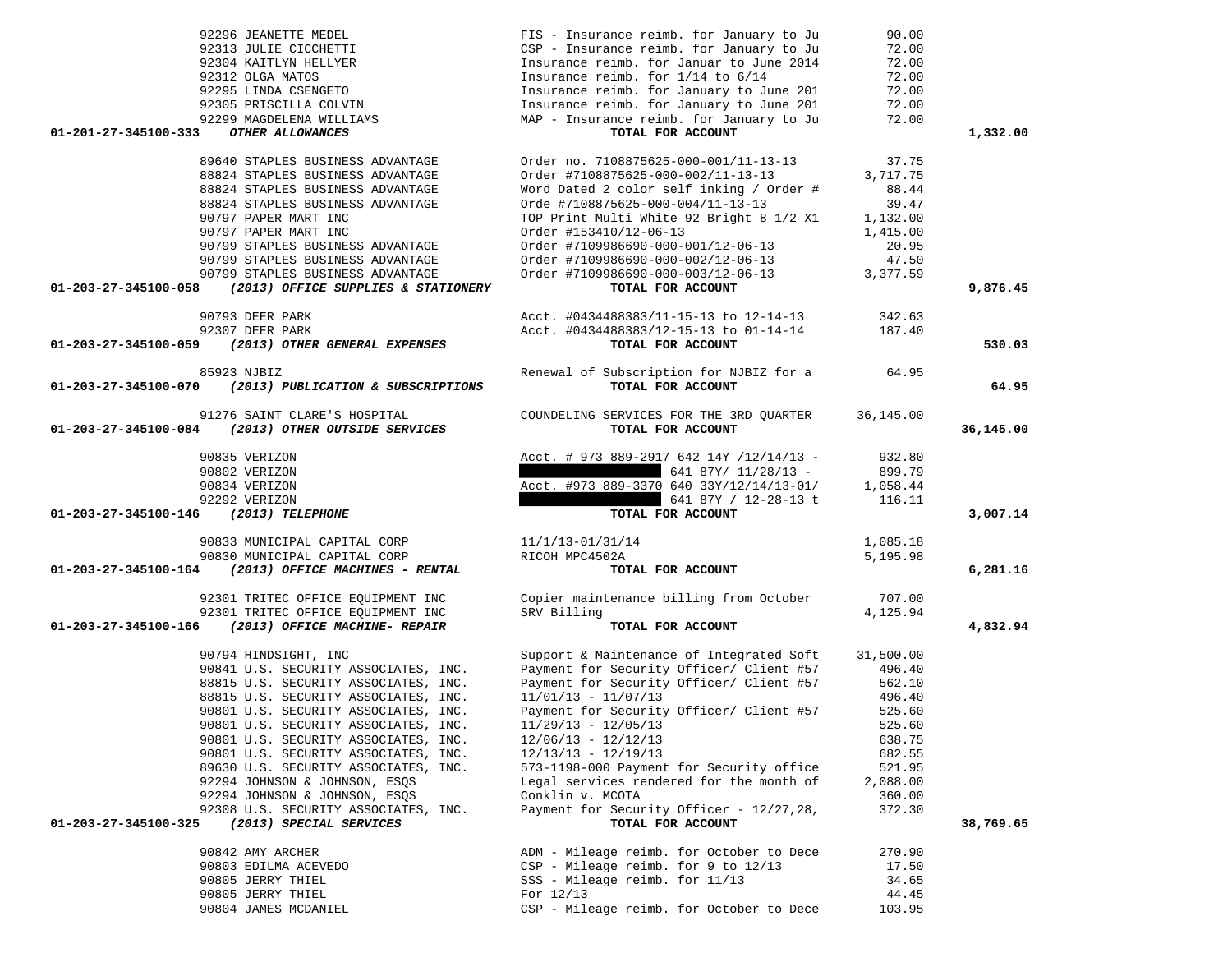| TOTAL for County Board of Social Service                 |                                            |          | ============<br>121,202.59 |
|----------------------------------------------------------|--------------------------------------------|----------|----------------------------|
| <b>MV:Administration</b>                                 |                                            |          |                            |
| 92606 ARNEL P GARCIA                                     | LPN, $1/12/2014 \sim 2/1/2014$             | 1,344.00 |                            |
| 92607 BARKEL FLEMMING                                    | LPN, $1/12/2014 \sim 2/1/2014$             | 896.00   |                            |
| 92608 CARRELLE L CALIXTE                                 | LPN, $1/12/2014 \sim 2/1/2014$             | 4,261.88 |                            |
| 92609 CHARLES NADARAJAH                                  | $RN$ , 1/12/2014 ~ 2/1/2014                | 1,960.00 |                            |
| 92610 DANILO LAPID                                       | $RN, 1/12/2014 \sim 2/1/2014$              | 2,498.30 |                            |
| 92611 DAVID JEAN-LOUIS                                   | LPN, $1/12/2014 \sim 2/1/2014$             | 3,426.20 |                            |
| 92612 EDITHA MARQUEZ                                     | $RN, 1/12/2014 \sim 2/1/2014$              | 560.00   |                            |
| 92613 EVELYN TOLENTINO                                   | RN, $1/12/2014 \sim 2/1/2014$              | 1,484.70 |                            |
| 92614 GEORGINA GRAY-HORSLEY                              | LPN, $1/12/2014 \sim 2/1/2014$             | 1,120.00 |                            |
| 92615 HARRIET VALLECER RN                                | $RN$ , 1/12/2014 ~ 2/1/2014                | 1,400.00 |                            |
| 92616 ILLIENE CHARLES, RN                                | RN, $1/12/2014 \sim 2/1/2014$              | 2,607.50 |                            |
| 92617 JEDDIE A GARCIA                                    | $RN, 1/12/2014 \sim 2/1/2014$              | 1,405.25 |                            |
| 92618 JESSY JACOB                                        | LPN, $1/12/2014 \sim 2/1/2014$             | 630.00   |                            |
| 92619 LOREEN RAFISURA                                    | $RN, 1/12/2014 \sim 2/1/2014$              | 1,973.30 |                            |
| 92620 LOUISE R. MACCHIA                                  | $RN, 1/12/2014 \sim 2/1/2014$              | 3,896.55 |                            |
| 92621 MA. LIZA IMPERIAL                                  | RN, $1/12/2014 \sim 2/1/2014$              | 5,040.00 |                            |
| 92622 MADUKWE IMO IBOKO, RN                              | $RN, 1/12/2014 \sim 2/1/2014$              | 3,360.00 |                            |
| 92623 MARIA CARMELITA OBLINA                             | LPN, $1/12/2014 \sim 2/1/2014$             | 1,119.16 |                            |
| 92624 MARTHA YAGHI                                       | RN, $1/12/2014 \sim 2/1/2014$              | 1,400.00 |                            |
| 92625 MARY JANE M. ARCINAS                               | $RN, 1/12/2014 \sim 2/1/2014$              | 1,113.00 |                            |
| 92626 MELOJANE CELESTINO                                 | $RN, 1/12/2014 \sim 2/1/2014$              | 1,951.95 |                            |
| 92627 MICHELLE CAPILI                                    | $RN, 1/12/2014 \sim 2/1/2014$              | 2,188.20 |                            |
| 92628 MIRLENE ESTRIPLET                                  | $RN, 1/12/2014 \sim 2/1/2014$              | 4,974.20 |                            |
| 92629 ROSE DUMAPIT                                       | RN, $1/12/2014 \sim 2/1/2014$              | 2,520.00 |                            |
| 92630 ROSEMARY BATANE COBCOBO                            | RN, $1/12/2014 \sim 2/1/2014$              | 2,240.00 |                            |
| 92631 SUZIE COLLIN                                       | RN, $1/12/2014 \sim 2/1/2014$              | 4,325.65 |                            |
| 01-201-27-350100-013<br>TEMPORARY HELP - PER DIEM NURSES | TOTAL FOR ACCOUNT                          |          | 59,695.84                  |
| 92406 AEQUOR HEALTHCARE SERVICES, LLC                    | Agency Nursing Services for 1/1/2014 thr   | 3,799.75 |                            |
| 92406 AEQUOR HEALTHCARE SERVICES, LLC                    | Agency Nursing Services for 1/5/2014 thr   | 4,533.31 |                            |
| 92406 AEQUOR HEALTHCARE SERVICES, LLC                    | Agency Nursing Services for 1/12/2014 th   | 3,622.80 |                            |
| 92410 BARON HR HEALTHCARE LLC                            | Agency Nursing Services from 1/1/2014 th   | 634.40   |                            |
| 01-201-27-350100-016<br>OUTSIDE SALARIES & WAGES         | TOTAL FOR ACCOUNT                          |          | 12,590.26                  |
| 90755 OPTIMUS EMR, INC.                                  | 1020, January~2014                         | 4,300.00 |                            |
| 92431 OPTIMUS EMR, INC.                                  | 1020, February-2014                        | 4,300.00 |                            |
| ELECTRONIC DATA PROCESSING<br>01-201-27-350100-040       | TOTAL FOR ACCOUNT                          |          | 8,600.00                   |
| 92582 LONGFELLOWS SANDWICH DELI                          | Recreation Week Luncheon, 1/28/2014 141.00 |          |                            |
|                                                          |                                            |          |                            |

| 90807 LAURIE PALMA                              | FSS - Mileage reimb. for July through No   | 140.00 |          |
|-------------------------------------------------|--------------------------------------------|--------|----------|
| 90806 LASZLO CSENGETO                           | ADM - Mileage reimb. for 12/13             | 13.65  |          |
| 90845 SALVATORE CONTINI                         | MAP - Mileage reimb. for August to Novem   | 16.10  |          |
| 90831 SHAU-YING LIU                             | SSS - Mileage riemb. for October & Novem   | 64.05  |          |
| 90846 SUZANNE VOGLER                            | FSS - Mileage reimb. for July to Novembe   | 19.60  |          |
| 90838 SHAU-YING LIU                             | SSS - Mileage reimb. for December 2013     | 59.15  |          |
| 92306 JOAN BRUSEO                               | ADM - Mileage reimb. for November & Dece   | 46.20  |          |
| 92304 KAITLYN HELLYER                           | SSS - Mileage reimb. for $11/13$ & $12/13$ | 43.75  |          |
| 92312 OLGA MATOS                                | FIS - Mileage reimb. for July to Novembe   | 19.95  |          |
| 92295 LINDA CSENGETO                            | SSS - Mileage reimb. for October 2013 to   | 112.00 |          |
| 92305 PRISCILLA COLVIN                          | ADM - Mileage reimb. for December 2013     | 37.80  |          |
| 01-203-27-345100-332<br>(2013) MILEAGE          | TOTAL FOR ACCOUNT                          |        | 1,057.70 |
| 90842 AMY ARCHER                                | Parking fees                               | 6.00   |          |
| 90845 SALVATORE CONTINI                         | Insurance reimb. for July to December 20   | 72.00  |          |
| 92295 LINDA CSENGETO                            | Parking fees                               | 17.50  |          |
| 01-203-27-345100-333<br>(2013) OTHER ALLOWANCES | TOTAL FOR ACCOUNT                          |        | 95.50    |

90837 JULIO PORRAO FSS - Mileage reimb. for December 2013 14.00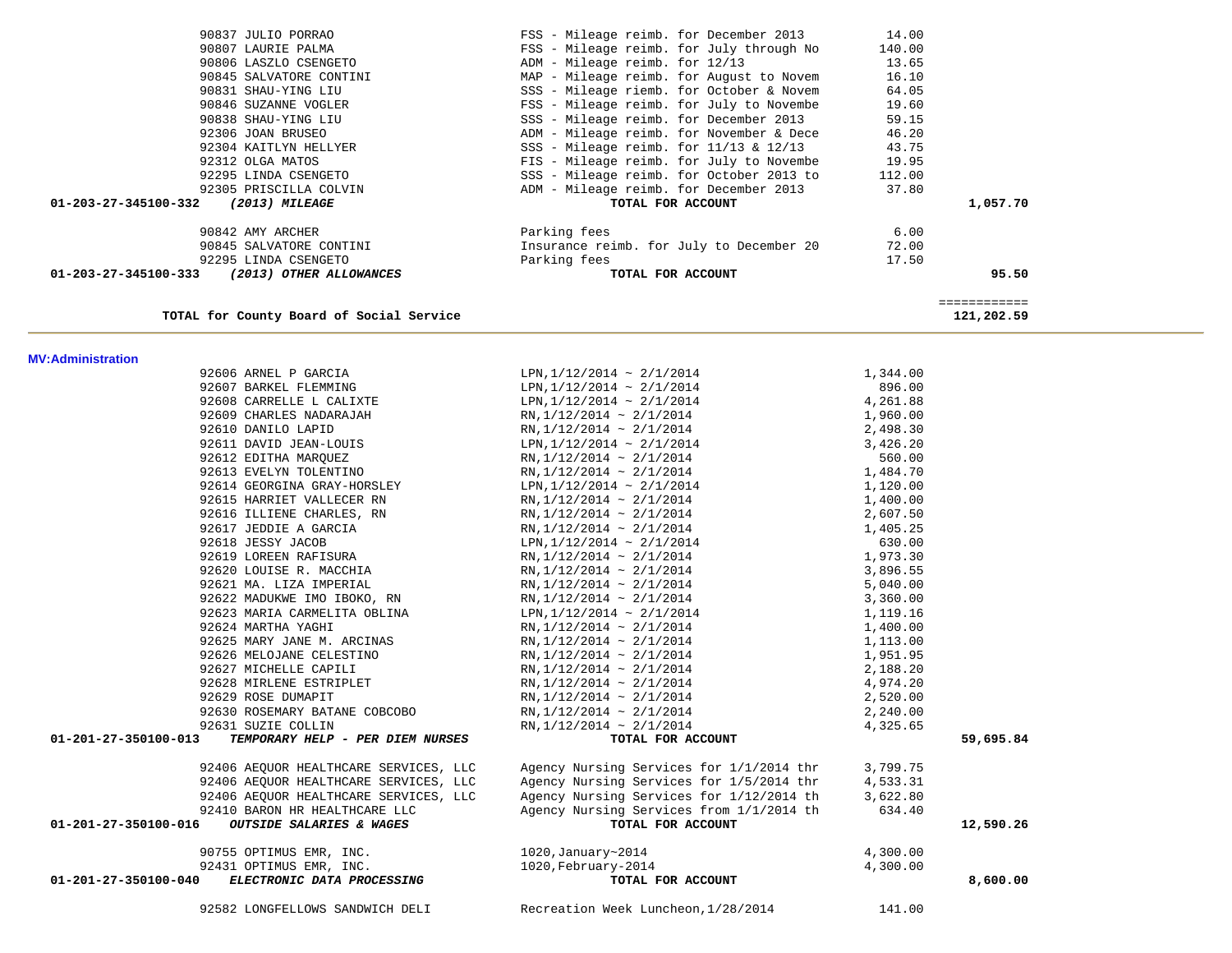| 92767 COUNTY OF MORRIS                                                                           | 2ND HALF JANUARY 2014 METERED MAIL                                      | 202.84            |           |
|--------------------------------------------------------------------------------------------------|-------------------------------------------------------------------------|-------------------|-----------|
| 92421 FEDEX                                                                                      | 3684-0206-0,1/20/2014                                                   | 53.42             |           |
| 01-201-27-350100-068<br>POSTAGE & METERED MAIL                                                   | TOTAL FOR ACCOUNT                                                       |                   | 256.26    |
| 88547 MUNICIPAL CAPITAL CORP                                                                     | OFFICE EQUIPMENT RENTAL ON 2014 JAN - FE                                | 2,020.52          |           |
| OFFICE MACHINES - RENTAL<br>01-201-27-350100-164                                                 | TOTAL FOR ACCOUNT                                                       |                   | 2,020.52  |
| 90711 AEQUOR HEALTHCARE SERVICES, LLC                                                            | Nursing Services, 11-24 thru 11-30-2013                                 | 4,744.00          |           |
| 90712 AEQUOR HEALTHCARE SERVICES, LLC                                                            | Nursing Services, 12-9 thru 12-14-2013                                  | 5,687.38          |           |
| 90712 AEQUOR HEALTHCARE SERVICES, LLC                                                            | Nursing Services, 12-1 thru 12-7-2013                                   | 5,072.16          |           |
| 90715 AEQUOR HEALTHCARE SERVICES, LLC                                                            | Nursing Services, 12-22 thru 12-28-2013                                 | 8,541.34          |           |
| 90715 AEOUOR HEALTHCARE SERVICES, LLC                                                            | Nursing Services, 12/15 thru 12-20-2013                                 | 8,714.93          |           |
| 90719 BARON HR HEALTHCARE LLC                                                                    | 30510, 12-24 thru 12-28-2013                                            | 1,633.58          |           |
| 90719 BARON HR HEALTHCARE LLC                                                                    | 30510, 12/1/2013                                                        | 317.20            |           |
| 90721 BARON HR HEALTHCARE LLC                                                                    | 30510, 11-25 thru 11-30-2013<br>Agency Nursing Services 12/29/2013 thru | 1,262.06          |           |
| 92405 AEQUOR HEALTHCARE SERVICES, LLC<br>01-203-27-350100-016<br>(2013) OUTSIDE SALARIES & WAGES | TOTAL FOR ACCOUNT                                                       | 5,483.84          | 41,456.49 |
| 92446 STAR LEDGER                                                                                |                                                                         | 125.00            |           |
| 92444 THE SENIORS RESOURCE GUIDE                                                                 | 1151672,10/1/2013 thru 10/31/2013<br>MSMC2, 11/18/2013                  | 1,350.00          |           |
| 01-203-27-350100-022<br>(2013) ADVERTISING                                                       | TOTAL FOR ACCOUNT                                                       |                   | 1,475.00  |
| 90727 CORNERSTONE FAMILY PROGRAMS                                                                | Social Services Work for November, 2013                                 | 21,000.00         |           |
| 92404 ACORN TERMITE AND PEST                                                                     | Pest Control Services for December, 2013                                | 750.00            |           |
| 92413 CORNERSTONE FAMILY PROGRAMS                                                                | Social Work Services for December, 2013                                 | 21,000.00         |           |
| (2013) CONTRACTED SERVICES<br>01-203-27-350100-036                                               | TOTAL FOR ACCOUNT                                                       |                   | 42,750.00 |
| 90754 OPTIMUS EMR, INC.                                                                          | 1020, December~2013                                                     | 4,300.00          |           |
| (2013) ELECTRONIC DATA PROCESSING<br>01-203-27-350100-040                                        | TOTAL FOR ACCOUNT                                                       |                   | 4,300.00  |
| 90779 STAPLES BUSINESS ADVANTAGE                                                                 | 1032198, 11/9/2013                                                      | 392.91            |           |
| 90779 STAPLES BUSINESS ADVANTAGE                                                                 | 1032198, 12/5/2013                                                      | 79.70             |           |
| 90779 STAPLES BUSINESS ADVANTAGE                                                                 | 1032198, 11/9/2013                                                      | 214.92            |           |
| 90778 STAPLES BUSINESS ADVANTAGE                                                                 | 1032198, 11/1/2013                                                      | 1,114.51          |           |
| 90778 STAPLES BUSINESS ADVANTAGE                                                                 | 1032198, 11/1/2013                                                      | 78.48             |           |
| 90778 STAPLES BUSINESS ADVANTAGE                                                                 | 1032198,10/31/2013                                                      | 1,298.55          |           |
| 90778 STAPLES BUSINESS ADVANTAGE                                                                 | 1032198,10/31/2013                                                      | 187.52            |           |
| 90778 STAPLES BUSINESS ADVANTAGE                                                                 | 1032198,11/2/2013                                                       | 255.62            |           |
| 92443 STAPLES BUSINESS ADVANTAGE                                                                 | 1032198, 12/27/2013                                                     | 93.99             |           |
| 92443 STAPLES BUSINESS ADVANTAGE<br>92443 STAPLES BUSINESS ADVANTAGE                             | 1032198,12/07/2013<br>1032198,12/04/2013                                | 99.00<br>1,472.77 |           |
| 92443 STAPLES BUSINESS ADVANTAGE                                                                 | 1032198,12/04/2013                                                      | 945.85            |           |
| 92443 STAPLES BUSINESS ADVANTAGE                                                                 | 1032198, 12/04/2013                                                     | 99.00             |           |
| 92443 STAPLES BUSINESS ADVANTAGE                                                                 | 1032198, 12/04/2013                                                     | 53.00             |           |
| (2013) OFFICE SUPPLIES & STATIONERY<br>01-203-27-350100-058                                      | TOTAL FOR ACCOUNT                                                       |                   | 6,385.82  |
| 90732 FEDEX                                                                                      | 3684-0206-0, 12/16/2013                                                 | 23.65             |           |
| 01-203-27-350100-068<br>(2013) POSTAGE & METERED MAIL                                            | TOTAL FOR ACCOUNT                                                       |                   | 23.65     |
| 88547 MUNICIPAL CAPITAL CORP                                                                     | Ricoh MP 4002SP in Loading Dock Area w/F                                | 241.81            |           |
| 88547 MUNICIPAL CAPITAL CORP                                                                     | Ricoh MP 4002SP in Nutrition Office w/Fa                                | 222.59            |           |
| 88547 MUNICIPAL CAPITAL CORP                                                                     | Ricoh MP 5002SP in Social Services Offic                                | 304.07            |           |
| 88547 MUNICIPAL CAPITAL CORP                                                                     | Ricoh MP 4002SP in Personnel Office w/Fa                                | 241.81            |           |
| 88550 TRITEC OFFICE EOUIPMENT INC<br>(2013) OFFICE MACHINES - RENTAL<br>01-203-27-350100-164     | Ricoh Fax 301SPF in Recreation & Volunte<br>TOTAL FOR ACCOUNT           | 1,326.50          | 2,336.78  |
|                                                                                                  |                                                                         |                   |           |
| 90746 KURT'S LOCKSMITH SERVICE, LLC                                                              | Key & Lock Repair, $12/24/2013$                                         | 670.00            |           |
| 90746 KURT'S LOCKSMITH SERVICE, LLC                                                              | Key & Lock Repair, 12/19/2013                                           | 336.00            |           |
| 90746 KURT'S LOCKSMITH SERVICE, LLC                                                              | Key & Lock Repair, 12/02/2013                                           | 97.50             |           |
| 90746 KURT'S LOCKSMITH SERVICE, LLC                                                              | Key & Lock Repair, 12/12/2013                                           | 365.00            |           |
| 89669 BRIGGS HEALTHCARE                                                                          | 114522, Softguard Resident I.D. Wristband                               | 402.72            |           |

141.00

01-201-27-350100-041 *EMPLOYEE RECOGNITION PROGRAM TOTAL FOR ACCOUNT*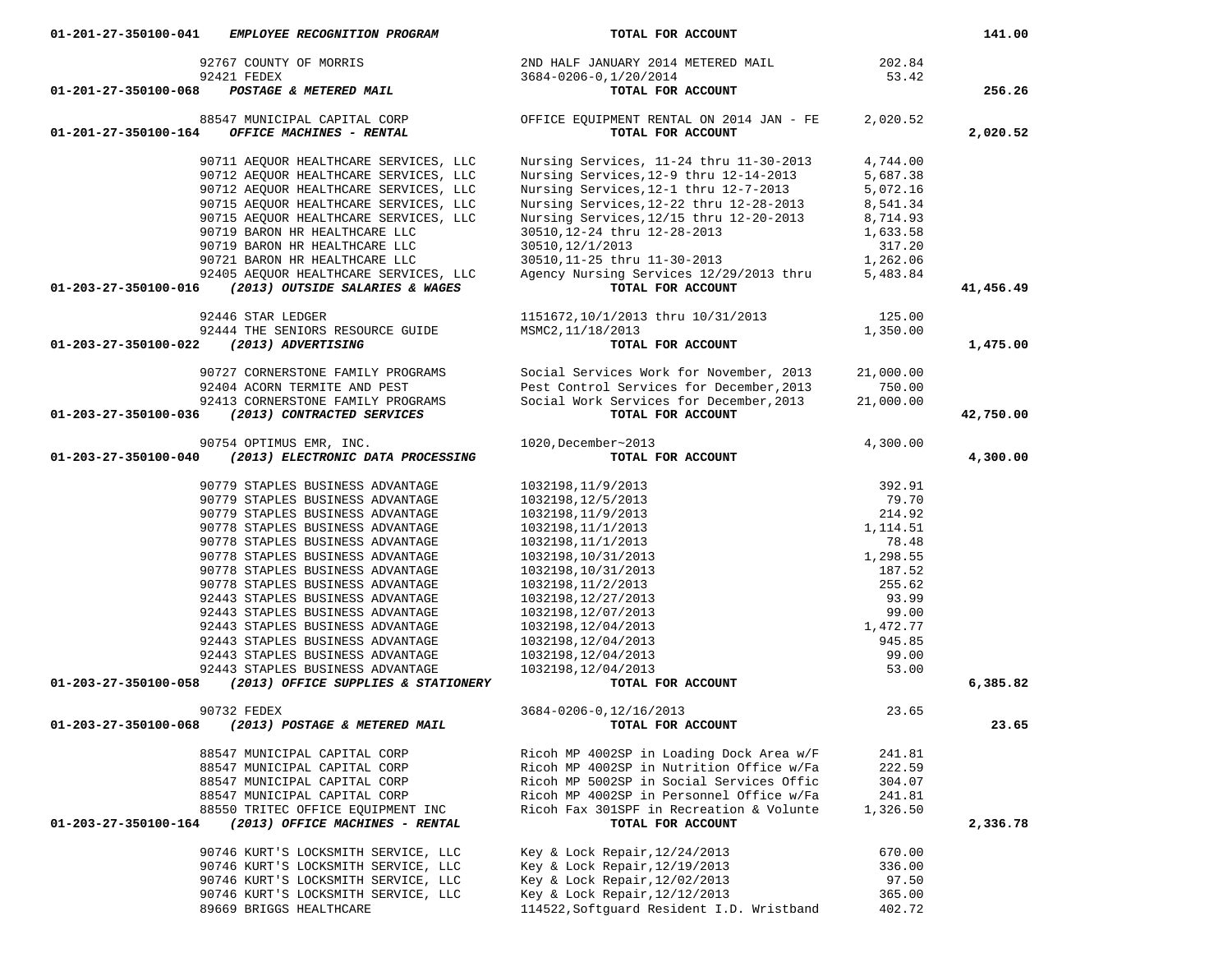| 01.202.27.250100.255 | $(2212)$ $227$                       | $m \wedge m \wedge r$ $m \wedge n \wedge m \wedge m$ |          |
|----------------------|--------------------------------------|------------------------------------------------------|----------|
|                      | 92447 U.S. SECURITY ASSOCIATES, INC. | 573-1134-000,12/20/2013 thru 12/26/2013              | 5,621.86 |
|                      | 92447 U.S. SECURITY ASSOCIATES, INC. | 573-1134-000,12/27/2013 thru 1/2/2014                | 5,154.56 |

# **01-203-27-350100-266** *(2013) SAFETY ITEMS* **TOTAL FOR ACCOUNT 12,647.64**

|                             |                                      |                                           |             | ============ |
|-----------------------------|--------------------------------------|-------------------------------------------|-------------|--------------|
|                             | TOTAL for MV:Administration          |                                           |             | 194,679.26   |
| <b>MV:Building Services</b> |                                      |                                           |             |              |
|                             | 90767 SCHINDLER ELEVATOR CORPORATION | 5000013604, January~2014                  | 2,334.14    |              |
| 01-201-27-350110-044        | EQUIPMENT SERVICE AGREEMENTS         | TOTAL FOR ACCOUNT                         |             | 2,334.14     |
|                             |                                      |                                           |             |              |
|                             | 92422 FINCH FUEL OIL COMPANY, INC.   | 1999,,1/23/2014                           | 178.76      |              |
| 01-201-27-350110-139        | FUEL OIL                             | TOTAL FOR ACCOUNT                         |             | 178.76       |
|                             |                                      |                                           |             |              |
|                             | 92435 PSE&G CO                       | 65 858 068 08, January-2014               | 17,252.66   |              |
|                             | 92436 PSE&G CO                       | 66 472 055 00, January-2014               | 1,391.34    |              |
| 01-201-27-350110-141        | <b>NATURAL GAS</b>                   | TOTAL FOR ACCOUNT                         |             | 18,644.00    |
|                             |                                      |                                           |             |              |
|                             | 92438 SHERWIN WILLIAMS               | 6657-3842-3,1/15/2014                     | 385.55      |              |
| 01-201-27-350110-204        | PLANT OPERATION                      | TOTAL FOR ACCOUNT                         |             | 385.55       |
|                             |                                      |                                           |             |              |
|                             | 92425 J.A. SEXAUER                   | 276829, 1/17/2014                         | 2,327.47    |              |
| 01-201-27-350110-262        | MACHINERY REPAIRS & PARTS            | TOTAL FOR ACCOUNT                         |             | 2,327.47     |
|                             |                                      |                                           |             |              |
|                             | 90710 ACORN TERMITE AND PEST         | Service visits on 10/29 & 11/14/2013      | 1,350.00    |              |
|                             | 92440 SODEXO INC & AFFILIATES        | 100022833, December-2013                  | 224, 418.41 |              |
| 01-203-27-350110-036        | (2013) CONTRACTED SERVICES           | TOTAL FOR ACCOUNT                         |             | 225,768.41   |
|                             |                                      |                                           |             |              |
|                             | 90744 JNL TECHNOLOGIES INC.          | Annual Agreement No. 13-5064, Maintenance | 2,900.00    |              |
|                             | 90766 SCHINDLER ELEVATOR CORPORATION | 5000013604, December~2013                 | 2,334.14    |              |
|                             | 89733 TBS CONTROLS LLC               | M13000, December~2013                     | 2,679.13    |              |
|                             | 80654 TBS CONTROLS LLC               | M13000, November-2103                     | 2,679.17    |              |
| 01-203-27-350110-044        | (2013) EQUIPMENT SERVICE AGREEMENTS  | TOTAL FOR ACCOUNT                         |             | 10,592.44    |
|                             |                                      |                                           |             |              |
|                             | 92407 AES-NJ COGEN CO INC            | Co-Generated Electric for December, 2013  | 3,443.21    |              |
|                             | 92427 JERSEY CENTRAL POWER & LIGHT   | 100 004 803 738, December-2013            | 43,616.79   |              |
| 01-203-27-350110-137        | <i>(2013) ELECTRICITY</i>            | TOTAL FOR ACCOUNT                         |             | 47,060.00    |
|                             |                                      |                                           |             |              |
|                             | 90733 FINCH FUEL OIL COMPANY, INC.   | 1999,10/31/2013                           | 870.48      |              |
| 01-203-27-350110-139        | (2013) FUEL OIL                      | TOTAL FOR ACCOUNT                         |             | 870.48       |
|                             |                                      |                                           |             |              |
|                             | 92439 SOUTHEAST MORRIS COUNTY        | 20-999918709,12/11/2013 thru 1/10/2014    | 5,412.65    |              |
| 01-203-27-350110-147        | (2013) WATER                         | TOTAL FOR ACCOUNT                         |             | 5,412.65     |
|                             |                                      |                                           |             |              |
|                             | 89600 RUG AND FLOOR STORE            | Nursing Office Hallway, 11-13-2013        | 1,949.34    |              |
|                             | 89600 RUG AND FLOOR STORE            | Admission's Officer's Office, 11-13-2013  | 1,449.63    |              |
| 01-203-27-350110-162        | (2013) FURNITURE & FIXTURES          | TOTAL FOR ACCOUNT                         |             | 3,398.97     |
|                             |                                      |                                           |             |              |
|                             | 89706 RICCIARDI BROTHERS             | 6981, 11/6/2013                           | 77.86       |              |
|                             | 90770 SHERWIN WILLIAMS               | 6657-3842-3,9/5/2013                      | 34.94       |              |
|                             | 89745 VANORE ELECTRIC INC            | Install New Monitor Receptacles, 11-1-201 | 5,709.00    |              |
|                             | 92418 DIRECT SUPPLY INC              | 29406, 10/21/2013                         | 405.98      |              |
|                             | 92418 DIRECT SUPPLY INC              | 29406,10/23/2013                          | 84.99       |              |
|                             | 92418 DIRECT SUPPLY INC              | 29406,10/29/2013                          | 242.98      |              |
|                             | 92418 DIRECT SUPPLY INC              | 29406,10/30/2013                          | 1,875.00    |              |
|                             | 92418 DIRECT SUPPLY INC              | 29406, 11/27/2013                         | 2,239.00    |              |
| 01-203-27-350110-204        | (2013) PLANT OPERATION               | TOTAL FOR ACCOUNT                         |             | 10,669.75    |
|                             |                                      |                                           |             |              |
|                             | 90728 CSL WATER QUALITY INC          | Water Treatment Supplies, 12/4/2013       | 1,063.00    |              |
| 01-203-27-350110-225        | (2013) CHEMICALS & SPRAYS            | TOTAL FOR ACCOUNT                         |             | 1,063.00     |
|                             |                                      |                                           |             |              |
|                             | 89704 NATIONAL INDUSTRIES            | MVNH065,10/4/2013                         | 179.65      |              |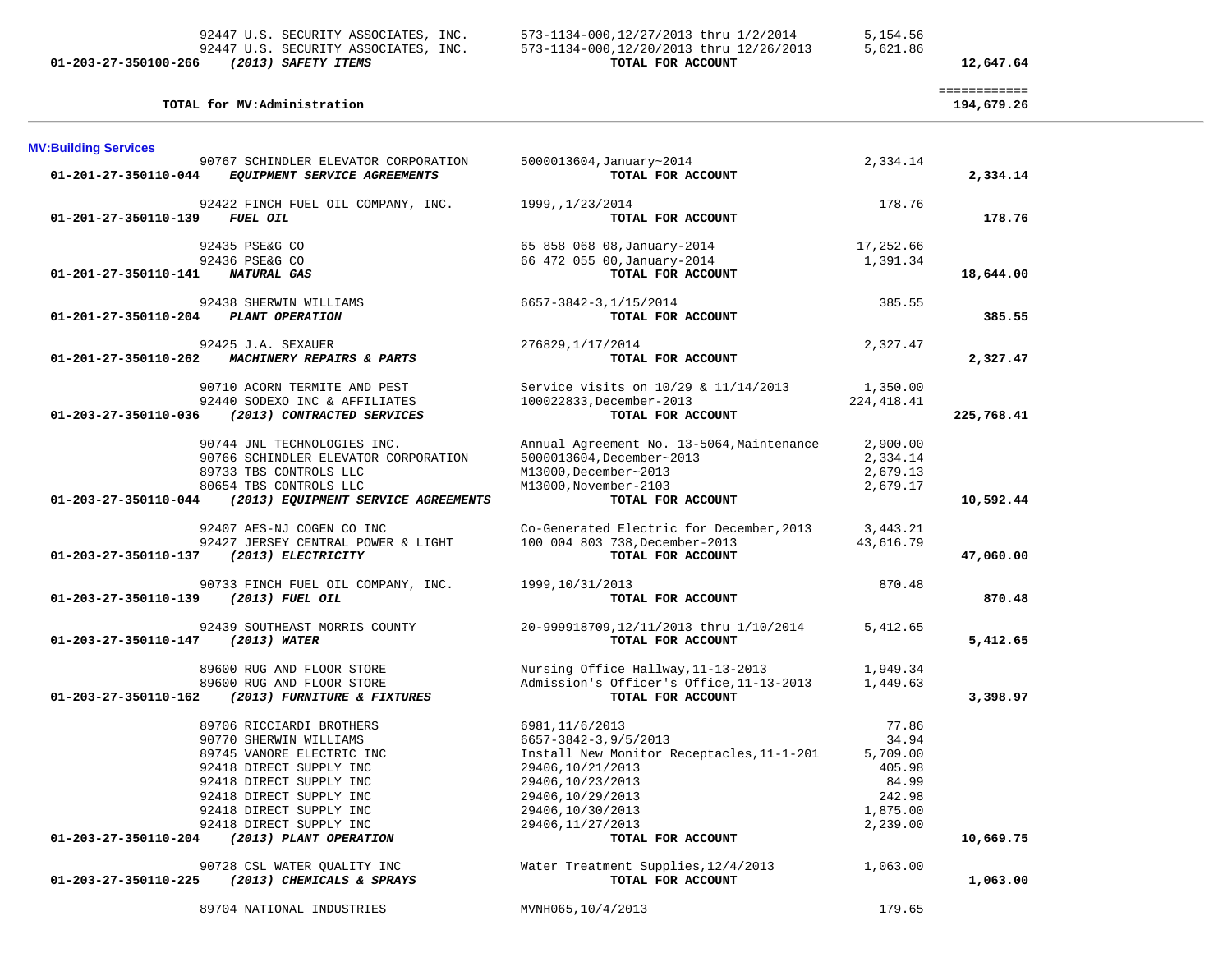|              | 92.65       | 947758, w/e 1-11-2014                    |                                        | 92445 STAR LEDGER                   |
|--------------|-------------|------------------------------------------|----------------------------------------|-------------------------------------|
|              | 59.08       | 947758, w/e 1-18-2014                    |                                        | 92445 STAR LEDGER                   |
|              | 58.31       | 947758, w/e 1-25-2014                    |                                        | 92445 STAR LEDGER                   |
| 210.04       |             | TOTAL FOR ACCOUNT                        | COFFEE / GIFT SHOP                     | 01-201-27-350115-186                |
|              | 325, 394.41 | 100005746, December-2013                 | 92442 SODEXO INC & AFFILIATES          |                                     |
| 325,394.41   |             | TOTAL FOR ACCOUNT                        | (2013) CONTRACTED SERVICES             | 01-203-27-350115-036                |
|              | 397.63      | 24-007-900, October~2013                 |                                        | 89719 STATE OF NJ                   |
|              | 530.49      | 24-007-900, October~2013                 |                                        | 89719 STATE OF NJ                   |
|              | 4,054.43    | 24-007-900, October~2013                 |                                        | 89719 STATE OF NJ                   |
| 4,982.55     |             | TOTAL FOR ACCOUNT                        |                                        | 01-203-27-350115-185<br>(2013) FOOD |
|              | 52.30       | 947758 Papers for Bistro for w/e 12-14-  |                                        | 90780 STAR LEDGER                   |
|              | 47.63       | 947758 Papers for Bistro for w/e 12-21-2 |                                        | 90780 STAR LEDGER                   |
|              | 28.52       | 947758 Papers for Bistro for w/e 12-28-2 |                                        | 90780 STAR LEDGER                   |
|              | 28.09       | 947758 Papers for Bistro for w/e 1-4-201 |                                        | 90780 STAR LEDGER                   |
| 156.54       |             | TOTAL FOR ACCOUNT                        | (2013) COFFEE / GIFT SHOP              | 01-203-27-350115-186                |
|              | 813.10      | 0118615, 12/20/2013                      | 90709 ACME AMERICAN REPAIRS INC.       |                                     |
|              | 82.50       | 0118615, 11/14/2013                      | 90708 ACME AMERICAN REFRIGERATION INC. |                                     |
| 895.60       |             | TOTAL FOR ACCOUNT                        | (2013) MACHINERY REPAIRS & PARTS       | 01-203-27-350115-262                |
| :=========== |             |                                          |                                        |                                     |
| 331,639.14   |             |                                          |                                        | TOTAL for MV: Dietary               |

**MV:Dietary** 

 $\sim$ 

| TOTAL for MV: Building Services                          |                    | 345,188.56              |
|----------------------------------------------------------|--------------------|-------------------------|
|                                                          |                    | . = = = = = = = = = = = |
| 01-203-27-350110-262<br>(2013) MACHINERY REPAIRS & PARTS | TOTAL FOR ACCOUNT  | 16,482.94               |
| 92430 NATIONAL INDUSTRIES                                | MVNH085,12/18/2013 | 555.00                  |
| 92428 MARIDO SERVICES INC.                               | 13518, 12/6/2013   | 3,141.06                |
| 89720 TURTLE & HUGHES, INC                               | 132425, 10-24-2013 | 17.43                   |
| 89720 TURTLE & HUGHES, INC                               | 132425, 10-18-2013 | 656.86                  |
| 89720 TURTLE & HUGHES, INC                               | 132425, 10-09-2013 | 71.68                   |
| 89720 TURTLE & HUGHES, INC                               | 132425, 10-08-2013 | 33.96                   |
| 09/40 IURILE & HUGHES, INC                               | 194449,10-00-4019  | 994.∪⊥                  |

| 89704 NATIONAL INDUSTRIES            | MVNH065,10/10/2013    | 523.50   |
|--------------------------------------|-----------------------|----------|
| 89718 R & J CONTROL, INC.            | 002657,10-29-2013     | 2,750.00 |
| 89718 R & J CONTROL, INC.            | 002657,11-18-2013     | 1,193.84 |
| 85304 R & J CONTROL, INC.            | 002657,8/16/2013      | 295.00   |
| 90736 J.A. SEXAUER                   | 276829, 12/3/2013     | 1,700.54 |
| 90736 J.A. SEXAUER                   | 276829,12/23/2013     | 188.11   |
| 90766 SCHINDLER ELEVATOR CORPORATION | 5000013604, 12/4/2013 | 1,298.61 |
| 90766 SCHINDLER ELEVATOR CORPORATION | 5000013604, 7/21/2013 | 272.92   |
| 89720 TURTLE & HUGHES, INC           | 132425,5/30/2013      | 1,005.83 |
| 89720 TURTLE & HUGHES, INC           | 132425, 7-25-2013     | 203.01   |
| 89720 TURTLE & HUGHES, INC           | 132425,8-16-2013      | 88.60    |
| 89720 TURTLE & HUGHES, INC           | 132425,8-19-2013      | 175.78   |
| 89720 TURTLE & HUGHES, INC           | 132425,8-20-2013      | 4.30     |
| 89720 TURTLE & HUGHES, INC           | 132425,8-29-2013      | 183.53   |
| 89720 TURTLE & HUGHES, INC           | 132425, 9-11-2013     | 265.32   |
| 89720 TURTLE & HUGHES, INC           | 132425,9-12-2013      | 106.40   |
| 89720 TURTLE & HUGHES, INC           | 132425,9-26-2013      | 95.86    |
| 89720 TURTLE & HUGHES, INC           | 132425,9-27-2013      | 33.40    |
| 89720 TURTLE & HUGHES, INC           | 132425,10-03-2013     | 990.74   |
| 89720 TURTLE & HUGHES, INC           | 132425,10-08-2013     | 452.01   |
| 89720 TURTLE & HUGHES, INC           | 132425,10-08-2013     | 33.96    |
| 89720 TURTLE & HUGHES, INC           | 132425,10-09-2013     | 71.68    |
| 89720 TURTLE & HUGHES, INC           | 132425,10-18-2013     | 656.86   |
| 89720 TURTLE & HUGHES, INC           | 132425,10-24-2013     | 17.43    |
| 92428 MARIDO SERVICES INC.           | 13518, 12/6/2013      | 3,141.06 |
| 92430 NATIONAL INDUSTRIES            | MVNH085, 12/18/2013   | 555.00   |

**MV:Laundry**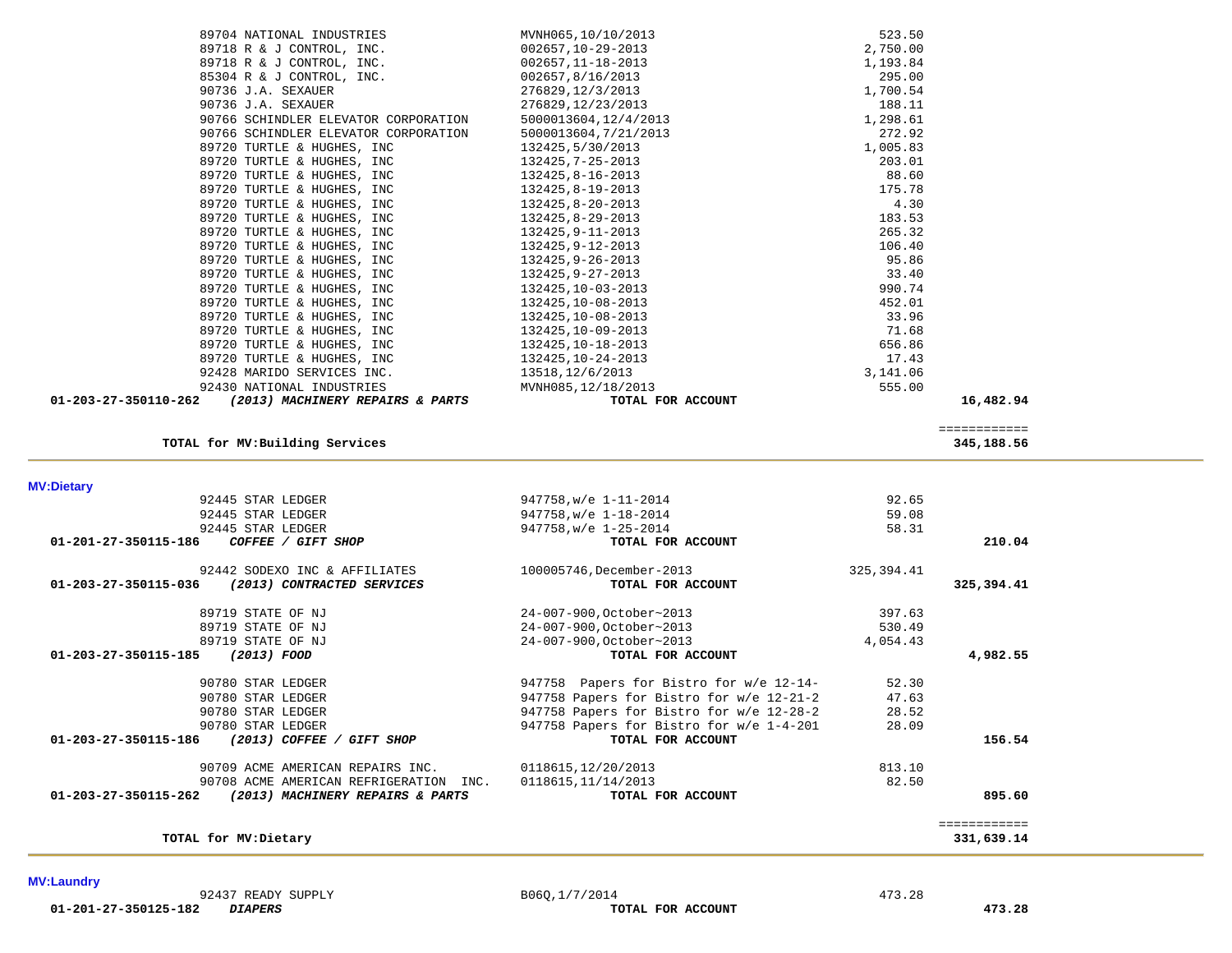| 01-203-27-350125-036 | 92441 SODEXO INC & AFFILIATES<br>(2013) CONTRACTED SERVICES                    | 100011720, December-2013<br>TOTAL FOR ACCOUNT                               | 107,782.97                        | 107,782.97                 |
|----------------------|--------------------------------------------------------------------------------|-----------------------------------------------------------------------------|-----------------------------------|----------------------------|
|                      | 90763 READY SUPPLY<br>92420 EMERALD PROFESSIONAL<br>92420 EMERALD PROFESSIONAL | B06Q, 11/26/2013<br>285632, Wash Cream<br>285632, Adult Briefs & Wash Cream | 4,913.28<br>1,603.60<br>15,079.30 |                            |
| 01-203-27-350125-182 | (2013) DIAPERS                                                                 | TOTAL FOR ACCOUNT                                                           |                                   | 21,596.18                  |
|                      | TOTAL for MV: Laundry                                                          |                                                                             |                                   | ============<br>129,852.43 |
| <b>MV:Nursing</b>    |                                                                                |                                                                             |                                   |                            |
| 01-201-27-350130-034 | 92424 INSTITUTE FOR NATURAL RESOURCE<br><b>CONFERENCE EXPENSES</b>             | Viruses & Germs, $1-16-2014$<br>TOTAL FOR ACCOUNT                           | 162.00                            | 162.00                     |
| 01-201-27-350130-036 | 92426 JAMES H WOLF<br>CONTRACTED SERVICES                                      | Medical Director, 1-9-2014 thru 1-27-2014<br>TOTAL FOR ACCOUNT              | 2,250.00                          | 2,250.00                   |
|                      | 90730 EMERALD PROFESSIONAL                                                     | 285632, 1/6/2014                                                            | 5,075.00                          |                            |
|                      | 90776 SPECIALTY MEDICAL PRODUCTS INC.                                          | MOVMN, 1/2/2014                                                             | 4,279.86                          |                            |
|                      | 92408 AGL WELDING SUPPLY CO INC                                                | Bi-PAP from 1/2/2014 thru 2/1/2014                                          | 250.00                            |                            |
|                      | 92408 AGL WELDING SUPPLY CO INC                                                | Nasal CAP Rental from 1/10/2014 thru 2/9                                    | 200.00                            |                            |
|                      | 92408 AGL WELDING SUPPLY CO INC                                                | Bi-PAP Rental from 1/9/2014 thru 2/8/201                                    | 250.00                            |                            |
|                      | 92423 GULF SOUTH MEDICAL SUPPLY INC                                            | 1225058, 1/15/2014                                                          | 333.99                            |                            |
|                      | 92432 PENN-JERSEY PAPER CO.                                                    | 20955, 1/7/2014                                                             | 1,788.98<br>731.03                |                            |
|                      | 92432 PENN-JERSEY PAPER CO.<br>92399 MARY RAYMOND                              | 20955, 1/16/2014<br>Restorative Nursing Supplies                            | 70.25                             |                            |
|                      | 92429 MEDLINE INDUSTRIES INC                                                   | 1183053, 1/7/2014                                                           | 285.13                            |                            |
| 01-201-27-350130-046 | <b>GENERAL STORES</b>                                                          | TOTAL FOR ACCOUNT                                                           |                                   | 13,264.24                  |
|                      |                                                                                |                                                                             |                                   |                            |
|                      | 90745 HCPRO, INC.                                                              | 11225661-7-07 PPS for Long Term Care, 20                                    | 293.00                            |                            |
| 01-201-27-350130-070 | PUBLICATION & SUBSCRIPTIONS                                                    | TOTAL FOR ACCOUNT                                                           |                                   | 293.00                     |
|                      | 92396 DENISE DENIS                                                             | CNA Re-Certification, 1/14/2014                                             | 30.00                             |                            |
|                      | 92402 JODIA P WILLIAMS                                                         | CNA Re-Certification, 1/10/2014                                             | 30.00                             |                            |
|                      | 92397 JUDITH M VELGER                                                          | CNA Re-Certification, 1/27/2014                                             | 30.00                             |                            |
|                      | 92401 PAULINE A TURNER                                                         | CNA Re-Certficiation, 1/14/2014                                             | 30.00                             |                            |
|                      | 92403 PATRICIA THOMAS                                                          | CNA Re-Certification, 1/14/2014                                             | 30.00                             |                            |
|                      | 92398 LORRAINE A SCHULTZ                                                       | CNA Re-Certificatoin, 1/22/2014                                             | 30.00                             |                            |
|                      | 92400 MARIA E JEREZ                                                            | CNA Re-Certification, 1/14/2014                                             | 30.00                             |                            |
| 01-201-27-350130-191 | <i><b>NURSING</b></i>                                                          | TOTAL FOR ACCOUNT                                                           |                                   | 210.00                     |
|                      | 90758 PHARMA CARE INC                                                          | MORR02, November~2013                                                       | 3,830.20                          |                            |
|                      | 90758 PHARMA CARE INC                                                          | MORR02, December-2013                                                       | 3,945.92                          |                            |
| 01-203-27-350130-035 | (2013) CONSULTATION FEE                                                        | TOTAL FOR ACCOUNT                                                           |                                   | 7,776.12                   |
|                      | 90717 AGL WELDING SUPPLY CO INC                                                | 58400,12/12/2013                                                            | 250.00                            |                            |
|                      | 90717 AGL WELDING SUPPLY CO INC                                                | 58400, 12/12/2013                                                           | 250.00                            |                            |
|                      | 90717 AGL WELDING SUPPLY CO INC                                                | 58400, 12/12/2013                                                           | 200.00                            |                            |
|                      | 90756 PENN-JERSEY PAPER CO.                                                    | 20955, 10/8/2013                                                            | 1,396.05                          |                            |
|                      | 90756 PENN-JERSEY PAPER CO.                                                    | 20955, 11/8/2013                                                            | 547.40                            |                            |
|                      | 90756 PENN-JERSEY PAPER CO.                                                    | 20955, 11/8/2013                                                            | 231.44                            |                            |
|                      | 90756 PENN-JERSEY PAPER CO.                                                    | 20955, 10/16/2013                                                           | 57.86                             |                            |
|                      | 90731 EMERALD PROFESSIONAL                                                     | 285632, 12-3-2013                                                           | 5,800.00                          |                            |
|                      | 90731 EMERALD PROFESSIONAL                                                     | 285632, 11-7-2013                                                           | 3,770.00                          |                            |
|                      | 90735 GULF SOUTH MEDICAL SUPPLY INC                                            | 1225058, 11/26/2013                                                         | 1,979.28                          |                            |
|                      | 90742 JML MEDICAL INC.                                                         | 5MOC02, 12/4/2013                                                           | 540.00                            |                            |
|                      | 90742 JML MEDICAL INC.                                                         | 5MOC02,12/10/2013                                                           | 299.80                            |                            |
|                      | 90742 JML MEDICAL INC.                                                         | 5MOC02, 12/19/2013                                                          | 692.32                            |                            |
|                      | 90742 JML MEDICAL INC.                                                         | 5MOC02, 11/13/2013                                                          | 1,414.20                          |                            |
|                      | 90742 JML MEDICAL INC.                                                         | 5MOC02, 12/02/2013                                                          | 64.00                             |                            |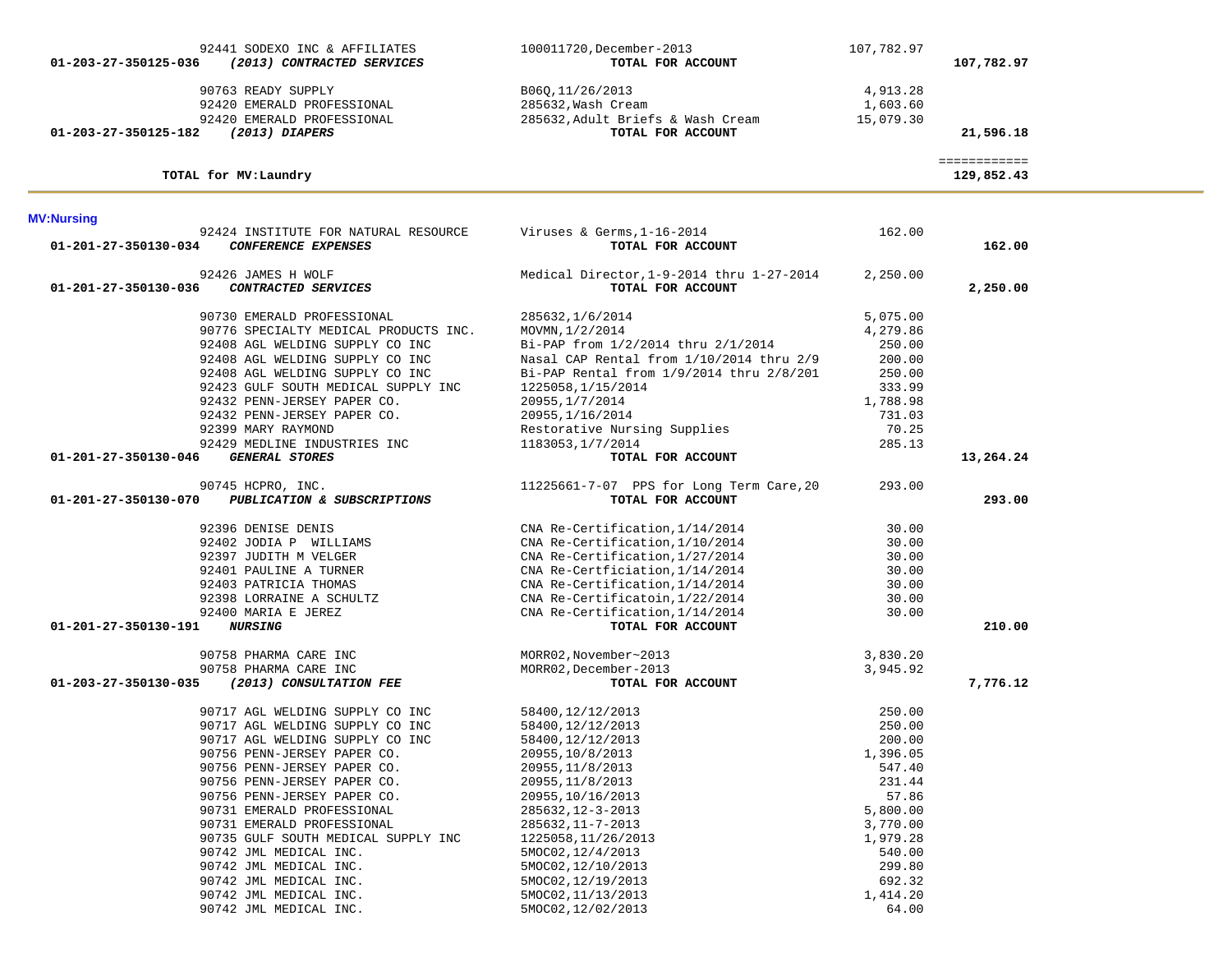| <u>M V. RECIEALIUM VUIDILEEI OVC</u>               |                                          |          |           |
|----------------------------------------------------|------------------------------------------|----------|-----------|
| 92412 CABLEVISION                                  | 07876-533982-01-2,1/15/2014 thru 2/14/20 | 4,499.98 |           |
| 01-201-27-350135-036<br><i>CONTRACTED SERVICES</i> | TOTAL FOR ACCOUNT                        |          | 4,499.98  |
| 90751 NICHOLAS L. ROCCAFORTE                       | Music Program on 2D, 1/7/2014            | 75.00    |           |
| 90726 CREATING WITH CLAY LLC                       | Creating with Clay on 1/2/2014           | 100.00   |           |
| 92409 ARTS! BY THE PEOPLE INC.                     | Poetry Workshop on 1/6/2014              | 75.00    |           |
| 92411 BRUSHSTROKES                                 | Art Appreciation on 1-D, 1/22/2014       | 135.00   |           |
| 92414 CREATING WITH CLAY LLC                       | Clay Art Class on $2D, 1/14/2014$        | 100.00   |           |
| 92415 DENNIS GRAU                                  | Music Therapy, $1/13/2014$               | 150.00   |           |
| 92433 AFI FOODSERVICE DISTRIBUTORS                 | 185674,1/16/2014                         | 153.28   |           |
| 92434 PRECIOUSGEMS MUSIC, LLC                      | Music Memory Prgoram on 2D, 1/23/2014    | 125.00   |           |
| 01-201-27-350135-194<br>PATIENT ACTIVITIES         | TOTAL FOR ACCOUNT                        |          | 913.28    |
| 90753 CABLEVISION                                  | 07876-533982-01-2,12/15/2013 thru 1/14/2 | 4,467.89 |           |
| 90769 SENIOR SALON SERVICES LLC                    | Resident Salon Services, December~2013   | 5,946.82 |           |
| 01-203-27-350135-036<br>(2013) CONTRACTED SERVICES | TOTAL FOR ACCOUNT                        |          | 10,414.71 |
| 90718 ARTISTIC AOUARIA INC                         | Fish Tank Maintenance for December, 2013 | 575.00   |           |
| 90749 MOONLIGHT DESIGNS                            | Art Therapy Class on 12/13/2013          | 165.00   |           |
| 90722 BRUSHSTROKES                                 | Art Appreciation Class on 12/25/2013     | 135.00   |           |
| 90750 NICHOLAS L. ROCCAFORTE                       | Music Program on 2D-12/19/2013           | 75.00    |           |
| 90752 THE OPERA AT FLORHAM INC.                    | Tickets for Holiday Show, 10/13/2013     | 100.00   |           |
| 90757 AFI FOODSERVICE DISTRIBUTORS                 | 185674,12/24/2013                        | 164.89   |           |
| 89705 POSITIVE PROMOTIONS, INC.                    | 46671660 BPP3406 00371625-24,10/11/2013  | 108.95   |           |

============

 $\begin{array}{r} \texttt{-----} \texttt{-----} \\ \texttt{117,432.68} \end{array}$ 

### **MV:Recreation/Volunteer Svc**

**TOTAL for MV:Nursing 117,432.68**

| 90729 DISCOVER RX<br>92419 DISCOVER RX<br>01-203-27-350130-171<br>(2013) LEGEND DRUGS (PRESCRIPTION) | 5438, Medicare for November~2013<br>5338, Medicare for December-2013<br>TOTAL FOR ACCOUNT | 23,646.48<br>29,973.31 | 53,619.79 |
|------------------------------------------------------------------------------------------------------|-------------------------------------------------------------------------------------------|------------------------|-----------|
| 90729 DISCOVER RX                                                                                    | 5438, IV Stock Supply for November~2013                                                   | 2,561.49               |           |
| 92419 DISCOVER RX<br>(2013) NON-LEGEND DRUGS (OTC)<br>01-203-27-350130-172                           | 5338, Stock Supply for December-2013<br>TOTAL FOR ACCOUNT                                 | 3,203.65               | 5,765.14  |
| 90734 GTS WELCO                                                                                      | LM714,12/3/2013                                                                           | 249.14                 |           |
| 90734 GTS WELCO                                                                                      | LM714,12/12/2013                                                                          | 245.63                 |           |
| 90734 GTS WELCO                                                                                      | LM714,12/20/2013                                                                          | 855.97                 |           |
| 90734 GTS WELCO                                                                                      | LM714,12/20/2013                                                                          | 136.82                 |           |
| 90734 GTS WELCO                                                                                      | LM714,12/24/2013                                                                          | 249.14                 |           |
| 90734 GTS WELCO                                                                                      | LM714,12/27/2013                                                                          | 80.66                  |           |
| 90734 GTS WELCO                                                                                      | LM714,12/19/2013                                                                          | 136.82                 |           |
| 01-203-27-350130-193<br>(2013) OXYGEN                                                                | TOTAL FOR ACCOUNT                                                                         |                        | 1,954.18  |
| 90747 MOBILEX USA                                                                                    | 281776, September~2013                                                                    | 1,498.56               |           |
| 90747 MOBILEX USA                                                                                    | 281776, September~2013                                                                    | 445.33                 |           |
| 90747 MOBILEX USA                                                                                    | 281776, October~2013                                                                      | 1,575.63               |           |
| 90747 MOBILEX USA                                                                                    | 281776, October~2013                                                                      | 440.49                 |           |
| 90748 MOBILEX USA                                                                                    | 281776, November~2013                                                                     | 1,236.25               |           |
| 90748 MOBILEX USA                                                                                    | 281776, November~2013                                                                     | 713.12                 |           |
| 01-203-27-350130-203<br>(2013) X-RAY & MEDICAL SUPPLIES                                              | TOTAL FOR ACCOUNT                                                                         |                        | 5,909.38  |

| 90742 JML MEDICAL INC.                                     | 5MOC02, 11/23/2013                        | 620.52    |           |
|------------------------------------------------------------|-------------------------------------------|-----------|-----------|
| 90742 JML MEDICAL INC.                                     | 5MOC02, 12/16/2013                        | 94.00     |           |
| 90777 SPECIALTY MEDICAL PRODUCTS INC.                      | MOVMN, November~2013                      | 2,801.05  |           |
| 90777 SPECIALTY MEDICAL PRODUCTS INC.                      | MOVMN, December~2013                      | 3,735.07  |           |
| 90781 TOTAL HEARING CARE                                   | Repair of CIC Digital Hearing Device, 10/ | 460.00    |           |
| 92416 DERMA RITE INDUSTRIES LLC                            | MORRIV, 11/21/2013                        | 960.00    |           |
| 92417 DHS MONITORING SERVICES                              | MOR00002,12/13/2013                       | 65.84     |           |
| 01-203-27-350130-046<br>(2013) GENERAL STORES              | TOTAL FOR ACCOUNT                         |           | 26,228.83 |
| 90729 DISCOVER RX                                          | 5438, Medicare for November~2013          | 23,646.48 |           |
| 92419 DISCOVER RX                                          | 5338. Medicare for December-2013          | 29,973.31 |           |
| 01-203-27-350130-171<br>(2013) LEGEND DRUGS (PRESCRIPTION) | TOTAL FOR ACCOUNT                         |           | 53,619.79 |
| 90729 DISCOVER RX                                          | 5438, IV Stock Supply for November~2013   | 2,561.49  |           |
| 92419 DISCOVER RX                                          | 5338, Stock Supply for December-2013      | 3,203.65  |           |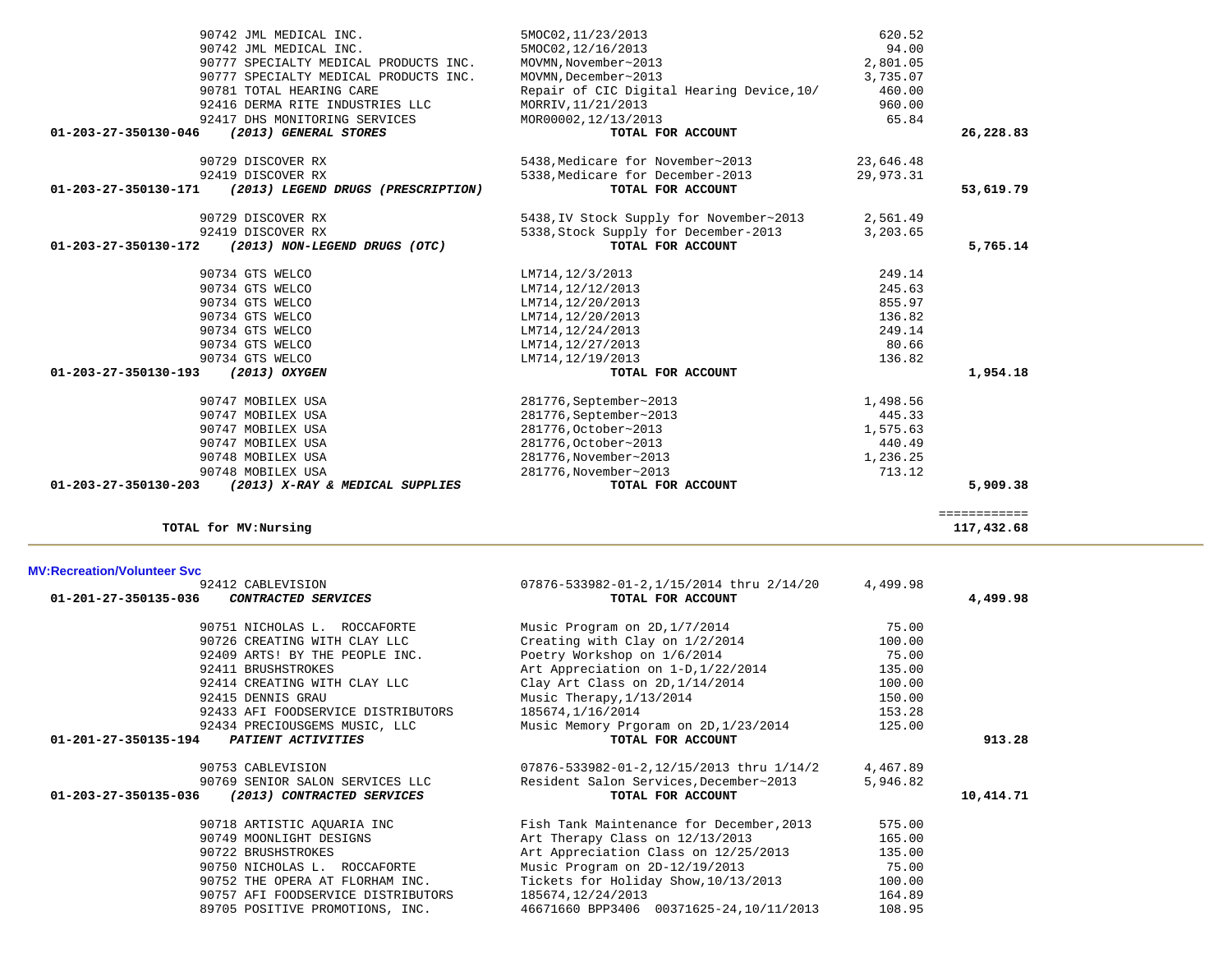| 89707 POSITIVE PROMOTIONS, INC.<br>90765 RUSSELL KRAJICK<br>90743 JOSEPH A. CAROSELLI JR.<br>90775 SPECIAL K HEALTH & FITNESS<br>90775 SPECIAL K HEALTH & FITNESS<br>92415 DENNIS GRAU<br>01-203-27-350135-194<br>(2013) PATIENT ACTIVITIES | 46532660 00371625-24,10/9/2013<br>Holiday Party for all Units, 12/17/2013<br>Resident Holiday Party on 12/23/2013<br>Stretching Exercise on 2D, 12/11/2013<br>Stretching Exercise in Atrium, 12/19/2013<br>Holiday Music on 2D, 12/12/2013<br>TOTAL FOR ACCOUNT | 237.95<br>450.00<br>200.00<br>100.00<br>100.00<br>180.00 | 2,591.79                  |  |
|---------------------------------------------------------------------------------------------------------------------------------------------------------------------------------------------------------------------------------------------|-----------------------------------------------------------------------------------------------------------------------------------------------------------------------------------------------------------------------------------------------------------------|----------------------------------------------------------|---------------------------|--|
| TOTAL for MV: Recreation/Volunteer Svc                                                                                                                                                                                                      |                                                                                                                                                                                                                                                                 |                                                          | ============<br>18,419.76 |  |
| <b>MV:Rehabilitation</b>                                                                                                                                                                                                                    |                                                                                                                                                                                                                                                                 |                                                          |                           |  |
| 91701 SELECT REHABILITATION INC.<br>(2013) CONTRACTED SERVICES<br>01-203-27-350140-036                                                                                                                                                      | 850, Pay Outstanding Balance on PT for Ju<br>TOTAL FOR ACCOUNT                                                                                                                                                                                                  | 5,654.17                                                 | 5,654.17                  |  |
| 91701 SELECT REHABILITATION INC.<br>01-203-27-350140-194<br>(2013) PATIENT ACTIVITIES                                                                                                                                                       | 850, Pay Outstanding Blanace on OT for Ju<br>TOTAL FOR ACCOUNT                                                                                                                                                                                                  | 8,744.66                                                 | 8,744.66                  |  |
| TOTAL for MV: Rehabilitation                                                                                                                                                                                                                |                                                                                                                                                                                                                                                                 |                                                          | ============<br>14,398.83 |  |
| <b>Assistance Dep Child: Local Shr</b>                                                                                                                                                                                                      |                                                                                                                                                                                                                                                                 |                                                          |                           |  |
| 92291 OFFICE OF TEMPORARY ASSISTANCE<br>01-201-27-354100-091<br>ASSISTANCE DEP CHILD: LOCAL SHR PROGRAM E                                                                                                                                   | For estimated Co. Share of OTA for TANF<br>TOTAL FOR ACCOUNT                                                                                                                                                                                                    | 7,000.00                                                 | 7,000.00                  |  |
| TOTAL for Assistance Dep Child: Local Shr                                                                                                                                                                                                   |                                                                                                                                                                                                                                                                 |                                                          | ============<br>7,000.00  |  |
| <b>Assistance SSI Income Recipien</b><br>92290 OFFICE OF TEMPORARY ASSISTANCE<br>01-201-27-355100-090<br>ASSISTANCE SSI INCOME RECIPIEN EXPENDITU                                                                                           | For estimated County Share of Assist. to<br>TOTAL FOR ACCOUNT                                                                                                                                                                                                   | 38,500.00                                                | 38,500.00                 |  |
| TOTAL for Assistance SSI Income Recipien                                                                                                                                                                                                    |                                                                                                                                                                                                                                                                 |                                                          | ============<br>38,500.00 |  |
| <b>County Adjuster</b><br>92767 COUNTY OF MORRIS<br>01-201-27-357100-068<br>POSTAGE & METERED MAIL                                                                                                                                          | 2ND HALF JANUARY 2014 METERED MAIL<br>TOTAL FOR ACCOUNT                                                                                                                                                                                                         | 227.95                                                   | 227.95                    |  |
| TOTAL for County Adjuster                                                                                                                                                                                                                   |                                                                                                                                                                                                                                                                 |                                                          | ============<br>227.95    |  |
| <b>County Library</b>                                                                                                                                                                                                                       |                                                                                                                                                                                                                                                                 |                                                          |                           |  |
| 92767 COUNTY OF MORRIS<br>92767 COUNTY OF MORRIS<br>POSTAGE & METERED MAIL<br>01-201-29-390100-068                                                                                                                                          | 2ND HALF JANUARY 2014 METERED MAIL<br>2ND HALF JANUARY 2014 METERED MAIL<br>TOTAL FOR ACCOUNT                                                                                                                                                                   | 669.75<br>19.81                                          | 689.56                    |  |
| 90129 BERNAN<br>90127 BAKER & TAYLOR BOOKS<br>90127 BAKER & TAYLOR BOOKS<br>90137 CENTER POINT PUBLISHING<br>90138 GALE<br>90138 GALE<br>90138 GALE                                                                                         | 0782711 dated 12/20/13<br>321652 C000745 3 B00000 dated 12/12/13<br>321652 L044405 3 B00000 dated 12/16/13<br>Order#XCP13-11 dated 12/02/13<br>116418 dated 12/01/13<br>116418 dated 12/10/13                                                                   | 172.38<br>207.62<br>69.99<br>118.80<br>24.79<br>167.14   |                           |  |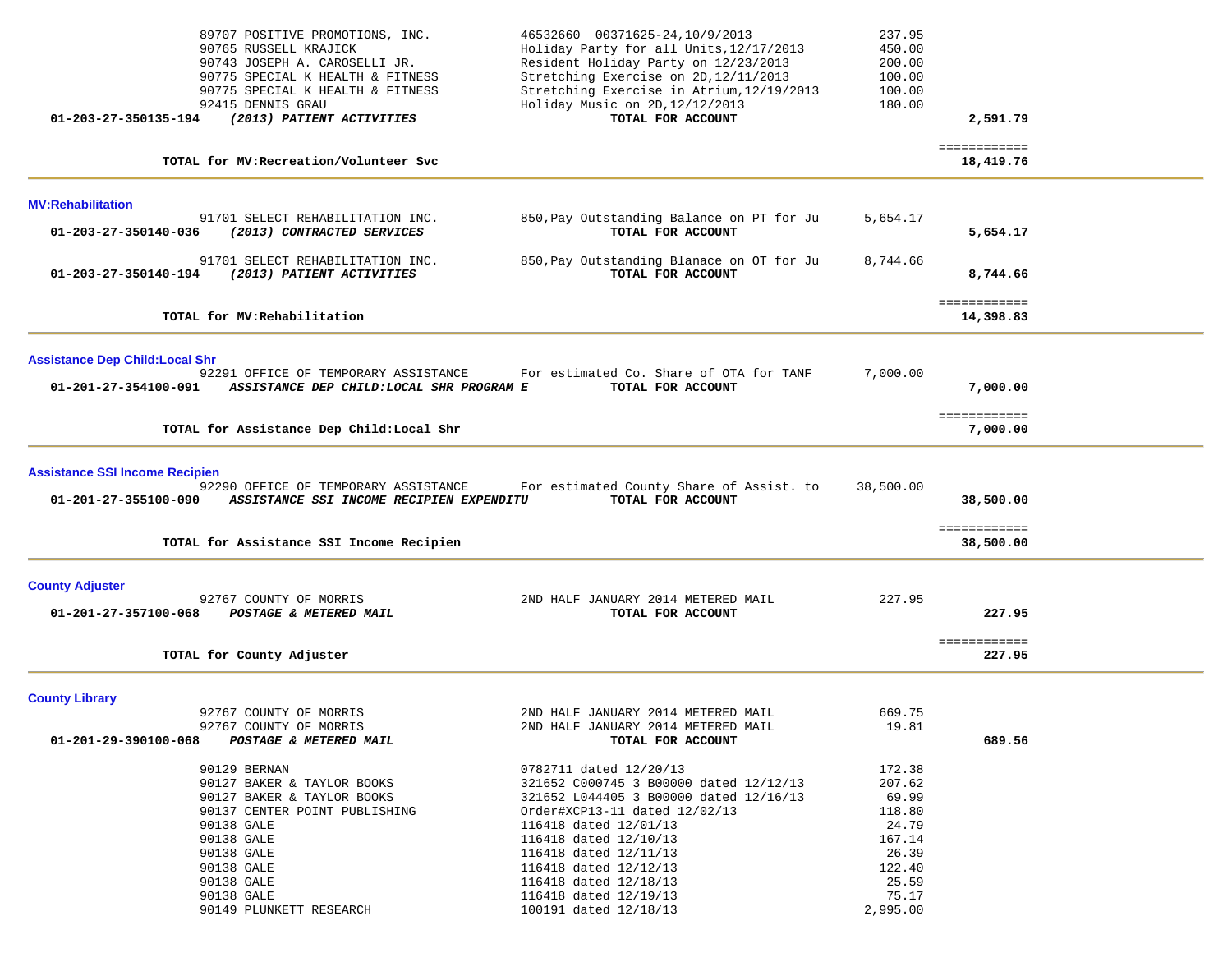| TOTAL for County Superintendent of Schoo                                                                                                                   |                                                                                                               |                             | ============<br>156.75    |  |
|------------------------------------------------------------------------------------------------------------------------------------------------------------|---------------------------------------------------------------------------------------------------------------|-----------------------------|---------------------------|--|
| 89917 DEER PARK<br>01-203-29-392100-162 (2013) FURNITURE & FIXTURES                                                                                        | 0434565933 10/15/13-11/14/13<br>TOTAL FOR ACCOUNT                                                             | 28.50                       | 28.50                     |  |
| 92037 ROSALIE LAMONTE<br>92037 ROSALIE LAMONTE<br>(2013) TRAVEL EXPENSE<br>01-203-29-392100-082                                                            | TRAVEL EXPENSES FROM $10/9/13-10/18/13$<br>TRAVEL EXPENSES FROM 11/6/13-11/26/13<br>TOTAL FOR ACCOUNT         | 3.72<br>25.42               | 29.14                     |  |
| <b>County Superintendent of Schoo</b><br>92767 COUNTY OF MORRIS<br>01-201-29-392100-068 POSTAGE & METERED MAIL                                             | 2ND HALF JANUARY 2014 METERED MAIL<br>TOTAL FOR ACCOUNT                                                       | 99.11                       | 99.11                     |  |
| TOTAL for County Library                                                                                                                                   |                                                                                                               |                             | ============<br>22,919.29 |  |
| 90140 METRO IMAGING SERVICES INC<br>01-203-29-390100-262 (2013) MACHINERY REPAIRS & PARTS                                                                  | 2 - PM Kits Alos Z46, S/N34014792 & S/N3<br>TOTAL FOR ACCOUNT                                                 | 1,330.00                    | 1,330.00                  |  |
| 90143 MUNICIPAL CAPITAL CORP<br>90143 MUNICIPAL CAPITAL CORP<br>(2013) OFFICE MACHINES - RENTAL<br>01-203-29-390100-164                                    | 3rd QTR 2013; Contract#9723 S/N-W502LA00<br>4th QTR 2013; Contract#9723 S/N-W502LA00<br>TOTAL FOR ACCOUNT     | 1,657.12<br>1,657.12        | 3,314.24                  |  |
| 90159 GAYLORD BROS., INC.<br>90140 METRO IMAGING SERVICES INC<br>90154 W.B. MASON COMPANY INC<br>01-203-29-390100-095 (2013) OTHER ADMINISTRATIVE SUPPLIES | $2 - SP300$ Toners<br>C1033751 dated 12/23/13<br>TOTAL FOR ACCOUNT                                            | 360.00<br>842.79            | 1,264.06                  |  |
| 90141 MIDWEST TAPE LLC<br>01-203-29-390100-083 (2013) VIDEO & FILM MATERIALS                                                                               | 2000001148 dated 12/27/13<br>TOTAL FOR ACCOUNT<br>701393 dated 12/27/13                                       | 571.96<br>61.27             | 2,125.85                  |  |
| 90141 MIDWEST TAPE LLC<br>90141 MIDWEST TAPE LLC                                                                                                           | 2000001148 dated 12/06/13<br>2000001148 dated 12/23/13                                                        | 92.96<br>1,460.93           |                           |  |
| (2013) POSTAGE & METERED MAIL<br>01-203-29-390100-068<br>89603 DONNA BURKEY<br>(2013) TRAVEL EXPENSE<br>01-203-29-390100-082                               | TOTAL FOR ACCOUNT<br>Mileage To & From Basking Ridge<br>TOTAL FOR ACCOUNT                                     | 22.40                       | 6.96<br>22.40             |  |
| (2013) OFFICE SUPPLIES & STATIONERY<br>01-203-29-390100-058<br>90151 UNITED PARCEL SERVICE                                                                 | TOTAL FOR ACCOUNT<br>708309 dated 12/26/13                                                                    | 6.96                        | 1,771.13                  |  |
| 90130 CARTRIDGE WORLD OF PARSIPPANY<br>90148 PAPER MART INC<br>90154 W.B. MASON COMPANY INC                                                                | 2934 dated 12/17/13<br>85928 dated 12/18/13<br>C1033751 dated 11/21/13                                        | 599.85<br>1,160.00<br>11.28 |                           |  |
| 89603 DONNA BURKEY<br>01-203-29-390100-034 (2013) CONFERENCE EXPENSES                                                                                      | Registation to DANJ in Princeton on Nov<br>TOTAL FOR ACCOUNT                                                  | 45.00                       | 45.00                     |  |
| 90144 NEW JERSEY LAW JOURNAL<br>90150 STANDARD & POOR'S FINANCIAL<br>89606 WEST PAYMENT CENTER<br>(2013) BOOKS & PERIODICALS<br>01-203-29-390100-028       | MOCOL dated $12/20/13$<br>1146590000 dated 12/01/13<br>1003308031 Month of December 2013<br>TOTAL FOR ACCOUNT | 197.95<br>618.11<br>836.16  | 12,350.09                 |  |
| 90139 LAWYERS DIARY AND MANUAL LLC<br>89594 NEW JERSEY LAW JOURNAL<br>90147 NEWSBANK INC                                                                   | 90001731-VO dated 12/06/13<br>MOCOL dated 11/29/13<br>24737 dated 11/01/13                                    | 95.00<br>67.95<br>6,355.65  |                           |  |

89609 LEXIS NEXIS 150KMG dated  $12/31/13$  174.00

### **Rutgers Extension Service**

 **01-201-29-396100-068** *POSTAGE & METERED MAIL* **TOTAL FOR ACCOUNT 7.87**

92767 COUNTY OF MORRIS 2ND HALF JANUARY 2014 METERED MAIL

7.87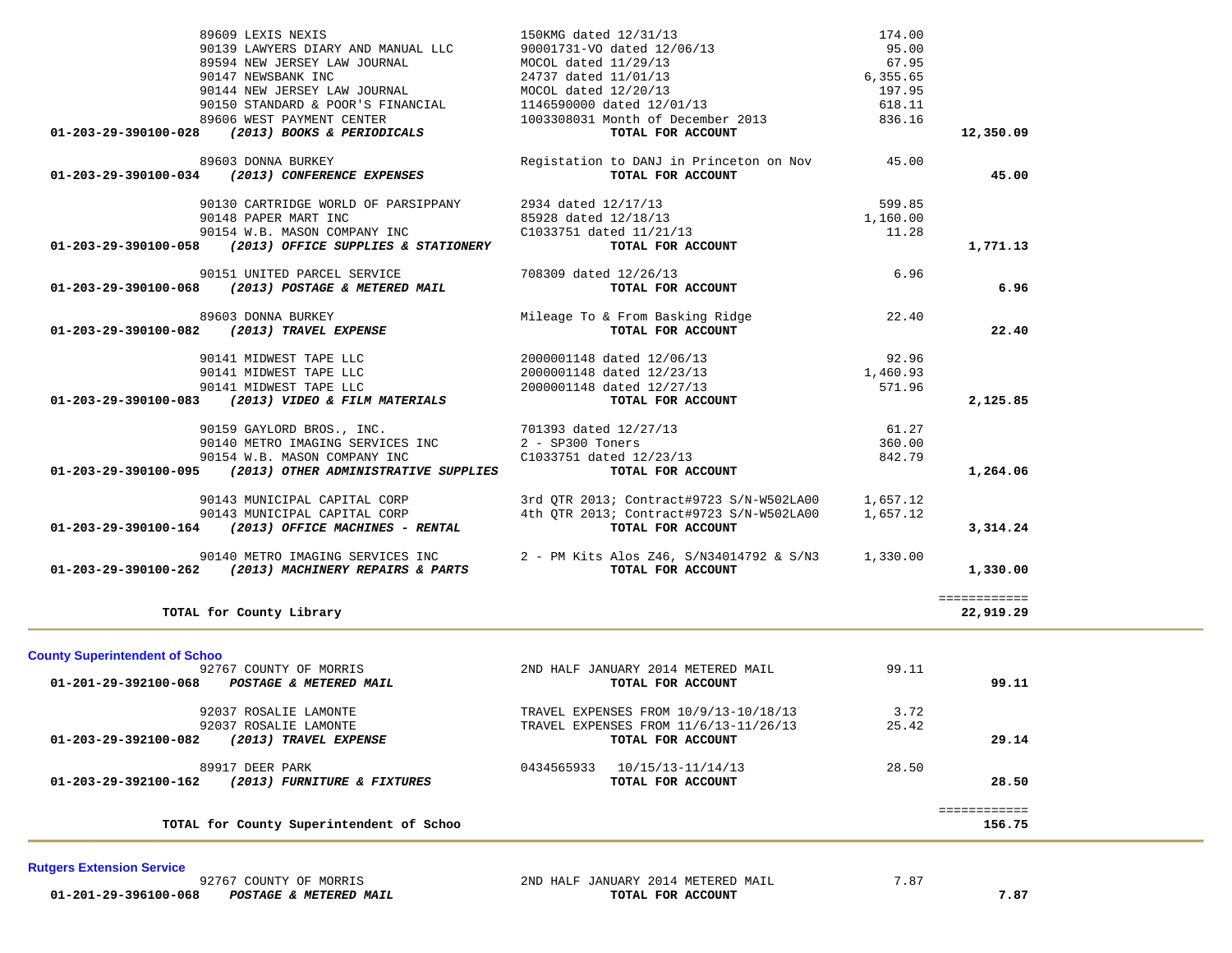| 91284 TRITEC OFFICE EQUIPMENT INC                                                                 | Color copies                                                  | 399.35     |                          |  |
|---------------------------------------------------------------------------------------------------|---------------------------------------------------------------|------------|--------------------------|--|
| 91283 TRITEC OFFICE EQUIPMENT INC                                                                 | Color copies                                                  | 375.34     |                          |  |
| (2013) PRINTING<br>01-203-29-396100-069                                                           | TOTAL FOR ACCOUNT                                             |            | 774.69                   |  |
| TOTAL for Rutgers Extension Service                                                               |                                                               |            | ============<br>782.56   |  |
| <b>Rmb Out of Cty Two Yr Coll</b>                                                                 |                                                               |            |                          |  |
| 92014 UNION COUNTY COLLEGE                                                                        | 2013 Fall Semester Chargeback billing fo                      | 9,056.66   |                          |  |
| (2013) RMB OUT OF CTY TWO YR COLL EXPEND<br>01-203-29-397100-090                                  | TOTAL FOR ACCOUNT                                             |            | 9,056.66                 |  |
| TOTAL for Rmb Out of Cty Two Yr Coll                                                              |                                                               |            | ============<br>9,056.66 |  |
|                                                                                                   |                                                               |            |                          |  |
| <b>Cont M.C. School of Tech</b>                                                                   |                                                               |            |                          |  |
| 92073 MC VOCATIONAL SCHOOL DISTRICT<br>01-201-29-400100-090 CONT M.C. SCHOOL OF TECH EXPENDITURES | DISTRICT TAXES TO BE RAISED FOR THE MONT<br>TOTAL FOR ACCOUNT | 800,000.00 | 800,000.00               |  |
|                                                                                                   |                                                               |            | ============             |  |
| TOTAL for Cont M.C. School of Tech                                                                |                                                               |            | 800,000.00               |  |
| <b>Fire and Police Academy</b>                                                                    |                                                               |            |                          |  |
| 92767 COUNTY OF MORRIS                                                                            | 2ND HALF JANUARY 2014 METERED MAIL                            | 126.15     |                          |  |
| 01-201-29-407100-068<br>POSTAGE & METERED MAIL                                                    | TOTAL FOR ACCOUNT                                             |            | 126.15                   |  |
| 92160 LAWYERS DIARY AND MANUAL LLC                                                                | 2014 Lawyers Diary                                            | 95.00      |                          |  |
| 92159 CONROY'S                                                                                    | Pointsettias                                                  | 72.00      |                          |  |
| 92159 CONROY'S                                                                                    | Delivery Charge                                               | 10.99      |                          |  |
| (2013) OTHER GENERAL EXPENSES<br>01-203-29-407100-059                                             | TOTAL FOR ACCOUNT                                             |            | 177.99                   |  |
| 89689 FIRE FIGHTERS EQUIPMENT CO INC                                                              | Air Cylinder Test & Recharge                                  | 240.00     |                          |  |
| 89689 FIRE FIGHTERS EQUIPMENT CO INC                                                              | O-Ring Gauge Install                                          | 30.00      |                          |  |
| 89689 FIRE FIGHTERS EQUIPMENT CO INC                                                              | O-Ring 4.5 Install                                            | 30.00      |                          |  |
| 89689 FIRE FIGHTERS EQUIPMENT CO INC                                                              | Condemn & Remove from Service                                 | 30.00      |                          |  |
| 89689 FIRE FIGHTERS EQUIPMENT CO INC                                                              | Air Cylinder Test & Recharge                                  | 360.00     |                          |  |
| 89689 FIRE FIGHTERS EQUIPMENT CO INC                                                              | O-Ring Install                                                | 45.00      |                          |  |
| 89689 FIRE FIGHTERS EQUIPMENT CO INC                                                              | O-Ring 4.5 Install                                            | 45.00      |                          |  |
| (2013) BUILDING REPAIRS<br>01-203-29-407100-223                                                   | TOTAL FOR ACCOUNT                                             |            | 780.00                   |  |
|                                                                                                   |                                                               |            | ============             |  |
| TOTAL for Fire and Police Academy                                                                 |                                                               |            | 1,084.14                 |  |
| <b>Utilities</b>                                                                                  |                                                               |            |                          |  |
| 91552 JERSEY CENTRAL POWER & LIGHT                                                                | $10 - 00 - 64 - 2465 - 3 - 9$ $1/8/2014$                      | 38.66      |                          |  |
| 92496 JERSEY CENTRAL POWER & LIGHT                                                                | 10-00-89-1397-3-5 1/27/2014                                   | 208.49     |                          |  |
| 92485 JERSEY CENTRAL POWER & LIGHT                                                                | 10-00-05-8414-2-2 1/17/2014                                   | 360.49     |                          |  |
| 92486 JERSEY CENTRAL POWER & LIGHT                                                                | 10-00-44-7627-6-1 1/17/2014                                   | 29.75      |                          |  |
| 92487 JERSEY CENTRAL POWER & LIGHT                                                                | 10-00-59-9968-9-0 1/10/2014                                   | 67.76      |                          |  |
| 92488 JERSEY CENTRAL POWER & LIGHT                                                                | 10-00-84-5117-1-4 1/15/2014                                   | 24.96      |                          |  |
| 92489 JERSEY CENTRAL POWER & LIGHT                                                                | 10-00-84-5137-1-0 1/15/2014                                   | 24.96      |                          |  |
| 92484 JERSEY CENTRAL POWER & LIGHT<br>01-201-31-430100-137 ELECTRICITY                            | 10-00-01-6063-0-8 1/17/2014<br>TOTAL FOR ACCOUNT              | 686.65     | 1,441.72                 |  |
| 91964 WEX BANK                                                                                    | ACCT #0431-00-448418-4 1/15/14                                | 330.73     |                          |  |
| <i><b>GAS PURCHASES</b></i><br>01-201-31-430100-140                                               | TOTAL FOR ACCOUNT                                             |            | 330.73                   |  |
| 92634 HANOVER SEWERAGE AUTHORITY                                                                  | 99817102 / BLOCK 1701 - LOT# 8                                | 176.00     |                          |  |
| 92634 HANOVER SEWERAGE AUTHORITY                                                                  | 99817091/ BLOCK 1701 - LOT# 8                                 | 62.38      |                          |  |
| 92634 HANOVER SEWERAGE AUTHORITY                                                                  | 99817168/ BLOCK 1701 - LOT# 8                                 | 656.10     |                          |  |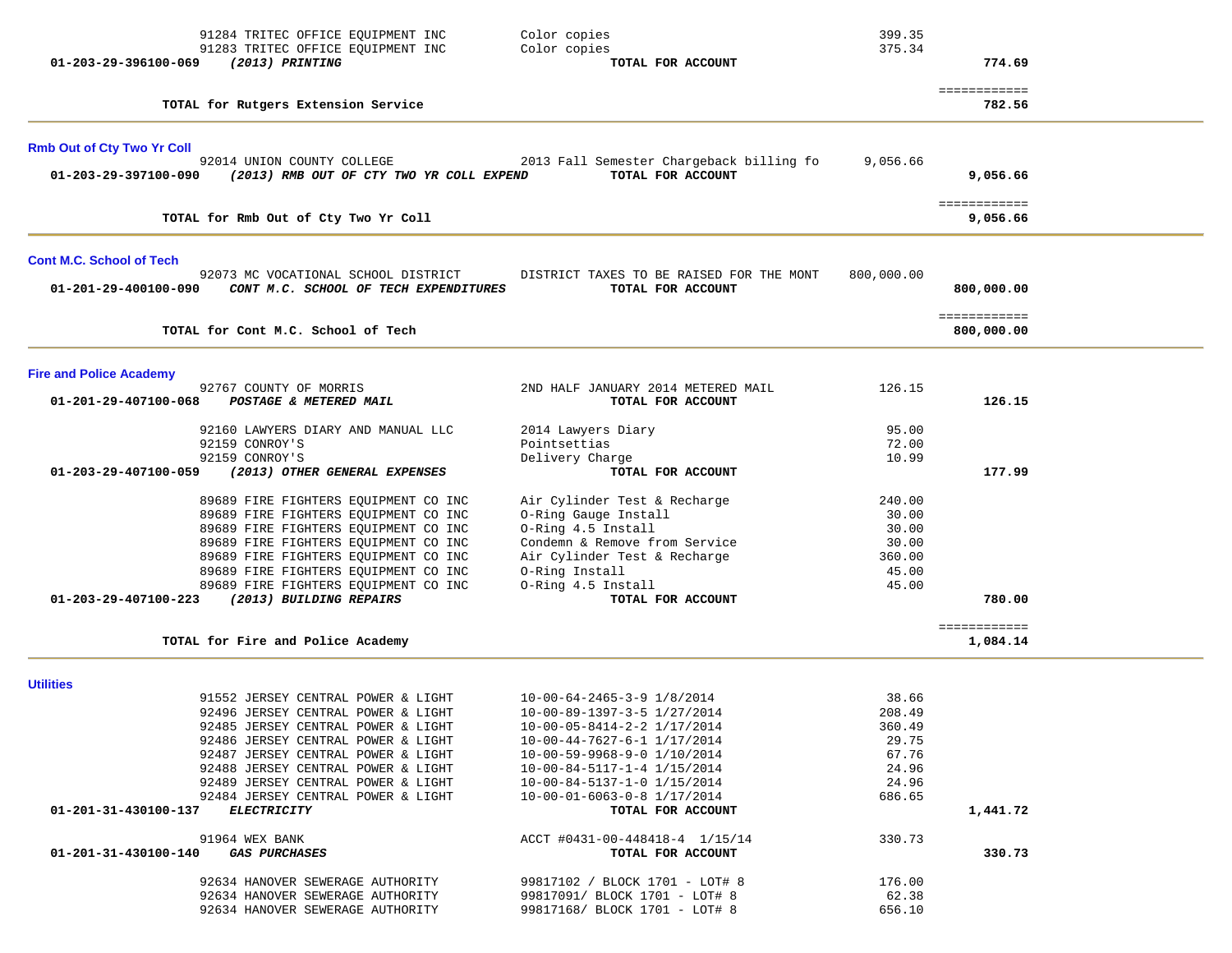414.11

### **TOTAL for Utilities 137,426.12**

|                     | ---------------<br>_____________ |
|---------------------|----------------------------------|
| TOTAL for Utilities |                                  |
|                     | 137,426.12                       |

| 01-201-31-430100-146<br><b>TELEPHONE</b>                                                                                                                                                                                                    | TOTAL FOR ACCOUNT | 414.11    |
|---------------------------------------------------------------------------------------------------------------------------------------------------------------------------------------------------------------------------------------------|-------------------|-----------|
|                                                                                                                                                                                                                                             |                   |           |
|                                                                                                                                                                                                                                             |                   |           |
|                                                                                                                                                                                                                                             |                   |           |
|                                                                                                                                                                                                                                             |                   |           |
|                                                                                                                                                                                                                                             |                   |           |
|                                                                                                                                                                                                                                             |                   |           |
|                                                                                                                                                                                                                                             |                   |           |
|                                                                                                                                                                                                                                             |                   | 85,493.82 |
|                                                                                                                                                                                                                                             |                   |           |
|                                                                                                                                                                                                                                             |                   |           |
|                                                                                                                                                                                                                                             |                   |           |
| 90100 NATIONAL FUEL OIL INC.<br>90100 NATIONAL FUEL OIL INC.<br>90100 NATIONAL FUEL OIL INC.<br>90100 NATIONAL FUEL OIL INC.<br>90100 NATIONAL FUEL OIL INC.<br>90100 NATIONAL FUEL OIL INC.<br>90108 NATIONAL FUEL OIL INC.<br>90118 NATIO |                   | 322.39    |
|                                                                                                                                                                                                                                             |                   |           |
|                                                                                                                                                                                                                                             |                   | 291.34    |
|                                                                                                                                                                                                                                             |                   |           |
|                                                                                                                                                                                                                                             |                   |           |
|                                                                                                                                                                                                                                             |                   |           |
|                                                                                                                                                                                                                                             |                   |           |
|                                                                                                                                                                                                                                             |                   |           |
|                                                                                                                                                                                                                                             |                   |           |
|                                                                                                                                                                                                                                             |                   |           |
|                                                                                                                                                                                                                                             |                   |           |
|                                                                                                                                                                                                                                             |                   |           |
|                                                                                                                                                                                                                                             |                   |           |
|                                                                                                                                                                                                                                             |                   |           |
|                                                                                                                                                                                                                                             |                   |           |
|                                                                                                                                                                                                                                             |                   |           |
|                                                                                                                                                                                                                                             |                   |           |
|                                                                                                                                                                                                                                             |                   |           |
|                                                                                                                                                                                                                                             |                   |           |
|                                                                                                                                                                                                                                             |                   |           |
|                                                                                                                                                                                                                                             |                   |           |
|                                                                                                                                                                                                                                             |                   |           |
|                                                                                                                                                                                                                                             |                   |           |
|                                                                                                                                                                                                                                             |                   |           |
|                                                                                                                                                                                                                                             |                   |           |
|                                                                                                                                                                                                                                             |                   |           |
|                                                                                                                                                                                                                                             |                   |           |
| 01-203-31-430100-146 (2013) TELEPHONE                                                                                                                                                                                                       |                   | 47,315.61 |
|                                                                                                                                                                                                                                             |                   |           |

| 91680 VERIZON | 973 328-3165 445 58Y, 1/4(1/4-2/3) Dover  | 31.81  |
|---------------|-------------------------------------------|--------|
| 91680 VERIZON | 973 455-1700 480 36Y, 1/2, (1/2-2/1) Emer | 98.04  |
| 91680 VERIZON | 973 838-8083 446 48Y, 12/28, (12/28-1/27  | 31.45  |
| 91680 VERIZON | 973 361-0398 892 16Y, 1/1 (1/1-1/31) Rand | 121.39 |
| 91680 VERIZON | 973 829-0312 882 15Y, 1/4 (1/4-2/3) Rando | 65.53  |
| 92577 VERIZON | Bills for Phone/Fax 973-539-6466 621 55Y  | 65.89  |
| TELEPHONE     | TOTAL FOR ACCOUNT                         |        |

| 01-201-31-430100-144<br>TOTAL FOR ACCOUNT<br><b>SEWER</b>         | ,816.40 |
|-------------------------------------------------------------------|---------|
| 99732446/ BLOCK 1901 - LOT# 8<br>92634 HANOVER SEWERAGE AUTHORITY | 828.80  |
| 99671781/ BLOCK 1701 - LOT# 7<br>92634 HANOVER SEWERAGE AUTHORITY |         |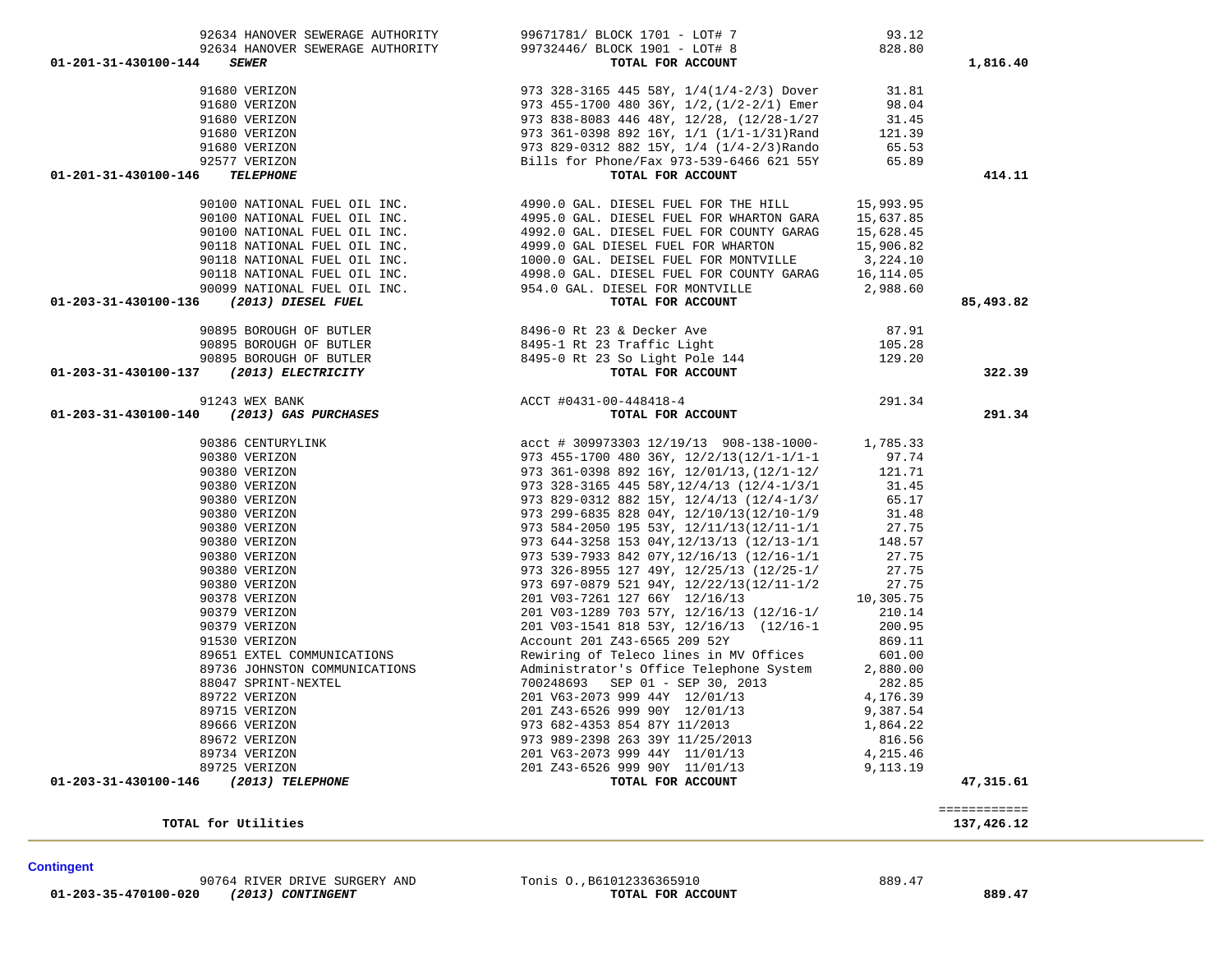| 90468 MC ORGANIZATION FOR HISPANIC | $13 - 14 - 084$       | Period 10/1/ | 2,506.72 |
|------------------------------------|-----------------------|--------------|----------|
| 90465 NEWBRIDGE SERVICES INC       | IHMH 13-14-069        | Period 10/1  | 2,199.00 |
| 90466 NEWBRIDGE SERVICES INC       | 13-14-068 OPER. SAIL  | Period 10/1  | 3,455.00 |
| 90693 NEWBRIDGE SERVICES INC       | 13-14-069 IHMH        | Period 10/1  | 9,562.00 |
| 90605 CORNERSTONE FAMILY PROGRAMS  | CGI 13-14-076 CMMC    | Period 10/1/ | 3,533.00 |
| 90467 CORNERSTONE FAMILY PROGRAMS  | OAA RESPITE 13-14-088 | Period 10/1/ | 2,342.00 |
| 90457 CFCS - HOPE HOUSE            | OAA Chore 13-14-051   | Period 11/1  | 2,121.00 |
| 90461 CORNERSTONE FAMILY PROGRAMS  | OAA CM 13-14-089      | Period 10/1  | 8,319.00 |
| 90462 CORNERSTONE FAMILY PROGRAMS  | OAA CMM               | Period 10/1  | 7,425,00 |
| 90463 CORNERSTONE FAMILY PROGRAMS  | 13-14-087 Outreach    | Period 10/1/ | 5,199.00 |
| 90464 CORNERSTONE FAMILY PROGRAMS  | OAA MM 13-14-087      | Period 10/1  | 4,640.00 |
| 90608 LEGAL SERVICES OF NORTHWEST  | 13-14-033 PS OAA      | Period 10/1  | 3.275.00 |
| 91658 CFCS - HOPE HOUSE            | SHTP Fix-It 13-14-051 | Period 12/1  | 1,350.00 |
| 91657 CFCS - HOPE HOUSE            | Chore 13-14-051       | Period 12/1  | 3,194.00 |
|                                    |                       |              |          |

### **Area Plan Grant**

|                 | TOTAL for Nutrition                |                       |                | 419,097.54 |
|-----------------|------------------------------------|-----------------------|----------------|------------|
| Area Plan Grant |                                    |                       |                |            |
|                 | 90468 MC ORGANIZATION FOR HISPANIC | $13 - 14 - 084$       | Period $10/1/$ | 2,506.72   |
|                 | 90465 NEWBRIDGE SERVICES INC       | IHMH 13-14-069        | Period 10/1    | 2.199.00   |
|                 | 90466 NEWBRIDGE SERVICES INC       | 13-14-068 OPER. SAIL  | Period 10/1    | 3,455.00   |
|                 | 90693 NEWBRIDGE SERVICES INC       | 13-14-069 IHMH        | Period 10/1    | 9.562.00   |
|                 | 90605 CORNERSTONE FAMILY PROGRAMS  | CGI 13-14-076 CMMC    | Period $10/1/$ | 3, 533, 00 |
|                 | 90467 CORNERSTONE FAMILY PROGRAMS  | OAA RESPITE 13-14-088 | Period $10/1/$ | 2,342.00   |
|                 | 90457 CFCS - HOPE HOUSE            | OAA Chore 13-14-051   | Period 11/1    | 2,121.00   |
|                 | 90461 CORNERSTONE FAMILY PROGRAMS  | OAA CM 13-14-089      | Period 10/1    | 8,319.00   |
|                 | 90462 CORNERSTONE FAMILY PROGRAMS  | OAA CMM               | Period 10/1    | 7,425.00   |
|                 | 90463 CORNERSTONE FAMILY PROGRAMS  | 13-14-087 Outreach    | Period 10/1/   | 5.199.00   |

| 91986 SENIOR CITIZENS LONG HILL                | Cost and Utilities for Long Hill Nutriti  | 2,000.00   |            |
|------------------------------------------------|-------------------------------------------|------------|------------|
| 91981 ST. JOHN EPISCOPAL CHURCH                | Cost for Rent and Utilities for Dover Nu  | 2,000.00   |            |
| 91987 TOWNSHIP OF ROXBURY                      | Cost for Rent and Utilities for Roxbury   | 2,400.00   |            |
| 01-203-41-716100-148<br>(2013) OTHER UTILITIES | TOTAL FOR ACCOUNT                         |            | 15,900.00  |
| 90617 SODEXO INC & AFFILIATES                  | Daily Meals. Services for 11/02/13-11/29  | 130,628.56 |            |
| 90617 SODEXO INC & AFFILIATES                  | Weekend Meals                             | 8,144.00   |            |
| 90617 SODEXO INC & AFFILIATES                  | Frozen Meals                              | 7,500.25   |            |
| 90617 SODEXO INC & AFFILIATES                  | Boxed Meals                               | 31,145.75  |            |
| 90617 SODEXO INC & AFFILIATES                  | Kosher Meals                              | 273.84     |            |
| 90617 SODEXO INC & AFFILIATES                  | Coffee                                    | 570.05     |            |
| 90617 SODEXO INC & AFFILIATES                  | Other                                     | 228.13     |            |
| 91980 SODEXO INC & AFFILIATES                  | Daily Meals. Services for $11/30/13-1/3/$ | 175,090.35 |            |
| 91980 SODEXO INC & AFFILIATES                  | Weekend Meals                             | 10,300.00  |            |
| 91980 SODEXO INC & AFFILIATES                  | Frozen Meals                              | 6,637.80   |            |
| 91980 SODEXO INC & AFFILIATES                  | Boxed Meals                               | 28, 253.94 |            |
| 91980 SODEXO INC & AFFILIATES                  | Kosher Meals                              | 402.60     |            |
| 91980 SODEXO INC & AFFILIATES                  | Coffee                                    | 1,269.18   |            |
| 91980 SODEXO INC & AFFILIATES                  | Other                                     | 450.79     |            |
| 01-203-41-716100-185<br>(2013) FOOD            | TOTAL FOR ACCOUNT                         |            | 400,895.24 |

|                      | 91638 DOROTHY TAYLOR                 | For Morristown Nutrition Site Goodies/No | 31.27    |          |
|----------------------|--------------------------------------|------------------------------------------|----------|----------|
|                      | 91990 PETER LIMONE JR                | Entertainment Butler Site. Dec-2013      | 100.00   |          |
|                      | 91989 THERMAL BAGS BY INGRID, INC.   | Top Loding Jumbo Meals Units w/Wheels    | 1,512.00 |          |
|                      | 91989 THERMAL BAGS BY INGRID, INC.   | Splash Liners                            | 154.00   |          |
|                      | 91989 THERMAL BAGS BY INGRID, INC.   | Shipping and Handling                    | 132.64   |          |
| 01-203-41-716100-059 | (2013) OTHER GENERAL EXPENSES        | TOTAL FOR ACCOUNT                        |          | 1,929.91 |
|                      | 90328 GRAINGER                       | Rope guide, Narrow Saddle, 3/8 Rope Dia. | 18.48    |          |
|                      | 90328 GRAINGER                       | Sleeve and thimble kit                   | 10.29    |          |
|                      | 91636 PATRICIA W. GIBBONS            | Nutrition Support Services. Nov-2013     | 217.38   |          |
|                      | 90618 SPRUCE INDUSTRIES, INC.        | Cases of Paper Towels                    | 84.00    |          |
| 01-203-41-716100-098 | (2013) OTHER OPERATING&REPAIR SUPPLY | TOTAL FOR ACCOUNT                        |          | 330.15   |
|                      | 90525 CENTURYLINK                    | Monthly Service Charge. Dec-2013Acct #30 | 42.24    |          |
| 01-203-41-716100-146 | (2013) TELEPHONE                     | TOTAL FOR ACCOUNT                        |          | 42.24    |
|                      | 91983 BOROUGH OF BUTLER              | Cost for Rent and Utilities for Butler N | 8,500.00 |          |
|                      | 91988 HOUSING AUTHORITY OF THE TOWN  | Cost for Rent and Utilities for Morristo | 1,000.00 |          |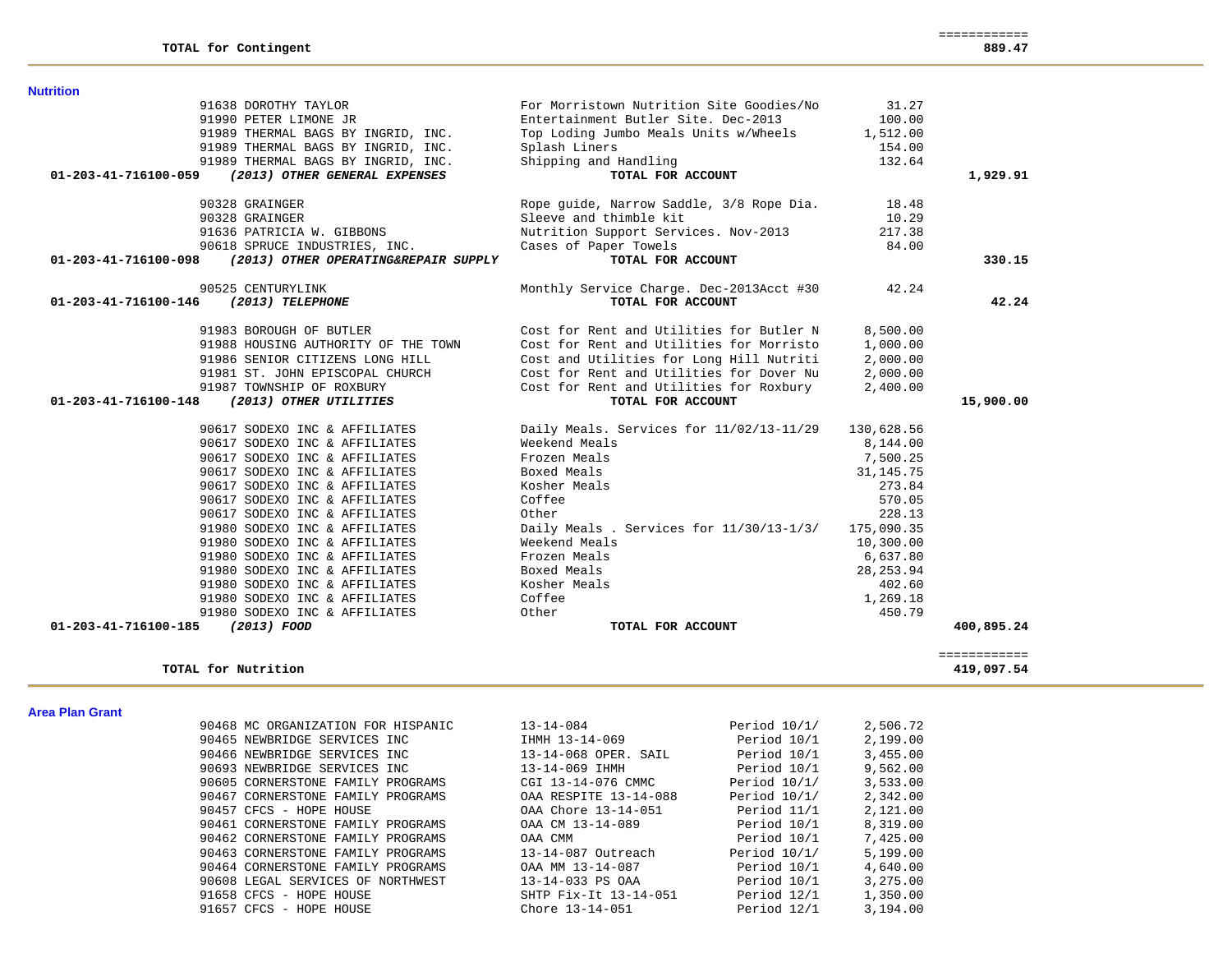| 90609 VISITING NURSE ASSOC. OF<br>90610 VISITING NURSE ASSOC. OF<br>90611 VISITING NURSE ASSOC. OF<br>90603 VMC<br>90604 VMC | CHAP 13-14-076<br>Period 10<br>Period $10/1/$<br>CGI OAA 13-14-076<br>13-14-076 CHAP<br>Period 10/1<br>13-14-076 CGI OAA<br>Period $10/1/$<br>13-14-076 CGI TVA<br>Period $12/1/$ | 12,920.00<br>389.00<br>42,266.00<br>1,351.00<br>6,516.00 |                       |  |
|------------------------------------------------------------------------------------------------------------------------------|-----------------------------------------------------------------------------------------------------------------------------------------------------------------------------------|----------------------------------------------------------|-----------------------|--|
| 01-203-41-716110-090<br>(2013) EXPENDITURES                                                                                  | TOTAL FOR ACCOUNT                                                                                                                                                                 |                                                          | 122,562.72            |  |
|                                                                                                                              |                                                                                                                                                                                   |                                                          | ============          |  |
| TOTAL for Area Plan Grant                                                                                                    |                                                                                                                                                                                   |                                                          | 122,562.72            |  |
| <b>ALPN</b>                                                                                                                  |                                                                                                                                                                                   |                                                          |                       |  |
| 90472 NEWBRIDGE SERVICES INC                                                                                                 | IHMH #1310Period 10/1/13-12/31/138 MHC u                                                                                                                                          | 523.00                                                   |                       |  |
| 90471 CORNERSTONE FAMILY PROGRAMS                                                                                            | #1307 Timeout<br>Period 10/1/                                                                                                                                                     | 31,995.00                                                |                       |  |
| 90469 CORNERSTONE FAMILY PROGRAMS                                                                                            | #1315 Senior Cents<br>Period 10/1                                                                                                                                                 | 9,086.00                                                 |                       |  |
| 91253 DAWN CENTER FOR INDEPENDENT                                                                                            | CM #1320Period 10/1/13-12/31/1371.5 I&A                                                                                                                                           | 8,884.00                                                 |                       |  |
| 91659 CFCS - HOPE HOUSE<br>91534 CORNERSTONE FAMILY PROGRAMS                                                                 | Chore #1303<br>Period 12/1<br>#1314 CM                                                                                                                                            | 613.00<br>8,609.00                                       |                       |  |
| 91533 LEGAL SERVICES OF NORTHWEST                                                                                            | Period 10/1<br>#1312 PSPeriod 10/1/13-12/31/1379 units                                                                                                                            | 9,363.00                                                 |                       |  |
| 90613 VISITING NURSE ASSOC. OF                                                                                               | #1309 Respite<br>Period 10/1                                                                                                                                                      | 7,101.00                                                 |                       |  |
| 90615 VISITING NURSE ASSOC. OF                                                                                               | #1308 FH<br>Period $10/1/$                                                                                                                                                        | 3,505.00                                                 |                       |  |
| 90612 VISITING NURSE ASSOC. OF                                                                                               | #1319 CHAP<br>Period $10/1/$                                                                                                                                                      | 14,775.00                                                |                       |  |
| (2013) ALPN PEER GROUPING<br>01-203-41-759000-063                                                                            | TOTAL FOR ACCOUNT                                                                                                                                                                 |                                                          | 94,454.00             |  |
|                                                                                                                              |                                                                                                                                                                                   |                                                          | ============          |  |
| TOTAL for ALPN                                                                                                               |                                                                                                                                                                                   |                                                          | 94,454.00             |  |
|                                                                                                                              |                                                                                                                                                                                   |                                                          |                       |  |
|                                                                                                                              | <b>Grant Fund</b>                                                                                                                                                                 |                                                          |                       |  |
| <b>Bio-Terrorism Grant</b>                                                                                                   |                                                                                                                                                                                   |                                                          |                       |  |
| 92765 COUNTY OF MORRIS<br>02-213-41-718405-391 PUBLIC HEALTH EMER GRANT(7/1/13-6/30/14)                                      | 2nd HALF JANUARY 2014 METERED MAIL<br>TOTAL FOR ACCOUNT                                                                                                                           | 77.87                                                    | 77.87                 |  |
|                                                                                                                              |                                                                                                                                                                                   |                                                          |                       |  |
| TOTAL for Bio-Terrorism Grant                                                                                                |                                                                                                                                                                                   |                                                          | ============<br>77.87 |  |
| <b>DEPARTMENT 741415</b>                                                                                                     |                                                                                                                                                                                   |                                                          |                       |  |
| 87536 TELESEARCH INC                                                                                                         | Elizabeth Hazelton; W/E 9/29/13                                                                                                                                                   | 618.98                                                   |                       |  |
| 87536 TELESEARCH INC                                                                                                         | W/E 10/6/813                                                                                                                                                                      | 638.08                                                   |                       |  |
| 85917 TELESEARCH INC                                                                                                         | Elizabeth Hazelton; W/E 9/15/13.                                                                                                                                                  | 687.75                                                   |                       |  |
| 85918 TELESEARCH INC                                                                                                         | Elizabeth Hazelton; W/E 9/22/13.                                                                                                                                                  | 687.75                                                   |                       |  |
| $02 - 213 - 41 - 741415 - 392$ WFNJ-TANF $(7/1/13 - 6/30/14)$                                                                | TOTAL FOR ACCOUNT                                                                                                                                                                 |                                                          | 2,632.56              |  |
|                                                                                                                              |                                                                                                                                                                                   |                                                          |                       |  |

--

-

÷

**DEPARTMENT 742510** 

|        | 245.02 | 2nd HALF JANUARY 2014 METERED MAIL |                                        | 92765 COUNTY OF MORRIS      |                      |
|--------|--------|------------------------------------|----------------------------------------|-----------------------------|----------------------|
| 245.02 |        | TOTAL FOR ACCOUNT                  | WIA DISLOCATED WORKER (7/1/13-6/30/15) |                             | 02-213-41-742510-391 |
|        |        |                                    |                                        |                             |                      |
|        |        |                                    |                                        |                             |                      |
| 245.02 |        |                                    |                                        | TOTAL for DEPARTMENT 742510 |                      |

**DEPARTMENT 754310** 

| 91724 FAMILY PROMISE OF        | SOCIAL SERVICES FOR HOMELESS STATE NIGHT | 4,753.00 |
|--------------------------------|------------------------------------------|----------|
| 91556 HOMELESS SOLUTIONS, INC. | Bed nights for the family program State  | 2,375.00 |
| 91556 HOMELESS SOLUTIONS, INC. | Bed nights for single individual State 2 | 2,378.00 |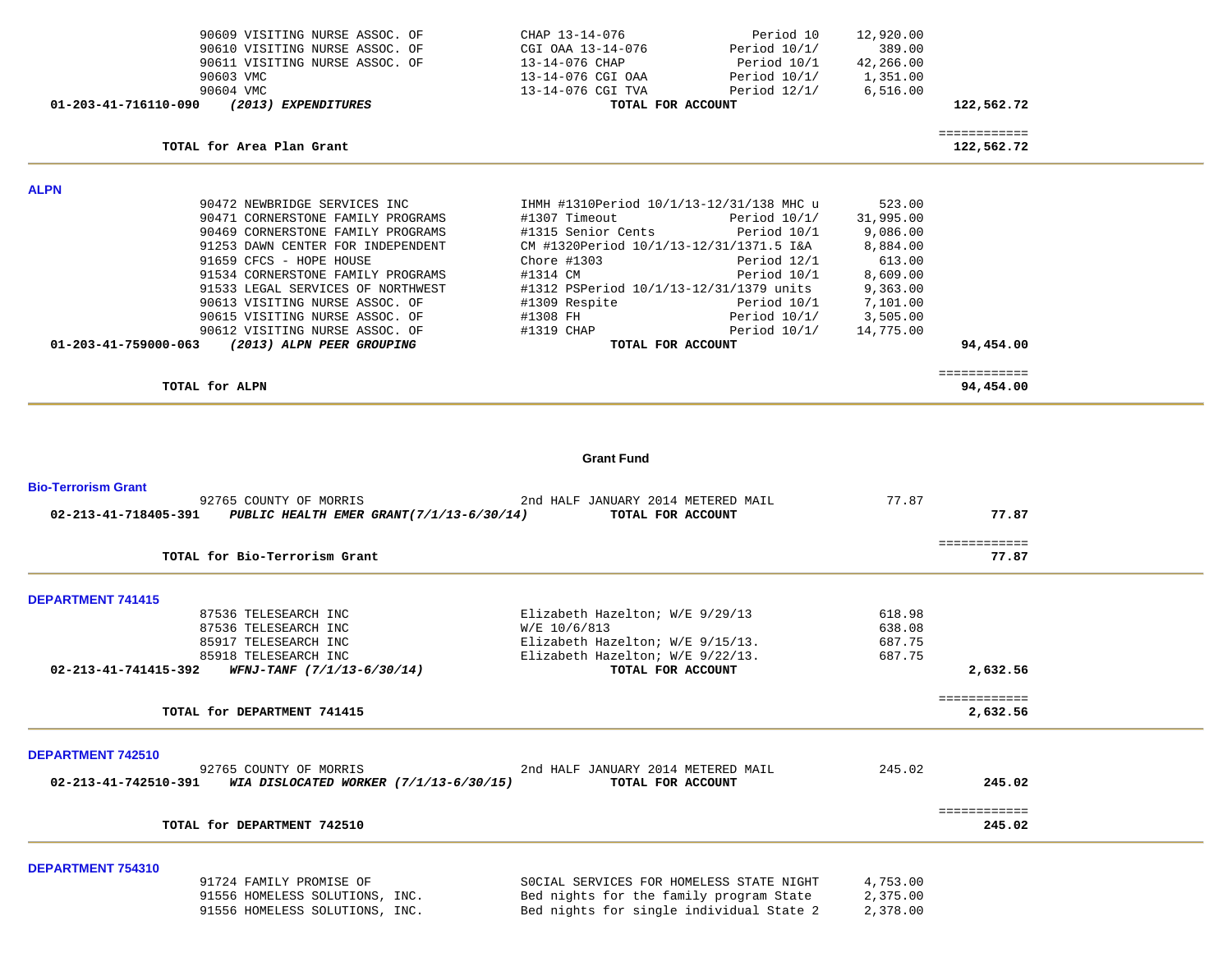| 90532 CURA INC.                                                  | Reimbursement for 28 days adult resident                                       | 2,897.00         |              |  |
|------------------------------------------------------------------|--------------------------------------------------------------------------------|------------------|--------------|--|
| 90550 NEWBRIDGE SERVICES INC                                     | Reimbursement to NewBridge services prov                                       | 3,100.00         |              |  |
| 90550 NEWBRIDGE SERVICES INC                                     | Reimbursement for the month of November                                        | 9,700.00         |              |  |
| 90552 NEWBRIDGE SERVICES INC                                     | Reimbursement for services in October 20                                       | 10,086.00        |              |  |
| 90552 NEWBRIDGE SERVICES INC                                     | Reimbursement for services in Nov. 2013                                        | 807.25           |              |  |
| 90551 NEW HOPE FOUNDATION INC.                                   | 1 Client Bed days in October 2013                                              | 4,185.00         |              |  |
| 90551 NEW HOPE FOUNDATION INC.                                   | 1 Client bed day on Nov. 2013                                                  | 3,240.00         |              |  |
| 90534 DAYTOP VILLAGE OF NJ, INC.                                 | ADOLESCENT SERVICES FOR OCTOBER 2013                                           | 7,092.00         |              |  |
| 90534 DAYTOP VILLAGE OF NJ, INC.                                 | ADOLESCENT SERVICES FOR NOVEMENBER 2013                                        | 5,377.00         |              |  |
| 90537 CFCS - HOPE HOUSE                                          | Individual sessions                                                            | 1,710.00         |              |  |
| 90537 CFCS - HOPE HOUSE                                          | Group sessions                                                                 | 1,020.00         |              |  |
| 90537 CFCS - HOPE HOUSE                                          | Urine Screens                                                                  | 750.00           |              |  |
| 90537 CFCS - HOPE HOUSE                                          | Urine Screens sm                                                               | 550.00           |              |  |
| 90537 CFCS - HOPE HOUSE                                          | Evaluations                                                                    | 1,000.00         |              |  |
| 90537 CFCS - HOPE HOUSE                                          | Psych evaluations                                                              | 250.00           |              |  |
| 90537 CFCS - HOPE HOUSE                                          | Psych Follow Upd                                                               | 125.00           |              |  |
| 90536 CFCS - HOPE HOUSE                                          | ADOLESCENT SERVICES FOR THE MONTH OF OCT                                       | 720.00           |              |  |
| 90536 CFCS - HOPE HOUSE                                          | GROUP SESSIONS                                                                 | 850.00           |              |  |
| 90536 CFCS - HOPE HOUSE                                          | URINE SCREENS                                                                  | 325.00           |              |  |
| 90536 CFCS - HOPE HOUSE                                          | <b>EVALUATIONS</b>                                                             | 800.00           |              |  |
| 90535 TURNING POINT, INC                                         | Detox Services for October 2013                                                | 1,020.00         |              |  |
| 90535 TURNING POINT, INC                                         | AD6175 Detox Services for November 2013                                        | 612.00           |              |  |
| 90535 TURNING POINT, INC                                         | AB9643 Detox Services                                                          | 1,020.00         |              |  |
| 90535 TURNING POINT, INC                                         | SR2228 Detox Services                                                          | 1,020.00         |              |  |
| 90535 TURNING POINT, INC                                         | CT3181 Detox Services                                                          | 1,020.00         |              |  |
| 90535 TURNING POINT, INC                                         | RB8613 Detox Services                                                          | 816.00           |              |  |
| 90535 TURNING POINT, INC                                         | RH0918 Detox Services                                                          | 408.00           |              |  |
| $02 - 213 - 41 - 757305 - 392$<br>CHAPTER 51 (1/1/13-12/31/13)   | TOTAL FOR ACCOUNT                                                              |                  | 64,335.25    |  |
|                                                                  |                                                                                |                  |              |  |
|                                                                  |                                                                                |                  | ============ |  |
| TOTAL for Chapter 51                                             |                                                                                |                  | 64,335.25    |  |
| DEPARTMENT 758310                                                |                                                                                |                  |              |  |
| 91845 BOROUGH OF MADISON                                         | 2013 MADISON MUNICIPAL ALLIANCE 4TH QUAR                                       | 314.00           |              |  |
| 90533 TOWNSHIP OF DENVILLE                                       | 3rd Quarter Mac Reimbursement for 2013                                         | 2,872.40         |              |  |
| 02-213-41-758310-392<br>MUNICIPAL ALLIANCE (1/1/13-6/30/14)      | TOTAL FOR ACCOUNT                                                              |                  | 3,186.40     |  |
|                                                                  |                                                                                |                  |              |  |
|                                                                  |                                                                                |                  | ============ |  |
| TOTAL for DEPARTMENT 758310                                      |                                                                                |                  | 3,186.40     |  |
| <b>DEPARTMENT 771410</b>                                         |                                                                                |                  |              |  |
| 88518 DELL MARKETING L.P.                                        | Dell Lattitude E6430 ATG (225-2696) 3rd                                        | 13,209.60        |              |  |
|                                                                  |                                                                                |                  |              |  |
| 88518 DELL MARKETING L.P.<br>88518 DELL MARKETING L.P.           | 4TH & 5TH year warranty extention.<br>E-Port, 240W Simple Port Replicator, USB | 671.20<br>595.00 |              |  |
|                                                                  |                                                                                |                  |              |  |
|                                                                  |                                                                                |                  |              |  |
| 91970 JOSEPH COSTELLO                                            | "Installations in a High Voltage Environ                                       | 1,271.25         |              |  |
| 02-213-41-771410-391<br>MULTI-JURISDC TASK FORCE(7/1/13-6/30/14) | TOTAL FOR ACCOUNT                                                              |                  | 15,747.05    |  |
|                                                                  |                                                                                |                  | ============ |  |
| TOTAL for DEPARTMENT 771410                                      |                                                                                |                  | 15,747.05    |  |

## 91844 COUNTY OF MORRIS PAYMENT FOR REPORTING PERIOD OCT-DEC. 20 6,887.25 91722 COUNTY OF MORRIS **HOMELESS SERVICES FOR REPORTING PERIOD 0** 5,956.51  **02-213-41-754310-392** *SOCIAL SRVCS FOR HMLSS(1/1/13-12/31/13)* **TOTAL FOR ACCOUNT 22,349.76**

**Chapter 51** 

============

90528 MORRISTOWN MEMORIAL HOSPITAL SERVICES FOR NOV. 2013

 90529 ALFRE INC. Halfway house services for 1 women from 2,580.00 90528 MORRISTOWN MEMORIAL HOSPITAL SERVICES FOR OCTOBER 2013 715.00

540.00

**TOTAL for DEPARTMENT 754310 22,349.76**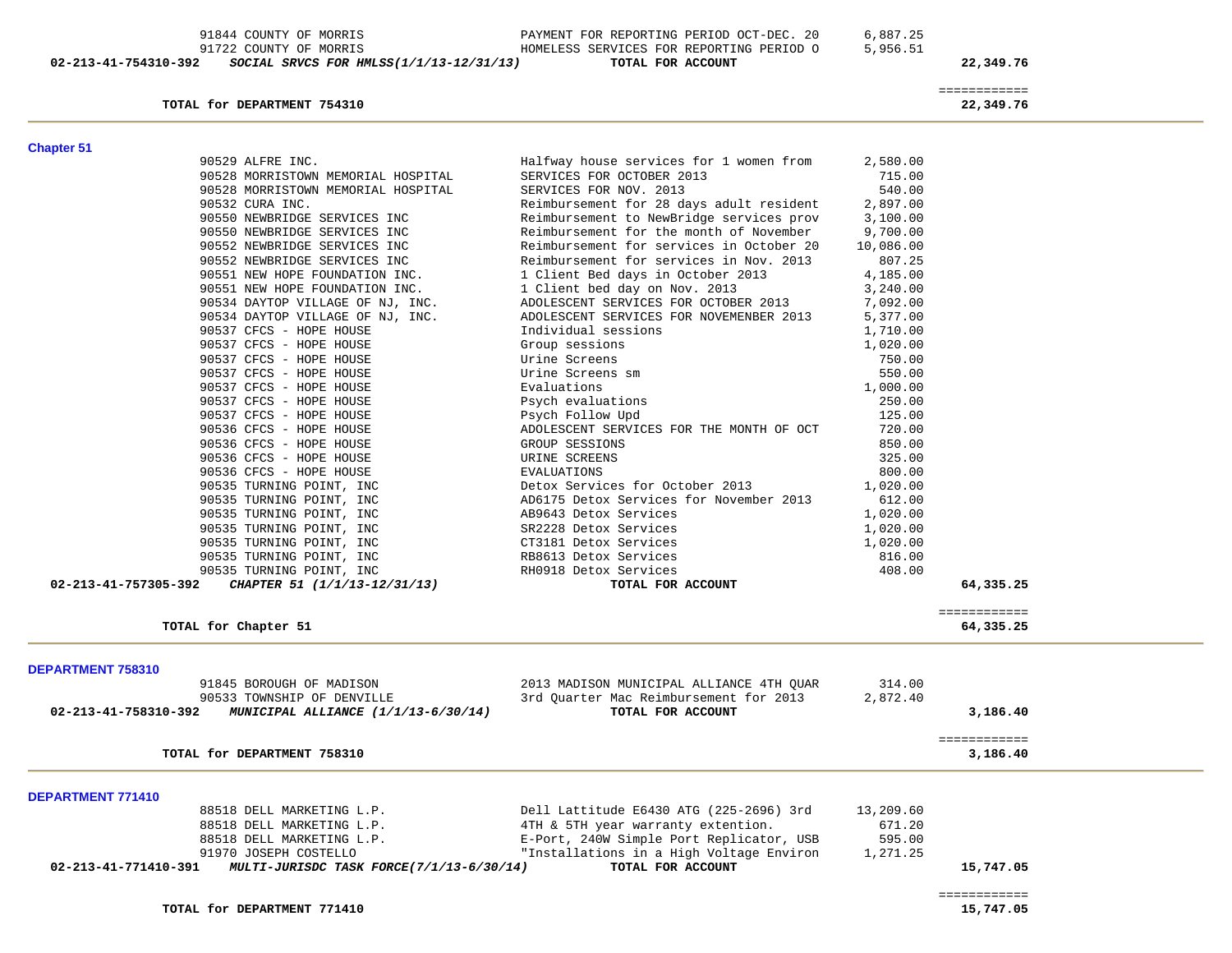| <b>DEPARTMENT 774405</b>                                         |                                          |            |                        |  |
|------------------------------------------------------------------|------------------------------------------|------------|------------------------|--|
| 90516 FLORHAM PARK POLICE                                        | J. Phillips Callout 11/9/13              | 165.00     |                        |  |
| 90516 FLORHAM PARK POLICE                                        | J.Phillips Callout 11/12/13              | 165.00     |                        |  |
| 90514 MADISON POLICE DEPARTMENT                                  | K.Shannon Callout 11/5/13                | 220.00     |                        |  |
| 90510 MENDHAM BOROUGH                                            | P.Nicholl- Callout 11/7/13               | 220.00     |                        |  |
| 90510 MENDHAM BOROUGH                                            | P.Nicholl-Callout 11/10/13               | 220.00     |                        |  |
| 90510 MENDHAM BOROUGH                                            | P.McNicholl-Checkpoint 12/13/13          | 302.50     |                        |  |
| 90509 MENDHAM TOWNSHIP POLICE                                    | D.Taquinto- Callout 11/23/13             | 220.00     |                        |  |
| 90511 MT OLIVE POLICE DEPT.                                      | D.Turner-Callout 11/10/13                | 165.00     |                        |  |
| 90511 MT OLIVE POLICE DEPT.                                      | D.Turner-Callout 12/8/13                 | 165.00     |                        |  |
| 90511 MT OLIVE POLICE DEPT.                                      | D.Turner-Cont.Shift 12/16/13             | 82.50      |                        |  |
| 90515 TOWN OF BOONTON                                            | C. Petonak Callout 11/19/13              | 220.00     |                        |  |
| 02-213-41-774405-391<br>DRE CALL OUT (10/1/13-9/30/14)           | TOTAL FOR ACCOUNT                        |            | 2,145.00               |  |
|                                                                  |                                          |            |                        |  |
|                                                                  |                                          |            | ============           |  |
| TOTAL for DEPARTMENT 774405                                      |                                          |            | 2,145.00               |  |
|                                                                  |                                          |            |                        |  |
| DEPARTMENT 774410<br>90580 DENVILLE PD                           | C.Ordway DWI Checkpoint 12/13/13         | 250.00     |                        |  |
| 90580 DENVILLE PD                                                | S.Tobin                                  | 325.00     |                        |  |
| 90580 DENVILLE PD                                                | M.Boyer                                  | 250.00     |                        |  |
|                                                                  |                                          |            |                        |  |
| 90580 DENVILLE PD                                                | K.Sandman                                | 300.00     |                        |  |
| 90580 DENVILLE PD                                                | J.Tucker                                 | 250.00     |                        |  |
| 02-213-41-774410-391<br>COUNTY DWI GRANT (10/1/13-9/30/14)       | TOTAL FOR ACCOUNT                        |            | 1,375.00               |  |
|                                                                  |                                          |            | ============           |  |
| TOTAL for DEPARTMENT 774410                                      |                                          |            | 1,375.00               |  |
| <b>DEPARTMENT 784430</b>                                         |                                          |            |                        |  |
| 91548 TETRA TECH INC.                                            | Inv Date 1/15/14                         | 8,226.15   |                        |  |
| 90829 TETRA TECH INC.                                            | Inv Date $1/7/13$                        | 6,535.11   |                        |  |
| 91950 BEST ENTERPRISES, LLC                                      | LFN/2004-21 Best Enterprises GS-35F-0278 | 100,936.72 |                        |  |
| 02-213-41-784430-391<br>FFY11 UASI(12/27/11-8/31/14)             | TOTAL FOR ACCOUNT                        |            | 115,697.98             |  |
|                                                                  |                                          |            |                        |  |
|                                                                  |                                          |            | ============           |  |
| TOTAL for DEPARTMENT 784430                                      |                                          |            | 115,697.98             |  |
| NYS&W Bicycle/Pedestrian Path                                    |                                          |            |                        |  |
| 91957 THE RBA GROUP INC.                                         | Professional services rendered concernin | 6,313.40   |                        |  |
| 02-213-41-790015-391<br><b>FEDERAL SHARE</b>                     | TOTAL FOR ACCOUNT                        |            | 6,313.40               |  |
|                                                                  |                                          |            |                        |  |
|                                                                  |                                          |            | ============           |  |
| TOTAL for NYS&W Bicycle/Pedestrian Path                          |                                          |            | 6,313.40               |  |
| <b>Body Armor Replacement-Prosec.</b>                            |                                          |            |                        |  |
| 89028 LANIGAN ASSOCIATES INC                                     | Armor Express Serahp Gen 2 IIIA Vest wit | 867.70     |                        |  |
| 02-213-41-801205-392<br>BODY ARMOR-PROSECUTOR(11/20/12-11/19/17) | TOTAL FOR ACCOUNT                        |            | 867.70                 |  |
| TOTAL for Body Armor Replacement-Prosec.                         |                                          |            | ============<br>867.70 |  |
|                                                                  |                                          |            |                        |  |
| <b>General Operating Support</b>                                 |                                          |            |                        |  |
| 89967 MARY JO MATHIS                                             | 2014 RE-GRANT CONSULTANT FEE             | 400.00     |                        |  |
| GENERAL OPERATING SPPRT(7/1/13-6/30/14)<br>02-213-41-860405-392  | TOTAL FOR ACCOUNT                        |            | 400.00                 |  |
|                                                                  |                                          |            |                        |  |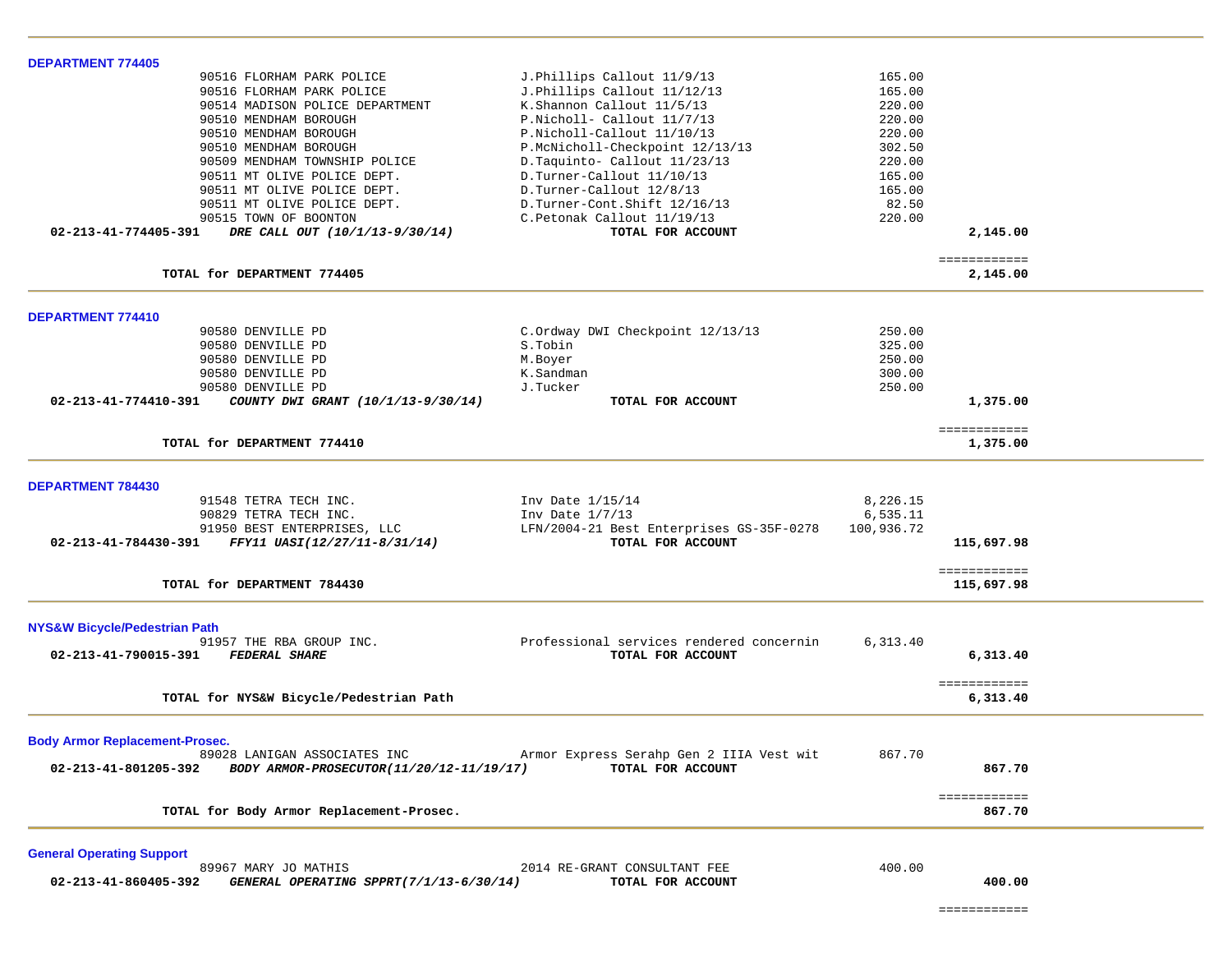| <b>E-911 Consolidation</b>                                                              |                                                                                               |                   |                            |  |
|-----------------------------------------------------------------------------------------|-----------------------------------------------------------------------------------------------|-------------------|----------------------------|--|
| 02-213-41-860935-392 E-911 CONSOLIDATION 12/31/13 EXT.6/30/14                           | 92539 USA ARCHITECTS PLANNERS & Professional Architectural & Engineering<br>TOTAL FOR ACCOUNT | 3,447.00          | 3,447.00                   |  |
| TOTAL for E-911 Consolidation                                                           |                                                                                               |                   | ============<br>3,447.00   |  |
| <b>DEPARTMENT 864201</b>                                                                |                                                                                               |                   |                            |  |
| 92545 KONKUS CORPORATION<br>02-213-41-864201-392 FY11 MENDHAM RD BRDG 1400-629 (8/8/14) | Replacement of Mendham Rd Bridge in Ches<br>TOTAL FOR ACCOUNT                                 | 77,006.27         | 77,006.27                  |  |
| TOTAL for DEPARTMENT 864201                                                             |                                                                                               |                   | ============<br>77,006.27  |  |
| <b>DEPARTMENT 864295</b>                                                                |                                                                                               |                   |                            |  |
| 92068 SCHIFANO CONSTRUCTION CORP.<br>02-213-41-864295-391 2012 ATP - COUNTY AID         | Milling & Resurfacing of Newark Pompton<br>TOTAL FOR ACCOUNT                                  | 46,688.59         | 46,688.59                  |  |
| TOTAL for DEPARTMENT 864295                                                             |                                                                                               |                   | ============<br>46,688.59  |  |
| <b>DEPARTMENT 864395</b>                                                                |                                                                                               |                   |                            |  |
| 92070 AJM CONTRACTORS INC<br>02-213-41-864395-391 2013 ATP - COUNTY AID                 | Milling & Resurfacing of Boulevard in th<br>TOTAL FOR ACCOUNT                                 | 28,416.78         | 28,416.78                  |  |
| TOTAL for DEPARTMENT 864395                                                             |                                                                                               |                   | ============<br>28,416.78  |  |
| <b>DEPARTMENT 864405</b>                                                                |                                                                                               |                   |                            |  |
| 91263 WATERS, MCPHERSON, MCNEILL, P.C.                                                  | Hebrew Congregation                                                                           | 133.60            |                            |  |
| 91263 WATERS, MCPHERSON, MCNEILL, P.C.                                                  | Naomi Silverberg                                                                              | 170.80            |                            |  |
| 91263 WATERS, MCPHERSON, MCNEILL, P.C.                                                  | Brian Voynick                                                                                 | 1,443.10          |                            |  |
| 91263 WATERS, MCPHERSON, MCNEILL, P.C.<br>91263 WATERS, MCPHERSON, MCNEILL, P.C.        | Charles Winter                                                                                | 36.00<br>1,361.80 |                            |  |
| 91263 WATERS, MCPHERSON, MCNEILL, P.C.                                                  | GU Randolph LLC<br>GRMAE, LLC                                                                 | 324.00            |                            |  |
| 91263 WATERS, MCPHERSON, MCNEILL, P.C. 1196 Sussex, LLC                                 |                                                                                               | 36.00             |                            |  |
| 02-213-41-864405-391 CR 617/STP-0350(106)ROW(6/27/12-6/27/14)                           | TOTAL FOR ACCOUNT                                                                             |                   | 3,505.30                   |  |
| TOTAL for DEPARTMENT 864405                                                             |                                                                                               |                   | ============<br>3,505.30   |  |
|                                                                                         |                                                                                               |                   |                            |  |
| DEPARTMENT 864510<br>92537 GREENMAN PEDERSEN INC                                        | Construction Inspection/Resident Enginee                                                      | 16,117.50         |                            |  |
| $02 - 213 - 41 - 864510 - 392$ $STP-C00S(242)(9/11/12 - 9/11/15)$                       | TOTAL FOR ACCOUNT                                                                             |                   | 16,117.50                  |  |
| TOTAL for DEPARTMENT 864510                                                             |                                                                                               |                   | ============<br>16, 117.50 |  |
|                                                                                         |                                                                                               |                   |                            |  |

**County Capital**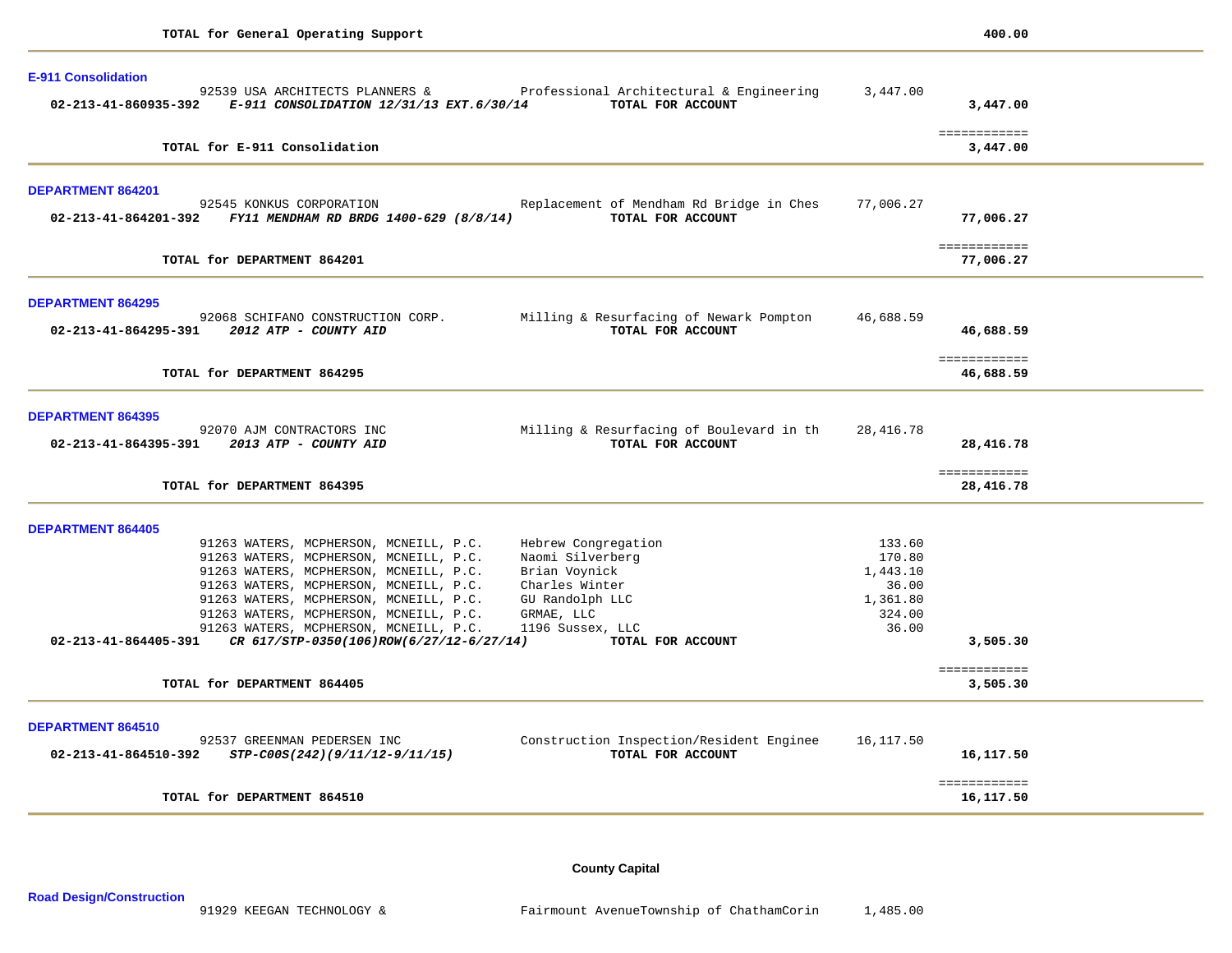| 91929 KEEGAN TECHNOLOGY &<br>91929 KEEGAN TECHNOLOGY &                                                                                                                                                                                                                                                                                                                                                                                                                                                                                                                                                                                           | Core Drilling, Core Laboratory Testing-G<br>Traffic Control                                                                                                                                                                                                                                                      | 990.00<br>500.00                                                                                                                           |                           |  |
|--------------------------------------------------------------------------------------------------------------------------------------------------------------------------------------------------------------------------------------------------------------------------------------------------------------------------------------------------------------------------------------------------------------------------------------------------------------------------------------------------------------------------------------------------------------------------------------------------------------------------------------------------|------------------------------------------------------------------------------------------------------------------------------------------------------------------------------------------------------------------------------------------------------------------------------------------------------------------|--------------------------------------------------------------------------------------------------------------------------------------------|---------------------------|--|
| 91928 KEEGAN TECHNOLOGY &<br>04-216-55-953165-909<br>MISCELLANEOUS - OTHER                                                                                                                                                                                                                                                                                                                                                                                                                                                                                                                                                                       | Replacement of Bridge No.# 832Berkshire<br>TOTAL FOR ACCOUNT                                                                                                                                                                                                                                                     | 1,318.00                                                                                                                                   | 4,293.00                  |  |
| 92068 SCHIFANO CONSTRUCTION CORP.<br><b>BUILDING &amp; IMPROVEMENTS</b><br>04-216-55-953165-951                                                                                                                                                                                                                                                                                                                                                                                                                                                                                                                                                  | TOTAL FOR ACCOUNT                                                                                                                                                                                                                                                                                                | 460.75                                                                                                                                     | 460.75                    |  |
| TOTAL for Road Design/Construction                                                                                                                                                                                                                                                                                                                                                                                                                                                                                                                                                                                                               |                                                                                                                                                                                                                                                                                                                  |                                                                                                                                            | ============<br>4,753.75  |  |
| <b>DEPARTMENT 953202</b>                                                                                                                                                                                                                                                                                                                                                                                                                                                                                                                                                                                                                         |                                                                                                                                                                                                                                                                                                                  |                                                                                                                                            |                           |  |
| 91954 OMLAND ENGINEERING<br>91953 OMLAND ENGINEERING<br>91952 OMLAND ENGINEERING                                                                                                                                                                                                                                                                                                                                                                                                                                                                                                                                                                 | Schooleys Mountain Road StudyProfessiona<br>Schooleys Mountain Road StudyProfessiona<br>Schooley's Mountain Road StudyProfession                                                                                                                                                                                 | 747.50<br>1,121.25<br>3,363.75                                                                                                             |                           |  |
| ROAD RESURFACING/CONSTRUCTION/IMPRVMENTS<br>04-216-55-953202-909                                                                                                                                                                                                                                                                                                                                                                                                                                                                                                                                                                                 | TOTAL FOR ACCOUNT                                                                                                                                                                                                                                                                                                |                                                                                                                                            | 5,232.50                  |  |
| 92070 AJM CONTRACTORS INC<br>ROAD RESURFACING/CONSTRUCTION/IMPRVMENTS<br>04-216-55-953202-951                                                                                                                                                                                                                                                                                                                                                                                                                                                                                                                                                    | TOTAL FOR ACCOUNT                                                                                                                                                                                                                                                                                                | 11,681.13                                                                                                                                  | 11,681.13                 |  |
| TOTAL for DEPARTMENT 953202                                                                                                                                                                                                                                                                                                                                                                                                                                                                                                                                                                                                                      |                                                                                                                                                                                                                                                                                                                  |                                                                                                                                            | ============<br>16,913.63 |  |
| <b>DEPARTMENT 953225</b>                                                                                                                                                                                                                                                                                                                                                                                                                                                                                                                                                                                                                         |                                                                                                                                                                                                                                                                                                                  |                                                                                                                                            |                           |  |
| 89768 T. Y. LIN INTERNATIONAL<br>BRIDGE DESIGN, RENOV, CONSTRUC - VAR LOC<br>04-216-55-953225-909                                                                                                                                                                                                                                                                                                                                                                                                                                                                                                                                                | Jaqui Mill Pond Dam-Dam Hazard Classific<br>TOTAL FOR ACCOUNT                                                                                                                                                                                                                                                    | 11,787.00                                                                                                                                  | 11,787.00                 |  |
| 92545 KONKUS CORPORATION<br>BRIDGE DESIGN, RENOV, CONSTRUC - VAR LOC<br>04-216-55-953225-951                                                                                                                                                                                                                                                                                                                                                                                                                                                                                                                                                     | Replacement of Mendham Rd Bridge in Ches<br>TOTAL FOR ACCOUNT                                                                                                                                                                                                                                                    | 375.00                                                                                                                                     | 375.00                    |  |
| TOTAL for DEPARTMENT 953225                                                                                                                                                                                                                                                                                                                                                                                                                                                                                                                                                                                                                      |                                                                                                                                                                                                                                                                                                                  |                                                                                                                                            | ============<br>12,162.00 |  |
| <b>DEPARTMENT 953264</b>                                                                                                                                                                                                                                                                                                                                                                                                                                                                                                                                                                                                                         |                                                                                                                                                                                                                                                                                                                  |                                                                                                                                            |                           |  |
| 92063 KELLER & KIRKPATRICK<br>DESIGN/CONSTR CENTRALAVEFIELDS-CENTRALPK<br>04-216-55-953264-909                                                                                                                                                                                                                                                                                                                                                                                                                                                                                                                                                   | Central Park-Phase IIFile No. 2012053.00<br>TOTAL FOR ACCOUNT                                                                                                                                                                                                                                                    | 5,066.00                                                                                                                                   | 5,066.00                  |  |
| TOTAL for DEPARTMENT 953264                                                                                                                                                                                                                                                                                                                                                                                                                                                                                                                                                                                                                      |                                                                                                                                                                                                                                                                                                                  |                                                                                                                                            | ============<br>5,066.00  |  |
| <b>DEPARTMENT 953269</b>                                                                                                                                                                                                                                                                                                                                                                                                                                                                                                                                                                                                                         |                                                                                                                                                                                                                                                                                                                  |                                                                                                                                            |                           |  |
| 91932 HAROLD E PELLOW & ASSOC INC<br>91263 WATERS, MCPHERSON, MCNEILL, P.C.<br>91263 WATERS, MCPHERSON, MCNEILL, P.C.<br>Coakley<br>91263 WATERS, MCPHERSON, MCNEILL, P.C.<br>Stark<br>91263 WATERS, MCPHERSON, MCNEILL, P.C.<br>Coryan Corp.<br>91263 WATERS, MCPHERSON, MCNEILL, P.C.<br>NJ MVC<br>91263 WATERS, MCPHERSON, MCNEILL, P.C.<br>91263 WATERS, MCPHERSON, MCNEILL, P.C.<br>John Drake<br>91263 WATERS, MCPHERSON, MCNEILL, P.C.<br>92024 HARRY L. SCHWARZ & CO.<br>92024 HARRY L. SCHWARZ & CO.<br>92045 KELLER & KIRKPATRICK<br>92538 HAROLD E PELLOW & ASSOC INC<br>04-216-55-953269-909<br>BRIDGE DESIGN/CONSTR - VAR LOCATIONS | Bridge Replacement located along Combs H<br>Mount Olive, Flanders<br>One Zero Two Ridgedale<br>Roxbury Canal St.<br>Coakley (11 Canal) DTD JANUARY 10, 2014<br>Stark (7 Canal) DTD JANUARY 10, 2014<br>Construction Inspection-Clerk of the Wor<br>Bridge Replacement Located along Combs H<br>TOTAL FOR ACCOUNT | 13,179.77<br>362.00<br>1,275.85<br>540.00<br>422.50<br>470.50<br>468.70<br>806.10<br>168.00<br>3,757.50<br>2,587.50<br>416.00<br>12,896.25 | 37,350.67                 |  |
| TOTAL for DEPARTMENT 953269                                                                                                                                                                                                                                                                                                                                                                                                                                                                                                                                                                                                                      |                                                                                                                                                                                                                                                                                                                  |                                                                                                                                            | ============<br>37,350.67 |  |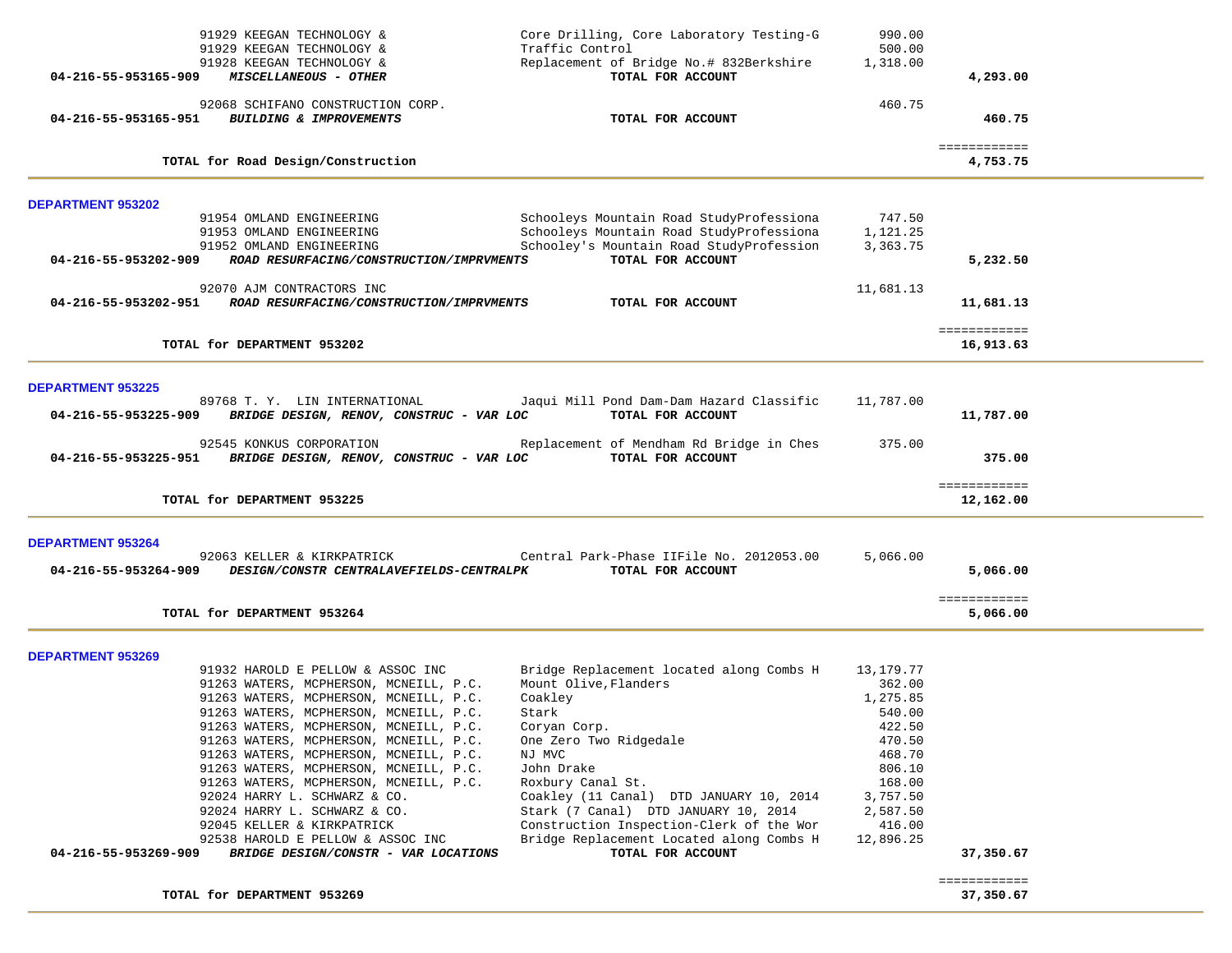| <b>DEPARTMENT 953270</b>                                                                                                   |                                                                          |                            |                          |  |
|----------------------------------------------------------------------------------------------------------------------------|--------------------------------------------------------------------------|----------------------------|--------------------------|--|
| 91263 WATERS, MCPHERSON, MCNEILL, P.C.<br>91263 WATERS, MCPHERSON, MCNEILL, P.C.<br>91263 WATERS, MCPHERSON, MCNEILL, P.C. | Kahi Enterprises<br>Montville Petroleum<br>Freedom Group                 | 437.00<br>276.00<br>144.00 |                          |  |
| 92039 CENTRAL JERSEY TITLE CO. INC.                                                                                        | The Freedom Group                                                        | 502.00                     |                          |  |
| 92039 CENTRAL JERSEY TITLE CO. INC.<br>92039 CENTRAL JERSEY TITLE CO. INC.                                                 | Kahl Enterprises                                                         | 469.00<br>487.00           |                          |  |
| 04-216-55-953270-909<br>ROAD DESIGN/CONSTRUC - VAR LOCATIONS                                                               | Montville Petroleum, Inc.<br>TOTAL FOR ACCOUNT                           |                            | 2,315.00                 |  |
| TOTAL for DEPARTMENT 953270                                                                                                |                                                                          |                            | ============<br>2,315.00 |  |
| <b>DEPARTMENT 953275</b>                                                                                                   |                                                                          |                            |                          |  |
| 90664 BINSKY & SNYDER SERVICES LLC                                                                                         | RE: WHARTON/ 10-30-13                                                    | 460.00                     |                          |  |
| 90664 BINSKY & SNYDER SERVICES LLC<br>90664 BINSKY & SNYDER SERVICES LLC                                                   | RE: WHARTON/ 11-08-13<br>$RE:$ ADMIN - CH/ 11-20-13                      | 460.00<br>460.00           |                          |  |
| 90664 BINSKY & SNYDER SERVICES LLC                                                                                         | RE: LIBRARY/ 11-20-13                                                    | 506.00                     |                          |  |
| 90664 BINSKY & SNYDER SERVICES LLC                                                                                         | RE: LIBRARY/ 11-15-13                                                    | 1,886.00                   |                          |  |
| 04-216-55-953275-951<br>HVAC EQUIP VAR BLDGS - BLDGS & GROUNDS                                                             | TOTAL FOR ACCOUNT                                                        |                            | 3,772.00                 |  |
| TOTAL for DEPARTMENT 953275                                                                                                |                                                                          |                            | ============<br>3,772.00 |  |
| <b>DEPARTMENT 953291</b>                                                                                                   |                                                                          |                            |                          |  |
| 92540 D.R. JOHNSON & ASSOCIATES, LLC                                                                                       | General Engineering Services for the per                                 | 2,481.62                   |                          |  |
| 04-216-55-953291-909    VAR ROADWAY DRAINAGE PROJ - PUBLIC WORKS                                                           | TOTAL FOR ACCOUNT                                                        |                            | 2,481.62                 |  |
| TOTAL for DEPARTMENT 953291                                                                                                |                                                                          |                            | ============<br>2,481.62 |  |
| <b>DEPARTMENT 953292</b>                                                                                                   |                                                                          |                            |                          |  |
| 92120 PANCIELLO CONSTRUCTION LLC RE: HILL/ BASEMENT FLOOR REPAIR                                                           |                                                                          | 1,920.00                   |                          |  |
| RESTORE MASONRY & SIDEWLK/CURB-BLDGGRNDS<br>04-216-55-953292-951                                                           | TOTAL FOR ACCOUNT                                                        |                            | 1,920.00                 |  |
| TOTAL for DEPARTMENT 953292                                                                                                |                                                                          |                            | ============<br>1,920.00 |  |
| <b>DEPARTMENT 953294</b>                                                                                                   |                                                                          |                            |                          |  |
| 88276 BFI                                                                                                                  | ITEM CODE - 26-3620-3N                                                   | 1,937.52                   |                          |  |
| 88276 BFI<br>88276 BFI                                                                                                     | ITEM CODE - 26-4220-3N<br>ITEM CODE - *ZCELA                             | 730.62<br>219.70           |                          |  |
| 88276 BFI                                                                                                                  | ITEM CODE - *ZCELA                                                       | 237.90                     |                          |  |
| 04-216-55-953294-951<br>REPLACE LIGHTING/CEILINGS/ETC-BLDG&GRNDS                                                           | TOTAL FOR ACCOUNT                                                        |                            | 3,125.74                 |  |
| TOTAL for DEPARTMENT 953294                                                                                                |                                                                          |                            | ============<br>3,125.74 |  |
| DEPARTMENT 953314                                                                                                          |                                                                          |                            |                          |  |
| 90661 RUG AND FLOOR STORE                                                                                                  | WO70697/ RE: PROSECUTORS/ 12-17-13                                       | 849.00                     |                          |  |
| 90661 RUG AND FLOOR STORE<br>90661 RUG AND FLOOR STORE                                                                     | WO70697/ RE: PROSECUTORS/ 12-17-13<br>WO70697/ RE: PROSECUTORS/ 12-17-13 | 795.00<br>1,095.00         |                          |  |
| 90661 RUG AND FLOOR STORE                                                                                                  | WO70697/ RE: PROSECUTORS/ 12-17-13                                       | 1,095.00                   |                          |  |
| 90661 RUG AND FLOOR STORE                                                                                                  | WO70697/ RE: PROSECUTORS/ 12-17-13                                       | 1,795.00                   |                          |  |
| 90661 RUG AND FLOOR STORE                                                                                                  | WO70697/ RE: PROSECUTORS/ 12-17-13                                       | 1,049.00                   |                          |  |
| 90660 RUG AND FLOOR STORE<br>90660 RUG AND FLOOR STORE                                                                     | WO70698/ RE: SCHUYLER/ 11-13-13<br>WO70697/ RE: PROSECUTORS/ 12-17-13    | 795.00<br>1,349.00         |                          |  |
| 90660 RUG AND FLOOR STORE                                                                                                  | WO70697/ RE: PROSECUTORS/ 12-17-13                                       | 1,495.00                   |                          |  |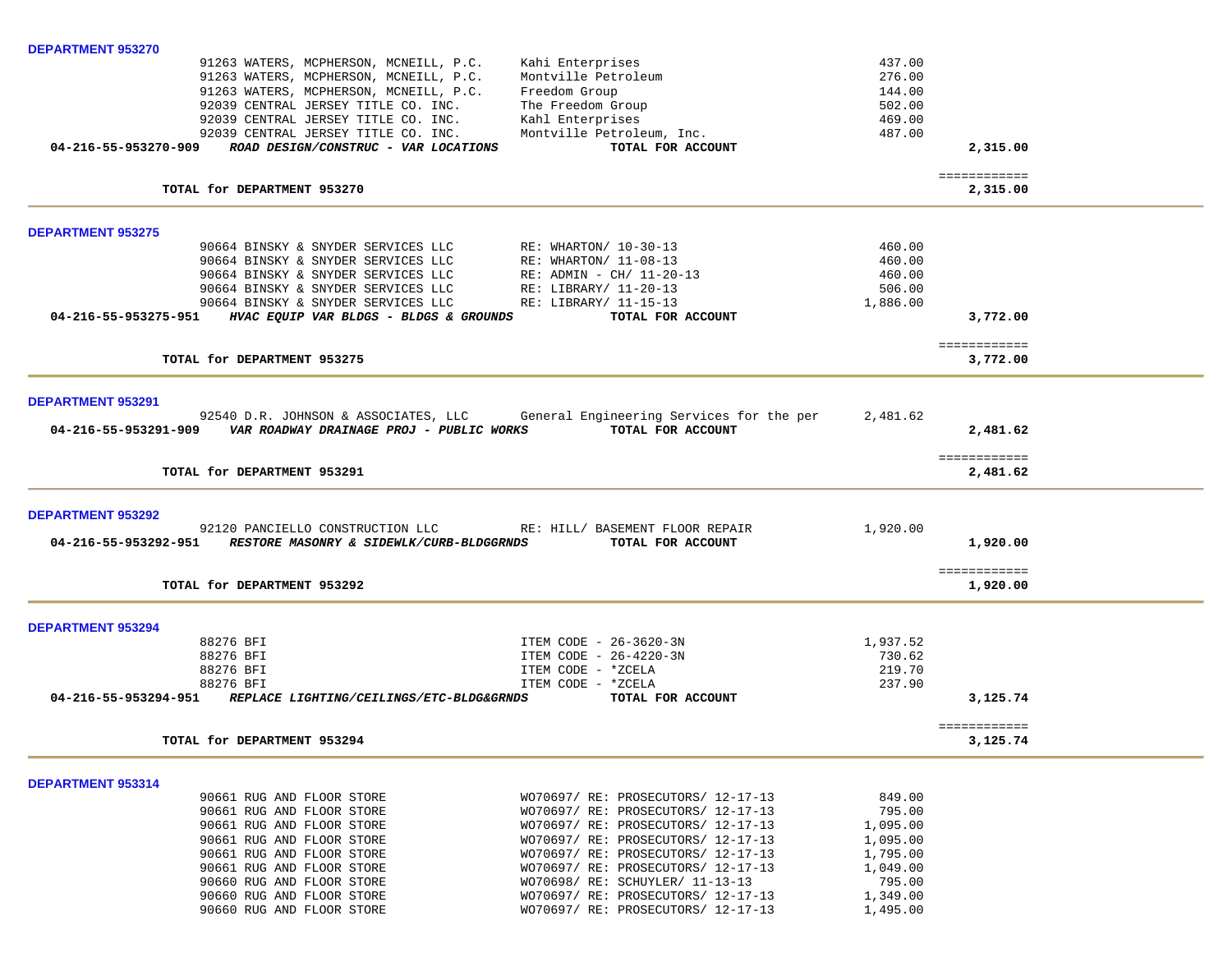| WO70697/RE: PROSECUTORS/12-17-13<br>895.00<br>TOTAL FOR ACCOUNT<br>Rathburn Road Culvert Replacement Bridge<br>9,850.00 | 13,256.00<br>============<br>13,256.00                                                                                                                                                                                                                                                                                                                                                                                                                                                                             |                                |
|-------------------------------------------------------------------------------------------------------------------------|--------------------------------------------------------------------------------------------------------------------------------------------------------------------------------------------------------------------------------------------------------------------------------------------------------------------------------------------------------------------------------------------------------------------------------------------------------------------------------------------------------------------|--------------------------------|
|                                                                                                                         |                                                                                                                                                                                                                                                                                                                                                                                                                                                                                                                    |                                |
|                                                                                                                         |                                                                                                                                                                                                                                                                                                                                                                                                                                                                                                                    |                                |
|                                                                                                                         |                                                                                                                                                                                                                                                                                                                                                                                                                                                                                                                    |                                |
| TOTAL FOR ACCOUNT                                                                                                       | 9,850.00                                                                                                                                                                                                                                                                                                                                                                                                                                                                                                           |                                |
|                                                                                                                         | ============<br>9,850.00                                                                                                                                                                                                                                                                                                                                                                                                                                                                                           |                                |
|                                                                                                                         |                                                                                                                                                                                                                                                                                                                                                                                                                                                                                                                    |                                |
| 270.00                                                                                                                  |                                                                                                                                                                                                                                                                                                                                                                                                                                                                                                                    |                                |
|                                                                                                                         | ============                                                                                                                                                                                                                                                                                                                                                                                                                                                                                                       |                                |
|                                                                                                                         | 520.00                                                                                                                                                                                                                                                                                                                                                                                                                                                                                                             |                                |
|                                                                                                                         |                                                                                                                                                                                                                                                                                                                                                                                                                                                                                                                    |                                |
|                                                                                                                         | 4,064.91                                                                                                                                                                                                                                                                                                                                                                                                                                                                                                           |                                |
|                                                                                                                         | ============<br>4,064.91                                                                                                                                                                                                                                                                                                                                                                                                                                                                                           |                                |
|                                                                                                                         |                                                                                                                                                                                                                                                                                                                                                                                                                                                                                                                    |                                |
| 207.03                                                                                                                  |                                                                                                                                                                                                                                                                                                                                                                                                                                                                                                                    |                                |
|                                                                                                                         | 214.03                                                                                                                                                                                                                                                                                                                                                                                                                                                                                                             |                                |
|                                                                                                                         | ============                                                                                                                                                                                                                                                                                                                                                                                                                                                                                                       |                                |
|                                                                                                                         |                                                                                                                                                                                                                                                                                                                                                                                                                                                                                                                    |                                |
|                                                                                                                         |                                                                                                                                                                                                                                                                                                                                                                                                                                                                                                                    |                                |
| 13,494.60                                                                                                               |                                                                                                                                                                                                                                                                                                                                                                                                                                                                                                                    |                                |
|                                                                                                                         |                                                                                                                                                                                                                                                                                                                                                                                                                                                                                                                    |                                |
|                                                                                                                         |                                                                                                                                                                                                                                                                                                                                                                                                                                                                                                                    |                                |
|                                                                                                                         |                                                                                                                                                                                                                                                                                                                                                                                                                                                                                                                    |                                |
|                                                                                                                         |                                                                                                                                                                                                                                                                                                                                                                                                                                                                                                                    |                                |
|                                                                                                                         |                                                                                                                                                                                                                                                                                                                                                                                                                                                                                                                    |                                |
| 18, 125. 26                                                                                                             |                                                                                                                                                                                                                                                                                                                                                                                                                                                                                                                    |                                |
| 5,617.53                                                                                                                |                                                                                                                                                                                                                                                                                                                                                                                                                                                                                                                    |                                |
| 173,786.96                                                                                                              |                                                                                                                                                                                                                                                                                                                                                                                                                                                                                                                    |                                |
|                                                                                                                         |                                                                                                                                                                                                                                                                                                                                                                                                                                                                                                                    |                                |
|                                                                                                                         | ============<br>404,014.62                                                                                                                                                                                                                                                                                                                                                                                                                                                                                         |                                |
|                                                                                                                         | 250.00<br>SERVICES RENDERED AS BOND COUNSEL RELATI<br>TOTAL FOR ACCOUNT<br>Services for the period of 2/9/13 throug<br>4,064.91<br>TOTAL FOR ACCOUNT<br>Dahle Premium Rolling Trimmer 14-1/4" Cu<br>7.00<br>TOTAL FOR ACCOUNT<br>Enterasys WAP's as per quote<br>2,036.60<br>Network Euipment as per quote<br>56,034.92<br>15,255.13<br>38, 432. 14<br>20,651.16<br>60,580.32<br>Symmetra Equipment as per quote<br>APC Smart-UPS equipment as per quote<br>Fluke TruView Hardware & Software<br>TOTAL FOR ACCOUNT | 520.00<br>214.03<br>404,014.62 |

**DEPARTMENT 968288**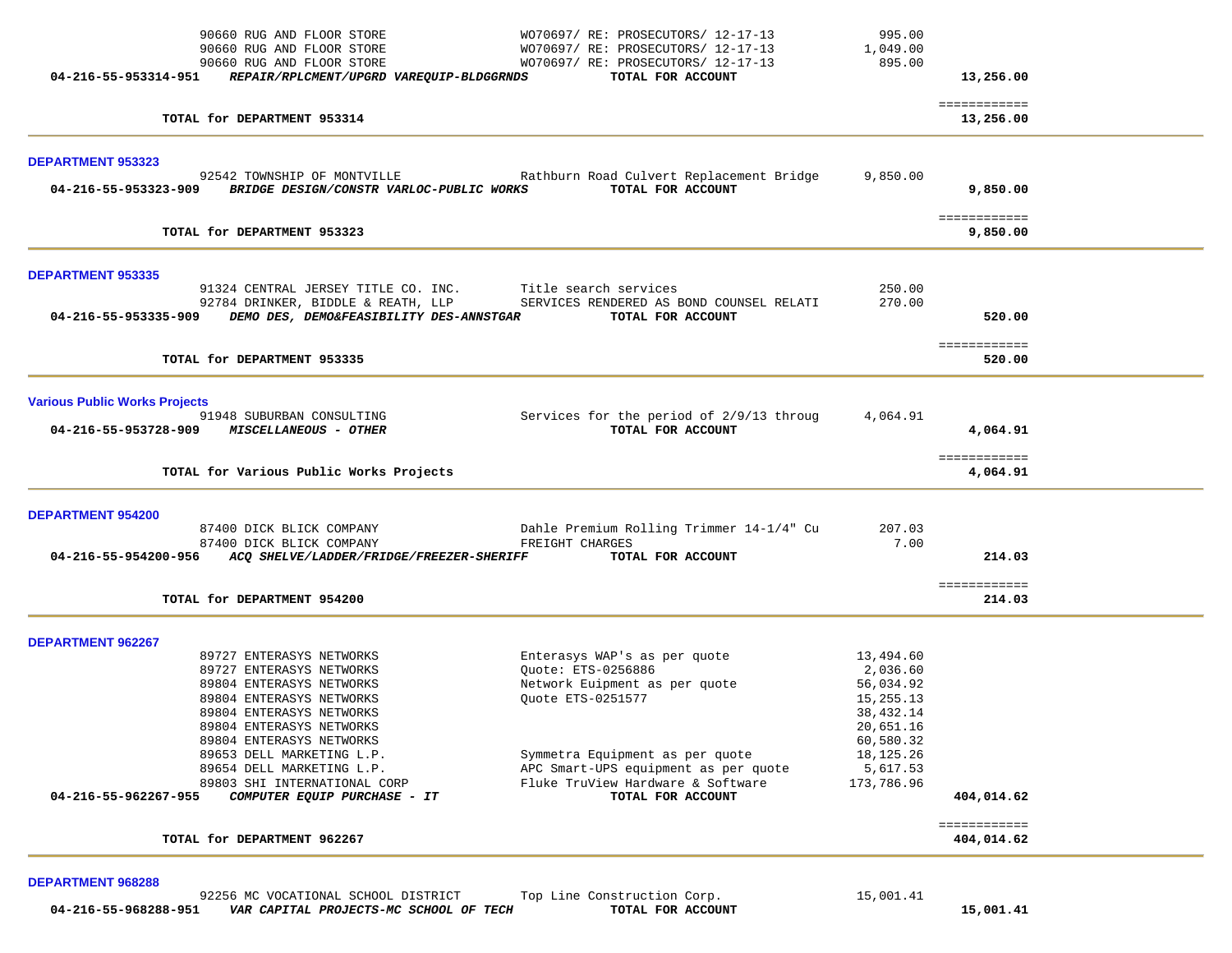| <b>DEPARTMENT 968307</b>                                                                                                        |                                                        |            |                            |
|---------------------------------------------------------------------------------------------------------------------------------|--------------------------------------------------------|------------|----------------------------|
| 92256 MC VOCATIONAL SCHOOL DISTRICT                                                                                             | Ronald Schmidt Architect                               | 49,342.50  |                            |
| 92256 MC VOCATIONAL SCHOOL DISTRICT                                                                                             | Ronald Schmidt Architect                               | 3,800.00   |                            |
| 92256 MC VOCATIONAL SCHOOL DISTRICT                                                                                             | Ronald Schmidt Architect                               | 3,870.00   |                            |
| 92256 MC VOCATIONAL SCHOOL DISTRICT                                                                                             | Ronald Schmidt Architect                               | 3,535.00   |                            |
| 92256 MC VOCATIONAL SCHOOL DISTRICT                                                                                             | Ronald Schmidt Architect                               | 12,400.00  |                            |
| 92256 MC VOCATIONAL SCHOOL DISTRICT                                                                                             | Schwartz Simon Edelstein & Kelso Inv. #1               | 4,345.00   |                            |
| 92256 MC VOCATIONAL SCHOOL DISTRICT                                                                                             | Schwartz Simon Edelstein & Kelso                       | 2,385.00   |                            |
| 92256 MC VOCATIONAL SCHOOL DISTRICT                                                                                             | Schwartz Simon Edelstein & Kelso                       | 1,120.00   |                            |
| 92256 MC VOCATIONAL SCHOOL DISTRICT                                                                                             | Schwartz Simon Edelstein & Kelso Inv. #1 1,677.39      |            |                            |
| 92256 MC VOCATIONAL SCHOOL DISTRICT                                                                                             | Pennetta Industrial Automation                         | 39,515.25  |                            |
| VAR CAPITAL PROJ - MC SCHOOL OF TECH<br>04-216-55-968307-909                                                                    | TOTAL FOR ACCOUNT                                      |            | 121,990.14                 |
| 92256 MC VOCATIONAL SCHOOL DISTRICT                                                                                             | Bob Squire Painting and Landscaping                    | 6,715.00   |                            |
| 04-216-55-968307-951    VAR CAPITAL PROJ - MC SCHOOL OF TECH                                                                    | TOTAL FOR ACCOUNT                                      |            | 6,715.00                   |
| TOTAL for DEPARTMENT 968307                                                                                                     |                                                        |            | ============<br>128,705.14 |
| <b>DEPARTMENT 969261</b><br>91621 COUNTY COLLEGE OF MORRIS<br>04-216-55-969261-951<br>RENOV & IMPROVMNT TO ACADEMIC BLGS AT CCM | Grafas Painting Contractors, Inc.<br>TOTAL FOR ACCOUNT | 300,014.24 | 300,014.24                 |
| TOTAL for DEPARTMENT 969261                                                                                                     |                                                        |            | ============<br>300,014.24 |
|                                                                                                                                 |                                                        |            |                            |

**Dedicated Trust** 

| Milling & Resurfacing of Long Hill Road    | 24,699.71                                |              |                                  |
|--------------------------------------------|------------------------------------------|--------------|----------------------------------|
| TOTAL FOR ACCOUNT                          |                                          | 38,547.61    |                                  |
|                                            |                                          | ============ |                                  |
|                                            |                                          |              |                                  |
|                                            |                                          |              |                                  |
| Camera wiring install                      | 15,012.74                                |              |                                  |
| TOTAL FOR ACCOUNT                          |                                          | 15,012.74    |                                  |
|                                            |                                          | ============ |                                  |
|                                            |                                          |              |                                  |
|                                            |                                          |              |                                  |
| Event#E04549 - Catering for the annual $C$ | 358.00                                   |              |                                  |
| CBA 2014 Membership Dues                   | 350.00                                   |              |                                  |
| TOTAL FOR ACCOUNT                          |                                          |              |                                  |
|                                            |                                          | ============ |                                  |
|                                            |                                          | 708.00       |                                  |
|                                            | Prof. Sycs. for the Morristown & Erie Ra | 13,847.90    | 38,547.61<br>15,012.74<br>708.00 |